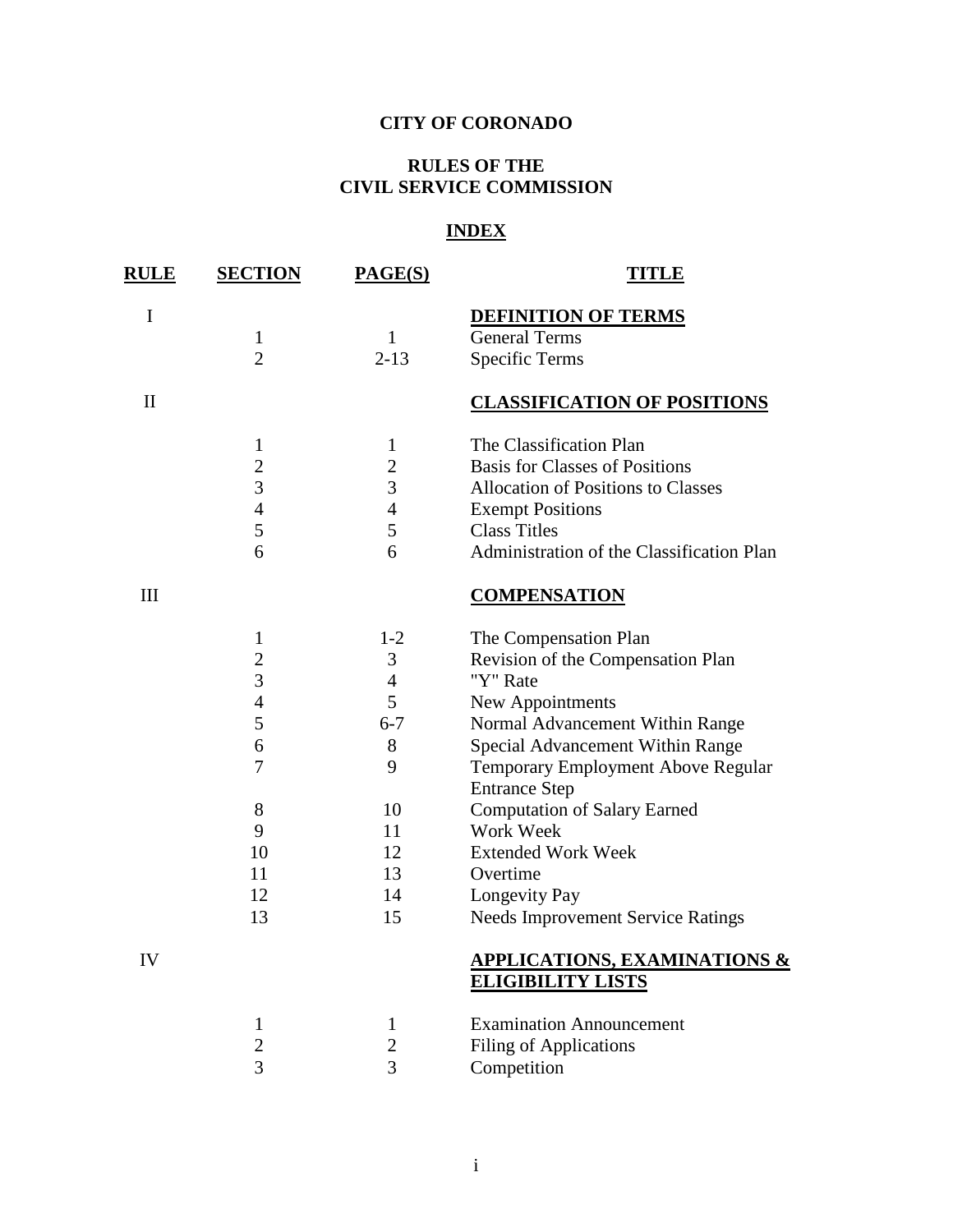#### **APPLICATIONS, EXAMINATIONS & ELIGIBILITY LISTS, Cont'd.**

|    | 4              | 4              | <b>Special Qualifications</b>                   |
|----|----------------|----------------|-------------------------------------------------|
|    | 5              | 5              | Disqualification                                |
|    | 6              | 6              | <b>Special Examiners</b>                        |
|    | 7              | 7              | <b>Examination Content</b>                      |
|    | 8              | 8              | <b>Promotional Examinations</b>                 |
|    | 9              | 9              | <b>Series Examinations</b>                      |
|    | 10             | 10             | <b>Oral Examination Boards</b>                  |
|    | 11             | 11             | <b>Examination Grades</b>                       |
|    | 12             | 12             | <b>Promotional Credit</b>                       |
|    | 13             | 13             | <b>Veteran's Preference</b>                     |
|    | 14             | 14             | Notice of Results of Examinations               |
|    | 15             | $15 - 16$      | <b>Eligibility Lists</b>                        |
|    | 16             | 17             | Review and Appeal                               |
|    | 17             | 18             | <b>Medical Examinations</b>                     |
|    | 18             | 19             | Military Service Counted As Experience          |
| V  |                |                | <b>CERTIFICATION AND APPOINTMENT</b>            |
|    | $\mathbf{1}$   | 1              | <b>Request for Certification</b>                |
|    | $\overline{c}$ | $\mathbf{2}$   | <b>Certification Procedures</b>                 |
|    | 3              | 3              | Notifying Eligible Individuals of Certification |
|    | $\overline{4}$ | $\overline{4}$ | Waivers                                         |
|    | 5              | 5              | Acceptance of Positions in Lower Class          |
|    | 6              | 6              | Objection and Substitution                      |
|    | $\overline{7}$ | 7              | Appointments                                    |
|    | 8              | $8-9$          | <b>Probationary Period</b>                      |
|    | 9              | 10             | <b>Permanent Status</b>                         |
|    | 10             | 11             | Change in Status                                |
|    | 11             | 12             | Transfers                                       |
|    | 12             | 13             | Demotion                                        |
| VI |                |                | <b>HOLIDAYS AND LEAVES</b>                      |
|    | 1              | 1              | Leave Eligibility and Procedure                 |
|    | $\overline{c}$ | $\overline{2}$ | Period of Employment                            |
|    | 3              | $3 - 5$        | Holidays with Pay                               |
|    | $\overline{4}$ | 6              | Terminal Vacation or Annual Leave Pay           |
|    | 5              | $7-9$          | Sick Leave with Pay                             |
|    | 6              | 10             | Sick Leave - Worker's Compensation              |
|    |                |                |                                                 |

- 11 Special Leave with Pay
- 12-13 Special Leave without Pay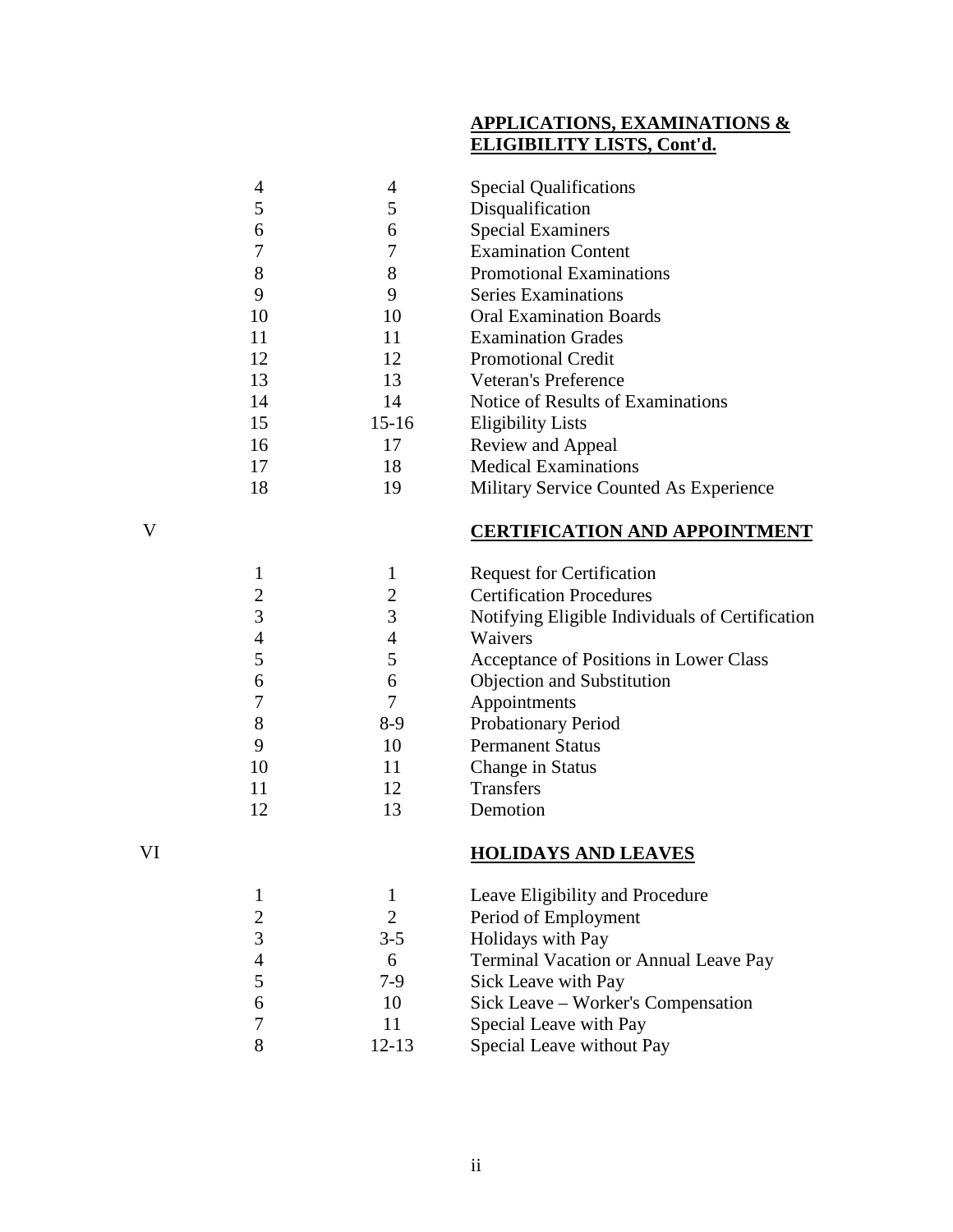# **HOLIDAYS AND LEAVES, Cont'd.**

| 9  | 14        | Special Meetings                 |
|----|-----------|----------------------------------|
| 10 | 15        | <b>Court Leave</b>               |
| 11 | 16        | <b>Military Leave</b>            |
| 12 | $17 - 18$ | <b>Maternity Leave</b>           |
| 13 | 19        | <b>Transfer of Leave Credits</b> |
| 14 | 20        | Evidence of Cause Of Absence     |
| 15 | $21 - 22$ | Annual Leave                     |
| 16 | 23        | Long-Term Disability             |
| 17 | 24        | <b>Administrative Leave</b>      |
|    |           |                                  |

# VII **EMPLOYEE PERFORMANCE REPORTS**

|                |        | <b>Performance Report Objectives</b>              |
|----------------|--------|---------------------------------------------------|
| $\overline{2}$ |        | Degrees of Performance                            |
| 3              | 3      | <b>Responsibility for Originating Performance</b> |
|                |        | Reports                                           |
| 4              | 4      | <b>Performance Rating Procedure</b>               |
| 5              | 5      | <b>Employee Guidance</b>                          |
| 6              | 6      | <b>Filing of Performance Reports</b>              |
|                | 7-8    | Middle Management and Professional                |
|                |        | <b>Employees</b>                                  |
| 8              | $9-12$ | Performance Standards and Objectives Plan         |
|                |        | (Middle Management)                               |
|                |        |                                                   |

# VIII **DISCIPLINARY ACTIONS**

|     | $1 - 2$ | Kinds of Disciplinary Actions                    |
|-----|---------|--------------------------------------------------|
| റ   | $3-4$   | <b>Cause for Disciplinary Actions</b>            |
| 3   | 5       | <b>Warning to Employees</b>                      |
| 4   | 6       | Initiating a Pre-Disciplinary Hearing            |
| 4.1 | $7 - 8$ | Pre-Disciplinary Investigation of Peace Officers |
| 4.2 | 9       | <b>Investigation of Peace Officers</b>           |
| 5   | 10      | Pre-Disciplinary Hearing                         |
| 6   | 11      | Notice of Disciplinary Action                    |
| 7   | 12      | Appeal of Disciplinary Action                    |
| 7.1 | 13      | Peace Officer's Right to Review of Other Action  |
| 8   | 14      | Disciplinary Hearing by Civil Service            |
|     |         | Commission                                       |
| 9   | 15      | <b>Findings and Decision</b>                     |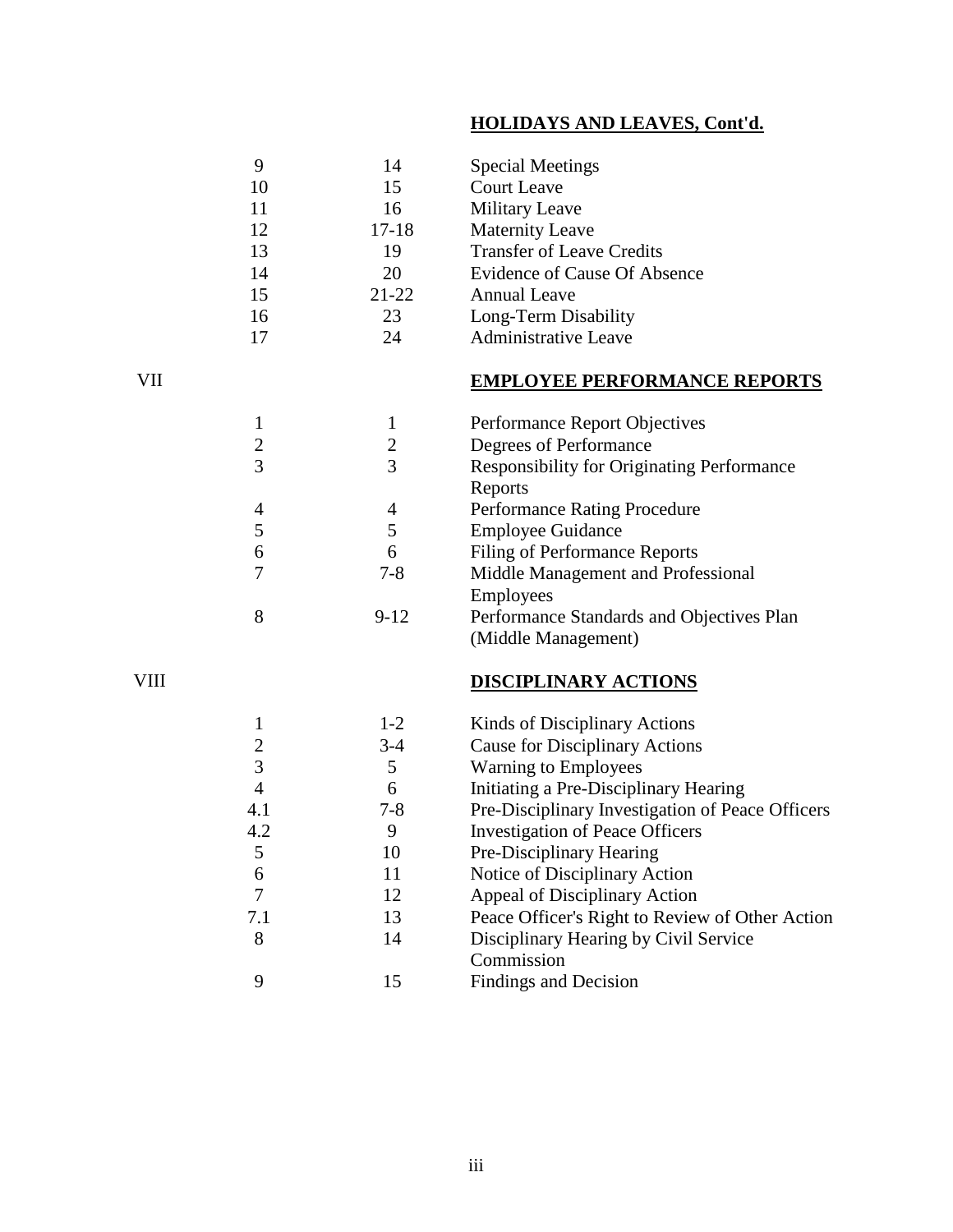# IX **EMPLOYEE GRIEVANCE PROCEDURE**

|      | $\mathbf{1}$   | 1              | Purpose of Grievance Procedure                              |
|------|----------------|----------------|-------------------------------------------------------------|
|      | $\overline{c}$ | $\overline{c}$ | <b>Identification of Participants</b>                       |
|      | 3              | $\overline{3}$ | Reviewable and Nonreviewable Grievances                     |
|      | $\overline{4}$ | $\overline{4}$ | Special Provisions of Grievance Procedure                   |
|      | 5              | 5              | <b>Grievance Procedure Steps</b>                            |
| X    |                |                | <b>SEPARATION, REINSTATEMENT AND</b><br><b>REEMPLOYMENT</b> |
|      | $\mathbf{1}$   | 1              | <b>Resignation in Good Standing</b>                         |
|      | $\overline{c}$ | $\overline{2}$ | <b>Automatic Resignation</b>                                |
|      | 3              | 3              | <b>Reemployment After Resignation</b>                       |
|      | $\overline{4}$ | $\overline{4}$ | Dismissal During Probationary Period                        |
|      | 5              | 5              | Separation after Transfer or Promotion                      |
|      | 6              | 6              | Lay-Off                                                     |
|      | 7              | 7              | Demotion In Lieu of Lay-Off                                 |
|      | 8              | 8              | Reinstatement after Layoff                                  |
|      | 9              | 9              | Reemployment Lists for Seasonal Work                        |
|      | 10             | 10             | Reemployment of Candidates for Public Office                |
| XI   |                |                | <b>ADMINISTRATION</b>                                       |
|      | $\mathbf{1}$   | 1              | <b>Regular Meetings</b>                                     |
|      | $\overline{2}$ | $\overline{c}$ | <b>Special Meetings</b>                                     |
|      | 3              | 3              | Meetings to be Public                                       |
|      | $\overline{4}$ | $\overline{4}$ | Quorum                                                      |
|      | 5              | 5              | <b>Minutes</b>                                              |
|      | 6              | 6              | Rules of Order                                              |
|      | 7              | 7              | Duties of the Personnel Officer                             |
| XII  |                |                | <b>RULES AND REGULATIONS</b>                                |
|      | 1              | $\mathbf{I}$   | <b>Amendment to the Rules</b>                               |
|      | $\overline{2}$ | $\overline{2}$ | Regulations                                                 |
| XIII |                |                | <b>EMPLOYER-EMPLOYEE RELATIONS</b>                          |
|      | $\mathbf{1}$   | $\mathbf{1}$   | <b>Employee Rights</b>                                      |
|      | $\overline{c}$ | $2 - 3$        | <b>City Rights Clause</b>                                   |
|      | 3              | $\overline{4}$ | Meet and Confer in Good Faith - Scope                       |
|      | 4              | 5              | Consultation in Good Faith - Scope                          |
|      | 5              | 6              | <b>Advance Notice</b>                                       |
|      | 6              | $7 - 8$        | <b>Petition for Recognition</b>                             |
|      | 7              | 9              | Appropriate Unit                                            |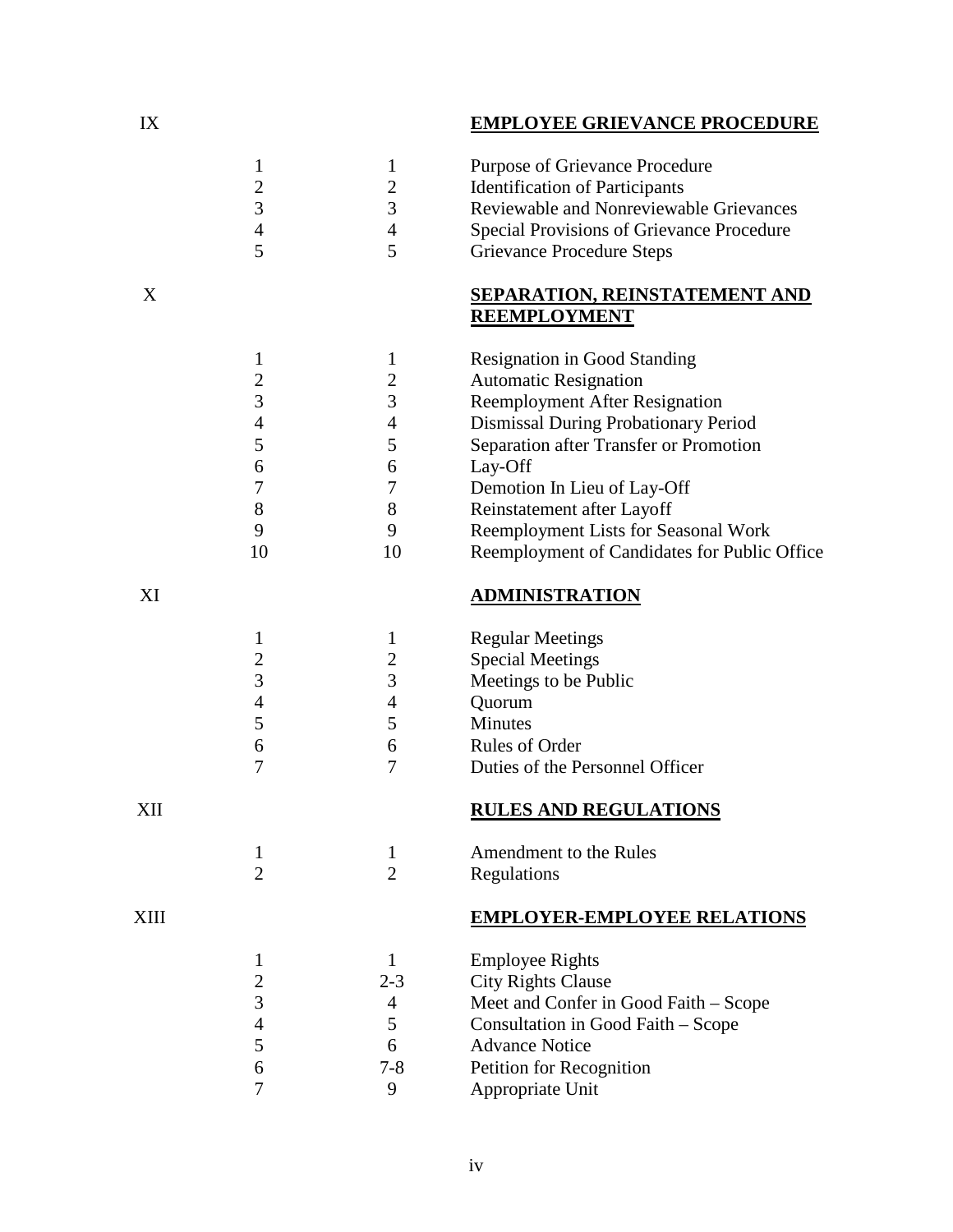# **EMPLOYER-EMPLOYEE RELATIONS, Cont'd.**

| 8  | 10        | Recognition of Employee Organizations as     |
|----|-----------|----------------------------------------------|
|    |           | Majority Representative – Formal Recognition |
| 9  | 11        | Designation of Municipal Employee Relations  |
|    |           | Officer                                      |
| 10 | 12        | <b>Resolution of Impasses</b>                |
| 11 | 13        | Memorandum of Understanding                  |
| 12 | 14        | <b>Rules and Regulations</b>                 |
| 13 | 15        | Construction                                 |
| 14 | 16        | Separability                                 |
| 15 | $17 - 18$ | <b>Removal of Striking Employees</b>         |
|    |           |                                              |

# XIV **AFFIRMATIVE ACTION PLAN**

|                |         | <b>Policy Statement</b>                            |
|----------------|---------|----------------------------------------------------|
|                |         |                                                    |
| $\overline{2}$ | $2 - 3$ | <b>Assignment of Responsibility</b>                |
|                | 4       | Internal Dissemination of Equal Employment         |
|                |         | Opportunity Policy and Affirmative Action          |
|                |         | Program                                            |
| $\overline{A}$ |         | <b>External Dissemination of Equal Opportunity</b> |
|                |         | Policy and Affirmative Action Program              |
| 5              | $6 - 8$ | Required Action to Achieve Equal Opportunity       |
| 6              | 9       | <b>Internal Audit Procedures</b>                   |
|                | 10      | <b>Support of Community Action Programs</b>        |
| 8              | 11-17   | Appendices                                         |
|                |         |                                                    |

# XV **SUGGESTION AWARD PLAN AND COMMITTEE**

|    |    | <b>Creation of Plan And Committee</b>       |
|----|----|---------------------------------------------|
|    |    | <b>Suggestion Defined</b>                   |
| 3  | 3  | Eligible Employees                          |
| 4  |    | Cash Awards - Classification                |
| 5  | 5  | Cash Awards – Budgetary Savings             |
| 6  | 6  | Cash Awards – No Budgetary Savings          |
|    |    | Minimum Cash Awards                         |
| 8  | 8  | Cash Awards Not Exceeding \$100             |
| 9  | 9  | Cash Awards Exceeding \$100                 |
| 10 | 10 | Supplemental Cash Award                     |
| 11 | 11 | Cash Awards – Intangible Or Safety Benefits |
| 12 | 12 | Cash Awards - Partial Solution              |
| 13 | 13 | Cash Awards – Limitation                    |
| 15 | 15 | Membership of Award Committee               |
| 16 | 16 | <b>Functions of Award Committee</b>         |
|    |    |                                             |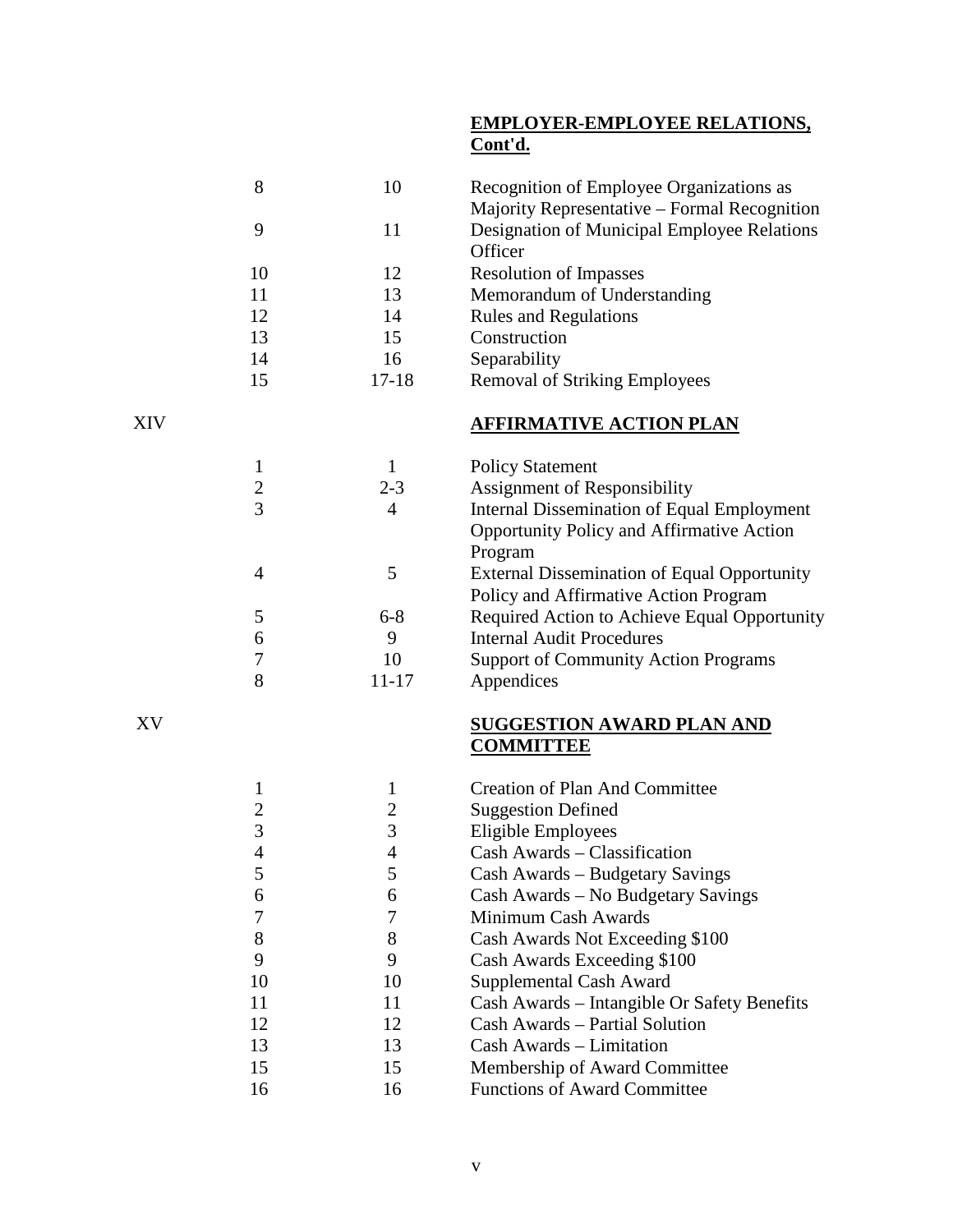# **SUGGESTION AWARD PLAN AND COMMITTEE, Cont'd.**

| 17 | 17    | Duties of the Administrative Department   |
|----|-------|-------------------------------------------|
| 18 | 18-19 | Duties of the Suggestion Plan Coordinator |
| 19 | 20    | Departmental Responsibility               |
| 20 | 21    | Submission of Suggestions                 |
| 21 | 22    | <b>Investigation of Suggestions</b>       |
| つつ | 23    | <b>Ownership of Suggestions</b>           |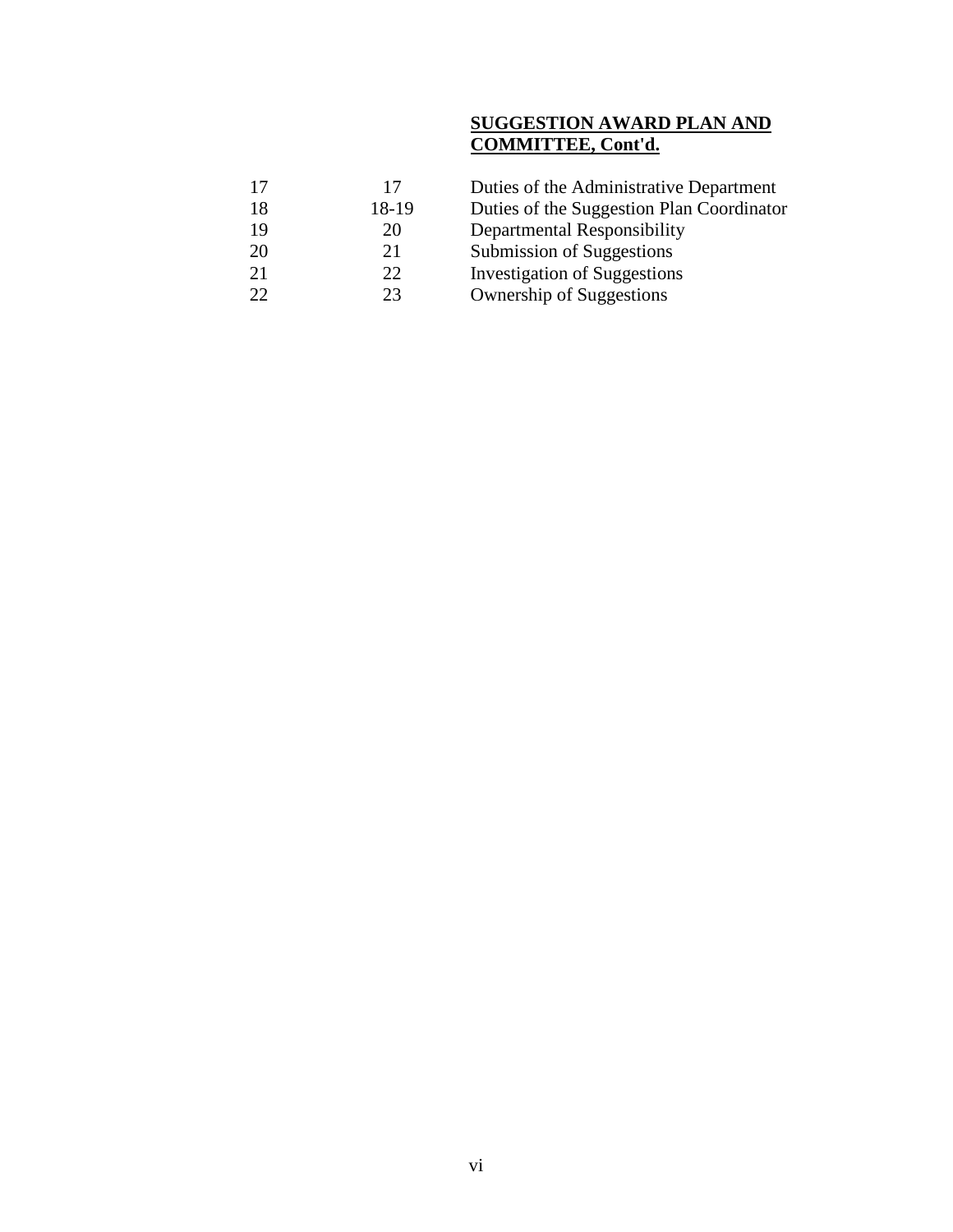#### **RULE I DEFINITION OF TERMS**

PAGE: 1 of 10

**SECTION: 1 Revision Date: February, 1983** 

#### **SECTION 1 – GENERAL TERMS**

Wherever used the masculine noun or pronoun shall include the feminine. The singular shall include the plural, and the plural the singular. The word "shall" shall be construed as mandatory, and the word "may" as permissive or discretionary. The present tense includes the past and future tenses; and the future, the present. Unless the context requires otherwise, the terms used in these Rules shall be defined as set forth in Section 2 of Rule 1.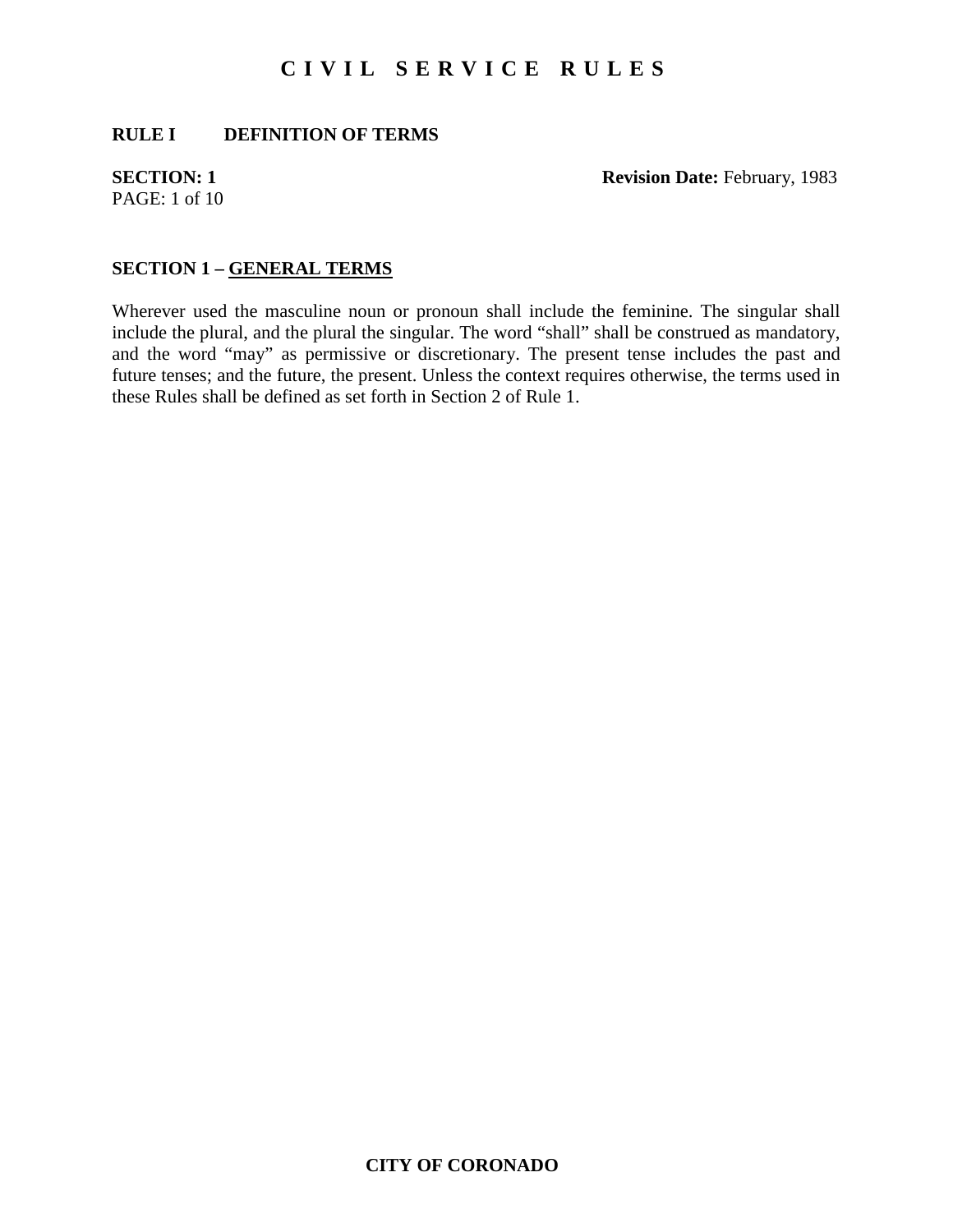#### **RULE I DEFINITION OF TERMS**

PAGE: 2 of 10

**SECTION: 2 Revision Date: July, 1986** 

#### **SECTION 2 – SPECIFIC TERMS**

ACTIVE SERVICE – shall mean actual time worked, holidays with pay, leaves with pay, leaves without pay not to exceed fourteen (14) calendar days annually, and leaves without pay not to exceed one (1) year for which Workers' Compensation is paid. It shall also include Saturdays and Sundays, or other regular days off which are immediately preceded or immediately followed by other time worked.

ADVANCEMENT – shall mean a salary increase within a range of compensation provided for each position, which is conditioned upon a given minimum term of meritorious service in the same position and which is made without examination.

ALLOCATION – shall mean the assignment of a position to its appropriate class in relation to duties performed.

ANNIVERSARY DATE – shall mean the first of the month after the employee completes twelve (12) calendar months of service. Under normal circumstances when an employee receives a promotion, the promotion date will become the new anniversary date for the employee.

ANNUAL LEAVE – compensated leave for those eligible employees who are absent from duty because of illness, injury, death in the family, medical or dental care appointments, personal business or personal vacation. Combines the former categories of annual vacation and sick leave.

APPEAL – shall mean an application for review of a disciplinary action or dismissal submitted to the Commission by the concerned employee or his representative.

APPLICANT – shall mean a person who has filed an application to take a civil service examination.

APPOINTING AUTHORITY – shall mean the City Manager of the City of Coronado, and any other person or body to whom the City Manager may delegate the authority to appoint personnel to positions in the classified service.

APPOINTMENT – shall mean the offer to and acceptance by a person of a position either on a permanent or temporary basis. Appointment may be made by the head of the department in which they are employed subject to confirmation by the City Manager.

APPROPRIATE UNIT – shall mean a unit established pursuant to Section 7 of Rule XIII.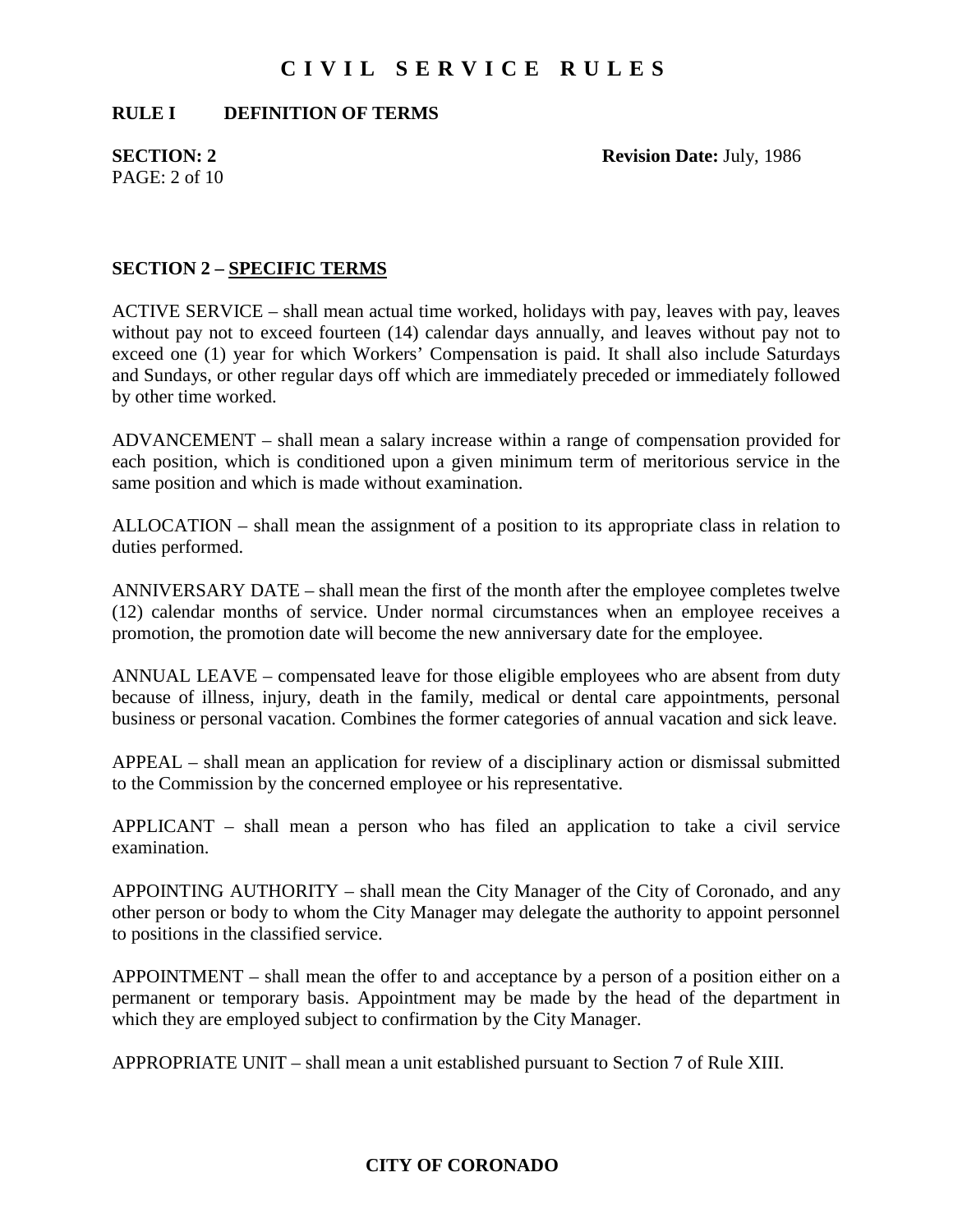#### **RULE I DEFINITION OF TERMS**

 $PAGE: 3 of 10$ 

**SECTION: 2 Revision Date: July, 1986** 

CALENDAR YEAR – shall mean a twelve (12) month period beginning January 1 and ending December 31.

CERTIFICATION – shall mean providing to an appointing authority the names of persons who are legally qualified for consideration for appointment to a vacant position.

CITY – shall mean the City of Coronado, a municipal corporation, and where appropriate herein, "City" refers to the City Council, the governing body of said City or any duly authorized management employee as herein defined.

CLASS – shall mean a position or a group of positions sufficiently similar in respect to duties and responsibilities that the same title may reasonably and fairly be used to designate each position allocated to the class, that the same minimum qualifications may be required, and the same salary range may be made to apply with equity.

CLASS SPECIFICATION – shall mean a written description of class consisting of a class title, a general statement of the level of work, of the distinguishing features of work, examples of duties, and the desirable qualifications for the class.

CLASSIFICATION PLAN – shall mean the official or approved system of grouping positions into appropriate classes.

CLASSIFIED SERVICE – shall mean all positions in the service of the City of Coronado, which are subject to the provisions of the Civil Service Ordinance creating the Civil Service System and the Rules of the Civil Service Commission.

COMMISSION – shall mean the Civil Service Commission of the City of Coronado.

COMPENSATION – shall mean any salary, wage, fee, allowance or other emolument paid to an employee for performing the duties and exercising the responsibilities of a position.

COMPENSATION PLAN – shall mean the official schedule of pay approved by the City Council assigning one or more rates of pay to each class title.

COMPENSATORY TIME OFF (CTO) – shall mean time off from work in lieu of monetary payment for overtime work.

CONSULT OR CONSULTATION IN GOOD FAITH – shall mean to communicate orally or in writing for the purpose of presenting and obtaining views or advising of intended actions.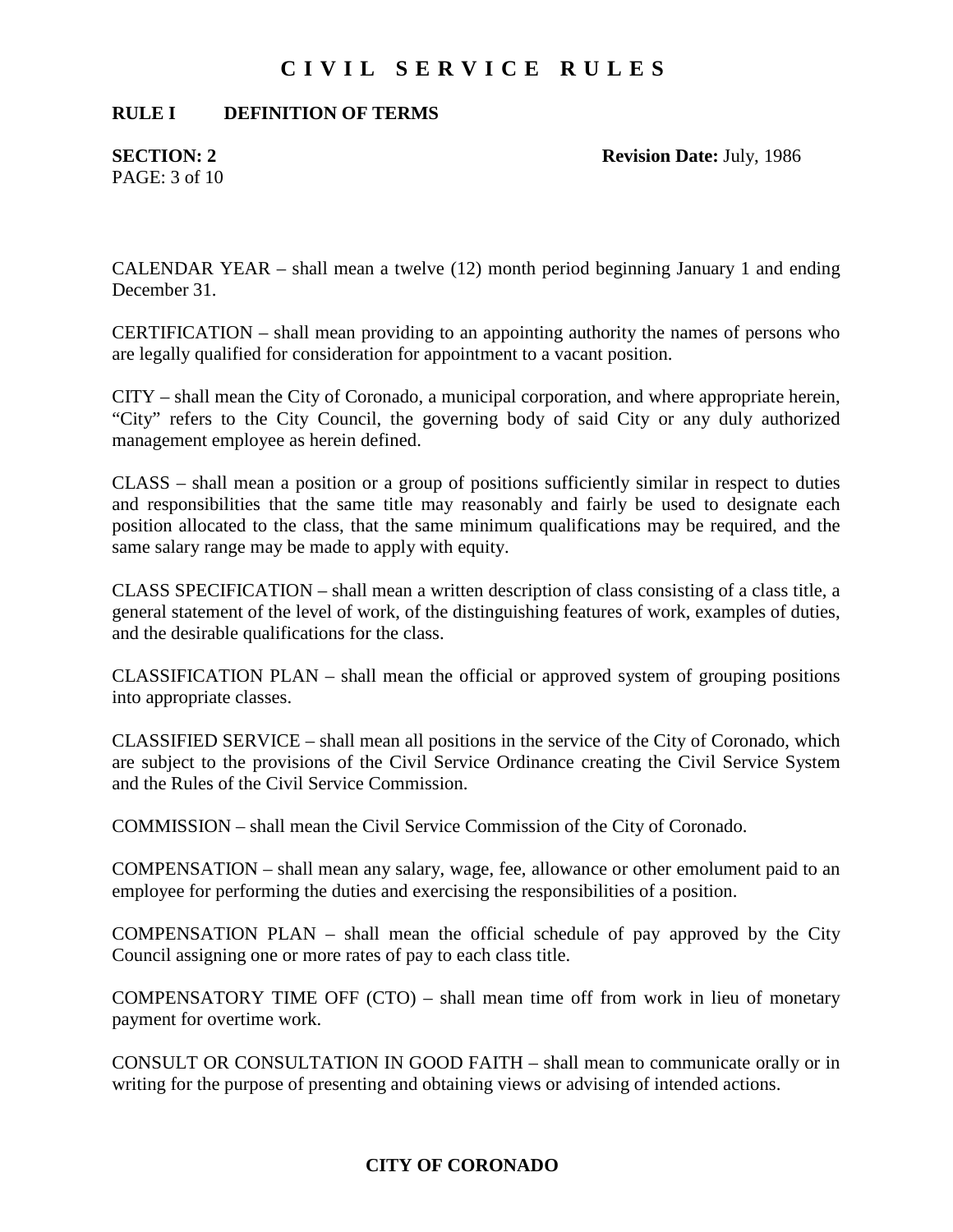#### **RULE I DEFINITION OF TERMS**

 $PAGE: 4 of 10$ 

**SECTION: 2 Revision Date: July, 1986** 

CONTINUOUS EXAMINATION – shall mean an examination which is open for filing for an indefinite period of time and which is held on a periodic basis.

CONTINUOUS SERVICE – as used in computing leaves, applies to the time a person has been employed on a permanent or limited basis, or to the continuation of employment from temporary to a permanent appointment without any break in service.

CTO – See Compensatory Time Off

DEMOTION – shall mean the appointment of an employee holding a position in one class to a position in another class having a lower maximum salary rate, or to a lower step within the same class.

DEPARTMENT – shall mean an administrative branch including a group of employees under the immediate charge of a chief executive officer of a department of the City government, which latter officer shall be known as the department head.

DISMISSAL – shall mean permanent separation from the competitive service, pursuant to all the rules and regulations of the Civil Service Commission.

ELIGIBLE INDIVIDUAL – shall mean a person who has attained a passing grade in a civil service examination and whose name appears on a current eligibility list.

ELIGIBILITY LIST – shall mean the ranking of individuals on a list of individuals established for a class, exclusive of reemployment or reinstatement lists.

EMPLOYEE – shall mean any person regularly employed by the City except those persons elected by popular vote.

EMPLOYEE, CONFIDENTIAL – shall mean an employee who is privy to decisions of City management affecting employer-employee relations.

EMPLOYEE, MANAGEMENT – shall mean:

- (a) Any employee having significant responsibilities for formulating and administering City policies and program, including but not limited to the chief executive officer and department heads; and
- (b) Any employee having authority to exercise independent judgment to hire, transfer, suspend, lay-off, recall, promote, discharge, assign, reward, or discipline other employees, or having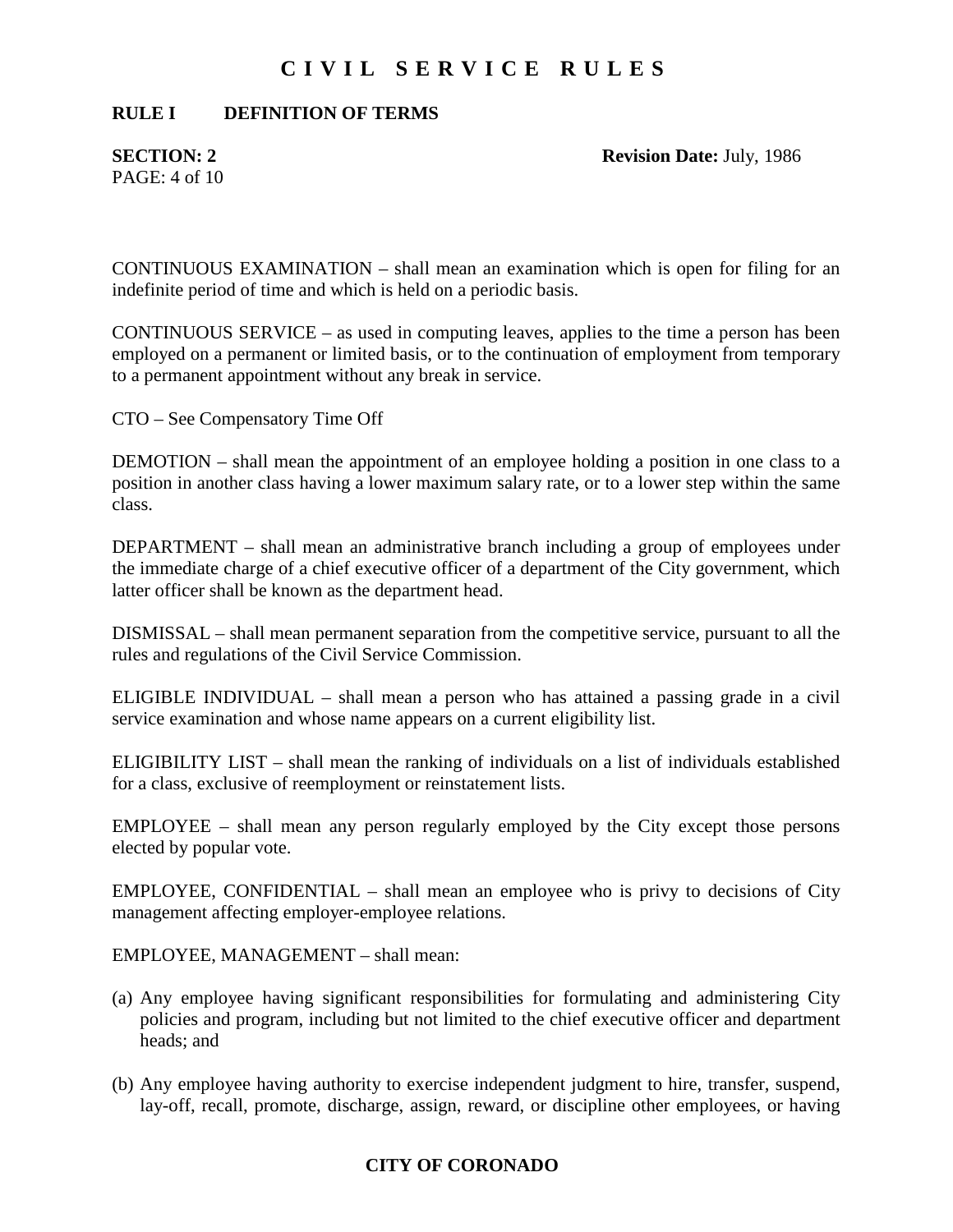#### **RULE I DEFINITION OF TERMS**

 $PAGE: 5 of 10$ 

**SECTION: 2 Revision Date: July, 1986** 

the responsibility to direct them, or to adjust their grievances, or effectively to recommend such action if in connection with the foregoing, the exercise of such authority is not of a merely routine or clerical nature, but requires the use of independent judgment.

EMPLOYEE, PROFESSIONAL – shall mean employees engaged in work requiring specialized knowledge and skills attained through completion of a recognized course of instruction, including, but not limited to, attorneys, physicians, registered nurses, engineers, architects, teachers, and various types of physical, chemical, and biological scientists.

EMPLOYEE ORGANIZATION – shall mean any organization which includes employees of the City and which has as one of its primary purposes representing such employees in their employment relations with the City.

EMPLOYER – EMPLOYEE RELATIONS – shall mean the relationship between the City and its employees and their employee organization, or when used in a general sense, the relationship between City management and employees or employee organizations.

EXAMINATION – shall mean a series of questions or problems designed to determine knowledge or intelligence and/or relative capacity of candidates to discharge the responsibilities of the class in which they are seeking employment.

EXEMPT EMPLOYEE – shall mean an employee who is exempted or who occupies a position exempted from the provisions of the Civil Service Rules.

FAIR EMPLOYMENT – shall mean that no question in any test, or in any application form, or by any appointing authority, shall be so framed as to attempt to elicit information concerning race, color, sex, ancestry, national origin, political or religious opinions or affiliations of an applicant. No appointment to or removal from a position in the competitive service shall be affected or influenced in any manner by any consideration of race, color, gender, ancestry, national origin, political or religious opinion or affiliation.

GRIEVANCE – a grievance is any dispute concerning the interpretation or application of these Rules, or of other rules or regulations governing personnel practices or working conditions or of the practical consequences of a City rights decision on wages, hours, and other terms and conditions of employment.

IMMEDIATE FAMILY – shall include the husband, wife, mother and father of both husband and wife, son, daughter, brother and sister of the employee.

IMPASSE – shall mean a deadlock in the annual (or periodic) discussions between a majority representative and the City over any matters concerning which they are required to meet and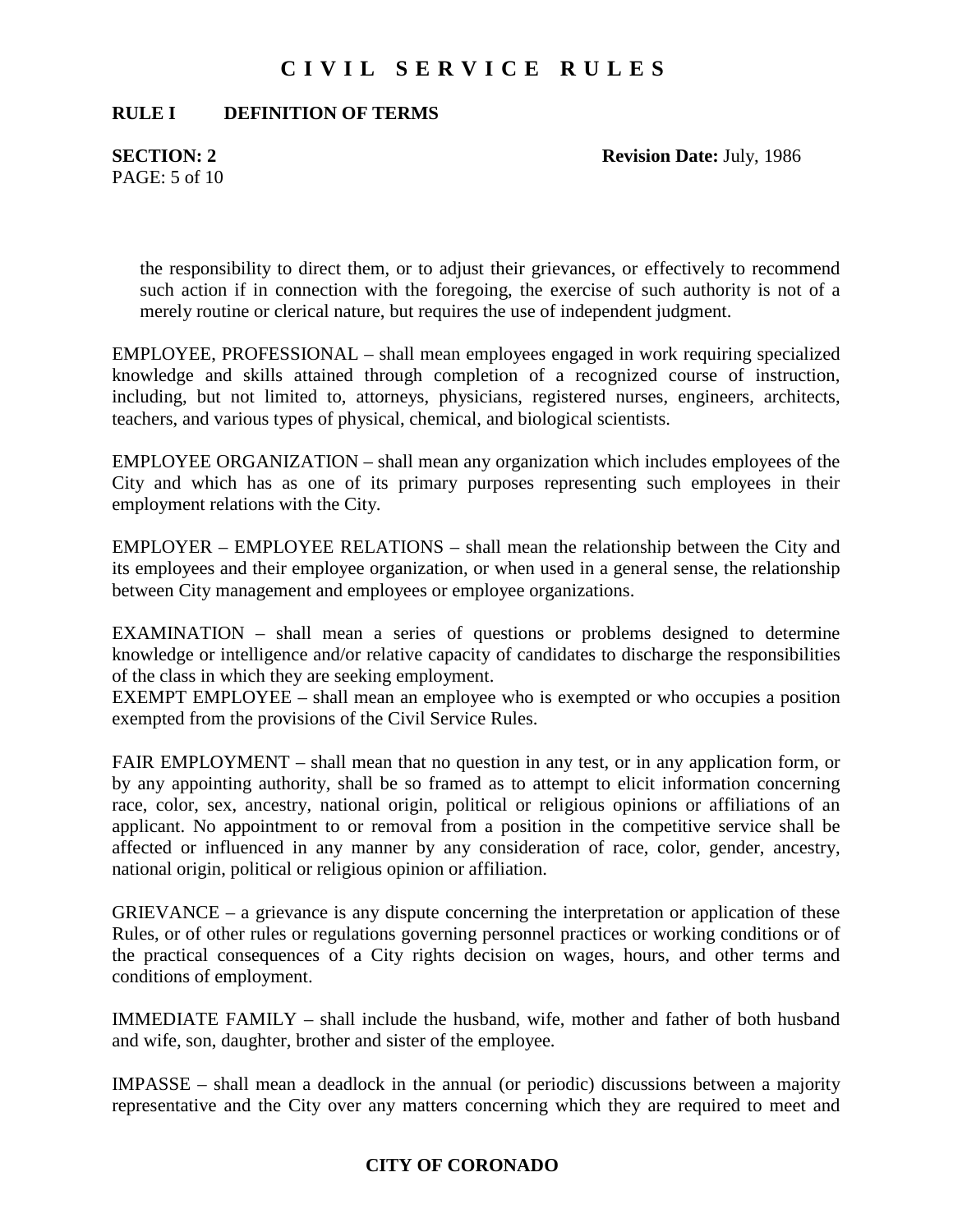#### **RULE I DEFINITION OF TERMS**

PAGE: 6 of 10

**SECTION: 2 Revision Date: July, 1986** 

confer in good faith, or over the scope of such subject matter; or any unresolved complaint by an affected employee organization, advanced in good faith, concerning a decision of the Municipal Employee Relations Officer made pursuant to Section 10 of Rule XIII.

INTERIM APPOINTMENT - shall mean a short-term appointment made from an eligibility list.

INTERMITTENT SERVICE – shall mean City service interrupted by separation.

LAY-OFF – shall mean the involuntary, nondisciplinary separation of an employee from a position resulting from lack of work, lack of funds, or abolishment of position.

LEAVE – shall mean an approved type of absence from work as provided for by these Rules.

LONG-TERM DISABILITY (LTD) - an extended period of time during which an employee is totally disabled and unable to work as a result of an accident, injury, illness or pregnancy.

MAJORITY REPRESENTATIVE – shall mean an employee organization, or its duly authorized representative, that has been granted formal recognition by the Municipal Employee Relations Officer as representing the majority of employees in an appropriate unit.

MEDIATION OR CONCILIATION – shall mean the efforts of an impartial third person, or persons, functioning as intermediaries, to assist the parties in reaching a voluntary resolution to an impasse, through interpretation, suggestion and advice. Mediation and conciliation are interchangeable terms.

MEET AND CONFER IN GOOD FAITH (sometimes referred to herein as "meet and confer" or "meeting and conferring") – shall mean performance by duly authorized City representatives and duly authorized representatives of an employee organization recognized as the majority representative of their mutual obligation to meet at reasonable times and to confer in good faith regarding matters within the scope of representation, as defined herein, in an effort to: (a) reach agreement on those matters within the authority of such representatives, and (b) reach agreement on what will be recommended to the City Council on those matters within the decision making authority of the City Council. This does not require either party to agree to a proposal or to make a concession.

MUNICIPAL EMPLOYEE RELATIONS OFFICER – shall mean the City's principal representative in all matters of employer-employee relations designated pursuant to Section 9 of Rule XIII or his duly authorized representative.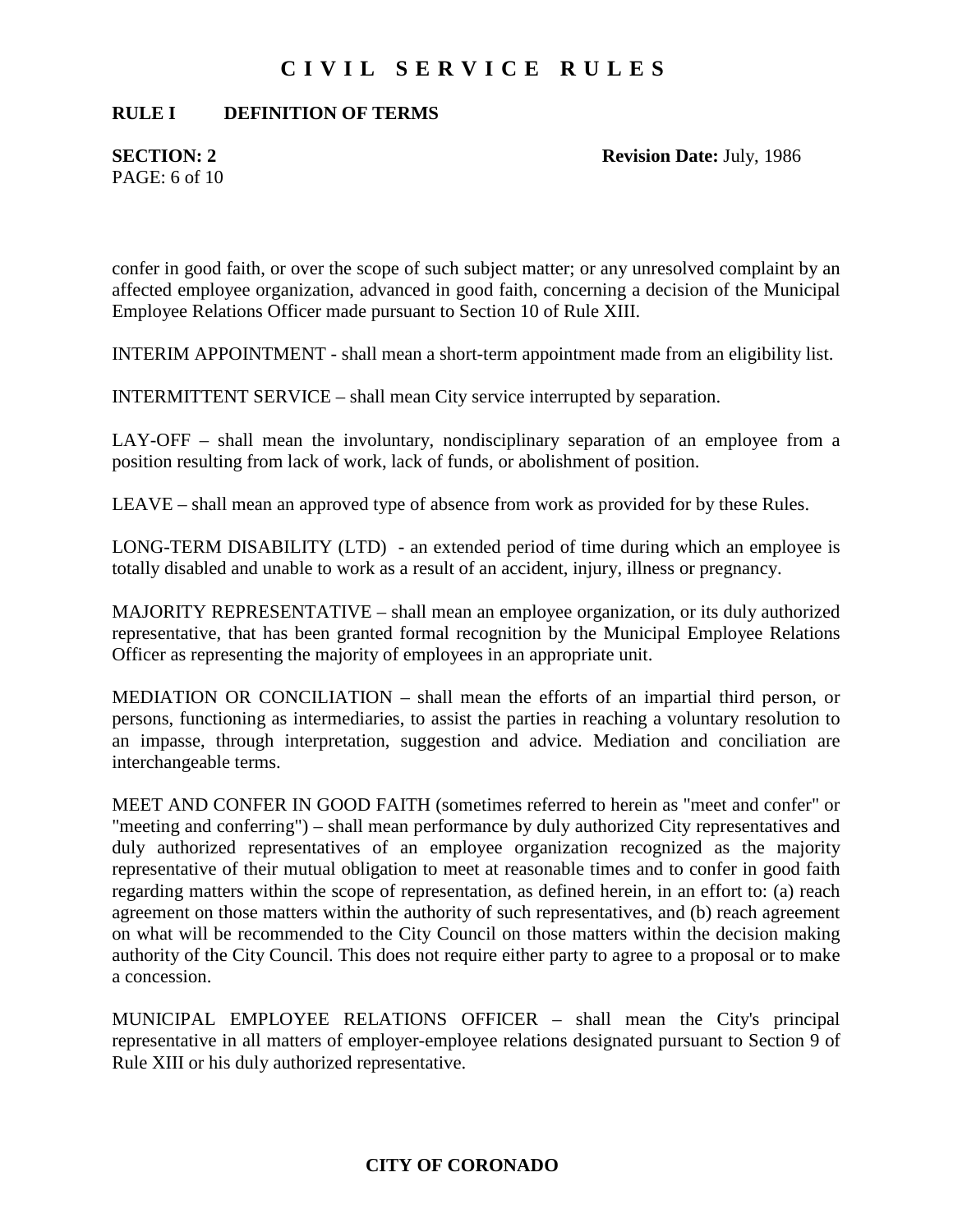#### **RULE I DEFINITION OF TERMS**

PAGE: 7 of 10

**SECTION: 2 Revision Date: July, 1986** 

OPEN COMPETITIVE EXAMINATION – shall mean any examination which is open to all persons, whether employed by the City or not, who meet the qualifications and comply with prescribed requirements for admission thereto.

PEACE OFFICER - shall mean any person who comes within the provisions of Chapter 4.5 of the California State Penal code and who otherwise meets all standards imposed by law.

PERFORMANCE TEST – shall mean a test consisting of a standard task or series of tasks used to measure the relative skill or abilities of candidates required for successful performance for the duties of the classification.

PERMANENT STATUS - shall mean the satisfactory completion of one (1) year of probationary service and continuing permanent appointment.

PERSONNEL OFFICER - shall mean the person appointed by the City Manager to act as Secretary to the Civil Service Commission, to administer the activities of the Personnel Department and to exercise general supervision over the employment policy of the City subject to the direction of the Commission.

PHYSICAL AGILITY TEST – shall mean a test used to measure the strength, stamina, or dexterity of candidates required for successful performance for the duties of the classification.

POLICE RESERVE CLOSED COMPETITIVE EXAMINATION – shall mean an examination which is available only to City of Coronado Level I Reserve Police Officers and given for the purpose of establishing a list for Police Officers from which to certify individuals.

POSITION – shall mean any specific office or employment, whether occupied or vacant, carrying certain responsibilities and calling for the performance of certain duties by one individual, either on a full-time basis or part-time basis.

PROBATIONARY PERIOD - shall mean the working test period during which an employee is required to demonstrate his fitness by the actual performance of the duties and responsibilities of his position and during which he may be terminated without right of appeal to the Civil Service Commission.

PROBATIONARY STATUS - shall mean service under permanent appointment prior to completion of one (1) year of probationary service.

PROBATIONER - shall mean any employee in the Classified Service who is serving a probationary period after permanent appointment.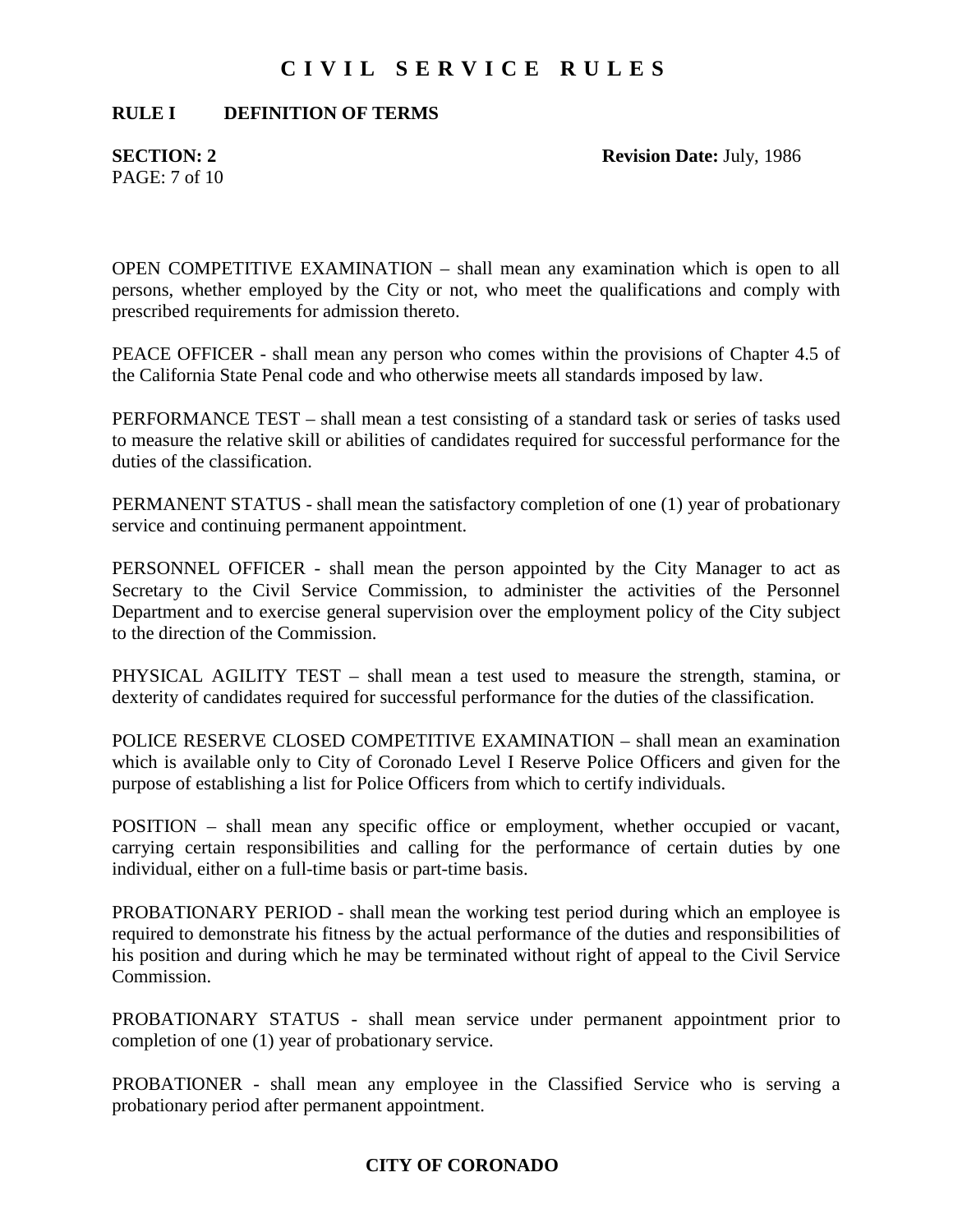#### **RULE I DEFINITION OF TERMS**

 $PAGE: 8 of 10$ 

**SECTION: 2 Revision Date: July, 1986** 

PROMOTION – shall mean appointment of a City employee holding a position in one class to a position in another class having a higher maximum salary.

PROMOTIONAL EXAMINATION – (closed, promotional) – shall mean a competitive examination which is available only to the employees of the City and given for the purpose of establishing a list or a designated list from which to certify individuals for promotion.

PROVISIONAL APPOINTMENT – shall mean an appointment of a person who possesses the minimum qualifications established for a particular class and who has been appointed to a position in that class in the absence of an available reemployment, reinstatement or eligibility list; any non-permanent appointment, other than a seasonal, part-time or emergency appointment, which is not made from a reemployment, reinstatement or eligibility list.

PUBLIC NOTICE – shall mean giving notice either by posting or by publication or both. If notice is given by posting, then posting the notice in the City Hall of the City of Coronado at some location accessible to the public during business hours shall be sufficient. If notice is given by publication, then one (1) insertion of the notice in a newspaper of general circulation printed and published in the county shall be sufficient.

RECOGNIZED EMPLOYEE ORGANIZATION – shall mean an employee organization which has been acknowledged by the Municipal Employee Relations Officer as an employee organization that represents employees of the City. The rights accompanying recognition are either:

- (a) Formal Recognition which is the right to meet and confer in good faith as the majority representative in an appropriate unit; or
- (b) Informal recognition which is the right to consultation in good faith by all recognized employee organizations.

REEMPLOYMENT LIST – shall mean a list of former employees who, upon resignation, request placement on said list.

REEMPLOYMENT LIST, SEASONAL – shall mean a list of former employees who have served satisfactorily in a seasonal position.

REINSTATEMENT LIST – shall mean a list of former permanent employees who were laid off or demoted in lieu of being laid off.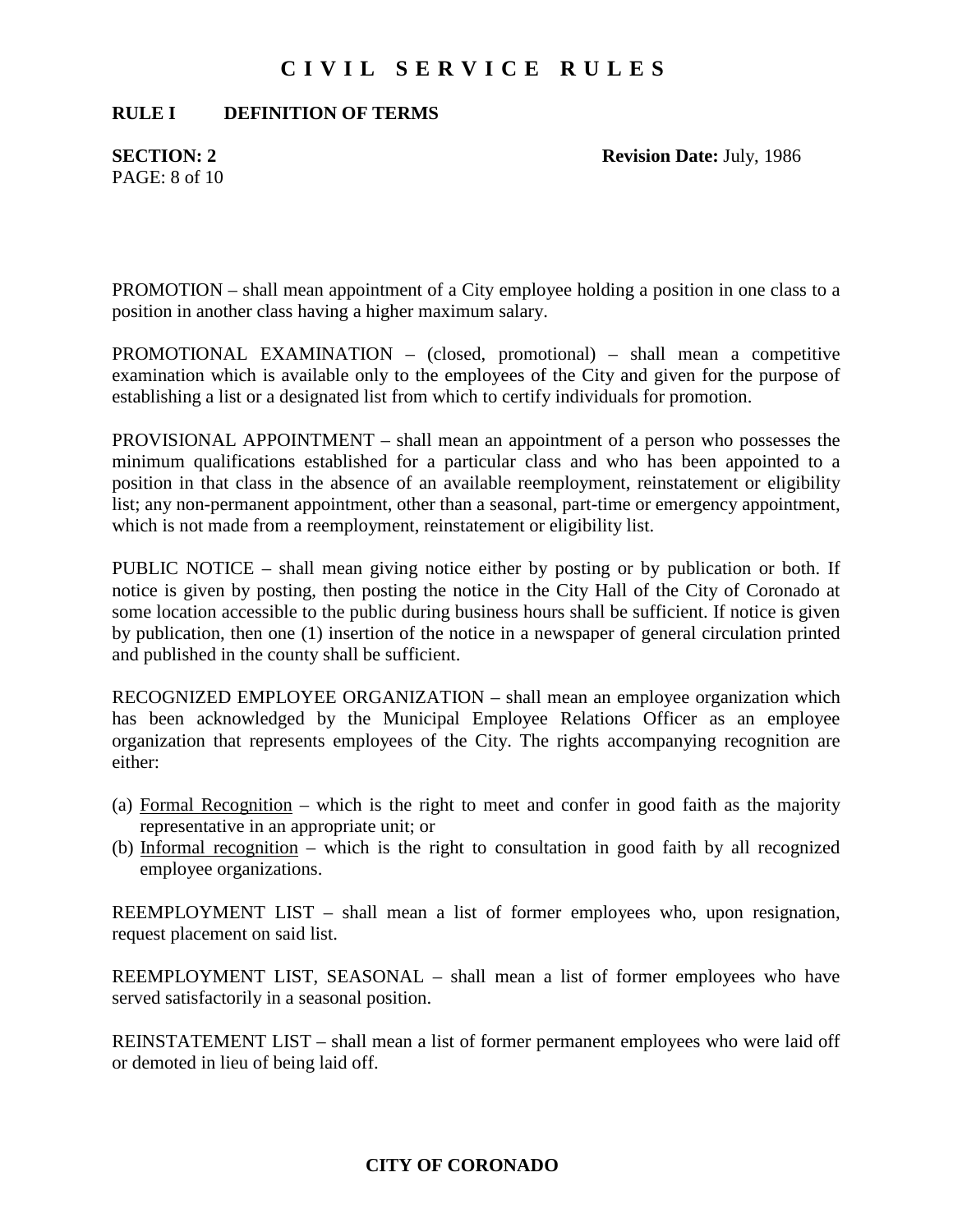#### **RULE I DEFINITION OF TERMS**

PAGE: 9 of 10

**SECTION: 2 Revision Date: July, 1986** 

RESIGNATION – shall mean the voluntary separation, other than by retirement, of an employee from his position.

RESOLUTION – shall mean, unless the context indicates otherwise, the Employer-Employee relations Resolution of the City of Coronado.

REVERSION – shall mean the change of an employee from one class to another class in which he formerly had a permanent appointment.

RULES – shall mean the Civil Service Rules adopted y the Civil Service Commission and approved by the City Council.

SALARY RANGE – shall mean one (1) or more, but commonly five (5) specific pay rates having a percentage relationship to one another, assigned to a class of positions as the compensation for that class.

SALARY RATE – shall mean a specific dollar amount, expressed as either an annual rate, a monthly rate, a semi-monthly rate, a bi-weekly rate, or an hourly rate, as shown in the compensation plan of the City.

SALARY STEP – shall mean the location of salary rate within a salary range, as identified by a letter of the alphabet.

SEASONAL POSITION – shall mean any position in the classified service which requires or is likely to require the services of an incumbent during certain parts of each year, or recurring annually or other periods.

SEPARATION – shall mean voluntary or involuntary termination of employment in the Classified Service.

SCOPE OF REPRESENTATION – shall mean all matters relating to employment conditions and employer-employee relations, including, but not limited to, wages, hours, and other terms and conditions of employment. Rule XIII, (Section 2) – CITY RIGHTS are excluded from the scope of representation except to the extent the exercise of such rights impact any matter within the scope of representation.

SUSPENSION – shall mean a temporary enforced leave with or without pay for disciplinary purposes or pending investigation of charges made against an employee.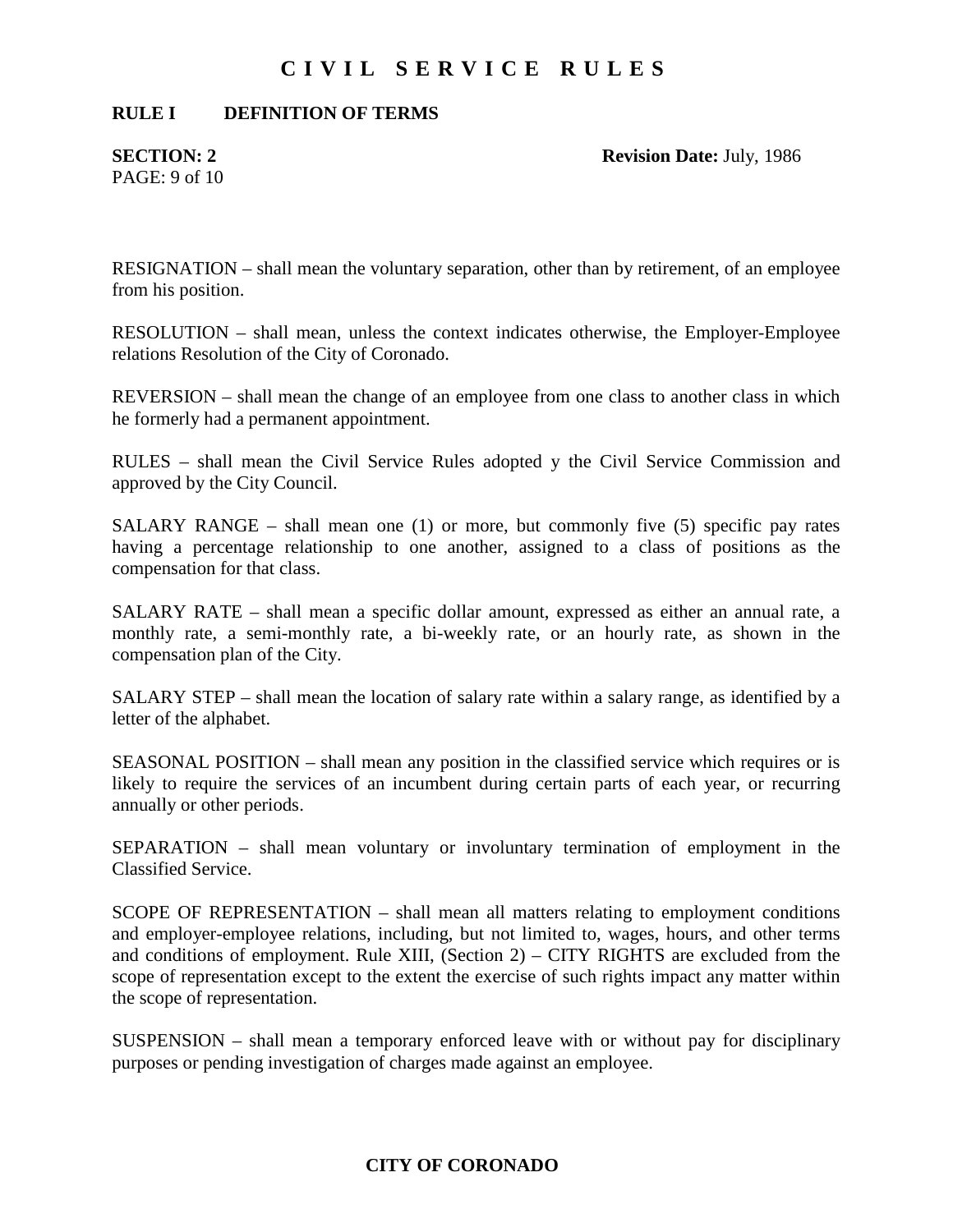#### **RULE I DEFINITION OF TERMS**

PAGE: 10 of 10

**SECTION: 2 Revision Date: July, 1986** 

TEMPORARY APPOINTMENT – shall mean an interim or non-permanent appointment made for short-term employment.

TIME EMPLOYED – shall mean actual time worked, holidays with pay, leaves with pay, and leave without pay not to exceed one (1) year for which Workers' Compensation is paid. It shall also include Saturdays, Sundays or other regular days off which are immediately preceded or immediately followed by other time worked.

TRANSFER – shall mean the appointment of an employee in a class from one department to another department in the City.

UNIT – FIRE UNIT – shall mean the appropriate unit, which has been established to represent the employees in classifications in the City's fire service pursuant to Section 7 of Rule XIII. MID-MANAGEMENT UNIT – shall mean the appropriate unit, which has been established to represent employees in mid-management classifications pursuant to Section 7 of Rule XIII. POLICE UNIT – shall mean the appropriate unit, which has been established to represent the employees in classifications in the City's police service pursuant to Section 7 of Rule XIII. PUBLIC WORKS AND GOLF UNIT – shall mean the appropriate unit, which has been established to represent employees in classification of the Public Works and Golf Course pursuant to Section 7 of Rule XIII.

UNCLASSIFIED SERVICE – shall mean the positions as set forth in Rule II, Section 4, which are exempt from the provisions of the Civil Service Rules unless provision is made to the contrary by the City Council.

UNREPRESENTED EMPLOYEE – relates to those employees who are not represented in an employee group, which has been formally or informally recognized by the City of Coronado.

WORK DAY – shall mean the scheduled number of hours an employee is required to work per day.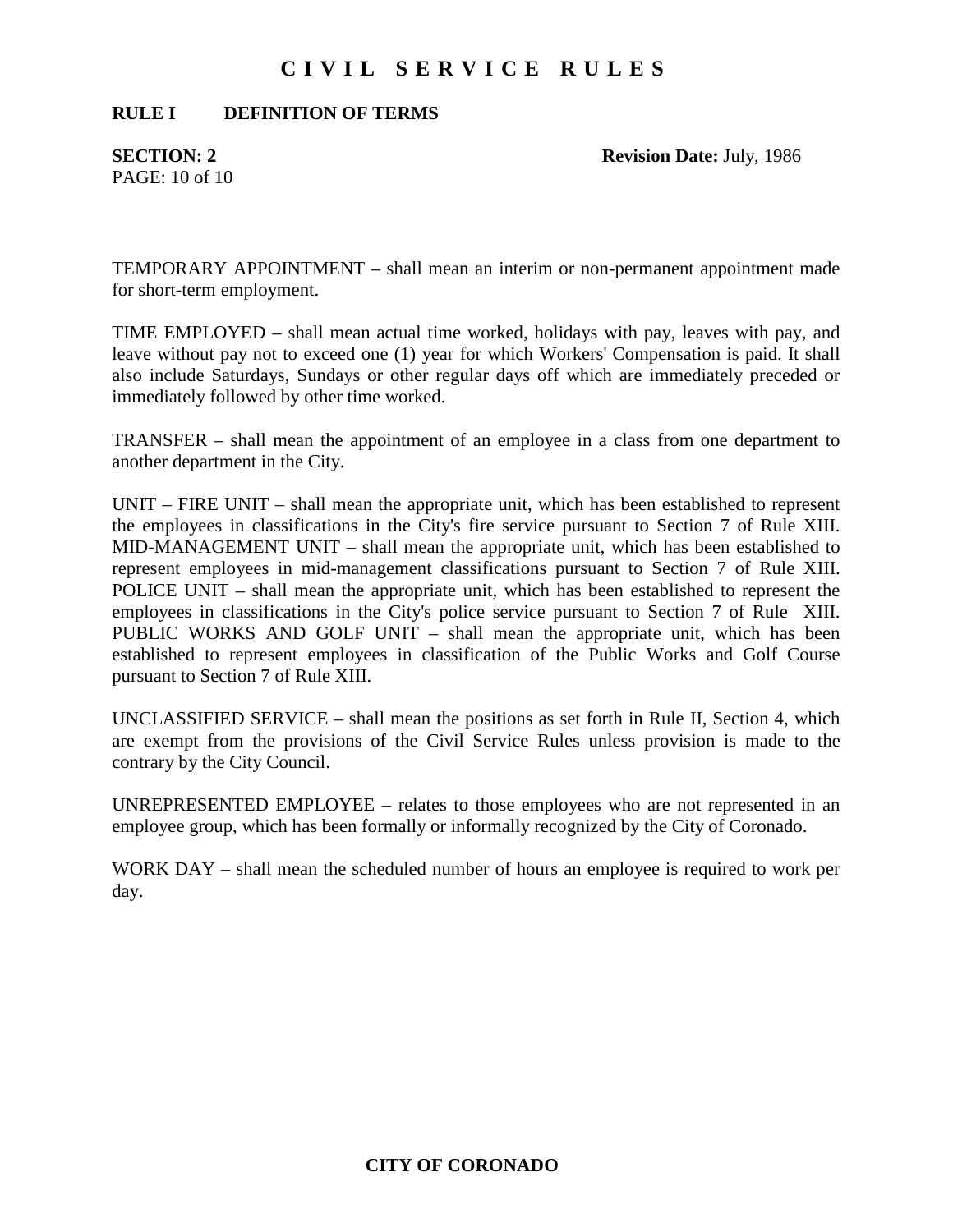### **RULE II CLASSIFICATION OF POSTIONS**

# **PAGE:** 1 of 6

**SECTION:** 1 **Revision Date: February, 1983** 

### **SECTION 1 – THE CLASSIFICATION PLAN**

The Commission shall adopt, revise as necessary and maintain for official and public reference a Classification plan.

The Classification Plan shall consist of a list of titles of the classes to which all positions in the Classified Service are to be allocated and a written class specification describing each class. Each class specification shall outline the main characteristics and desirable qualifications required of positions allocated to the class and shall give examples of duties which employees holding such positions may properly be required to perform.

The class specification is descriptive and explanatory, but not restrictive of all duties performed. The listing of particular examples of duties do not preclude the assignment of other tasks and duties of related kind or character or of lesser skills. The statement of desirable qualifications in a class specification is intended to be used as a guide in selecting candidates for employment, as an aid in the preparation of competitive examinations, and for use in determining the relative value of positions in one class with positions in other classes.

Qualifications commonly required of all employees, such as good physical condition, freedom from disabling defects, citizenship, honesty, sobriety, and industry shall be implied as requirements for each class, even though they may not be specifically mentioned in the specification.

The Commission shall be the final authority in the interpretation of such specifications. A waiver of any provision in any class specification previously adopted by the Commission may be granted only under exceptionally compelling circumstances by a majority vote of the Commission. All such requests shall be made in writing to the Commission, stating in full the justification for such action. The decision of the Commission shall be so noted in the official minutes of their meeting.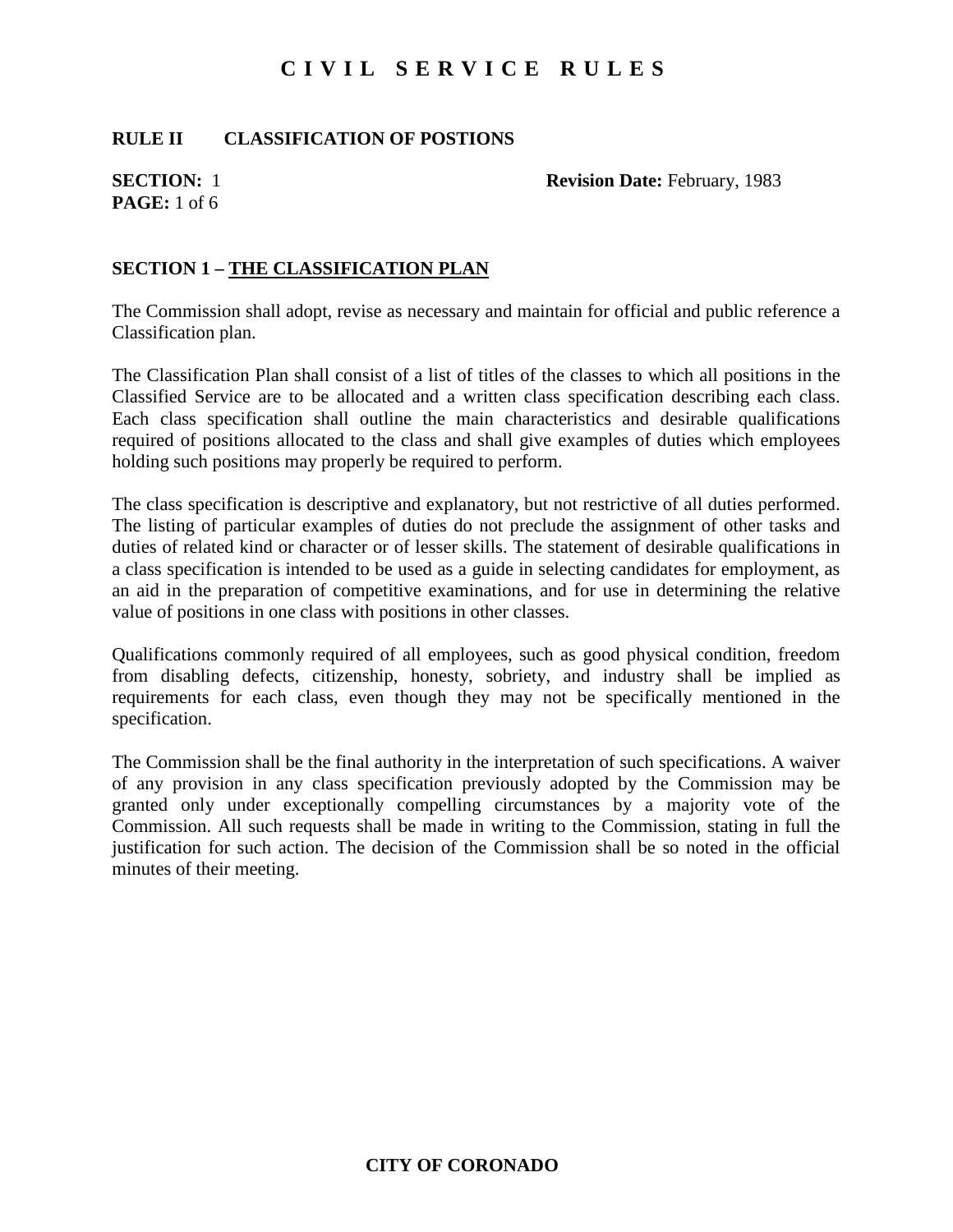### **RULE II CLASSIFICATION OF POSTIONS**

# **PAGE:** 2 of 6

**SECTION:** 2 **Revision Date: February, 1983** 

#### **SECTION 2 – BASIS FOR CLASSES OF POSITIONS**

ALL positions in the Classified Service shall be grouped into classes and each class shall include those positions sufficiently similar in respect to their duties and responsibilities that similar requirements as to training, experience, knowledge, skills, personal qualities and the same salary range may be made to apply with equity to all positions in the same class.

Factors to be considered in the establishment of classes shall include the kind of duties to be performed, the degree of difficulty and complexity of duties to be performed, the level of proficiency required, the degree of responsibility of the position, and the corresponding fundamental qualifications such as skills, knowledge and abilities required to perform the work.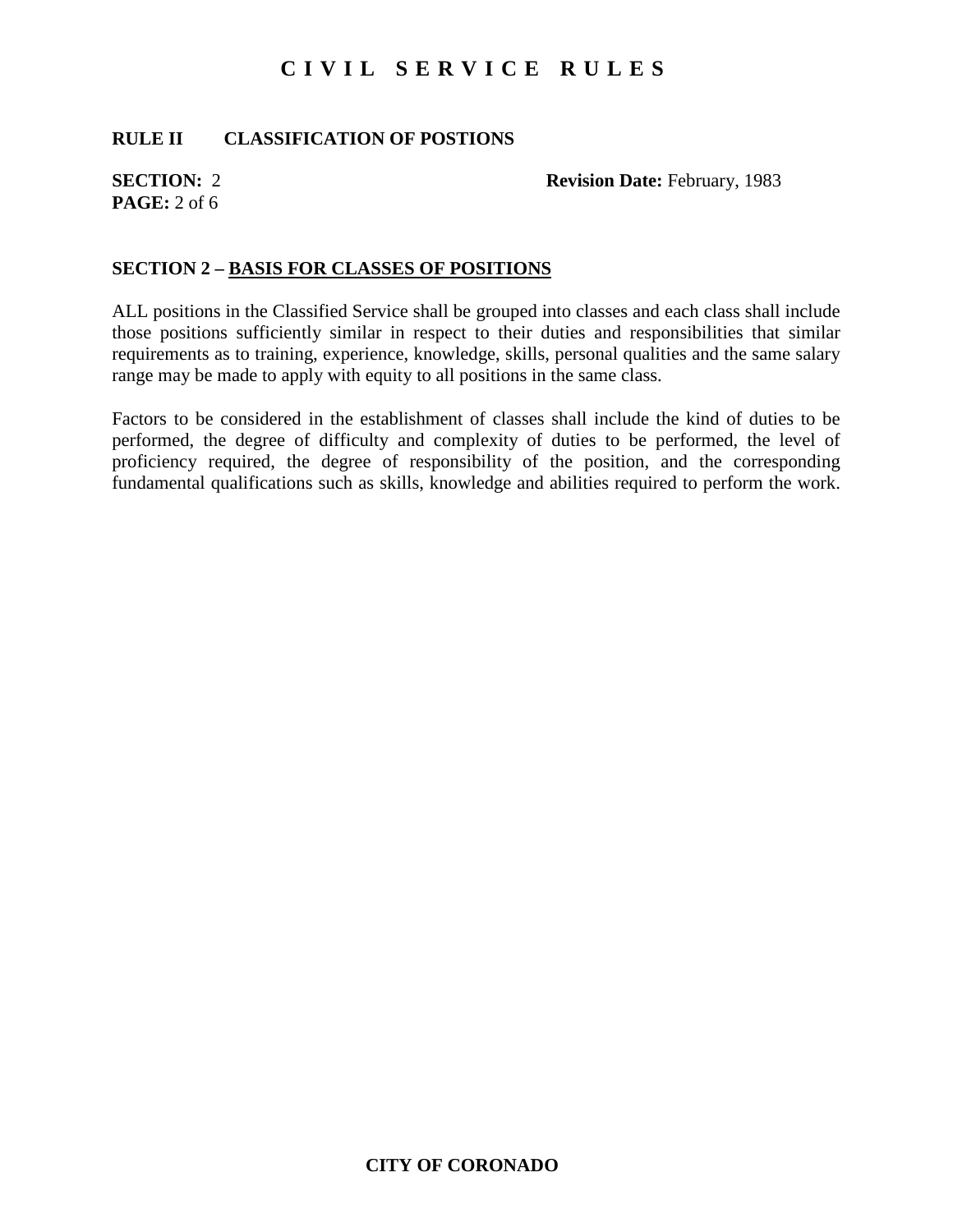#### **RULE II CLASSIFICATION OF POSTIONS**

# **PAGE:** 3 of 6

**SECTION:** 3 **Revision Date: February, 1983** 

#### **SECTION 3 – ALLOCATION OF POSITION TO CLASSES**

The Commission shall allocate to a class or reallocate as necessary, every position in the Classified Service, in accordance with the class specifications.

When a position necessarily includes duties and responsibilities of two (2) or more classes, the Commission may in its discretion:

- (a) Allocate the position in accordance with the duties and responsibilities which occupy the major part of the working time; or
- (b) Allocate the position in accordance with the highest essential group of duties and responsibilities of the position; or
- (c) With the concurrence of the appointing authority divide the position into two (2) or more part-time positions.

The Personnel Officer shall conduct an investigation prior to the reallocation of any position from one class to another class. Such reallocation may be considered by the Commission whenever a change in duties and responsibilities of a position makes the class to which the position was previously allocated no longer applicable. Any proposed reallocation to be made shall be made with the knowledge of the employee concerned and his department head and shall take into consideration the following factors: kinds of duties to be performed, the degree of difficulty and complexity of the duties, the level of responsibility of the position, and the basic skills, knowledge and abilities required to perform the work.

The personal qualification, ability or performance of an employee occupying a position shall not be a criterion for classifying his position. Nor shall the reallocation of any position be permitted for the purpose of avoiding the requirements of these Rules regarding either demotions or promotions.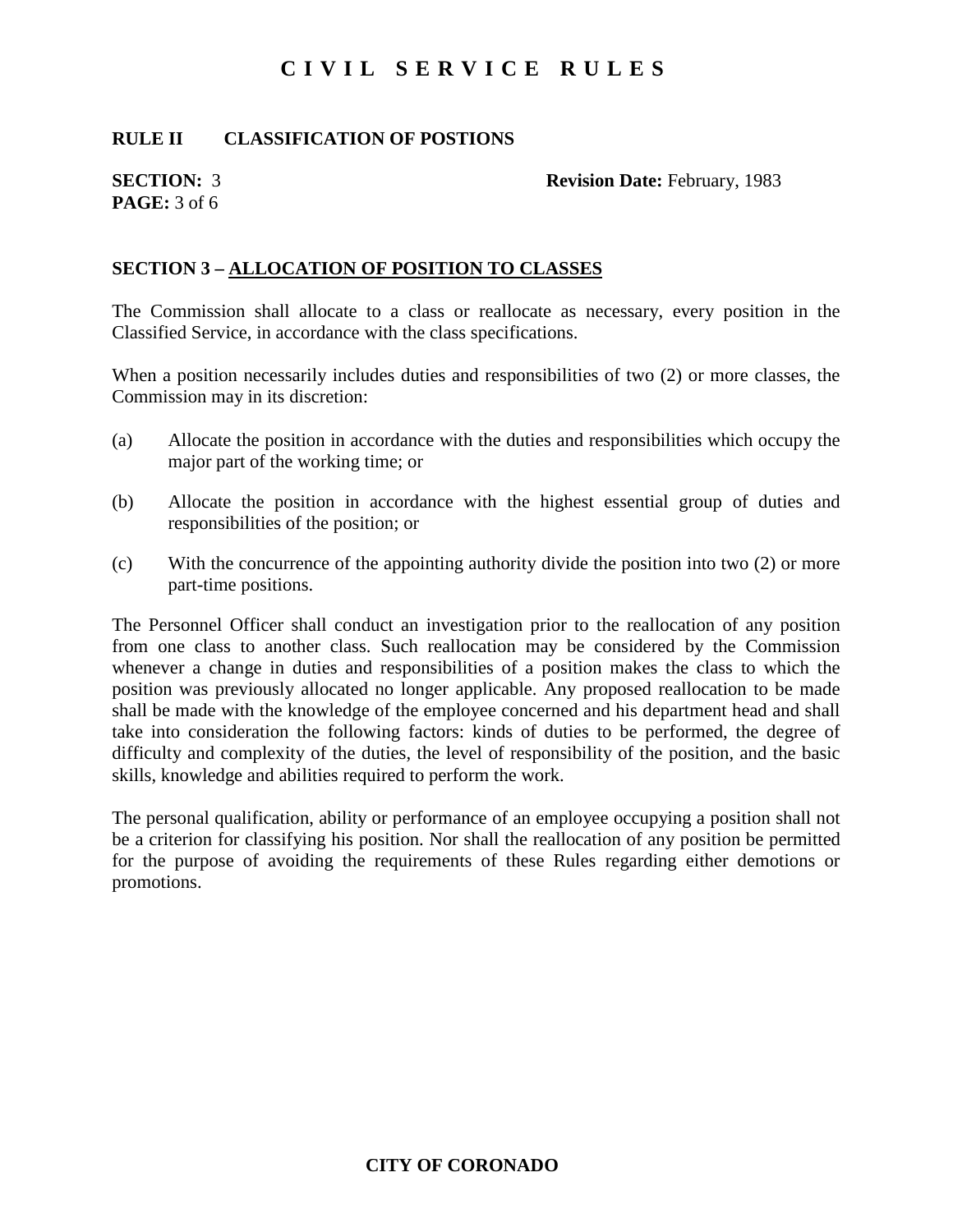### **RULE II CLASSIFICATION OF POSTIONS**

# **PAGE:** 4 of 6

**SECTION:** 4 **Revision Date:** September, 1997

#### **SECTION 4 – EXEMPT POSITIONS**

The provisions of the Civil Service Rules shall apply to all employees in the Classified Service. All unclassified positions as delineated in the Salary Resolution are exempt from the provisions of the Civil Service Rules, unless provision is made to the contrary by the City Council, shall be considered as non-classified employees.

The City Attorney, members of appointed Boards, Commissions and Committees, persons engaged under contract to supply expert, professional, technical or other services for a limited period of time and persons employed by the City on a part-time/hourly basis are also exempt from provisions of the Civil Service Rules.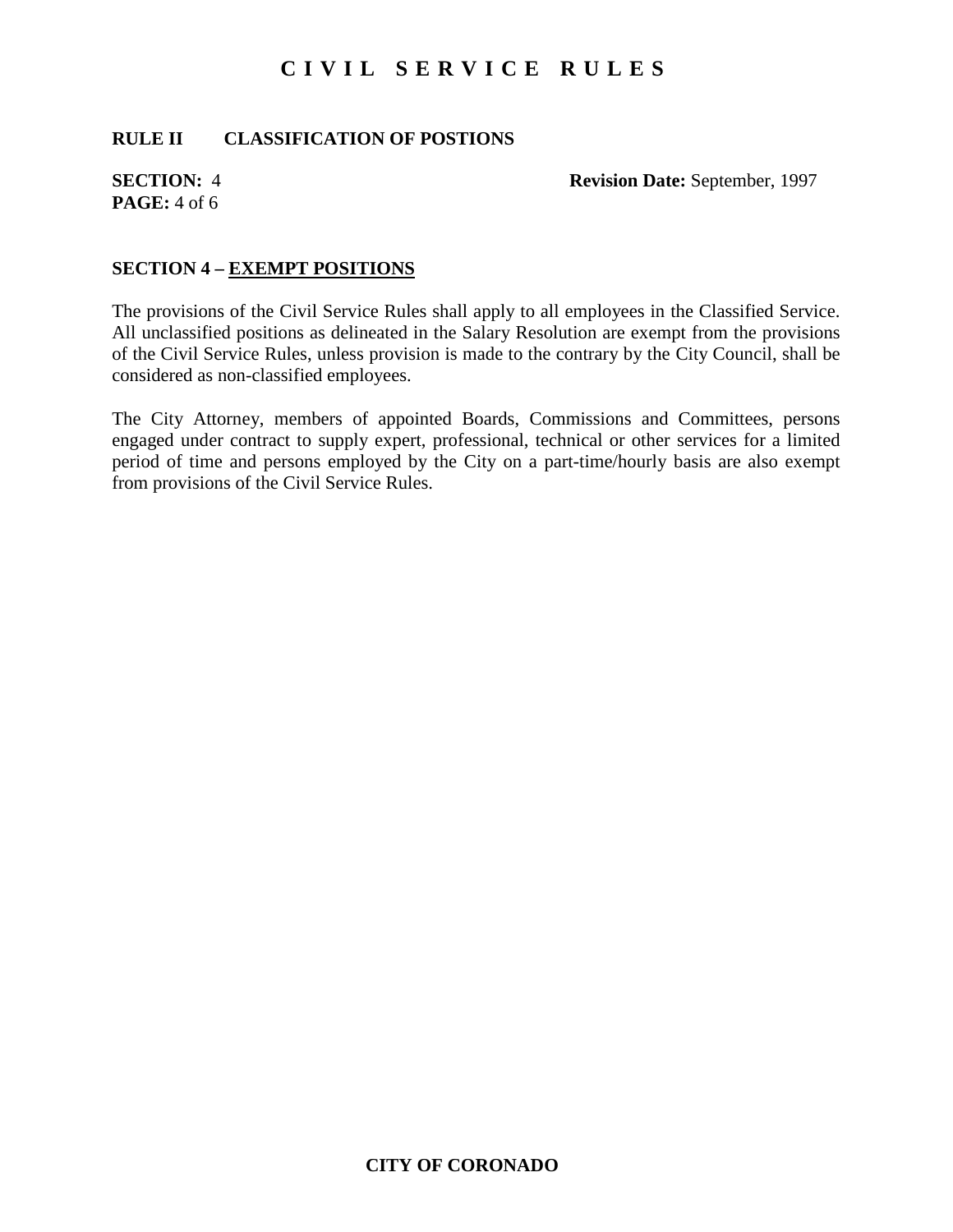### **RULE II CLASSIFICATION OF POSTIONS**

**PAGE:** 5 of 6

**SECTION:** 5 **Revision Date: February, 1983** 

### **SECTION 5 – CLASS TITLES**

Official class titles approved by the Commission are to be used in all personnel, accounting, budget, and financial records. No person will be appointed to or employed in a position in the Classified Service under a title not included in the Classification Plan. Other job or working titles may be used in the course of departmental routine to indicate authority, status in the organization, or administrative rank.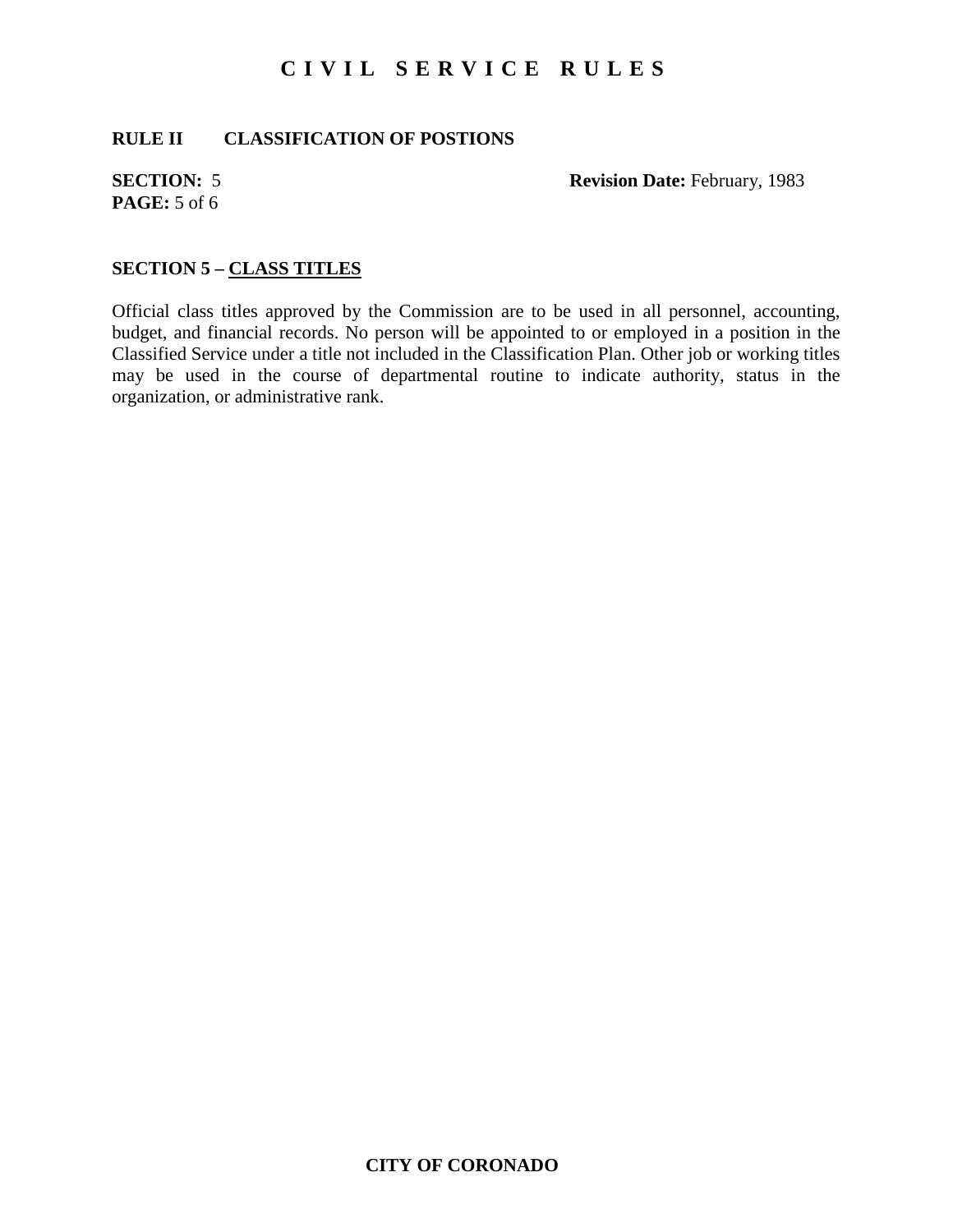### **RULE II CLASSIFICATION OF POSTIONS**

# **PAGE:** 6 of 6

**SECTION:** 6 **Revision Date:** September, 1997

#### **SECTION 6 – ADMINISTRATION OF THE CLASSIFICATION PLAN**

The Commission shall periodically review the duties and responsibilities of all positions in order to assure proper allocation of positions to classes.

The request for review of a class specification or allocation of a position by request of the incumbent shall be made to the appointing authority. The appointing authority may deny the request or make a written recommendation to the City Manager for review and decision. The decision by the City Manager will be final. The City Manager may, but need not refer the issue to the Commission.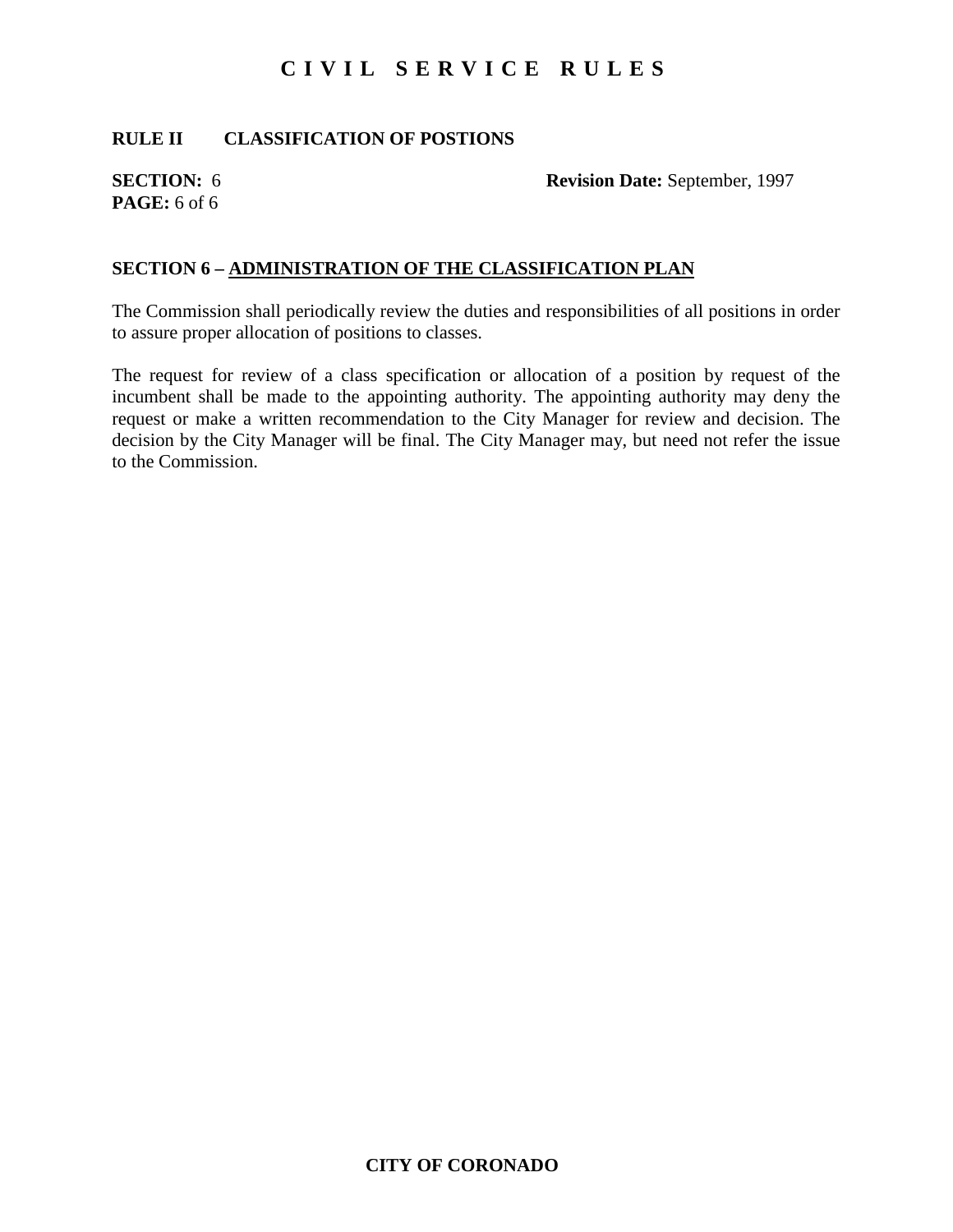#### **RULE III COMPENSATION**

# **PAGE:** 1 of 15

**SECTION: 1** Revision Date: May, 1990

#### **SECTION 1 – THE COMPENSATION PLAN**

The Compensation Plan of the City of Coronado has the following characteristics:

- (a) Each salary range consists of five (5) or more steps.
- (b) The increase from one step to the next step in each salary range is five (5) percent.

Salary advancement for each employee shall not be automatic, but shall depend upon the increased value of an employee to the City, as reflected by the recommendations of his/her supervisor and department head, and all other pertinent evidence. The success of the Compensation Plan depends upon incentives which will encourage employees to put forth increasing efforts as they advance through the salary steps of the salary range.

The steps of the salary range shall be interpreted and applied as follows in conjunction with Section 5 of this rule. Salary steps are incentive adjustments to encourage an employee to continue to improve his/her work:

(1) The "A" step is the minimum rate for most of the classifications and will normally be the hiring rate. Some classifications may have an expanded salary range with the minimum rate lower than Step "A." These classifications shall be so noted in the annual compensation plan and an explanation shall be provided indicating the time period of satisfactory service that is required prior to advancement within the range.

Appointment may be made to other than the normal entering salary step upon recommendation of the department head and upon the approval of the City Manager, when it is decided that such action is in the best interests of the City as set forth in Section 4 of this Rule.

- (2) The "B" Step: Six (6) months or 1,040 hours of satisfactory service normally shall make an employee eligible for consideration for this salary advancement. This salary advancement shall be made only if recommended by the department head and if approved by the City Manager.
- (3) The "C" Step: Six (6) months or 1,040 hours of satisfactory service at the second salary step normally shall make an employee eligible for consideration for this salary advancement. This salary advancement shall be made only if recommended by the department head and if approved by the City Manager.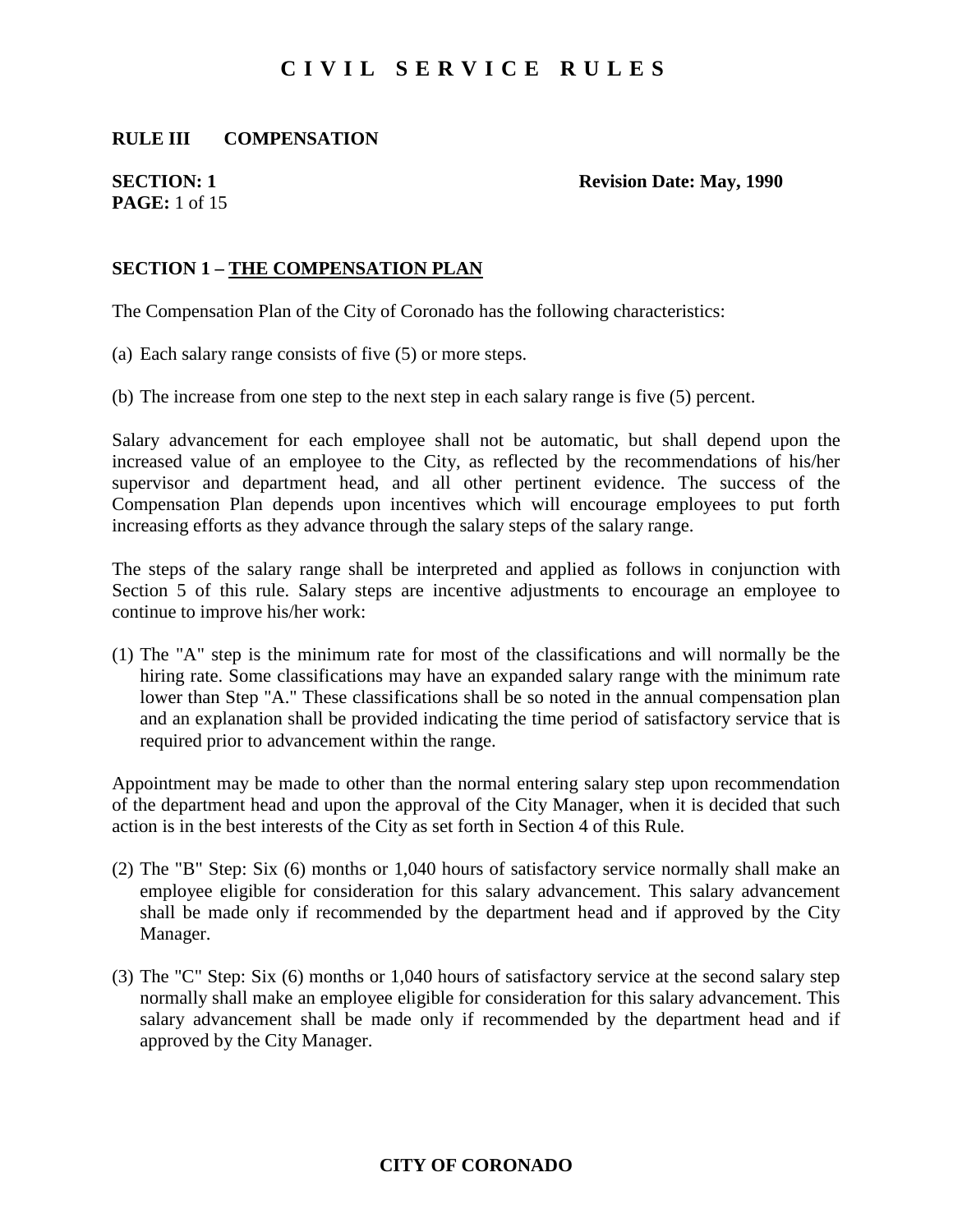#### **RULE III COMPENSATION**

# **PAGE:** 2 of 15

#### **SECTION: 1** Revision Date: May, 1990

- (4) The "D" Step: One (1) year or 2,080 hours of satisfactory service at the third step normally shall make an employee eligible for consideration for this salary advancement. This salary advancement shall be made only if recommended by the department head and if approved by the City Manager.
- (5) The "E" Step: One (1) year or 2,080 hours of satisfactory service at the fourth step normally shall make an employee eligible for consideration of this salary advancement. This salary advancement shall be made only if recommended by the department head and if approved by the City Manager.

All rates shown, and conditions set forth herein, are in full payment for services rendered and are intended to cover full payment for the number of hours now regularly worked in each class. Employees engaged for less than full time should be paid a proportionate part of these salaries, or by an hourly rate of pay that falls within these ranges.

Each promotion shall carry with it a salary increase and the procedure covering the normal minimum hiring rate shall not necessarily apply.

The provisions of this rule are based upon the salary schedules adopted by the City Council.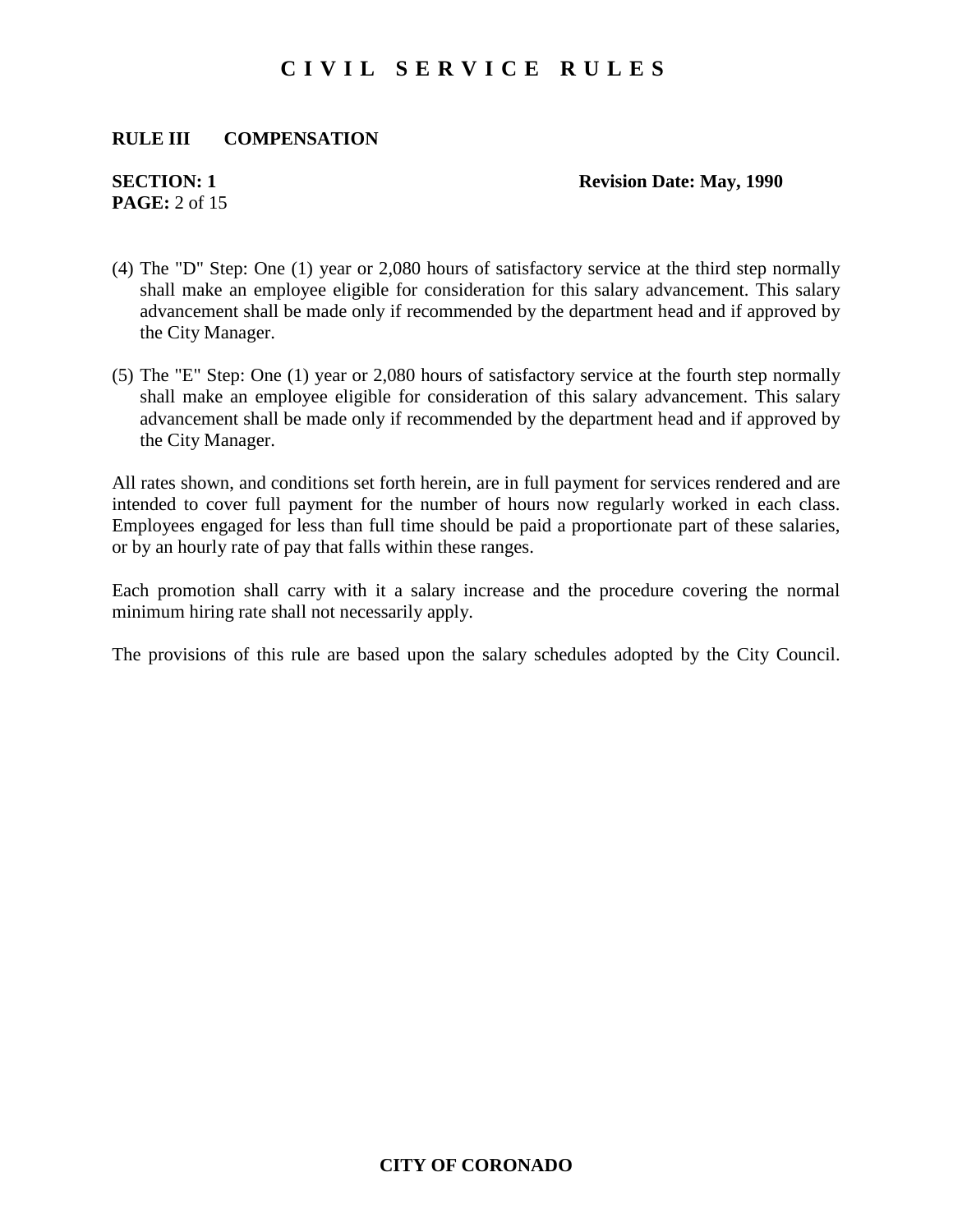#### **RULE III COMPENSATION**

# **PAGE:** 3 of 15

#### **SECTION:** 2 **Revision Date: May, 1990**

#### **SECTION 2 – REVISION OF THE COMPENSATION PLAN**

In the absence of any contrary orders by the City Council for reasons of economy, the following method shall be observed in determining the step at which each employee shall be paid beginning the effective date of a change of the salary range for his/her class or position:

- (a) If the salary range is raised, the step at which the employee will be paid shall not be affected thereby.
- (b) If the salary range is lowered, the employee shall be paid at the rate in the new range which is the same as the rate at which he/she was paid in the former range. However, if no rate is the same, he/she shall be paid the next higher rate in the salary range. If the maximum rate of the new range is lower than the employee's salary in the former range, he/she may, pursuant to Section 3, by paid at the "Y" rate.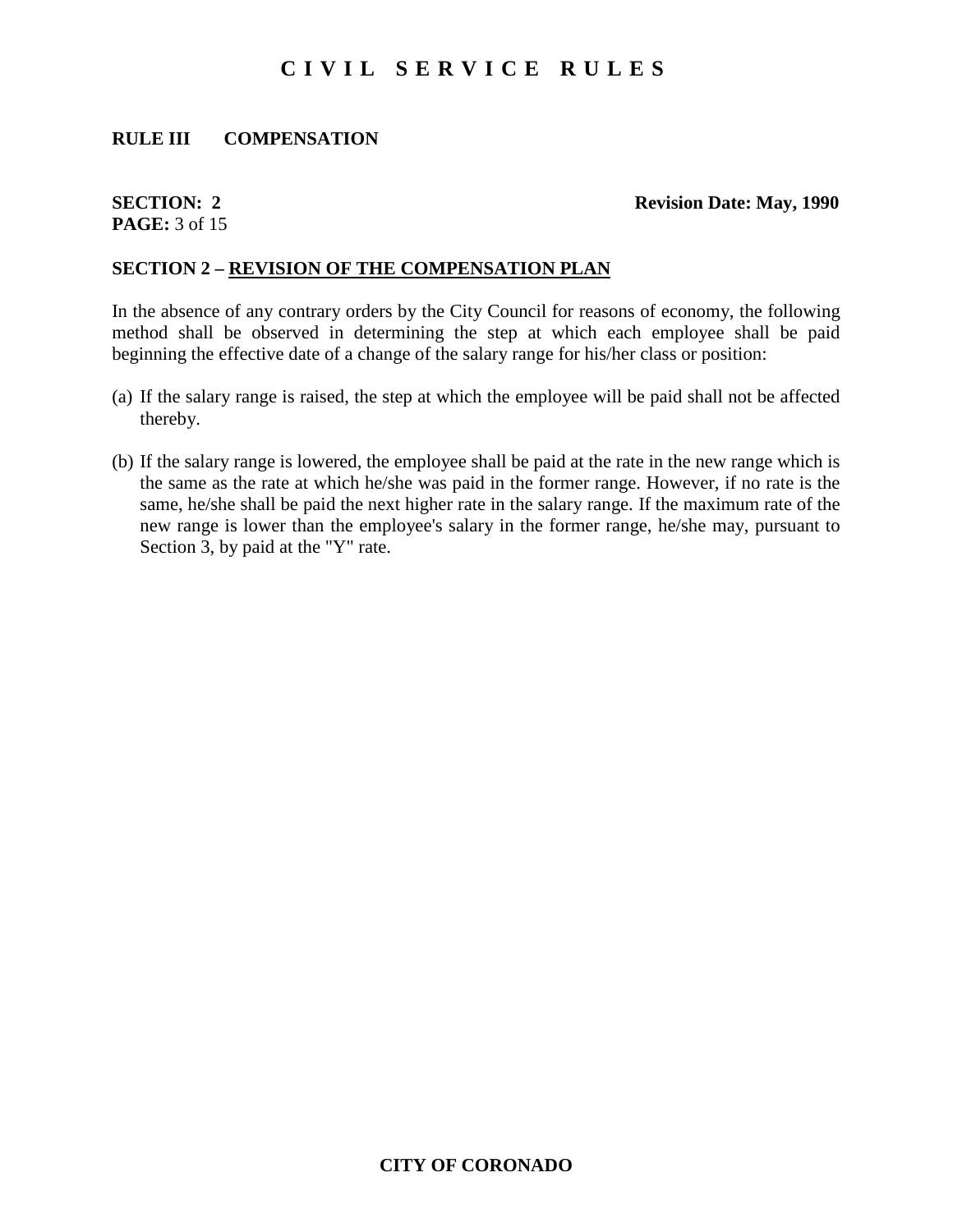#### **RULE III COMPENSATION**

# **PAGE:** 4 of 15

#### **SECTION: 3** Revision Date: May, 1990

#### **SECTION 3 – "Y" RATE**

Step Y of the salary range for any class is hereby defined as any rate of pay in excess of Step E of the range for the class. An employee shall be paid at Step Y solely under one of the following two conditions:

- (a) Upon the reduction of the salary range for a class, an employee having other than provisional status who immediately prior to the reduction of the salary range was paid at a higher rate for such class, then the new maximum rate shall, in the absence of any contrary orders by the City Council for economy reasons, continue to be paid at the former rate.
- (b) Any employee who is reclassified from a class in which he/she has acquired permanent status to a class with a lower salary range may at the discretion of the Commission continue to receive the same rate of pay or may have his/her salary reduced.

In the event of an increase in the salary range applicable to a class, any employee who immediately prior to the increase has been paid at Step Y shall receive no increase unless the increased salary for employees at Step E for the class exceeds the salary being paid to him/her, in which case he/she shall be paid at Step E.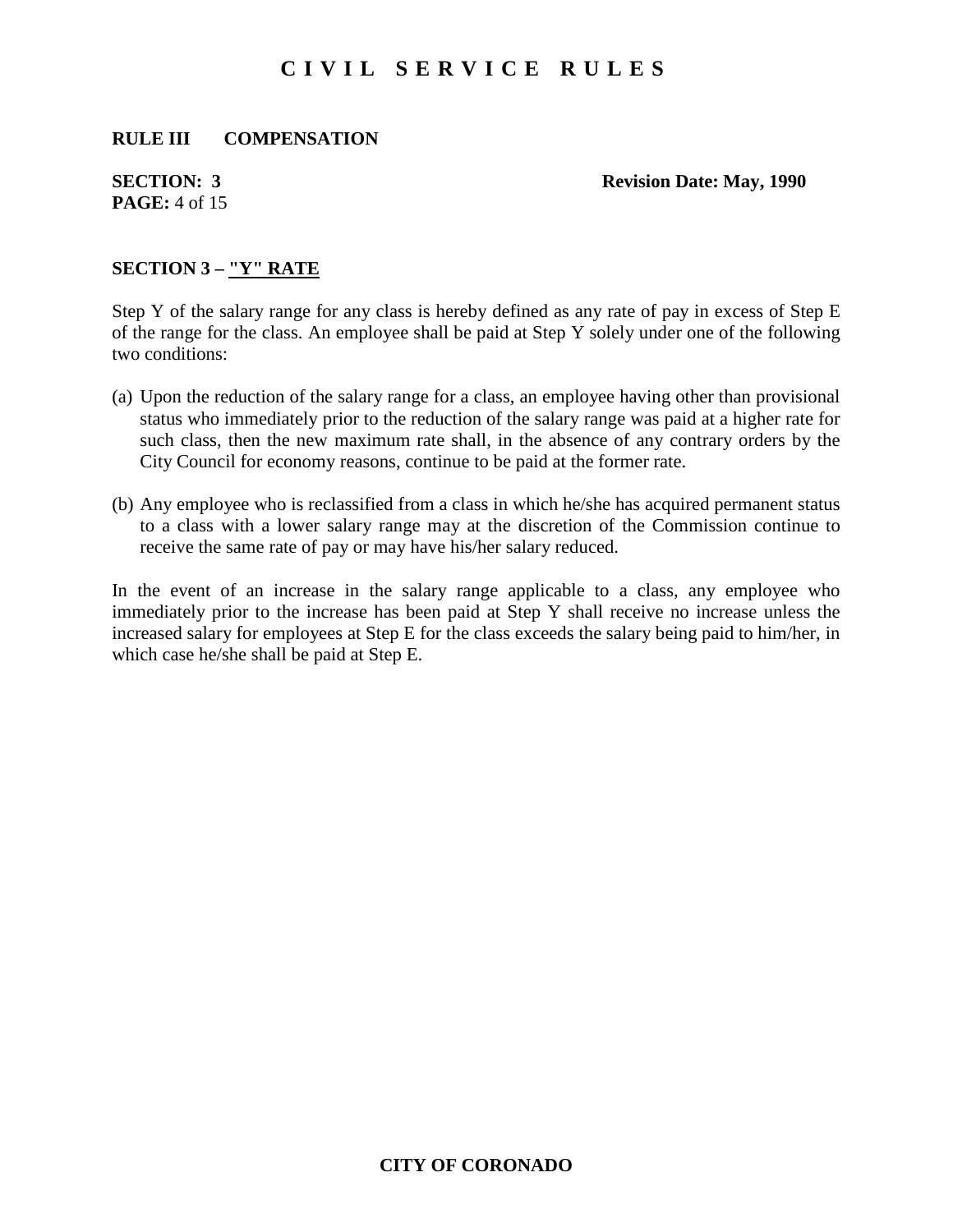#### **RULE III COMPENSATION**

# **PAGE:** 5 of 15

#### **SECTION: 4** Revision Date: May, 1990

#### **SECTION 4 – NEW APPOINTMENTS**

All new appointments shall be made at Step A of the salary range prescribed for the class, with the following exceptions:

- (a) Prescribed Entrance Steps: The first step shall normally be at the hiring rate. Appointments may be made to other than the normal entering salary step upon the recommendation of the department head and upon the approval of the City Manager, when it is decided that such action is in the best interest of the City. Determination of such hiring rate shall take into consideration the salaries being paid to those persons presently employed in the same classification in which the new employee is to work; the present salary of the person being considered for employment; the training, work experience, knowledge, abilities and skills the employee will bring to the job; and the hiring problems of the particular job.
- (b) Promotion: If the regular entrance salary of a class to which an employee is promoted does not represent a raise in salary for him/her, he/she shall be paid at the salary rate next above that at which he/she would have paid if he/she had remained in his/her former class. No person who is receiving compensation at a "Y" rate immediately prior to such promotion shall have his/her salary reduced by reason of his appointment to the new class.
- (c) Different Class at Same Level: Upon appointment to a class which has the same salary range as the class in which he/she is already employed, an appointee may on recommendation of the department head and with the approval of the City Manager be paid at the same salary as that at which he/she would have been paid if he/she had remained in his/her former class.
- (d) From Reemployment List: An employee who is appointed from a reemployment list may on the recommendation of the department head and with the approval of the City Manager be paid at the same salary rate as that at which he/she would have been paid if he/she had remained in his/her former position.
- (e) From Reinstatement List: An employee who is appointed from a reinstatement list after having been laid off through no fault of his/her own because of lack or work or funds shall be paid at the step at which he/she would have been paid at the end of his/her former employment if his/her lay-off had been postponed thirty-two (32) days.
- (f) Former Non-Permanent or Temporary Employees: The salary step for any person newly appointed from an eligibility list who has within the immediately preceding two (2) year period served in the same or equivalent class under any appointment other than a permanent appointment may be paid at the step at which he/she was most recently paid, subject to the exceptions and conditions prescribed in Section 6 of this Rule and subject to approval by the City Manager.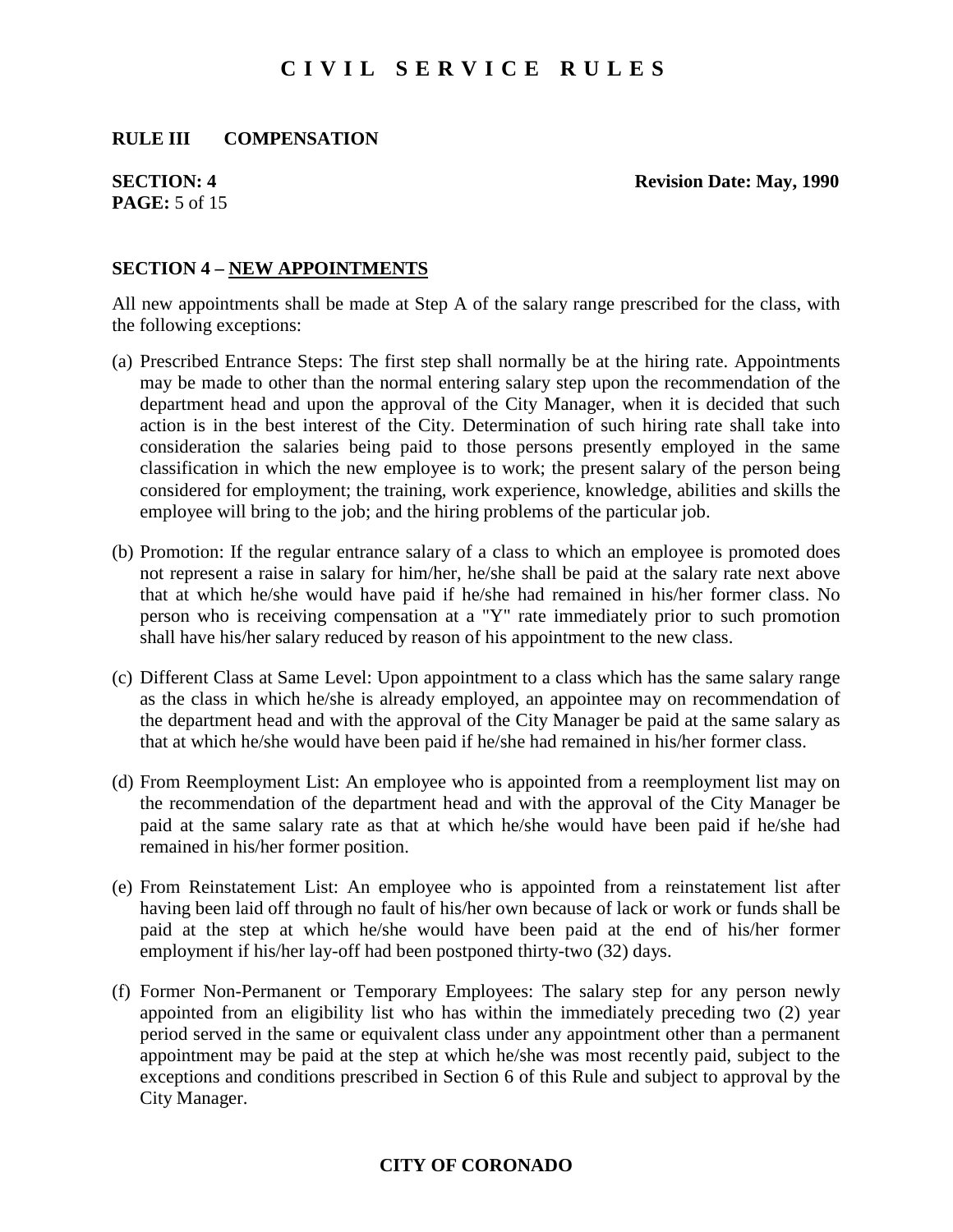#### **RULE III COMPENSATION**

# **PAGE:** 6 of 15

**SECTION: 5** Revision Date: May, 1990

#### **SECTION 5 – NORMAL ADVANCEMENT WITHIN RANGE**

#### Permanent or Permanent Part-Time Appointments

(a) Every employee who holds a permanent, part-time appointment to a full time or part-time position upon written recommendation of the appointing authority, subject to approval of the City Manager, shall advance to the next step within the salary range for his/her class on the first day of the succeeding pay period after completion of:

Six (6) months or 1,040 hours at Step A, or

Six (6) months or 1,040 hours at Step B, or completion of probationary period (whichever occurs later), or

Twelve (12) months or 2,080 hours at Step C, or

Twelve (12) months or 2,080 hours at Step D, or

Twelve (12) months or 2,080 hours at Step E, if the classification is eligible as provided in the salary resolution for Step F, or

Twelve (12) months or 2,080 hours at Step F, if the classification is eligible as provided in the salary resolution for Step G.

An employee who enters at other than the entrance step shall complete his/her probationary period prior to being eligible for a step increase in salary.

If said salary step increase is not granted at the designated time, a period of time not to exceed two (2) months shall elapse when said increase shall be reviewed.

Except for the provisions related to recommendations by the appointing authority, this rule shall apply only to persons entering, being promoted to a new position, of being reinstated to the employ of the City.

- (b) The Commission may in its discretion permit time served in a class at a lower range than the current appointment, prescribed pursuant to Section 4 of this Rule, to count as service at the current entrance step. All service at the same or higher rate of pay since the preceding salary advancement shall be included in computing the time credited towards the next advancement.
- (c) Service shall include active service, periods of any paid leave, periods of unpaid leave for which Workers' Compensation is paid, and military leave with or without pay.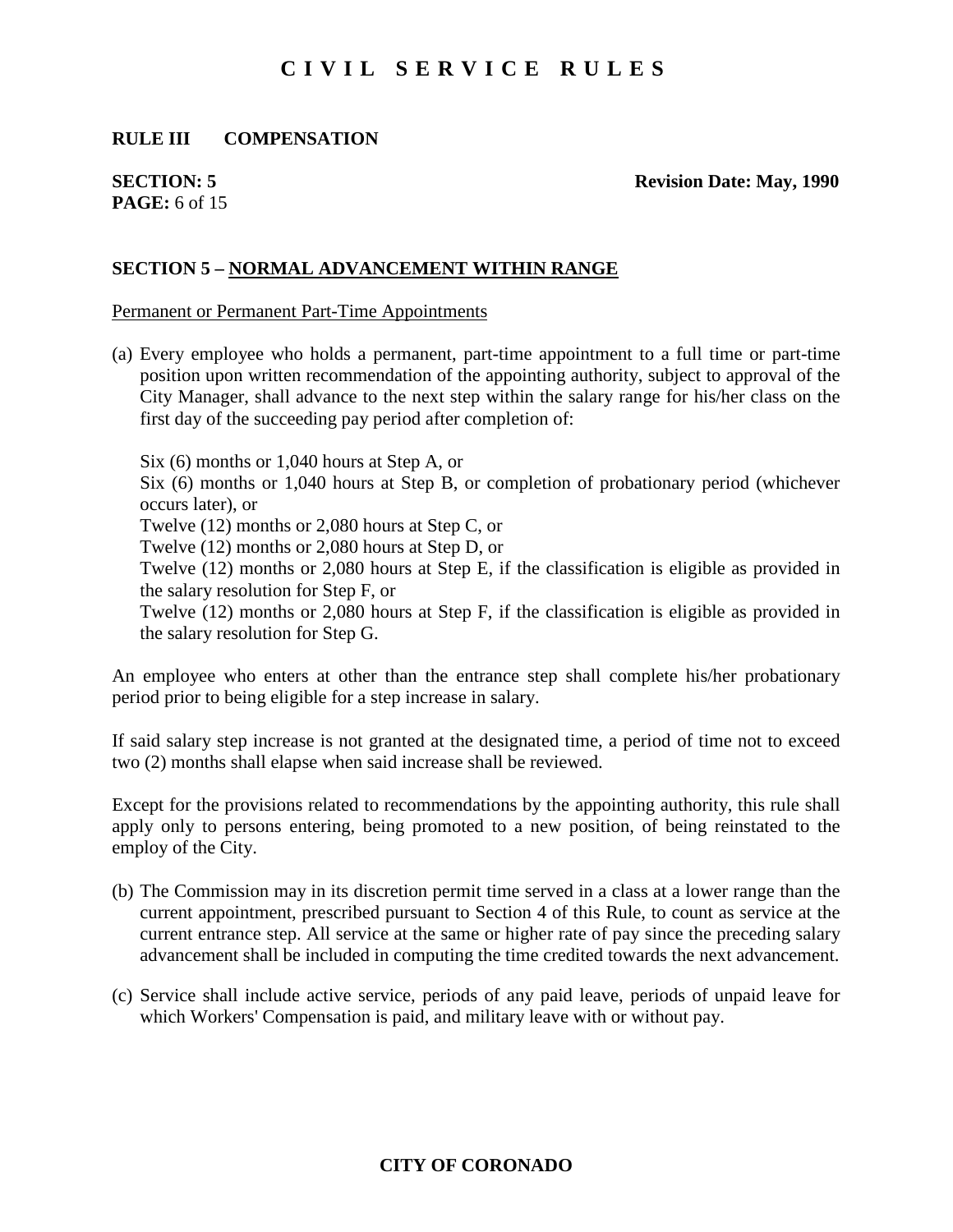#### **RULE III COMPENSATION**

# **PAGE:** 7 of 15

#### **SECTION: 5** Revision Date: May, 1990

- (d) The following periods of time shall be disregarded and not counted: all leaves without pay and layoffs in excess of thirty-one (31) days; all periods of service prior to resignation after permanent appointment; all service in a class prior to removal for unsatisfactory service in such class.
- (e) On recommendation of the City Manager, the Commission may approve other periods of employment as service for the purpose of this section.
- (f) An employee who is promoted shall receive no less than five (5) percent increase in base vs. actual pay.

#### **Seasonal and Temporary Hourly Appointments**

Every employee who holds a seasonal, or temporary hourly appointment to a full-time or parttime position upon written recommendation of the appointing authority, subject to the approval of the City Manager, shall advance to the next step within the salary range for his/her class on the first day of the succeeding pay period after completion of:

Six (6) months cumulative service and 390 hours at Step A, or Six (6) months cumulative service and 390 hours at Step B, or Twelve (12) months cumulative service and 780 hours at Step C, or Twelve (12) months cumulative service and 780 hours at Step D, or Twelve (12) months cumulative service and 780 hours at Step E, or Twelve (12) months cumulative service and 780 hours at Step F.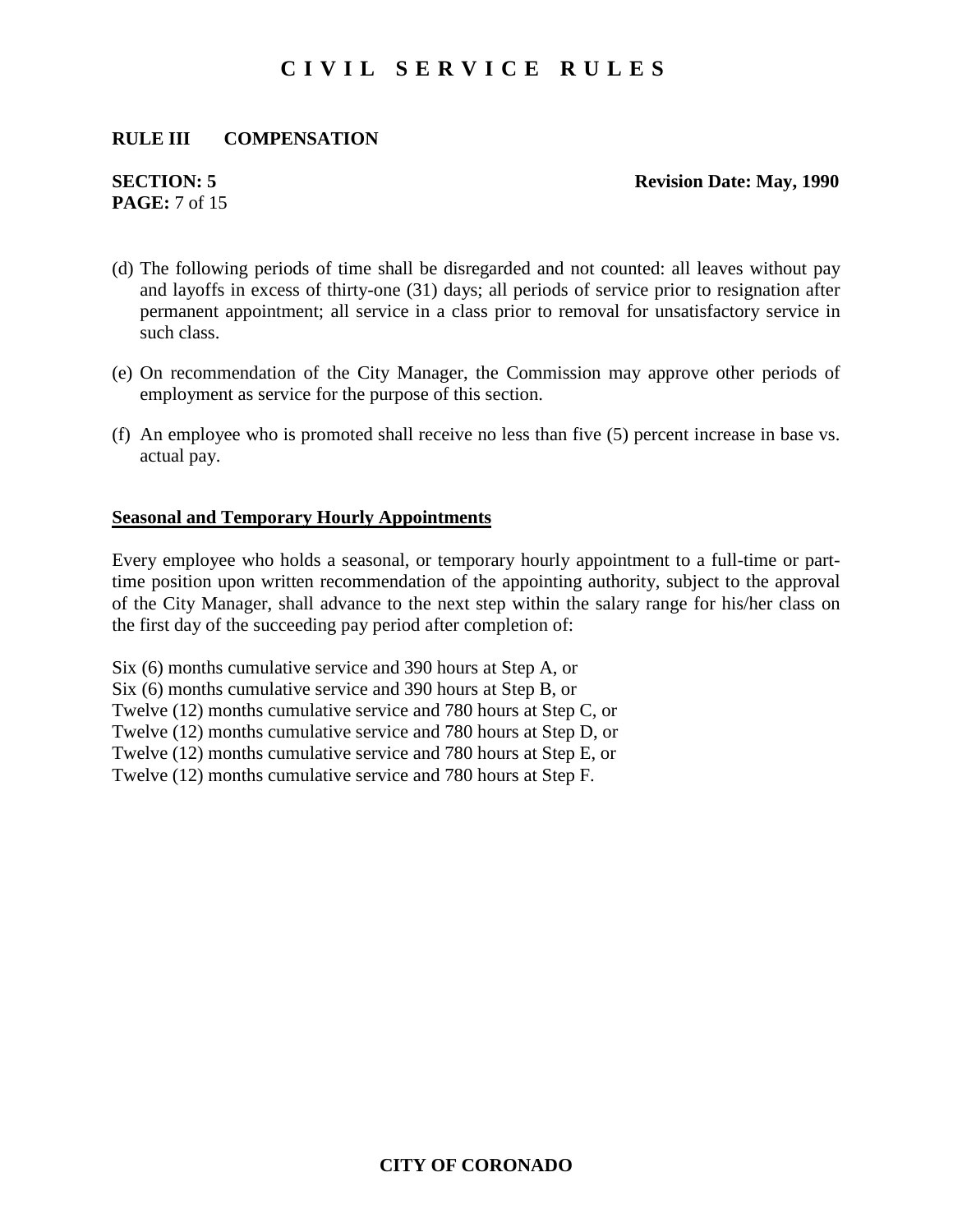#### **RULE III COMPENSATION**

# **PAGE:** 8 of 15

#### **SECTION: 6** Revision Date: May, 1990

#### **SECTION 6 – SPECIAL ADVANCEMENT WITHIN RANGE**

Under exceptionally compelling circumstances, and upon recommendation of the appointing authority and the approval of the City Manager an employee may be granted a special advancement to a salary step beyond the step specified or sooner than specified in Section 5 of this Rule. The Civil Service Commission shall be notified of the compelling reasons any time a special advancement within a range is given.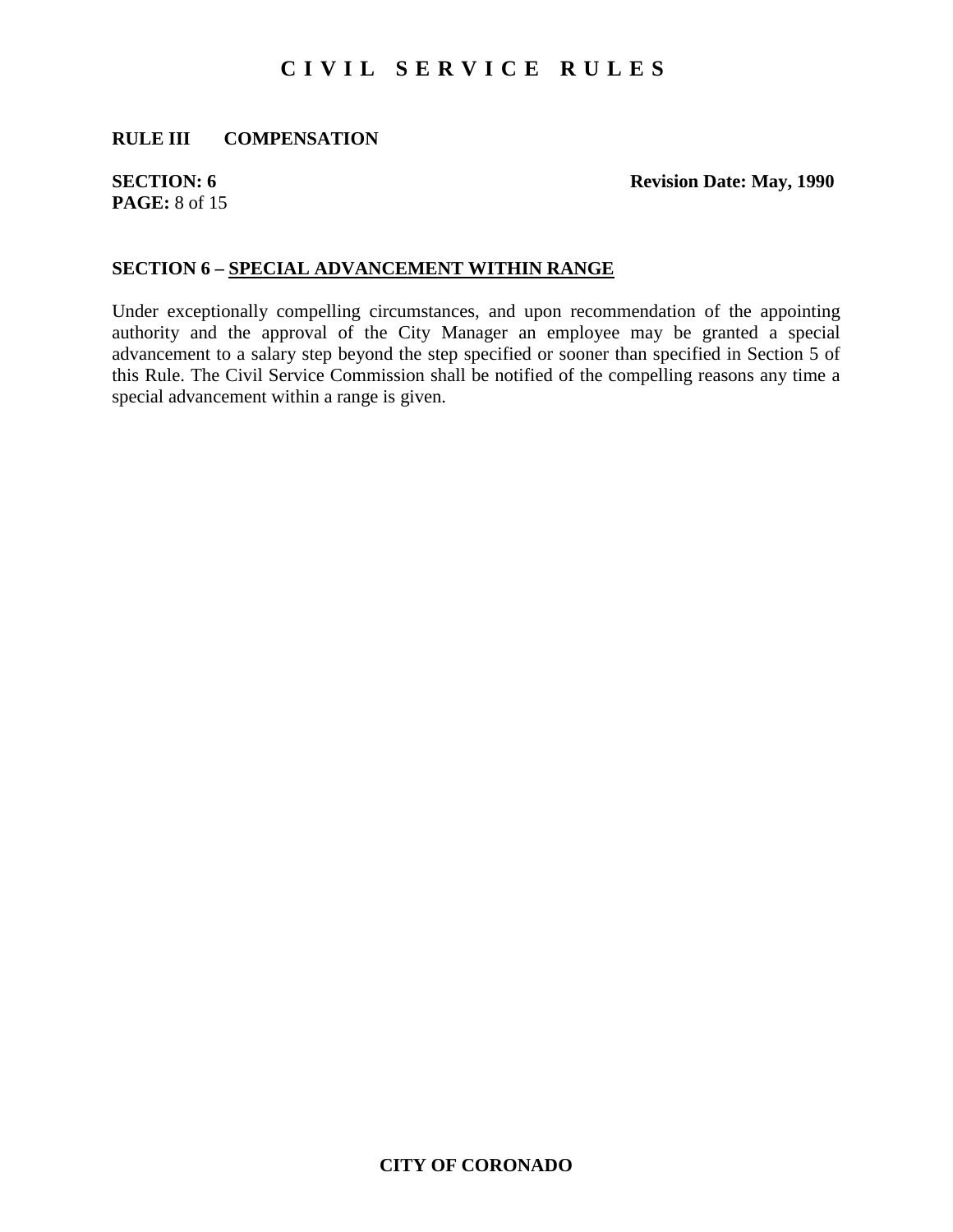#### **RULE III COMPENSATION**

# **PAGE:** 9 of 15

**SECTION: 7** Revision Date: May, 1990

#### **SECTION 7 – TEMPORARY EMPLOYMENT ABOVE REGULAR ENTRANCE STEP**

Upon request of the appointing authority, the City Manager may authorize the payment of a nonpermanent or a temporary appointee at any step within the salary range for the class. The Commission will be notified anytime a temporary employee is hired above the regular entrance step.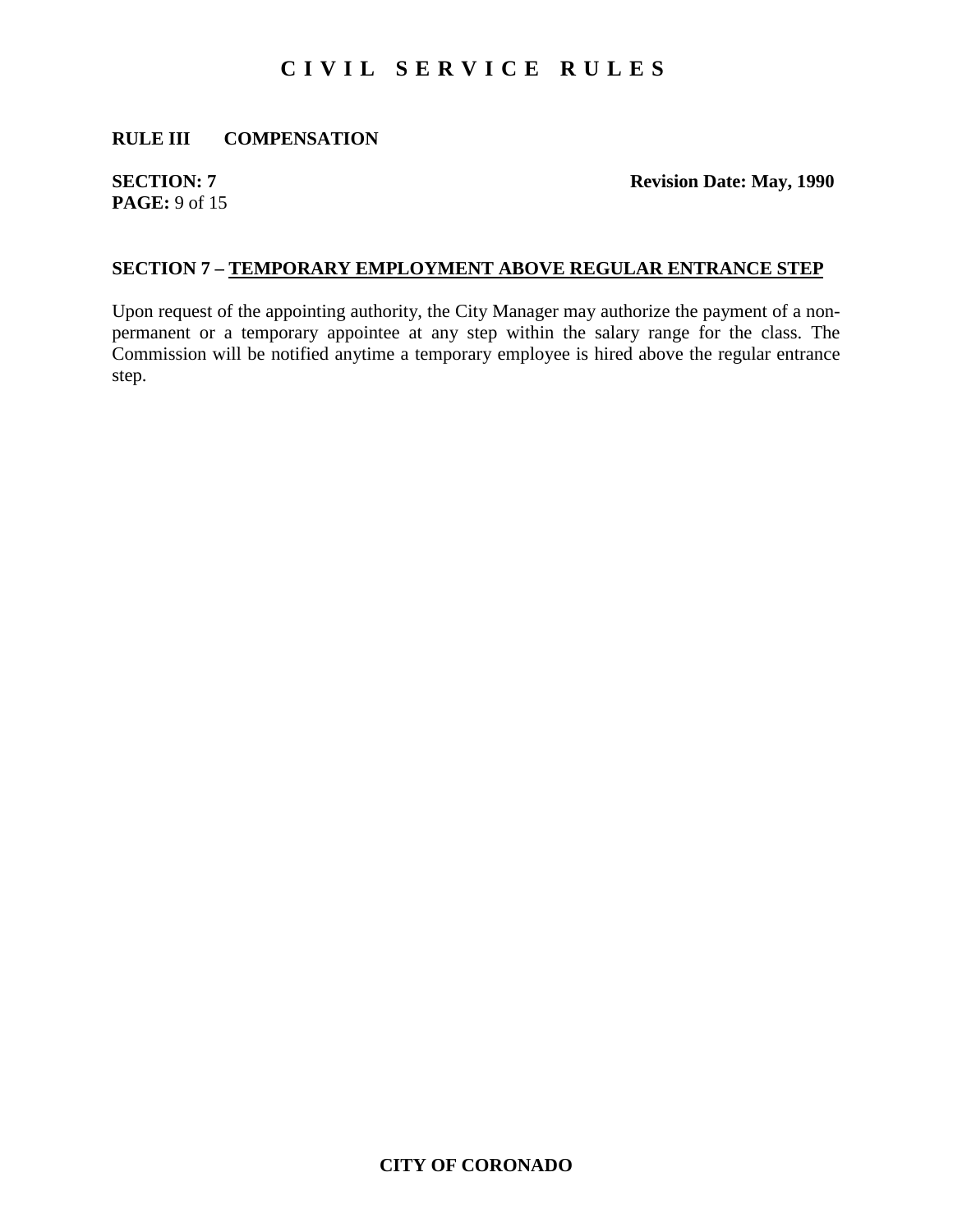#### **RULE III COMPENSATION**

# **PAGE:** 10 of 15

#### **SECTION: 8** Revision Date: May, 1990

#### **SECTION 8** – **COMPUTATION OF SALARY EARNED**

- (a) Pay period as referred to in these rules is defined as a period of fourteen (14) days commencing on a Saturday morning and ending on a Friday night. The rate for a pay period shall be computed from the monthly salary specified in the salary resolution as follows:
	- (1) Multiply the monthly rate of pay by 12;
	- (2) Divide the result by 26 to arrive at the bi-weekly pay rate.
- (b) The amount of salary earned for less than a complete pay period shall be computed as follows:
	- (1) Divide the bi-weekly pay rate by the scheduled bi-weekly hours. This provides an hourly rate of pay and such computation shall be carried out to the fourth decimal place.
	- (2) Multiply the hourly rate by the hours worked during the pay period.

For the purpose of the computation in this section, "hours worked" shall include legal holidays; periods of leave with pay; and time off in compensation for overtime worked.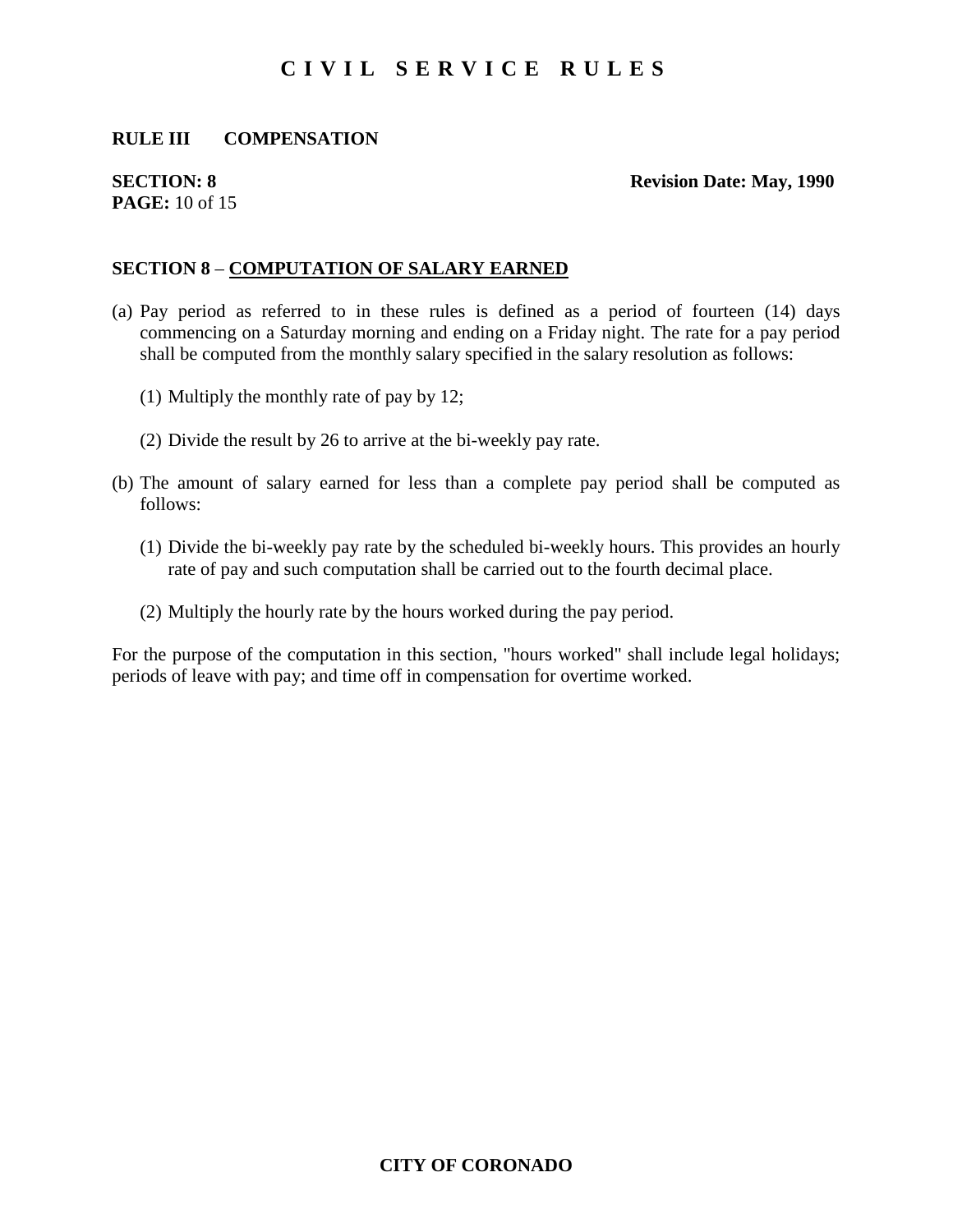#### **RULE III COMPENSATION**

# **PAGE:** 11 of 15

**SECTION: 9** Revision Date: May, 1990

### **SECTION 9 – WORK WEEK**

All compensation prescribed herein is based on the full-time month with a normal work week of forty (40) hours for the Police Department and general service employees and a fifty-six (56) hour work week for Fire Department employees.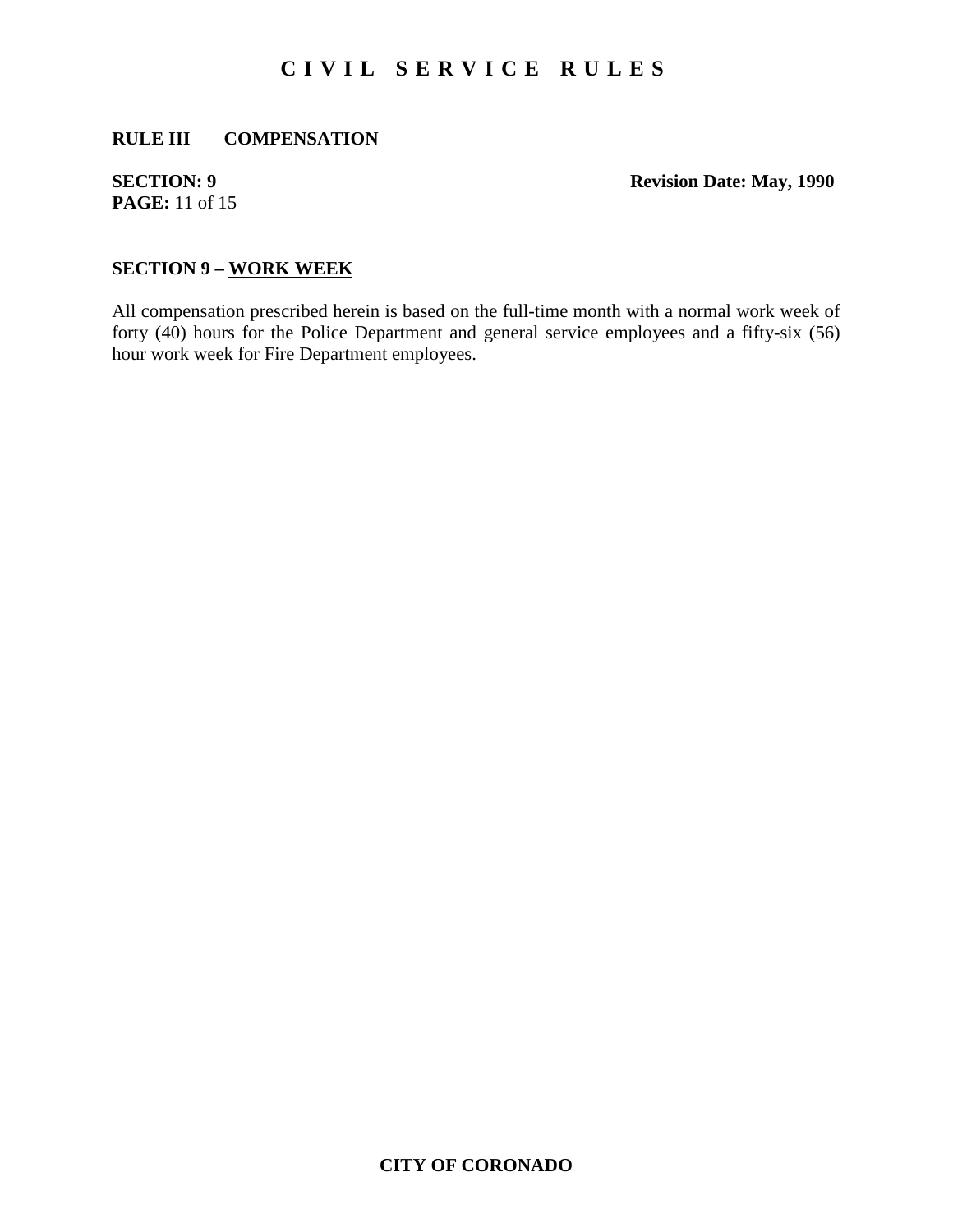#### **RULE III COMPENSATION**

# **PAGE:** 12 of 15

**SECTION:** 10 **Revision Date: May, 1990** 

#### **SECTION 10 – EXTENDED WORK WEEK**

When the needs of the City require it, and upon the advance request of the appointing authority and recommendation of the City Manager and approval of the City Council, full-time employees, other than those paid at special salary rates, or department heads who are required to work an extended work week for a period of thirty (30) days or more, may be compensated at the rate of one (1) salary range above that set for the class for every two (2) hours a week they are required to work in excess of their normal work week. The monthly salary rate of any employee regularly paid at Step Y shall, during employment on an extended work week basis, remain unchanged or shall be the rate he would receive if his regular salary were at Step E, whichever is higher.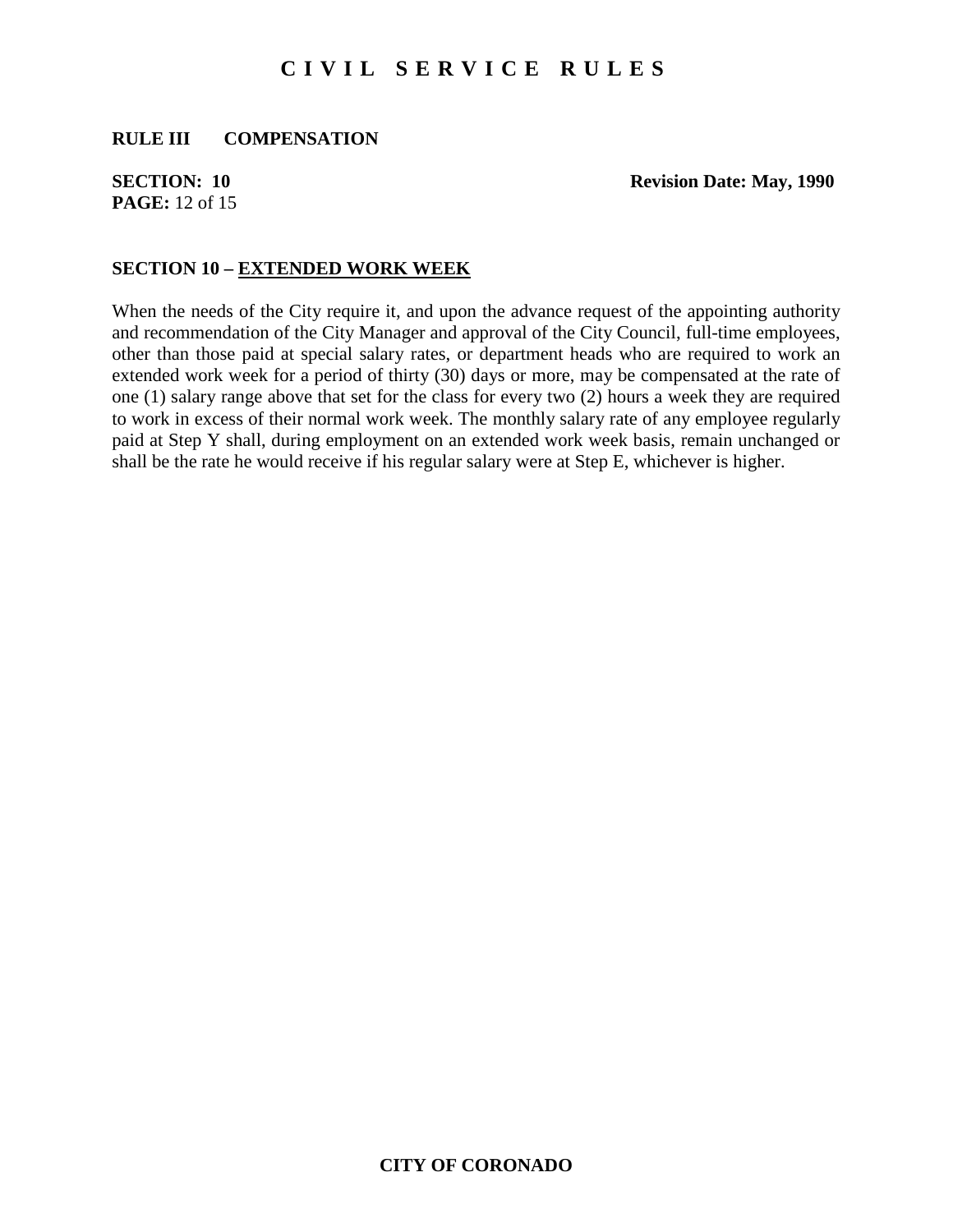#### **RULE III COMPENSATION**

# **PAGE:** 13 of 15

**SECTION:** 11 **Revision Date: January, 1996** 

#### **SECTION 11 – OVERTIME**

The smallest unit of time credited as overtime shall be one-quarter of an hour. Overtime worked that is less than one-quarter of an hour shall be credited as one-quarter of an hour. All overtime worked shall be rounded upward to the nearest quarter of an hour. The overtime credit must be for work definitely ordered or approved by the appointing authority or his/her designated representative. The department head shall provide the Personnel Officer with a record of each instance of authorized overtime worked, stating the reason therefore and by whom authorized; and also the date and duration of each instance when overtime is allowed.

Overtime shall be compensated for in the following manner for Self-Represented employees:

- (a) Time and one-half for all overtime actually worked in excess of forty (40) hours in a work week. In calculating overtime, actually worked hours includes hours for paid holidays as defined by Civil Service Rule VI, Section 3, but does not include floating holidays. All overtime shall be payable in cash or compensatory time off at the request of the employee and with the approval of the appointing authority.
- (b) The appointing authority may order an employee to perform emergency overtime work following completion of a regular shift. All employees who are so ordered to perform emergency overtime work and who have been called back to duty after the completion of a regular work shift shall be paid at one and one-half times their base rate for a minimum of two (2) hours, provided that there does not exist a state of emergency proclaimed by the City Council or the Mayor. The two (2) hour minimum will not apply when the emergency overtime is worked as an extension of the regular work shirt. Records of all such overtime shall be submitted concurrently with the affected pay period. Records of authorized overtime worked and reimbursement shall be maintained by the Personnel Officer.
- (c) All represented employees shall be compensated for overtime required to be performed per Memorandums of Understanding between the City of Coronado and their respective associations.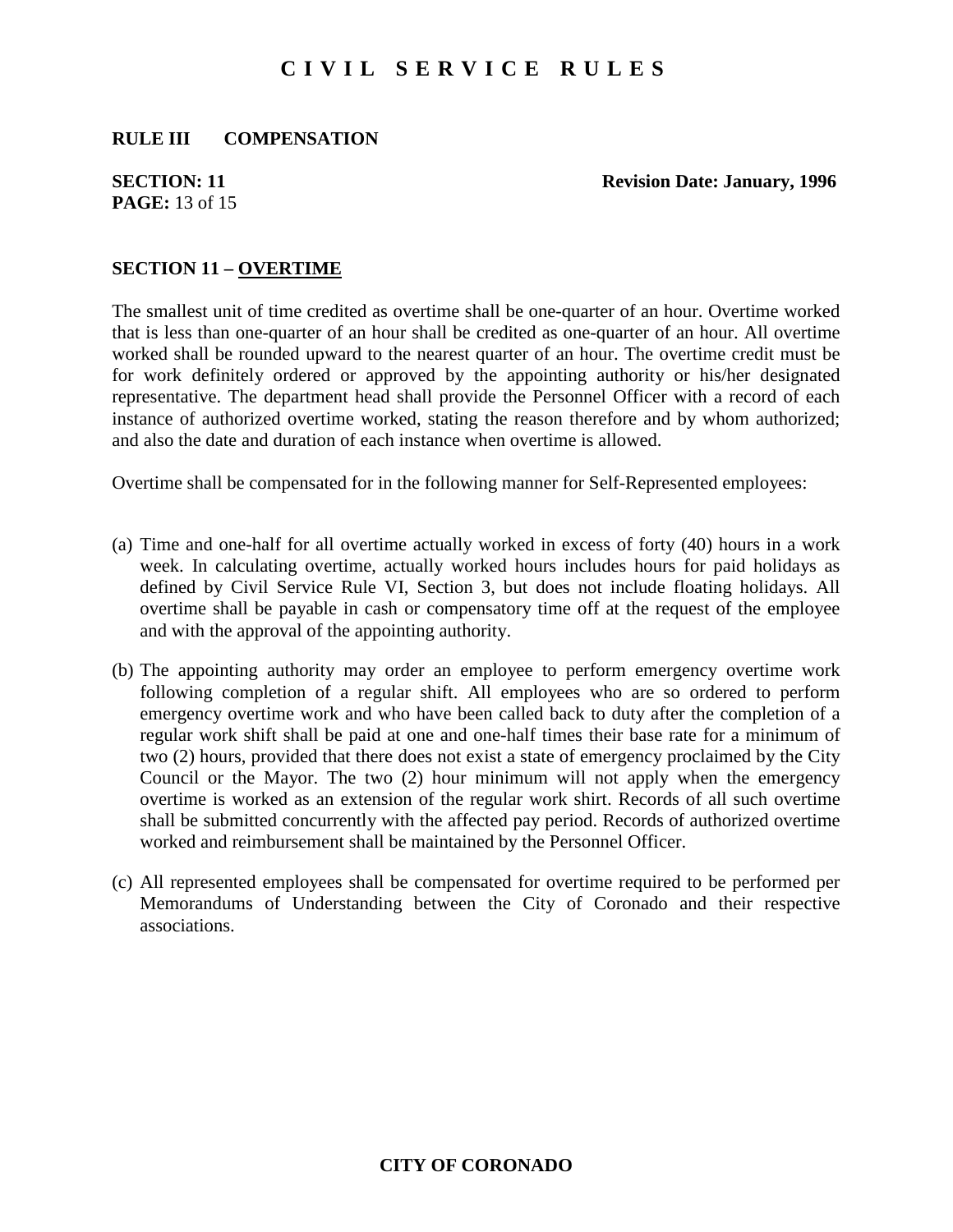#### **RULE III COMPENSATION**

# **PAGE:** 14 of 15

**SECTION:** 13 **Revision Date: May, 1990** 

#### **SECTION 12 – LONGEVITY PAY**

Employees with twenty (20) years service uninterrupted by a break in service shall be granted a five (5) percent step increase at the discretion of the department head and with the approval of the City Manager. Such five (5) percent increase may be withdrawn in the interests of the City at the discretion of the City Manager. For the purpose of this section, "service" shall be defined in Rule III, Section 5 (c).

Employees employed in classification represented by the Fire Unit shall be eligible for longevity pay under this rule only if the employee has attained fifteen (15) or more years of continuous, active service as of June 30, 1977.

Employees employed in classifications represented by the \*Mid-Management Unit shall be eligible for longevity pay under this rule only if the employee has attained fifteen (15) or more years of continuous active service by June 30, 1977.

> \* Administrative Assistant Assistant Fire Chief Fire Marshall Golf Course Supervisor Assistant to the Public Works Director Public Works Superintendent Public Works Supervisor/Maintenance Public Works Supervisor/Parks Public Works Supervisor/Services

Employees employed in classifications represented by the Police Unit who are hired after July 1, 1978, shall not be eligible for longevity pay.

Employees employed in classifications represented by the Public Works and Golf Unit and general unrepresented employees shall not be eligible for longevity pay under this rule excepting those employees who are eligible for it on August 1, 1977.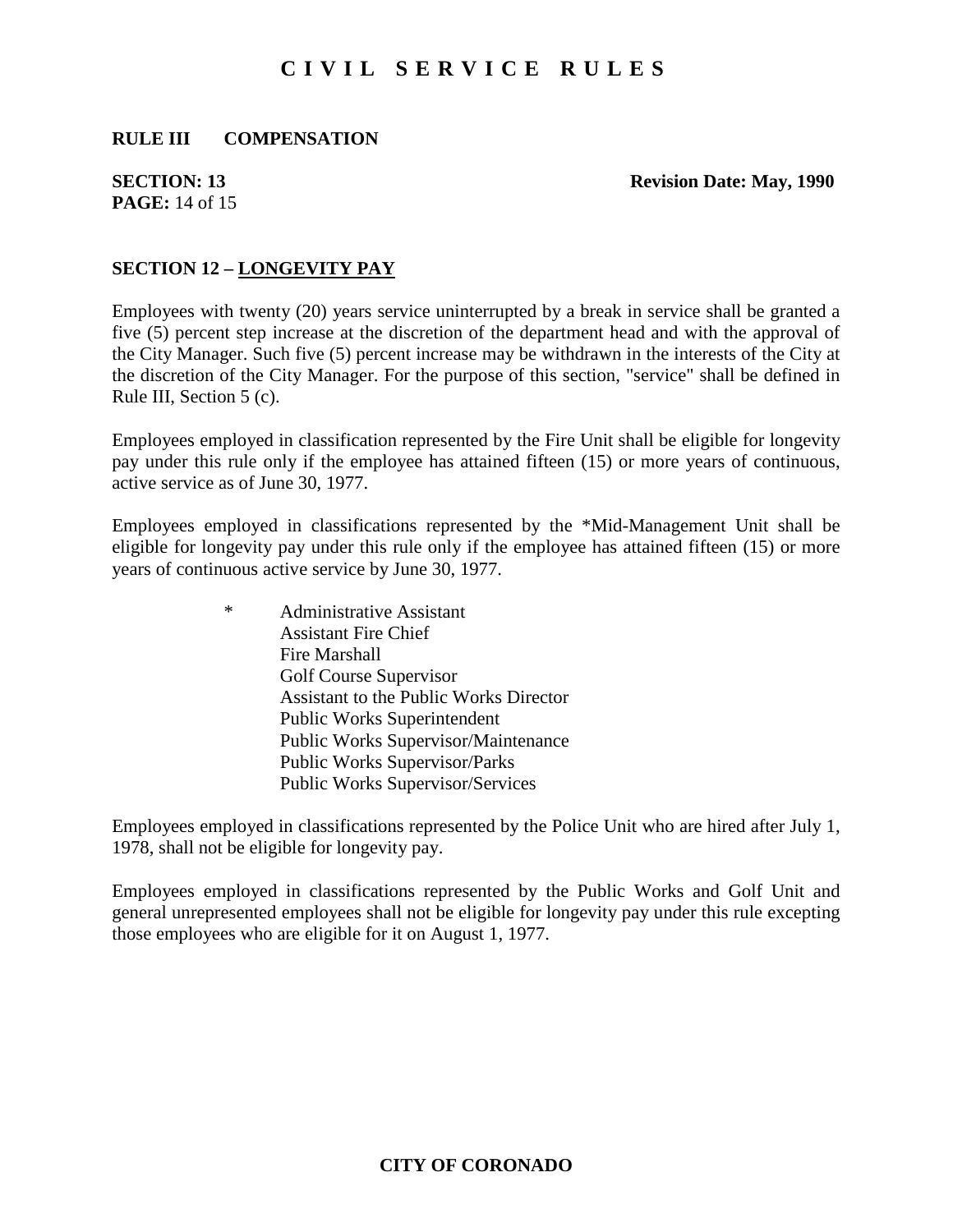#### **RULE III COMPENSATION**

# **PAGE:** 15 of 15

**SECTION:** 13 **Revision Date: May, 1990** 

#### **SECTION 13 – NEEDS IMPROVEMENT SERVICE RATING**

An employee that has not been designated as a professional or middle-management employee in the annual compensation plan receiving a "Needs Improvement" service rating for any of the following: quantity, quality, work habits, job knowledge, personal traits, adaptability or supervisory ability may be subject to reduction in compensation upon the recommendation of the appointing authority and the City Manager and upon the approval of the Civil Service Commission, or similarly, may be subject to dismissal from the classified service pursuant to the Rules of the Civil Service Commission. The salary of a designated professional or middlemanagement employee shall be determined by the method prescribed in Section 1 of this Rule.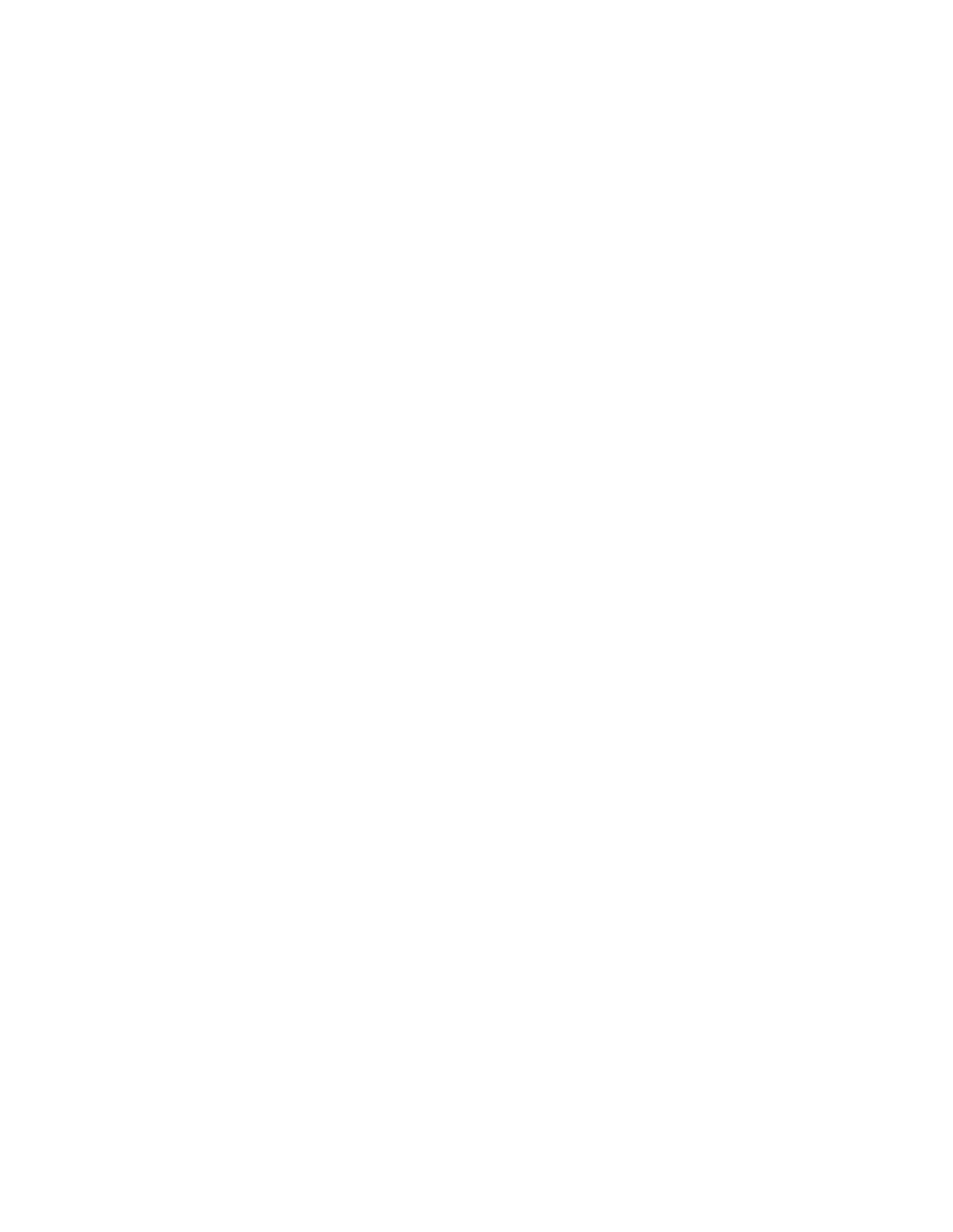## **RULE IV APPLICATIONS, EXAMINATIONS & ELIGIBILITY LISTS**

# **PAGE:** 1 of 19

#### **SECTION: 1** Revision Date: June, 1988

### **SECTION 1 – EXAMINATION ANNOUNCEMENT**

The Personnel Officer shall call for open competitive, closed promotional examinations, or Police Reserve Closed Competitive examinations to fill vacancies in the Classified Service or to provide eligibility lists for classes of positions where vacancies are likely to occur in the near future. Any determination that an examination with promotional potential is to be open shall be reviewable, upon request by the affected individuals, by the Civil Service Commission. A request by the affected individuals must be made at the time the Personnel Officer presents to the Commission his decision with regard to the examination.

The Personnel Officer shall issue an examination announcement which shall include:

- (a) The title, class description, and rate of pay; and
- (b) The period during which applications may be officially received by City, such period to be for at least ten (10) calendar days in the case of open examinations; and
- (c) A statement of the type of examination to be given and the relative weights of the major portions of the examination; and
- (d) Any special medical or physical requirements or any specific qualifications as to education, training, and experience or any licenses, certificates or other evidence of training or competency which may be required of applicants; and
- (e) The restrictions as to previous service in the case of promotional examinations, and as to age, sex or residence (if there be such restriction) in the case of open examinations, and as to other qualifications if there be such.

Such examination announcement shall be publicly posted during the entire period that applications for the examination are being accepted. The Personnel Officer shall make an effort to bring the announcement to the attention of interested and qualified persons.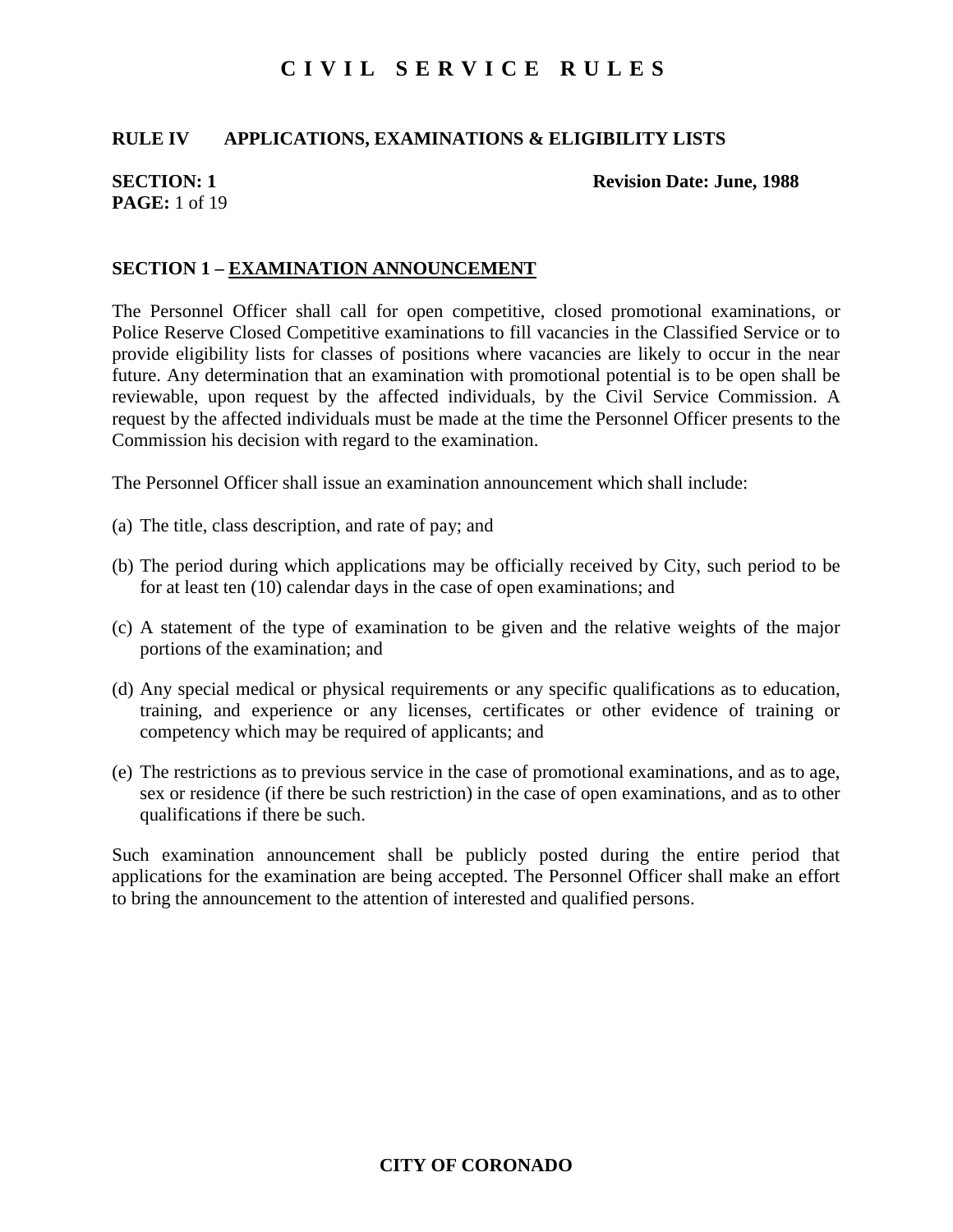## **RULE IV APPLICATIONS, EXAMINATIONS & ELIGIBILITY LISTS**

# **PAGE:** 2 of 19

**SECTION: 2** Revision Date: February, 1983

### **SECTION 2 – FILING OF APPLICATIONS**

No person shall be admitted to an open or promotional examination unless he shall have prepared and filed an application for said examination upon the prescribed form. The applicant shall certify to the correctness of all statements made in his application. Applications must be filed with the Personnel Officer not later than the final filing date stated in the public notice of the examination. The date of receipt of applications by the Personnel Officer shall be endorsed thereon. The names of applicants shall not be disclosed to the public without the express permission of the Commission. All applications, whether accepted or rejected, shall not be returned. Minor defects or omissions in an application on file may be corrected or supplied only after special permission is granted by the Personnel Officer.

- (a) RESIDENCE No requirement or Rule shall be adopted by the Civil Service Commission, the City Council, or any appointing authority, either written or unwritten, as a qualification for competing in any open or promotional examination in the Classified Service, nor shall any residence restrictions of any type of kind be placed on any employee subsequent to his appointment to a position in the Classified Service.
- (b) AGE No requirement or Rule shall be adopted fixing either the minimum or maximum age limit for any Civil Service examination and no Rule shall declare that age shall be considered to be a minimum qualification for any City employee in the Classified Service. Any person possessing all of the minimum qualifications for the position shall be eligible to take any Civil Service examination, regardless of his age, and neither the Civil Service Commission, the City Council, nor any appointing authority shall adopt any rule, either written or unwritten, prohibiting the employment of any person in the Classified service solely because of his age, provided that he is otherwise qualified for such employment.

The provisions of this Rule are subject to the following exceptions:

- (1) This Rule does not authorize the employment of any person who has reached the retirement age prescribed by the Public Employees' Retirement System; and the employment of any person while he is receiving a retirement allowance under the Public Employees' Retirement System, by reason of prior City service, is hereby prohibited.
- (2) Nothing contained in this Rule shall prevent the Civil Service Commission from fixing the minimum and maximum age limits for the employment of Police Officers and Fire Fighters.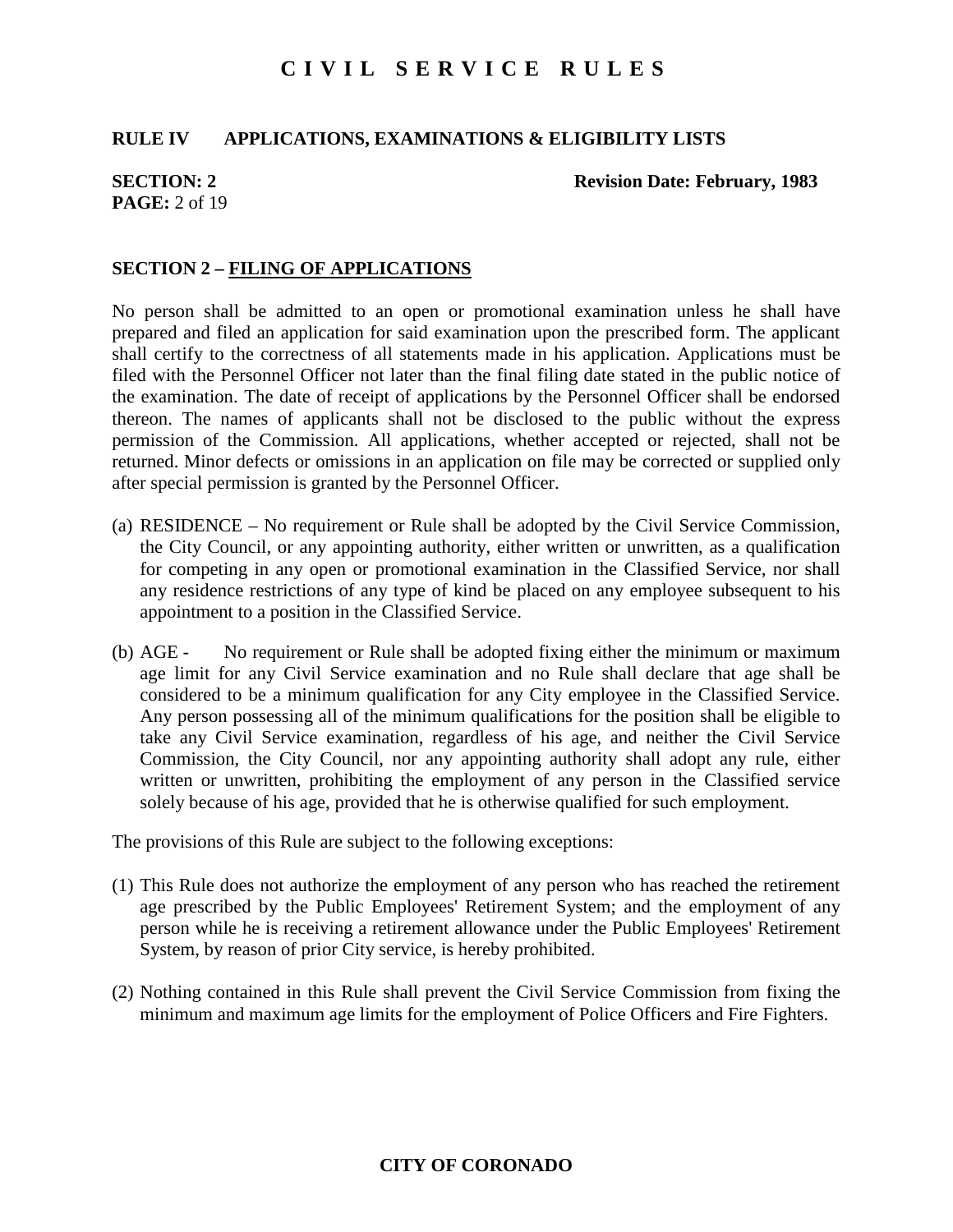## **RULE IV APPLICATIONS, EXAMINATIONS & ELIGIBILITY LISTS**

**PAGE:** 3 of 19

**SECTION: 3** Revision Date: May, 2001

### **SECTION 3 – COMPETITION**

All persons who have filed proper application forms and who meet the minimum requirements as set forth in the examination announcement shall be granted the opportunity of competing in any open, competitive examination, provided that they are not barred for cause by the provision of these Rules.

No person, after having once failed a portion of any examination, will be permitted to be an applicant for the same position within a six (6) month period after the date of his or her failure, unless otherwise authorized by an official action of the Commission. Also, no applicant who has failed a Computerized Voice Stress Analyzer (CVSA), a polygraph, psychological or background test administered following an examination will be permitted to be an applicant for the same position within a twelve (12) month period after the date of his or her failure, unless authorized by official action of the Commission.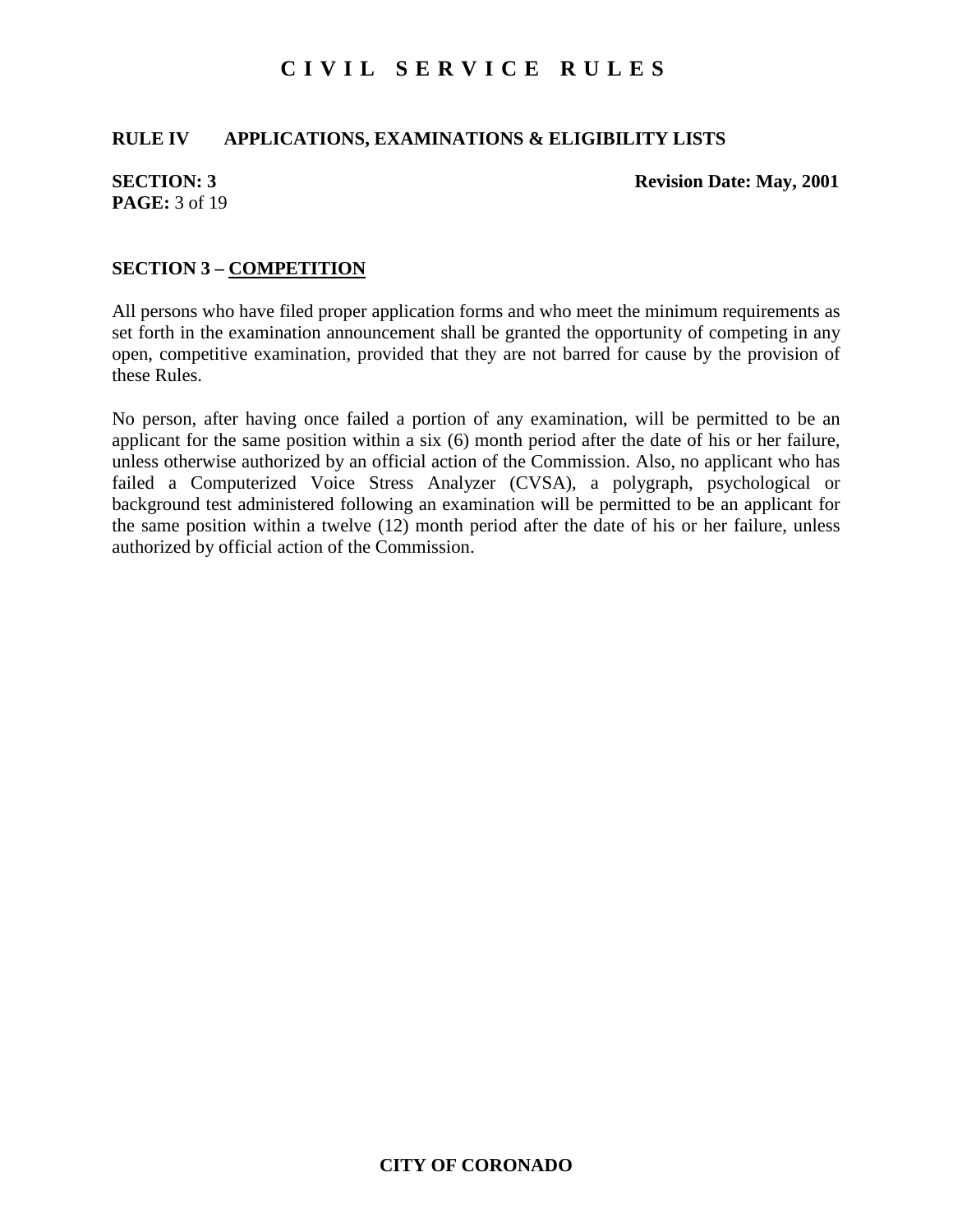### **RULE IV APPLICATIONS, EXAMINATIONS & ELIGIBILITY LISTS**

# **PAGE:** 4 of 19

**SECTION: 4** Revision Date: February, 1983

## **SECTION 4 – SPECIAL QUALIFICATIONS**

In application for examinations for positions which are scientific, professional, or technical, or for positions, the duties of which require special qualifications, the Commission or Personnel Officer may demand evidence of a satisfactory degree of education, training or experience, and may demand certificates of competency, or the possession of such license as the law may provide as necessary for the practice of the profession, art or trade involved. The Personnel Officer may exclude applicants who fail to give such evidence or certificates, or who do not possess such licenses. All such requirements or evidence of education, or licenses may be prescribed in the public notice of the examination.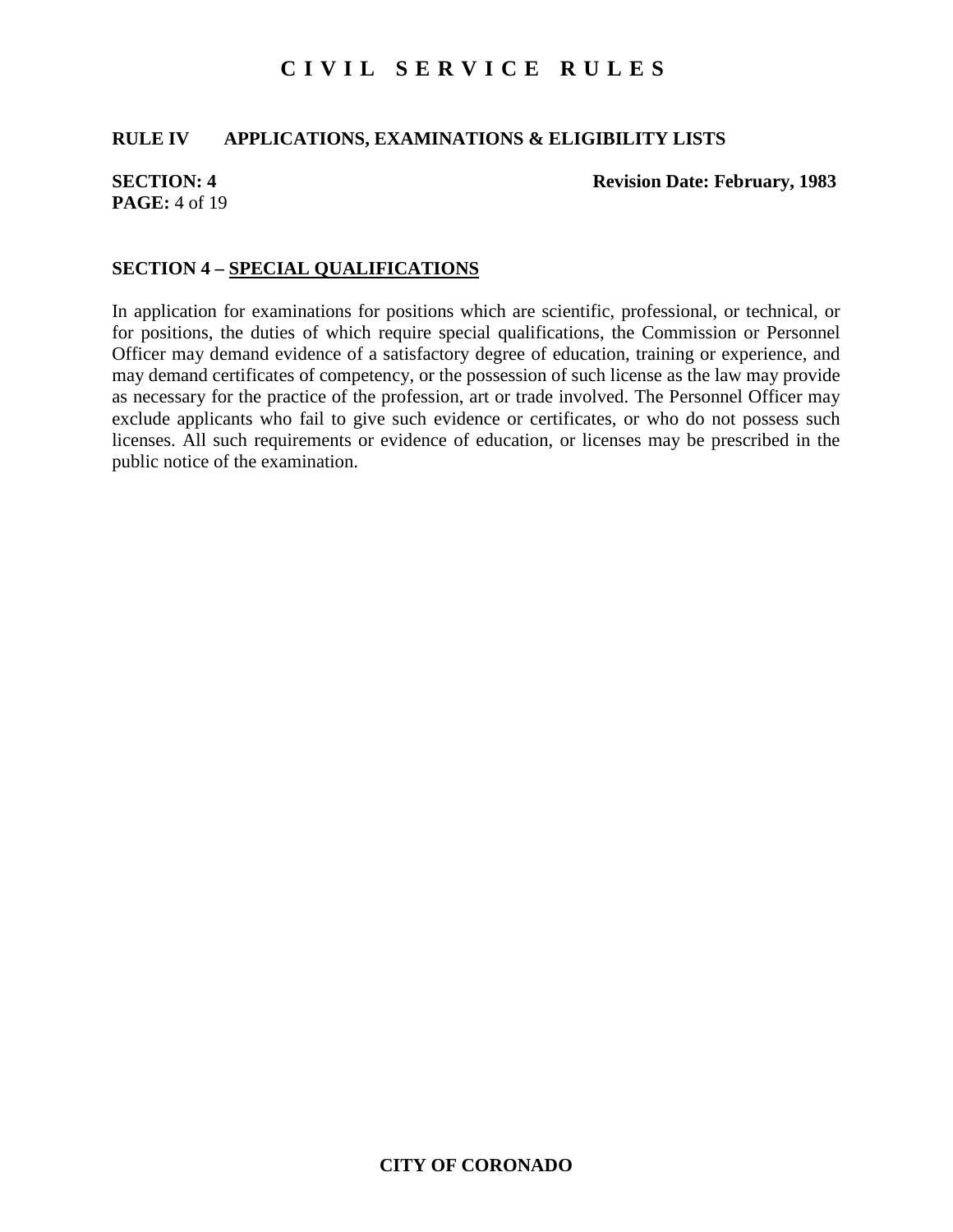### **RULE IV APPLICATIONS, EXAMINATIONS & ELIGIBILITY LISTS**

# **PAGE:** 5 of 19

#### **SECTION: 5** Revision Date: February, 1983

#### **SECTION 5 – DISQUALIFICATION**

The Personnel Officer may refuse to examine an applicant, or the Commission may, after examination, refuse to certify an individual on the eligibility list or reemployment or reinstatement list who:

- (a) Is found to lack any of the established preliminary requirements for the position for which he applies; or
- (b) Is unable to meet the physical, mental, or psychological qualifications for the position to which he seeks appointment; or
- (c) Is addicted to the habitual or excessive use of intoxicating beverages; or to the use of morphine, cocaine, or other addicting or hallucinating drugs as defined by the Federal Food and Drug Administration and/or State of California Statues; or
- (d) Has been convicted of a criminal offense which either has frequency, recency or relevancy to the position; or
- (e) Has been previously dismissed for good cause from any military or public service; or
- (f) Has used or attempted to use any personal or political influence to further his eligibility or appointment; or
- (g) Has failed to notify the Personnel Office of a change of address and cannot be located with reasonable effort after filing an application; or
- (h) Has intentionally made a false statement of any material fact, or has practiced or attempted to practice any deception or fraud in his application or examination; or in securing his eligibility or appointment; or
- (i) Has violated any provision of, Section 2.84.190, entitled "Fraud in Employment," of the Municipal Code of the City of Coronado.

Any of the foregoing disqualifications shall be deemed sufficient cause to exclude such applicant from examination, or to remove such individual from any eligibility, reemployment, or reinstatement list, or from the Classified Service after appointment; provided however, that whenever any applicant is excluded from any examination, or his application is rejected, or his name stricken or erased from any eligibility list for any of the causes enumerated in this Rule, he shall be so notified in writing and may, by petition within five (5) working days of the date of his receipt of the written notice, make a statement of the facts involved and ask for appropriate action by the Commission; and the Commission shall investigate the petition and enter in its Minutes a finding thereon within thirty (30) calendar days.

### **CITY OF CORONADO**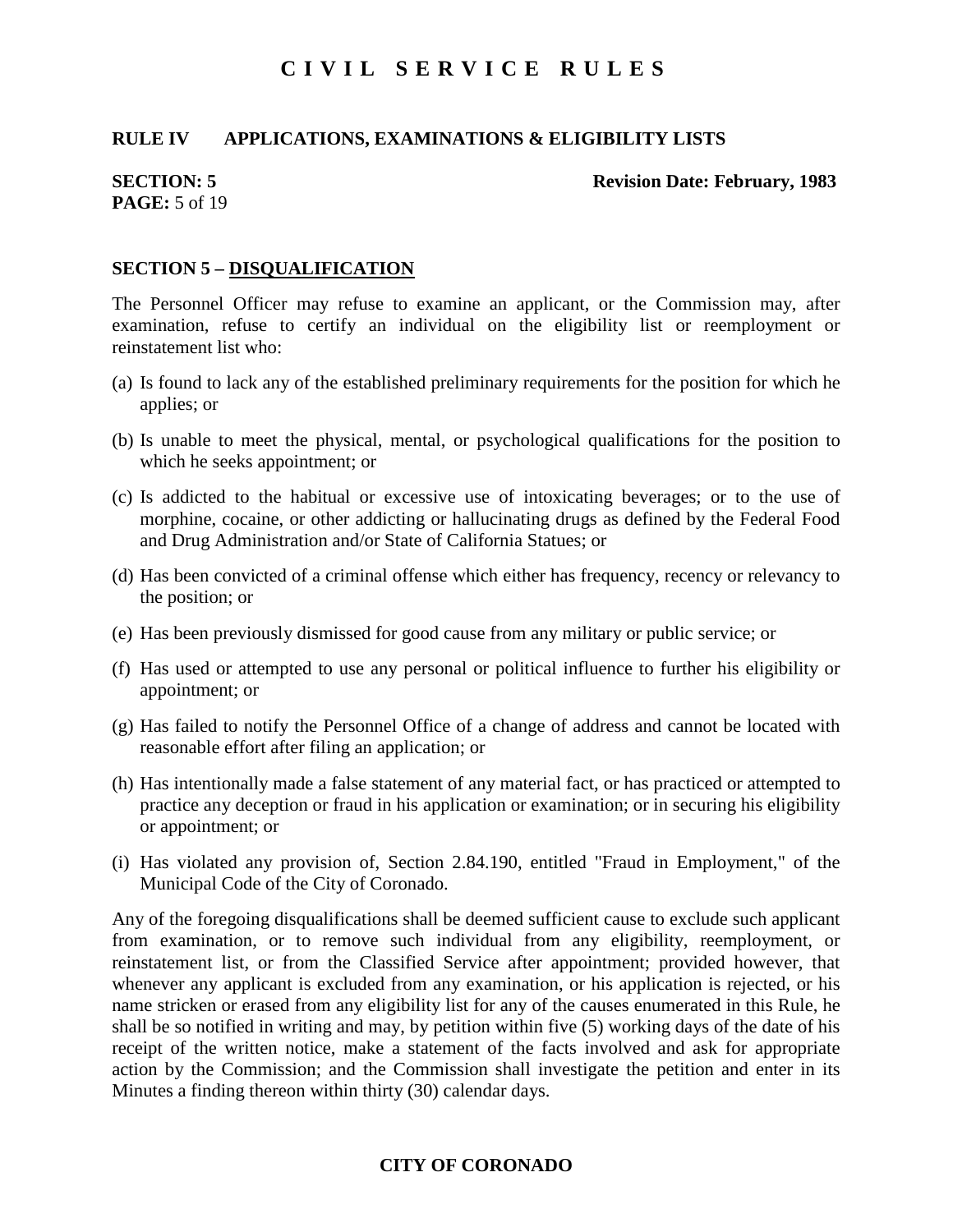## **RULE IV APPLICATIONS, EXAMINATIONS & ELIGIBILITY LISTS**

# **PAGE:** 6 of 19

**SECTION: 6** Revision Date: February, 1983

### **SECTION 6** – **SPECIAL EXAMINERS**

All examinations shall be conducted under the direction of the Personnel Officer, and he may designate and appoint special examiners to personally conduct any part of an examination. Notice of such appointment of special examiners shall be entered in the Minutes of the meeting of the Commission.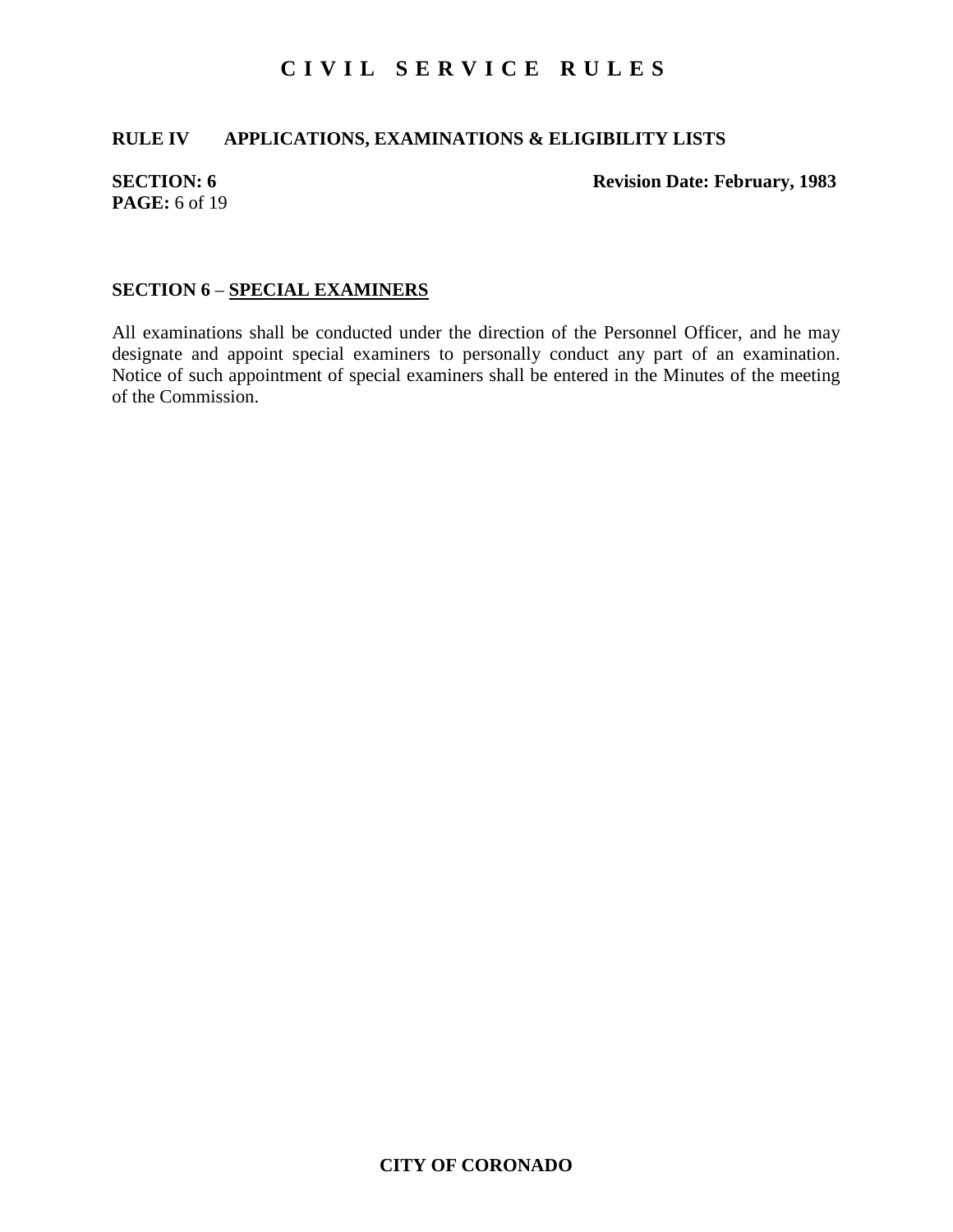## **RULE IV APPLICATIONS, EXAMINATIONS & ELIGIBILITY LISTS**

# **PAGE:** 7 of 19

#### **SECTION: 7** Revision Date: February, 1983

### **SECTION 7** – **EXAMINATION CONTENT**

Examinations shall be practical in their character, and shall relate to such matters as will test fairly and practically the ability of each applicant to fulfill the requirements of the position to which he seeks to be appointed. An examination may be in any one (1) of the following forms or any combination thereof:

- (a) Written examinations to evaluate aptitudes, mental fitness, or knowledge of the work.
- (b) Oral examinations to evaluate education, training, experience, or other personal qualifications.
- (c) Performance tests of any requisite skill and/or physical fitness to demonstrate skill and ability in performing actual work.
- (d) Physical agility tests to evaluate strength and fitness.
- (e) Personal interview.
- (f) Appraisal of qualifications based on investigation or statement of applicants.

No question relating to race or pertaining to political affiliation or religious faith shall be asked of any applicant.

In rating and evaluating experience in any examination, no more consideration shall be given to the experience which any applicant may have obtained while holding a provisional appointment to any position in the Classified Service, than is allowed to persons who have had equally valuable experience in some like employment elsewhere.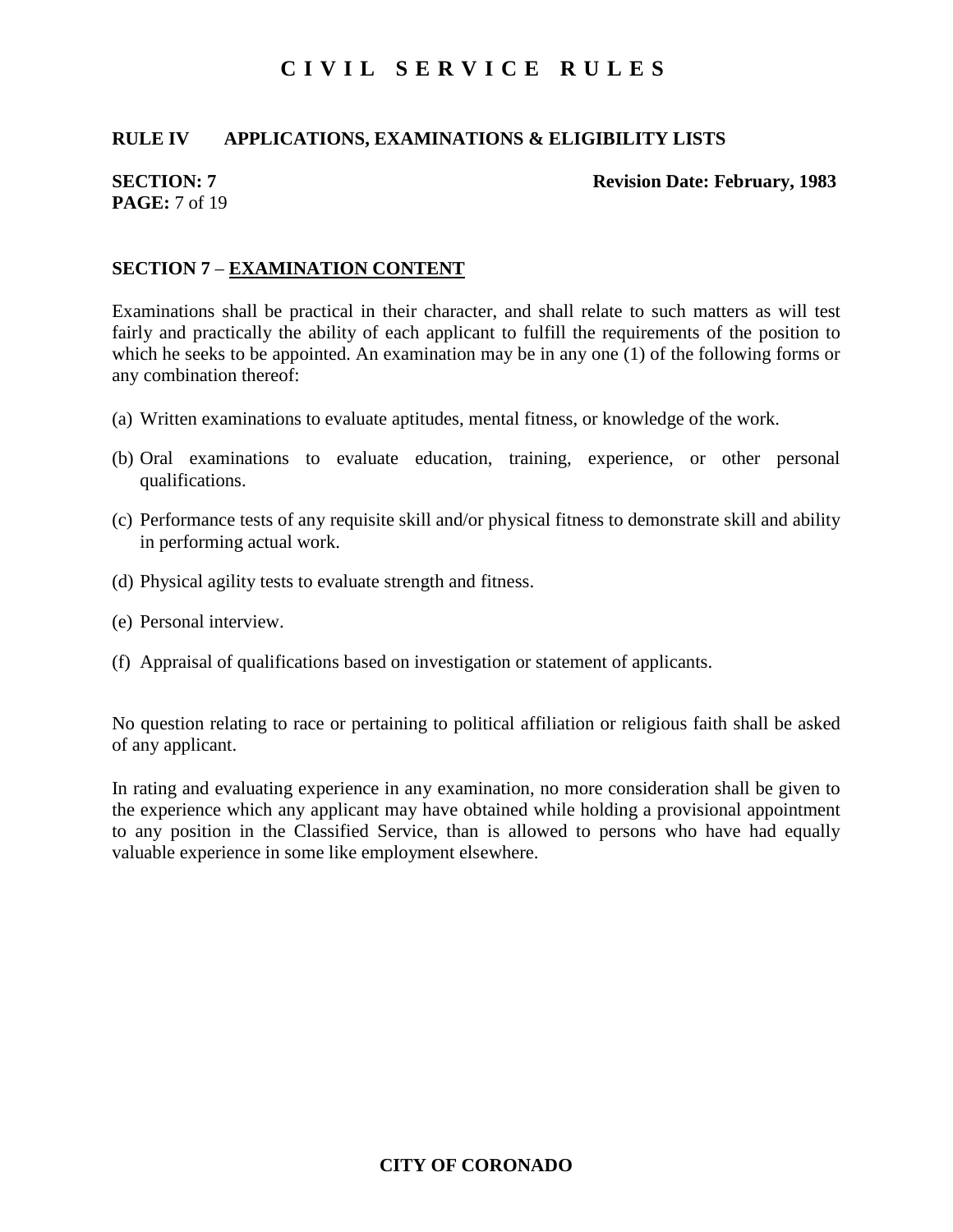## **RULE IV APPLICATIONS, EXAMINATIONS & ELIGIBILITY LISTS**

# **PAGE:** 8 of 19

#### **SECTION: 8** Revision Date: February, 1983

### **SECTION 8** – **PROMOTIONAL EXAMINATIONS**

Whenever an examination is to be held to establish an eligibility list for any class, the Personnel Officer shall determine whether it is to be a closed promotional or an open competitive examination. Any determination that an examination is to be open shall be reviewable, upon request by affected individuals, by the Commission. A request by affected individuals must be made at the time the Personnel Officer presents to the Commission his decision with regard to the examination. When a closed promotional examination is given it shall be open only to employees then employed in the classified services who have attained permanent status.

A closed promotional examination may be given when there are one (1) or more eligible candidates for the position. All closed promotional examinations must be comprehensive so as to adequately test the candidate's skills, knowledge and abilities for promotion to the higher class.

The provisions of Rule IV, Section 5 shall also apply to closed promotional examinations.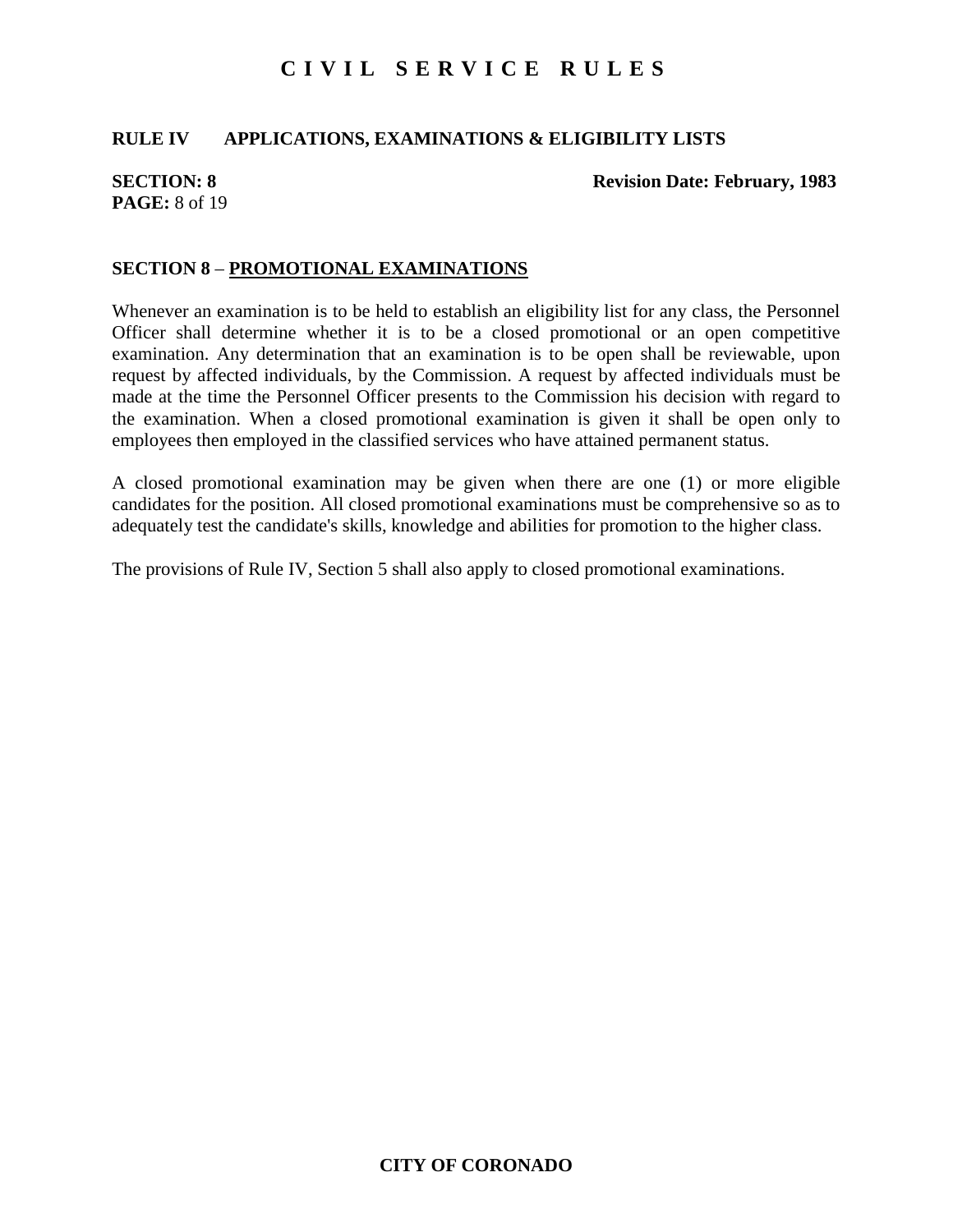## **RULE IV APPLICATIONS, EXAMINATIONS & ELIGIBILITY LISTS**

# **PAGE:** 9 of 19

#### **SECTION: 9** Revision Date: February, 1983

### **SECTION 9 –SERIES EXAMINATIONS**

A series of open examinations for the same class of positions may be announced by a single notice as provided in Section 1 of this Rule.

Such examinations may be administered from time to time as applicants are available or as appointments are necessary. The names of all applicants who qualify in any examination of the series shall be placed on one (1) eligibility list in the order of their final grades regardless of the examination dates. Each name shall be removed from such eligibility list one (1) year after the date of promulgation by the Civil Service Commission unless the Commission, by unanimous vote, extends the period.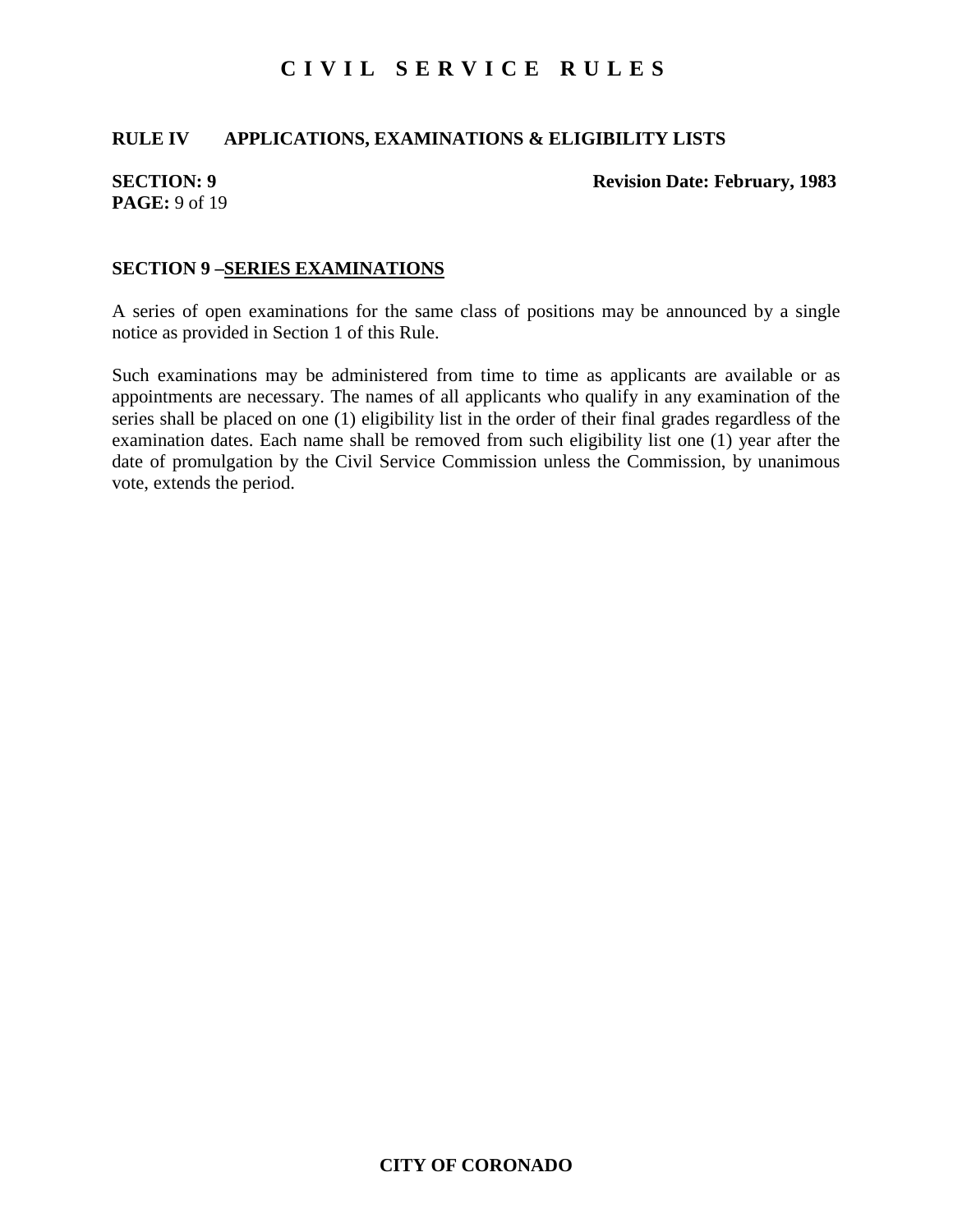## **RULE IV APPLICATIONS, EXAMINATIONS & ELIGIBILITY LISTS**

# **PAGE:** 10 of 19

**SECTION: 10** Revision Date: February, 1983

### **SECTION 10** – **ORAL EXAMINATION BOARDS**

Whenever a Civil Service Examination includes as a part thereof, an oral examination, the Personnel Officer shall be charged with the responsibility of organizing and convening such a board of examiners for this purpose. This board shall be selected on the basis of their impartiality and their knowledge of the position for which the examination is conducted. Preferably, the oral examination should be conducted at a time most convenient to the majority of candidates. Ratings of the candidates by the oral board members shall be on the prescribed forms.

Employees of the City of Coronado may be appointed to serve on such boards, provided that said employees shall not constitute the sole membership of any such board, nor shall any such employee be an officer or employee in the same department as any other City employee who is a candidate for promotion through said examination.

No member of the Council nor any member of his household, nor any partner of a Council member shall be appointed to serve upon such examining board.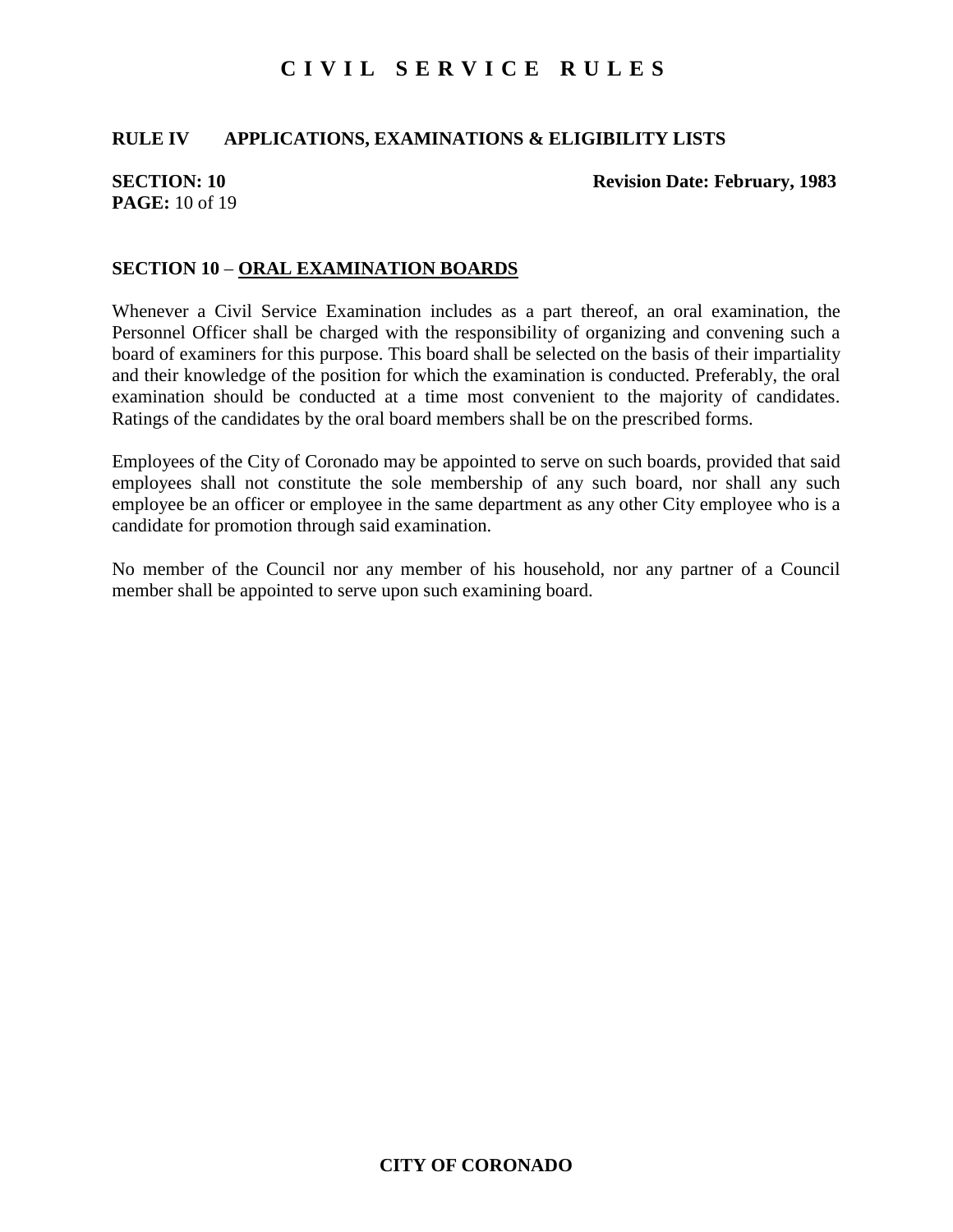## **RULE IV APPLICATIONS, EXAMINATIONS & ELIGIBILITY LISTS**

# **PAGE:** 11 of 19

**SECTION: 11** Revision Date: February, 1983

### **SECTION 11** – **EXAMINATION GRADES**

Unless otherwise provided in notices published prior to the holding of the examination, applicants shall be graded on a scale in which 100 represents the highest degree of competency which can reasonably be expected and 70 represents the lowest acceptable degree of competency. A minimum grade in any specifically named subject, below which any grade attained shall disqualify the applicant in the entire examination, may be established by announcing such required minimum grade in the examination notice.

In examinations composed of several tests which are graded independently, weights shall be assigned to each test representing its relative value in ascertaining the fitness of the applicant; this weight shall be multiplied by the applicant's grade in that subject; the sum of the resulting products shall be divided by the total weight of all subjects in the examination and the resulting quotient shall be the general average which shall be used in determining the order in which the name of the applicant shall appear on the eligibility list, except where additional credit is allowed veterans or City employees as may be prescribed by State Law, by Ordinance of the City Council, or by these Rules.

An applicant who has failed in any one (1) portion or test in the examination process shall be considered as having failed in the entire examination.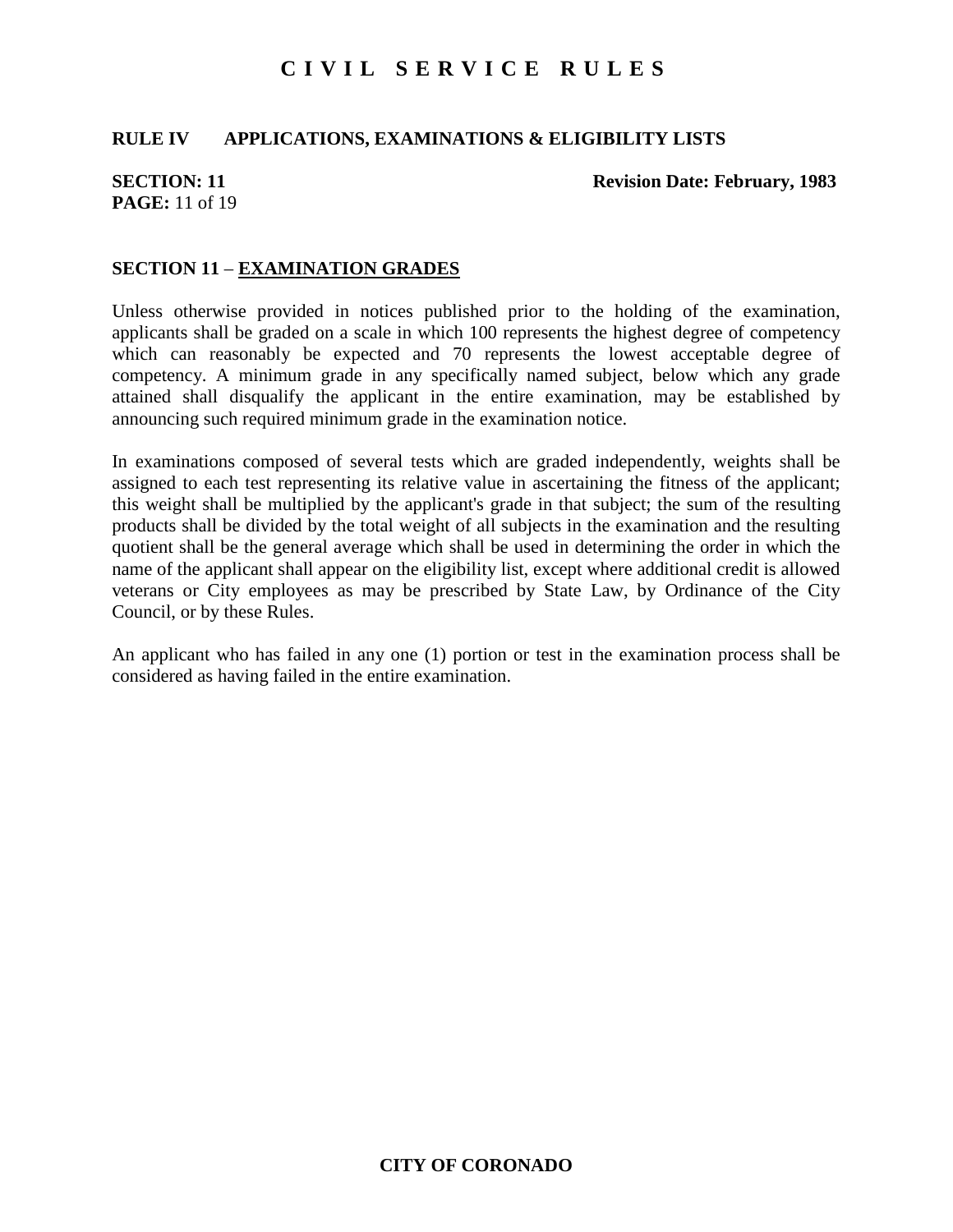## **RULE IV APPLICATIONS, EXAMINATIONS & ELIGIBILITY LISTS**

# **PAGE:** 12 of 19

#### **SECTION: 12** Revision Date: February, 1983

#### **SECTION 12** – **PROMOTIONAL CREDIT**

Any employee in the Classified Service whose efficiency rating is satisfactory, who has attained permanent status therein and has not separated from the service thereafter, and who enters any competitive Civil Service examination shall be given a preferential credit of five (5) points, which credit shall be added to his final grade on such examination. Such preferential credits shall be applied only if the employee makes a passing grade in all parts of the examination, whether open or promotional.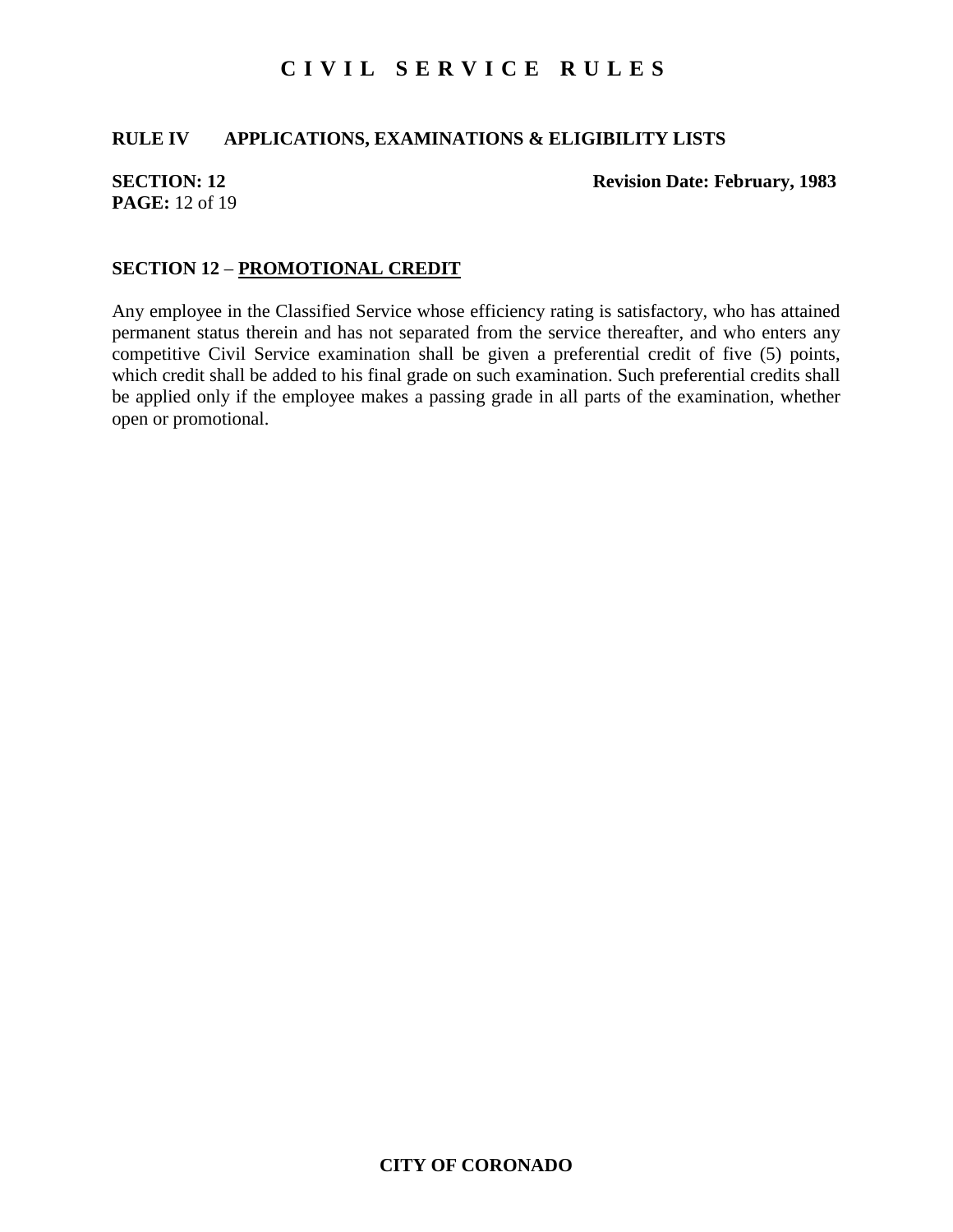## **RULE IV APPLICATIONS, EXAMINATIONS & ELIGIBILITY LISTS**

# **PAGE:** 13 of 19

**SECTION: 13 Revision Date: September, 2002**

### **SECTION 13** – **VETERANS' PREFERENCE**

In every original or entrance level examination, the Civil Service Commission shall, in addition to all other credits, give credit of five (5) percent of the maximum rating prescribed for such examination to any applicant, male or female, who has attained a passing grade in such examination and who has within five (5) years prior to the date of establishment of the eligibility list been honorably discharged, released, or retired from active military service in the United States Armed Forces and whose last continuous period of such military service was at least in part during a war as now defined by Section 205 of the Revenue and Taxation Code of the State of California.

Such five (5) percent credit shall also be given to the spouse of any person who has been engaged in such service and has service-connected disability to such an extent as to prevent him from engaging in any remunerative occupation; and also to the widow of any person who has been engaged in such services, and to the surviving spouse of any person who dies while in such service.

An additional five (5) percent, or total of ten (10) percent credit shall be given in any such examination to any applicant, male or female, who has been engaged in such service and has been honorably discharged or retired therefrom if such applicant has service-connected disability which has either been duly established pursuant to Federal law as a ten (10) percent greater disability, or has resulted in a disability retirement.

Any applicant seeking the benefits of this section shall first attain a passing grade in such examination in order to receive any such credits. Any applicant seeking the benefits of this section must submit proof of his eligibility at the time of application or at a later date if the Personnel Officer shall find that the promulgation of the eligibility list will not be delayed thereby.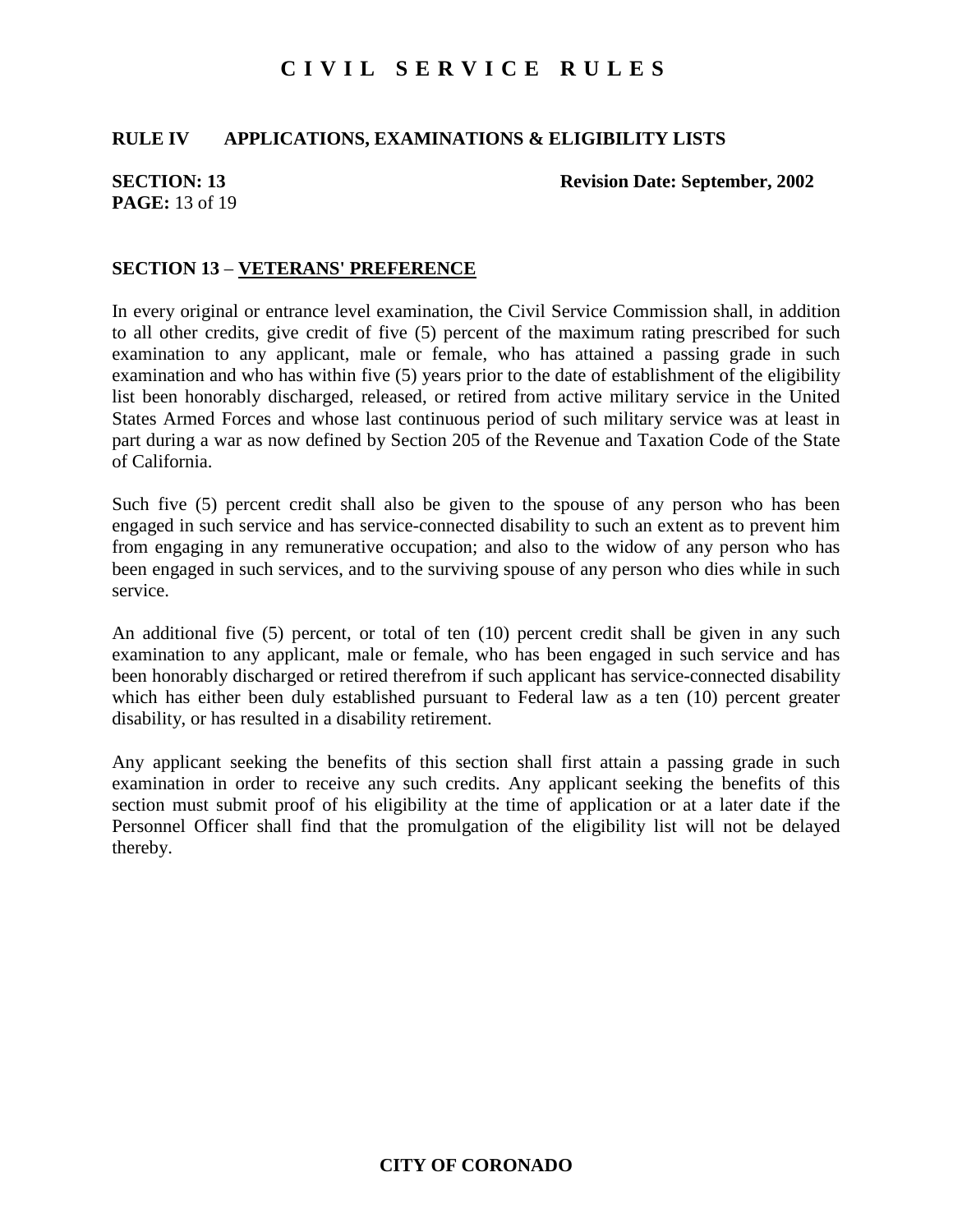## **RULE IV APPLICATIONS, EXAMINATIONS & ELIGIBILITY LISTS**

# **PAGE:** 14 of 19

### **SECTION: 14** Revision Date: February, 1983

## **SECTION 14 – NOTICE OF RESULTS OF EXAMINATIONS**

When the rating of an examination has been completed and the eligibility list established, each applicant shall be notified by mail of the result of his examination including, when successful, his final grade and his relative position upon the eligibility list.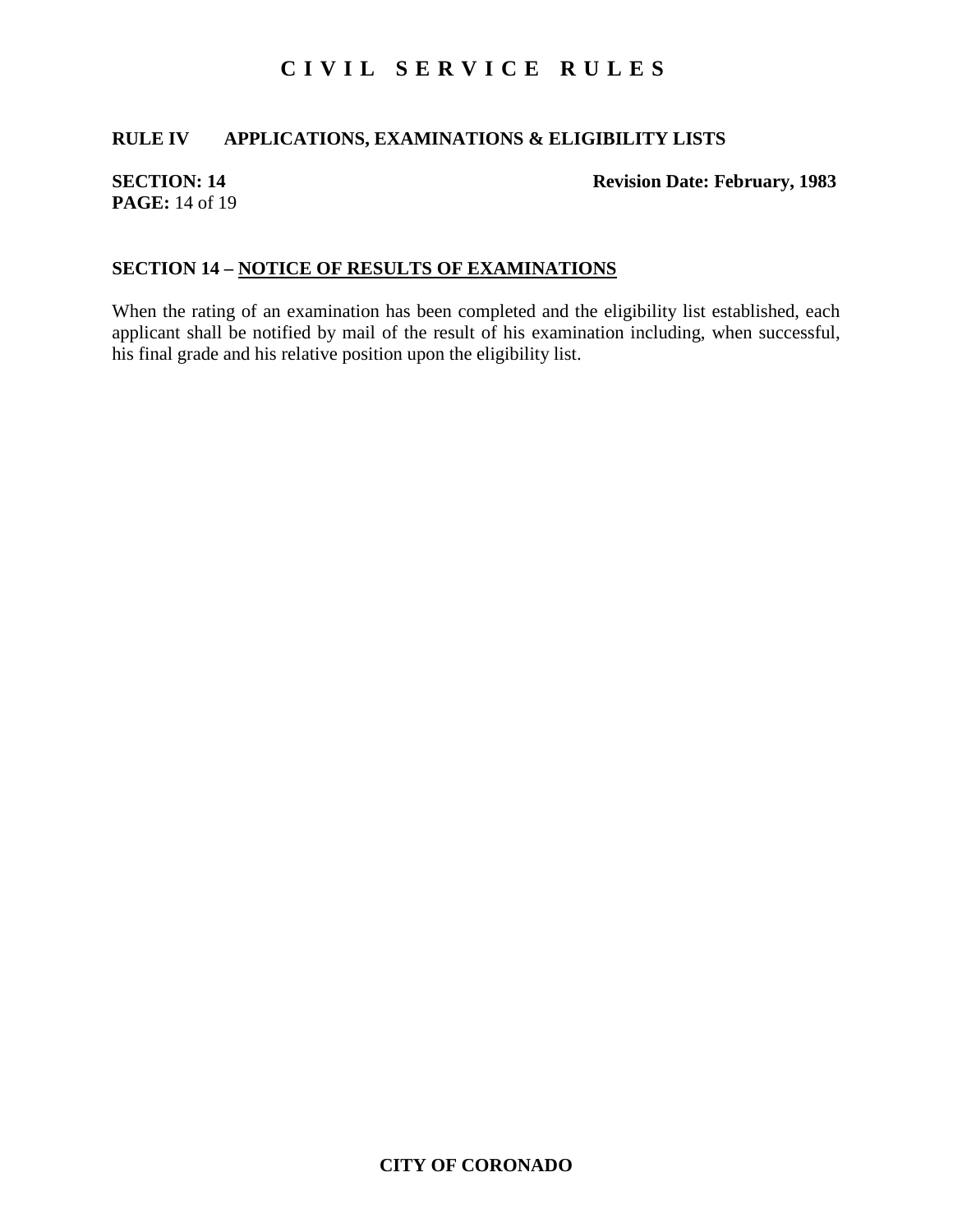## **RULE IV APPLICATIONS, EXAMINATIONS & ELIGIBILITY LISTS**

# **PAGE:** 15 of 19

#### **SECTION: 15 Revision Date: September, 2002**

#### **SECTION 15 – ELIGIBILITY LISTS**

(a) Order of Names: Candidates who attain the required standard in an examination shall have their names placed on the applicable eligibility list in order of relative final grades.

Candidates may be placed on an eligibility list for training level job classes (Maintenance Worker I) on an unranked basis. In such instances, the Department Head will review the qualifications of all persons on the Eligibility List and select a group to interview for final consideration.

- (b) Promulgation: Promulgation of eligibility lists shall be by the Personnel Officer. In the event that it is the Personnel Officer's decision not to promulgate a list, he/she will advise the Civil Service Commission which may nullify or revise the eligibility list and, if it deems advisable, revoke any certification of those eligible or any appointment already made.
- (c) Duration of List: An eligibility list shall be in effect from the date on which it is promulgated and shall remain in force six (6) months. The Personnel Officer may extend the list for an additional six (6) months. The Civil Service Commission, upon the request of the Personnel Officer, may extend the eligibility list for an additional period not to exceed one (1) year.
- (d) Abolishing a List: The Commission may, by unanimous vote, abolish an eligibility, reemployment, or reinstatement list, upon finding that there has been fraud or collusion affecting the eligibility list, or for reason of unsuitability of examination. The reason for abolishing a list shall be specifically set forth in the minutes of the Commission.
- (e) Removal of a Name From List: The Personnel Officer may remove a name from an eligibility, reemployment, or reinstatement list for any reason set forth in Rule IV, Section 5, or failure to respond to notice of certification mailed to his/her last known address, and may remove a name for any other cause.

The reason for such action shall be set forth to the Commission. Any existing employee whose name is removed from a promotional or other eligibility list shall be entitled to appeal such action to the Commission, which may take such action as it deems appropriate. The Commission's action shall be final and binding. Any existing employee whose name is removed from a promotional or other eligibility list shall be notified by regular mail of such removal.

Upon resignation or discharge of an employee his/her name shall be removed automatically from any promotional eligibility list on which it may appear and all promotional credits granted shall be removed from any eligibility list on which his/her name appears. An

## **CITY OF CORONADO**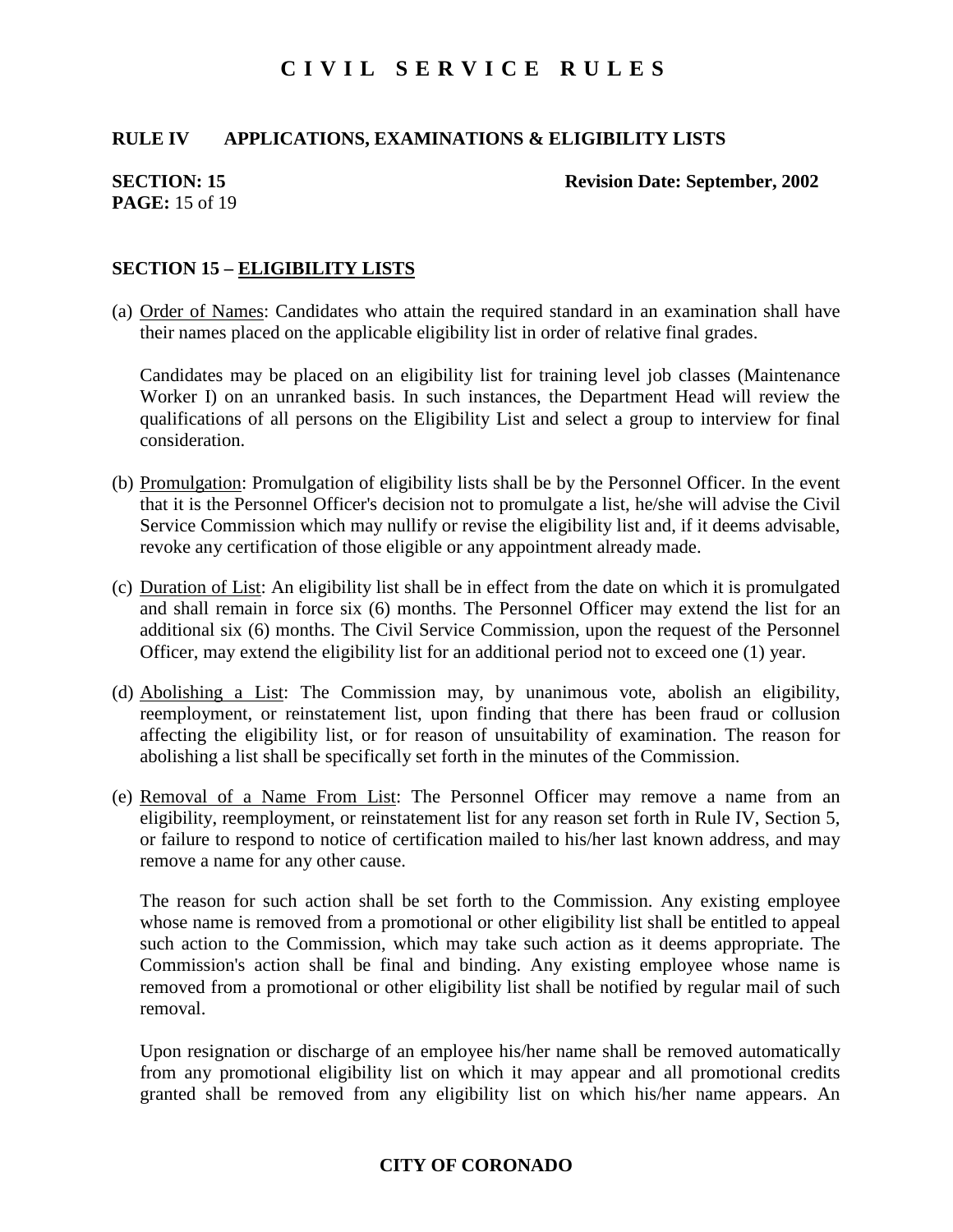## **RULE IV APPLICATIONS, EXAMINATIONS & ELIGIBILITY LISTS**

# **PAGE:** 16 of 19

#### **SECTION: 15 Revision Date: September, 2002**

employee who is discharged for cause, or who resigns under charges, shall have his/her name removed from any eligibility list on which it may appear.

A permanent City employee shall be allowed three (3) waivers before his/her name is removed from an eligibility list. An eligible individual's name shall be removed from an eligibility list if he/she waives appointment three (3) times. A non-employee shall be allowed one waiver before his/her name is removed from an eligibility list.

Failure of an eligible individual to reply to a certification notice shall result in his/her name being removed from the eligibility list. Such individual will not be given further consideration unless reasons presented for failure to comply with the requirements of this rule meet with the approval of the Commission.

- (f) Inactive Status: Any non-employee on a current eligibility list may become inactive by submitting a written request statement to the Personnel Officer requesting his/her name not be certified for a specified period of time not to exceed three (3) months. Permanent City employees may become inactive on a reinstatement, reemployment, or eligibility list by following this same procedure.
- (g) Change of Address: Applicants or former employees whose names are placed upon an eligibility list, reemployment, or reinstatement list shall notify the Personnel Officer of any change of address while their names are on such list, or while they are employed by the City. Failure on the part of an eligible individual to notify the Personnel Officer of any change in his/her name or address while his/her name remains on a list shall result in his/her name being removed from the list. Such individual will not be given further consideration unless reasons presented for failure to comply with the requirements of this rule meet with the approval of the Personnel Officer.
- (h) Series Examination: A series of open competitive examinations for the same class of positions may be announced by a single notice as provided in Section 1 of this Rule. Such examinations may be administered from time to time as applicants are available or as appointments are necessary. The names of all applicants who qualify in any examination of the series shall be placed on one (1) eligibility list in the order of their final grades regardless of examination dates. Names shall be removed from such eligibility list six (6) months after the dates of promulgation unless the Commission, by unanimous vote, extends the period not more than one (1) additional year.
- (i) Merging of Lists: Two (2) or more eligibility lists for a class may be merged by placing the names on such lists in the order of their final grades. Those eligible shall be notified of their standing on the merged lists.

## **CITY OF CORONADO**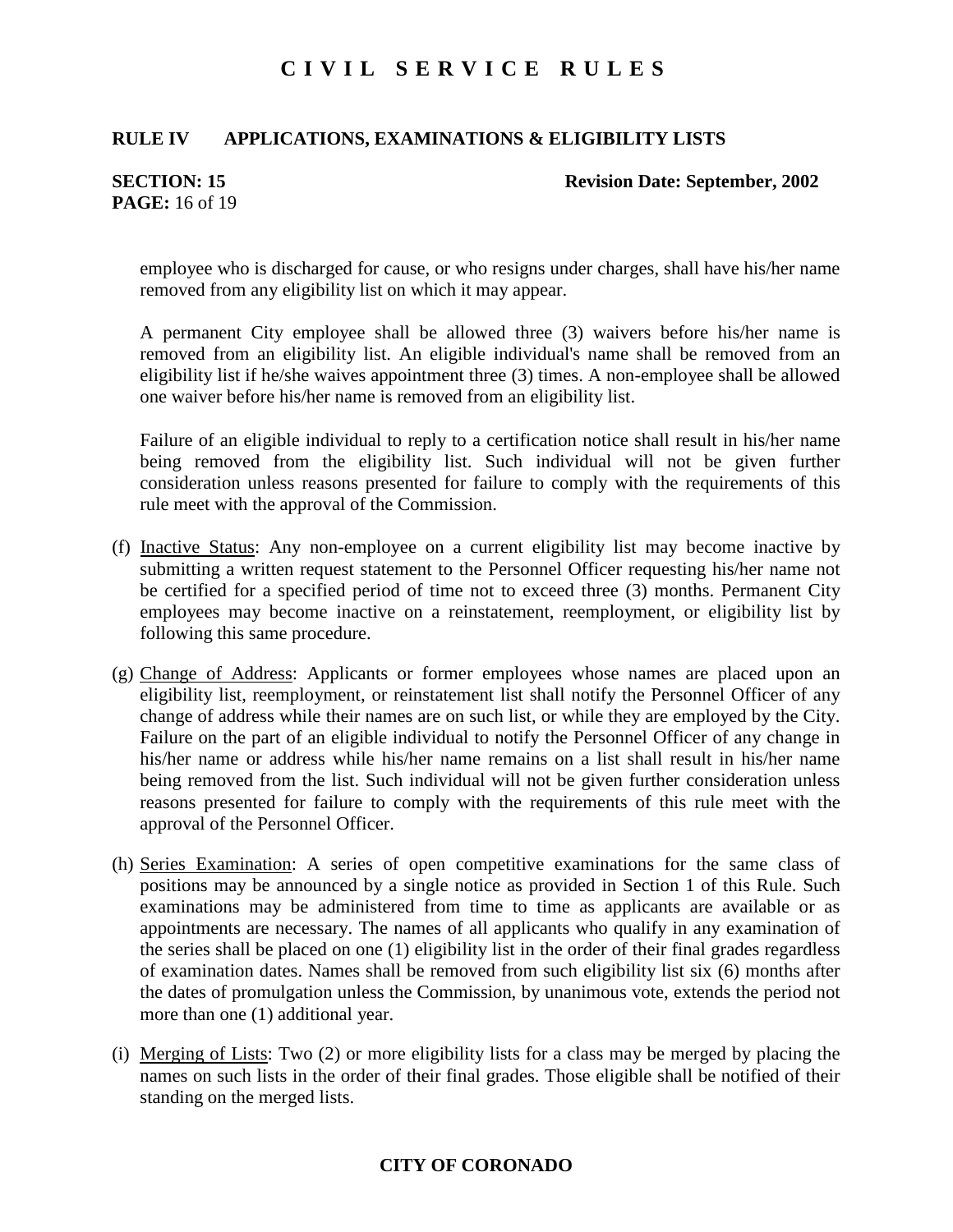### **RULE IV APPLICATIONS, EXAMINATIONS & ELIGIBILITY LISTS**

# **PAGE:** 17 of 19

**SECTION:** 16 **Revision Date: February, 1983** 

#### **SECTION 16** – **REVIEW AND APPEAL**

Except in the situation where a commercial standardized test is used or an examination booklet obtained from some other personnel agency, candidates shall be notified at the time of taking a written test that they may appear at the Personnel Officer during a designated period of at least two (2) work days for the purpose of reviewing the answer key which will be used to score their performance. They may, at that time, register objections to any questions and answers they believe to be unfair or incorrect. The Personnel Officer may remove such questions or make such alterations in the key as he deems justified. Within ten (10) calendar days after receiving notice of results of his examination, any candidate may, with the approval of the Personnel Officer, review his examination papers to determine if there were any errors in the scoring of his answer sheet. The rating of the applicant may be adjusted accordingly by the Personnel Officer subject to the approval of the Commission.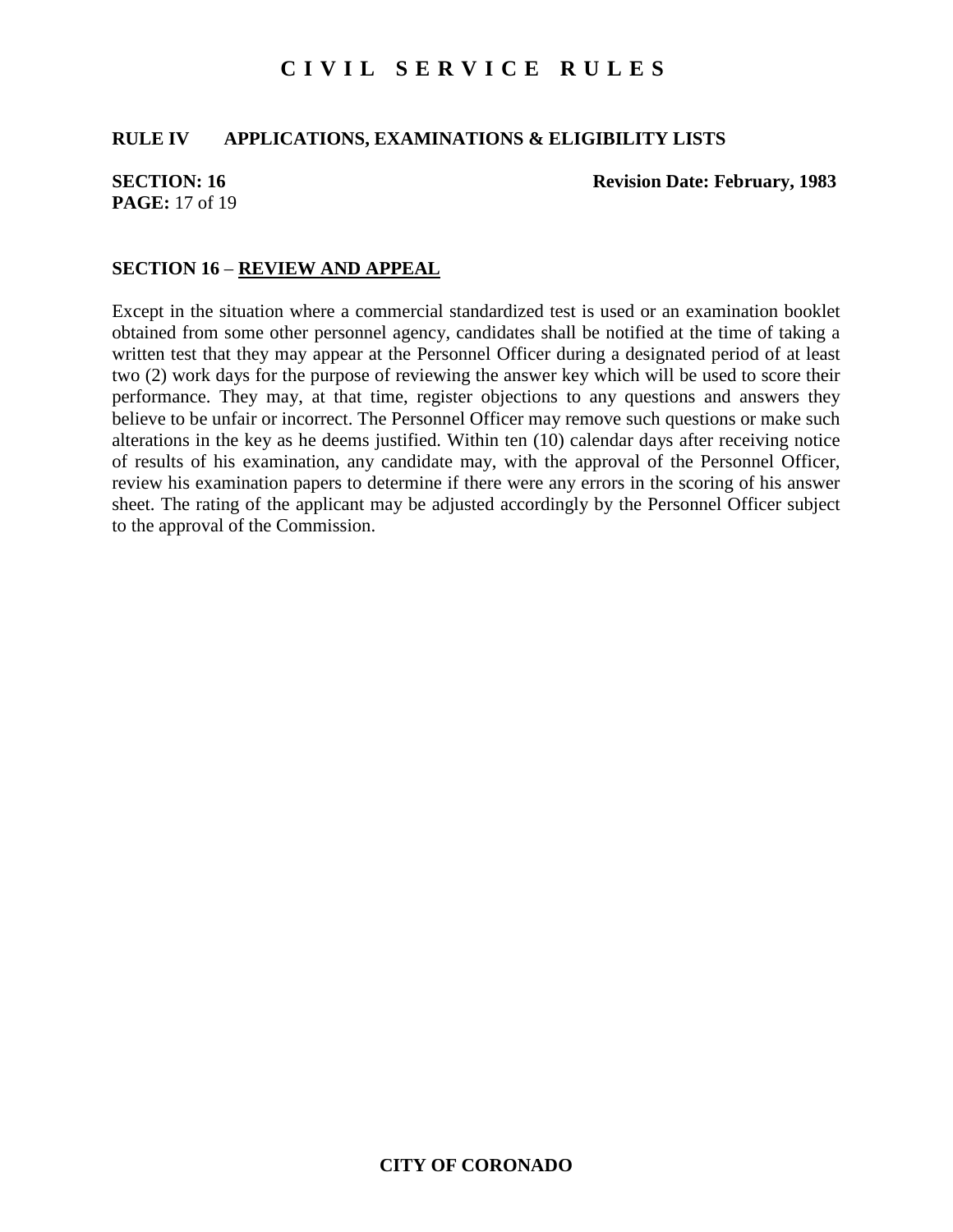## **RULE IV APPLICATIONS, EXAMINATIONS & ELIGIBILITY LISTS**

# **PAGE:** 18 of 19

**SECTION: 17** Revision Date: February, 1983

### **SECTION 17** – **MEDICAL EXAMINATIONS**

The Commission may establish medical and physical standards for the various classes of positions in the Classified Service. Each applicant or eligible individual shall be required to meet the medical and physical standards prescribed by the Commission and shall be required to take a medical and physical examination to determine whether or not he meets such standards; provided, however, that the Personnel Officer may allow appointment without such examination or prior to such examination in the case of temporary employment or in the event it is impractical for the City to provide such examinations. If the applicant or eligible individual is found by a designated physician not to meet the prescribed standards, his name shall be:

- (a) withheld from placement on the eligibility list by the Personnel Officer, or
- (b) removed from the eligibility list by the Personnel Officer, subject to the appeal rights described in Rule IV, Section 15, page 15, or
- (c) withheld from certification by the Personnel Officer until the eligible individual does meet the required standards unless waiver of medical and physical standards is granted by the Commission.

The City Manager or Personnel Officer may require re-examination of any temporary or permanent employee to determine whether they possess the required physical fitness for the present or prospective duties of their classification.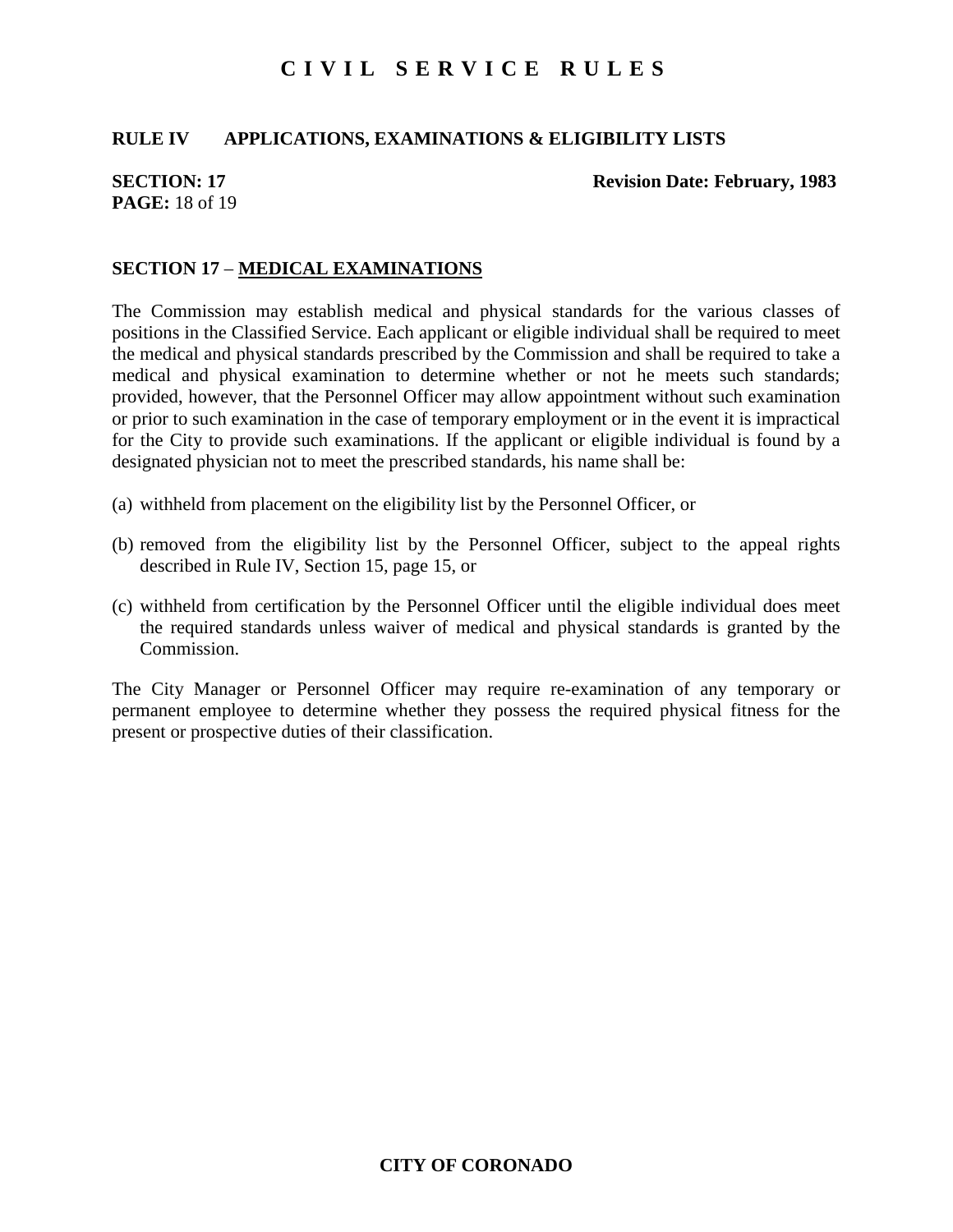## **RULE IV APPLICATIONS, EXAMINATIONS & ELIGIBILITY LISTS**

# **PAGE:** 19 of 19

#### **SECTION: 18** Revision Date: February, 1983

### **SECTION 18 – MILITARY SERVICE COUNTED AS EXPERIENCE**

Any officer or employee who resigned or was granted a military leave from City service in order to engage in the performance of ordered military service may apply to the Civil Service Commission to have such military service counted as experience in the class of position he left for military duty. The Commission may in its discretion allow all, part or none of such military service to be so counted as experience for the purpose of meeting entrance requirements for an examination.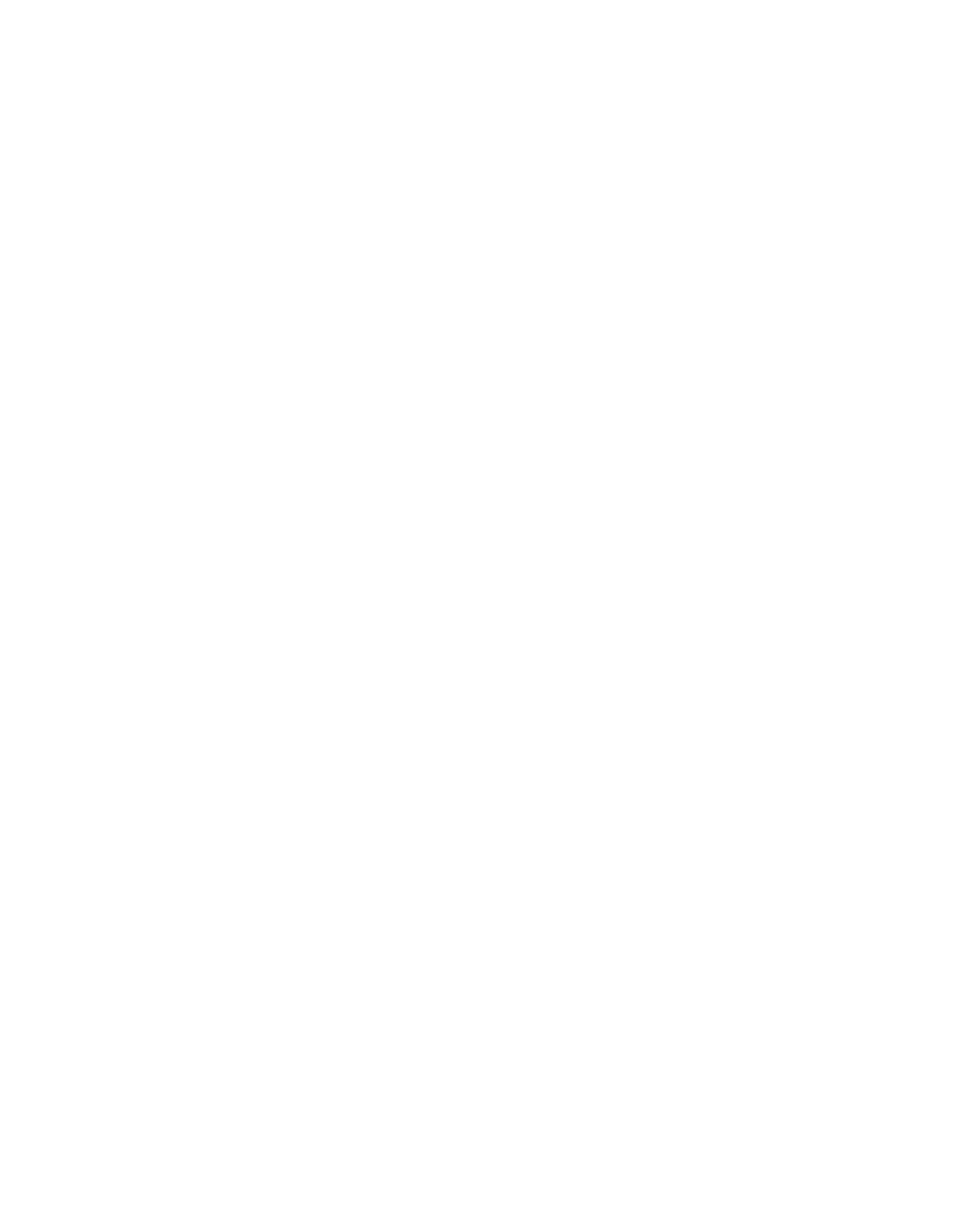## **RULE V CERTIFICATION AND APPOINTMENT**

# **PAGE:** 1 of 13

#### **SECTION: 1** Revision Date: February, 1983

#### **SECTION 1 – REQUEST FOR CERTIFICATION**

Whenever an appointment is to be made, the appointing authority shall request certification of those eligible from the Personnel Officer. The certification request should specify the title of the position, the number of positions to be filled, date work is to commence, duration of employment, location of employment, and the name of the person, if any, last occupying the position.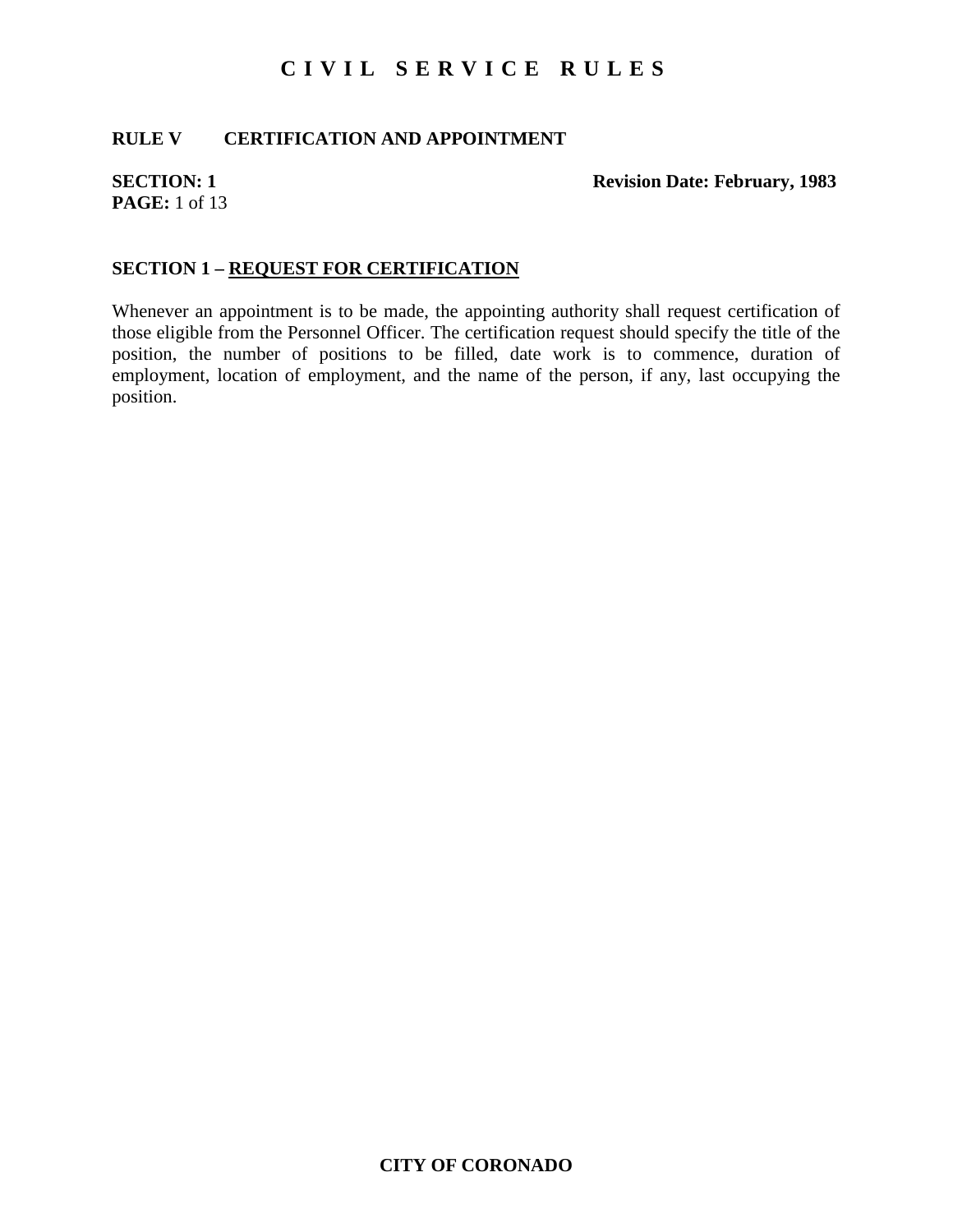### **RULE V CERTIFICATION AND APPOINTMENT**

# **PAGE:** 2 of 13

#### **SECTION: 2** Revision Date: July, 1986

### **SECTION 2** – **CERTIFICATION PROCEDURES**

The Personnel Officer shall certify eligible individuals by submitting their names to the appointing authority. The order of names certified shall be determined by their place on the reinstatement, reemployment, or eligibility list, commencing with the highest name on the appropriate list.

- (a) Certification from Reinstatement Lists: Upon receipt of a request for certification, the Personnel Officer shall first certify the names of persons on the reinstatement list, if any, for the class. The number of names certified shall equal the number of appointments made.
- (b) Certification from Reemployment Lists: Upon receipt of a request for certification, the names on the reemployment list shall be certified to an appointing authority in addition to the names usually certified from the examination eligibility list as noted below.
- (c) Certification from Examination Eligibility List: In the absence of a reinstatement list for the class, the Personnel Officer shall certify, from the eligibility list for the class, the top three (3) names for closed promotional examinations or the top five (5) names for open competitive examinations. In the instance of the third or fifth name, respectively, having the same score as names lower on the list, all names with that score shall be certified. If more than one (1) such list is in existence, certification shall be made from the list bearing the earliest promulgation date, supplemented by names from the next oldest list or lists, if necessary. The appointing authority shall not be required to make a permanent appointment until the prescribed number of names is certified to him.
- (d) When No Eligibility List Exists: In the absence of an eligibility list for a class, or if there are not sufficient names on the eligibility list, and upon approval of the appointing authority, supplementary names may be certified from a reasonably appropriate eligibility list for an equally high or higher class.
- (e) More Than One (1) Vacancy: Whenever an appointing authority request certification from more than one (1) vacancy in the same class:
	- (1) In the instance of a closed promotional examination, two (2) names in addition to the number of vacancies shall be certified.
	- (2) In the instance of an open competitive examination, four (4) names in addition to the number of vacancies shall be certified.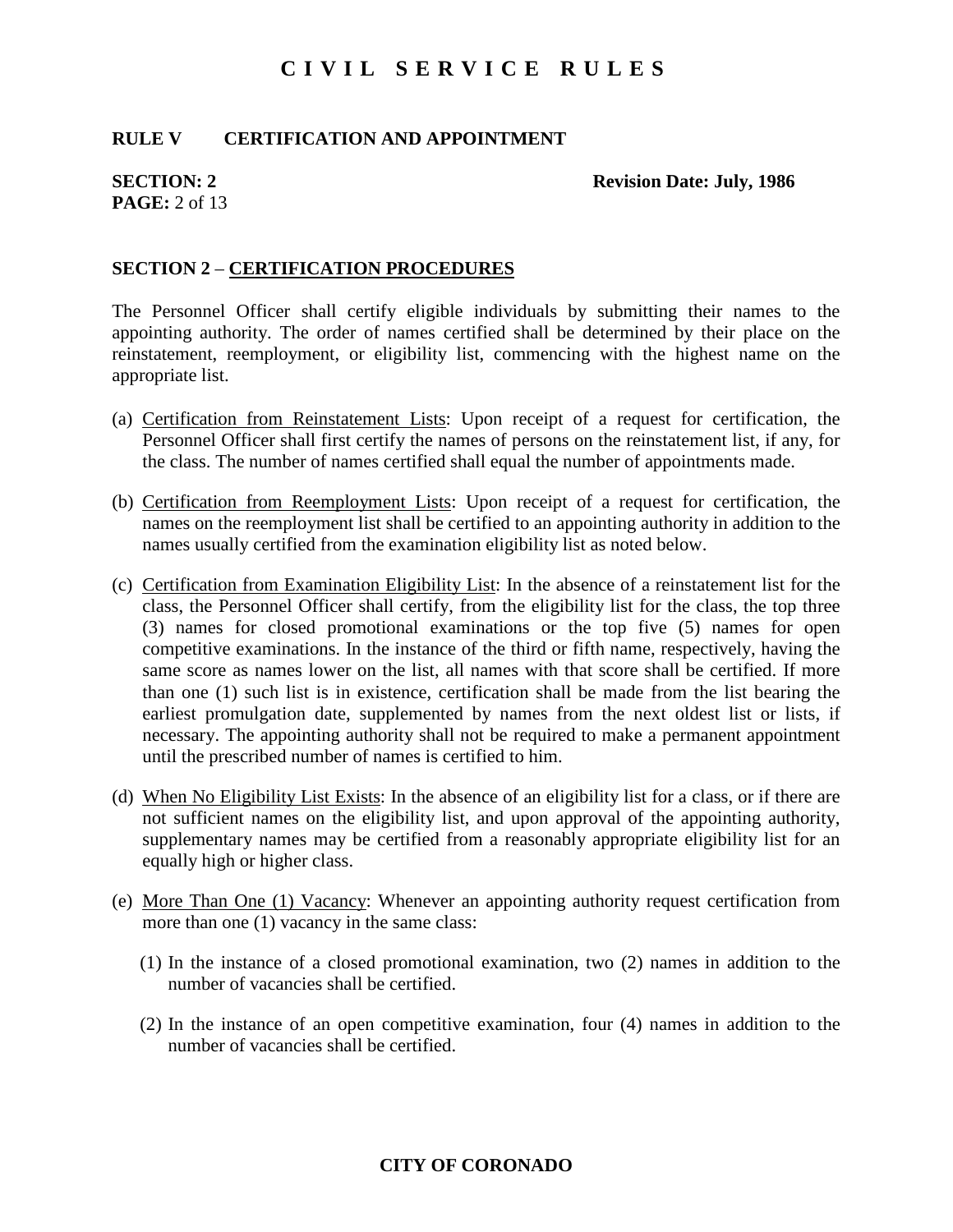## **RULE V CERTIFICATION AND APPOINTMENT**

# **PAGE:** 3 of 13

#### **SECTION: 3** Revision Date: February, 1983

### **SECTION 3 – NOTIFYING ELIGIBLE INDIVIDUALS OF CERTIFICATION**

Whenever the name of an eligible individual is certified to an appointing authority, the Personnel Officer shall notify, by sending a notice to his address as it appears on his application, each person whose name is certified, stating the fact of certification, the title of the position, the compensation schedule applying to the class, the organization unit, and the name and address of the appointing authority.

Such notification shall also state that unless those eligible contact the appointing authority within three (3) days to schedule an interview after receipt of such notice, they will be considered as having declined the position in which the vacancy exists.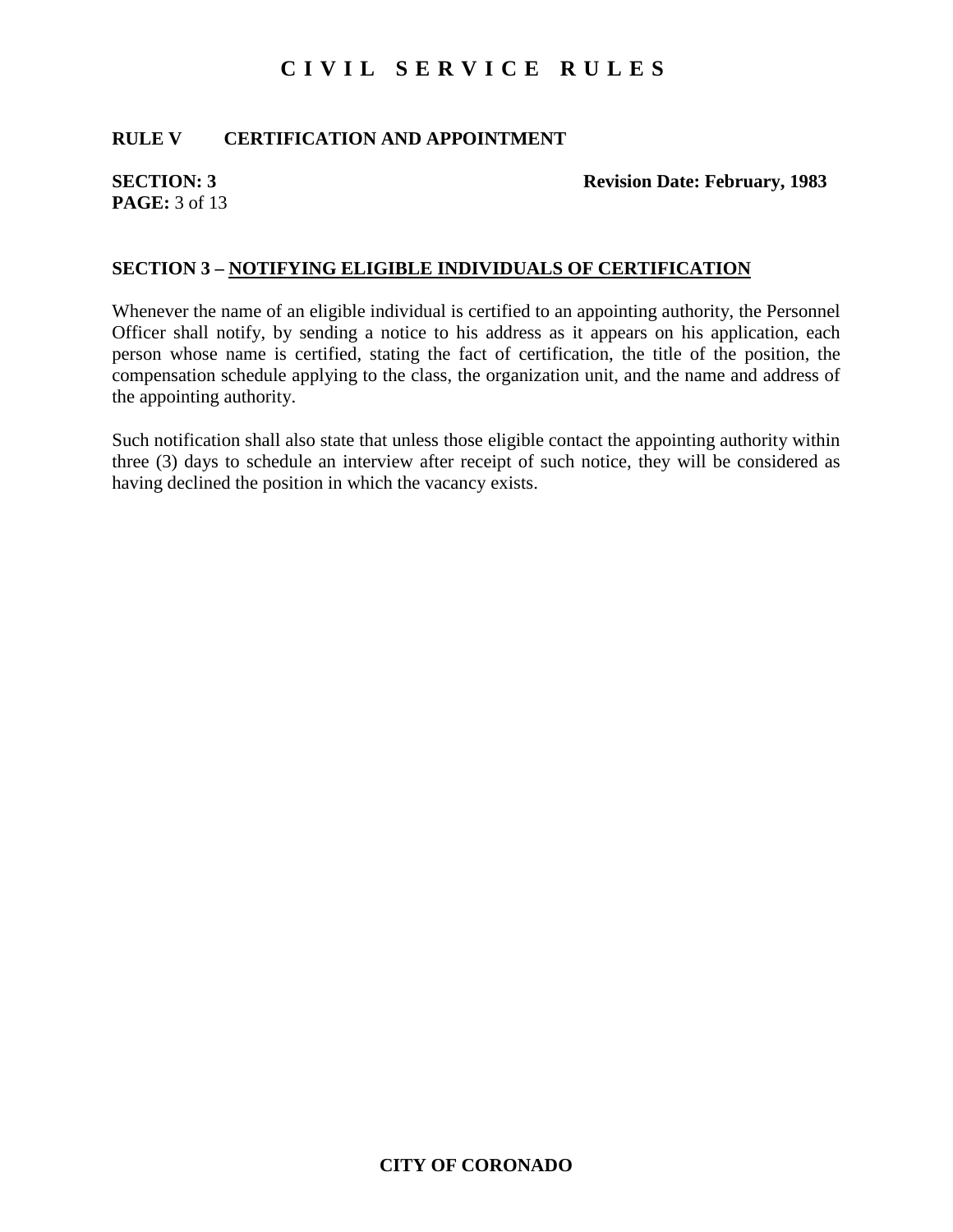## **RULE V CERTIFICATION AND APPOINTMENT**

# **PAGE:** 4 of 13

**SECTION: 4** Revision Date: October, 1989

#### **SECTION 4** – **WAIVERS**

City employees may waive their right to certification or appointment within three (3) days from date of notification without detrimentally affecting their status on the reinstatement, reemployment, or eligibility list. However, after the third such waiver, the Personnel Officer will remove their name from the list. Any non-employee on a current eligibility list may waive certification one time or may become inactive by submitting a written statement to the Personnel Officer requesting his name not be certified for a specified period of time, not to exceed six (6) months. Permanent City employees may become inactive or a reinstatement, reemployment or eligibility list by following this same procedure.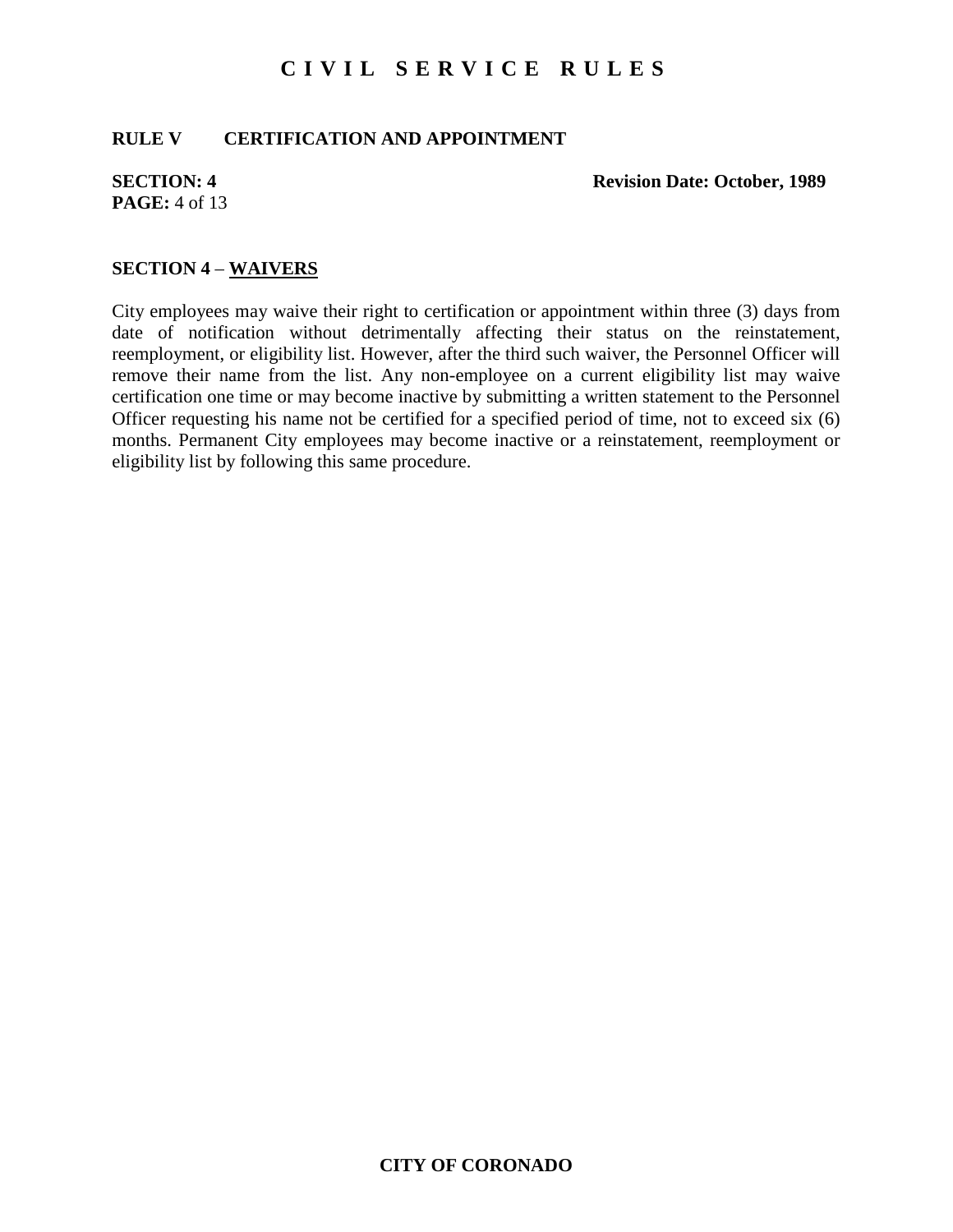## **RULE V CERTIFICATION AND APPOINTMENT**

# **PAGE:** 5 of 13

**SECTION: 5** Revision Date: February, 1983

### **SECTION 5 – ACCEPTANCE OF POSITIONS IN LOWER CLASS**

An individual on an eligibility list may, with the approval of the Personnel Officer accept certification to a class or position lower than that for which he was examined, provided such position is one having similar duties and responsibilities and for which there is no existing eligibility list. The acceptance of such a position by an individual on an eligibility list shall not forfeit his rights to be certified to the class or position for which he was originally examined.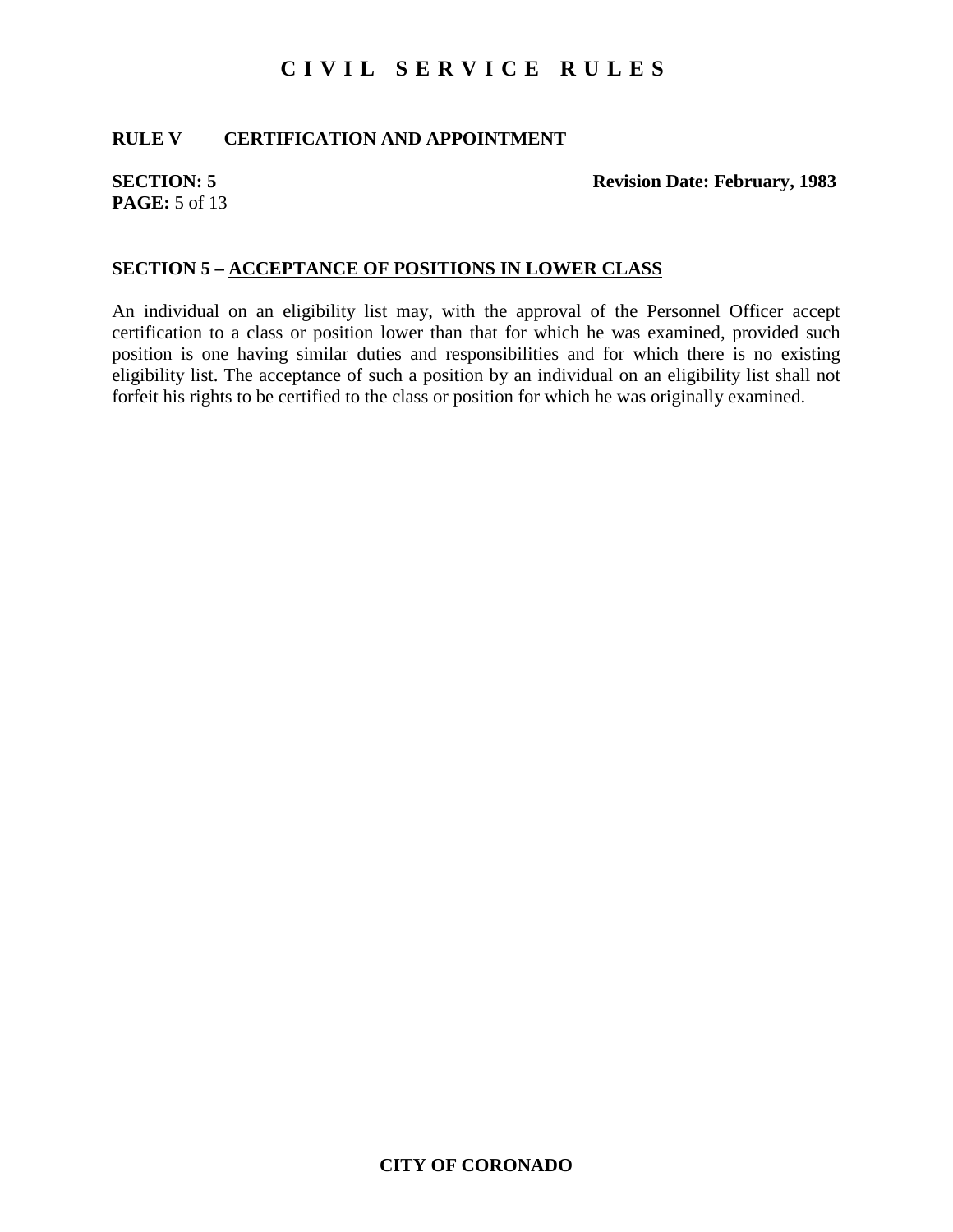#### **RULE V CERTIFICATION AND APPOINTMENT**

# **PAGE:** 6 of 13

**SECTION: 6** Revision Date: July, 1985

#### **SECTION 6 – OBJECTION AND SUBSTITUTION**

An appointing authority may object to certification of an individual on the eligibility list by setting forth reasons in writing and present them to the Personnel Officer. If the Personnel Officer approves the objection to certification as being reasonable and in accord with the merit principle, he shall withdraw certification of the individual. Such withdrawal of certification shall not affect the individual's place on the list. Any existing employee whose name is so withdrawn shall be so notified by regular mail of such withdrawal. The affected employee shall have the right to appeal said removal to the Commission, which shall take such action as it deems appropriate. The Commission's action shall be final and binding. Additional certification(s) shall be made, if necessary, in accordance with Rule V, Section 2. b.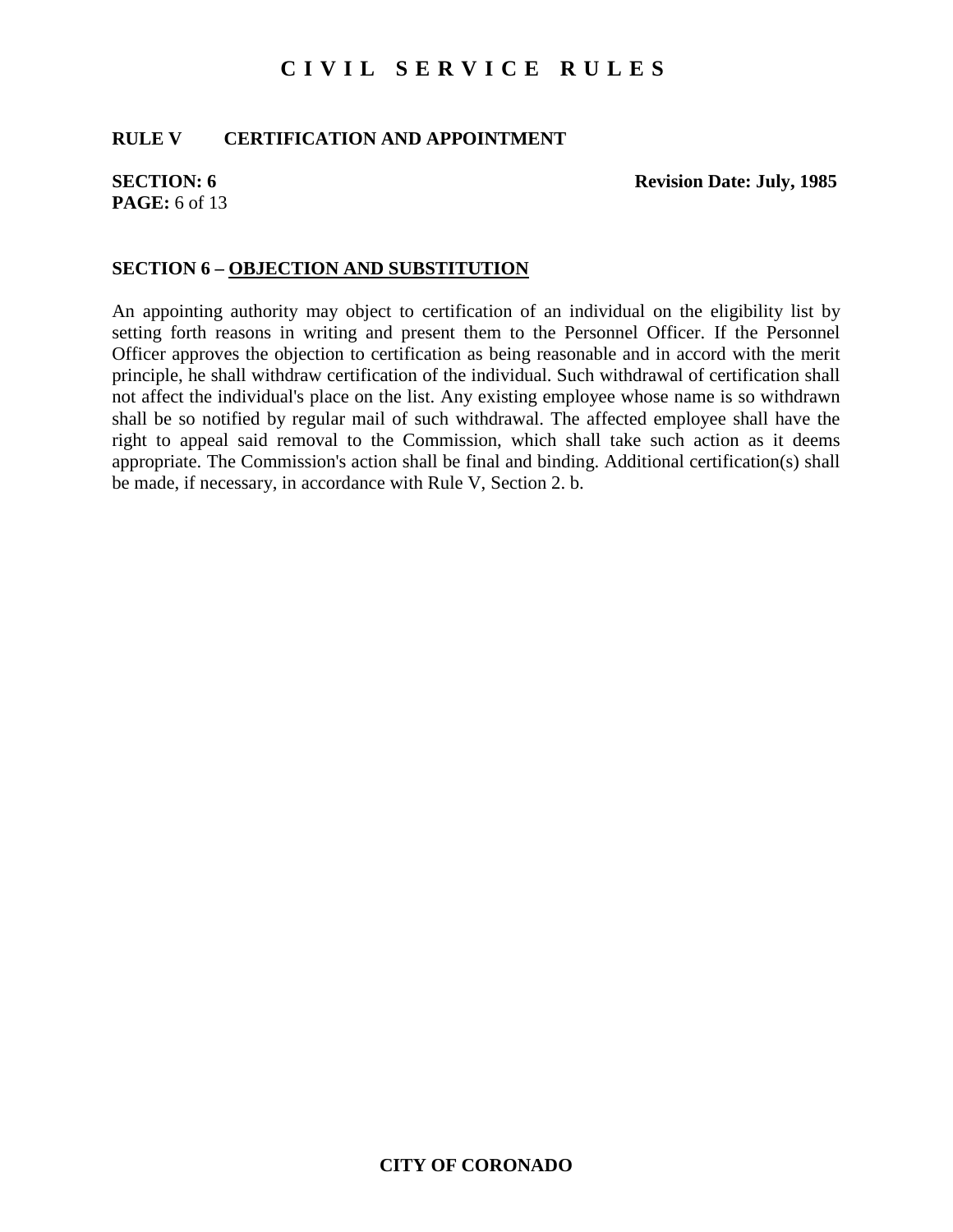## **RULE V CERTIFICATION AND APPOINTMENT**

# **PAGE:** 7 of 13

#### **SECTION: 7** Revision Date: December, 1989

### **SECTION 7** – **APPOINTMENTS**

All appointments to the Classified Service shall be defined and identified with one of the following:

- 1. Permanent appointment to permanent positions:
	- (a) Permanent: A permanent appointment may be made from the appropriate eligibility list to any permanent position which is vacant and from which no one is on leave, provided that the employee shall not acquire permanent status in the class until satisfactory competition of the probationary period. A permanent position is one which exceeds six (6) months in duration and for which the work requirements are full time or less than full time for a minimum of twenty (20) hours weekly.
- 2. Temporary appointment to permanent positions:
	- (a) Provisional: When a temporary vacancy exists and three (3) or more department employees who occupy permanent positions are on an eligibility list for the job class, one of the three employees will be selected from the list to fill the temporary vacancy for the position. The appointment will not exceed six (6) months without the approval of the Civil Service Commission.
	- (b) Temporary: When a vacancy exists and less than three (3) department employees who occupy permanent positions are on an eligibility list for the job class, a part or full-time appointment on an hourly basis may be made to the position. This appointment need not be made from an eligibility list. The appointment will not exceed six (6) months without the approval of the Civil Service Commission.
- 3. Appointments to temporary nonpermanent positions:
	- (a) Hourly: An hourly appointment is the appointment of a person to a temporary, hourly nonpermanent position. An hourly appointment may be made to a position which is paid on an hourly basis where the work requirements are either part or full-time in nature, and the position is not subject to the Civil Service Rules except where specifically noted. An hourly appointment may continue on an hourly basis if it does not exceed one thousand (1,000) hours per fiscal year. All appointments to temporary, nonpermanent positions will be made on an hourly basis.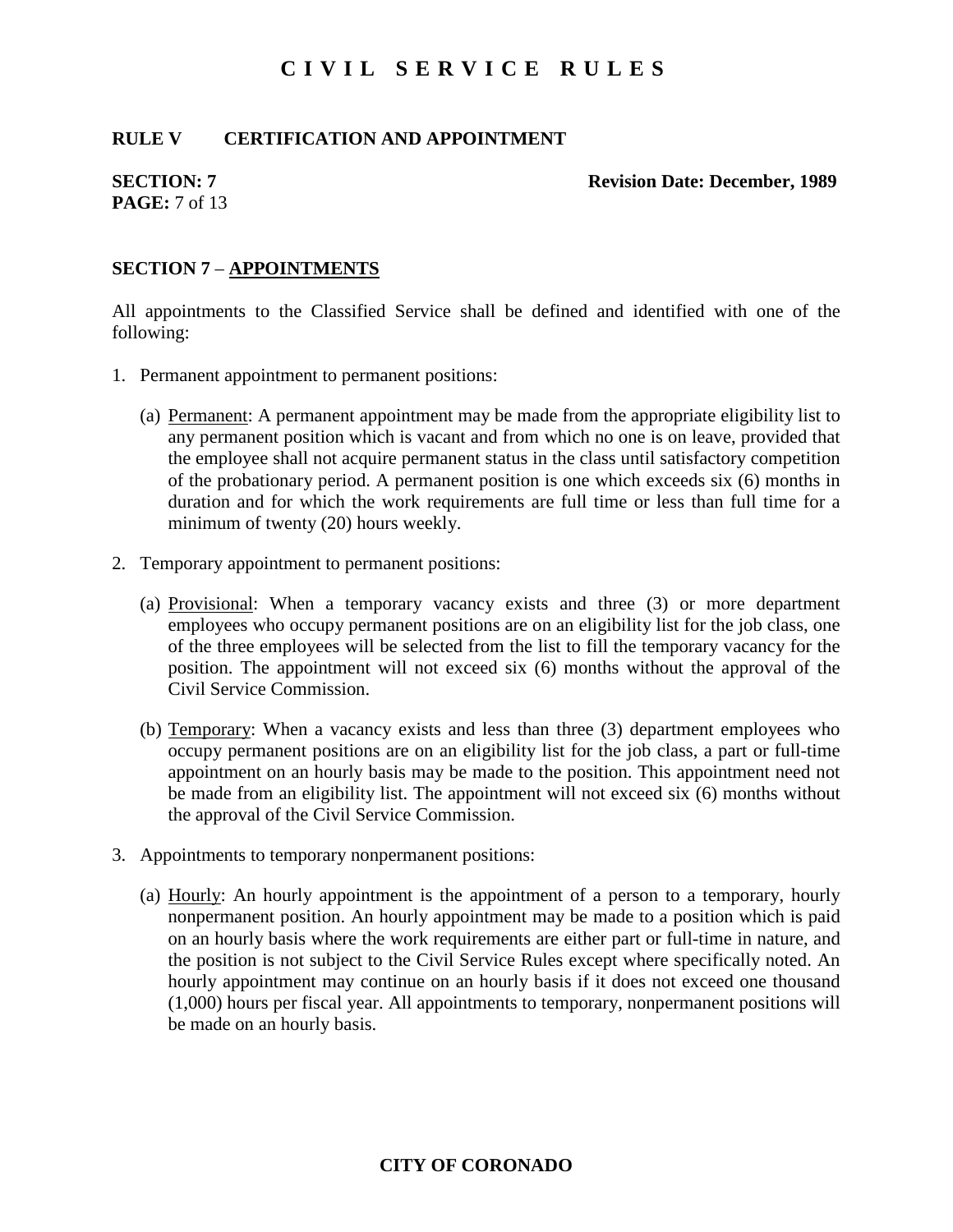#### **RULE V CERTIFICATION AND APPOINTMENT**

# **PAGE:** 8 of 13

**SECTION: 8** Revision Date: July, 2011

#### **SECTION 8 – PROBATIONARY PERIOD**

All persons, except Police Safety Personnel hired after July 1, 1988, shall serve an initial probationary period of twelve (12) months, commencing the first day of service under such appointment. All Police Dispatcher/Records Assistants hired after July 1, 2011 will serve an initial probationary period of eighteen (18) months. All Police Safety Personnel except Police Officer Recruits hired after July 1, 1988, shall serve an initial probationary period of eighteen (18) months. A Police Officer Recruit shall serve on probationary status until successful completion of a P.O.S.T. approved basic academy. Failure to successfully complete and graduate from the academy shall be deemed a failure to complete probation. A Police Officer Recruit who successfully completes the academy will be elevated to the position of Police Officer and will be required to complete the normal eighteen (18) month probationary period for that position. No periods of absence exceeding fifteen (15) working days shall be credited toward the completion of any probationary period.

Following promotion, the probationary period for all persons except Police Safety Personnel hired after July 1, 1988, shall be six (6) months; provided, however, the Department Head may extend such probation for a period not to exceed an additional six (6) months upon presentation to the employee of grounds and documentation for such extension. The probationary period for Police Safety Personnel hired after July 1, 1988, shall be twelve (12) months. This probation period may not be extended, but may be shortened at the discretion of the Director of Police Services. Any employee promoted to Police Dispatcher/Records Assistants after July 1, 2011 will serve an initial probationary period of eighteen (18) months.

It shall be the duty of the appointing authority, during the probationary period of each employee in the Classified Service, to investigate thoroughly the conduct, capacity, responsibility and integrity of such employee and to determine whether the employee is fully qualified for employment in the class to which he has been appointed. If the conduct, capacity, responsibility or integrity of the probationer is found to be unsatisfactory by the appointing authority, it shall be the duty of the appointing authority to dismiss the probationer from the City service. If, after a thorough investigation during the probationary period, the appointing authority shall find the probationer to be fully qualified for permanent status, he shall so notify the Personnel Officer on forms prescribed for that purpose. At the discretion of the appointing authority, with the approval of the City Manager, the probationary period may be extended up to six (6) months for employees other than Police Safety Personnel hired after July 1, 1988. At the discretion of the appointing authority, with the approval of the City Manager, the probationary period for Police Safety Personnel hired after July 1, 1988, may be shortened.

A probationer may be dismissed by the appointing authority any time within the probationary period without a hearing or the right of appeal, but unless charges are filed against such person as provided in these rules, such probationer may be retained upon the eligibility list at the discretion of the Commission and shall be eligible for certification to some other department.

## **CITY OF CORONADO**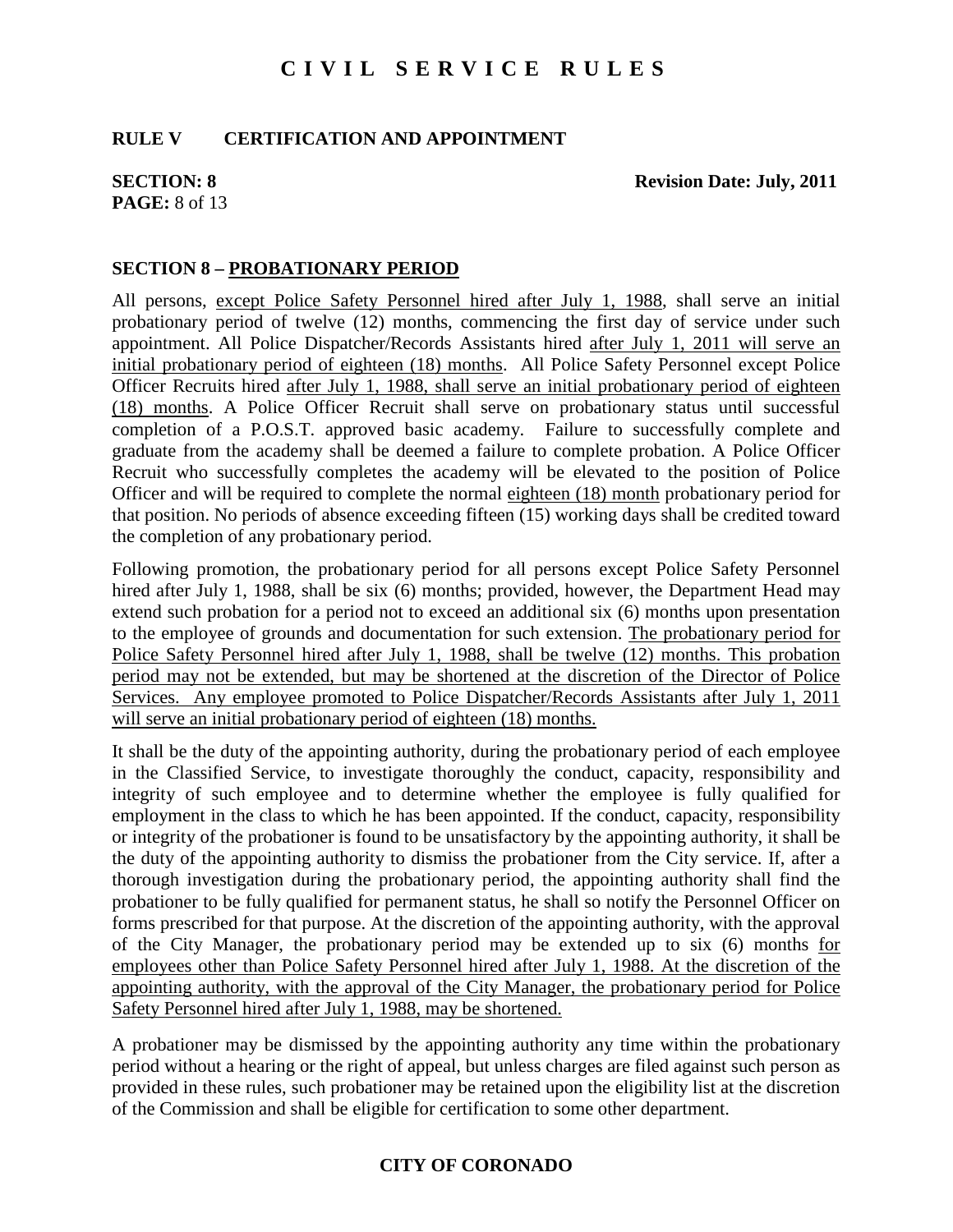## **RULE V CERTIFICATION AND APPOINTMENT**

# **PAGE:** 9 of 13

**SECTION: 8** Revision Date: July, 2011

Any employee rejected during the probationary period following a promotional appointment shall be reinstated to the position from which he was promoted unless charges are filed and he is discharged in the manner provided in these Rules. If a probationer who had permanent status immediately prior to accepting appointment to the position in which he is serving his probationary period is rejected during the probationary period, the Commission shall inquire into the facts of the case and determine whether he should be restored to his former position and status.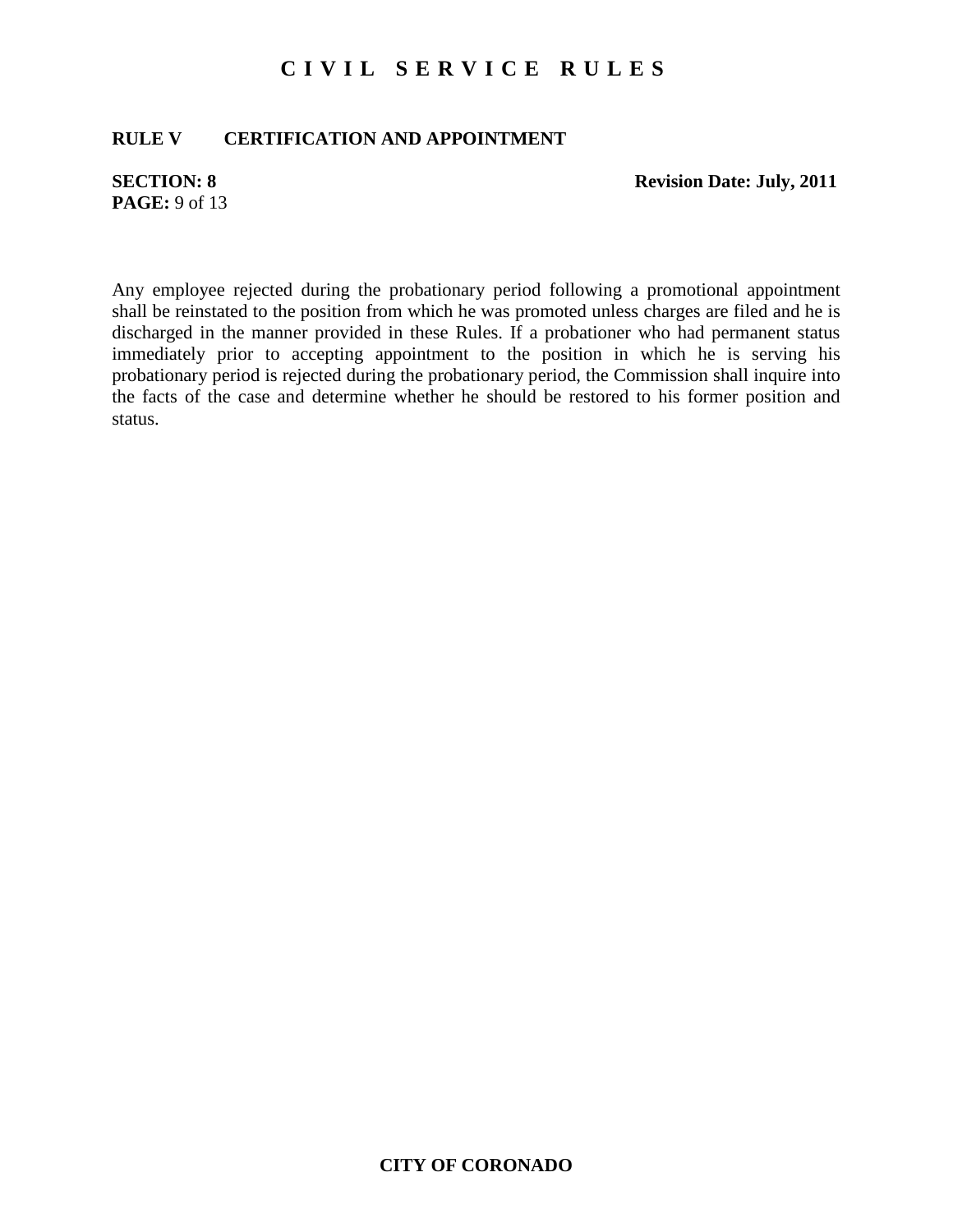## **RULE V CERTIFICATION AND APPOINTMENT**

# **PAGE:** 10 of 13

## **SECTION: 9** Revision Date: February, 1983

## **SECTION 9 – PERMANENT STATUS**

An employee is considered a permanent employee having permanent status when all conditions of permanent appointment have been met and on completion of the probationary period.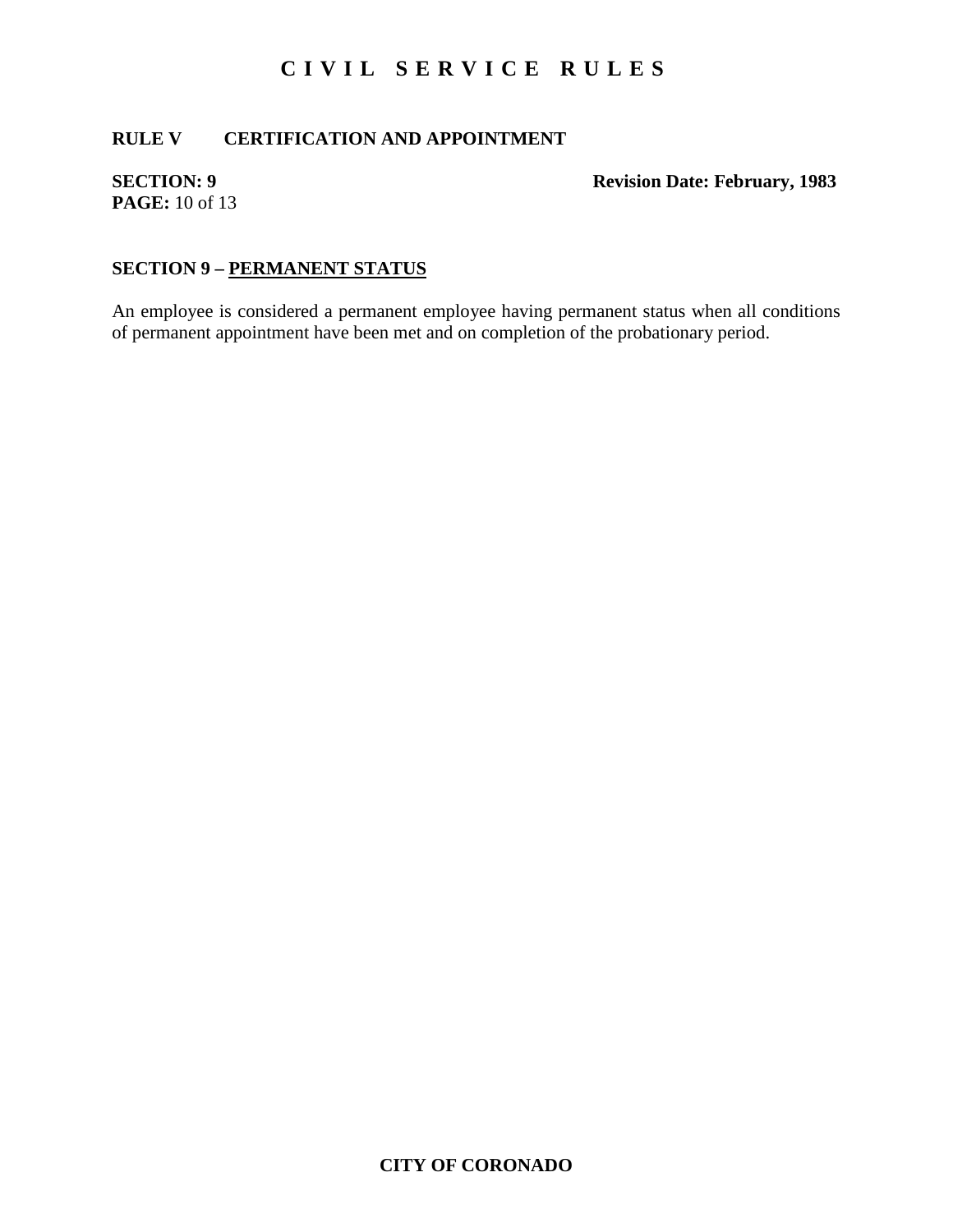## **RULE V CERTIFICATION AND APPOINTMENT**

# **PAGE:** 11 of 13

### **SECTION: 10** Revision Date: February, 1983

## **SECTION 10** – **CHANGE IN STATUS**

Upon request of the appointing authority, the Commission may, by unanimous approval, change to permanent the status of an employee who has continuously served under an interim appointment for at least six (6) months, provided that such action is compatible with the spirit of the Civil Service Rules.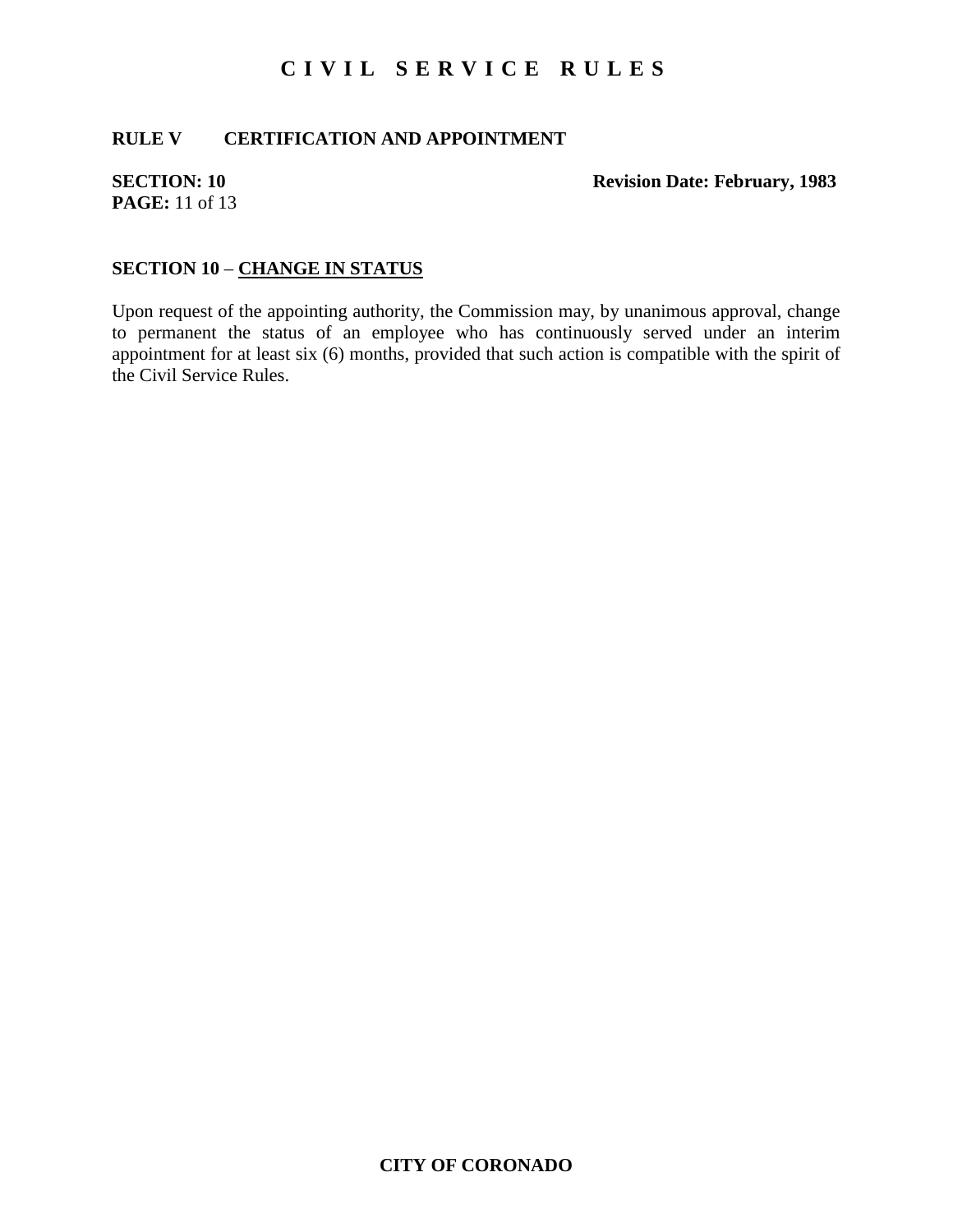### **RULE V CERTIFICATION AND APPOINTMENT**

**PAGE:** 12 of 13

**SECTION: 11** Revision Date: February, 1983

#### **SECTION 11 – TRANSFERS**

No person shall be transferred to a position, either on a temporary or permanent basis, for which he does not possess the minimum qualifications. Upon written notice to the Personnel Officer and approval of the City Manager, an employee may be transferred by the appointing authority or at the request of the employee with approval of the appointing authority, at any time, from one position to another position in the same or comparable class.

For transfer purposes, a comparable class is one with the same maximum salary, or less, involving the performance of similar duties and requiring substantially the same basic qualifications. If the transfer involves a change from one department to another, both department heads must consent to the transfer unless the City Manager orders the transfer made. Transfer shall not be used to effectuate a promotion, demotion, advancement, or reduction, each of which may be accomplished only as provided in these Rules.

- (1) Interdepartmental Transfers: The transfer of an employee from a position in one department or major division to a position in the same class in another department or major division shall be an "Interdepartmental Transfer." An interdepartmental transfer may be made upon written request of the appointing authorities and approval of the City Manager and/or Personnel Officer or by written request by an employee with the approval of the appointing authorities involved and the City Manager and/or Personnel Officer. An interdepartmental transfer may also be made whenever the Personnel Officer shall certify that a permanent employee must be transferred from one department to another as a result of an officially approved layoff under the provisions of Rule X. If, at any time within sixty  $(60)$  days from the time of transfer the services rendered by the employee in the position to which he has been transferred are not satisfactory, he shall be transferred back to his former department.
- (2) Class Transfer: The transfer of an employee from a position in one class to a position in another class for which the maximum rate of pay is the same, shall be called a "Class Transfer" and may be made under the same conditions as provided for in "Interdepartmental Transfer."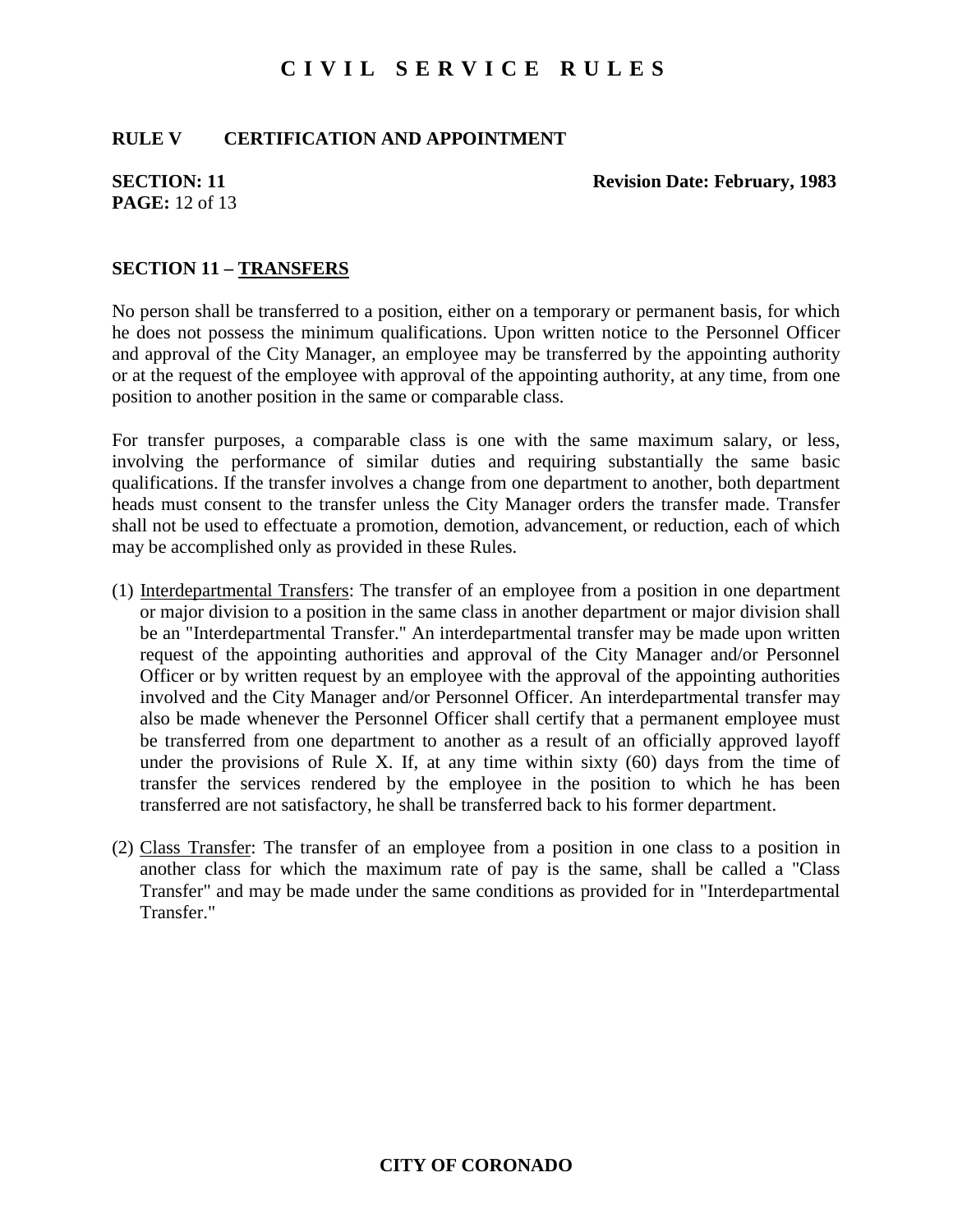### **RULE V CERTIFICATION AND APPOINTMENT**

# **PAGE:** 13 of 13

#### **SECTION: 12** Revision Date: July, 1986

#### **SECTION 12 – DEMOTION**

Upon the approval of the City Manager, the appointing authority may demote an employee whose ability to perform his required duties falls below standard, or for disciplinary purposes.

- (a) Demotions, other than disciplinary: If an employee having permanent status is demoted through no fault of his own, he shall have his name placed on the reinstatement list for the higher class.
- (b) Upon request of the employee and with consent of the prospective supervising officials, demotion may be made to a vacant position. Such demotion request must be made in writing. Such demotion is to be known as "Voluntary Demotion" and shall be so noted on official records.

No employee shall be demoted to a position for which he does not possess the minimum qualifications. Written notice of the demotion shall be given the employee three (3) days before the effective date of the demotion, and a copy filed with the Personnel Officer. Employees demoted on other than a voluntary basis shall have a copy of the action taken filed with the Civil Service Commission and in accordance with the procedure provided in these Rules.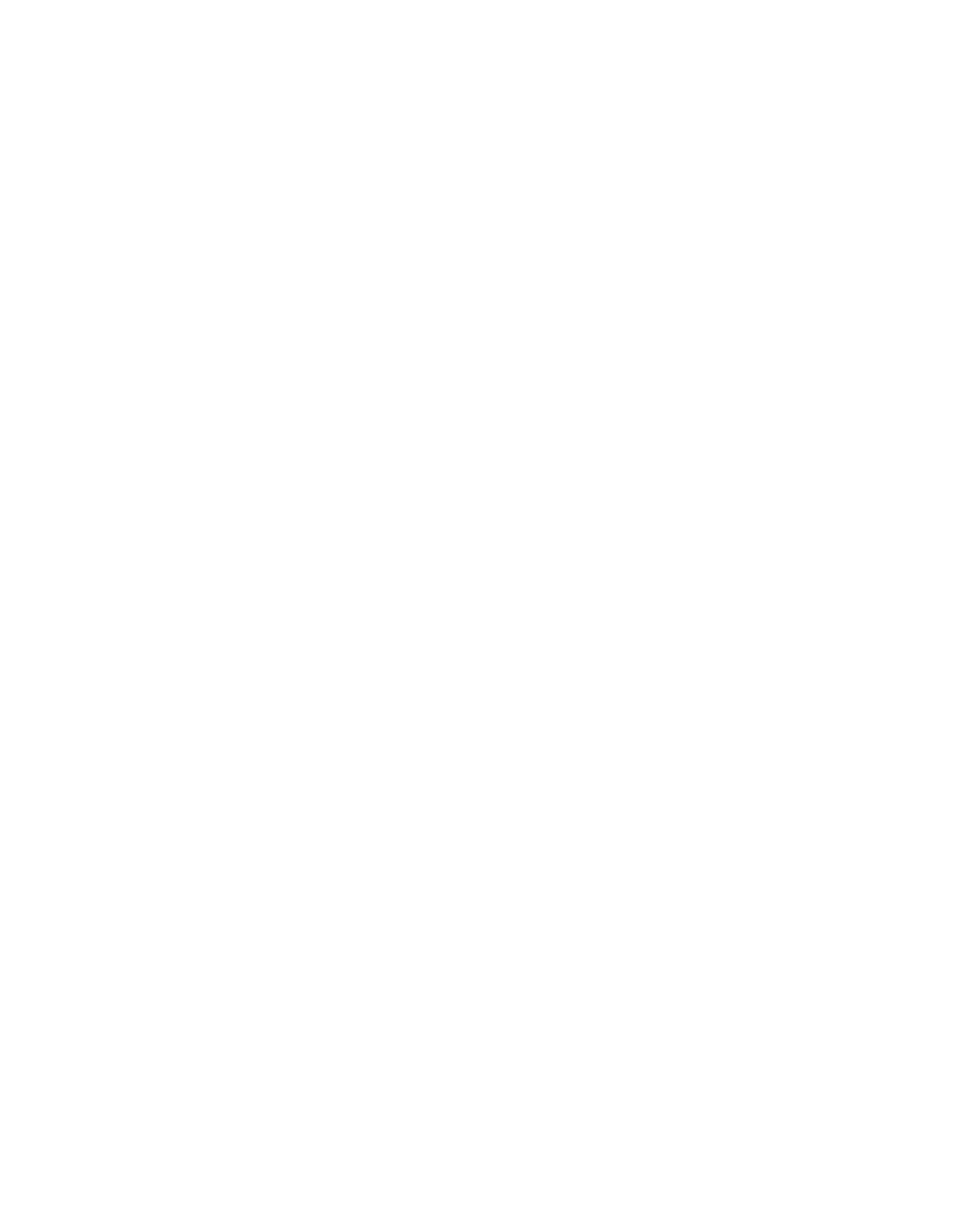#### **RULE VI HOLIDAYS AND LEAVES**

# **PAGE:** 1 of 24

**SECTION: 1** Revision Date: February, 1983

### **SECTION 1 – LEAVE ELIGIBILITY AND PROCEDURE**

Eligible salaried employees shall be entitled to holidays and annual vacation or annual leave, and shall be allowed sick, injury, emergency, and special leaves as hereinafter provided in this rule. All leaves, whether with or without pay, shall be submitted in writing on prescribed forms, and except as hereinafter provided in the case of Compulsory Leave, Court Leave, and Special Meetings, must meet the approval of the appointing authority.

Except in the case of sick, emergency, or military leave or annual leave for sickness, the time during which any leave shall be taken by an employee shall be designated by the appointing authority, and the request for such leave, signed by the employee and the appointing authority, should be forwarded to the Personnel Office at least one (1) week in advance of the beginning date of the leave requested. Each leave shall be granted for a specific period of time and a specific cause and if such cause shall cease to exist prior to the expiration of the period for which the leave is granted, such leave shall thereafter be invalid.

Leaves shall be indicated on the payroll time sheets submitted to the Personnel Officer for checking and certification. Failure to submit leave requests prior to the date on which pay warrants are released will result in withholding the warrants until such requests have been submitted and approved.

Failure of an employee to return or contact the City at the expiration of leave shall separate the employee from City service and shall be considered in effect a resignation; provided, however, an appointing authority may cancel such separation if he determines circumstances warrant such cancellation.

The employees of the City of Coronado in the Unclassified Service are to be treated in the same manner and granted the same rights as employees in the Classified Service so far as this rule is concerned.

With the exception of the Workers' Compensation benefits as provided in Rule VI, Section 7, temporary employees are not entitled to benefits provided under this rule.

A newly hired employee eligible for sick leave must have completed a minimum of six (6) months service with the City of Coronado before he is entitled to the use of sick leave, but will accumulate sick leave from the date of appointment.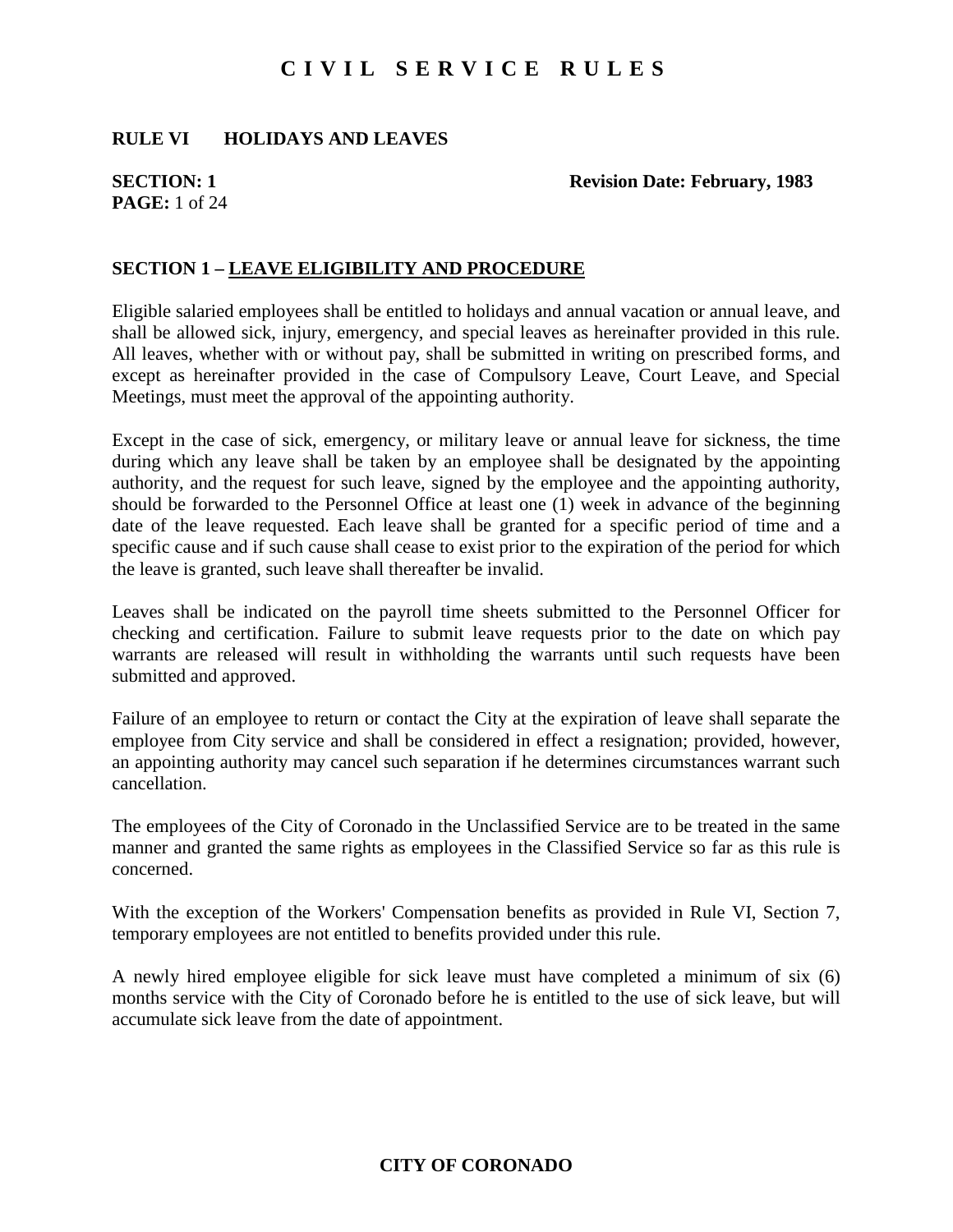### **RULE VI HOLIDAYS AND LEAVES**

# **PAGE:** 2 of 24

#### **SECTION: 2** Revision Date: February, 1983

#### **SECTION 2 – PERIOD OF EMPLOYMENT**

For the purpose of this rule, the following definitions shall apply.

- (a) "Continuous Service" shall mean employment in the City Service uninterrupted by separation.
- (b) "Time Employed" includes actual time worked, holidays with pay, leaves with pay, ordered military leave, and leave without pay not to exceed one (1) year for which Workers' Compensation is paid. It shall also include Saturdays, Sundays or other regular days off which are immediately preceded or immediately followed by other time worked.
- (c) "Active Service" includes time worked and leave without pay not to exceed a total of fourteen (14) days in addition to leave without pay included in time worked as hereinabove defined.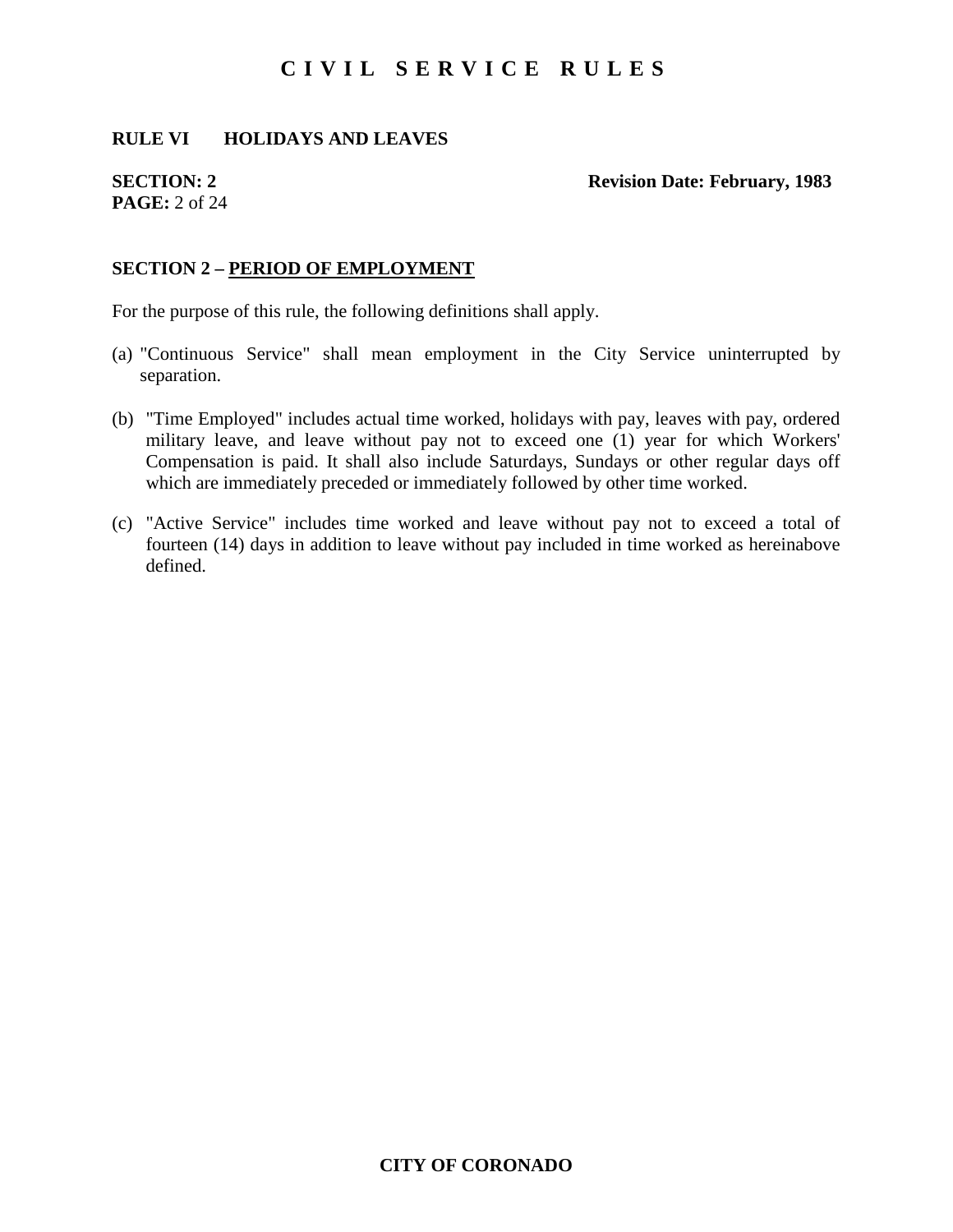#### **RULE VI HOLIDAYS AND LEAVES**

# **PAGE:** 3 of 24

#### **SECTION: 3** Revision Date: August, 1989

#### **SECTION 3 – HOLIDAYS WITH PAY**

All eligible employees shall be entitled to those holidays specified below without loss of pay or leave time. All eligible employees shall be entitled to the same number of holidays.

(a) The following days shall be holidays with full pay for all eligible employees:

- (1) New Year's Day
- (2) Martin Luther King's Birthday (Third Monday in January)
- (3) President's Day (Third Monday in February)
- (4) Memorial Day (Last Monday in May)
- (5) Independence Day
- (6) Labor Day
- (7) Columbus Day (Second Monday in October)
- (8) Veteran's Day  $(11<sup>th</sup>$  of November)
- (9) Thanksgiving Day
- (10) The Day Following Thanksgiving Day
- (11) Christmas Day

In addition to the above specified holidays, employees in classifications represented by the Police and Fire Units shall receive Lincoln's Birthday as a paid holiday.

On July 1 of each fiscal year, mid-management, self-represented, and employees in classifications represented by the AFSCME unit who are employed in a permanent position will accrue a floating holiday. Floating holiday use is subject to the following conditions:

(1) Must be used within the fiscal year earned (not cumulative).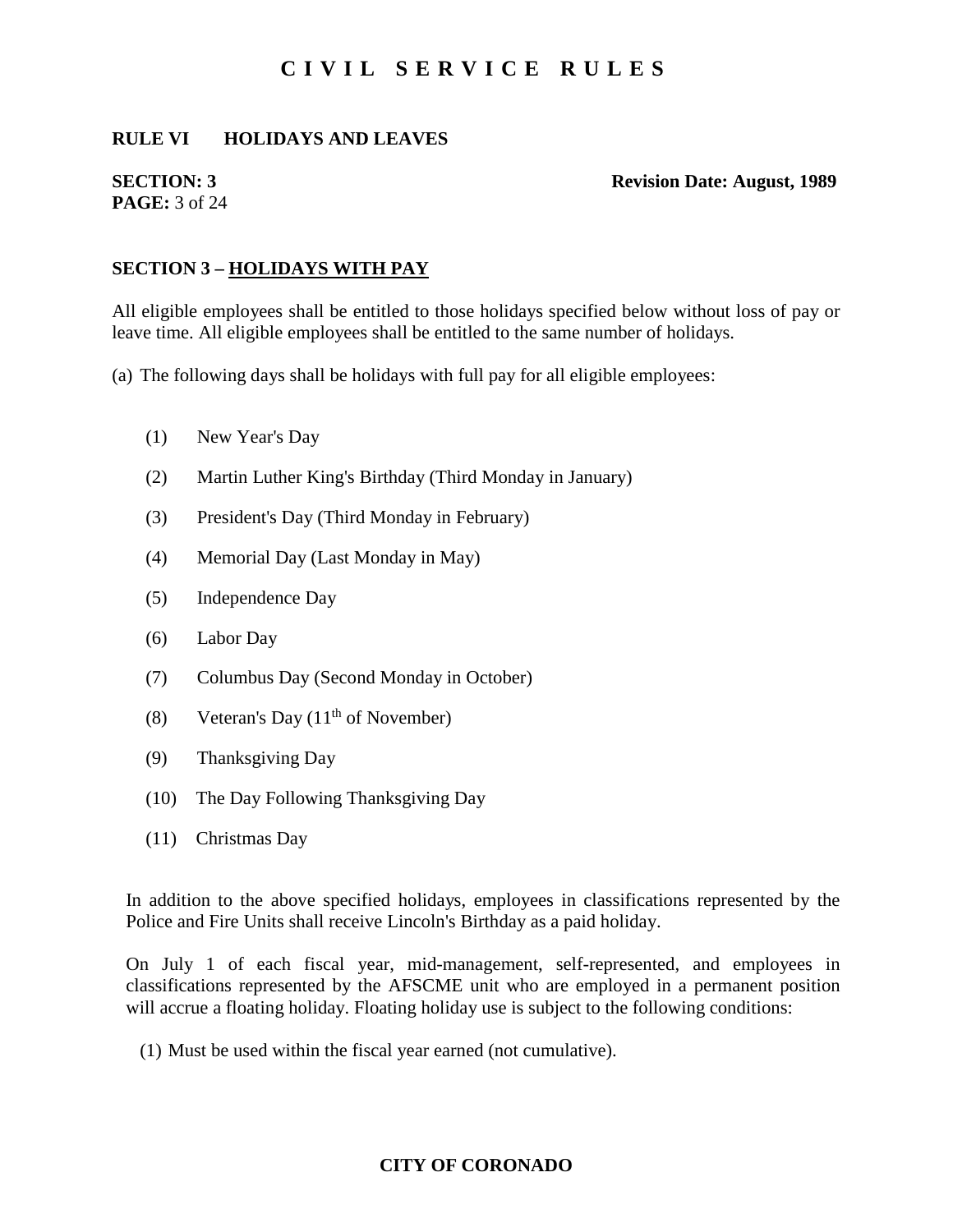#### **RULE VI HOLIDAYS AND LEAVES**

# **PAGE:** 4 of 24

#### **SECTION: 3** Revision Date: August, 1989

- (2) Must be scheduled and approved in advance to not interfere with normal department or City operations.
- (3) Submittal of requests for use of floating holiday leave shall conform to the same requirements for use of annual leave.
- (4) An employee shall be eligible to receive payment for eight (8) hours at straight-time in the first pay period in July after three (3) separate documented requests for floating holiday leave have been denied by the supervisor. It shall be the employees' responsibility to send a timely request for floating holiday pay to the department payroll clerk with appropriate documentation. Each request must be approved by the department head. The payroll clerk shall include floating holiday pay requests with the time sheet for the first pay period in July.

Employees who terminate on or before June 30 will be paid eight (8) hours straight-time for an unused floating holiday.

- (b) Employees may request time off to attend religious services or other religious activities on Good Friday or on other recognized religious holidays during the year; such time off shall be charged to the employee's annual accumulated leave, compensatory time off, floating holiday time, or such time off shall be without pay.
- (c) Employees who are required to work on a holiday or whose normal day off falls on a holiday shall be paid at the rate of time and one-half for one additional day payable in cash or compensatory time off at the request of the employee and upon approval by the appointing authority on the next regular pay day unless such holiday falls wholly within a period of absence or leave, except as follows:
	- (1) Employees in classifications represented by the Police Unit who are required to work on a holiday or whose normal day off falls on a holiday will be paid for one (1) additional day on the next regular pay day unless such holiday falls wholly within a period of absence on leave.
	- (2) Employees in classifications employed on a forty-eight (48) hour (or more) per week basis who are required to work on a holiday or whose normal day off falls on a holiday shall be paid a premium in lieu of holidays as prescribed in the salary resolution.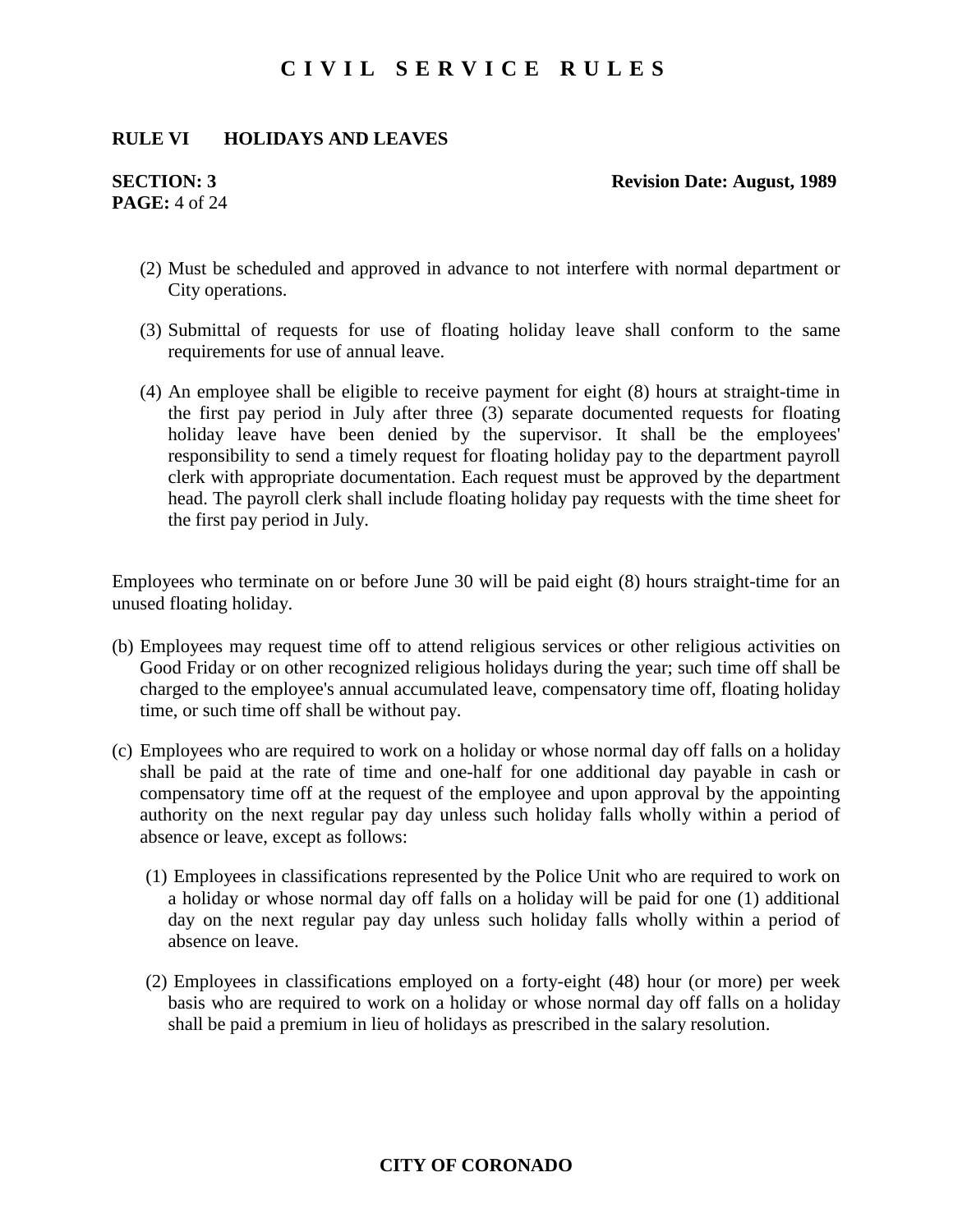#### **RULE VI HOLIDAYS AND LEAVES**

# **PAGE:** 5 of 24

#### **SECTION: 3** Revision Date: August, 1989

- (d) When any employee is absent on annual leave, annual vacation, sick leave or compensatory time off, a holiday immediately preceding, immediately following, or wholly within such leave period shall be recorded as a holiday and not as a day of leave. Employees in classifications employed on a 48 hour (or more) per week basis shall have such absence recorded as a day of leave an not as a holiday.
- (e) If a holiday falls on Saturday, the preceding Friday will be observed as a holiday. If the holiday falls on a Sunday, the next following Monday will be observed as a holiday.
- (f) For purposes of this Section, compensatory time off is not considered a period of absence on leave.
- (g) Those positions designated as permanent part-time scheduled for twenty (20) hours per week or greater shall be eligible for holidays with pay beginning August, 1986. Pay for a holiday shall be the equivalent of the regularly scheduled hours per week divided by five (5).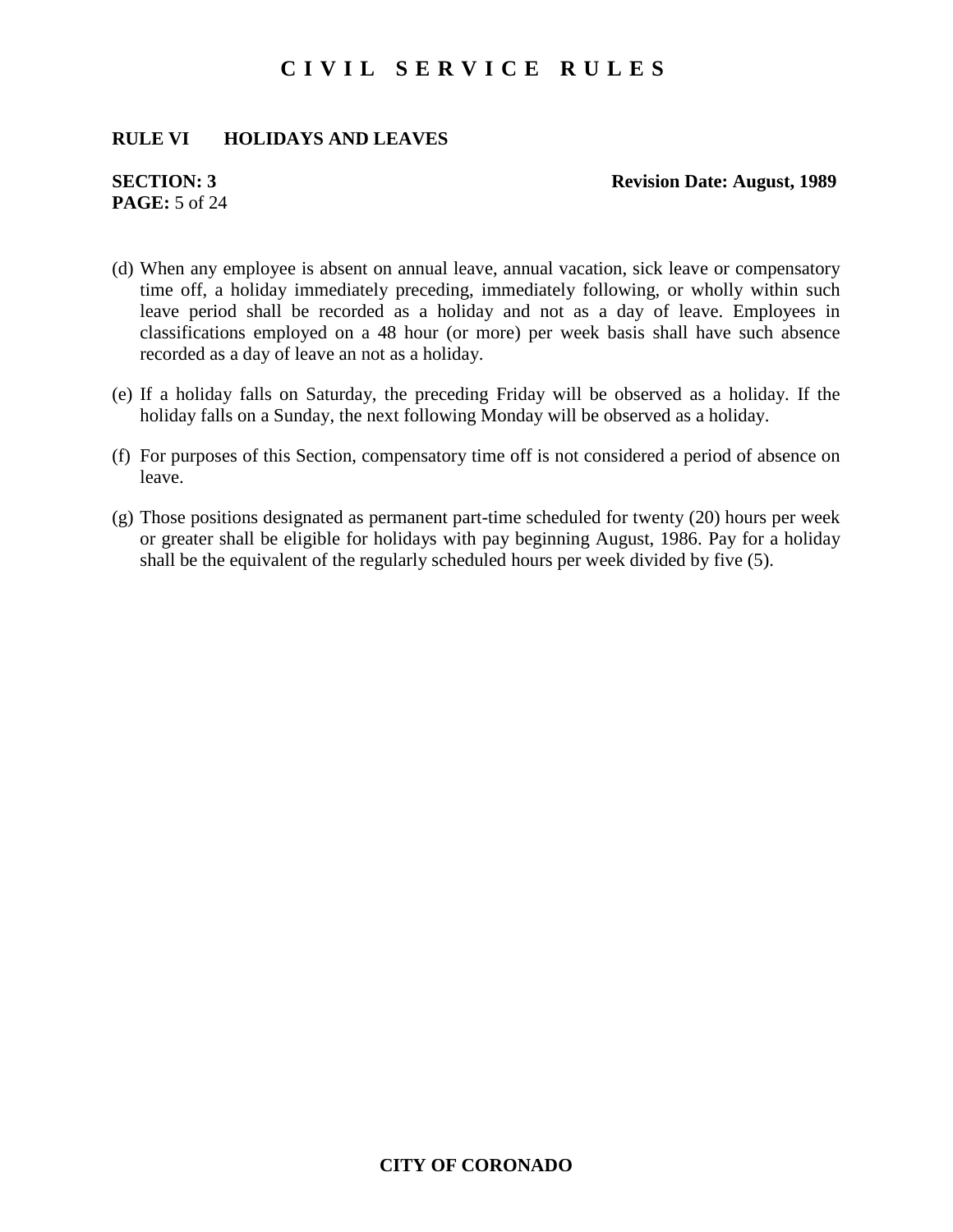## **RULE VI HOLIDAYS AND LEAVES**

# **PAGE:** 6 of 24

**SECTION: 4** Revision Date: July, 1985

## **SECTION 4 – TERMINAL VACATION OR ANNUAL LEAVE PAY:**

Upon separation from service for any cause, an eligible employee who has completed at least one (1) year of active service shall be entitled to pay in lieu for the number of accumulated vacation days or annual leave credited to his account under the provisions of this Rule. All vacation or annual leave granted upon completion of an employee's last day of work shall be a lump sum payment termed "terminal vacation or annual leave pay."

If, in the case of retirement, the employee elects to place himself on terminal leave, using vacation or annual leave, the period of terminal leave shall be considered in computing currently earned vacation or annual leave.

Election by an employee to be placed on terminal vacation or annual leave shall be irrevocable unless withdrawn by the mutual consent of the employee and the appointing authority. Upon the granting of terminal leave, the appointing authority may request certification of eligible replacement candidates in accordance with Rule V, Section 1.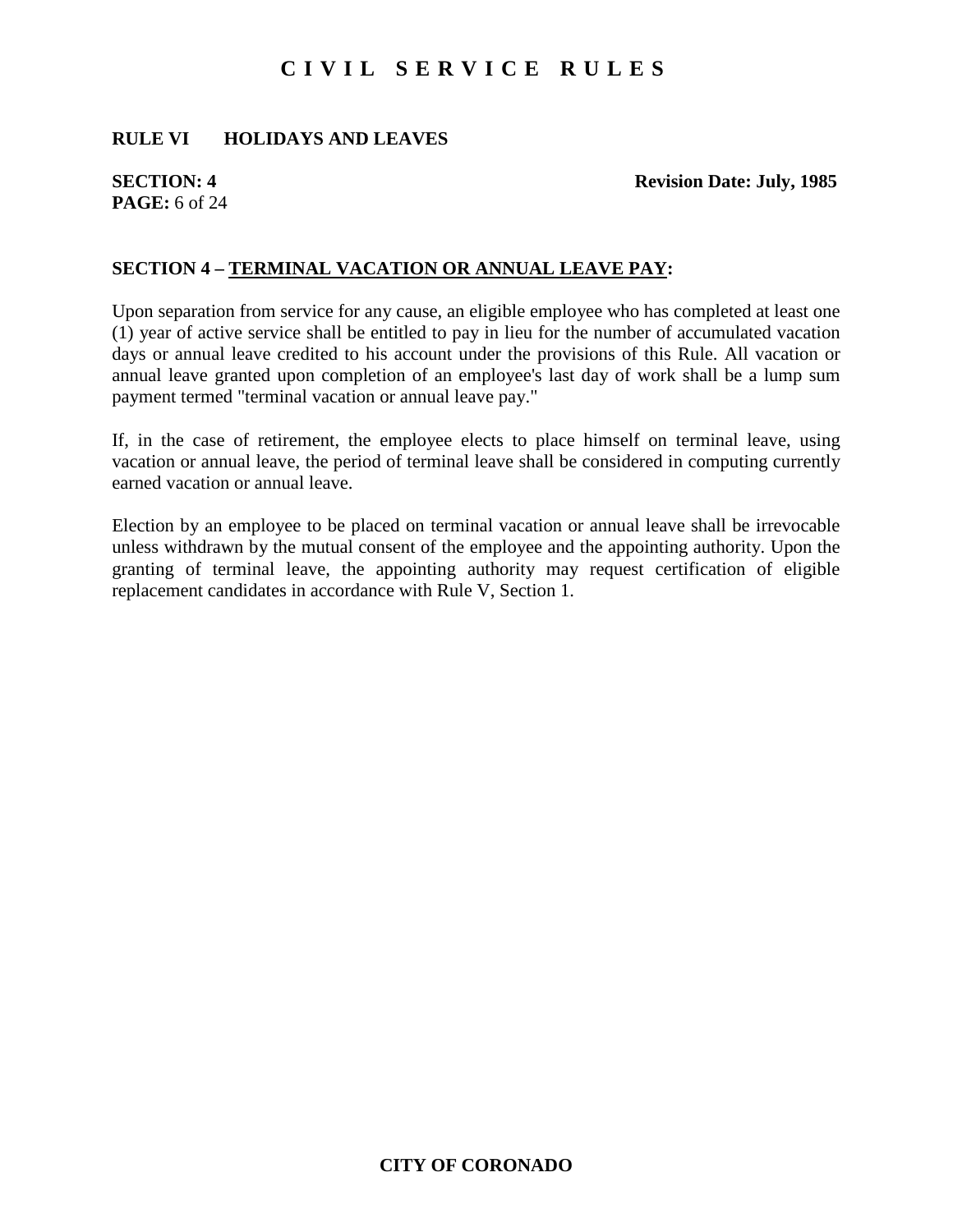#### **RULE VI HOLIDAYS AND LEAVES**

# **PAGE:** 7 of 24

**SECTION: 5** Revision Date: July, 1986

### **SECTION 5** – **SICK LEAVE WITH PAY**

The intent of this Section is to provide for those employees covered by a continuity of full salary to those employees who are unable, because of illness or injury, to perform the duties of their positions or who would expose fellow workers or the public to contagious disease and are thereby forced to be absent from employment, and to provide necessary time off from work for unexpected medical and dental care, subject to administrative regulations designed to prevent malingering or abuse of these privileges.

- (a) Sick Leave Definition: Sick leave is defined as the necessary absence from duty of an employee because of illness, injury, or exposure to contagious disease suffered by the employee, or the serious disability of the employee while on a scheduled vacation.
- (b) Sick Leave Provisions: Employees represented by the Police Unit and the Fire Unit, while continuously employed shall earn eligibility for paid sick leave as follows:
	- (1) Employees on a five (5) day workweek shall earn eight (8) hours of sick leave for every thirty (30) day period of time worked, to a maximum eligibility of 1120 working hours sick leave. However, any employees who have an accumulation of sick leave above this maximum shall maintain that amount as their maximum until they drop below the established minimum, at which time they will not be allowed to go above 1120 hours.
	- (2) Employees in classifications employed on a forty-eight (48) hour (or more) per week basis, shall earn 11.17 hours of sick leave for each calendar month of time worked to a maximum eligibility of 1512 working hours of sick leave. However, any employees who have an accumulation of sick leave above this maximum shall maintain that amount as their maximum until they drop below the established maximum at which time they will not be allowed to go above 1512 hours.

Sick leave may only be used in quarter-hour increments. No paid sick leave shall be granted in excess of the employee's sick leave credit. An employee may be granted sick leave with pay only for illness, injury or exposure to contagious disease which incapacitates him for work.

Routine scheduled dental care and medical examinations shall not be cause for sick leave with pay for employees except for those employees represented by the Mid-Management Unit, the Public Works and Golf Unit and miscellaneous (non-represented) employees who will be allowed to use paid sick leave for routine dental and medical examinations up to a maximum of two (2) hours for each appointment. Any remaining time used shall be taken in Vacation, Compensatory Time Off or on Leave Without Pay.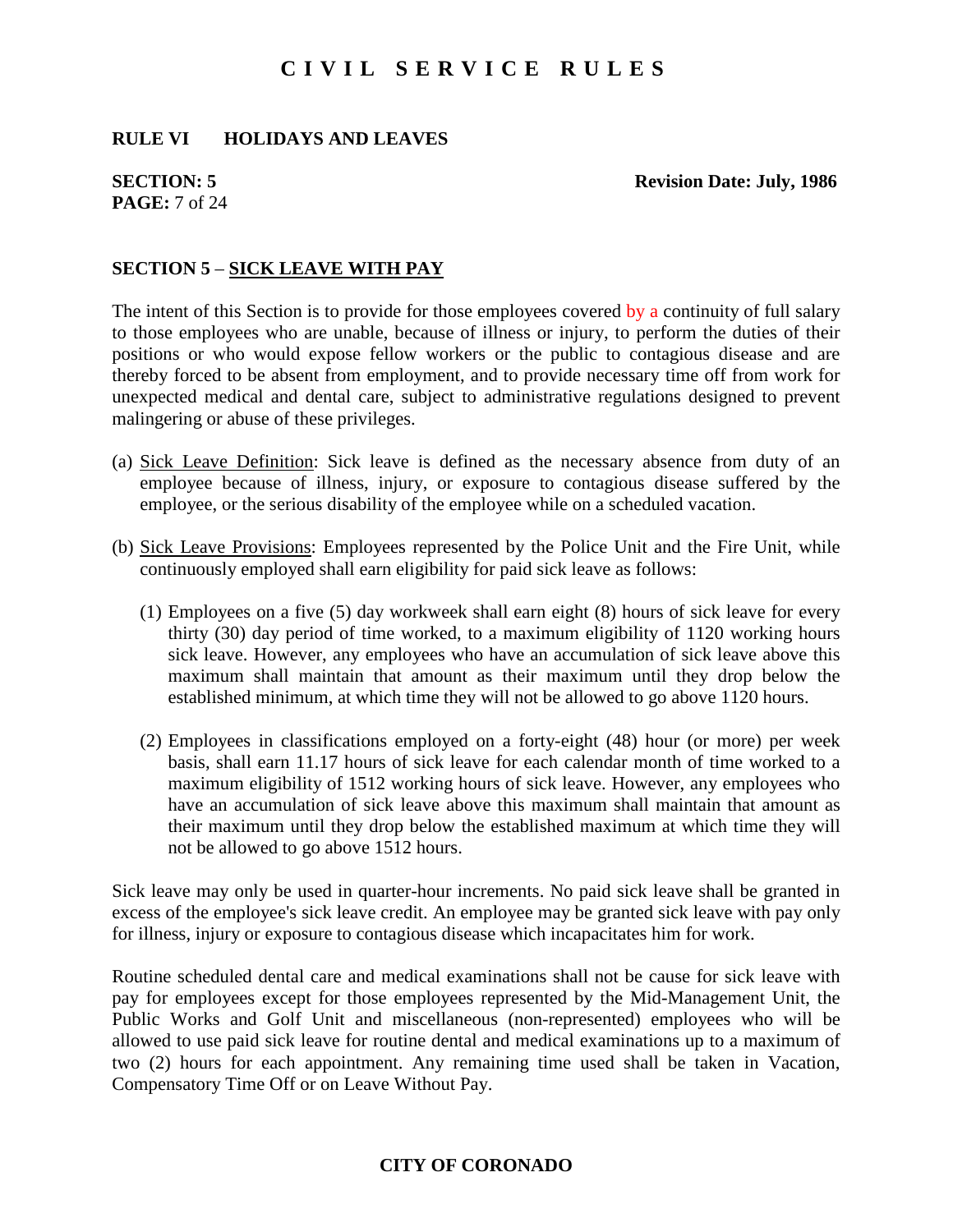#### **RULE VI HOLIDAYS AND LEAVES**

# **PAGE:** 8 of 24

#### **SECTION: 5** Revision Date: July, 1986

Pregnancy is a sickness warranting the granting of sick leave as defined in Section 12, Maternity Leave.

- (c) Employees Not Covered by Sick Leave: As of July 1, 1982, Unrepresented employees, members of the Public works and Golf Unit and the Mid-Management Unit shall not earn sick leave. Refer to Section 16, Annual Leave, and Section 17, Long-Term Disability for replacement coverage. Employees with sick leave balances as of July 1, 1982 may use sick leave in accordance with the provisions of this section until balances are exhausted.
- (d) Sick Leave Compensation: In order to receive compensation while on sick leave, the employee shall notify his immediate supervisor or the appointing authority, or in the event of the unavailability of either, the senior representative available, prior to or not later than the beginning of the work day in the department. An employee in the public safety activities shall notify as above at least two (2) hours prior to the time set for the beginning of his daily duties. The appointing authority may waive the above requirement if in his opinion an emergency or other exceptional circumstance so warrants.
- (e) Physician's Statement Required:
	- (1) Absence for a period of more than three (3) days.

When absent for a period of more than three (3) days, the employee shall be required to furnish a physician's statement on a form provided by the employer indicating the nature and the duration of incapacity in order to be eligible for sick leave benefits.

(2) Suspected abuse of sick leave.

The Personnel Officer or the appointing authority may require a physician's statement to be completed on a form provided by the employer at any time if an employee is suspected of abusing sick leave privileges.

Sick leave with pay shall be authorized by the appointing authority subject to verification of the employee's eligibility by the Personnel Officer.

(f) Separation from City Service: All eligibility for sick leave with pay shall be cancelled upon separation of the employee from the City Service, provided that if such separation is by "layoff" his accumulated eligibility may be restored to him in whole or in part by the Civil Service Commission upon reinstatement.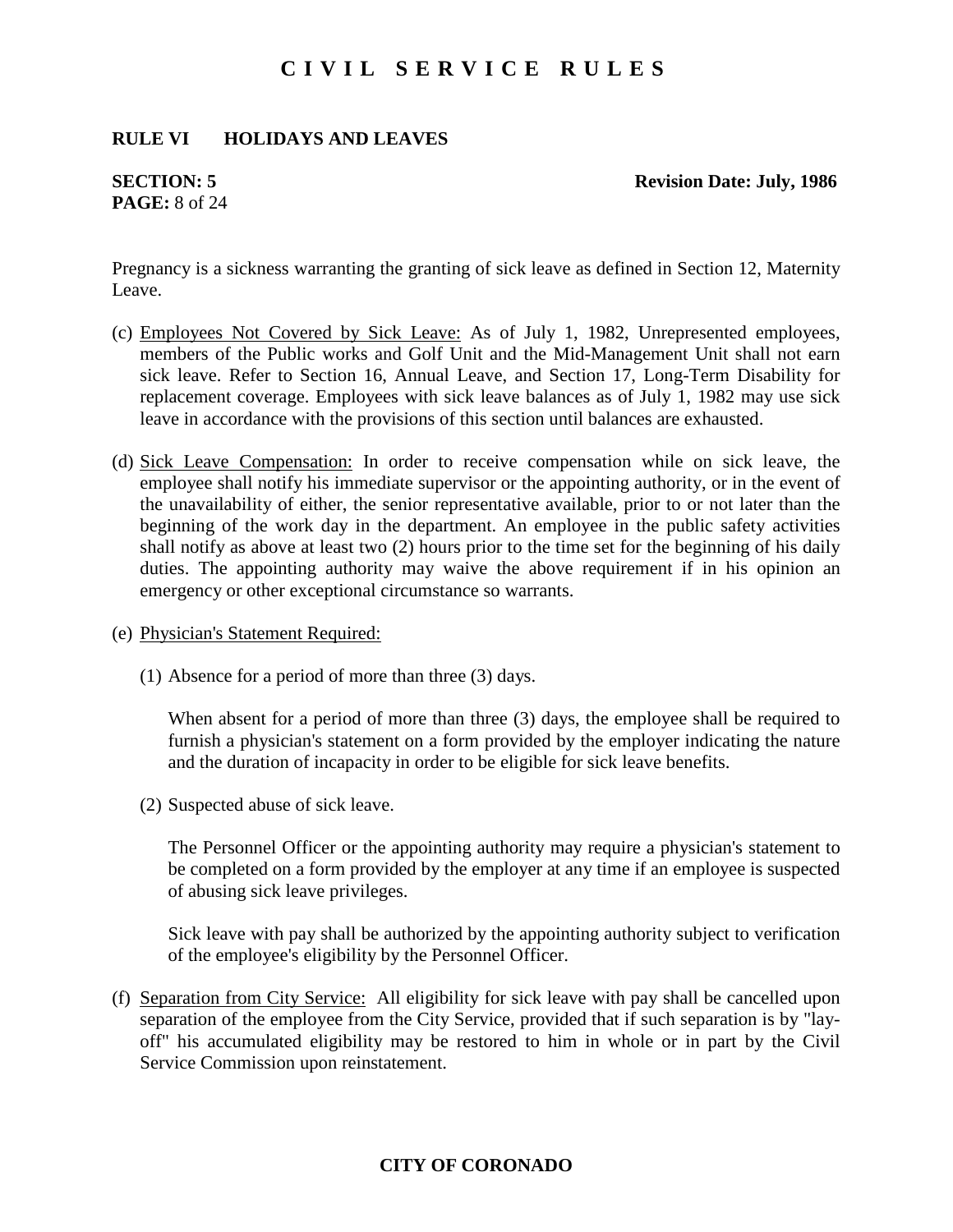#### **RULE VI HOLIDAYS AND LEAVES**

# **PAGE:** 9 of 24

#### **SECTION: 5** Revision Date: July, 1986

- (g) Illness During Vacation Leave: An employee who becomes incapacitated for work due to his illness or injury for more than three (3) consecutive calendar days while on paid vacation may substitute his sick leave credits for vacation provided his request for sick leave substitution is accompanied by a doctor's statement or other evidence satisfactory to the Personnel Officer verifying the incapacity.
- (h) Holidays During Sick Leave: Paid holidays immediately preceding, immediately following, or wholly within the period for which sick leave is granted shall not be regarded as part of such period of sick leave. If employed on a forty-eight (48) hour (or more) per week basis, paid holidays immediately preceding, immediately following or wholly within the vacation period shall be regarded as part of such period of sick leave.
- (i) Vacation Credit for Sick Leave Accumulation: Vacation credit may be earned for sick leave accumulation by converting three (3) days of sick leave for one (1) day of vacation after accumulating seventy-five (75) percent of the maximum time allowed.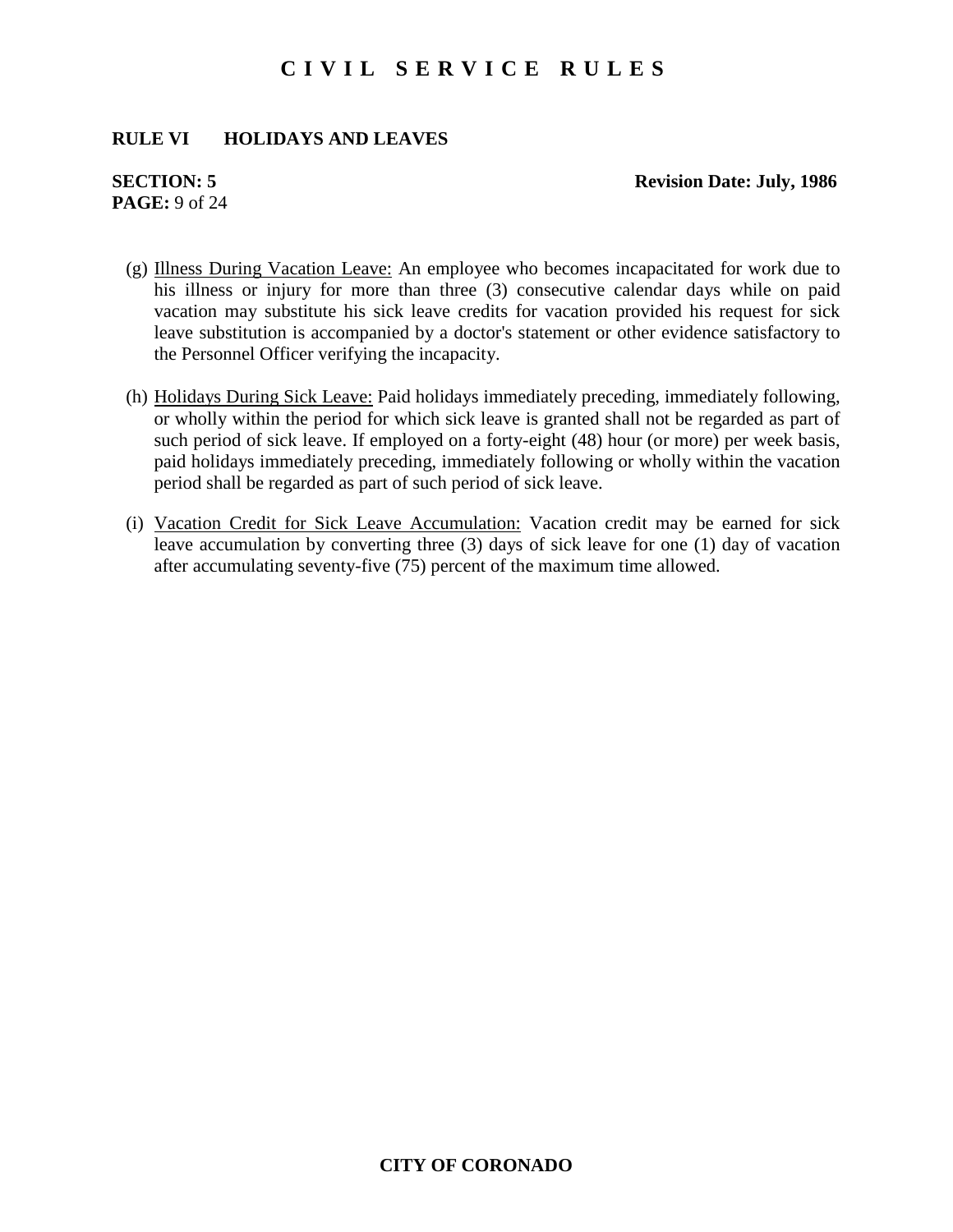#### **RULE VI HOLIDAYS AND LEAVES**

# **PAGE:** 10 of 24

**SECTION: 6** Revision Date: February, 1983

#### **SECTION 6 – SICK LEAVE – WORKERS' COMPENSATION**

Those employees who are absent from duty because of a temporary disability which is defined as industrial under the Workers' Compensation act may use sick leave; provided, however, that any such employee who receives temporary disability allowance, as provided under the Workers' Compensation Law, must reimburse the City Treasurer in the amount of the authorized compensation, in which case, only that amount of his accumulated sick leave credits as when added to said disability allowance will result in a payment to him of not more than his full salary or wages shall be charged against said accumulated sick leave credits.

Public safety employees in the Police and Fire Department are exempt from the provisions of this section under the laws of the State of California.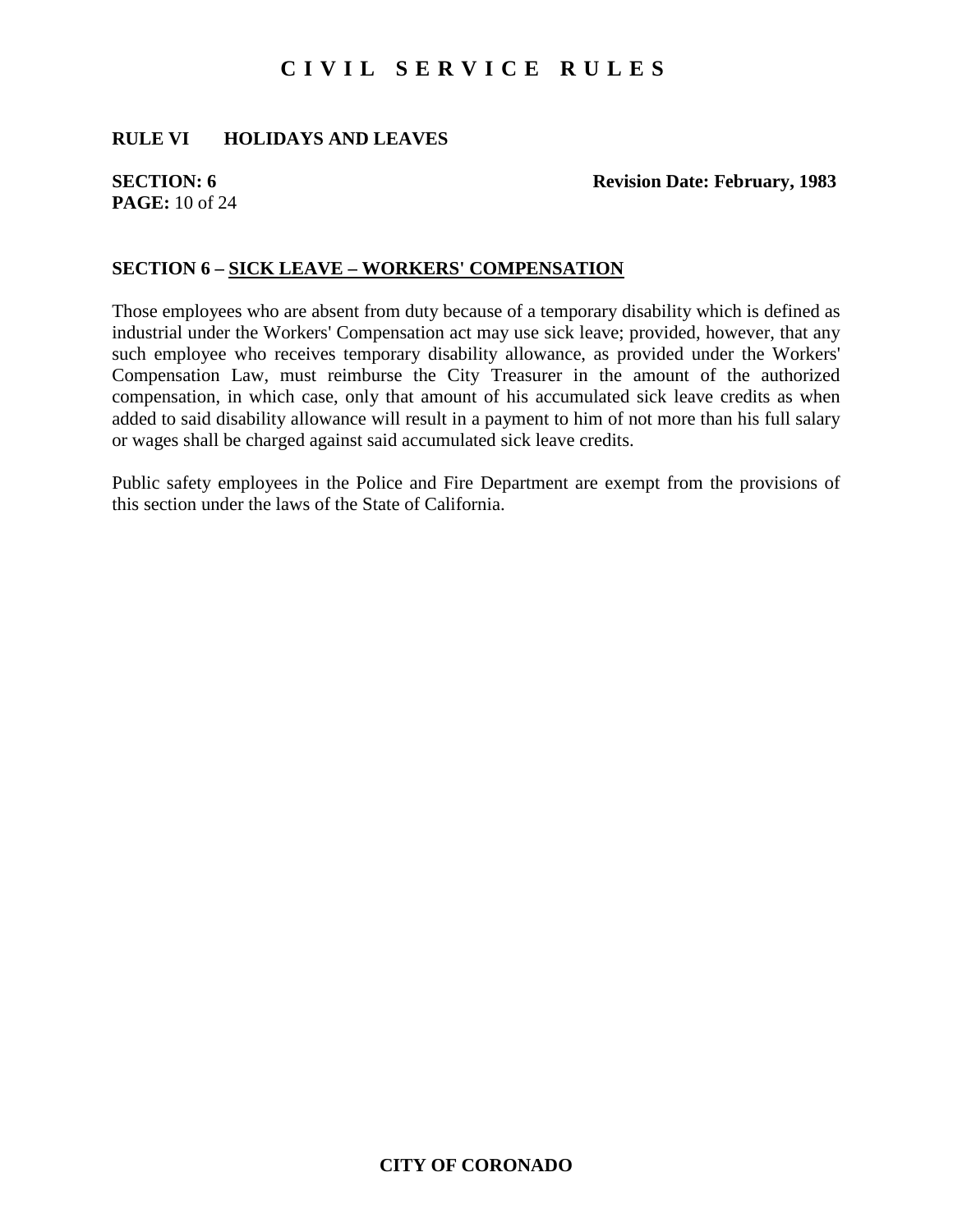#### **RULE VI HOLIDAYS AND LEAVES**

# **PAGE:** 11 of 24

**SECTION: 7** Revision Date: February, 1983

#### **SECTION 7 – SPECIAL LEAVE WITH PAY**

The intent of this Section is to allow the limited use of sick leave credits by an employee who is confronted with serious emergency illness, injury, or death in his immediate family. An employee who is eligible for sick leave with pay may be granted special emergency leave with pay by the appointing authority, to be charged against such eligibility, in order to care for a member of his immediate family who is ill and requires his attendance, or in order to discharge the customary obligations arising from a death in his immediate family. Conditions in Section 6 of this Rule shall apply to special leave with pay.

- (a) Emergency leave is defined as the necessary absence from duty of an employee because of emergency illness of a member of his immediate family requiring the attendance of the employee upon said member until professional or other attendance can be obtained, or the absence from duty of an employee because of the death of a member of his immediate family.
- (b) An eligible employee may be granted emergency leave with pay chargeable to his accumulated sick leave credits not to exceed a total of five (5) workdays for each instance of emergency illness or death in his immediate family. In the case of illness followed by death, an employee may be granted a maximum of ten (10) consecutive workdays of emergency leave chargeable to his sick leave credits.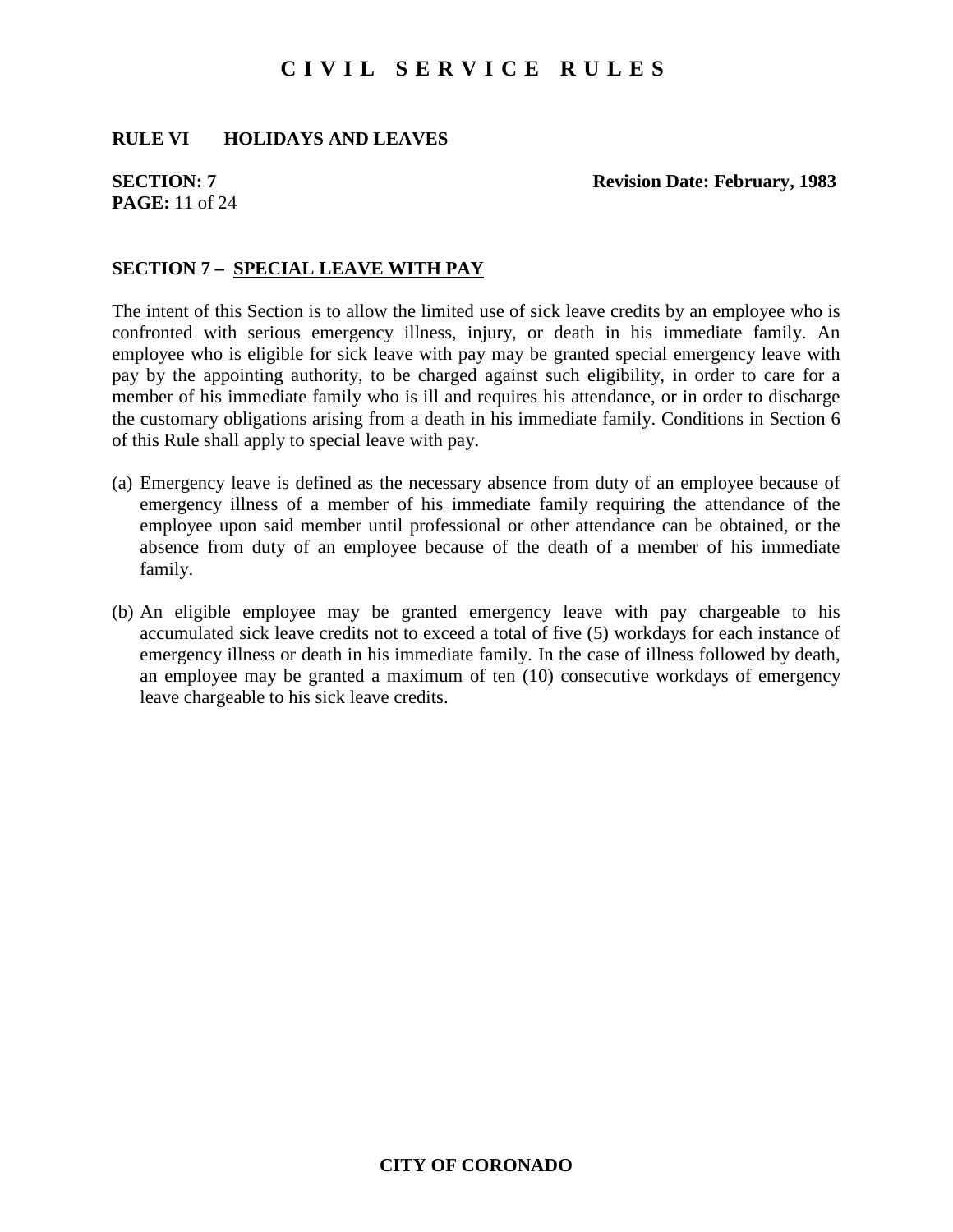#### **RULE VI HOLIDAYS AND LEAVES**

# **PAGE:** 12 of 24

**SECTION: 8 Revision Date: December, 2009**

#### **SECTION 8 – SPECIAL LEAVE WITHOUT PAY**

A regular, permanent employee who is mentally or physically incapacitated to perform his duties, or who desires to engage in a course of study such as will increase his usefulness to the City, or who, for any reason considered good by the appointing authority and the Commission, desires to secure leave from his regular duties, may be granted special leave without pay for a period not exceeding one (1) year, upon approval of the appointing authority, City Manager and/or the Personnel Officer, and the Commission. The leave may be extended upon the recommendation of the City Manager and/or Personnel Officer and approval of the Commission. When such leave is granted to enable an employee to take a position in the Unclassified Service, the Commission may, upon request, grant a leave for the period of actual service of the employee in such unclassified position.

An employee asking for special leave without pay shall submit his request in writing to the appointing authority, stating his reasons for the request and providing appropriate supporting documentation. The appointing authority who endorses such request shall recommend to the Personnel Officer whether such leave shall be granted. The approval of leave by the appointing authority, Personnel Officer and City Manager may not exceed a period of six months from the date of approval or the next regular Commission meeting, whichever comes first. If the appointing authority, the Personnel Officer and/or the City Manager deny the employee's request, the employee may appeal the denial to the Commission and the Commission shall determine whether the employee shall be entitled to his former position on his return from such leave, and the period of said entitlement, or whether his name shall be placed on the reemployment list for the class, subject to passing the prescribed City medical examination, if appropriate.

(a) Physical Fitness: When a situation occurs where a physical or mental disability may exist which would incapacitate an employee or leave an employee unfit to properly perform his or her duties, the City Manager may require that said employee be examined by a physician designated by the City at City's expense.

If the employee is returned to duty by the physician to serve in a limited capacity only, he shall be assigned to appropriate duties, if available, with proper adjustment in grade and salary or be placed on special leave without pay, in either event for a period of six (6) months at which time he will take another physical examination. If the physician certifies him again for limited service he will be continued on limited service, if available, or on special leave without pay status for six (6) months longer at which time he will take another physical examination. At this time, unless returned to full duty he will:

(1) Be assigned to appropriate duties, if available, with proper adjustment in grade and salary, or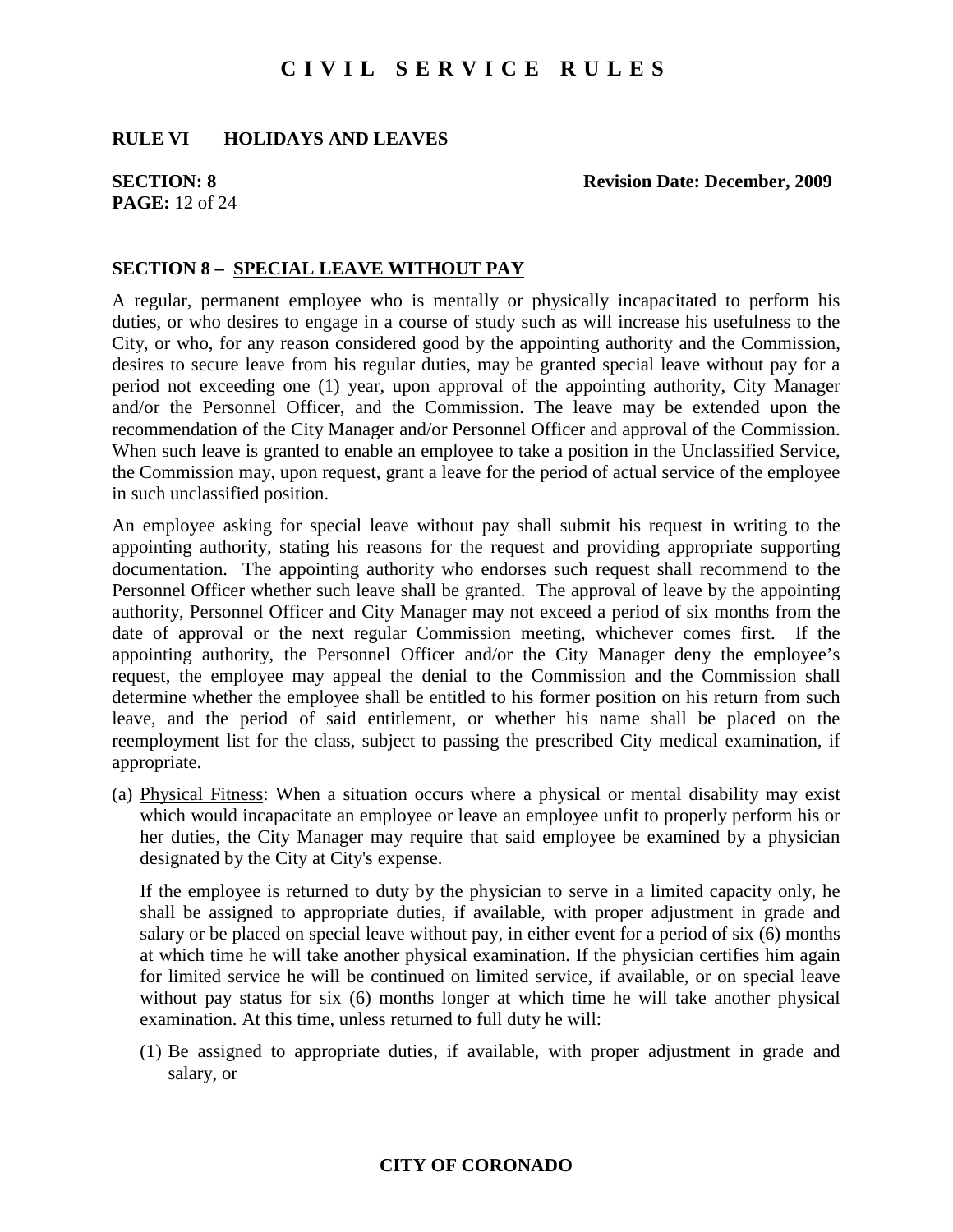#### **RULE VI HOLIDAYS AND LEAVES**

**PAGE:** 13 of 24

#### **SECTION: 8 Revision Date: December, 2009**

- (2) If eligible and he so requests, he will be placed on retirement status, or
- (3) If the employee refuses either of the two (2) above alternates, he shall be separated from the service and may have his name placed on a reemployment list.

If the physician certifies the employee to be mentally or physically unable to perform any duties but recommends a period for rehabilitation and possible return to duty, the employee shall, after the expiration of his accumulated annual and sick leave, be placed on leave without pay for a period not to exceed one (1) year. If certified for limited duty by the physician at any time during the period of leave without pay, he may be returned to light duty under the provisions of this section. No period for rehabilitation, whether in leave without pay status or light duty status or a combination of the two, shall be in excess of one (1) year.

If, after the expiration of one (1) year for rehabilitation the employee does not or cannot return to full duty, the options of this section will apply.

- (b) Course of Study: An employee who desires to engage in a course of study such as will increase his usefulness on his return to duty in the City service or has other good reason, may be granted a special leave without pay. No such leave in excess of thirty (30) days shall be deemed authorized until approved by the City Manager. Any such leave in excess of six (6) months shall be approved by the City Manager and the Commission. In no case shall the leave under this rule be for a period of more than one (1) year.
- (c) Continuation of Benefits: In the event of a leave without pay beyond 30 days, the employee, at his option, may choose to continue or suspend health insurance and life insurance coverage. If the employee desires to continue coverage, he shall be required to contribute the cost of premiums for that coverage beginning 30 days after the authorized leave without pay begins.
	- (1) If the purpose of the leave involves a medical problem of the employee approved for leave, the City shall continue to contribute the cost of premiums for the provision of Long Term Disability Insurance on behalf of that employee qualifying to receive same.
	- (2) If the purpose of the leave does not involve a medical problem of the employee, that employee will have the option of continuing Long Term Disability Insurance. If he chooses to continue coverage he will be required to contribute the cost of premiums for that coverage.
	- (3) Arrangements for payment of insurance premiums will be made in advance with the Administrative Services Department.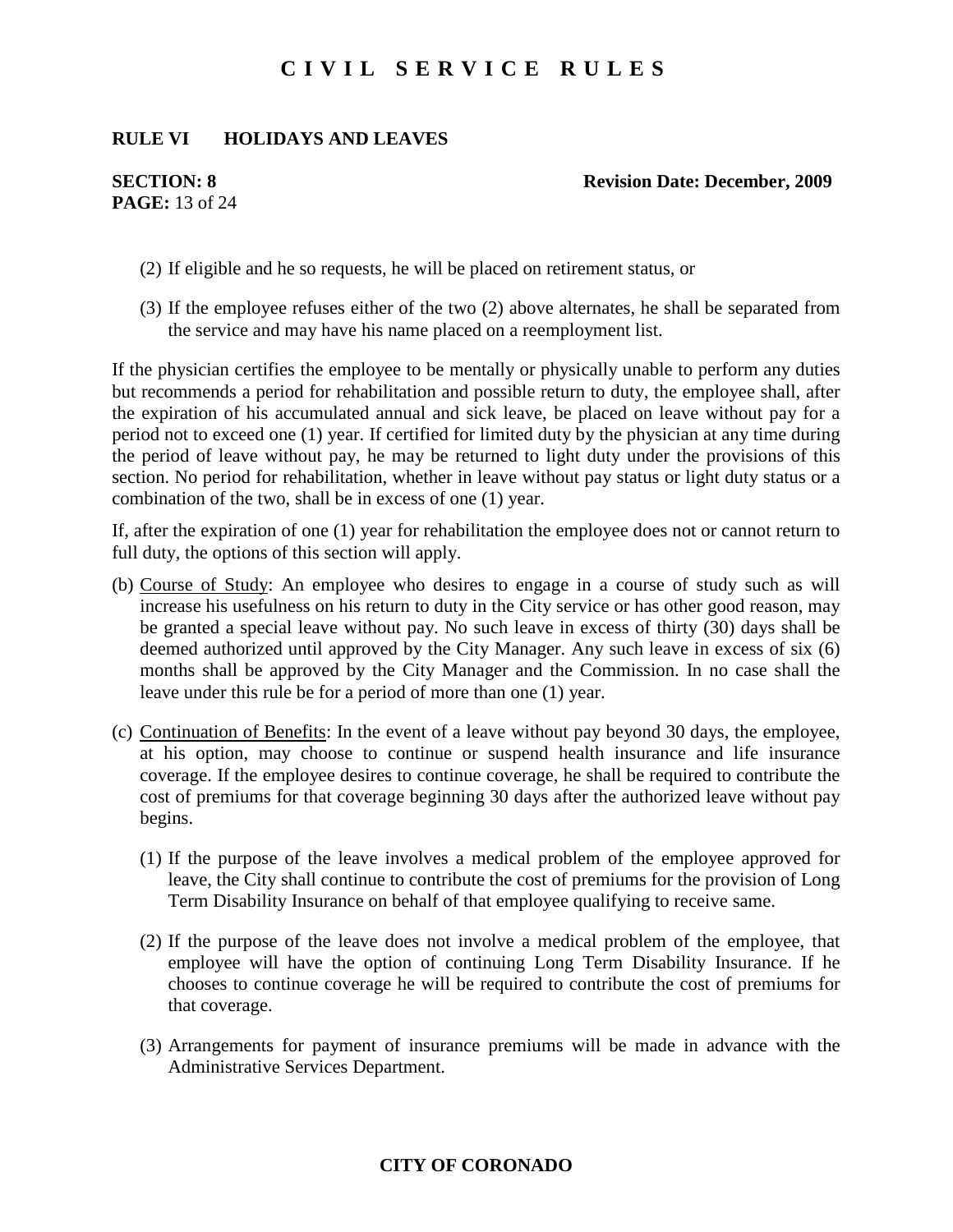### **RULE VI HOLIDAYS AND LEAVES**

# **PAGE:** 14 of 24

#### **SECTION: 9** Revision Date: February, 1983

### **SECTION 9 – SPECIAL MEETINGS**

Officers and employees may be granted special permission, without loss of pay, to attend professional or technical seminars or conferences, or other meetings as may contribute to the effectiveness of their service to the City. Such permission is subject to the approval of the appointing authority. Officers and employees granted said special permission shall be considered to be in duty status.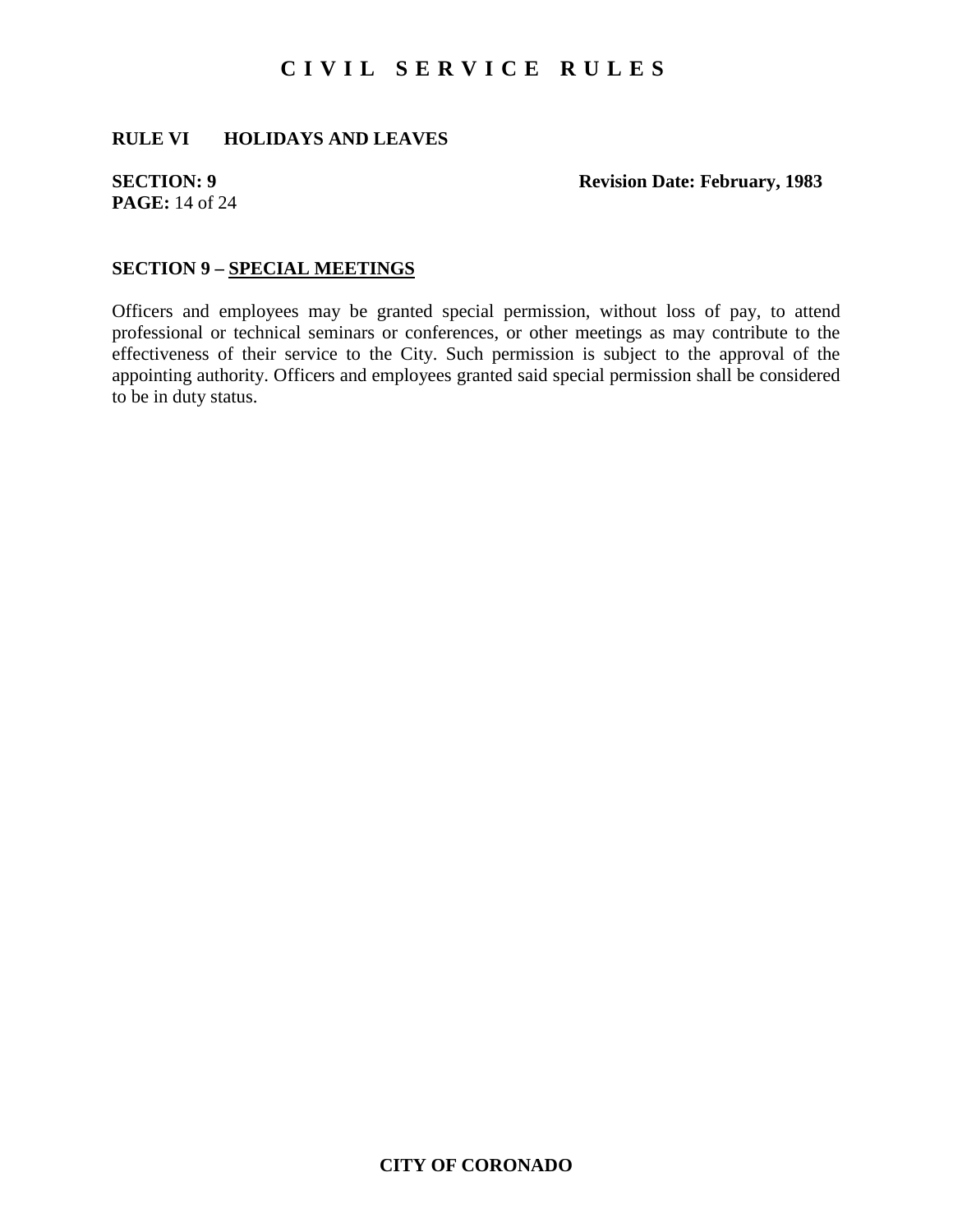### **RULE VI HOLIDAYS AND LEAVES**

# **PAGE:** 15 of 24

**SECTION: 10** Revision Date: July, 1984

#### **SECTION 10 – COURT LEAVE**

An employee, other than one paid on an hourly or daily basis, who is required by court order to serve as a juror, or as a witness who is not a party to a court action, shall be granted leave for such purpose upon presentation of proof of the period of his required attendance to the appointing authority and the Personnel Officer. The employee shall receive full pay for the time he serves on court duty. Request for such leave shall be made upon leave forms. This provision shall not include persons who serve in the capacity as a paid professional or paid expert witness.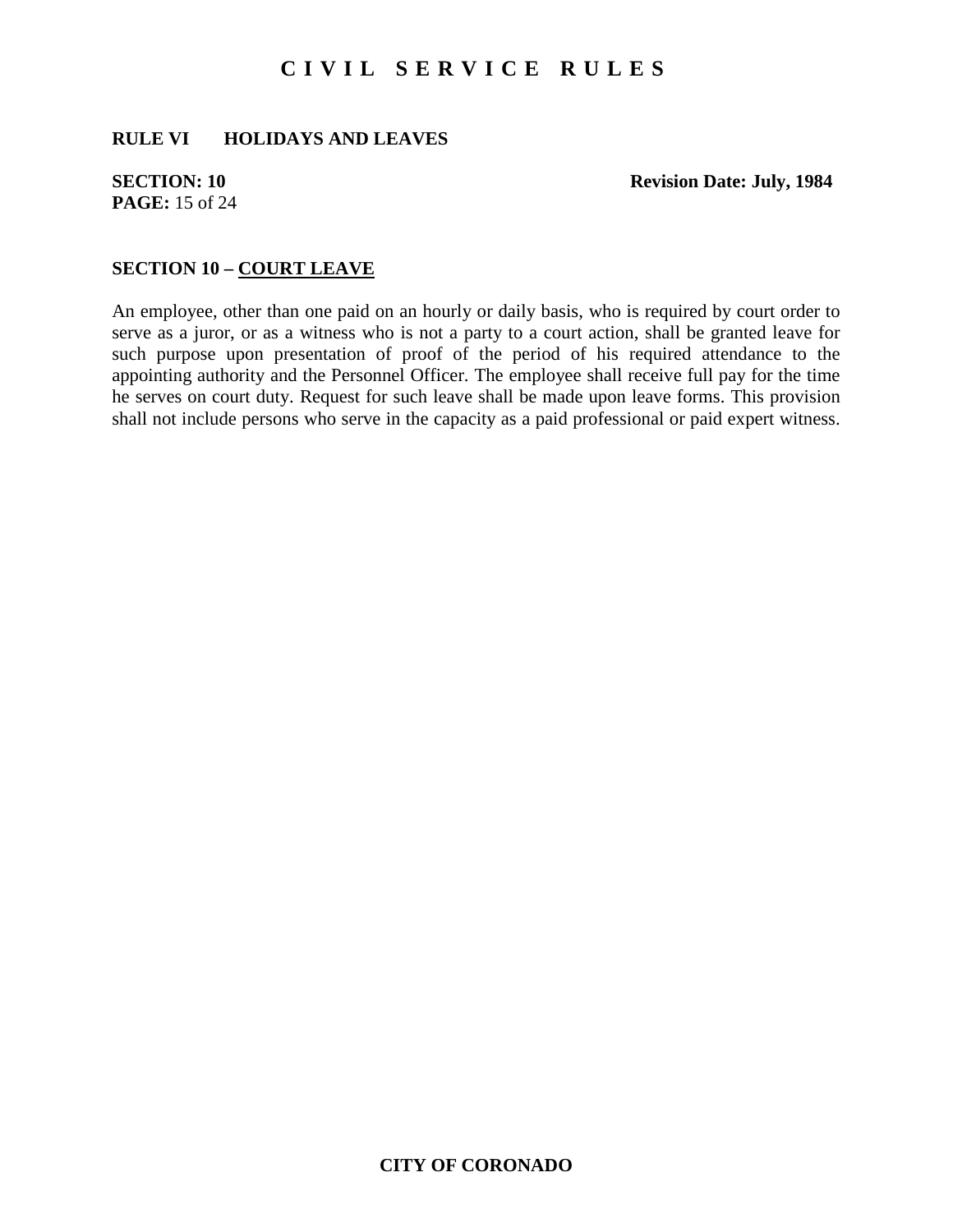#### **RULE VI HOLIDAYS AND LEAVES**

# **PAGE:** 16 of 24

**SECTION:** 11 **Revision Date: July, 1986** 

#### **SECTION 11 – MILITARY LEAVE**

City officers or employees who are also members of the armed services or militia or organized reserves of this state or nation, shall be entitled to the leaves of absence and the employment rights and privileges required by the Military and Veteran's Code of the State of California, Attorney General Opinions, and court decisions.

The term "military service" as used herein shall signify service on active duty with any branch of service above mentioned, as well as training or education under the supervision of the United States preliminary to induction into the military service. The terms "active service" or "active duty" shall include the period during which such officer or employee while in military service is absent from duty on account of sickness, wounds, leave, or other lawful cause.

No employee serving under a permanent appointment in the Classified Service shall be subjected by any person directly or indirectly by reason of his absence on military leave to any loss or diminution of vacation, holiday, insurance, pension, retirement, or other privilege or benefit now offered or conferred by law, or be prejudiced by reason of such leave with reference to promotion, continuance in office or employment, reinstatement or reemployment.

When military leave is granted to an employee in the Classified Service pursuant to this section, the position held by such employee shall be filled temporarily only during his absence except in the event of his death while on leave, and he shall be entitled to be restored to such position, or to a position of like seniority, status and pay, upon his return from such leave, provided he is still mentally and physically qualified to perform the duties of such position, and provided he makes application for reinstatement within ninety (90) days after he is relieved from such military service.

During absence on military leave, any employee in the Classified Service who has been employed continuously for a period of not less than one (1) year prior to the date upon which such absence begins, shall receive his salary or compensation as such employee for a period of not to exceed thirty (30) calendar days in any one (1) fiscal year. For the purposes of this section, all service of said employee in the recognized military service shall be counted as employment in the Classified Service.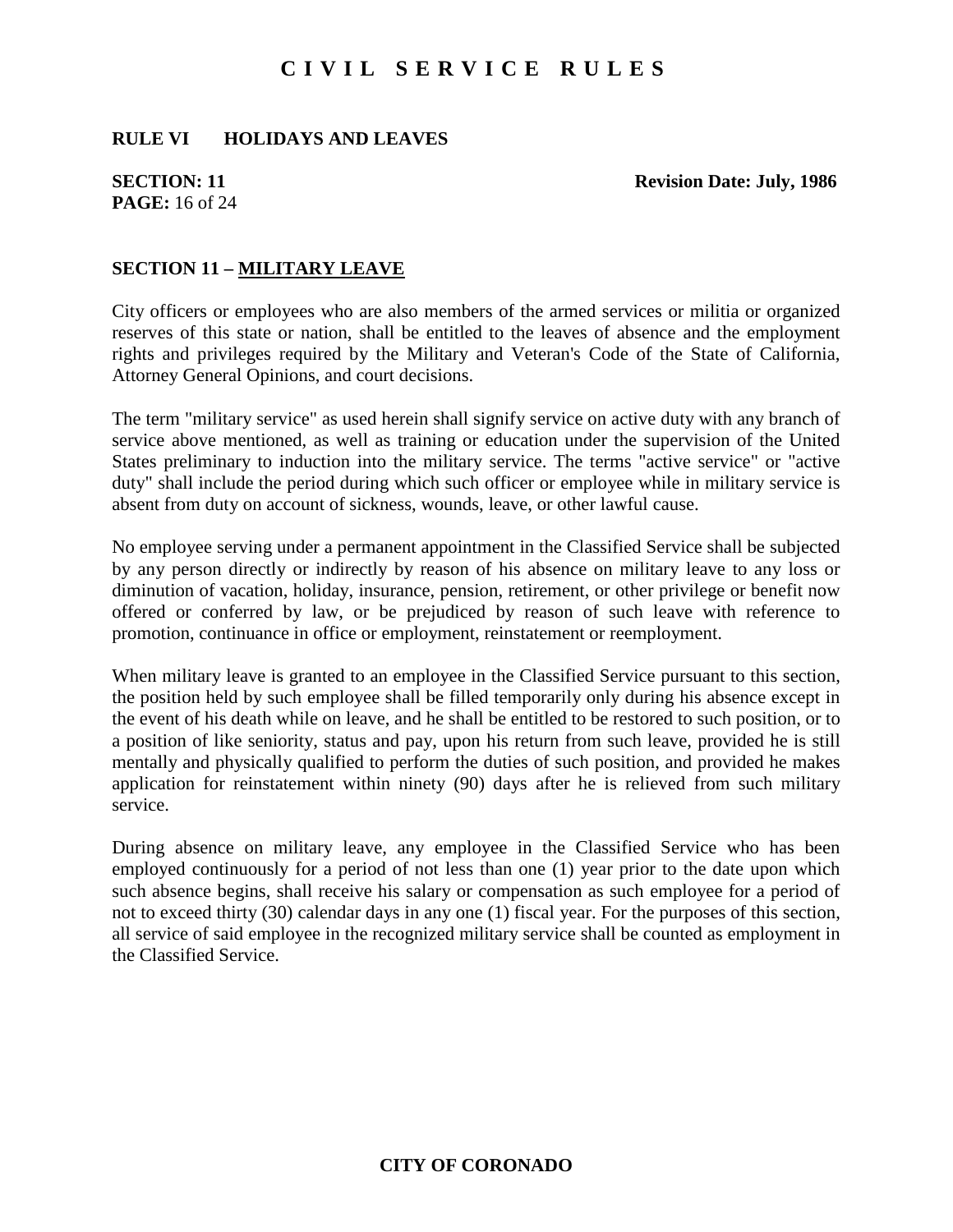#### **RULE VI HOLIDAYS AND LEAVES**

# **PAGE:** 17 of 24

#### **SECTION: 12** Revision Date: February, 1983

#### **SECTION 12 – MATERNITY LEAVE**

Disabilities caused or contributed to by pregnancy, childbirth, and recovery therefrom are, for all job-related purposes, temporary disabilities and shall be treated as such. Leave shall be based upon consideration of the employee's health and welfare in relation to the physical demands of the position, and the possible risk to the City for liability due to accident.

- (a) Incapacitation for work because of pregnancy warrants the granting of sick leave or annual leave and LTD with pay.
- (b) On the recommendation of the appointing authority, the Personnel Officer will approve the appropriate use of earned sick leave or annual leave and LTD pay under the following conditions:
	- (1) For prenatal care by the employee's physician.
	- (2) For illness caused or contributed to, directly or indirectly, by pregnancy.
	- (3) For childbirth and recovery therefrom.
- (c) An employee's continuation of employment beyond the sixth  $(6<sup>th</sup>)$  month of pregnancy shall be conditioned upon said employee's medical and physical suitability to perform normal work assignments. With the approval of the Personnel Officer, the appointing authority may permit the employee to continue employment providing a written statement from a license physician is presented at the beginning of each additional month worked. The statement must assure that the employee is physically capable of continuing her normal duties and assignments.
- (d) For reasons of safety, or the inability of the employee to perform her normal duties, the appointing authority may require the employee to cease work at any time.
- (e) Return to work shall be determined by the Personnel Officer based upon the written recommendation of the employee's physician and, when deemed necessary, the report of the City's examining physician.
- (f) Requests for leave without pay for maternity purposes are subject to the provisions of Civil Service Rule VI, Section 9, and are limited to a period not exceeding one (1) year.
	- (1) An employee granted maternity leave shall notify the appointing authority and the Personnel Office at least sixty (60) days prior to expiration of the leave whether the employee will return to work. Failure to provide such notice will allow the City to declare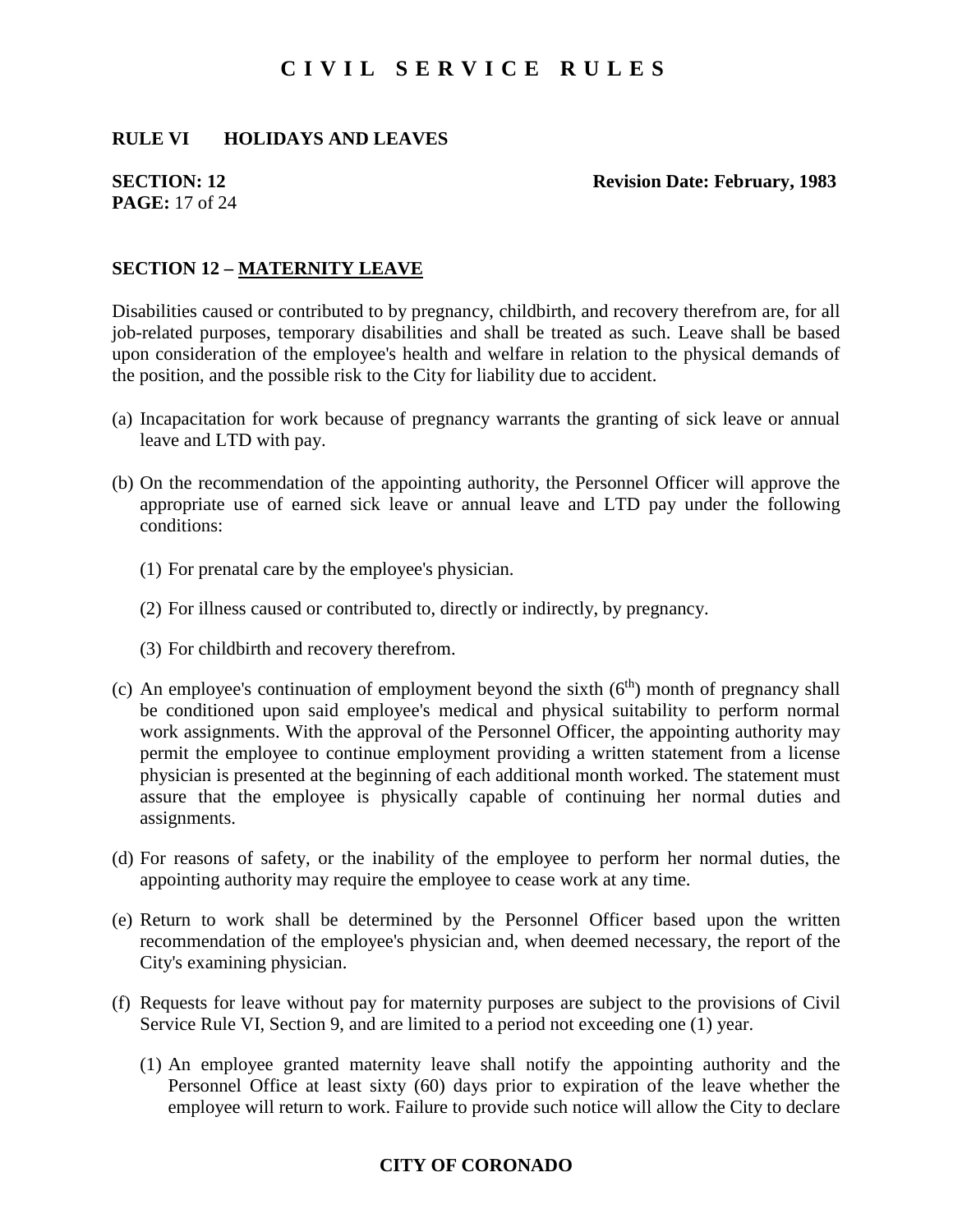### **RULE VI HOLIDAYS AND LEAVES**

# **PAGE:** 18 of 24

### **SECTION: 12** Revision Date: February, 1983

the position vacant and to proceed to fill the vacancy. The City shall notify the employee in writing upon initial application for maternity leave of this requirement.

(2) The employee shall make preliminary arrangements for return to work with her appointing authority and the Personnel Officer at least two (2) weeks in advance of her intended return or the end of her leave, whichever is earlier.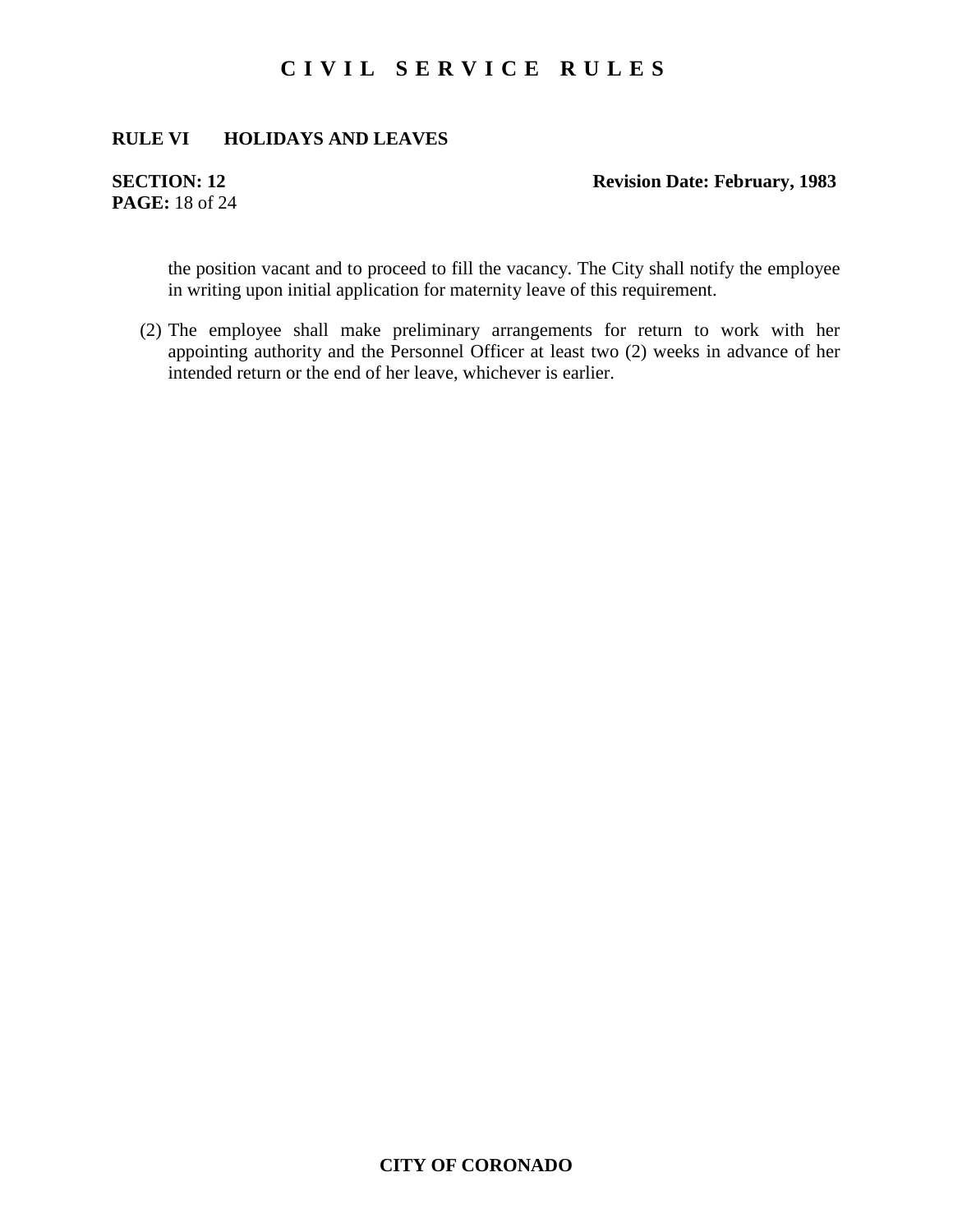### **RULE VI HOLIDAYS AND LEAVES**

# **PAGE:** 19 of 24

### **SECTION: 13** Revision Date: February, 1983

### **SECTION 13 – TRANSFER OF LEAVE CREDITS**

When an employee moves from one department or major division to another by transfer, promotion, or demotion, accrued vacation and sick leave credits shall be assumed by the receiving department or division.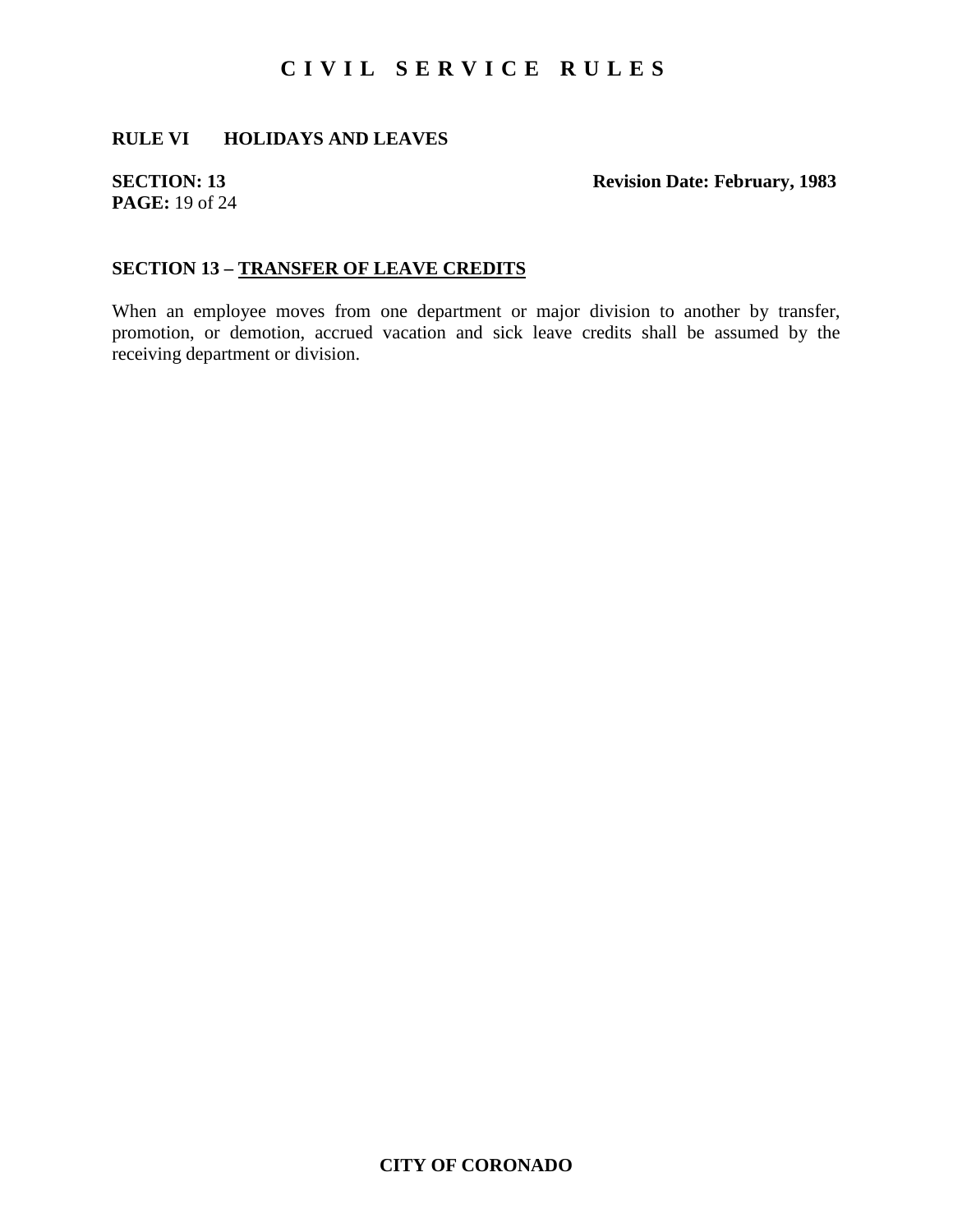### **RULE VI HOLIDAYS AND LEAVES**

# **PAGE:** 20 of 24

#### **SECTION: 14** Revision Date: February, 1983

#### **SECTION 14 – EVIDENCE OF CAUSE OF ABSENCE**

In all cases of leave because of sickness or injury of the employee, or illness or death in his immediate family, the employee may be required to furnish to the appointing authority satisfactory evidence substantiating the facts justifying such leave. Failure to furnish such evidence upon request shall be sufficient reason for denying the leave with pay.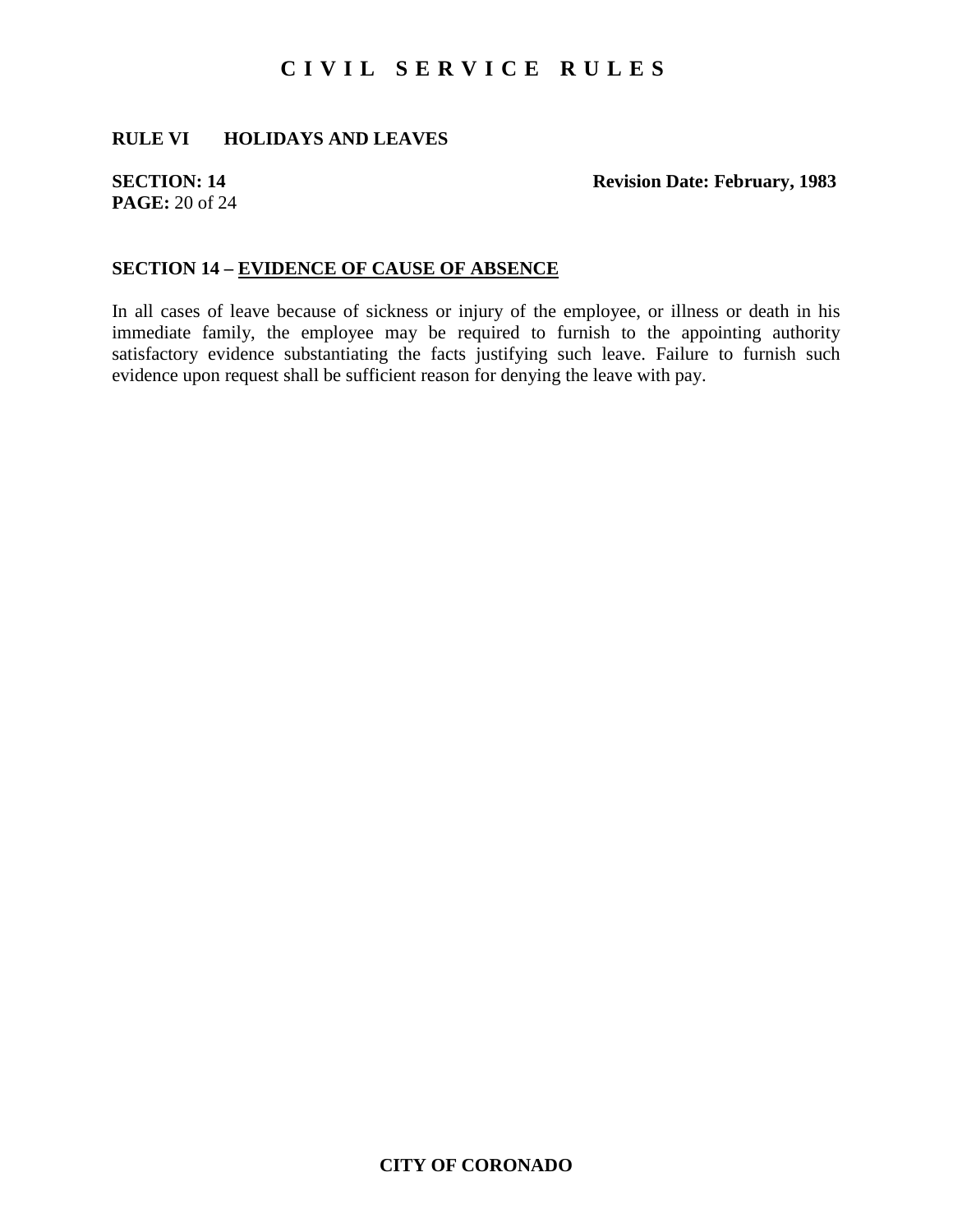#### **RULE VI HOLIDAYS AND LEAVES**

# **PAGE:** 21 of 24

#### **SECTION: 15** Revision Date: August, 1989

#### **SECTION 15 – ANNUAL LEAVE**

Upon appointment to a permanent position employees shall be entitled to annual leave as specified below.

Self-represented and Mid-management Employees:

| <b>Years of Service</b> | <b>Biweekly</b><br><b>Accrual</b> | <b>Equivalent Hours</b><br>Per Year | <b>Equivalent Days Per</b><br>Year |
|-------------------------|-----------------------------------|-------------------------------------|------------------------------------|
| Hire-5                  | 5.54 Hours                        | 144                                 | 18                                 |
| $6-10$                  | 7.08 Hours                        | 184                                 | 23                                 |
| $11-19$                 | 8.00 Hours                        | 208                                 | 26                                 |
| $20+$                   | 8.62 Hours                        | 224                                 | 28                                 |
| Members of AFSCME Unit: |                                   |                                     |                                    |
| <b>Years of Service</b> | <b>Biweekly</b><br><b>Accrual</b> | <b>Equivalent Hours</b><br>Per Year | <b>Equivalent Days Per</b><br>Year |
| Hire-5                  | 5.23 Hours                        | 136                                 | 17                                 |
| $6-10$                  | 6.77 Hours                        | 176                                 | 22                                 |
| $11-19$                 | 7.69 Hours                        | 200                                 | 25                                 |
| $20+$                   | 8.31 Hours                        | 216                                 | 27                                 |

Employees in the positions of City Manager, Assistant to the City Manager and all Department Heads shall enter City service with a biweekly accrual rate of 7.08 hours and progress to 8.62 hours upon completion of five (5) years of service.

Employees serving in a permanent position, listed in the annual budget as a part-time position and scheduled for twenty (20) hours a week or more shall be granted annual leave. The accrual rate shall be in the proportion that the hours worked bears to the full-time service for the class. Pay during time off shall not exceed the pay for regularly scheduled hours for the part-time position.

In the event an employee does not take all annual leave to which he is entitled, a balance not to exceed four hundred eighty (480) hours may be accumulated. No employee shall suffer a loss of annual leave accumulation or have his annual leave accumulation to reduce the accumulation.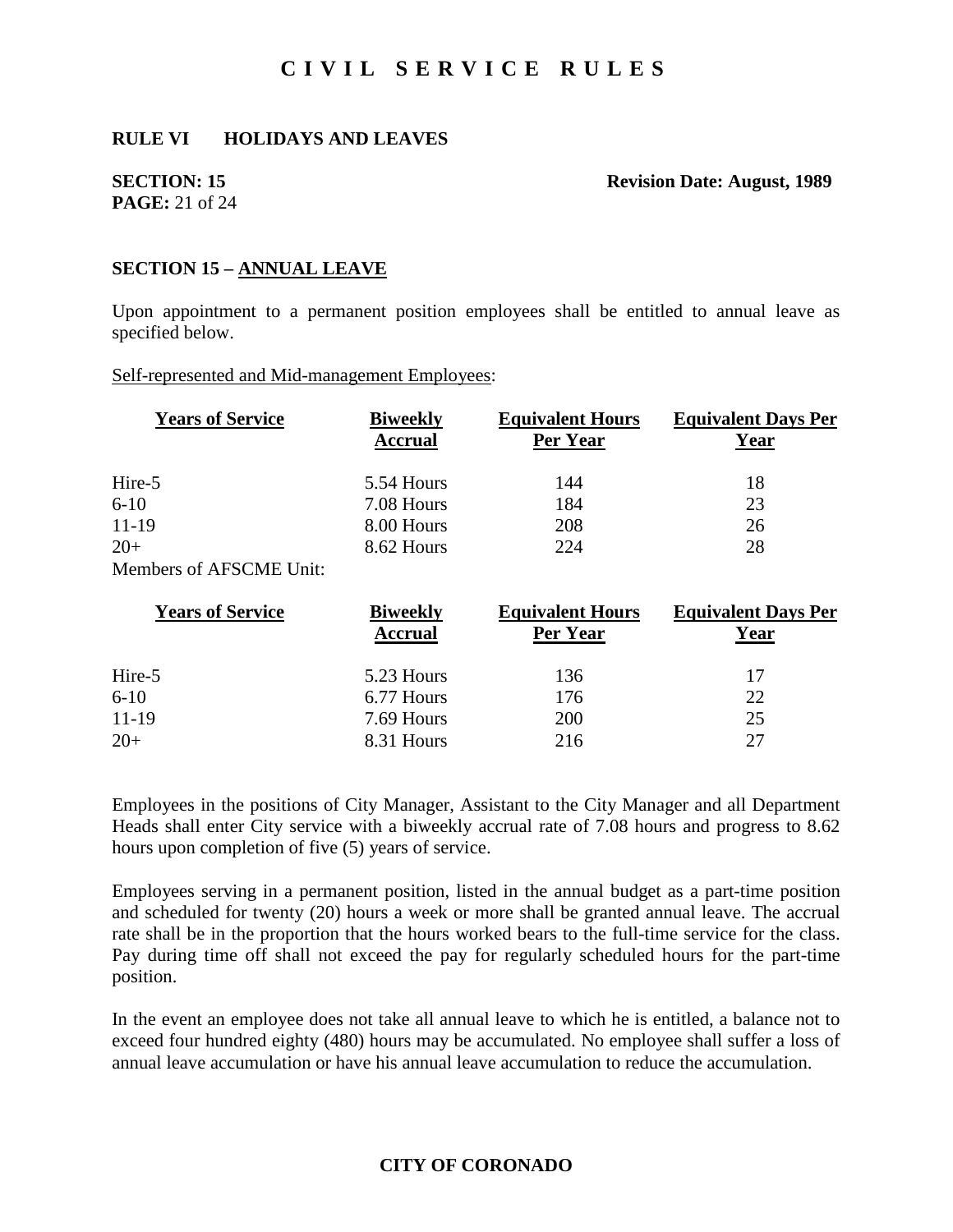#### **RULE VI HOLIDAYS AND LEAVES**

# **PAGE:** 22 of 24

#### **SECTION: 15** Revision Date: August, 1989

Except in the case of terminal leave, paid holidays immediately preceding, immediately following or wholly within annual leave period shall not be regarded as part of the annual leave. Use of the floating holiday as part of annual leave period must specifically be requested at time of request for leave.

Use of annual leave for personal vacation shall be subject to approval of the scheduling of the leave by the department head. In the scheduling of annual leave, the department head shall consider the operational needs of the department and, as far as practicable, the wishes of the employee. Annual leave shall not be deemed authorized until the employee's eligibility is verified by the Personnel Office.

Employees shall notify the department head or his designated representative as far in advance as possible of the use of annual leave for reasons other than personal vacation. Whenever possible, such use of annual leave shall be subject to the same scheduling constraints as annual leave used for personal vacation. If it is not possible to notify the department head in advance or otherwise schedule such leave, the employee shall nevertheless notify the department head or his designated representative as soon as reasonably practical. The department head may require the employee to furnish satisfactory evidence describing the use of unscheduled annual leave and the circumstances which precluded advance notice and scheduling approval.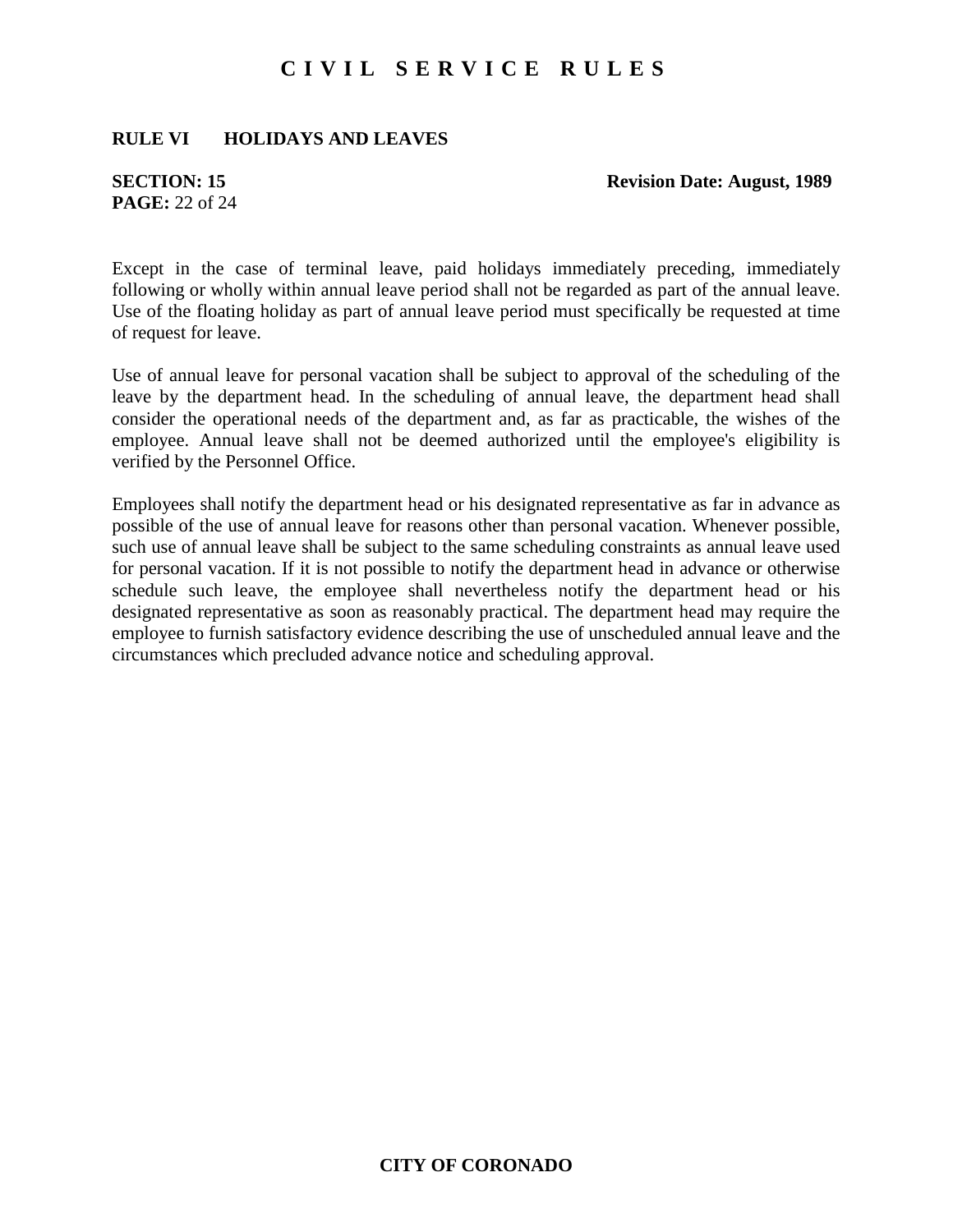### **RULE VI HOLIDAYS AND LEAVES**

# **PAGE:** 23 of 24

#### **SECTION: 16** Revision Date: February, 1983

#### **SECTION 16 – LONG-TERM DISABILITY**

All employees qualifying for annual leave (see Section 16) are covered by the City self-insured long-term disability plan.

Any covered employee becomes eligible after an elimination (waiting) period of thirty (30) days after first becoming totally disabled. After the elimination period, the employee shall be paid sixty (60) percent of their basic monthly earnings, less any other income benefit while totally disabled. This coverage continues for one (1) full year from the expiration of the elimination period.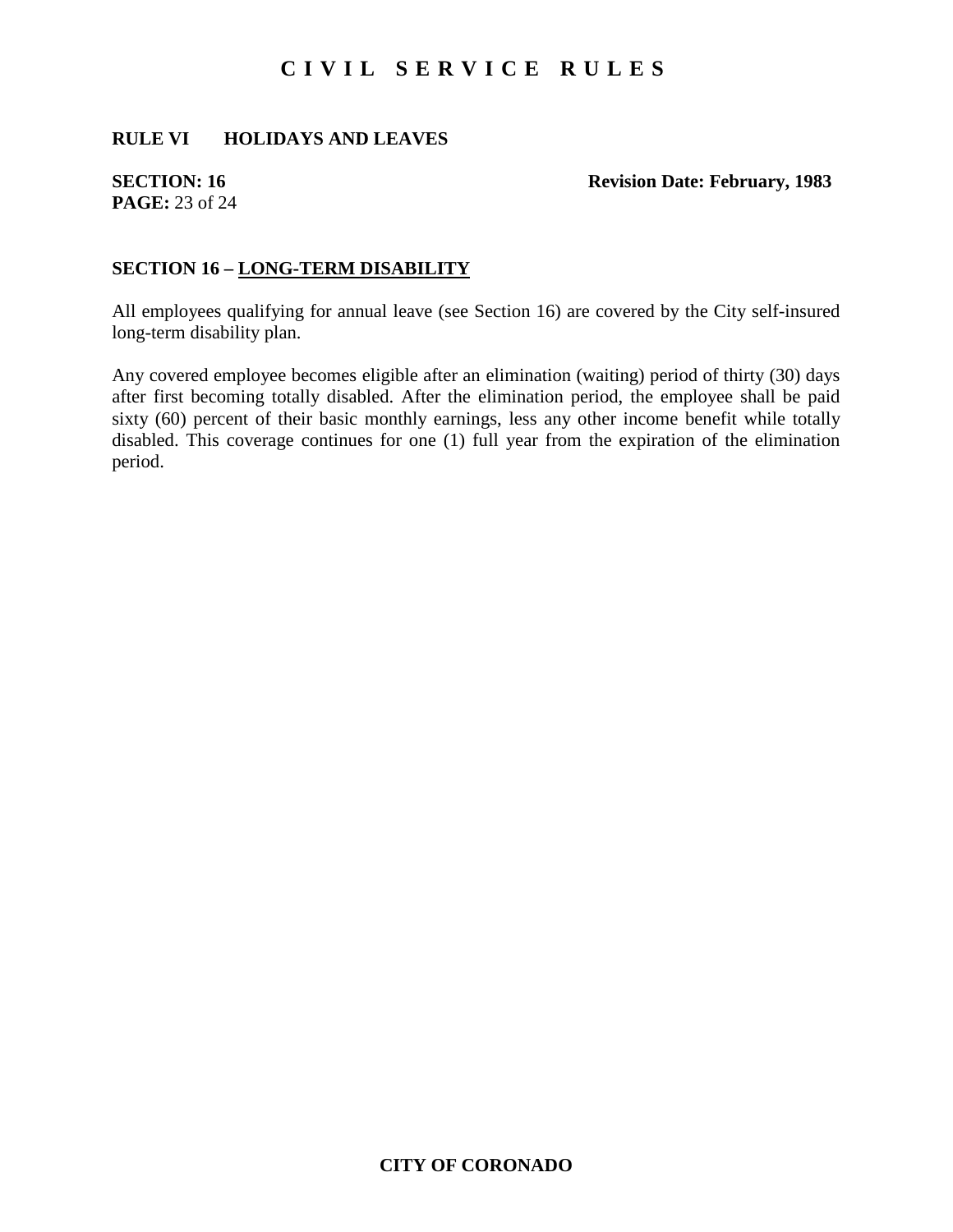### **RULE VI HOLIDAYS AND LEAVES**

# **PAGE:** 24 of 24

#### **SECTION: 17** Revision Date: August, 1989

#### **SECTION 17 – ADMINISTRATIVE LEAVE**

All department heads and Assistant City Manager shall be eligible to use up to ten (10) days of administrative leave each fiscal year. This leave may be used with the approval of the City Manager. Any unused balance at the end of each fiscal year may not be carried over to the next fiscal year.

The purpose of administrative leave is to provide partial compensation to department heads for the many hours of uncompensated overtime which is required in the course of performing their assigned areas or responsibility.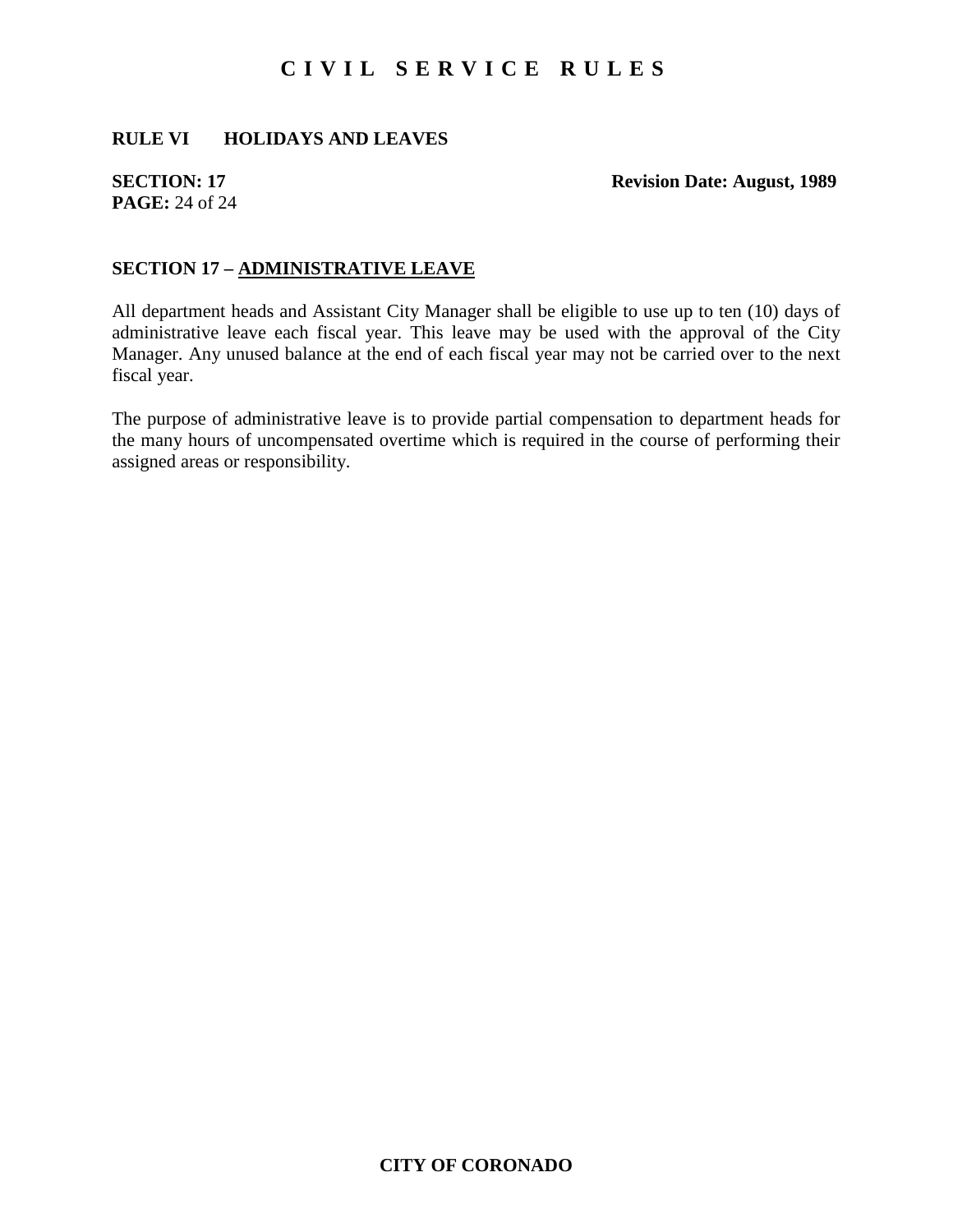### **RULE VII EMPLOYEE PERFORMANCE REPORTS**

# **PAGE:** 1 of 12

#### **SECTION: 1** Revision Date: February, 1983

### **SECTION 1 – PERFORMANCE REPORT OBJECTIVES**

The purpose of the rating is to help develop a better City service and better its employees through periodic evaluation and recording of the employee's performance on the basis of consistent standards. Its objective is to let management and the employee know how the employee is getting along, his strong points as well as those that are weak, giving recognition for good work and providing a guide for improvement.

A performance report may be used to help determine eligibility for promotion, as well as the order of lay-off and reinstatement. Ratings may also be taken into consideration in matters relating to transfer, and such disciplinary matters as suspension, demotion, and separation. The rating should assist the supervisor to analyze the employee's performance and provides an opportunity to convert indefinite daily impressions into a more objective history of work performance, followed by open-minded discussion of the performance with the employee.

#### Middle Management and Professional Employees

The performance and appraisal plan to be utilized in developing goals and objectives for middle management and professional employees, so designated in the annual compensation plan, and in appraising their performance is prescribed in Sections 7 through 10 of this rule.

#### Employees Other Than Designated Middle Management or Professional Employees

The performance appraisal plan to be utilized in rating the performance of employees other than those designated as Middle Management or Professional in the annual compensation plan is prescribed in Sections 2 through 6 of this rule.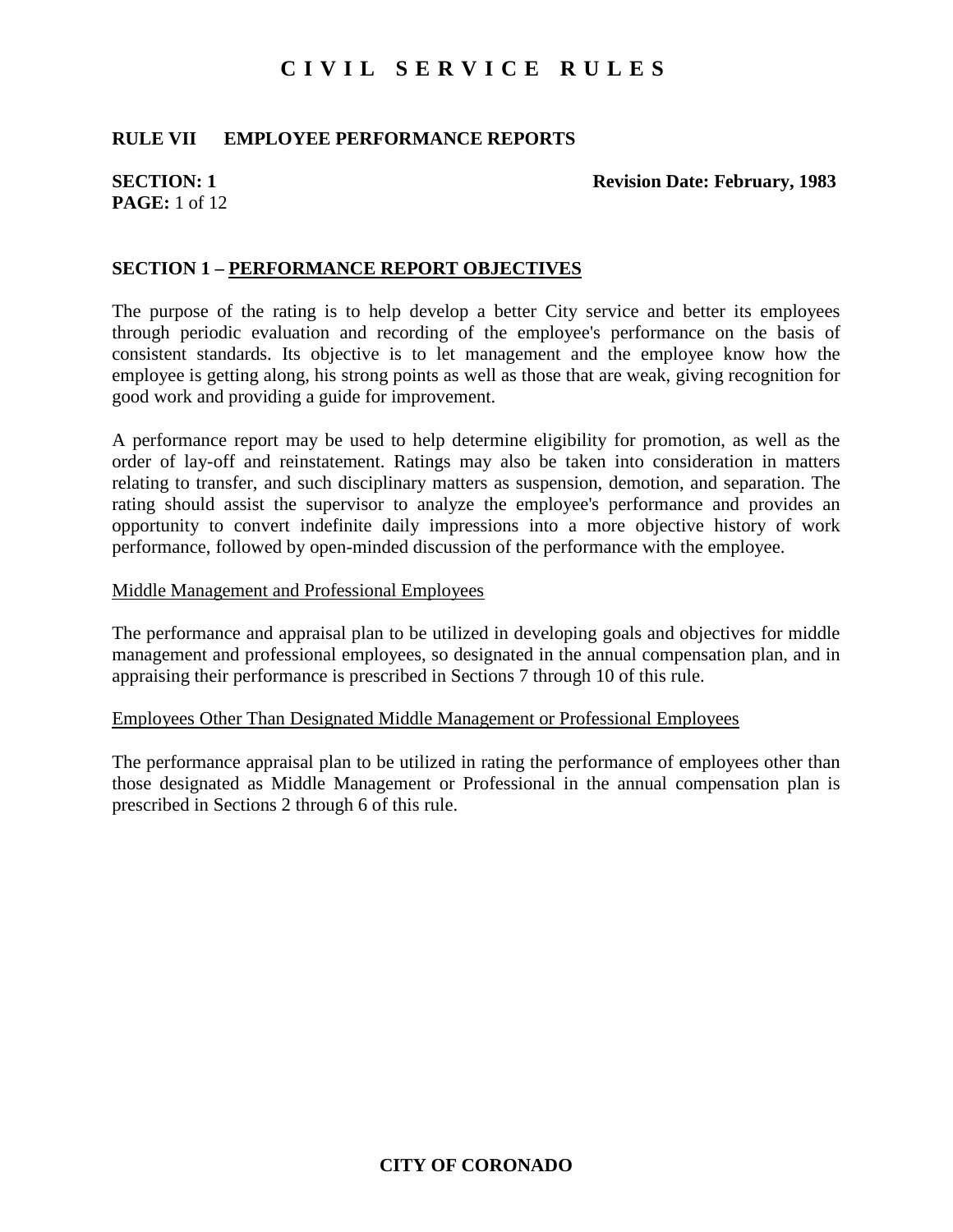### **RULE VII EMPLOYEE PERFORMANCE REPORTS**

# **PAGE:** 2 of 12

#### **SECTION: 2** Revision Date: February, 1983

### **SECTION 2 – DEGREES OF PERFORMANCE**

For the purpose of this rule, the following definitions shall apply:

- (a) Superior (S): Denotes performance which significantly exceeds that which is standard or required for the employee's job classification.
- (b) Competent (C): Meets the standard expected performance for the employee's job classification. A "C+" rating indicates performance on the high end of the Competent category which is not quite to the level of Superior. A "C-" rating indicates performance at the lower end of the acceptable performance level, but not so deficient as to require a rating of "NI."
- (c) Needs Improvement (NI) This rating indicates that the employee's performance during the evaluation period failed to meet minimum acceptable standards for the employee's job classification in those categories or subcategories in which that rating was given. This is substandard, less than Competent performance, and must be illustrated by specific examples in the narrative portion of the report. In addition, specific measures which the employee and the department must take to improve performance to a Competent level in the next review shall be stated in the narrative portion of the report.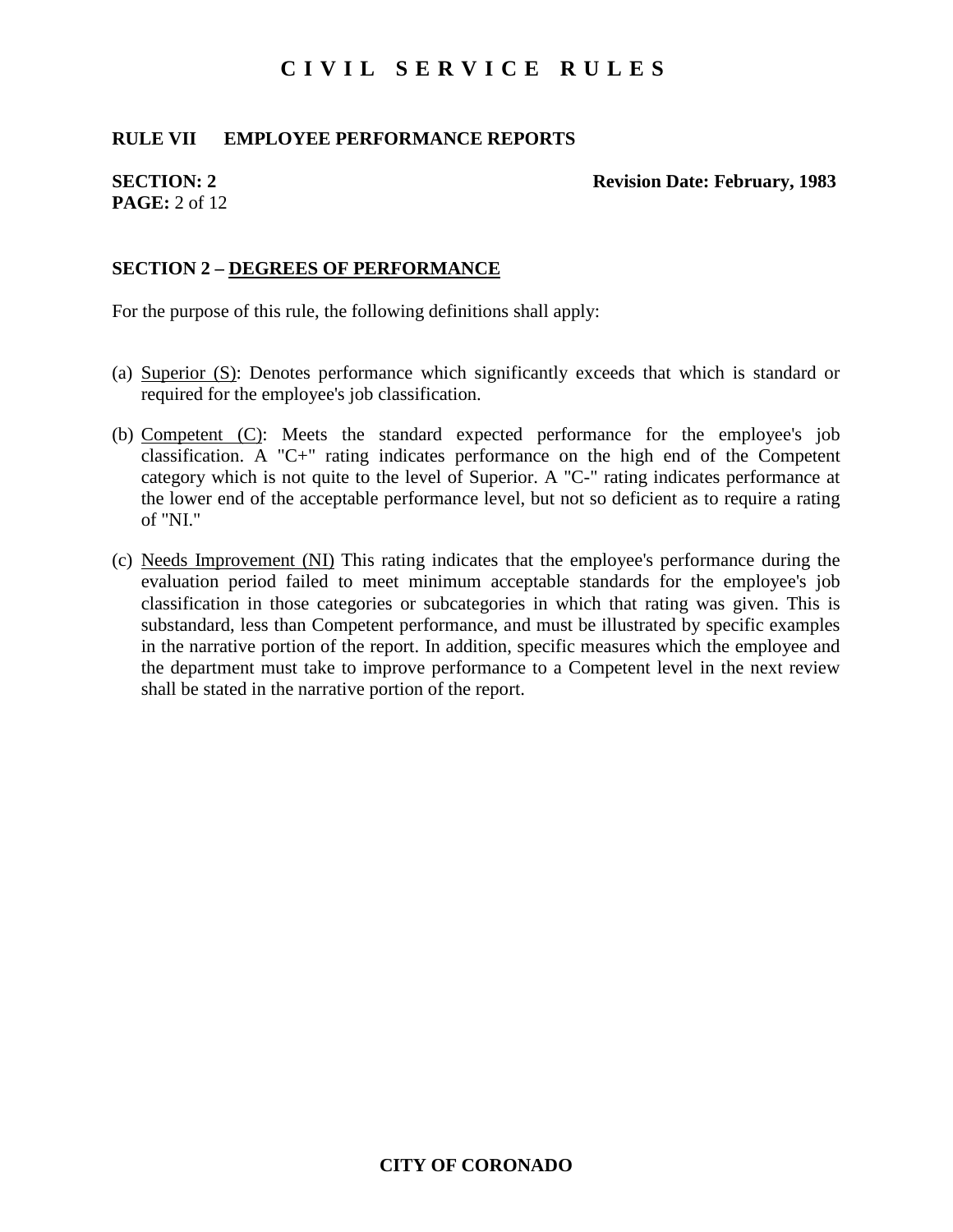### **RULE VII EMPLOYEE PERFORMANCE REPORTS**

# **PAGE:** 3 of 12

#### **SECTION: 3** Revision Date: February, 1983

#### **SECTION 3** – **RESPONSIBILITY FOR ORIGINATING PERFORMANCE REPORTS**

The Personnel Office originates rating forms for quarterly and final probation reports and for all regular rating reports. The rating dates are keyed to the employee's starting date in his current position.

An employee achieves permanent status by being retained in a permanent position for more than the length of the probation period. This may happen even though the employee's performance report is recorded as "Needs Improvement." The responsibility for separating a probationary employee not meeting minimum acceptable standards before the expiration of his probation period rests with the employee's appointing authority.

Rating dates given on the probation period report may require correction to extend the probation period because of absences. Periods of absence exceeding fifteen (15) working days shall not count as service toward completion of probation; consequently, the actual end of the probation period may be a few days beyond the date given as the rating period.

The appointing authority is required to originate all other ratings. A department shall originate a rating whenever an employee receives a salary step increase or leaves a position through promotion, transfer, demotion or separation. It shall cover all service from the employee's starting date, or from the last date of the period rated on the previous performance report, whichever is most recent. These ratings shall be completed at the same time the other papers necessary to the transaction are processed.

Supplementary ratings may be originated by a department when significant changes that warrant special documentation have occurred in performance since the last rating and there is still considerable time before the next scheduled rating is due. Supplementary ratings shall be identified at the top of the form with the reason noted. The rating period dates shall be from the last rating to the date the supplemental report is made.

A special supplemental follow-up report shall be initiated by the appointing authority within ninety (90) days of an overall "Needs Improvement" rating if the next regular rating period is at least six (6) months hence.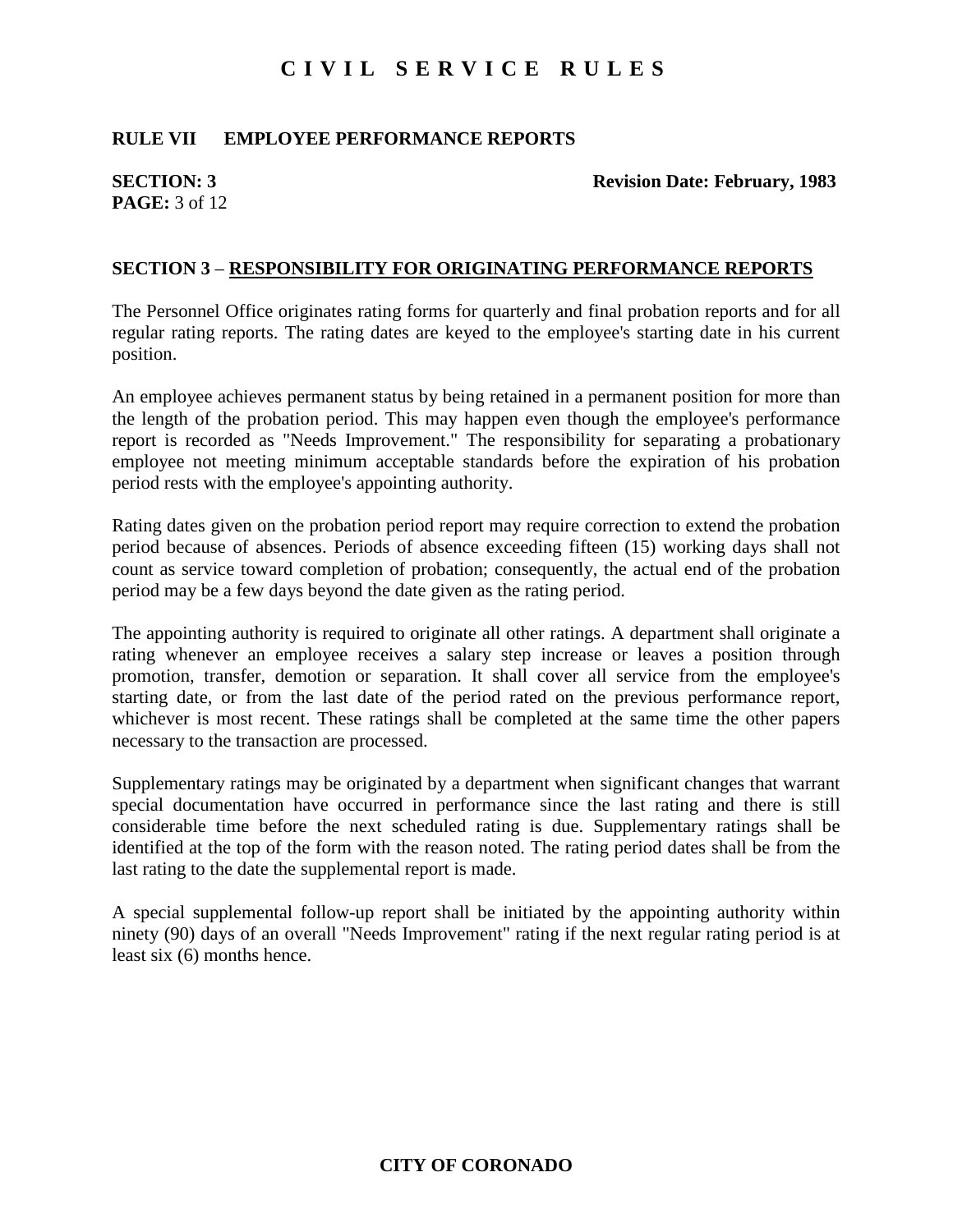#### **RULE VII EMPLOYEE PERFORMANCE REPORTS**

# **PAGE:** 4 of 12

#### **SECTION: 4** Revision Date: February, 1983

#### **SECTION 4** – **PERFORMANCE RATING PROCEDURE**

The first-line supervisor most directly familiar with the employee's service during the rated period should be charged with the rating responsibility. If the employee has had more than one supervisor during the rating period, the other supervisors should be consulted by the rater before he makes his rating.

Steps to be followed in the rating procedures:

- (a) Personnel or department initiates a performance report form.
- (b) Report form is given to immediate supervisor.
- (c) Employee is given input sheet.
- (d) Employee returns input sheet.
- (e) Preliminary rating by the supervisor.
- (f) Forward form through channels to department head for review.
- (g) Return form to supervisor.
- (h) Employee and supervisor discuss the evaluation.
- (i) Employee is given feedback sheet at conclusion of meeting with supervisor. (Completion of feedback sheet is optional and can be removed from the personnel file at the employee's request.)
- (j) Performance Report is filed with Personnel Office.
- (k) Review and certification by Personnel Officer.
- (l) Report is filed in individual employee's personnel jacket.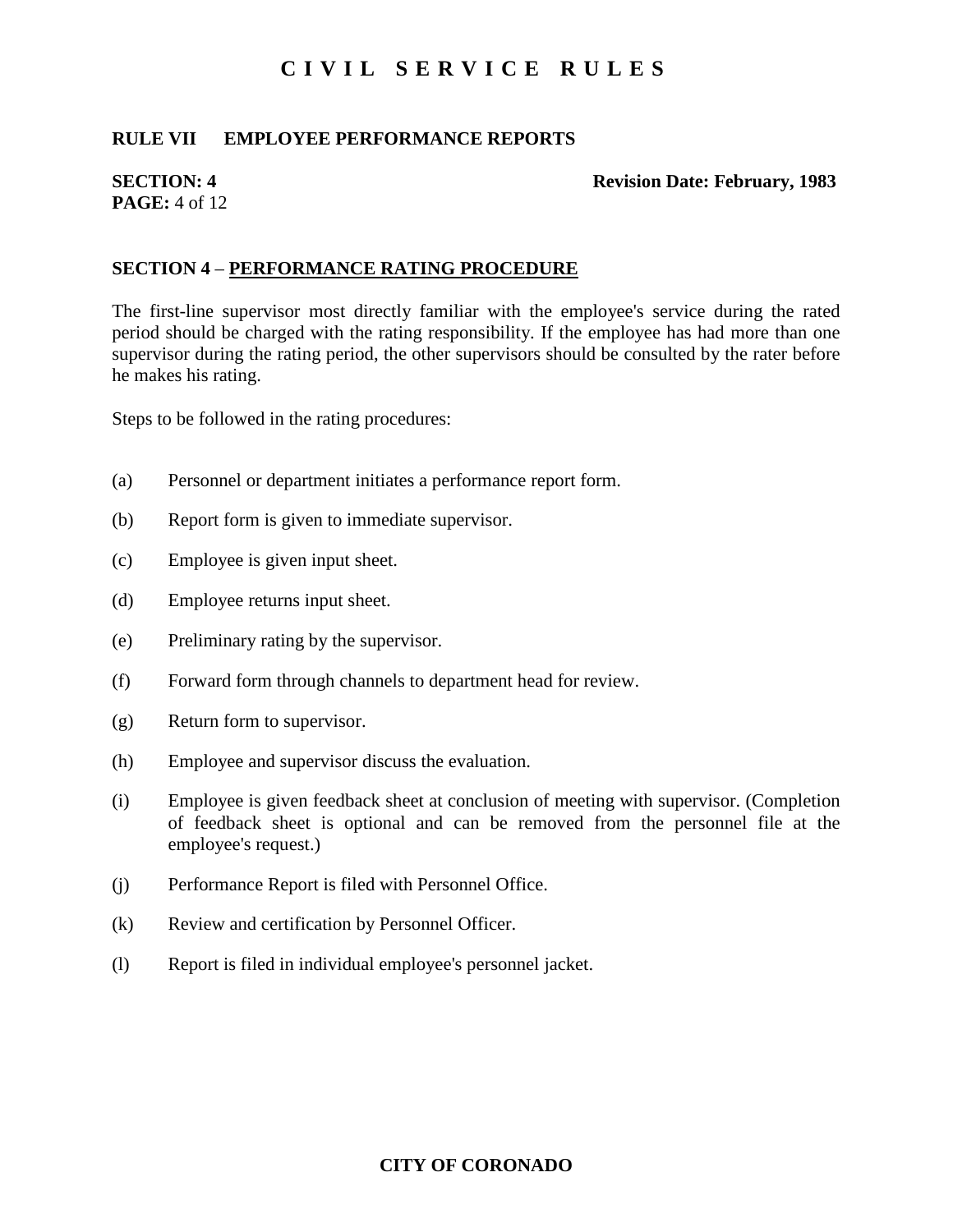### **RULE VII EMPLOYEE PERFORMANCE REPORTS**

# **PAGE:** 5 of 12

#### **SECTION: 5** Revision Date: February, 1983

#### **SECTION 5** – **EMPLOYEE GUIDANCE**

Prior to the filing of a completed performance report with the Personnel Office, the evaluator who prepared the report shall discuss openly and frankly the employee's performance with him, pointing out any aspects of performance which could be improved as well as those worthy of commendation.

The primary purpose of an objective discussion of the employee performance report with the employee is that it gives the supervisor an opportunity to analyze and evaluate his own attitudes and practices in the lights of his employee's views. It also offers an excellent opportunity to guide and counsel the employee as well as getting his participation in analyzing and improving job performance. The success of such discussion is dependent upon a constructive attitude on the part of both supervisor and employee.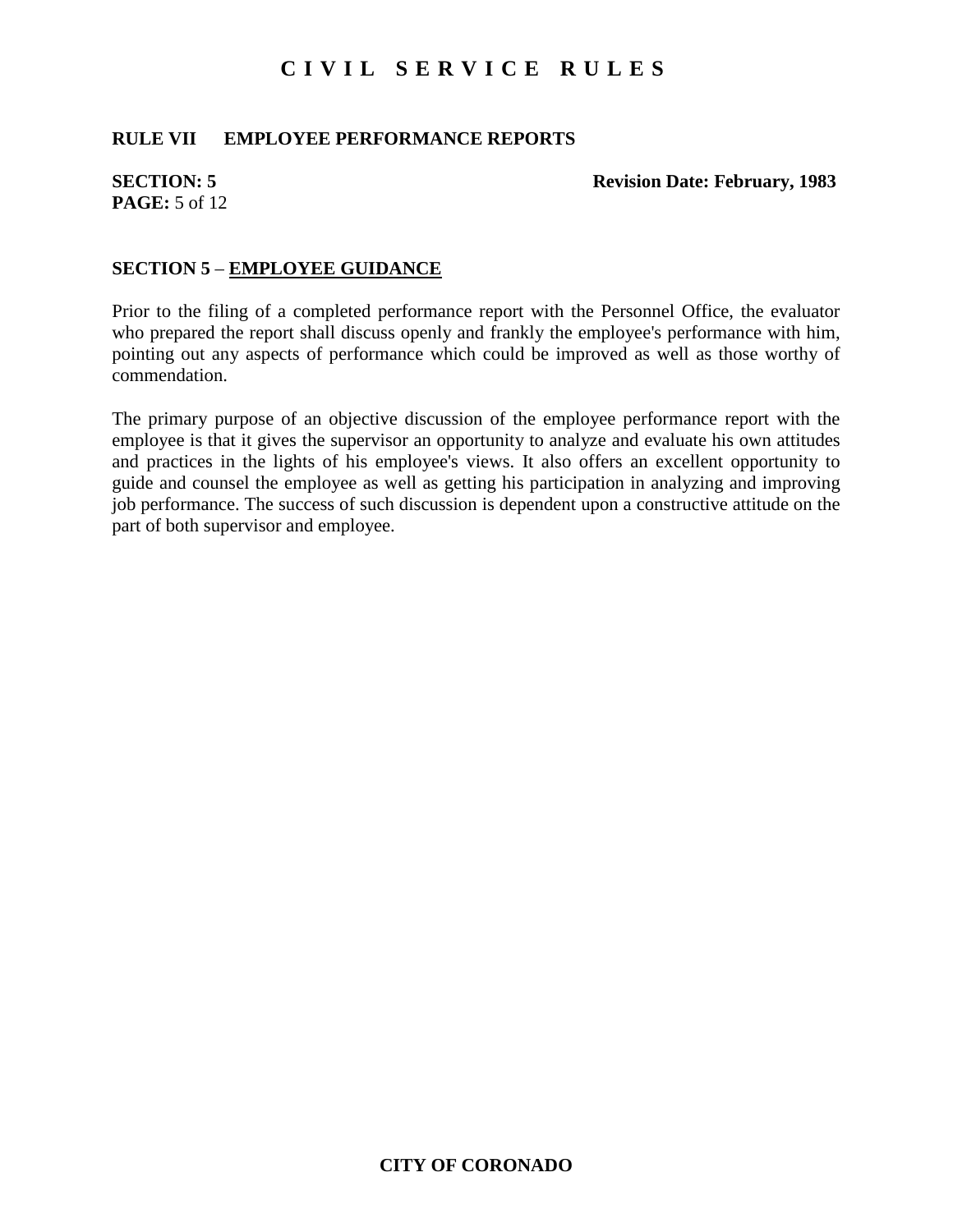### **RULE VII EMPLOYEE PERFORMANCE REPORTS**

# **PAGE:** 6 of 12

## **SECTION: 6** Revision Date: February, 1983

## **SECTION 6 – FILING OF PERFORMANCE REPORTS**

Completed performance reports shall be filed with the Personnel Office within fourteen (14) calendar days following the period covered by the reports.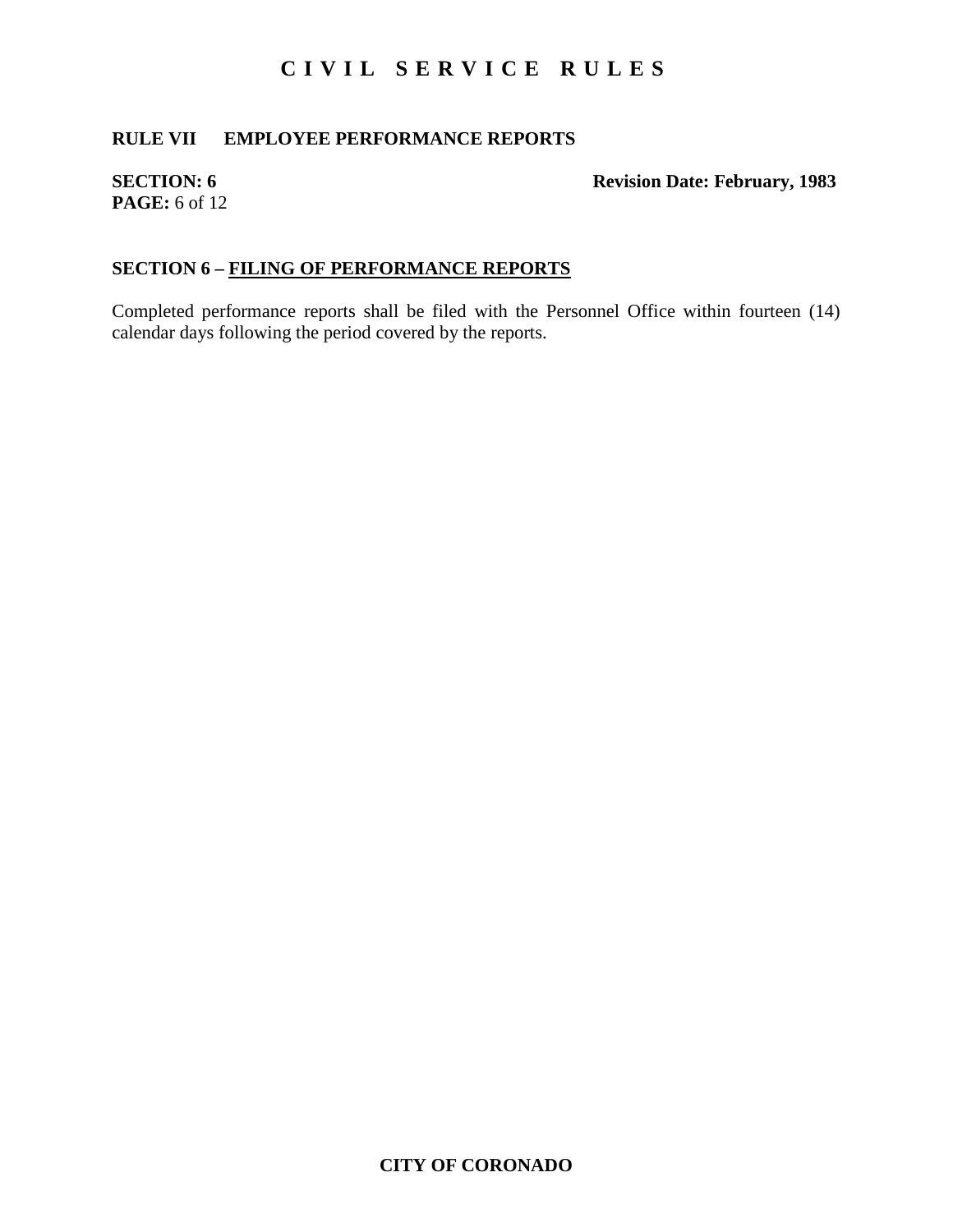### **RULE VII EMPLOYEE PERFORMANCE REPORTS**

# **PAGE:** 7 of 12

**SECTION: 7** Revision Date: May, 1990

### **SECTION 7** – **MIDDLE MANAGEMENT AND PROFESSIONAL EMPLOYEES**

#### INTRODUCTION

The utilization of a performance appraisal system is essential to human resource development and the accomplishment of an organization's mission and specific objectives. This performance appraisal system for middle managers, supervisors, and professionals has been developed to accomplish the following:

- (a) provide a system which is objective and performance based (i.e. a management by objectives approach);
- (b) provide a simplified system that is not overly cumbersome to complete but facilitate frequent, specific discussion between a supervisor and employee regarding performance;
- (c) serve as a flexible tool which allows which allows for distinctions between different departments and job classes;
- (d) implement an evaluation schedule which bases evaluations on anniversary dates so that not all evaluations are due on the same date.

It is important to note that the performance evaluation is regarded as a regular, ongoing activity. The purpose of this tool is to facilitate regular, specific performance discussions between a supervisor and employee. It is recognized that any job related evaluation form which assures that this activity occur could be successful.

The performance appraisal system for middle managers is based on the implementation of the strategic plan and departmental objectives established yearly.

#### **DEFINITIONS**

(1) Goals. Statements of intention. A goal is a statement of a desired future condition or result. For example, a goal of a city manager may be to provide the best public safety program in the State of California, or to provide recreational programs that suit the needs of all persons in the community.

(2) Objectives. Short-term, time-bound, results-oriented, challenging and attainable targets. Thus, an objective is a measurable short-term result. For example a city manager may have as an objective "to increase" the utilization of a mass-transit system for senior citizens by ten (10) percent during the next twelve (12) month period.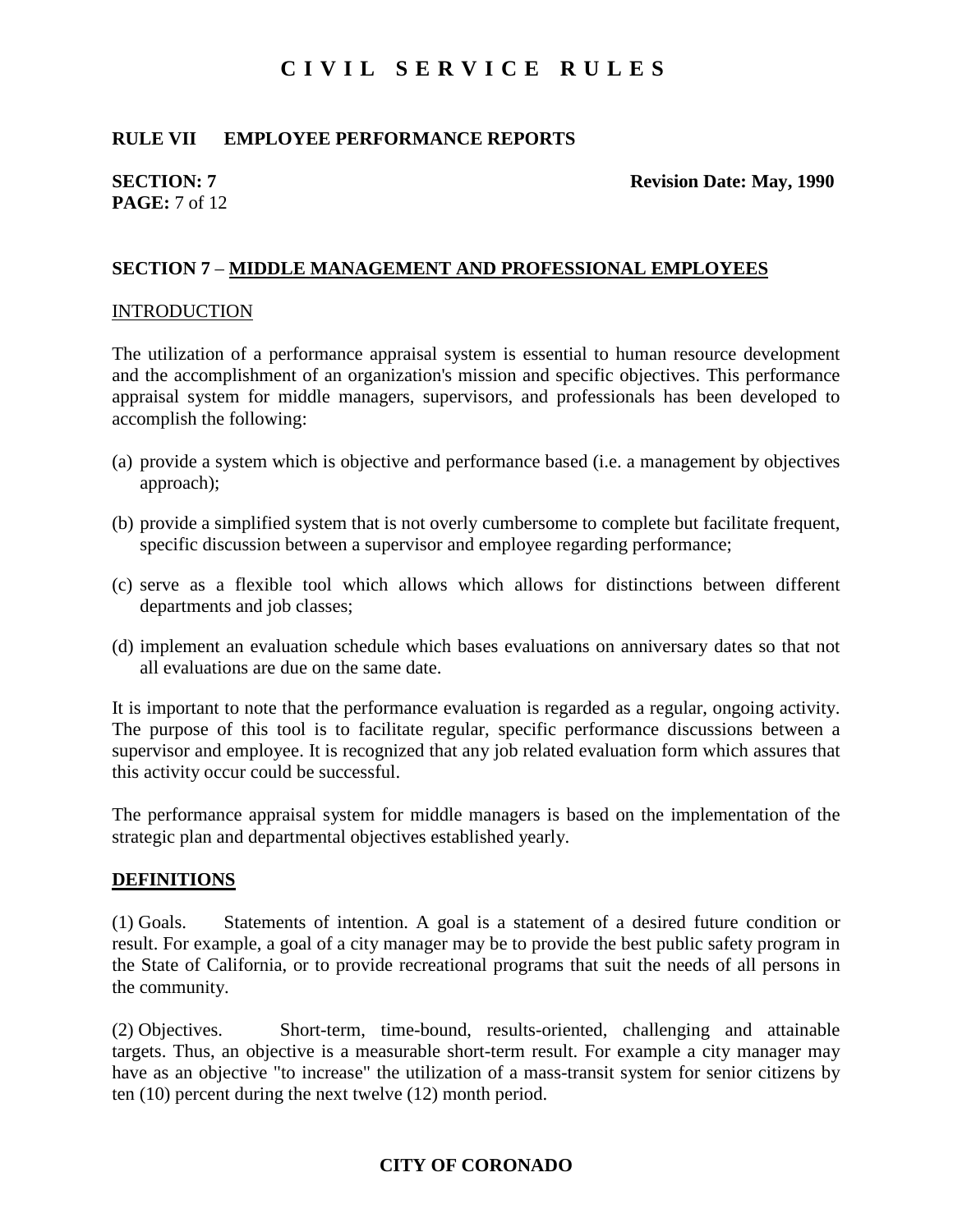### **RULE VII EMPLOYEE PERFORMANCE REPORTS**

# **PAGE:** 8 of 12

#### **SECTION: 7** Revision Date: May, 1990

(3) Action Plans. Often called strategies or programs of action, action plans are a means by which an administrator can organize and allocate resources such as budget, personnel requirements, equipment, and materials to accomplish an intended objective. These action plans will contain checkpoints or milestones by which performance can be evaluated. Often the term "tactics" is used to describe the administrative performance that is required to accomplish milestones of strategy. In Coronado, action plans are summarized in the strategic plan and in the departmental objectives established yearly.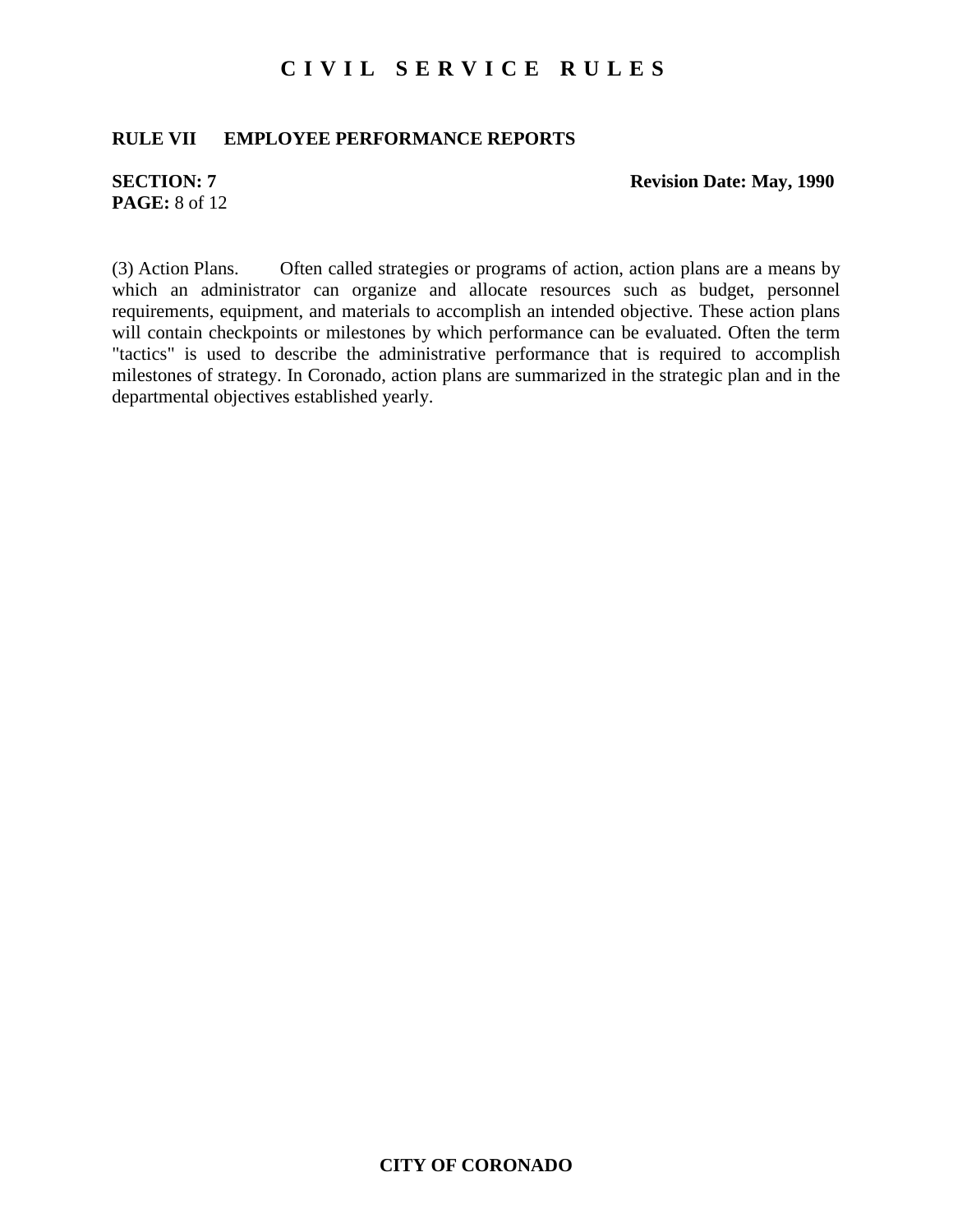### **RULE VII EMPLOYEE PERFORMANCE REPORTS**

# **PAGE:** 9 of 12

**SECTION: 8** Revision Date: May, 1990

### **SECTION 8 – PERFORMANCE STANDARDS AND OBJECTIVES PLAN (Middle Management):**

#### **DEVLOPMENT OF BASIS FOR EVALUATION**

Establishment of Evaluation Criteria: Evaluation of middle managers will be in relation to preestablished performance objectives. The middle manager will prepare a draft of performance standards and objectives for submission to his/her supervisor and department head for the areas of General Responsibilities/Major Work Assignments, Special Projects, and any other area the evaluator and employee feel can be specifically addressed. The plan should be individually prepared, providing reasonable, realistic, and challenging performance expectations. Regular ongoing job responsibilities which comprise the majority of the employee work and citywide and departmental objectives as outlined in the strategic plan will also be considered. In addition, other objectives/projects the middle management employee can accomplish within the evaluation period should be included. No forms are provided for the performance standards and objective plans, but this plan should be outlined in a format which parallels the evaluation form. Plans should be developed within one month after employment, and one month prior to the due date of the coming scheduled evaluation for the next evaluation period.

Approval of Evaluation Criteria: The supervisor and department head will review the draft, and make necessary amendments prior to adoption. The plan may also be amended and/or updated by joint discussion between the supervisor/department head and employee during the review period as necessary.

#### **AREAS OF EVALUATION**

Prior to appraisal formulation, the appraiser will seek information, material or documentation necessary for the evaluation from the person being rated. Information will be provided by the employee on the Input Sheet. The performance evaluation will consist of the following areas:

General Responsibilities/Major Work Assignments: In this section, the duties relating to the major purpose of the position should be evaluated. Consider the following evaluation guidelines as appropriate:

Major work assignment, tasks Special objectives related to major work duties (from pre-established criteria) Quality of work Quantity of work Technical knowledge Attendance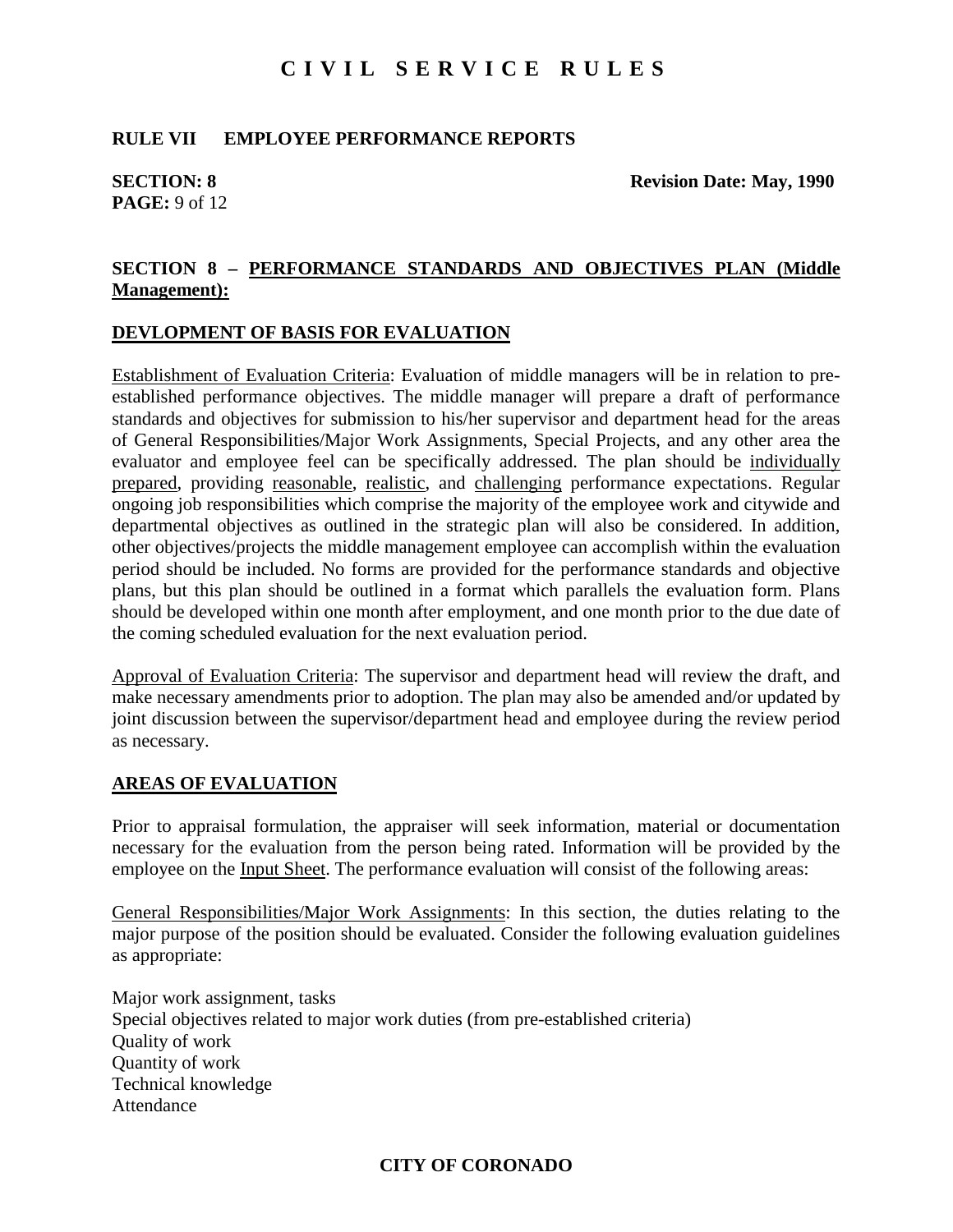#### **RULE VII EMPLOYEE PERFORMANCE REPORTS**

# **PAGE:** 10 of 12

**SECTION: 8** Revision Date: May, 1990

Utilization of safety procedures Adherence to City rules and regulations Attitude Plans and organizes work effectively Meets timeframes Initiates and follows-up on assignments Works independently Appropriate use of equipment, materials, supplies Takes advantage of training opportunities related to position.

Communication: This field should consider both written and verbal communication skills. Consider the following:

Clarity of verbal communications Asks follow-up questions to clarify needs/intents Clarity of directions Verbal skills show appropriate sensitivity/diplomacy  $-$  a) with other staff, and b) the public Conducts effective meetings Presentations are well organized and understandable Interpretation of communications is appropriate Avoids use of technical jargon Good listening skills Written communication uses proper grammar, sentence structure, punctuation Written communication is brief, concise, well organized, and appropriate for the reader(s)

Community/Human Relations: This field is to evaluate how effectively the middle manager relates to other in the work environment. Consider the following:

Works effectively with management, employees, and the public Presents information to the public effectively Presents a warm, helpful, receptive, respectful, and friendly image Demonstrates openness, receptiveness and approachability in formal and informal situations Adaptable and flexible Accepts constructive criticism and seeks to improve Promptly responds to the concerns of others Is sensitive, tactful, and polite

Supervisory/Management Skills: This field should evaluate the effectiveness with which the middle manager leads, directs, trains, and coordinates the work of staff. This section should be used only if applicable. Consider the following: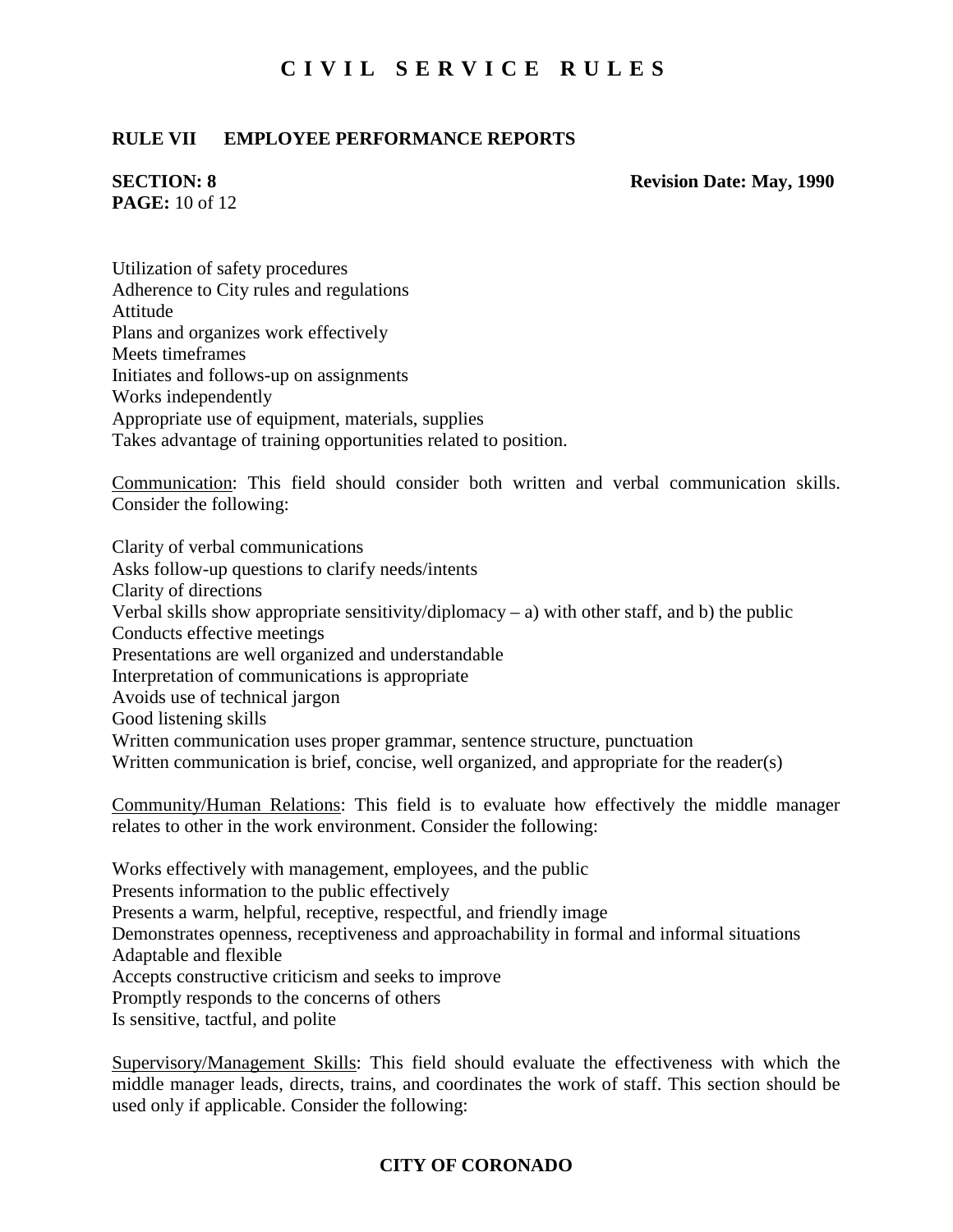### **RULE VII EMPLOYEE PERFORMANCE REPORTS**

# **PAGE:** 11 of 12

**SECTION: 8** Revision Date: May, 1990

Specific performance objectives Demonstrates leadership skills Emphasizes a team approach with staff Provides guidance and direction to staff Monitors and facilitates completion of tasks Provides ongoing feedback to employees on performance Encourages professional development Creates an environment that encourages new ideas and solutions for projects/problems Accessible/responsible to employees Accurately communicates organization rules, regulations, procedures Provides comprehensive department orientation to new employees Creates an environment that encourages employees to work independently with minimum supervision Motivates staff members with positive techniques Recognizes and reinforces positive employee performance Shows awareness/understanding of employee's work responsibilities

Budget Management: This aspect of the evaluation considers responsibility for development, recommendation, and implementation of the budget for any program areas for which the middle manager may be responsible. Consider the following:

Monitors revenues and controls expenditures within his/her responsibilities Identifies methods to improve services and costs Charges and collects appropriate fees Anticipates and recommends plans to meet long-term budgetary needs

Maintains accurate budget records

Special Projects: This field is to evaluate the specific performance objectives/projects established at the beginning of the evaluation period. Consider whether objectives were met as established, and whether defined outcomes were achieved.

#### **EVALUATION LEVELS**

The following levels will be used in evaluating middle manager performance:

OUTSTANDING: Performance was consistently of the highest level for the evaluation period.

GOOD: Performance was above that which could be expected of most persons performing this position.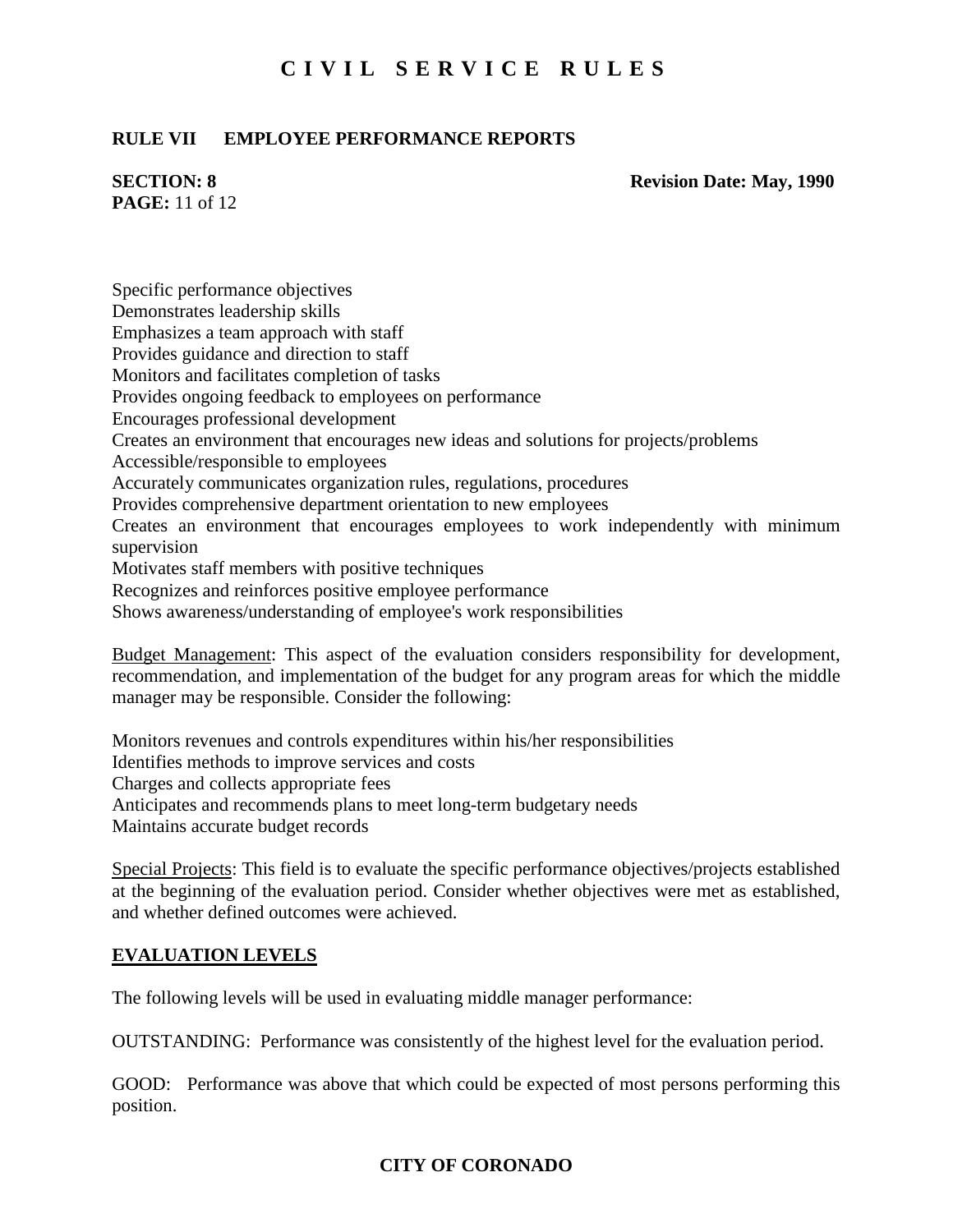### **RULE VII EMPLOYEE PERFORMANCE REPORTS**

**PAGE:** 12 of 12

**SECTION: 8** Revision Date: May, 1990

MEETS STANDARDS: Performance meets expectations and standards established.

IMPROVEMENT NEEDED: Performance showed some effort but did not attain levels expected for the evaluation period.

UNACCEPTABLE: Little or no effort was demonstrated and tasks and responsibilities performed did not attain acceptable levels.

#### **APPRAISAL FREQUENCY AND TIMING**

All probationary professional, supervisory, and management employees shall receive an appraisal at least every three (3) months during the probationary period. These appraisals are due on the anniversary date of hire. All regular professional, supervisory, and management employees shall receive an appraisal twice per year, on the semi-annual anniversary date of hire. In addition, performance appraisals will be completed when one of the following occurs:

- (a) whenever an employee is promoted (the evaluation schedule will be changed to coincide with the anniversary date of the promotion);
- (b) whenever it is necessary to document outstanding or unacceptable performance.

#### **APPRAISAL DISTRIBUTION AND FILING**

The signed performance appraisal will be forwarded to the City Manager for review and approval. Once approved, the appraisal will be forwarded to the Administrative Services Department for inclusion in the personnel file. A copy of the appraisal will be retained by the department and employee.

#### **APPEAL PROCESS**

The performance appraisal is to serve as a record of the employee's performance, and therefore, it is not disciplinary in nature. Employees may provide feedback should they feel it is important to support and/or rebut the evaluation through the use of the Feedback Sheet.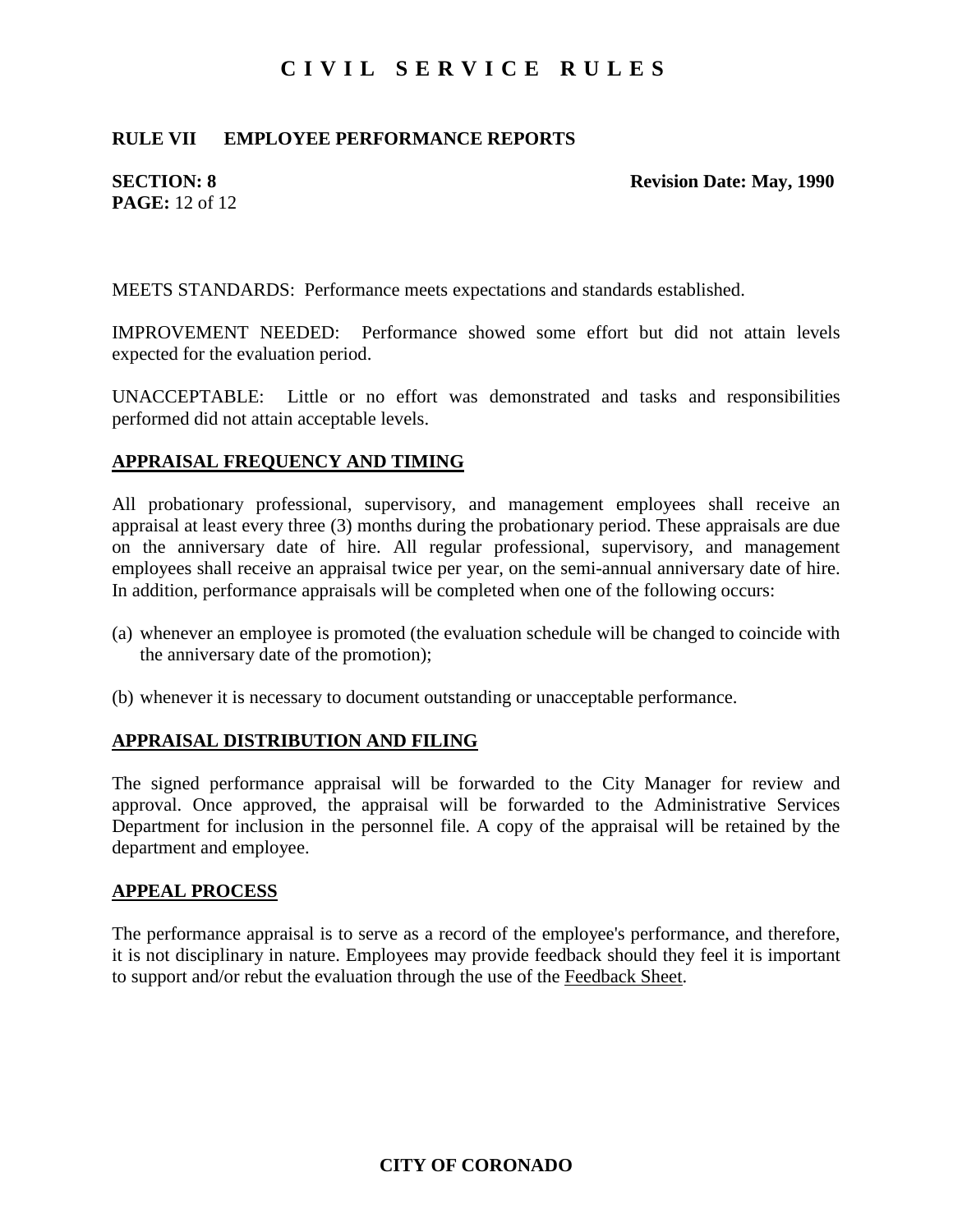### **RULE VIII DISCIPLINARY ACTIONS**

# **PAGE:** 1 of 15

#### **SECTION: 1** Revision Date: January, 1996

### **SECTION 1 – TYPES OF DISCIPLINARY ACTIONS**

Any officer of employee of the City in the Classified Service who has successfully completed the probationary period prescribed in accordance with these rules may be disciplined or removed from office or employment for cause by the appointing authority. An appointing authority may impose the following types of discipline:

- (a) Discharge from City employment
- (b) Demotion
- (c) Suspension from duty without pay.
	- 1. Any suspension invoked under this Rule against any one person in the Classified Service for one or more periods shall not aggregate more than ninety (90) days in one calendar year.
	- 2. In lieu of leave without pay, suspension may be:
		- (a) Charged against an employee's accumulated leave, or (CTO); or
		- (b) Reflected in a reduction of five (5%) percent for one (1) or more pay periods, provided that such action is mutually agreeable to both the department head and the employee.
- (d) Reduction of salary.
	- 1. An employee's salary may be reduced one (1) or more steps within the range prescribed for his/her class for a period to be prescribed by the appointing authority.
- (e) Letter of Reprimand.
	- 1. A letter of reprimand constitutes a formal written warning regarding an employee's behavior and is placed in an employee's personnel file. After a two (2) year period, an employee may make a written request to the City Manager to remove the reprimand.

The City Manager shall have the discretion of either removing or retaining the reprimand in the employee's personnel file. If the reprimand is retained in the personnel file, the employee may, on an annual basis, make a request in writing to the City Manager to remove the reprimand.

### **CITY OF CORONADO**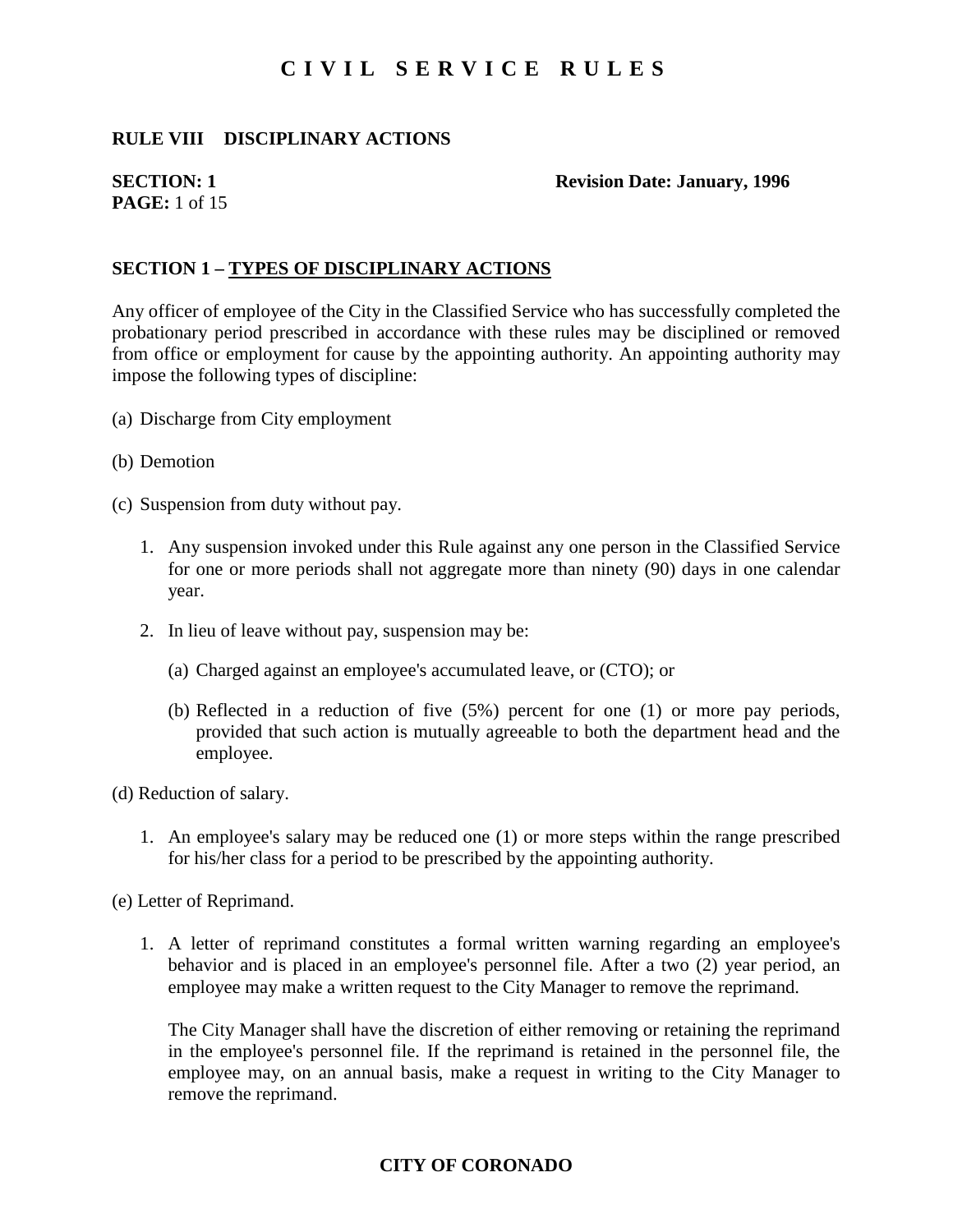### **RULE VIII DISCIPLINARY ACTIONS**

# **PAGE:** 2 of 15

#### **SECTION: 1** Revision Date: January, 1996

(f) Last Chance Agreement.

1. A Last Chance Agreement is a written contract between the City and an employee which stipulates conditions of employment, typically as a result of an employee testing positive for alcohol or controlled substances specified in the City's Drug Free Workplace policy.

A Last Chance Agreement may be recommended, at the discretion of the appointing authority, as a form of discipline in lieu of discharge, or in conjunction with other forms of discipline.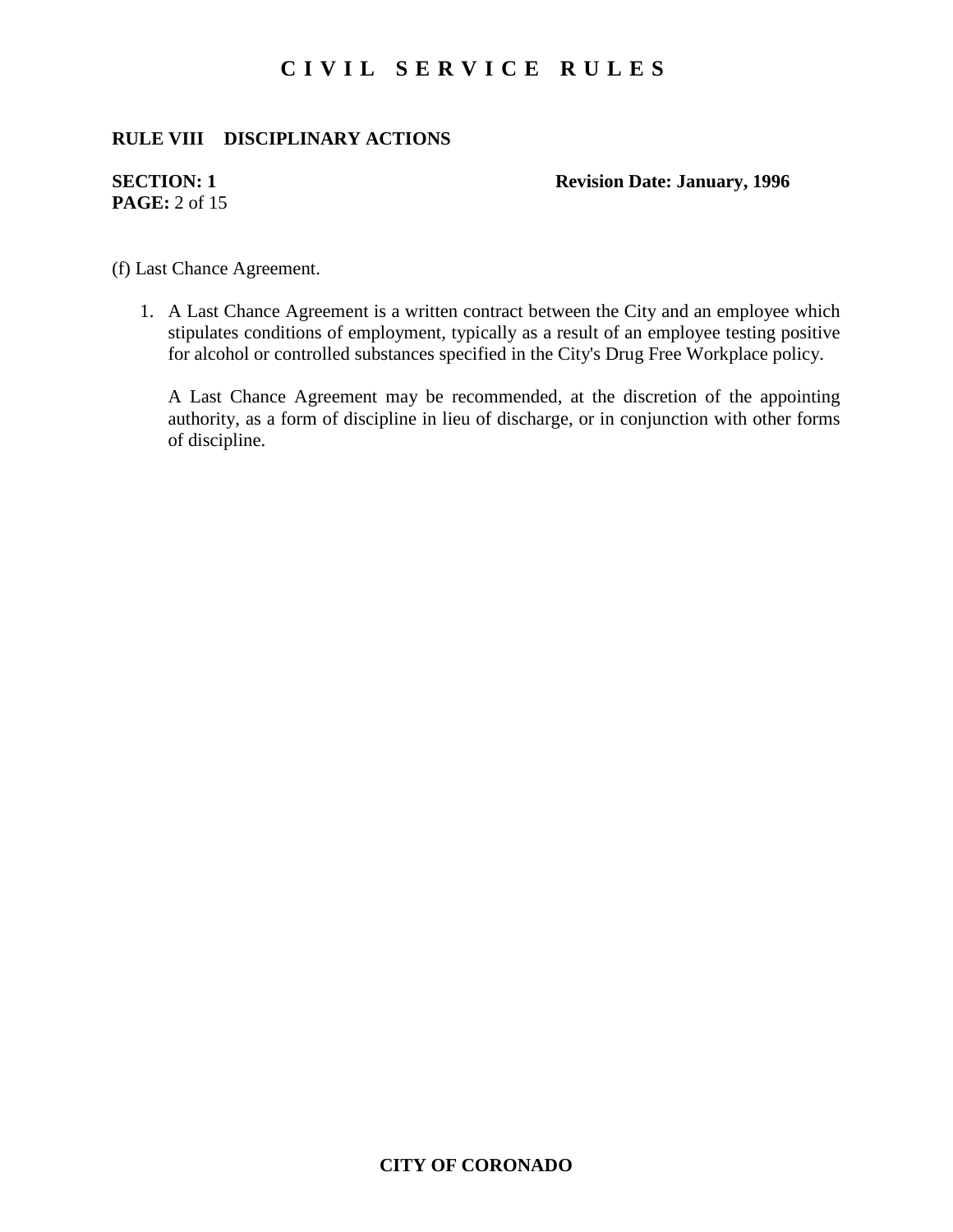### **RULE VIII DISCIPLINARY ACTIONS**

# **PAGE:** 3 of 15

#### **SECTION: 2** Revision Date: August, 1986

### **SECTION 2 – CAUSE FOR DISCIPLINARY ACTION**

Any of the following shall be deemed sufficient cause for disciplinary action against any employee with permanent status in the Classified Service. The following is not all inclusive:

- (a) Actions contrary to or in violation of these rules;
- (b) Inefficiency or incompetence in the performance of his duty;
- (c) Willful disobedience or insubordination, or violation of any lawful regulation, written procedure or policy, or order or failure to obey any lawful and reasonable direction given him by his supervisor;
- (d) Refusal, neglect or failure to perform in full duty capacity after being so qualified by physical examination;
- (e) Misuse of sick leave;
- (f) Dishonesty;
- (g) Alcoholic or drug intoxication while on duty;
- (h) Disorderly conduct;
- (i) Discourteous or offensive treatment of the public or other employees;
- (j) Absence without leave, or failure to report after leave has expires, or after such leave has been disapproved or revoked and cancelled by the Commission; provided, however, that is such absence or failure to report is excusable, the Personnel Officer may dismiss the charges;
- (k) Conviction of a felony, or conviction of a criminal offense involving moral turpitude, which shall be construed to mean any act of baseness, vileness or depravity; or any act contrary to justice, honesty, modesty or good morals; or any act done with deception, or through corrupt motives;
- (l) Neglect of duty;
- (m)Negligence or willful misconduct causing damage to public property or waste of public supplies;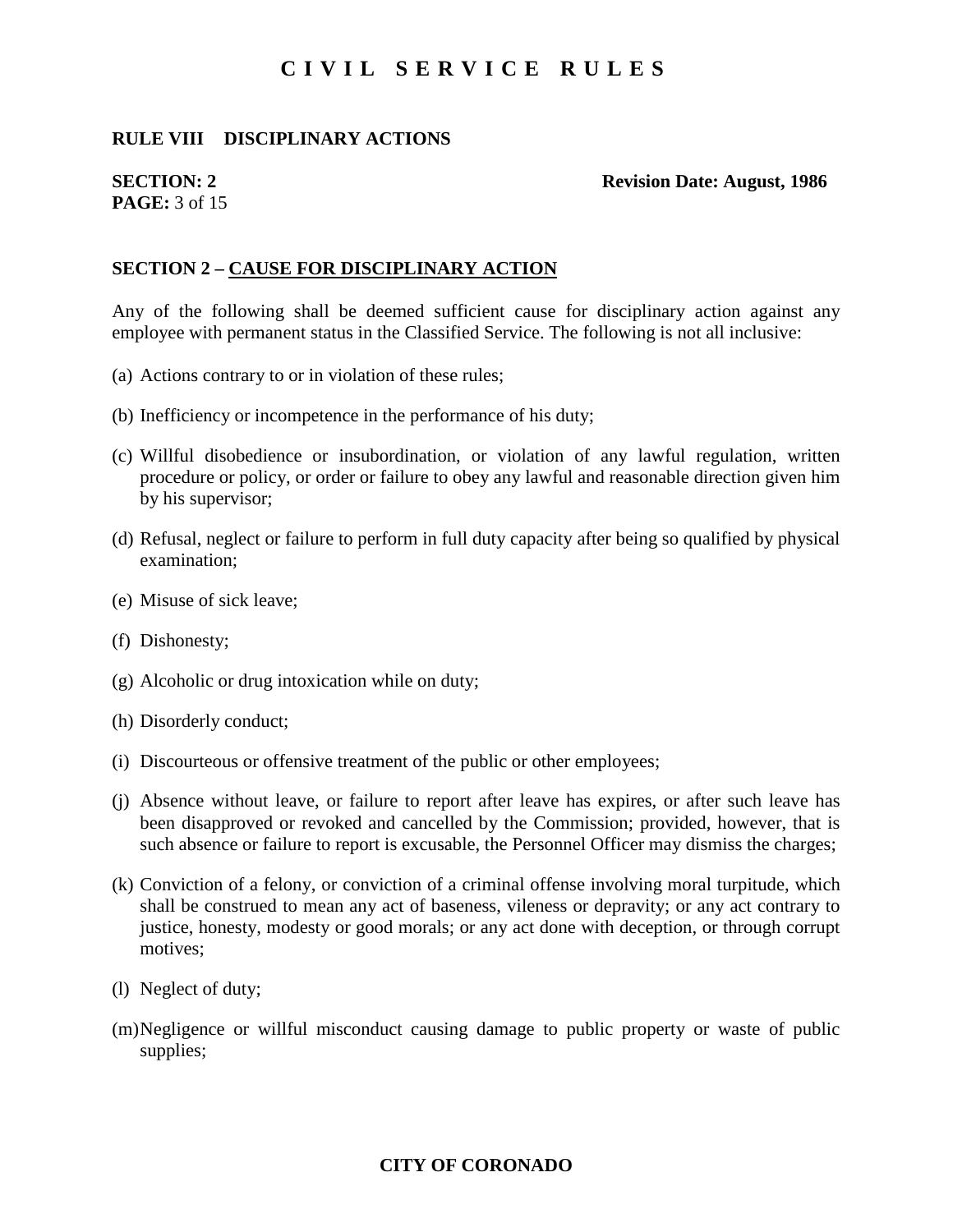### **RULE VIII DISCIPLINARY ACTIONS**

# **PAGE:** 4 of 15

#### **SECTION: 2** Revision Date: August, 1986

- (n) Solicitation or taking for personal use a fee, gift, or other valuable thing in the course of his work or in connection with it when such fee, gift or other valuable thing so solicited or given him by any person in the hope or expectation of receiving a favor or better treatment than that accorded other persons;
- (o) Failure to obey an order from the City Manager or other department head to terminate or desist from outside employment or enterprise that has been determined by the Civil Service Commission to be incompatible with City employment or detrimental to the efficiency of his regular City work;
- (p) Any conduct unbecoming an officer or employee of the City.

Charges filed by any citizen against any person in the Classified Service shall be in writing under penalty of perjury.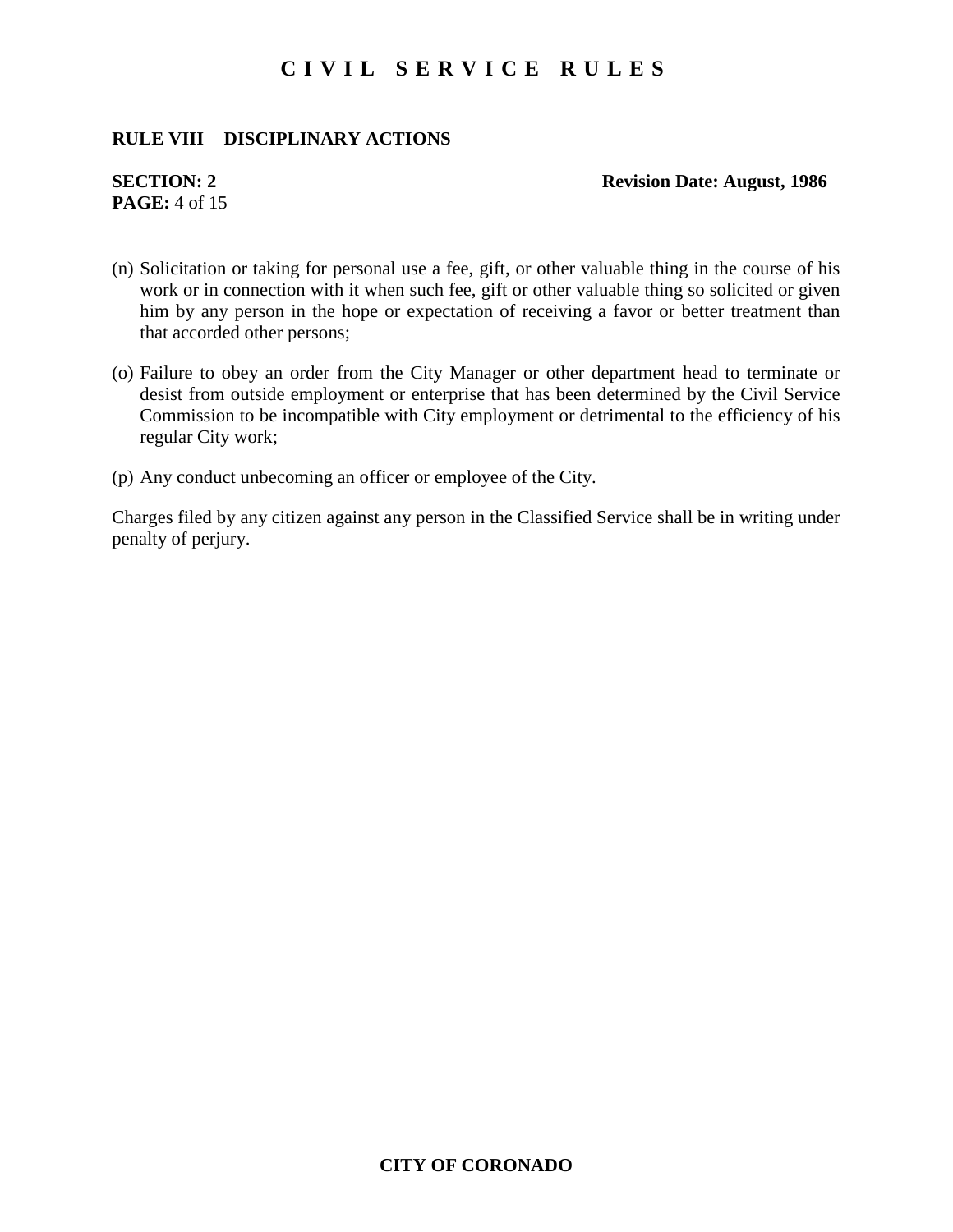### **RULE VIII DISCIPLINARY ACTIONS**

## **PAGE:** 5 of 15

**SECTION: 3** Revision Date: August, 1986

#### **SECTION 3 – WARNING TO EMPLOYEES**

If the work or behavior of an employee with permanent status is in some respect unsatisfactory, it shall be the duty of the supervisor or appointing authority to so advise the employee and to counsel him explaining the standards by which he is being judged in order that he shall have reasonable opportunity to attain such standards. Should continuation of the unsatisfactory work or behavior warrant any disciplinary action set forth in Section 1, the employee shall be so warned. Omission of warning shall not prevent the appointing authority from taking disciplinary action but such omission may be taken into consideration by the City Manager or the Civil Service Commission on review of the action.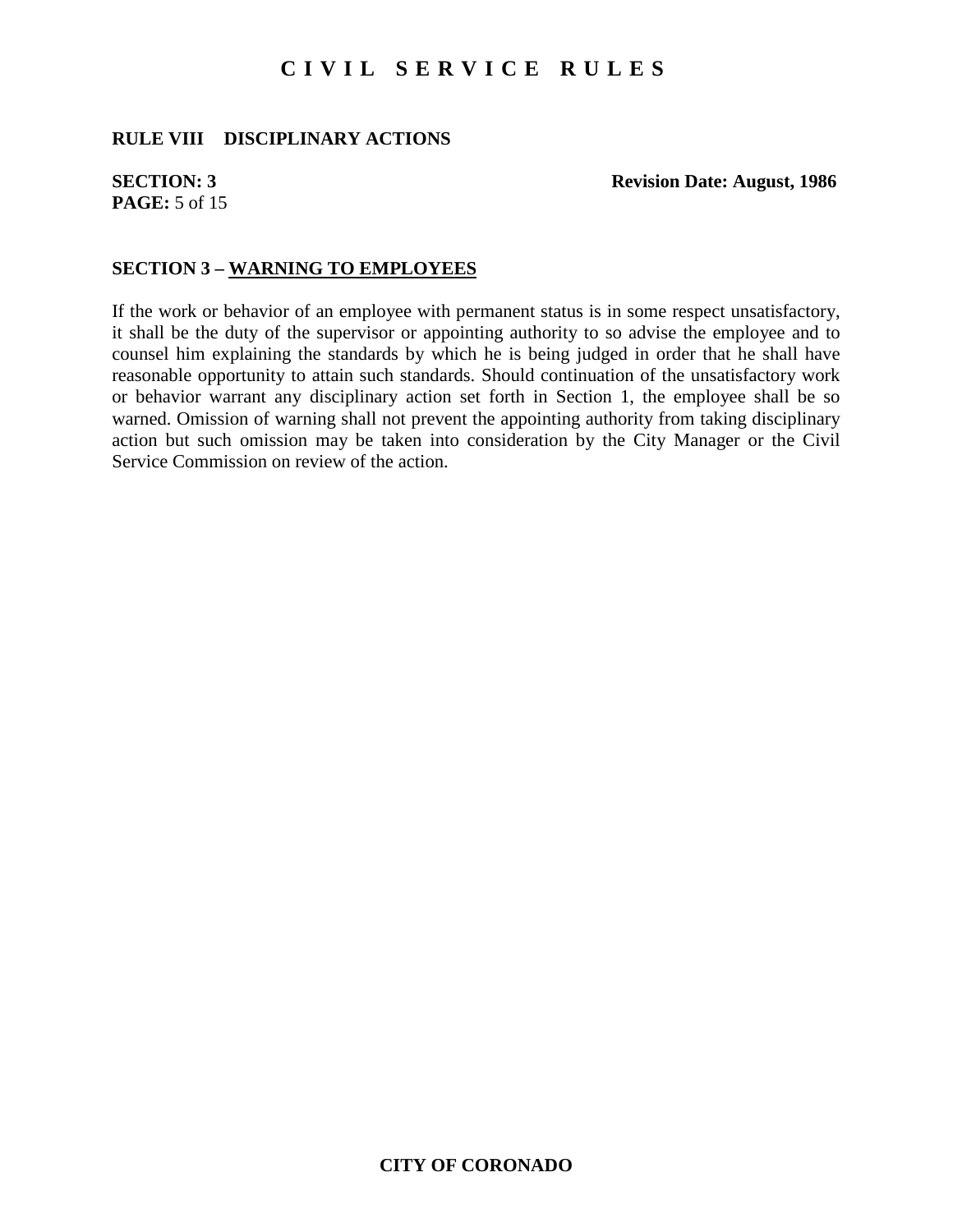### **RULE VIII DISCIPLINARY ACTIONS**

## **PAGE:** 6 of 15

**SECTION: 4** Revision Date: August, 1986

### **SECTION 4 – INITIATING A PRE-DISCIPLINARY HEARING**

If the employee's supervisor determines that disciplinary action against an employee with permanent status may be necessary, the supervisor shall notify the appointing authority. If the appointing authority concurs, he shall cause a NOTICE OF PROPOSED DISCIPLINARY ACTION to be personally served upon the employee or sent by registered mail to the employee's residence. The NOTICE OF PROPOSED DISCIPLINARY ACTION shall contain:

- (a) The disciplinary action proposed;
- (b) The cause or causes for the disciplinary action as detailed in Section 2, Rule VIII;
- (c) The description of the nature, purpose and location of evidence which supports the cause(s). All documents considered, whether relied upon or not, shall be either attached or specifically identified. The names of all persons consulted shall also be identified.
- (d) A date and time for the Pre-Disciplinary Hearing, allowing a reasonable opportunity for the employee to prepare and respond.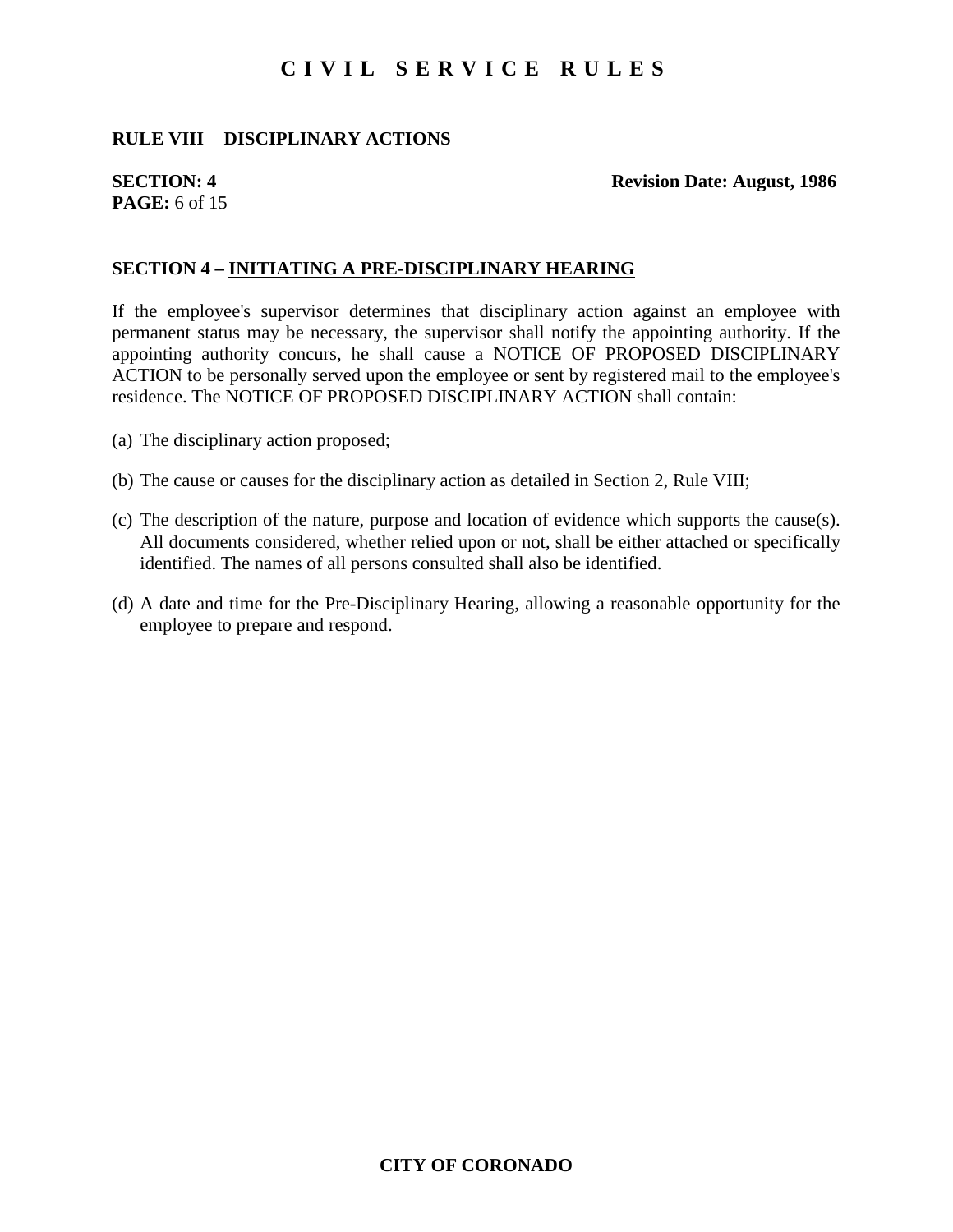### **RULE VIII DISCIPLINARY ACTIONS**

## **PAGE:** 7 of 15

**SECTION: 4.1** Revision Date: August, 1986

#### **SECTION 4.1 – PRE-DISCIPLINARY INVESTIGATION OF PEACE OFFICERS**

When any peace officer is under investigation and subject to interrogation by his commanding officer, or any other member of the Coronado Police Department, which would lead to disciplinary action, such interrogation shall be conducted under the provisions of this section.

This section shall not apply to any interrogation of a peace officer in the normal course of duty, counseling, instruction, or informal verbal admonishment by, or other routine or unplanned contact with, a supervisor or any other peace officer, nor shall this section apply to an investigation concerned solely with and directly with alleged criminal activities:

- (a) The interrogation shall be conducted at a reasonable hour, preferably at a time when the peace officer is on duty, or during the normal working hours for the peace officer, unless the seriousness of the investigation requires otherwise. If such interrogation does occur during off-duty time of the peace officer being interrogated, the peace officer shall be compensated for such off-duty time in accordance with regular department procedures.
- (b) The peace officer under investigation shall be informed prior to such interrogation of the rank, name and command of the officer in charge of the interrogation, the interrogating officers, and all other persons to be present during the interrogation. All questions directed to the peace officer under interrogation shall be asked by and through no more than two (2) interrogators at one time.
- (c) The peace officer under investigation shall be informed of the nature of the investigation prior to any interrogation. The peace officer under investigation may be given a direct order to respond to questions. The officer shall be informed that information provided will not be used in any subsequent criminal proceeding. Failure to respond to questions can be the grounds for separate disciplinary action.
- (d) The interrogating session shall be for a reasonable period taking into consideration gravity and complexity of the issue being investigated. The person under interrogation shall be allowed to attend to his own personal physical necessities.
- (e) The peace officer under investigation shall not be subjected to offensive language or threatened with punitive action, except the refusal to respond to questions directly related to the investigation or interrogation may result in punitive action. No promise of reward shall be made as an inducement to answering any question. The employer shall not cause the peace officer under interrogation to be subjected to visits by the press or news media without his express consent nor shall his home address or photograph be given to the press or news media without his express consent.

### **CITY OF CORONADO**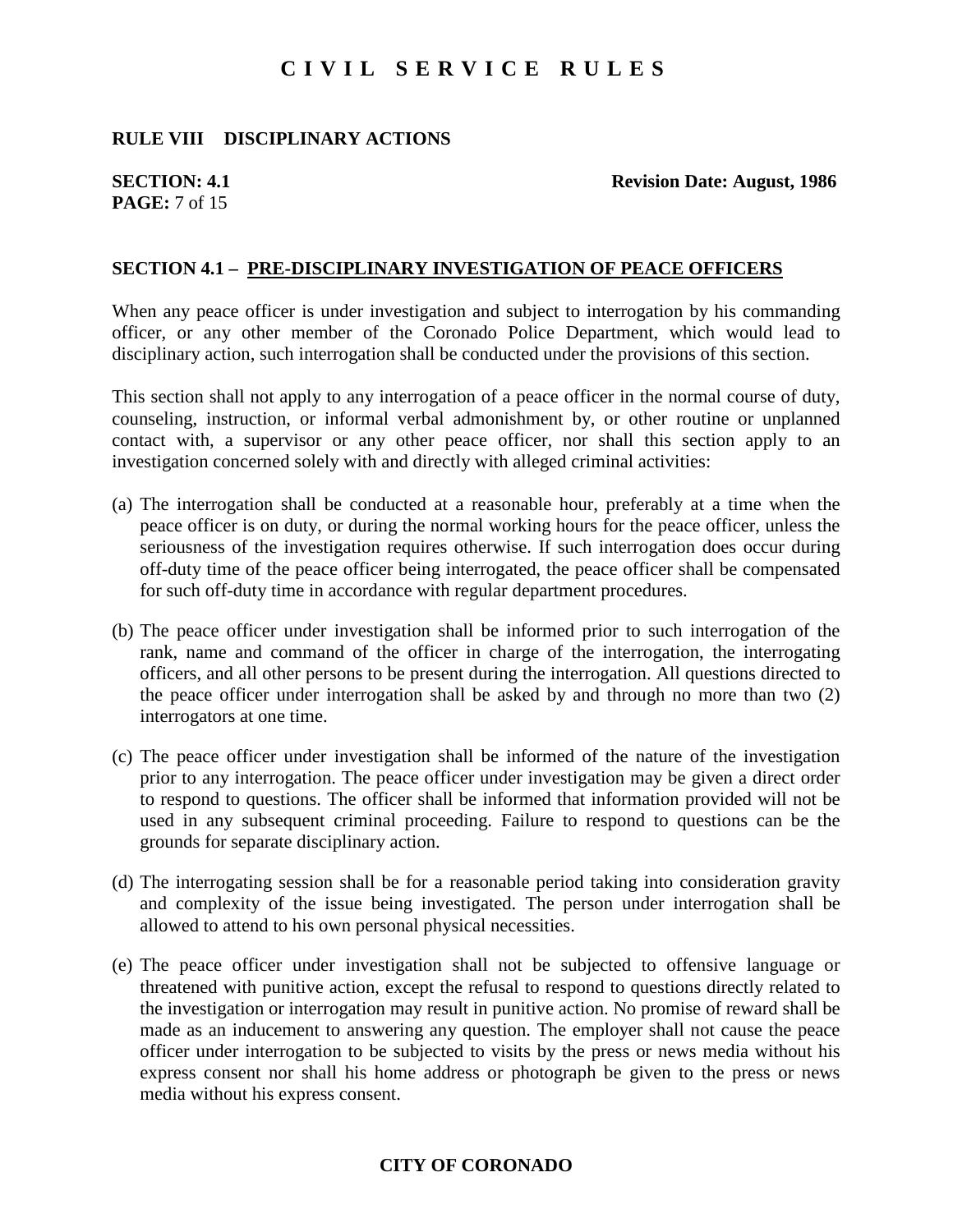### **RULE VIII DISCIPLINARY ACTIONS**

# **PAGE:** 8 of 15

**SECTION: 4.1** Revision Date: August, 1986

- (f) The complete interrogation of a peace officer may be recorded. If a tape recording is made of the interrogation, the peace officer shall have access to the tape if any further proceedings are contemplated or prior to any further interrogation at a subsequent time. The peace officer shall be entitled to a transcribed copy of any notes made by a stenographer or to any reports or complaints made by investigators or other persons; except those which are deemed by the investigating agency to be confidential. No notes or reports which are deemed confidential may be entered in the officer's personnel file. The peace officer being interrogated shall have the right to bring his own recording device and record any and all aspects of the interrogation.
- (g) If prior to or during the interrogation of a peace officer it is deemed that he may be charged with a criminal offense, he shall be immediately informed of his constitutional rights.
- (h) Upon the filing of a formal written statement of charges, or whenever an interrogation focuses upon matters which are likely to result in punitive action against any peace officer, that officer, at his request, shall have the right to be represented by a representative of his choice who may be present at all times during such interrogation. The representative shall not be a person subject to the same investigation.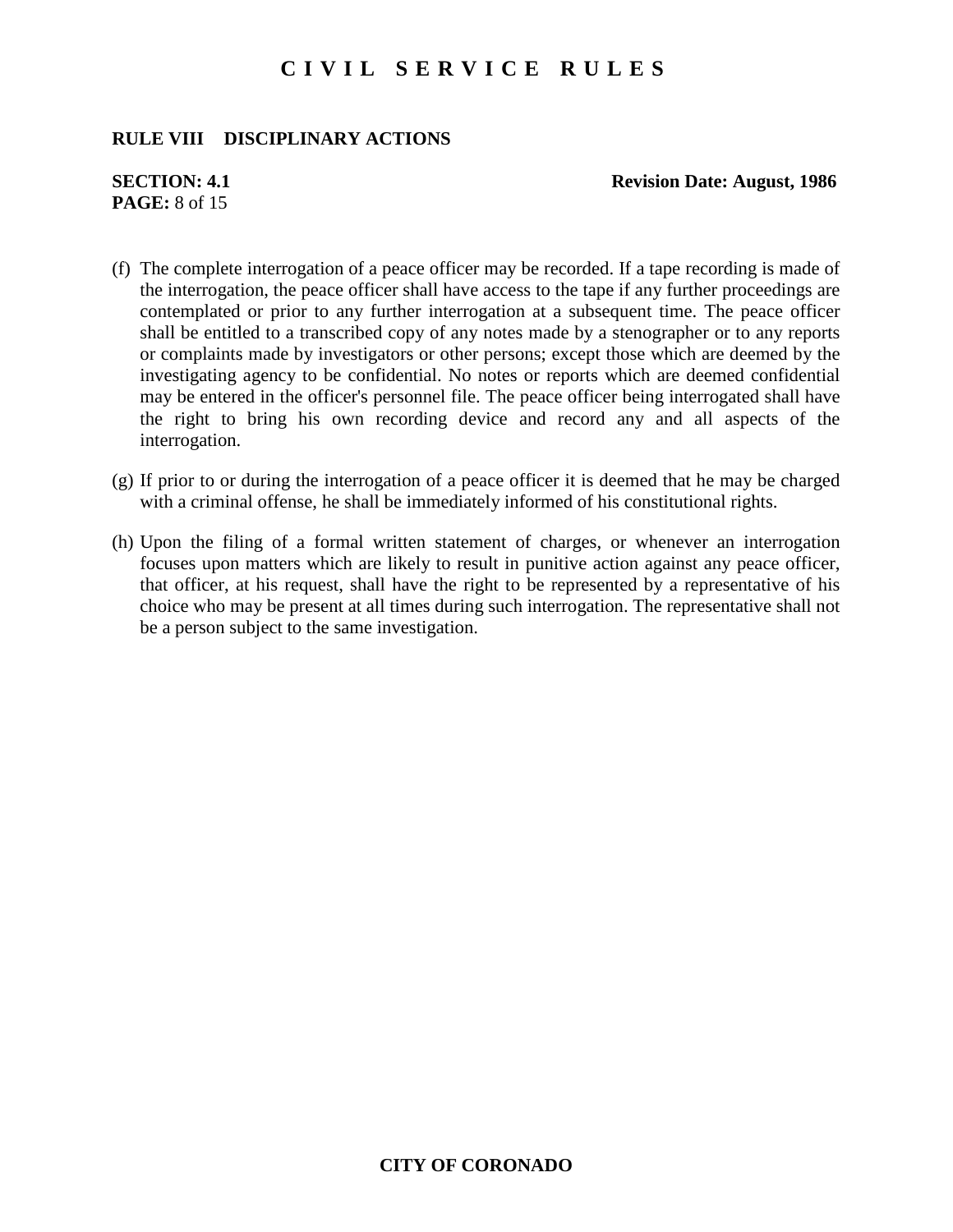### **RULE VIII DISCIPLINARY ACTIONS**

## **PAGE:** 9 of 15

**SECTION: 4.2** Revision Date: August, 1986

#### **SECTION 4.2 – INVESTIGATION OF PEACE OFFICERS**

- (a) No peace officer shall be compelled to submit to a polygraph examination against his will. No disciplinary action or other recrimination shall be taken against a peace officer refusing to submit to a polygraph examination, nor shall any comment be entered anywhere in the investigator's notes or anywhere else that the peace officer refused to take a polygraph examination, nor shall any testimony or evidence be admissible at a subsequent hearing, trial, or proceeding, judicial or administrative, to the effect that the peace officer refused to take a polygraph examination.
- (b) No peace officer shall have his locker, or other space for storage that may be assigned to him searched except in his presence, or with his consent, or unless a valid search warrant has been obtained or where he has been notified that a search will be conducted. This section shall apply only to lockers or other space for storage that are owned or leased by the City of Coronado.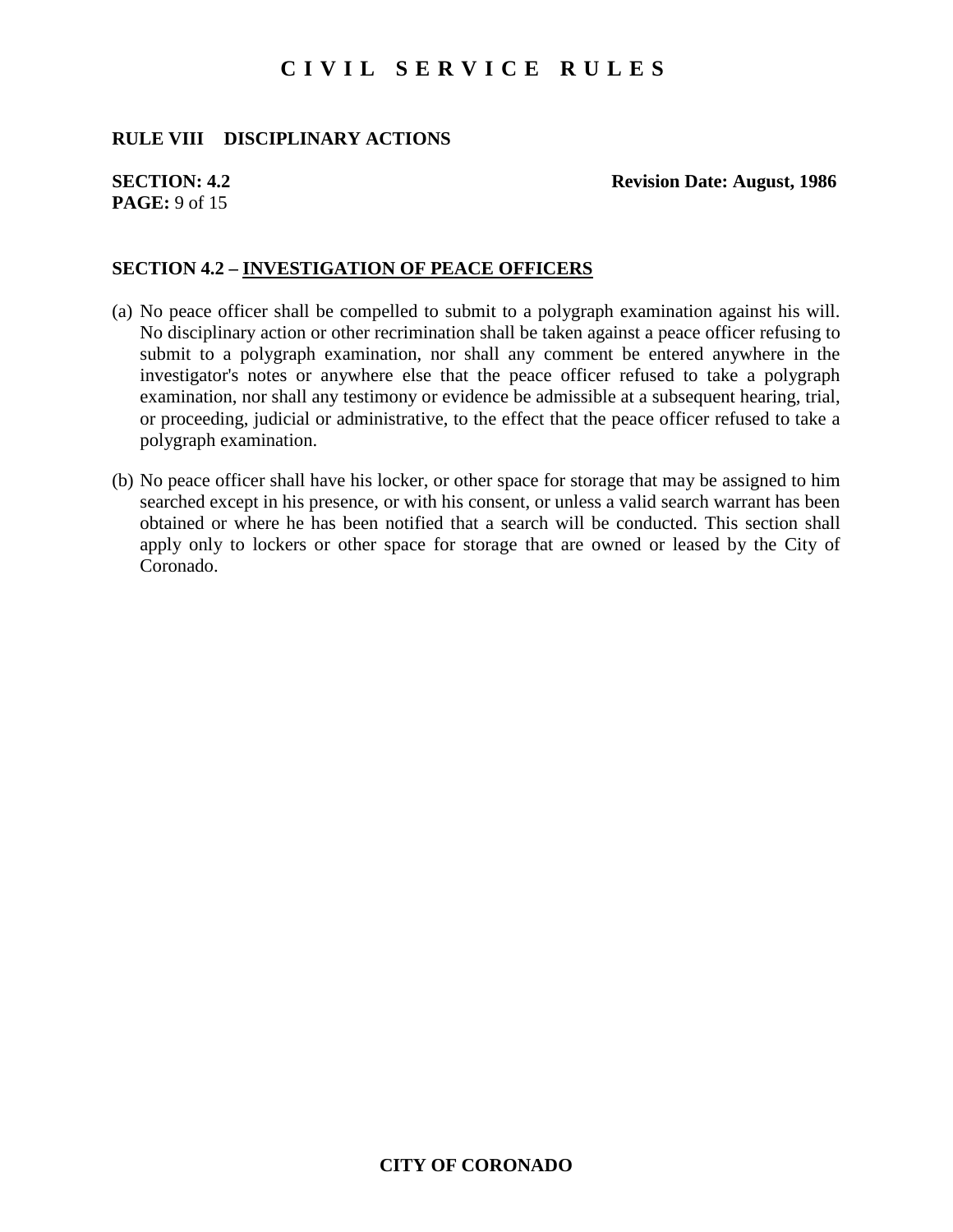### **RULE VIII DISCIPLINARY ACTIONS**

## **PAGE:** 10 of 15

#### **SECTION:** 5 Revision Date: August, 1986

### **SECTION 5** – **PRE-DISCIPLINARY HEARING**

The employee may present to the Hearing Officer either a written or oral response to the NOTICE OF PROPOSED DISCIPLINARY ACTION. At the request of the employee, the date of the hearing may be delayed for a reasonable period of time. In no case shall the delay exceed thirty (30) calendar days from the original date of the hearing.

The Hearing Officer for the Pre-Disciplinary Hearing shall be the appointing authority, unless the appointing authority has been directly involved in the investigation and preparation of the charges. If the appointing authority has been directly involved in preparing the proposed disciplinary action, the City Manager shall conduct the Pre-Disciplinary Hearing and render a decision.

All testimony taken at the Pre-Disciplinary Hearing shall be either formally transcribed or recorded, unless foregone by mutual consent.

In response to the NOTICE OF PROPOSED DISCIPLINARY ACTION, the employee may present evidence and arguments in written and oral form.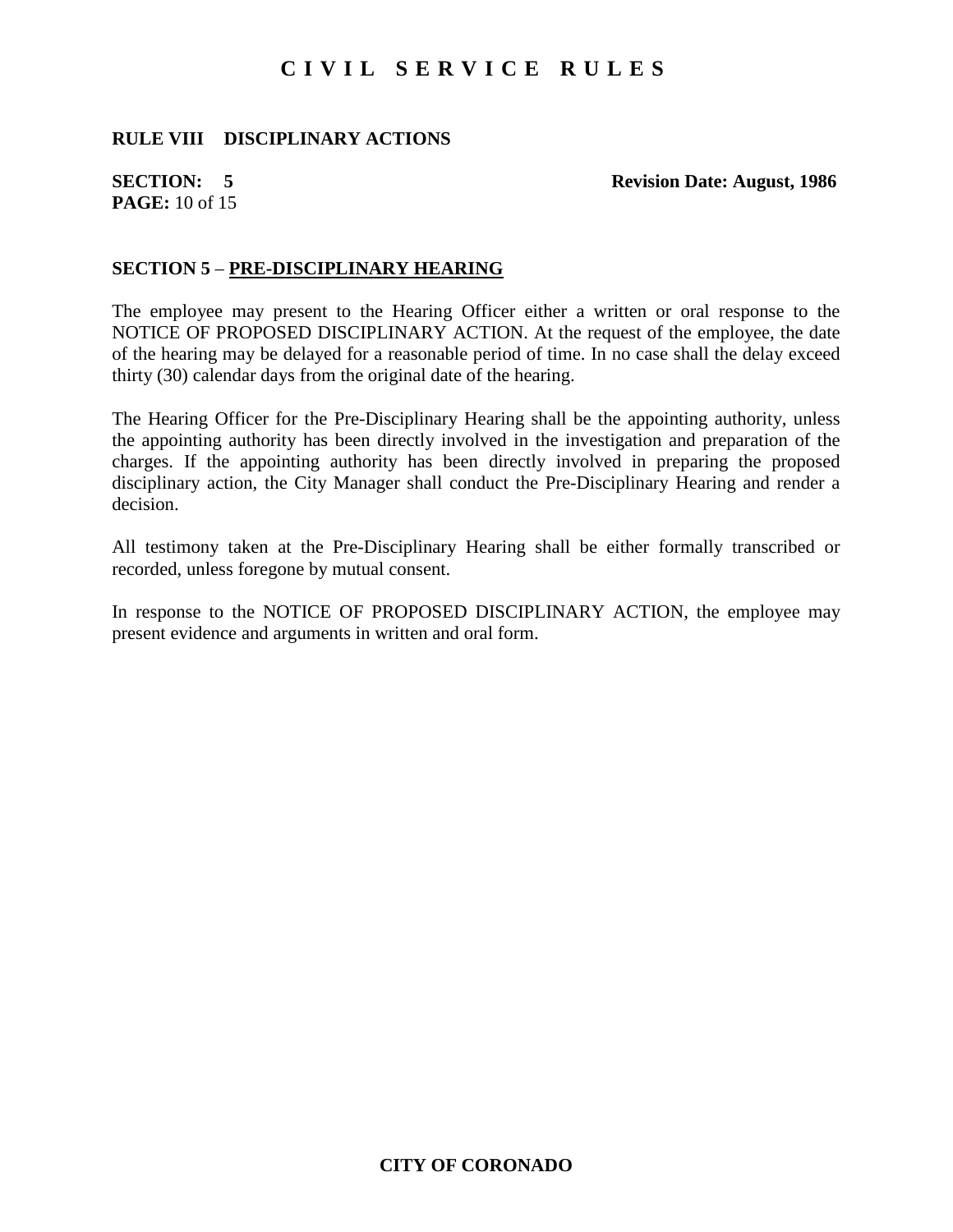### **RULE VIII DISCIPLINARY ACTIONS**

## **PAGE:** 11 of 15

**SECTION: 6** Revision Date: August, 1986

### **SECTION 6** – **NOTICE OF DISCIPLINARY ACTION**

The Hearing Officer shall deliver a written NOTICE OF DISCIPLINARY ACTION to the employee, a copy of which shall be filed with the Director of Administrative Services. Such NOTICE shall be personally served on the employee or sent by registered mail to his residence, as reflected in his personnel file. In the case of an employee who has permanent status and who is administered any disciplinary action, the NOTICE shall contain the following:

- (a) The kind and effective date of disciplinary action.
- (b) The specific charges set forth with sufficient particularity as will enable the employee to understand the charges made against him and to answer them.
- (c) Approximate dates of warnings given pursuant to Section 3 regarding type of deficiency for which disciplinary action is taken, or reasons for necessity to take action without warning the employee.
- (d) Dates of Pre-Disciplinary Hearing.
- (e) Statement advising the employee of his right to appeal the imposition of the disciplinary action.

In cases where a LETTER OF REPRIMAND is issued, the NOTICE shall have attached a copy of the Letter and a statement that the Letter will be placed in the employee's personnel file five (5) working days hence unless an appeal is filed with the City Manager in accordance with Section 7 of this rule.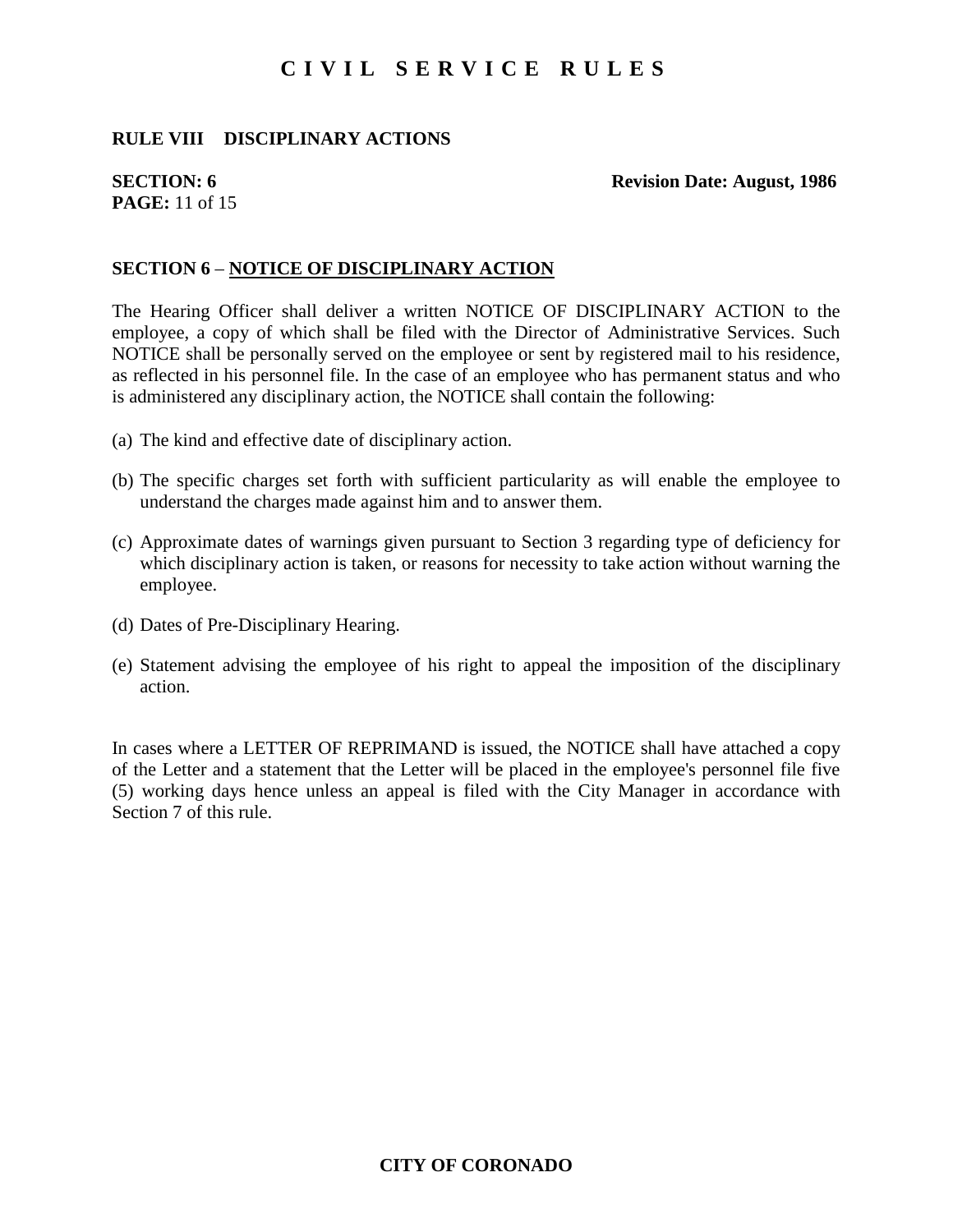### **RULE VIII DISCIPLINARY ACTIONS**

# **PAGE:** 12 of 15

**SECTION 7** Revision Date: August, 1986

### **SECTION 7 – APPEAL OF DISCIPLINARY ACTION**

Within ten (10) working days after the presentation to him of the NOTICE OF DISCIPLINARY ACTION(S) the employee may file with the Administrative Services Department an APPEAL OF DISCIPLINARY ACTION to the Civil Service Commission. Failure on the part of an accused employee to file an APPEAL to the Commission within the time allowed shall cause judgment against said employee to be entered forthwith.

An APPEAL OF DISCIPLINARY ACTION shall include the employee's written request for Commission review of the disciplinary action, and shall specify whether he desires to have a Commission review by means of private hearing, or by means of public hearing. The written APPEAL must also set forth each and every ground for the appeal, and all arguments and evidence that support each ground of appeal.

Any employee who has been granted permanent status in a class shall have the right to appeal any disciplinary action to the Commission except for disciplinary action resulting in a Letter of Reprimand.

If an employee appeals a disciplinary action discharging him from City employment, the position held by the employee shall be considered a temporary vacancy pending final action on the employee's appeal. In the interim, the position may be filled only be a temporary or interim appointment.

Disciplinary action resulting in the discharge of an employee with probationary or other nonpermanent employment status by an appointing authority shall be considered final if approved by the City Manager and shall not be subject to appeal to the Commission. Probationary employees who had per status immediately prior to accepting a promotional position for which they are now serving in a probationary status shall be entitled to reinstatement to the former permanent position unless charges are filed and the employee is discharged in the manner provided in these Rules.

After the filing of an APPEAL and prior to the Civil Service Commission Hearing, a meeting may be held at the discretion of the Director of Administrative Services or his designee to review and clarify with the employee (and his representative, if applicable) all grounds, arguments and evidence set forth in the employee's appeal.

APPEAL OF LETTERS OF REPRIMAND: Any employee who has been granted permanent status shall have the right to appeal to the City Manager the content of a Letter of Reprimand. The time frame for filing an APPEAL OF A LETTER OF REPRIMAND also shall be five (5) working days and shall be made in writing to the City Manager.

### **CITY OF CORONADO**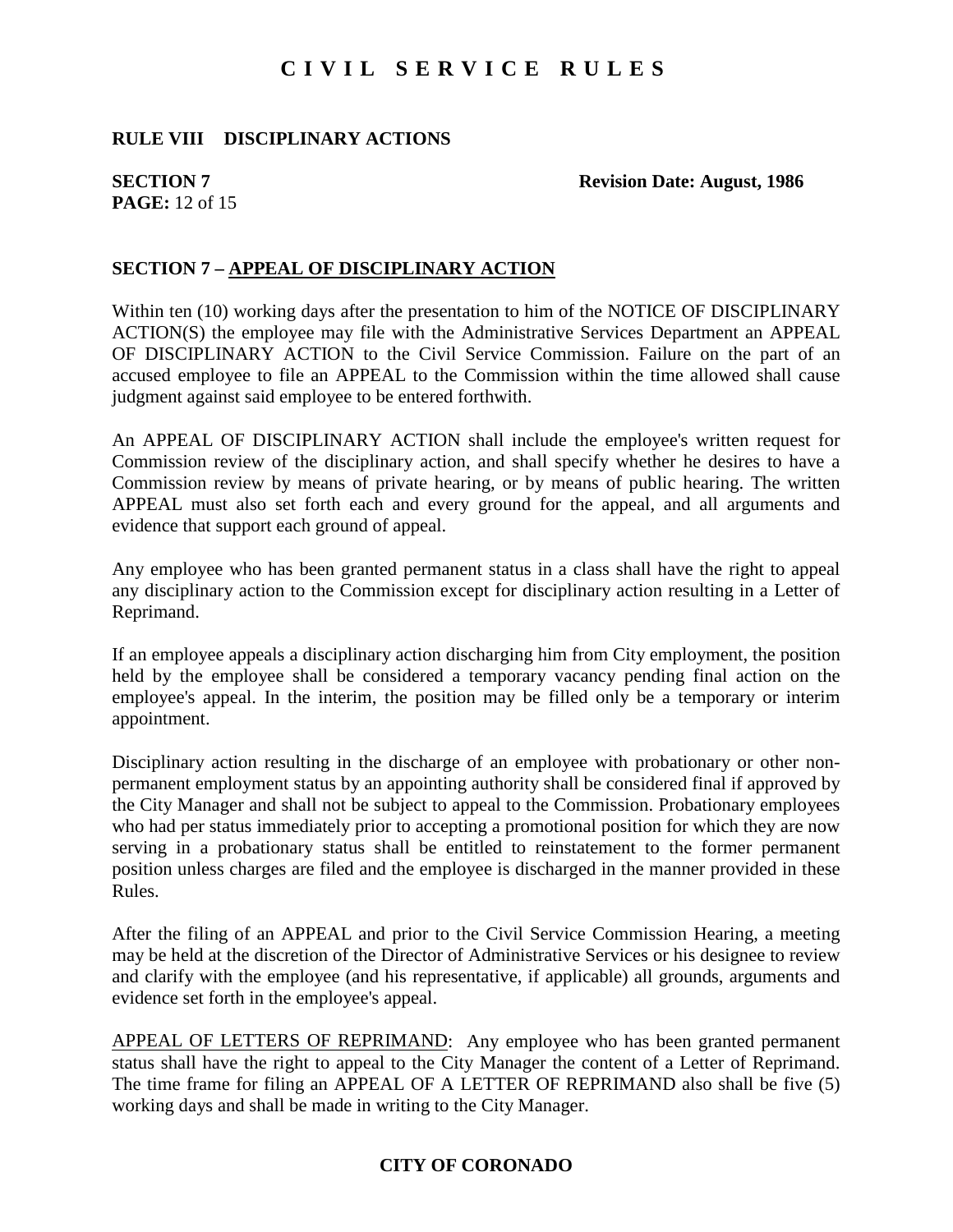### **RULE VIII DISCIPLINARY ACTIONS**

# **PAGE:** 13 of 15

**SECTION 7.1** Revision Date: August, 1986

### **SECTION 7.1 – PEACE OFFICER'S RIGHT TO REVIEW OF OTHER ACTION**

- (a) No peace officer shall have any comment adverse to his interest entered in his personnel file or any other file used for any personnel purposes by his employer, without the peace officer having first read and signed the instrument containing the adverse comment indicating he is aware of such comment; except that such entry may be made if after reading such instrument, the peace officer refuses to sign, that fact shall be noted on that document, and signed or initialed by such officer.
- (b) A peace officer shall have thirty (30) days within which to file a written response to any adverse comment entered in his personnel file. Such written response shall be attached to, and shall accompany, the adverse comment.
- (c) In addition, a peace officer may appeal any comment in the same manner as a Letter of Reprimand may be appealed.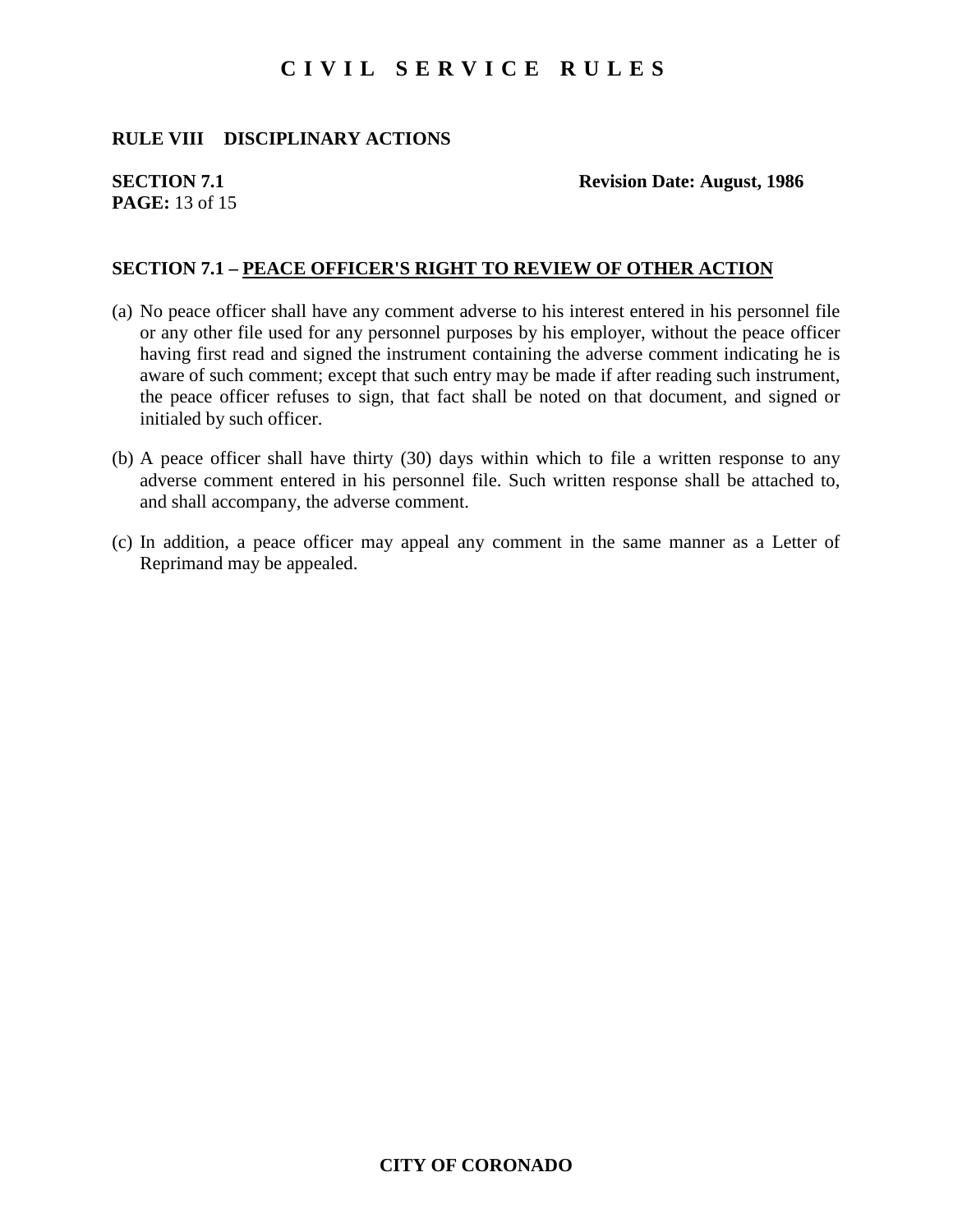### **RULE VIII DISCIPLINARY ACTIONS**

## **PAGE:** 14 of 15

**SECTION 8** Revision Date: October, 2006

### **SECTION 8** – **DISCIPLINARY HEARING BY CIVIL SERVICE COMMISSION**

(a) Subject to availability of Commission members, the Commission shall commence a hearing within ten (10) working days from the filing of said appeal. This ten (10) day limit may be extended up to an additional 20 working days by mutual agreement of the parties.

Any party may request an extension of more than 30 working days from the date of the filing of the appeal or the scheduled date of the hearing, whichever is later, if approved by the Commission based on one or more of the following reasons:

- (i) unavailability of the parties or their respective representatives
- (ii) unavailability of appropriate facilities for the hearing
- (iii) unavailability of witnesses critical to the presentation or defense of the matter
- (iv) any other reason the denial of which would result in an injustice to any party

During the Commission's review of the request for an extension, no information regarding the specifics of the allegations that are the subject of the discipline shall be disclosed to the Commission except for such limited information that is necessary for the determination as to the granting or denying of the request for the extension.

- (b) Whenever a disciplinary hearing is held, the Personnel Officer shall notify the employee and the appointing authority of the date, time and place of hearing, and, if the hearing is public, shall publicly post notice in the City Hall.
- (c) The basis of the hearing shall consist of that material identified in the APPEAL OF DISCIPLINARY ACTION. There is a requirement for reciprocal discovery. The employee and the appointing authority shall be entitled to appear personally, submit documents, call persons to present personally oral information and ask questions of persons who present opposing information. The Rules of Evidence do not apply. Each may be represented by counsel to the extent of presenting summaries of their respective cases at the commencement and conclusion of the hearing, and any other function in the capacity of representation as the Commission may deem appropriate. The appointing authority may be represented by a subordinate supervisory employee.
- (d) Oral information shall be presented only under oath administered by the Personnel Officer.
- (e) The Commission may ask questions of persons submitting information, opening statements and concluding arguments. The Commission may compel attendance of persons or the production of documents by subpoenas issued in the name of the City by the City Clerk.
- (f) In reaching its decision, the Commission shall use the preponderance of evidence as the standard of proof. The Commission may affirm, modify or dismiss each action of the Hearing Officer, or may remand the matter for rehearing. The decision of the Commission shall be final.

### **CITY OF CORONADO**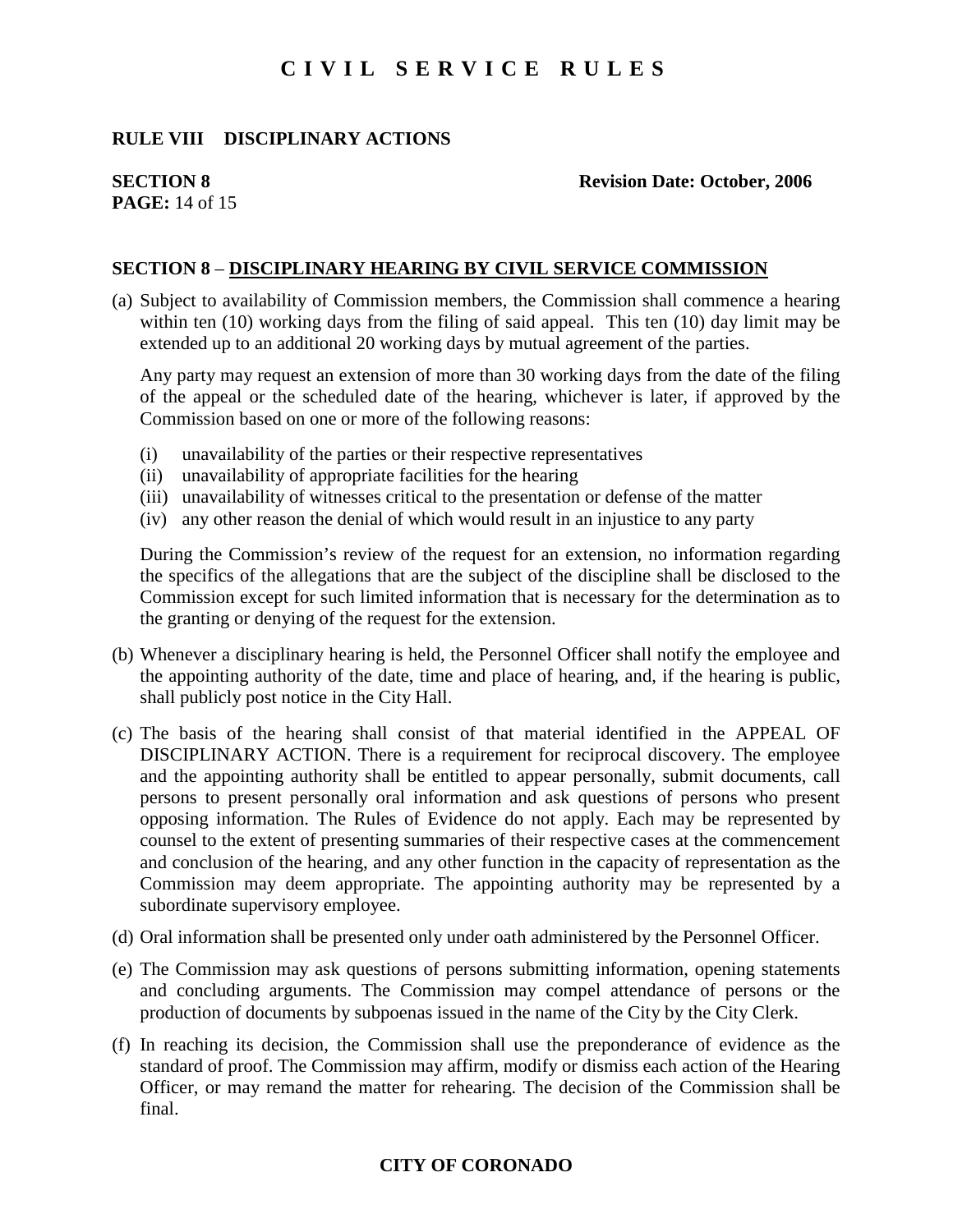### **RULE VIII DISCIPLINARY ACTIONS**

# **PAGE:** 15 of 15

#### **SECTION 9** Revision Date: August, 1986

### **SECTION 9 – FINDINGS AND DECISION**

Upon conclusion of the Civil Service Commission hearing, the findings and decision of the Commission shall be set forth in writing and shall state:

(a) As to each charge whether or not such charge is sustained;

(b) Whether the level of discipline is appropriate.

If the Commission sustains the Hearing Officer's decision regarding the charges, but does not affirm the level of discipline imposed, the Commission shall fix the level of discipline.

With ten (10) working days after concluding the hearing, the Commission shall certify its findings and conclusions. A certified copy of the findings and decision shall be furnished to the employee and the Hearing Officer.

The findings and conclusions of the Civil Service Commission shall be final and no appeal shall be taken therefrom.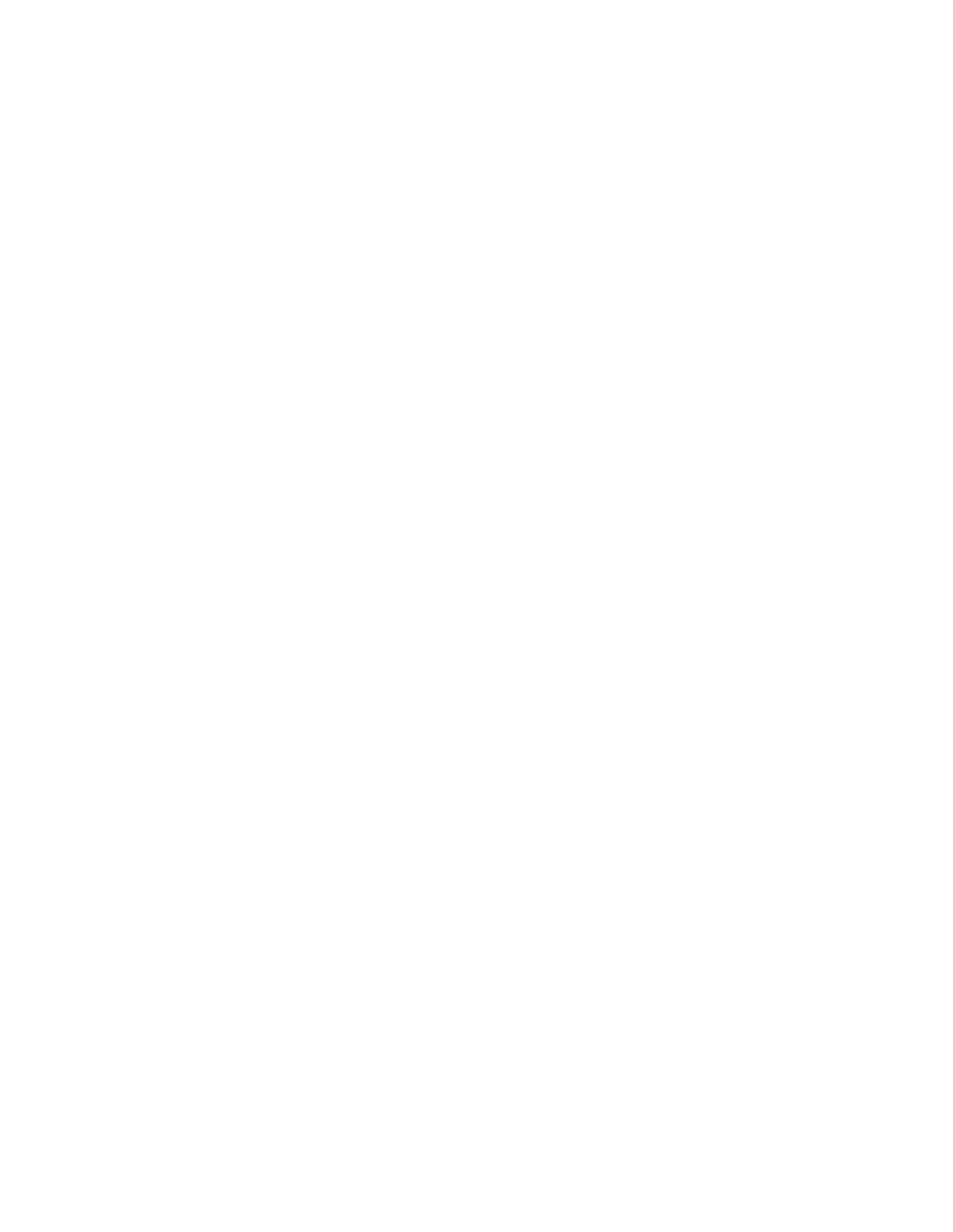### **RULE IX EMPLOYEE GRIEVANCE PROCEDURE**

# **PAGE:** 1 of 5

#### **SECTION: 1** Revision Date: February, 1983

### **SECTION 1 – PURPOSE OF GRIEVANCE PROCEDURE**

The purposes and objectives of the Grievance Procedure of the City of Coronado are:

- (a) To promote improved employer-employee relations by establishing grievance procedures on matters for which appeal or hearing is not provided by other regulations.
- (b) To assure fair and equitable treatment of all employees and promote harmonious relations among employees, supervisors and management.
- (c) To encourage the settlement of disagreements informally at the employee-supervisor level and provide an orderly procedure to handle grievances throughout the several supervisory levels where necessary.
- (d) To provide that appeals shall be conducted as informally as possible.
- (e) To resolve grievances as quickly as possible and correct, if possible, the cause of grievances, thereby reducing the number of grievances and future similar complaints.

This grievance procedure is applicable to each department of the City of Coronado.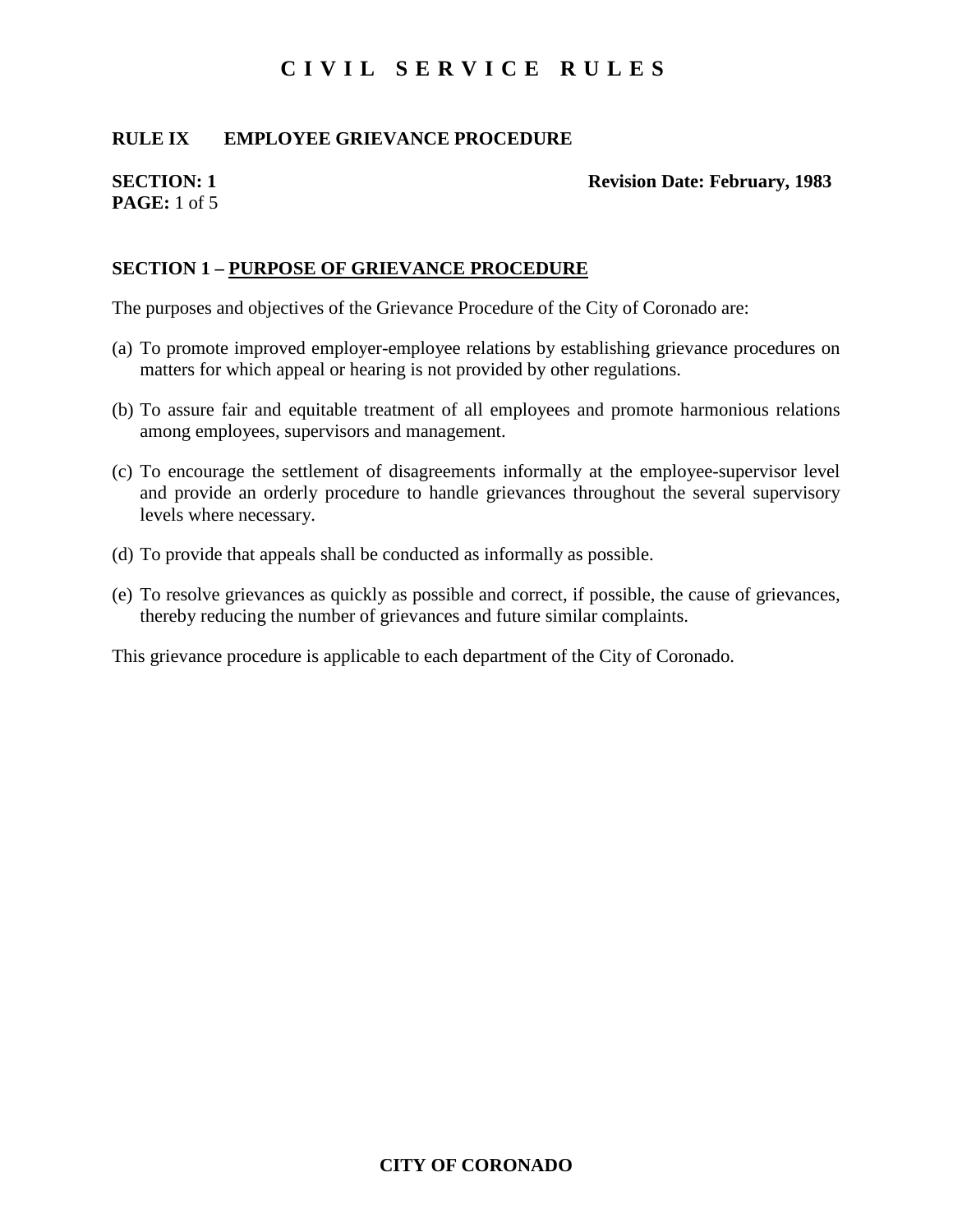### **RULE IX EMPLOYEE GRIEVANCE PROCEDURE**

# **PAGE:** 2 of 5

**SECTION: 2** Revision Date: February, 1983

### **SECTION 2 – IDENTIFICATION OF PARTICIPANTS**

For the purpose of this grievance procedure, the following definitions shall apply:

- (a) City Manager: The City Manager or his authorized representative.
- (b) Department: An office, department or institution of the City.
- (c) Department Head or Head of Department: The chief executive officer of a department.
- (d) Personnel Officer: The Personnel Officer or his authorized representative.
- (e) Employee or City Employee: Any officer or employee of the City, except an elected official.
- (f) Employee Representative: an individual who appears on behalf of the employee.
- (g) Grievance: A complaint of an employee or a group of employees arising out of the application or interpretation of existing rules, regulations, or policies which come under the control of a department head.
- (h) Immediate Supervisor: The individual who assigns, reviews, or directs the work of an employee.
- (i) Superior: The individual to whom an immediate supervisor reports.
- (j) Civil Service Commission: There shall be a Civil Service Commission consisting of five (5) members to be appointed by the City Council.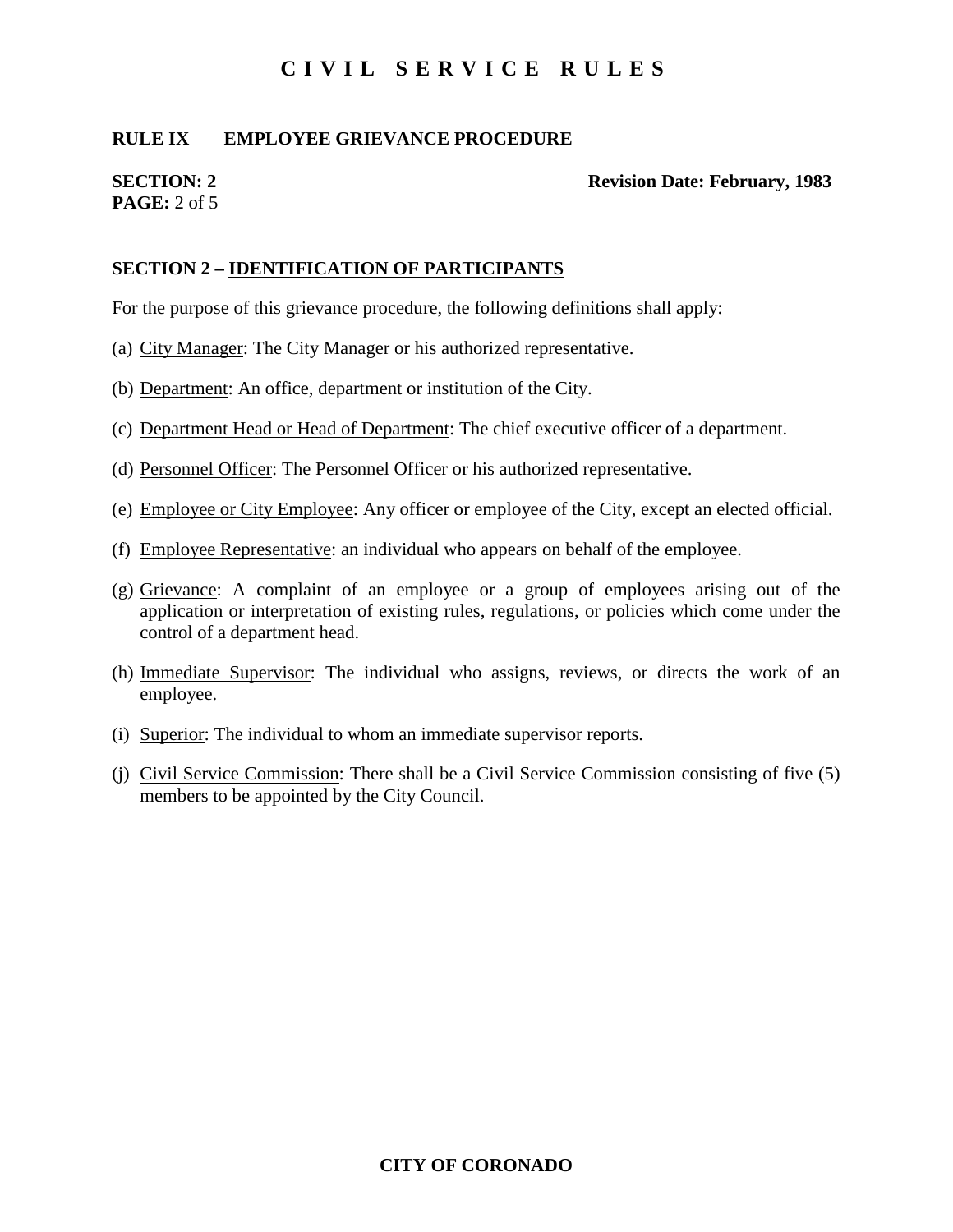### **RULE IX EMPLOYEE GRIEVANCE PROCEDURE**

# **PAGE:** 3 of 5

#### **SECTION: 3** Revision Date: February, 1983

### **SECTION 3 – REVIEWABLE AND NONREVIEWABLE GRIEVANCES**

- (a) A grievance is any dispute concerning the interpretation or application of these Rules, or of other rules or regulations governing personnel practices or working conditions or of the practical consequences of a City rights decision on wages, hours and other terms and conditions of employment.
- (b) To be reviewable under this procedure, a grievance must:
	- (1) Concern matters or incidents that have occurred.
	- (2) Result from an act or omission by management regarding working conditions or other aspects of employer-employee relations over which the head of the department has control.
	- (3) Arise out of a specific situation, act or acts complained of as being unfair which result in inequity or damage to the employee.
	- (4) Specify the relief sought which relief must be within the power of the head of the department to grant in whole or in part.
- (c) A grievance is not Reviewable under this procedure if it is a matter which would require the modification of a policy established by the City Council or by law, or is reviewable under some other administrative procedure and/or rules of the Civil Service Commission such as:
	- (1) Applications for changes in title, job classification or salary;
	- (2) Appeals from formal disciplinary proceeding;
	- (3) Appeals arising out of Civil Service examinations;
	- (4) Appeals from work performance evaluations.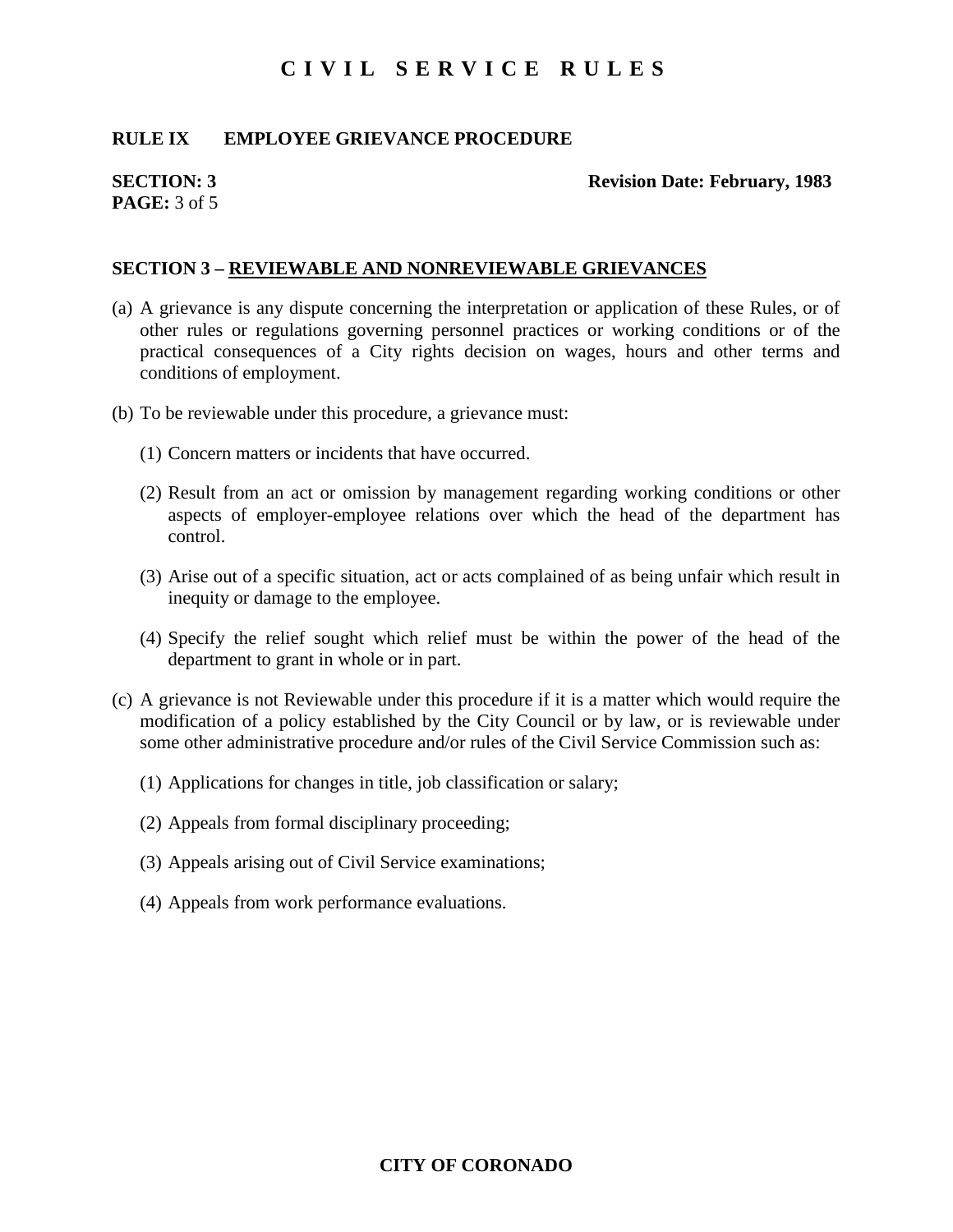### **RULE IX EMPLOYEE GRIEVANCE PROCEDURE**

# **PAGE:** 4 of 5

#### **SECTION: 4** Revision Date: February, 1983

### **SECTION 4 – SPECIAL PROVISIONS OF THE GRIEVANCE PROCEDURE**

(a) Procedure for Presentation: In presenting his grievance the employee shall follow the sequence and the procedure outlined in Section 5 of this rule.

(b) Prompt Presentation: The employee shall discuss his grievance with his immediate supervisor promptly after the act or omission of management causing the grievance.

(c) Prescribed Form: The written grievance shall be submitted on a form prescribed by the Personnel Officer for this purpose.

- (d) Statement of Grievance: The grievance shall contain a statement of:
- (1) The specific situation, act or acts complained of as being unfair;
- (2) The inequity or damage suffered by the employee; and
- (3) The relief sought.

(e) Employee Representative: The employee may choose someone to represent him at any step in the procedure. No person hearing a grievance need recognize more than one (1) representative for any employee at any one time, unless he so desires.

(f) Handled During Work Hours: Whenever possible, grievances will be handled during the regularly scheduled working hours of the parties involved.

(g) Extension of Time: The time limits within which action must be taken or a decision made as specified in this procedure may be extended by mutual written consent of the parties involved. A statement of the duration of such extension of time must be signed by both parties involved at the step to be extended.

(h) Consolidation of Grievances: If the grievance involves a group of employees or if a number of employees file separate grievances on the same matter, the grievances shall be handled as a single grievance.

(i) Settlement: Any grievance shall be considered settled at the completion of any step if all parties are satisfied or if neither party presents the matter to a higher authority within the prescribed time.

(j) Reprisal: The grievance procedure is intended to assure a grieving employee the right to present his grievance without fear of disciplinary action or reprisal by his supervisor, superior or department head, provided he observes the provisions of this grievance procedure.

### **CITY OF CORONADO**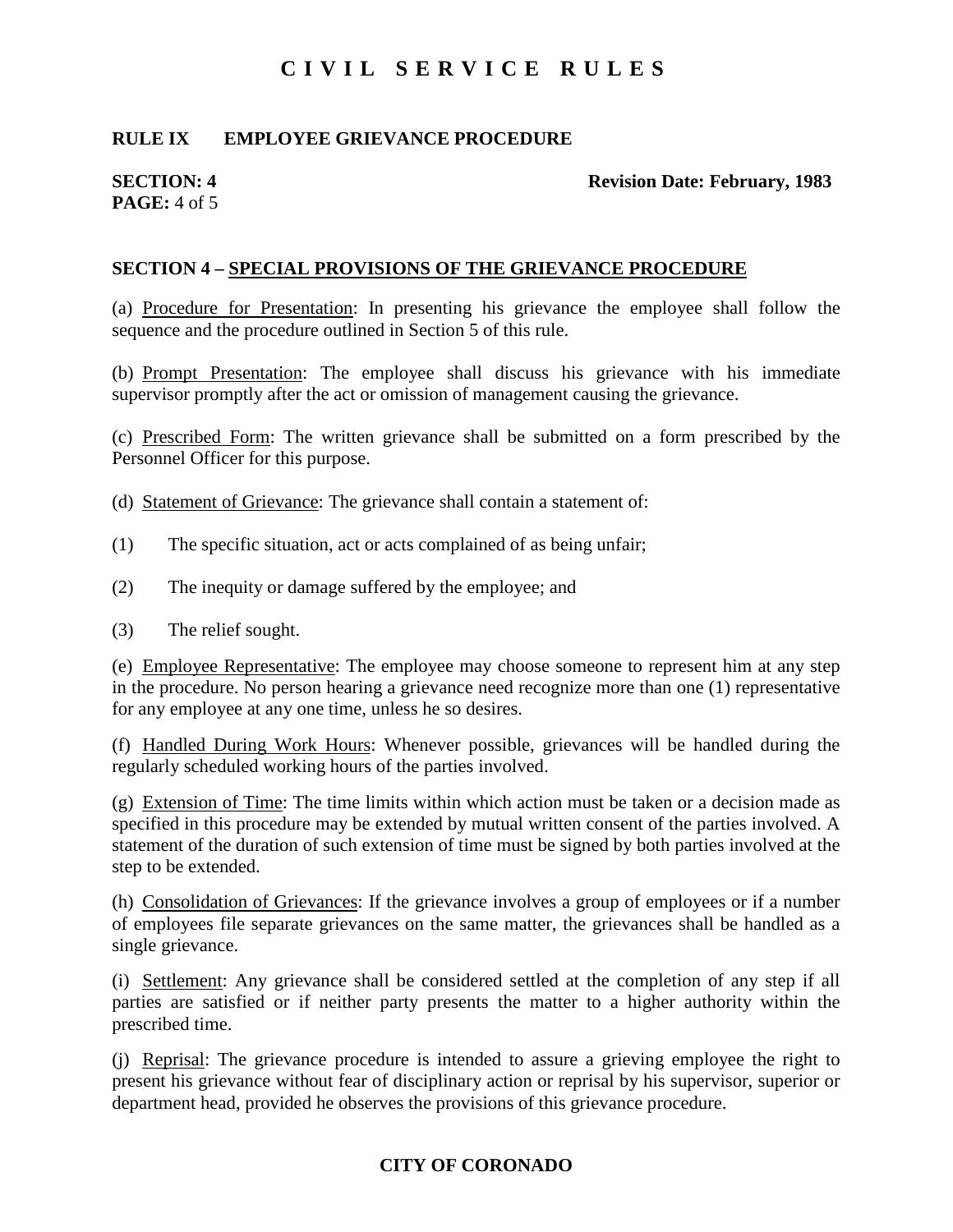### **RULE IX EMPLOYEE GRIEVANCE PROCEDURE**

# **PAGE:** 5 of 5

#### **SECTION: 5** Revision Date: February, 1983

### **SECTION 5 – GRIEVANCE PROCEDURES**

The following procedure shall be followed by an employee submitting a grievance pursuant to policy:

- (a) Discussion with Supervisor: The employee shall discuss his grievance with his immediate supervisor informally. Within two (2) working days, the supervisor shall give his decision to the employee verbally.
- (b) Written Grievance to Superior: If the employee and supervisor cannot reach an agreement as to a solution of the grievance or the employee has not received a decision within the two (2) working days' limit, the employee may within two (2) working days present his grievance in writing to his supervisor who shall endorse his comments thereon and present it to his superior within two (2) working days. The superior shall hear the grievance and give his written decision to the employee within five (5) working days after receiving the grievance.
- (c) Grievance to Department Head: If the employee and superior cannot reach an agreement as to a solution of the grievance or the employee has not received a written decision within the five (5) working days' limit, the employee may within five (5) working days present his grievance in writing to his Department Head. The Department Head shall within ten (10) working days after receipt of the grievance hear the grievance and render a written decision.
- (d) Grievance to City Manager: If the employee and department head cannot reach an agreement as to a solution of the grievance or the employee has not received a decision within the five (5) working days' limit, the employee may within five (5) working days present his grievance in writing to the City Manager. The City Manager shall within ten (10) working days after receipt of the grievance hear the grievance and render a written decision.
- (e) Grievance to Civil Service Commission: If the employee is not satisfied with the decision or recommendation of the City Manager, he may within ten (10) working days appeal in writing to the Civil Service Commission. The Commission shall within thirty (30) days after receipt of the appeal hear the appeal and render a final decision.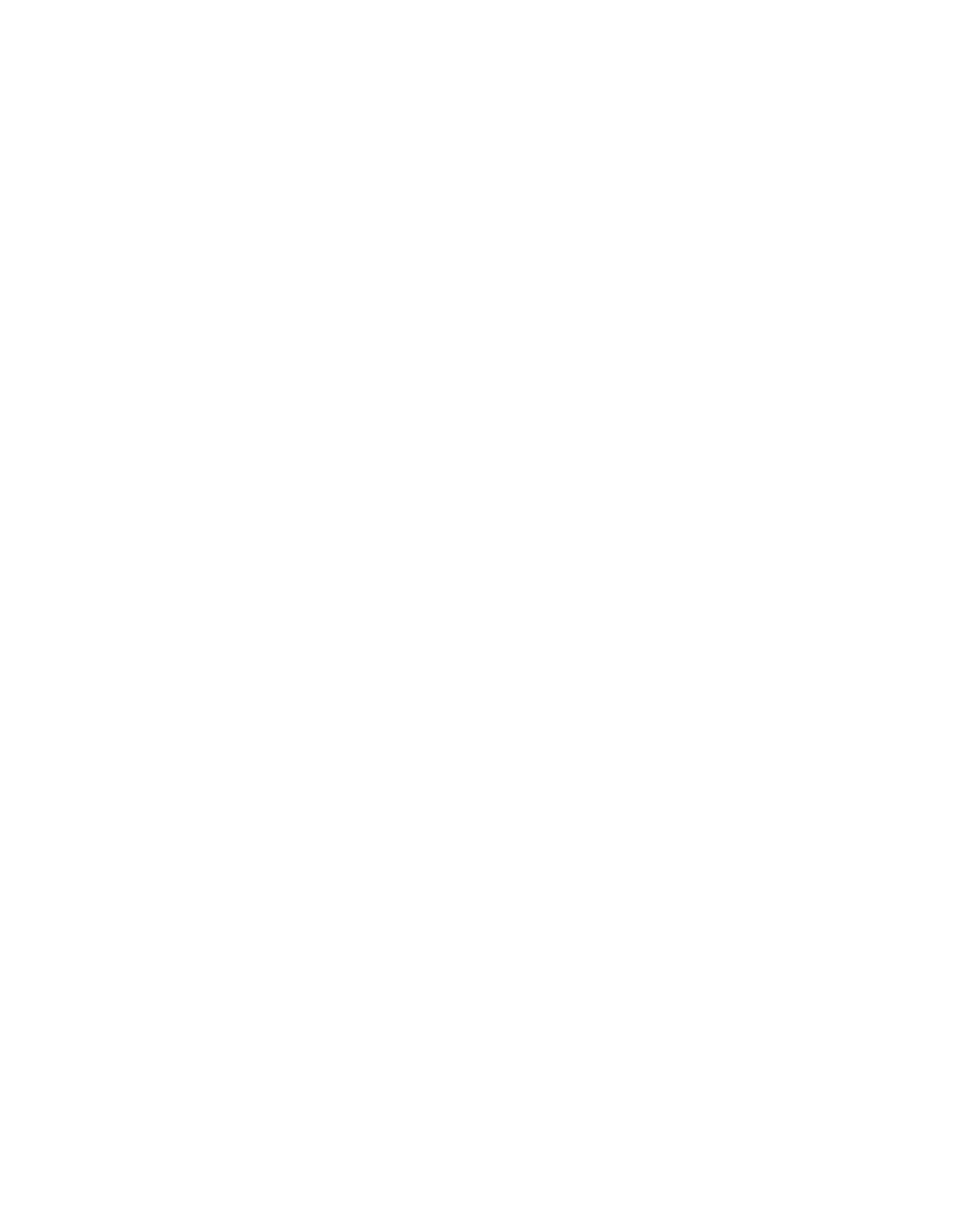### **RULE X SEPARATION, REINSTATEMENT AND REEMPLOYMENT**

## **PAGE:** 1 of 10

#### **SECTION: 1** Revision Date: July, 1986

### **SECTION 1 – RESIGNATION IN GOOD STANDING**

An employee in the Classified Service who desires to resign in good standing, shall give written notice to the appointing authority at least (2) two weeks in advance of the last day of actual work, unless the appointing authority consents to shorter notice. Such request, when approved by the appointing authority, shall be immediately forwarded to the Personnel Office.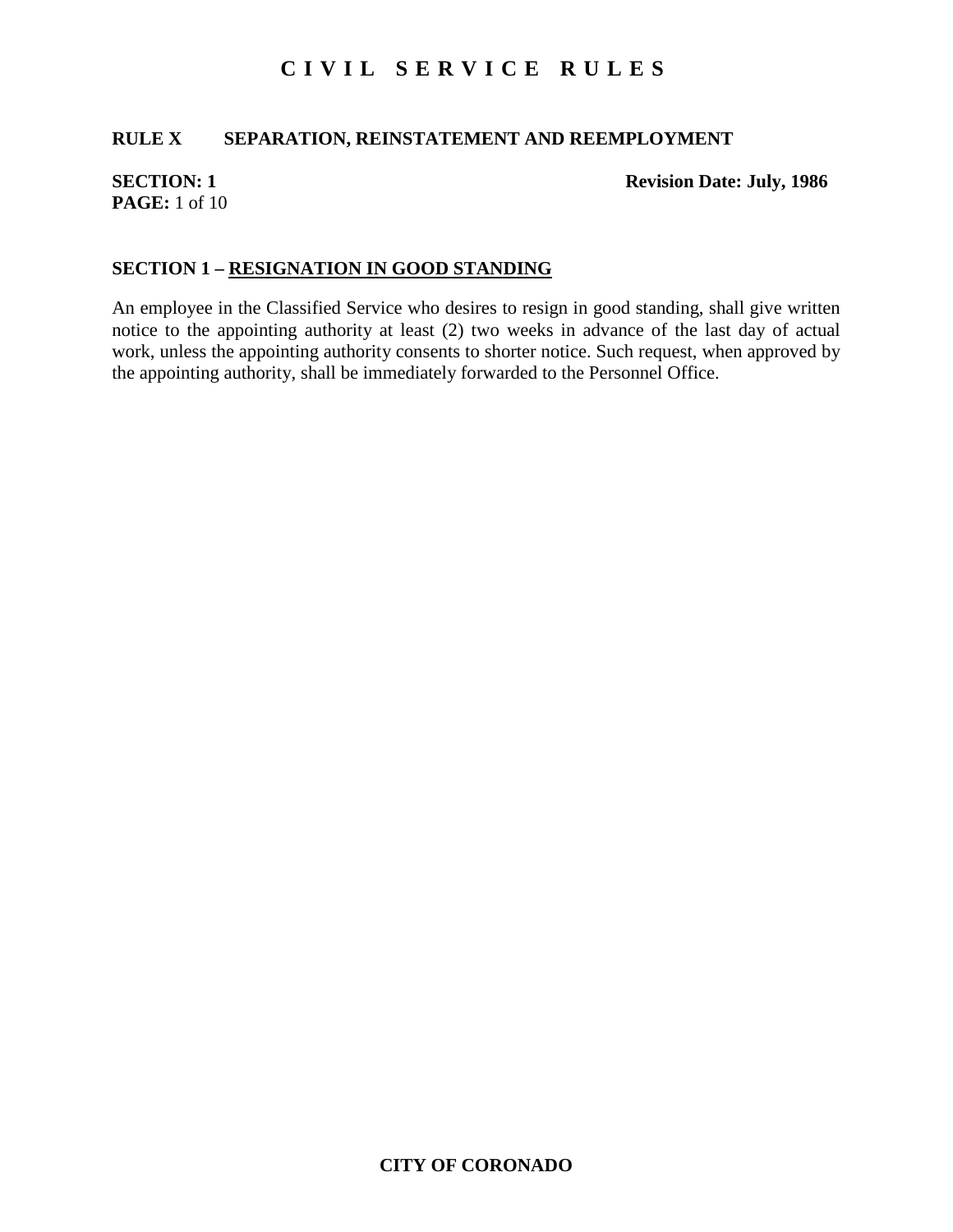### **RULE X SEPARATION, REINSTATEMENT AND REEMPLOYMENT**

# **PAGE:** 2 of 10

**SECTION: 2** Revision Date: July, 1986

### **SECTION 2 – AUTOMATIC RESIGNATION**

Any employee who is absent from duty for three (3) consecutive working days or, in the case of 24-hour shift employees, two (2) consecutive work shifts without first having secured leave or without notifying the appointing authority of the reasons for such absence shall automatically be considered to have resigned. Similarly any employee who fails to return within three (3) working days following the expiration of an approved leave without notifying the appointing authority of the reasons shall automatically be considered to have resigned.

Automatic resignations are not with good standing. When the appointing authority determines that there are exceptional circumstances or that an automatic resignation would cause a miscarriage of justice, the appointing authority may set aside the resignation and restore the employee to his position, or allow the employee to resign in good standing.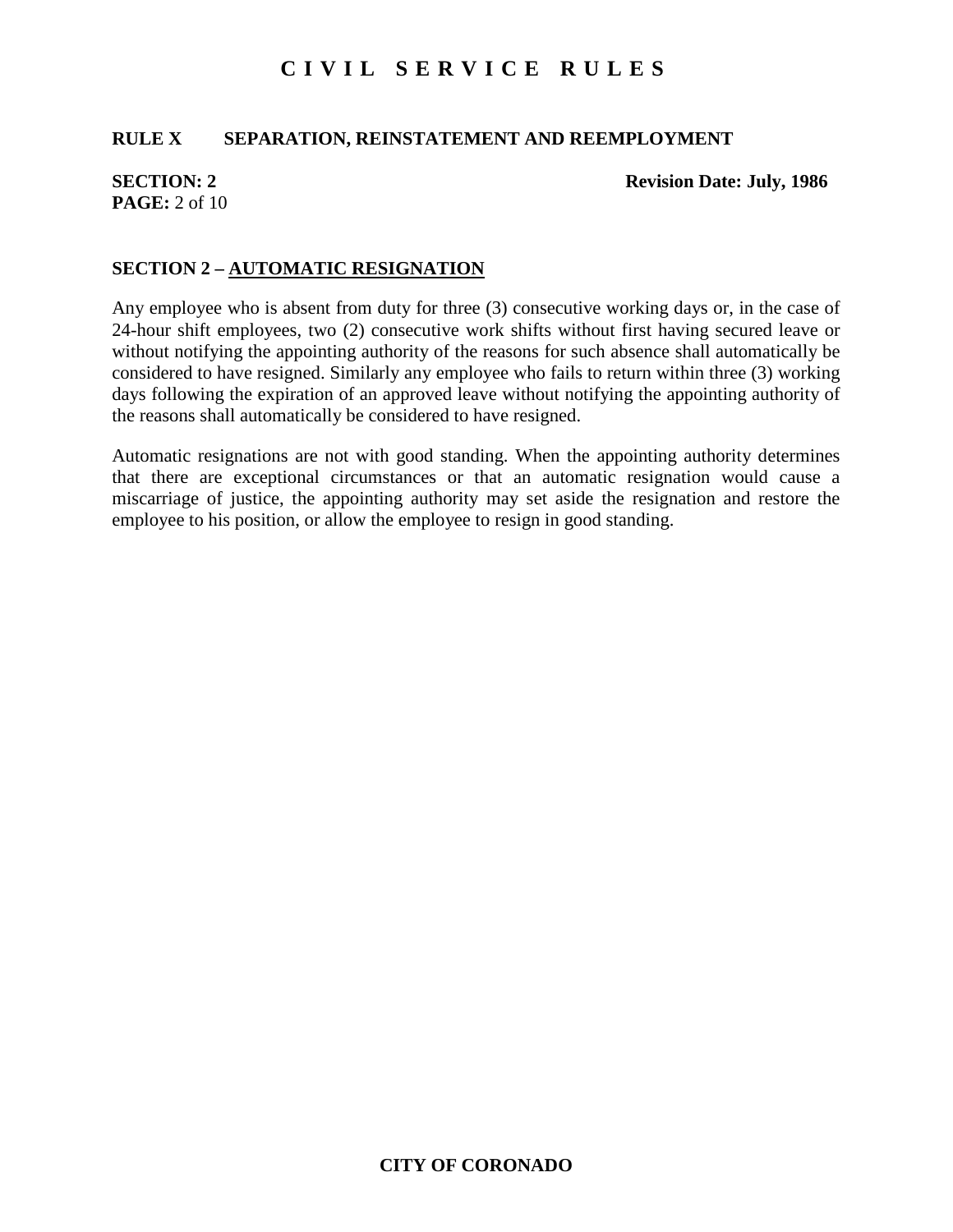### **RULE X SEPARATION, REINSTATEMENT AND REEMPLOYMENT**

# **PAGE:** 3 of 10

**SECTION: 3** Revision Date: July, 1986

### **SECTION 3 – REEMPLOYMENT AFTER RESIGNATION**

Any employee who has resigned after having attained permanent status in a classification and had last received a competent or higher performance evaluation may have his name placed on a reemployment list, for a period of two (2) years, within the classification from which he resigned. This list shall be kept separate from the eligibility list normally maintained as per these rules.

Upon receipt of a request for certification, the names on the reemployment list shall be certified to an appointing authority in addition to the names usually certified from the examination eligibility list, if any, per Rule V, Section 2.

Any former employee who was discharged, or who resigned under charges, shall not be eligible for placement on any reemployment list.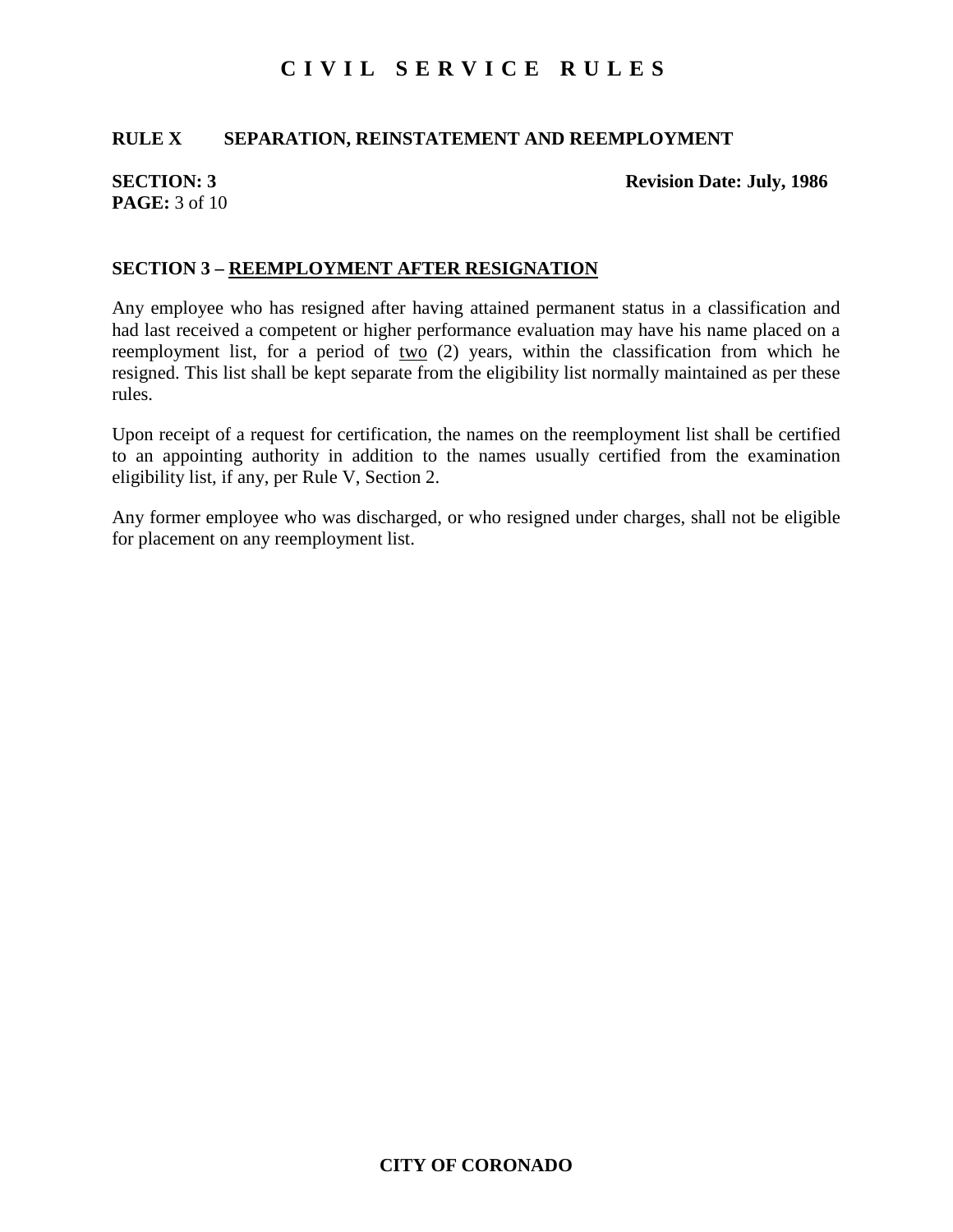### **RULE X SEPARATION, REINSTATEMENT AND REEMPLOYMENT**

## **PAGE:** 4 of 10

**SECTION: 4** Revision Date: July, 1986

### **SECTION 4** – **DISMISSAL DURING PROBATIONARY PERIOD**

Any employee who is dismissed while serving a probationary period has no right to appeal to the Civil Service Commission for review of such action. In the case of a probationer who had permanent status immediately prior to accepting appointment to the position in which he is serving his probationary period, the Commission shall inquire into the facts of the case and determine whether he should be restored to his former position and status.

A probationary employee who, without fault or delinquency on his part, has been separated from the service or reduced in rank because of lack of work or funds, or because his classification has been abolished, shall have his name returned for one (1) year to the top of the open eligibility list for the classification from which he was last certified for employment. Ties shall be broken first by performance ratings, and then by grades attained in the examination which resulted in certification to the classification.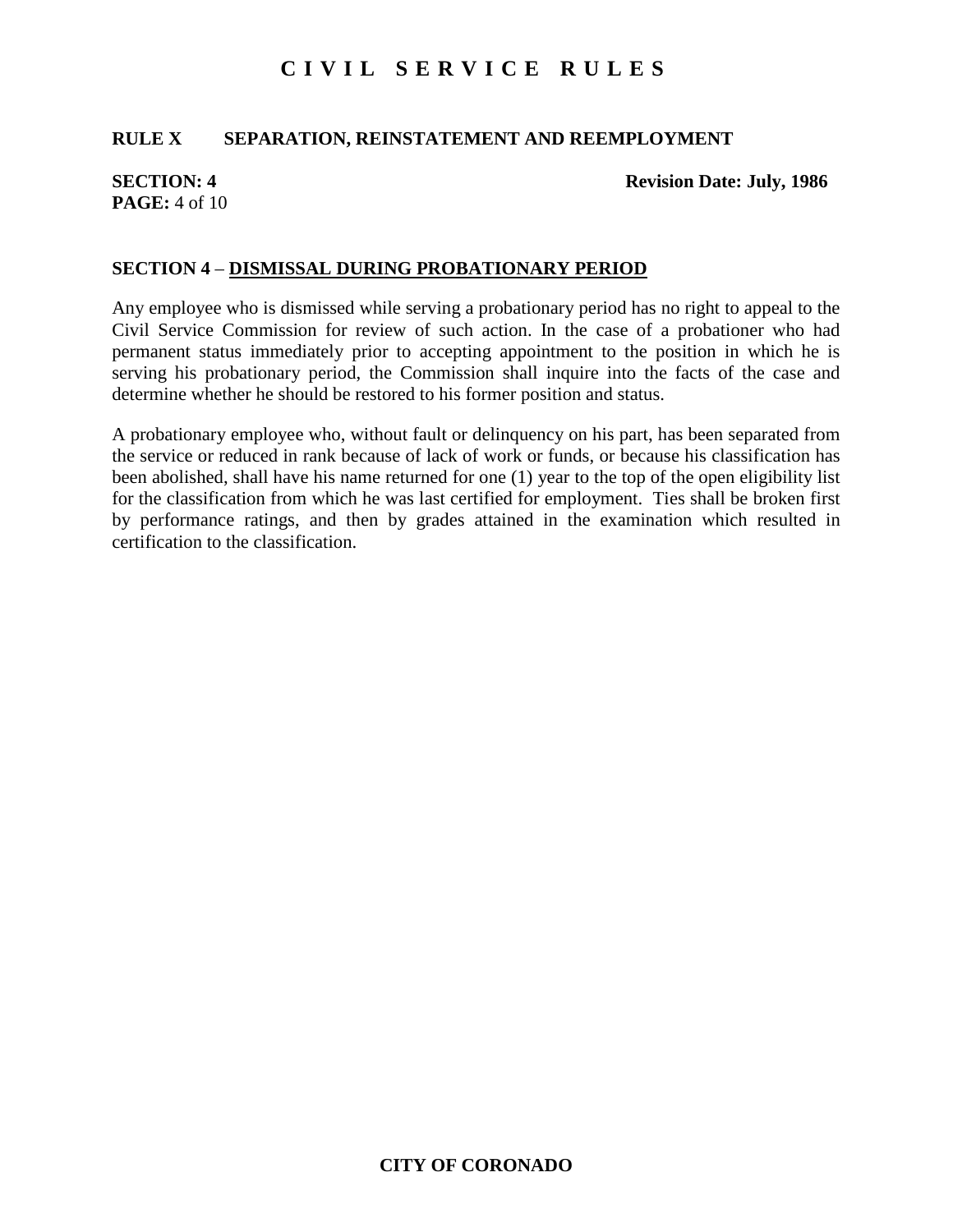### **RULE X SEPARATION, REINSTATEMENT AND REEMPLOYMENT**

## **PAGE:** 5 of 10

**SECTION: 5** Revision Date: July, 1986

### **SECTION 5 – SEPARATION AFTER TRANSFER OR PROMOTION**

In case any employee in the Classified Service has been promoted from a classification in which he had permanent status to a classification which carries a higher maximum salary, or has been appointed from an eligibility list to a position in another classification which carries the same maximum salary as the classification in which he had permanent status at the time of such appointment, or transferred, subject to a probationary period, and is separated from the service during the probationary period, the Commission may, in its discretion restore such employee to a position in his former classification and department, provided it will not be necessary to lay off an employee in permanent status in such former classification. The employee so restored shall not be required to serve another probationary period but shall forthwith resume his former permanent status. In the event the employee is not restored to his former classification or position, he may, on application and with approval of the Commission, be placed on the reemployment list for such former classification.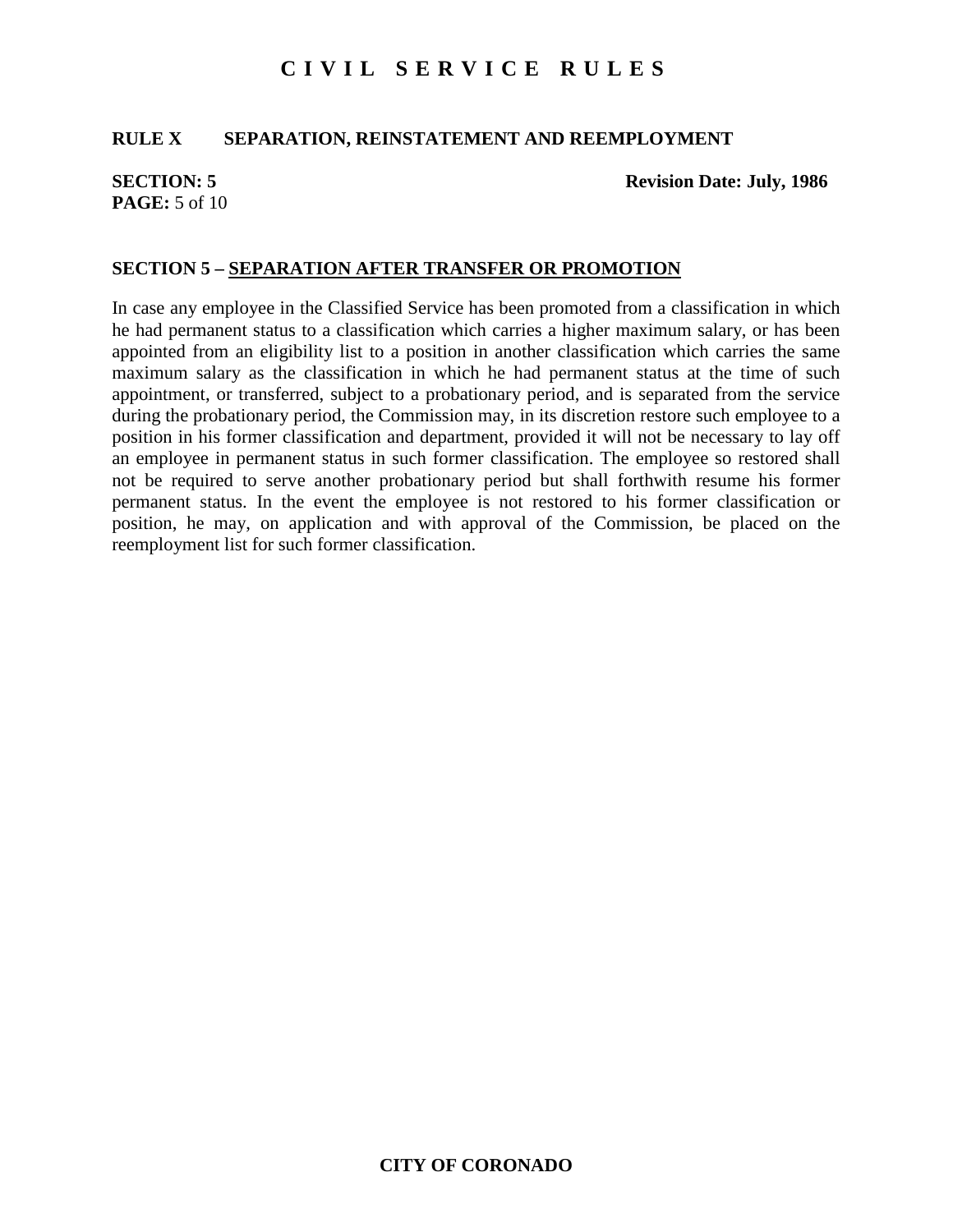### **RULE X SEPARATION, REINSTATEMENT AND REEMPLOYMENT**

# **PAGE:** 6 of 10

#### **SECTION: 6** Revision Date: July, 1986

### **SECTION 6 – LAY-OFF**

Whenever it becomes necessary to reduce the number of employees in any classification within a department, the order of lay-off within the department shall be as follows:

- (a) Employees with provisional status;
- (b) Employees with interim status;
- (c) Employees with probationary status;
- (d) Employees with permanent status, in the inverse order of seniority, the employee with shortest service in the class to be laid off first.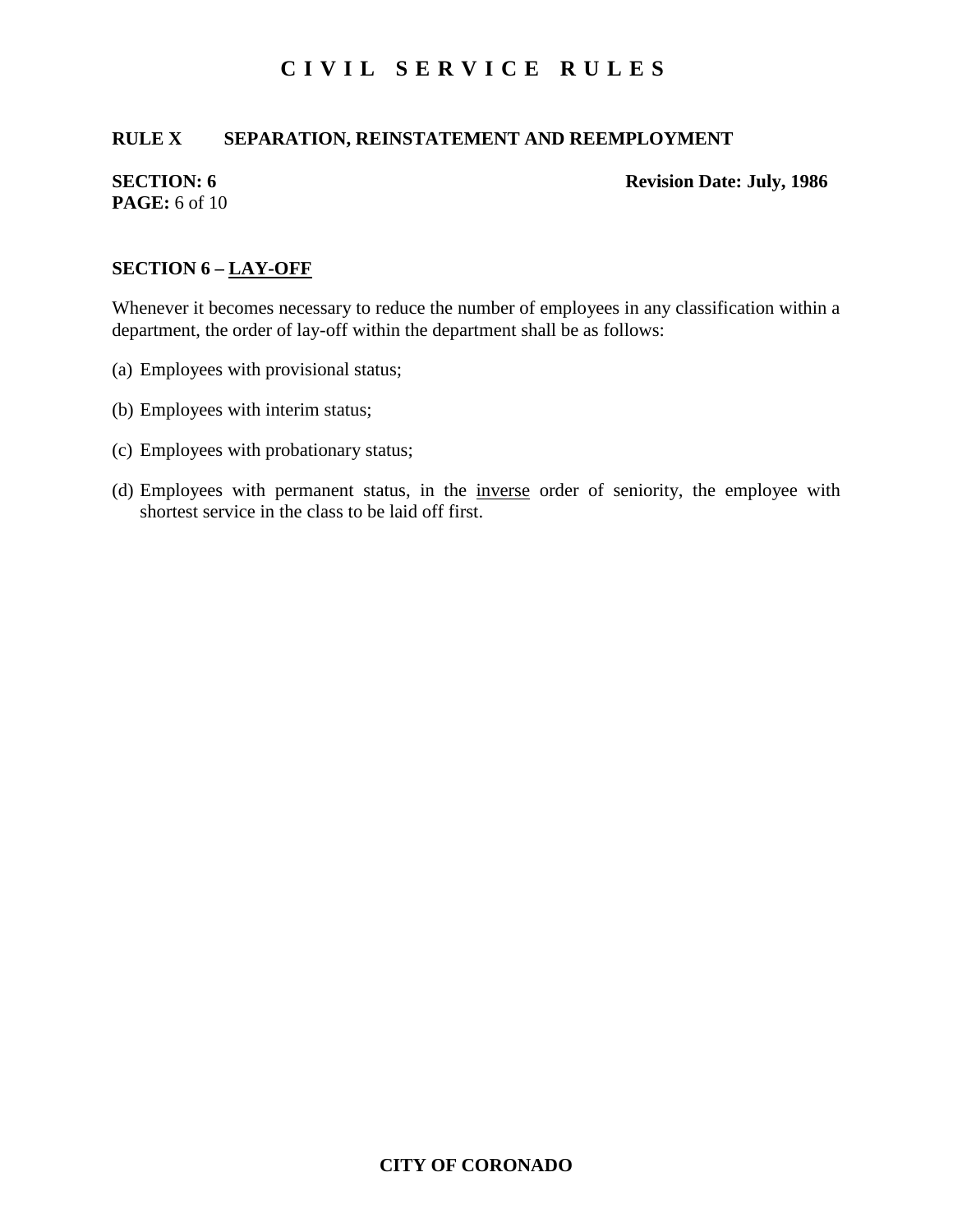### **RULE X SEPARATION, REINSTATEMENT AND REEMPLOYMENT**

# **PAGE:** 7 of 10

**SECTION: 7** Revision Date: July, 1986

### **SECTION 7** – **DEMOTION IN LIEU OF LAY-OFF**

In lieu of lay-off, an employee with permanent status may, at the discretion of the appointing authority, be demoted to a position which he formerly held with permanent status, provided no such demotion shall in turn require the lay-off or demotion from such lower classification of any employee whose length of service in such class is more than the demoted employee's total, unbroken City service in the lower and the higher classification.

At the discretion of the appointing authority a probationary employee may be afforded the opportunity to accept a demotion within the same department to a position in a lower classification provided no such demotion shall in turn require the lay-off of any other employee. Such probationer shall not become permanent in the lower classification as a result of this action; however, the time served on probation in the higher classification shall be counted toward the probationary period for the lower classification.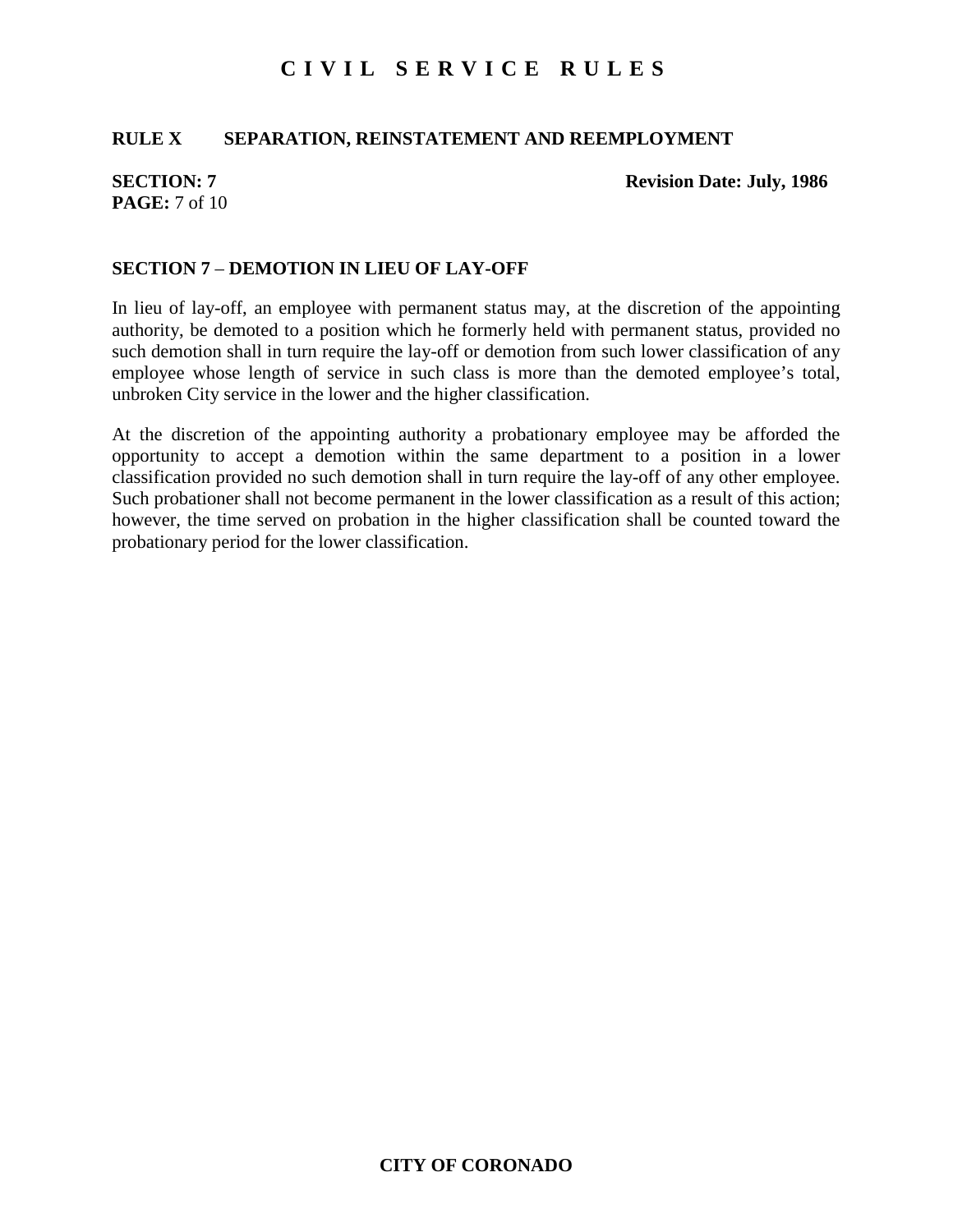### **RULE X SEPARATION, REINSTATEMENT AND REEMPLOYMENT**

# **PAGE:** 8 of 10

#### **SECTION: 8** Revision Date: July, 1986

### **SECTION 8** –**REINSTATEMENT AFTER LAY-OFF**

Any employee who has permanent status in a classification and who is laid off or who is demoted in lieu of being laid off, shall have his name placed on the reinstatement list for such classification. The order of names on a reinstatement list shall be according to date of lay-off, the last person laid off to be highest on the reinstatement list.

An employee laid off after acquiring permanent status shall, after reinstatement, regain the service credit he possessed at the time of lay-off.

Reinstatement lists shall be maintained for each classification. Such lists shall consist of the names of persons who have occupied a position in a classification and have been granted reinstatement privileges by provisions of these rules. Certification from reinstatement lists shall be made in the same manner as prescribed for certification from examination eligibility lists, provided that the order of certification shall be (1) names on reinstatement list; and (2) names on other eligibility lists.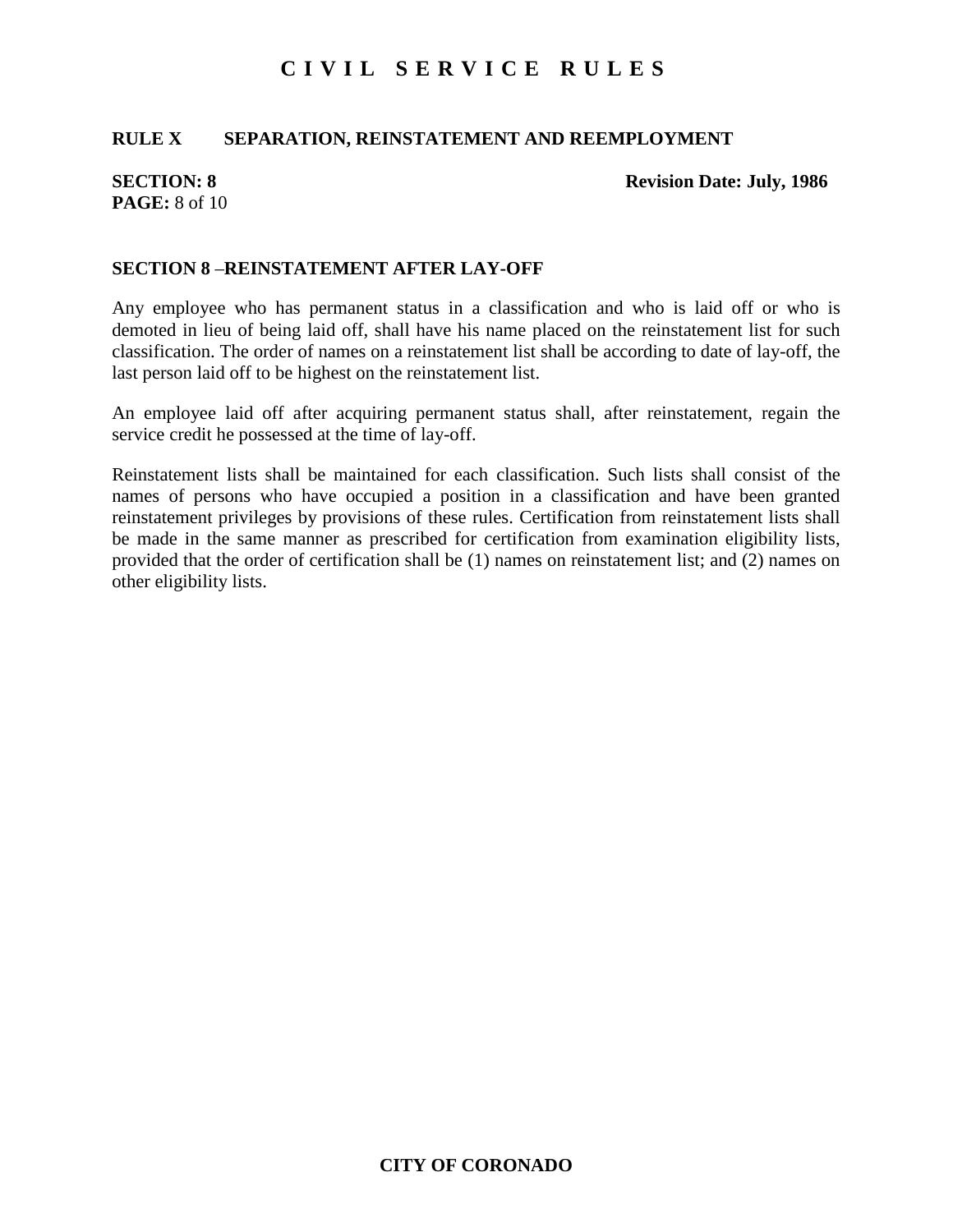### **RULE X SEPARATION, REINSTATEMENT AND REEMPLOYMENT**

## **PAGE:** 9 of 10

**SECTION: 9** Revision Date: July, 1986

### **SECTION 9** – **REEMPLOYMENT LISTS FOR SEASONAL WORK**

Employees who have served satisfactorily in seasonal employment shall have their names placed on the seasonal reemployment list for the classification or position in which they have served when their eligibility on the regular employment list for the classification has expired.

- (a) The order of names on the seasonal list shall be in accordance with the performance ratings received during the most recent season of service. If performance ratings are equal, ties shall be broken first by total length of service in the classification, and then by original examination grade.
- (b) Seasonal reemployment lists shall be revised at the beginning of each calendar year. If a seasonal individual fails to work for two (2) consecutive seasons, his name shall automatically be removed from the list.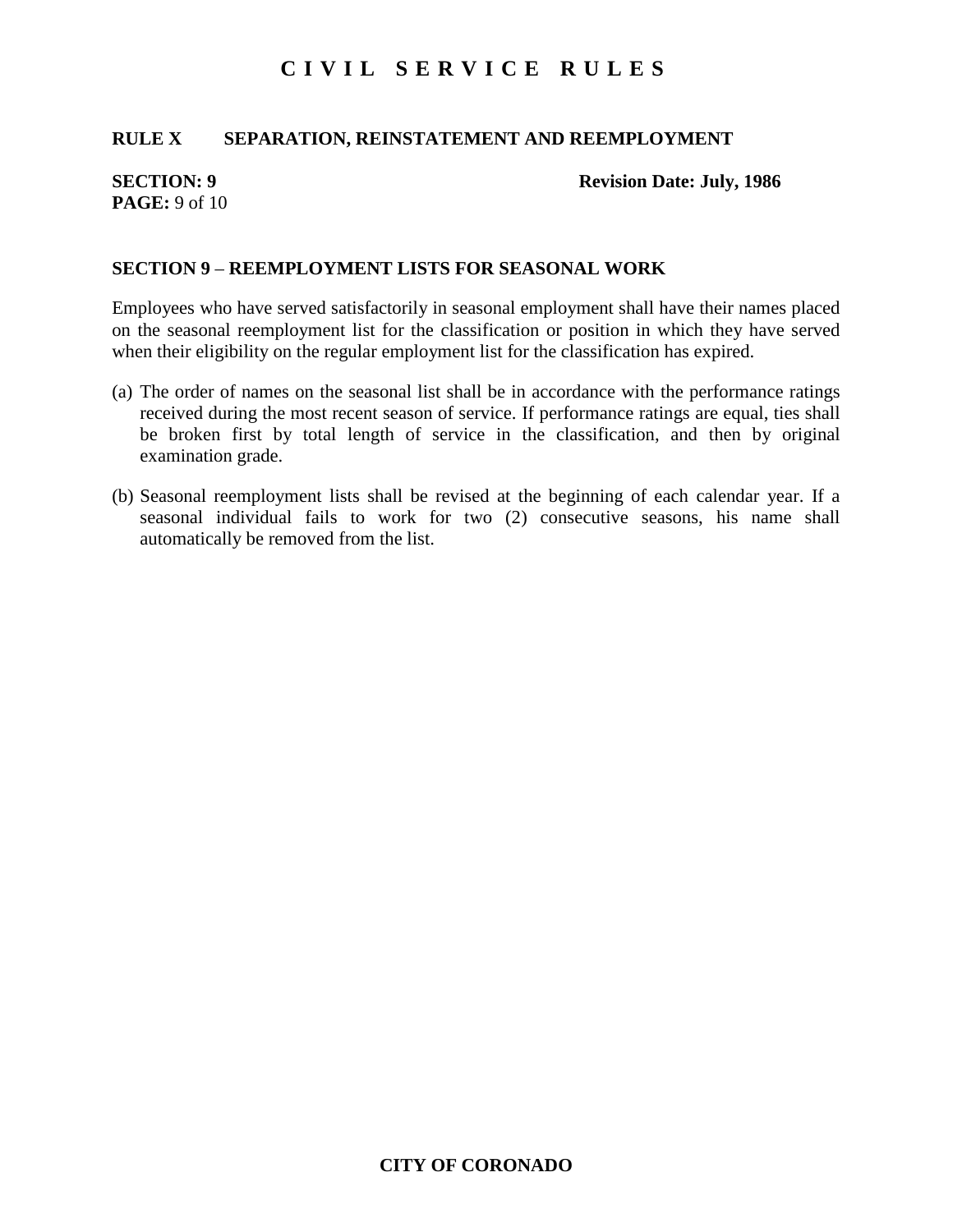### **RULE X SEPARATION, REINSTATEMENT AND REEMPLOYMENT**

## **PAGE:** 10 of 10

**SECTION: 10** Revision Date: July, 1986

#### **SECTION 10** – **REEMPLOYMENT OF CANDIDATES FOR PUBLIC OFFICE**

The name of an employee placed upon a reemployment list after such employee has resigned from the Classified Service to become a candidate for or accept the nomination for a public office, shall remain upon such reemployment list for a period of six (6) months from and after the date of such resignation; provided, however, if the employee takes office in the public office for which he has become a candidate or has accepted the nomination, the Commission may, upon request of the employee, retain the name of the employee upon such reemployment list for additional periods of one (1) year each for a total period of not more than six (6) years from and after the date of such resignation.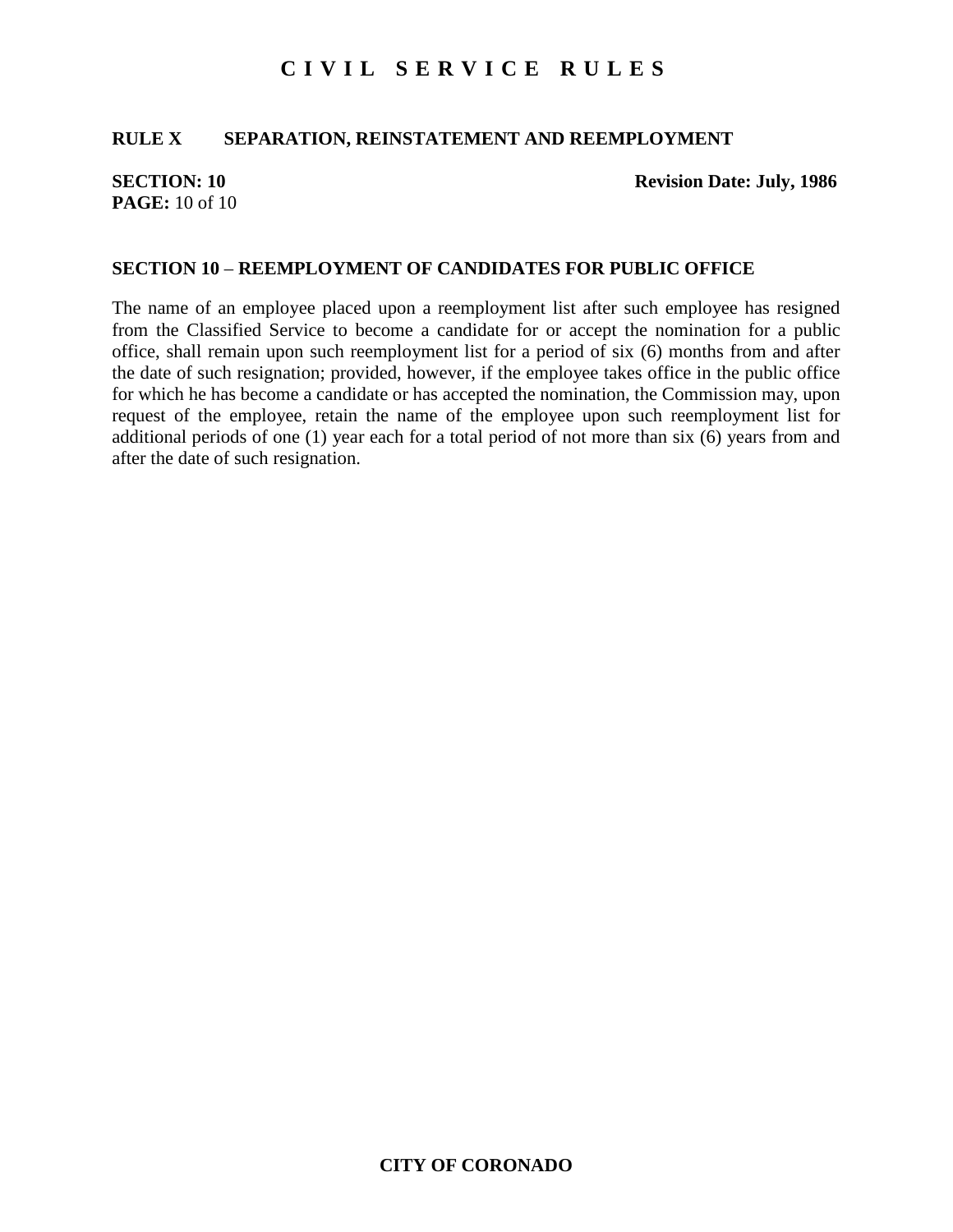### **RULE XI ADMINISTRATION**

## **PAGE:** 1 of 7

**SECTION: 1** Revision Date: November 2003

### **SECTION 1 – REGULAR MEETINGS**

Regular meetings of the Civil Service Commission shall be held on the second Thursday of each month at the hour prescribed by the Commission; provided that the Commission may designate another time or place of meeting by publicly posting such notice in the City Hall at least 24 hours in advance of the time of the meeting.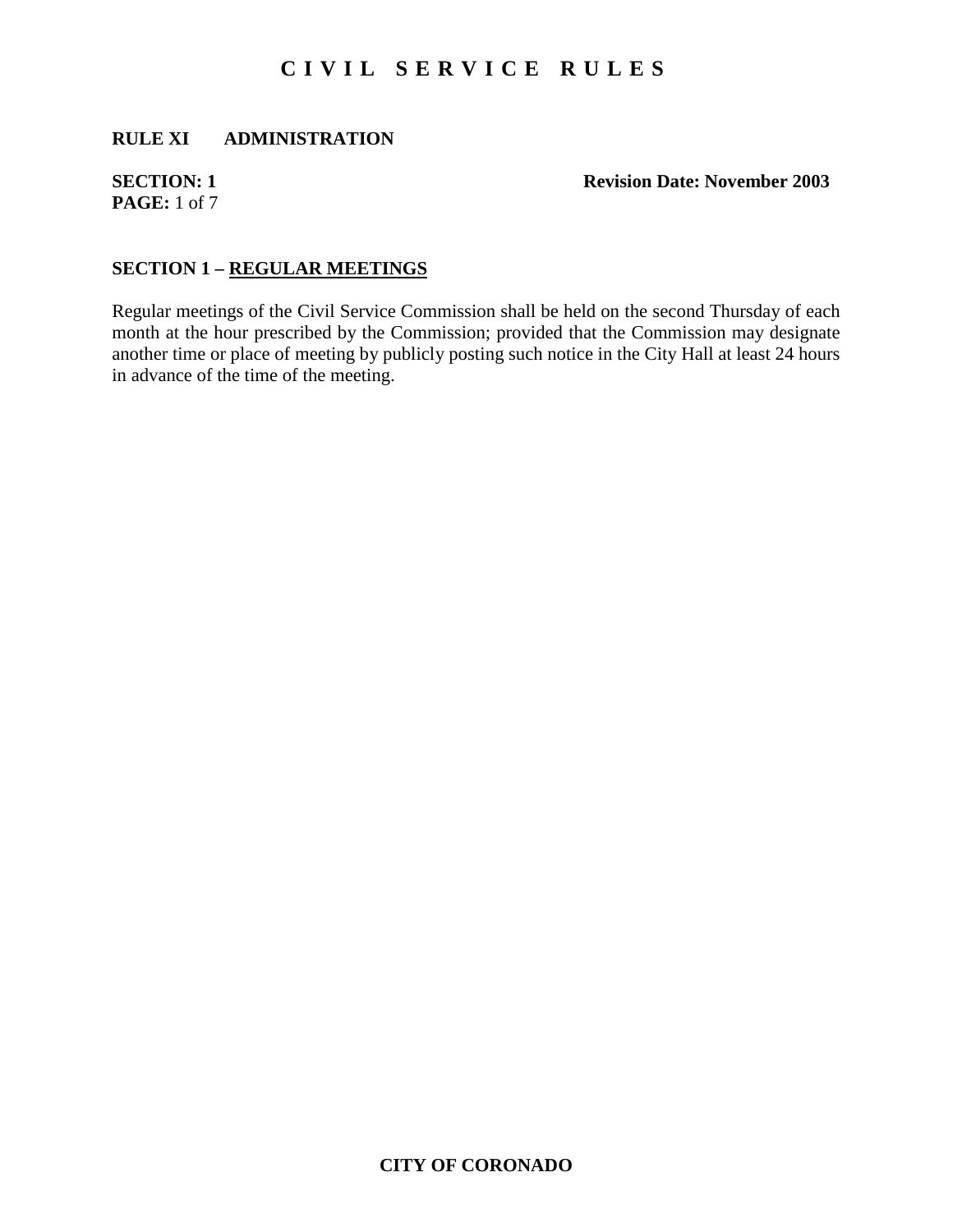### **RULE X1: ADMINISTRATION**

## **PAGE:** 2 of 7

### **SECTION: 2** Revision Date: February, 1983

### **SECTION 2 – SPECIAL MEETINGS**

Special meetings may be called by the Chairman or by any two (2) Commissioners, provided reasonable advance notice is given to each Commissioner.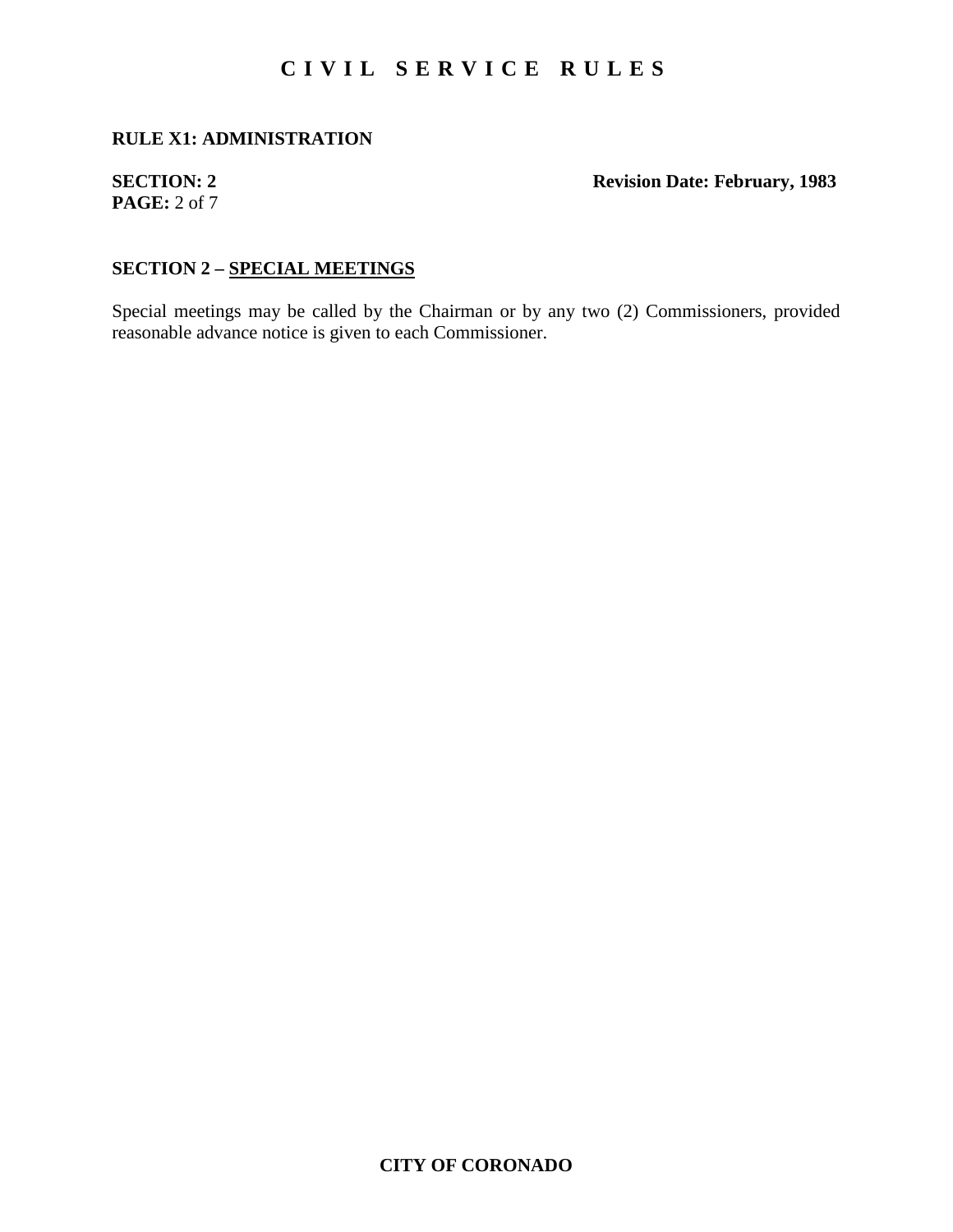### **RULE X1: ADMINISTRATION**

# **PAGE:** 3 of 7

**SECTION: 3** Revision Date: February, 1983

## **SECTION 3 – MEETINGS TO BE PUBLIC**

The meetings of the Commission shall be open to the public.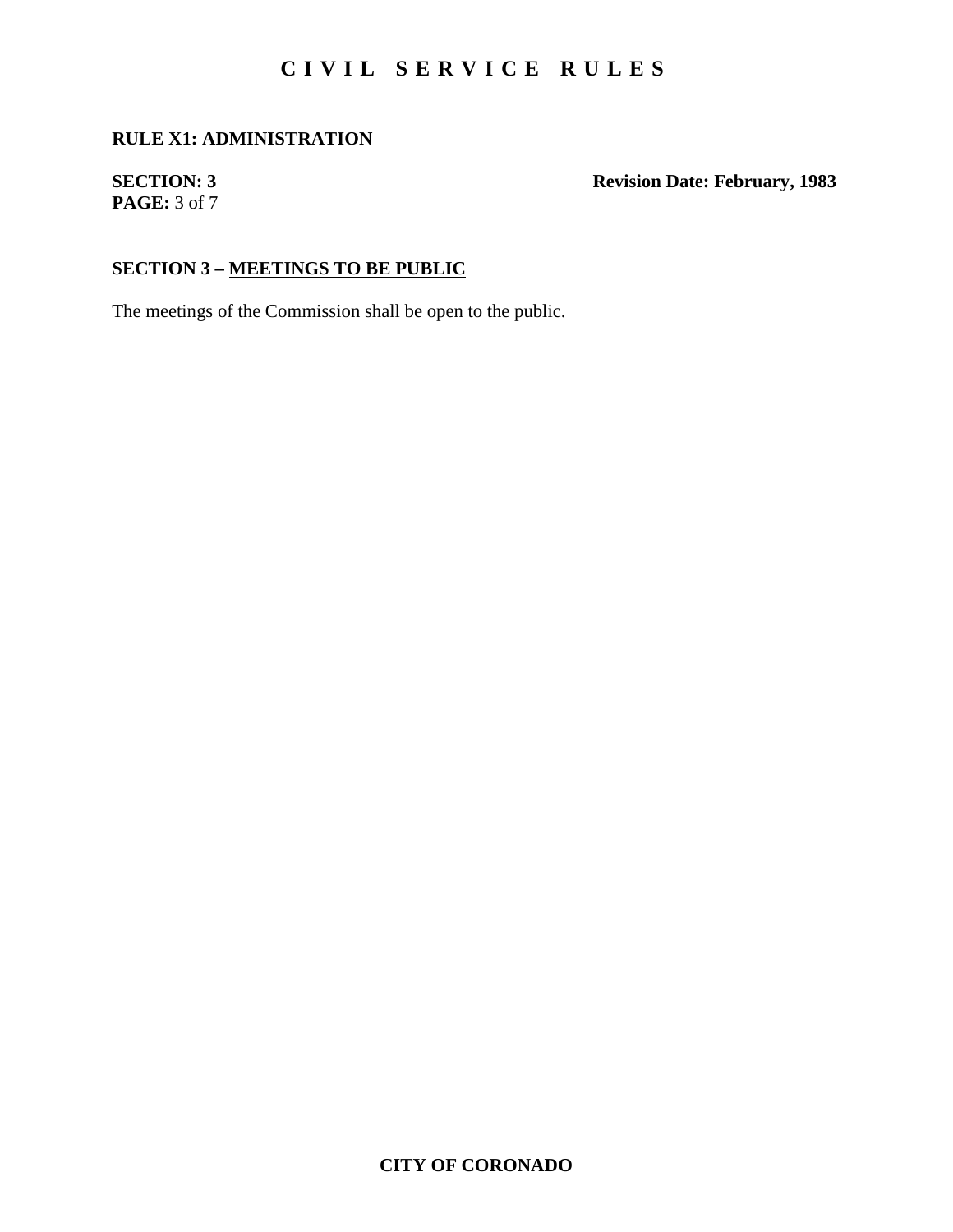### **RULE X1: ADMINISTRATION**

## **PAGE:** 4 of 7

### **SECTION: 4** Revision Date: February, 1983

### **SECTION 4 – QUORUM**

Three (3) members shall constitute a quorum and the concurrence of at least three (3) members shall be required for any action.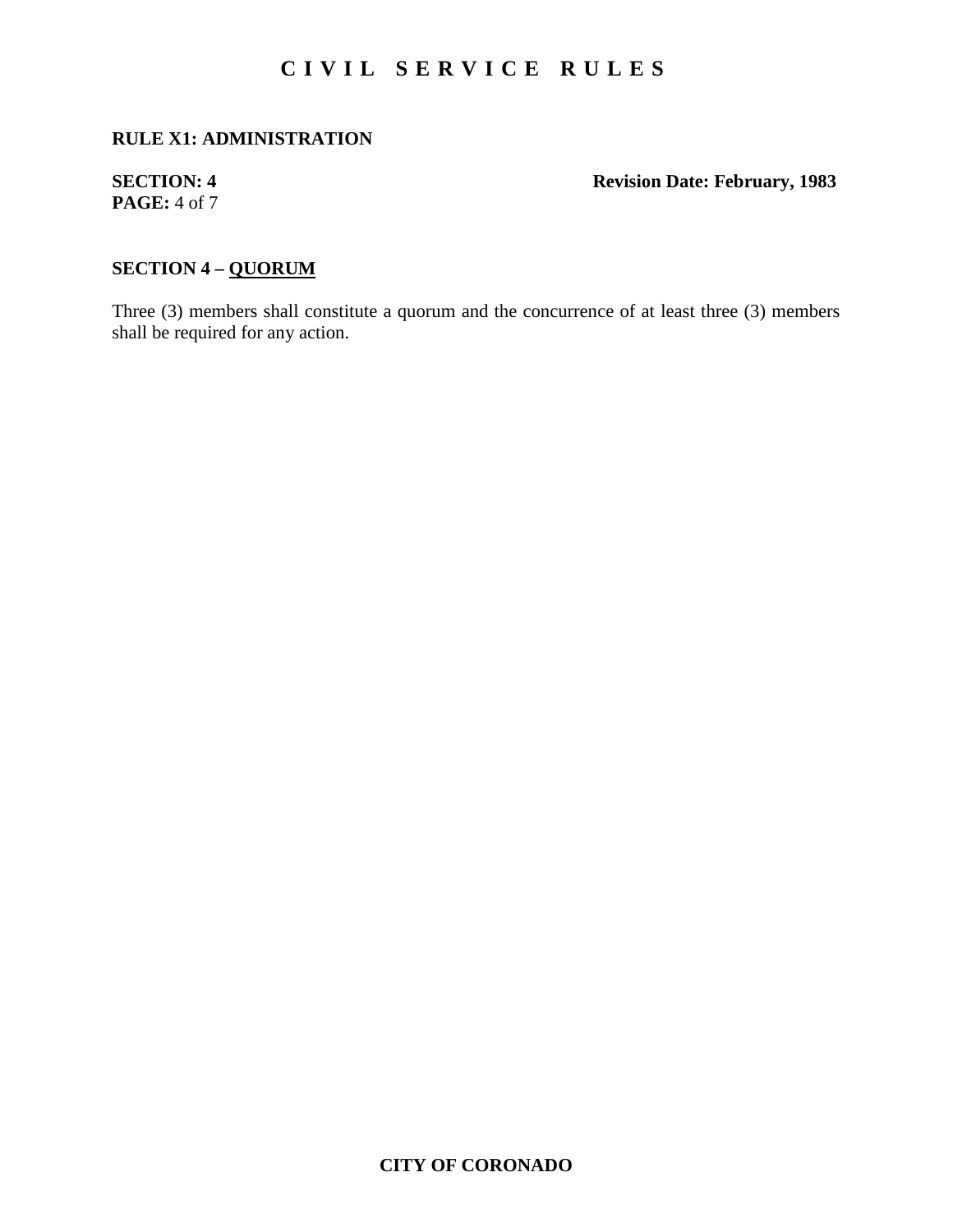#### **RULE X1: ADMINISTRATION**

# **PAGE:** 5 of 7

**SECTION: 5** Revision Date: February, 1983

#### **SECTION 5 – MINUTES**

The Secretary of the Commission shall record in the minutes the time and the place of each meting of the Commission, the names of the Commissioners present, all official acts of the Commission, the votes given by the Commissioners except when the action is unanimous and, when requested, a Commissioner's dissent together with his reasons therefore. The minutes shall be written forthwith and presented for approval or amendment at the next regular meeting. The minutes, or a true copy thereof, certified by the Chairman of the Commission, or the presiding Commissioner, shall be open to public inspection.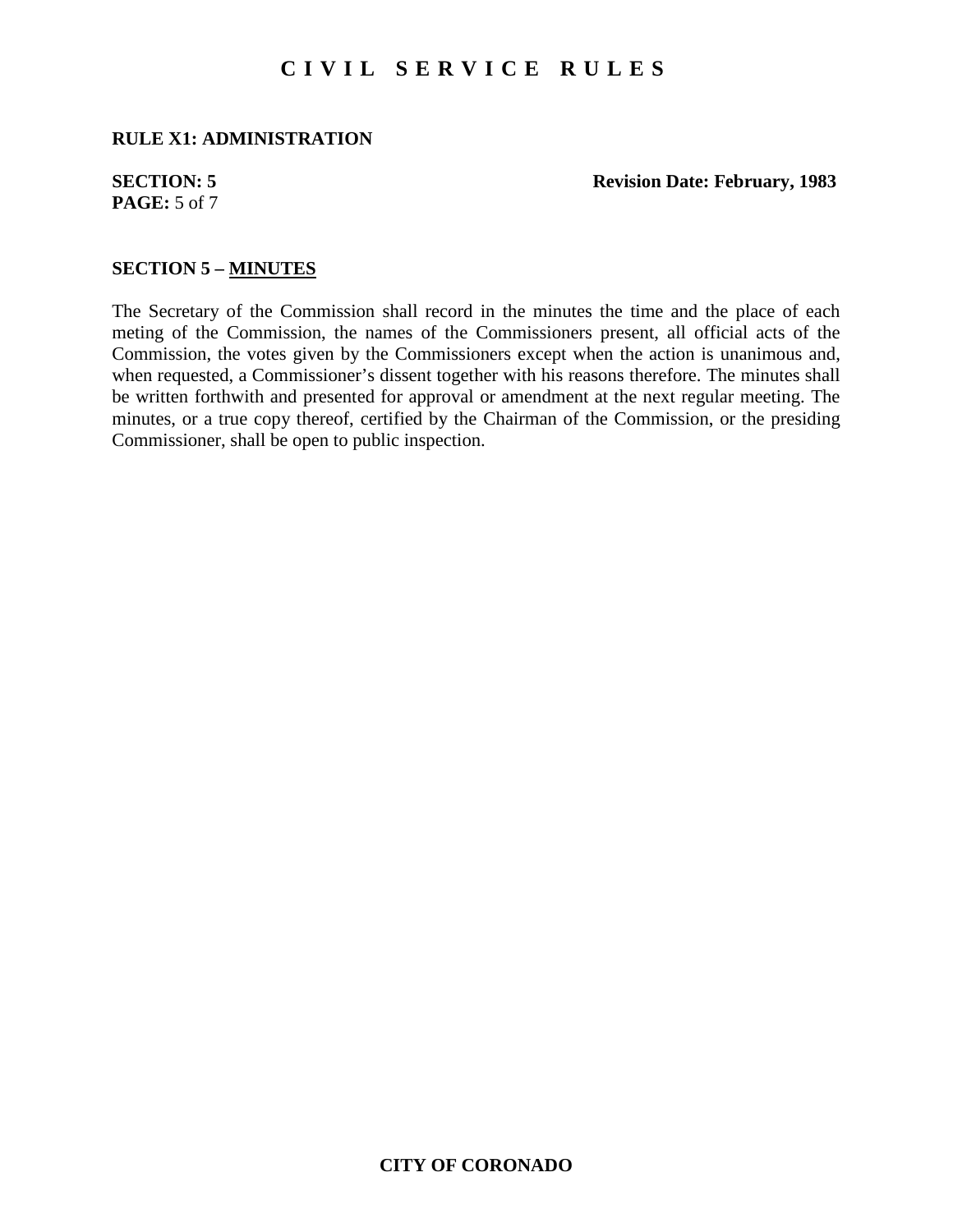## **RULE X1: ADMINISTRATION**

# **PAGE:** 6 of 7

#### **SECTION: 6** Revision Date: February, 1983

## **SECTION 6 – RULES OF ORDER**

Robert's Rules of Order, except as otherwise provided herein, shall guide the Commission in its proceedings. The order of business shall be:

- (1) Reading of the minutes.
- (2) Communications.
- (3) Consideration of reports.
- (4) Unfinished business.
- (5) New business.

A Commissioner may record in the minutes his approval of, or dissent from any act of the Commission, together with his reasons therefore.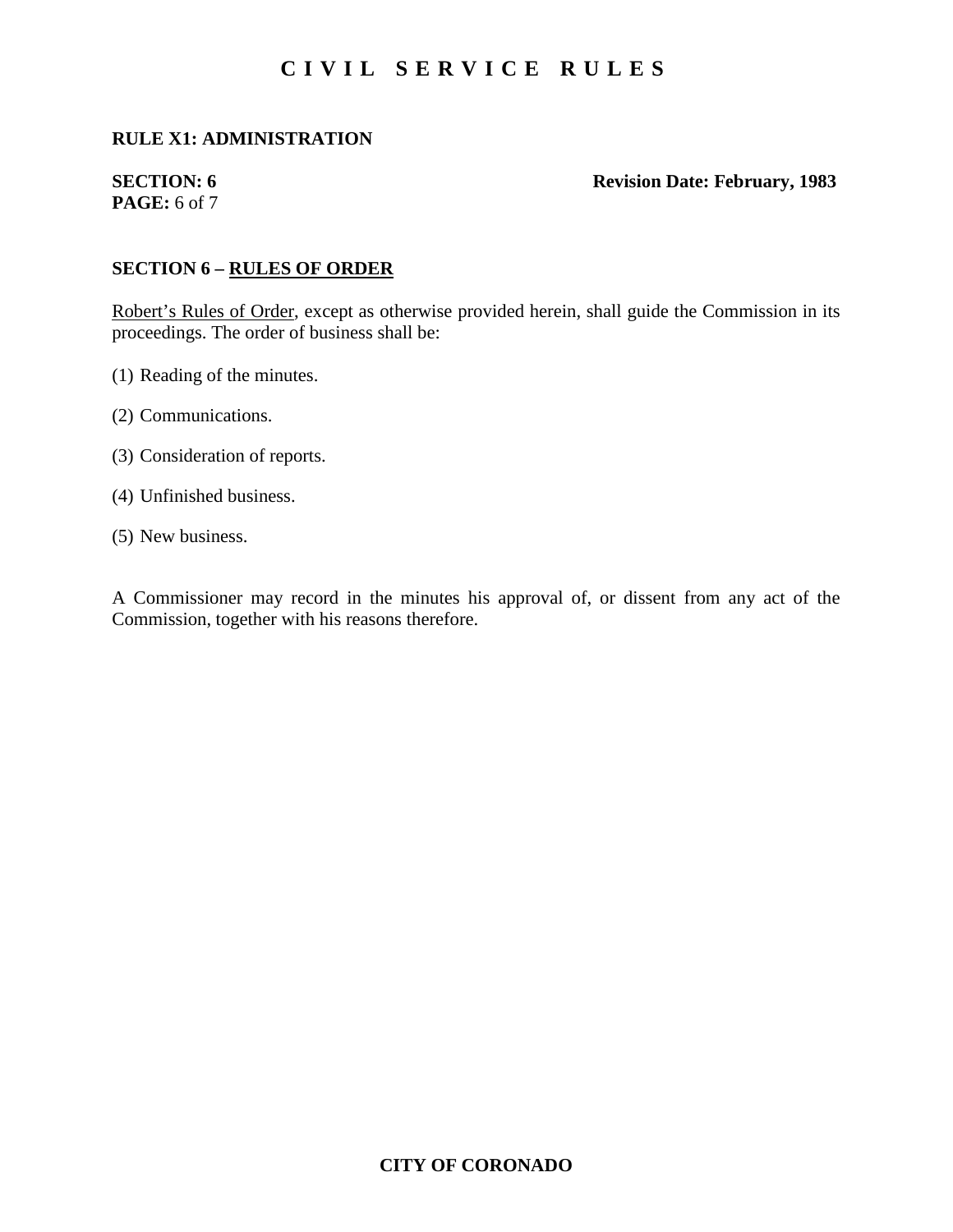### **RULE X1: ADMINISTRATION**

# **PAGE:** 7 of 7

#### **SECTION: 7** Revision Date: February, 1983

## **SECTION 7 – DUTIES OF THE PERSONNEL OFFICER**

The Personnel Officer shall, subject to the direction and approval of the Commission, act as:

- (a) Secretary of the Commission: Shall have charge of and be responsible for the upkeep and safekeeping of Commission and personnel records, files, documents, books and other official papers.
- (b) Official Representative of the Commission: Shall be the official upon whom all notices, requests for hearings, complaints and other official documents shall be served, or filed with, provided that in his absence such documents may be served on or filed with the City Clerk.
- (c) Certification Official: Shall certify to the appointing authority the names of persons eligible for appointment to any vacant position in the Classified Service.
- (d) Participation at Meetings: Shall have the right to participate in all discussions of the Commission, but shall have no vote.
- (e) Examinations: Shall determine which examinations are needed, and shall prepare and execute a schedule of dates for holding such examinations, and shall have charge of all matters pertaining to the preparation and conduct of examinations.
- (f) Personnel Program: Shall administer a broad program including recruitment and examination of applicants, classification of positions, employee information and counseling, in-service training, service ratings, leaves, and maintenance and development of other varied personnel standards and programs.
- (g) Additional Duties: Shall perform any other duties assigned to him by the Civil Service Commission.
- (h) Shall examine or cause to be examined payrolls or claims to determine whether the employees whose names appear thereon have been appointed, employed, promoted, demoted or their salaries increased or decreased in accordance with the provisions, rules and regulations prescribed in the Rules by the Civil Service Commission, or by ordinance or resolution of the City Council.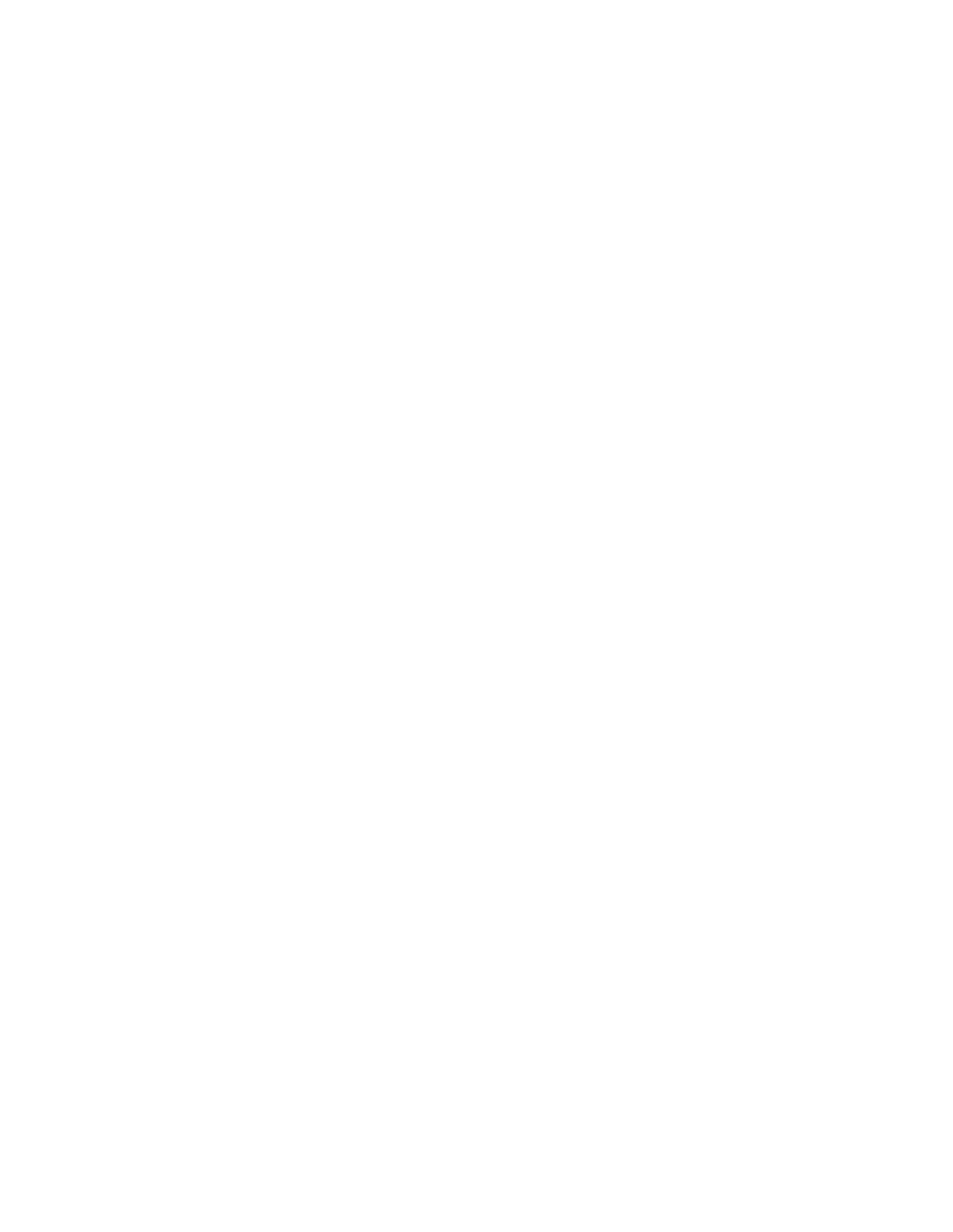### **RULE XII RULES AND REGULATIONS**

# **PAGE:** 1 of 2

**SECTION: 1** Revision Date: February, 1983

#### **SECTION 1** – **AMENDMENT TO THE RULES**

After at least five (5) calendar days' notice and after a public hearing, amendments to these Rules may be made at any meeting of the Commission. All rules and amendments thereto shall become effective upon the date of their approval by the City Council and shall, upon such approval and adoption, be reproduced for distribution and made available for public inspection.

Any amendments to the Rules resulting from Memorandums of Understanding negotiated with employee organizations under the provisions of Rule XIII and approved by the City Council are considered final following adoption by the City Council.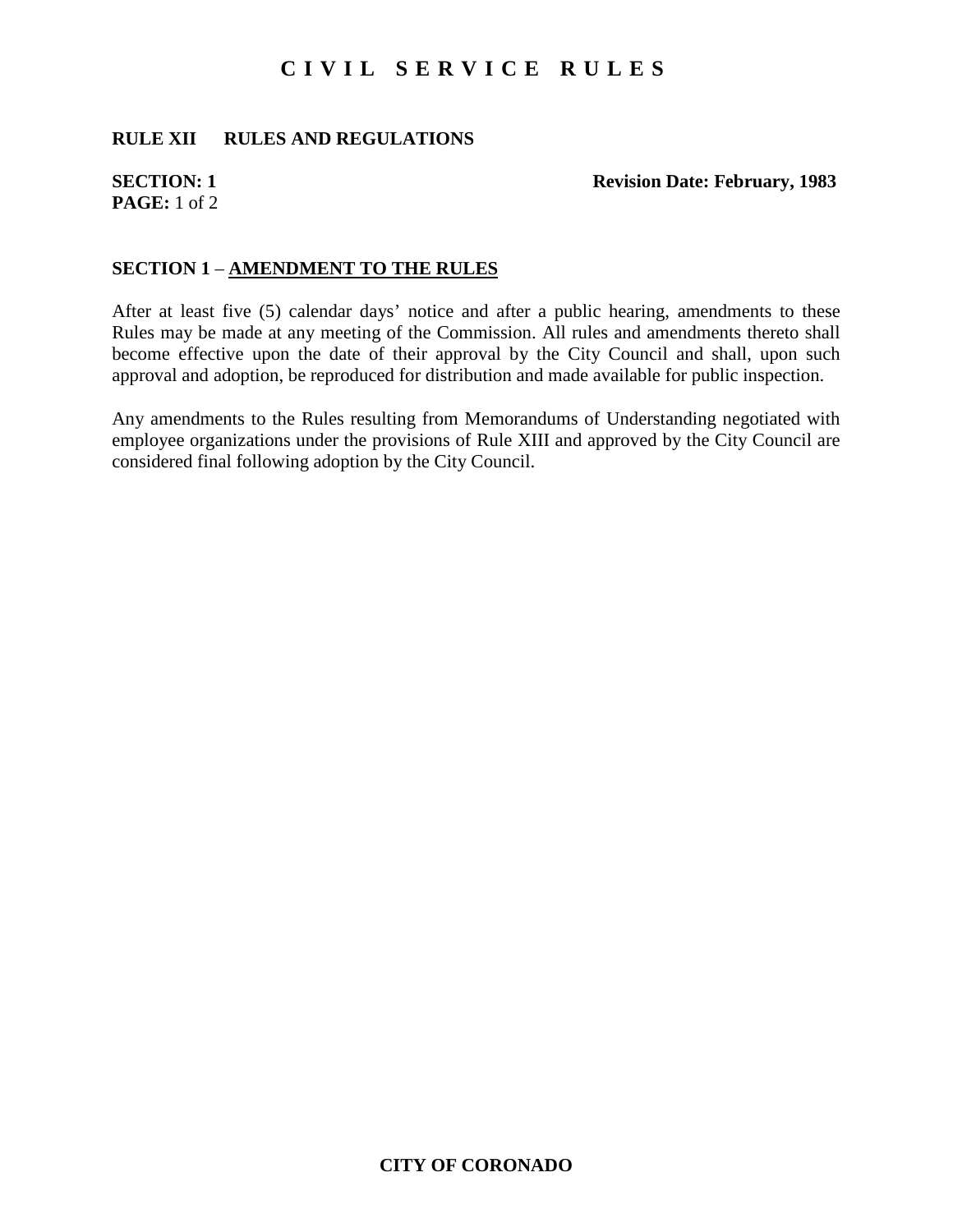## **RULE XII RULES AND REGULATIONS**

# **PAGE:** 2 of 2

**SECTION: 2** Revision Date: February, 1983

## **SECTION 2** – **REGULATIONS**

The Commission may from time to time adopt and record in its minutes, regulations for the administration of these Rules. All such regulations shall be effective upon adoption by the Commission. The Commission shall promptly notify persons concerned when any regulation is adopted, revised, rescinded, or suspended. A copy of the regulations shall be available for public inspection in the Personnel Office.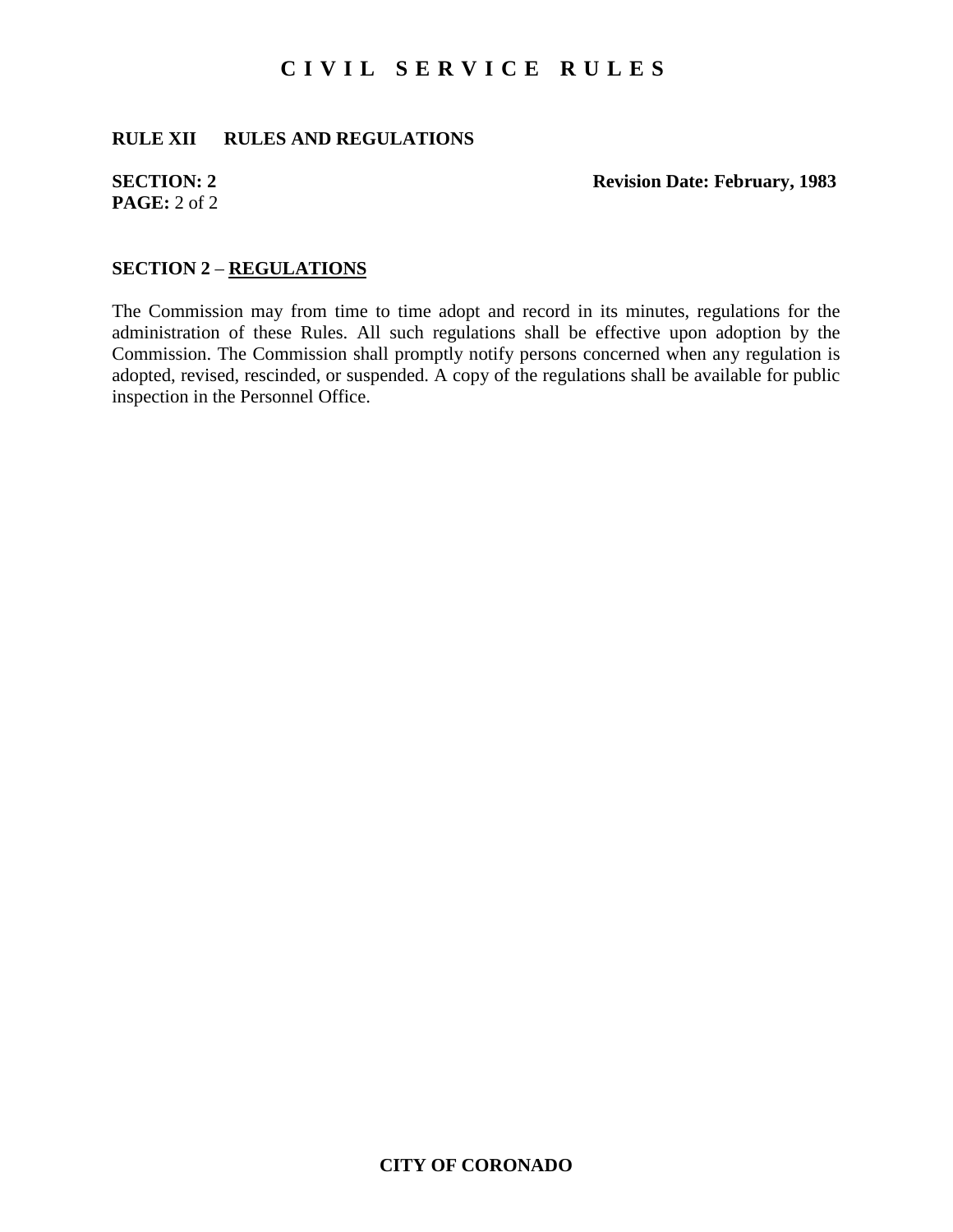#### **RULE XIII EMPLOYER – EMPLOYEE RELATIONS**

# **PAGE:** 1 of 18

**SECTION: 1** Revision Date: February, 1983

#### **SECTION 1** – **EMPLOYEE RIGHTS**

Employees of the City shall have the right to form, join and participate in the activities of employee organizations of their own choosing for the purpose of representation on all matters of employer-employee relations including but not limited to wages, hours, and other terms and conditions of employment. Employees of the City also shall have the right to refuse to join or participate in the activities of employee organizations and shall have the right to represent themselves individually in their employment relations with the City. No employee shall be interfered with, intimidated, restrained, coerced or discriminated against by the City or by any employee organization because of his exercise of these rights.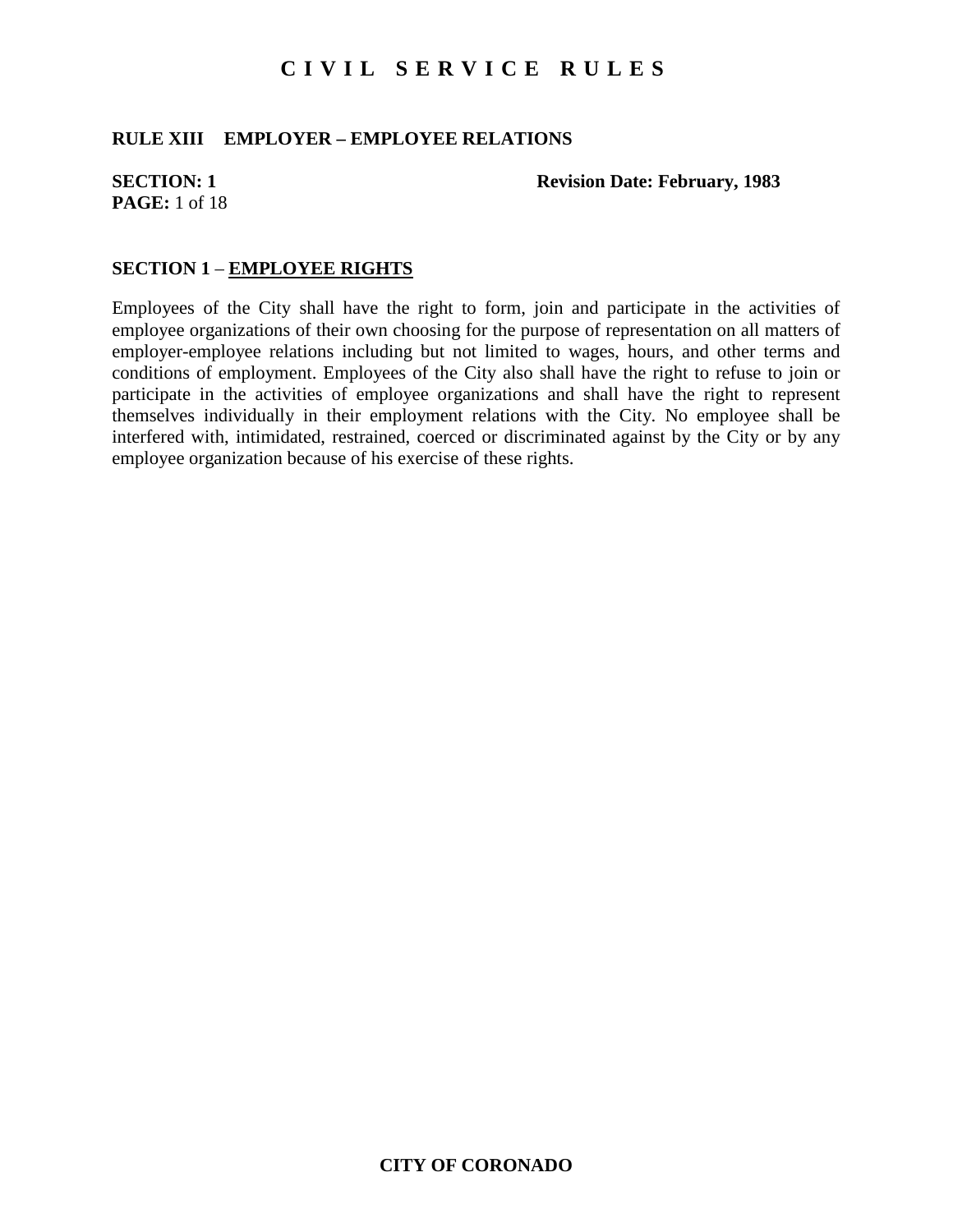### **RULE XIII EMPLOYER – EMPLOYEE RELATIONS**

# **PAGE:** 2 of 18

#### **SECTION: 2** Revision Date: February, 1983

#### **SECTION 2** – **CITY RIGHTS CLAUSE**

- (1) The City reserves, retains, and is vested with, solely and exclusively, all rights of Management which have not been expressly abridged by specific provision of the Memorandums of Understanding or by law to manage the City, as such rights existed prior to the execution of the Memorandums of Understanding. The sole and exclusive rights of Management, as they are not abridged by the Agreements or by law, shall include but not be limited to the following rights:
	- (a) To manage the City generally and to determine the issues of policy
	- (b) To determine the existence or non-existence of facts which are the basis of the Management decision.
	- (c) To determine the necessity of organization of any service or activity conducted by the City and to expand or diminish services.
	- (d) To determine the nature, manner, means, and technology, and extent of services to be provided to the public.
	- (e) Methods of financing.
	- (f) Types of equipment or technology to be used.
	- (g) To determine and/or change the facilities, methods, technology, means, and size of the work force by which the City operations are to be conducted.
	- (h) To determine and change the number of locations, relocations, and types of operations, processes, and materials to be used in carrying out all City functions including but not limited to the right to contract for or subcontract any work or operation of the City.
	- (i) To assign work to and schedule employees in accordance with requirements as determined by the City, and to establish and change work schedules and assignments.
	- (j) To relieve employees from duties for lack of work or other legal non-disciplinary reasons.
	- (k) To establish and modify productivity and performance programs and standards.
	- (l) To discharge, suspend, demote, or otherwise discipline employees for proper cause in accordance with the provisions and procedures set forth in City disciplinary procedures.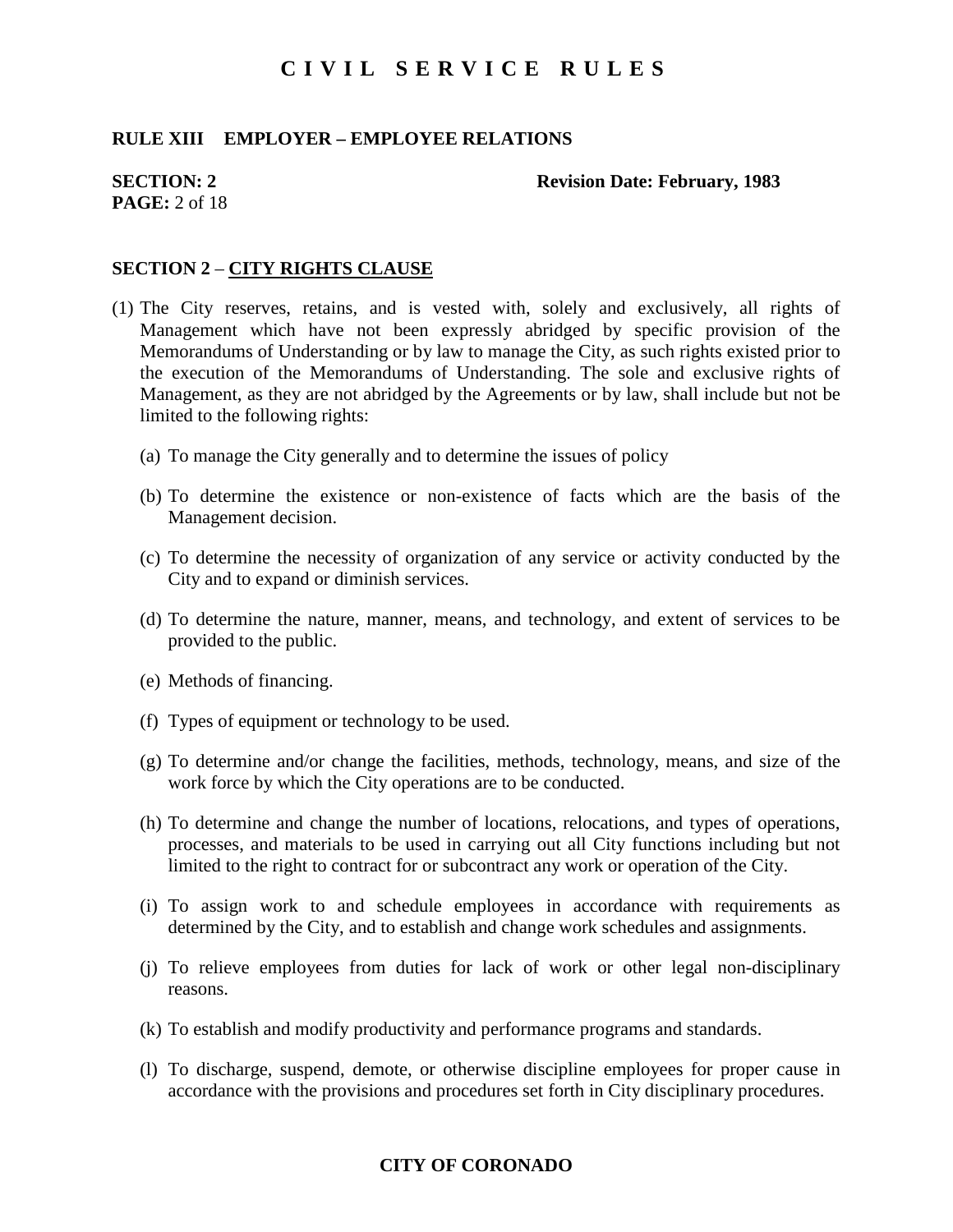### **RULE XIII EMPLOYER – EMPLOYEE RELATIONS**

# **PAGE:** 3 of 18

#### **SECTION: 2** Revision Date: February, 1983

- (m)To determine job classifications and to reclassify employees.
- (n) To hire, transfer, promote, and demote employees for legal non-disciplinary reasons in accordance with the Memorandums of Understanding.
- (o) To determine policies, procedures, and standards for selection, training, and promotion of employees.
- (p) To establish employee performance standards including but not limited to quality and quantity standards; and to require compliance therewith.
- (q) To maintain order and efficiency in it facilities and operations.
- (r) To establish and promulgate and/or modify rules and regulations to maintain order and safety in the City which are not in contravention with this Memorandum of Understanding.
- (s) To take any and all necessary action to carry out the mission of the City in emergencies.

Nothing in Section 1 is intended to abrogate or to conflict with the Civil Service Rules as approved by the Civil Service Commission and adopted by the City Council.

(2) Except in emergencies, or where the City is required to make changes in its operations because of the requirements of law whenever the contemplated exercise of Management's rights shall impact on a significant number of employees in any division of the bargaining unit, the City agrees to meet and confer in good faith with representatives of the Unit regarding the impact of the contemplated exercise of such rights prior to exercising such rights, unless the matter of the exercise of such rights is provided for in the Memorandum of Understanding.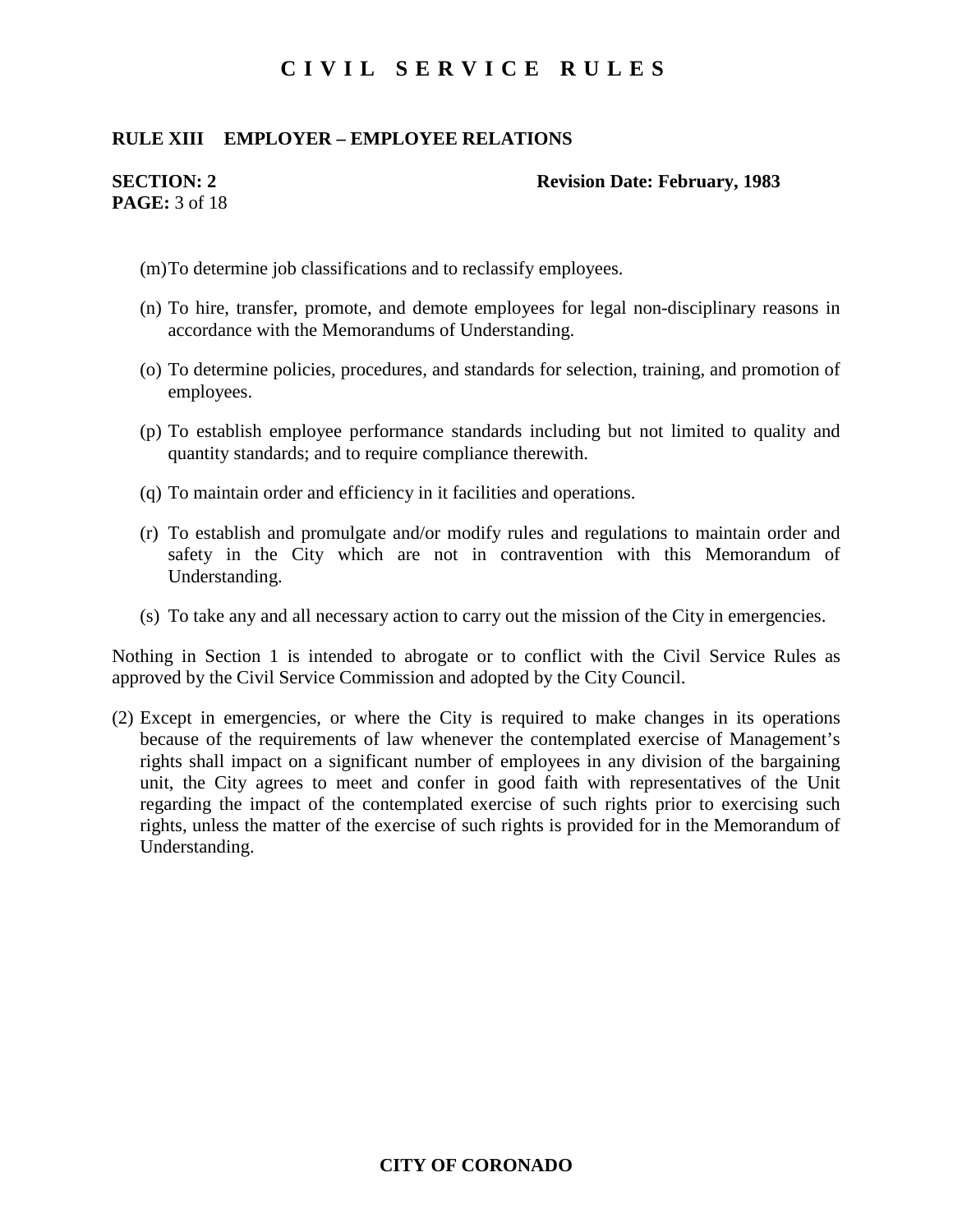## **RULE XIII EMPLOYER – EMPLOYEE RELATIONS**

# **PAGE:** 4 of 18

**SECTION: 3** Revision Date: February, 1983

## **SECTION 3** – **MEET AND CONFER IN GOOD FAITH – SCOPE**

- (a) The City, through its representatives, shall meet and confer in good faith with representatives of formally recognized employee organizations with majority representation rights regarding matters within the scope of representation including wages, hours and other terms and conditions of employment within the appropriate unit.
- (b) The City shall not be required to meet and confer in god faith on any subject preempted by Federal or State law.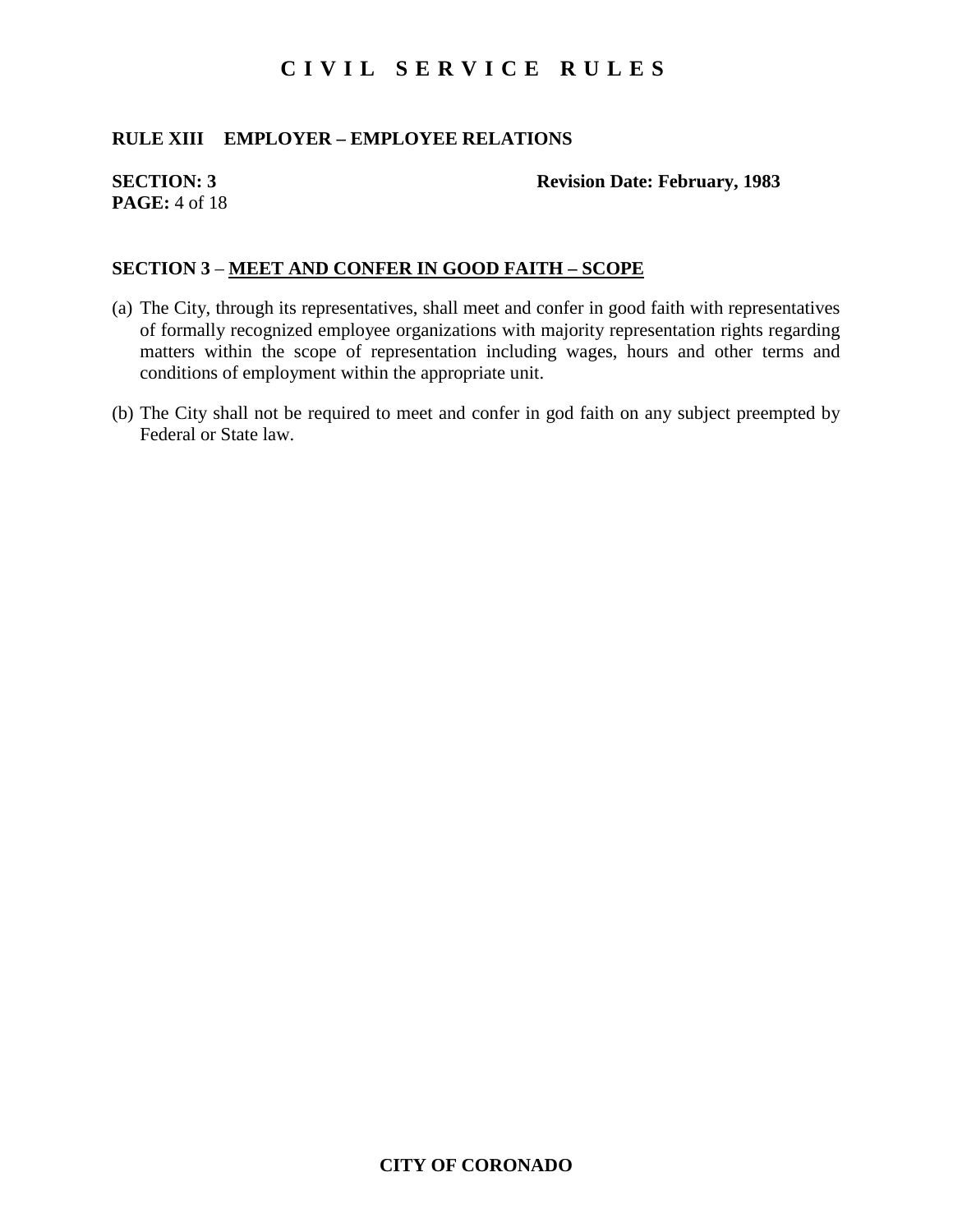## **RULE XIII EMPLOYER – EMPLOYEE RELATIONS**

# **PAGE:** 5 of 18

**SECTION: 4** Revision Date: February, 1983

## **SECTION 4** – **CONSULTATION IN GOOD FAITH – SCOPE**

All matters affecting employer-employee relations, including those that are not subject to meeting and conferring, are subject to consultation. The City, through its representatives, shall consult in good faith with representatives of all recognized employee organizations on employeremployee relations matters which affect them. Advance notice on matters subject to consultation, but outside the scope of representation, is desirable but not mandatory.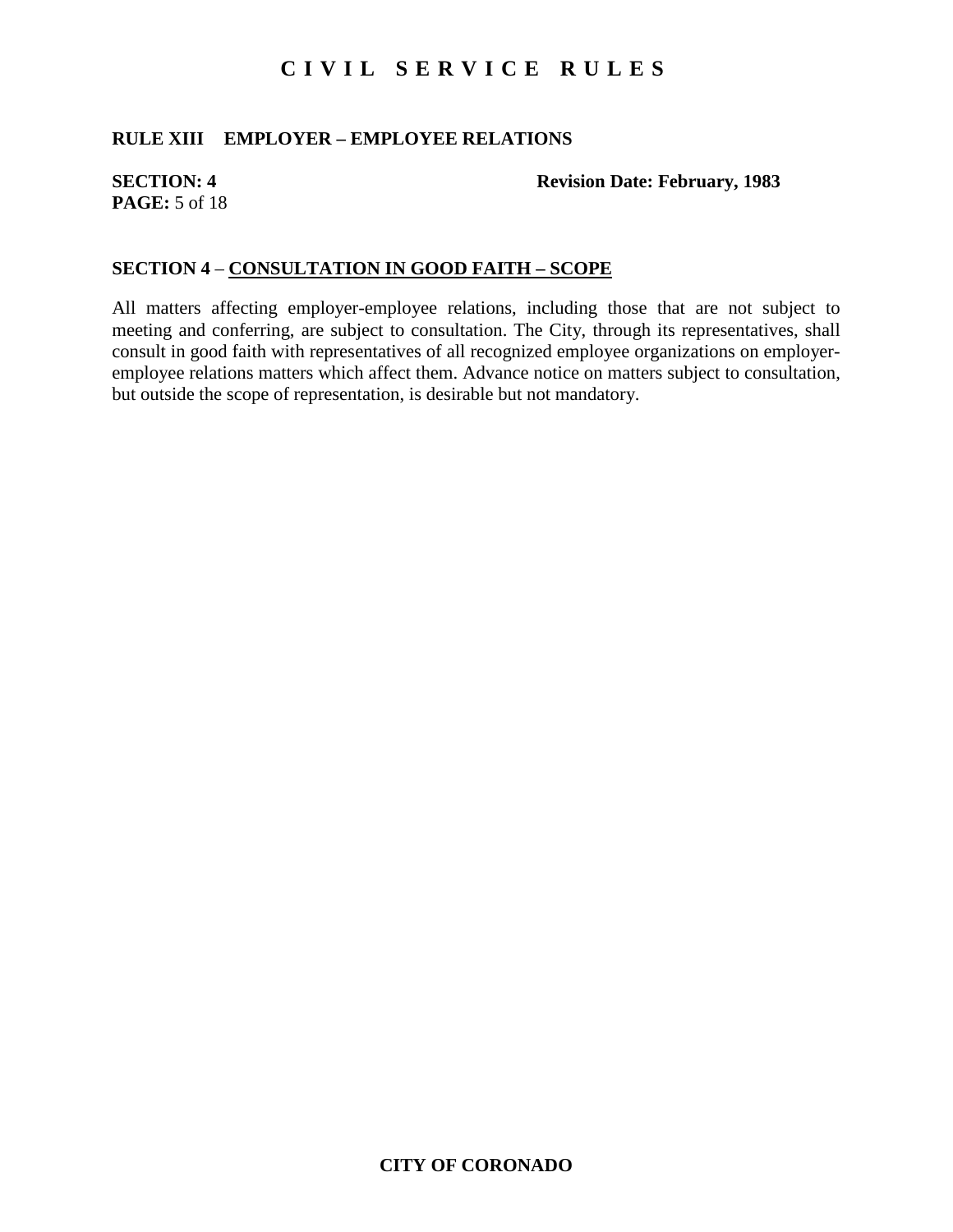## **RULE XIII EMPLOYER – EMPLOYEE RELATIONS**

# **PAGE:** 6 of 18

**SECTION: 5** Revision Date: February, 1983

### **SECTION 5** – **ADVANCE NOTICE**

Reasonable written notice shall be given to each recognized employee Unit affected by any ordinance, rule, resolution or regulation directly relating to matters within the scope of representation proposed to be adopted by the City Council or by the Civil Service Commission of the City, and each shall be given the opportunity to meet and confer with representatives of the City prior to adoption and to appear before such body prior to adoption.

In case of emergency when the City Council or Civil Service Commission of the City determines that an ordinance, rule, resolution or regulation must be adopted immediately without prior notice or without the recognized employee organization appearing before the City Council or Civil Service Commission, the City shall provide such notice and opportunity to meet and confer with representatives of the City and appear at the earliest feasible time following the adoption of such ordinance, rule, resolution or regulation.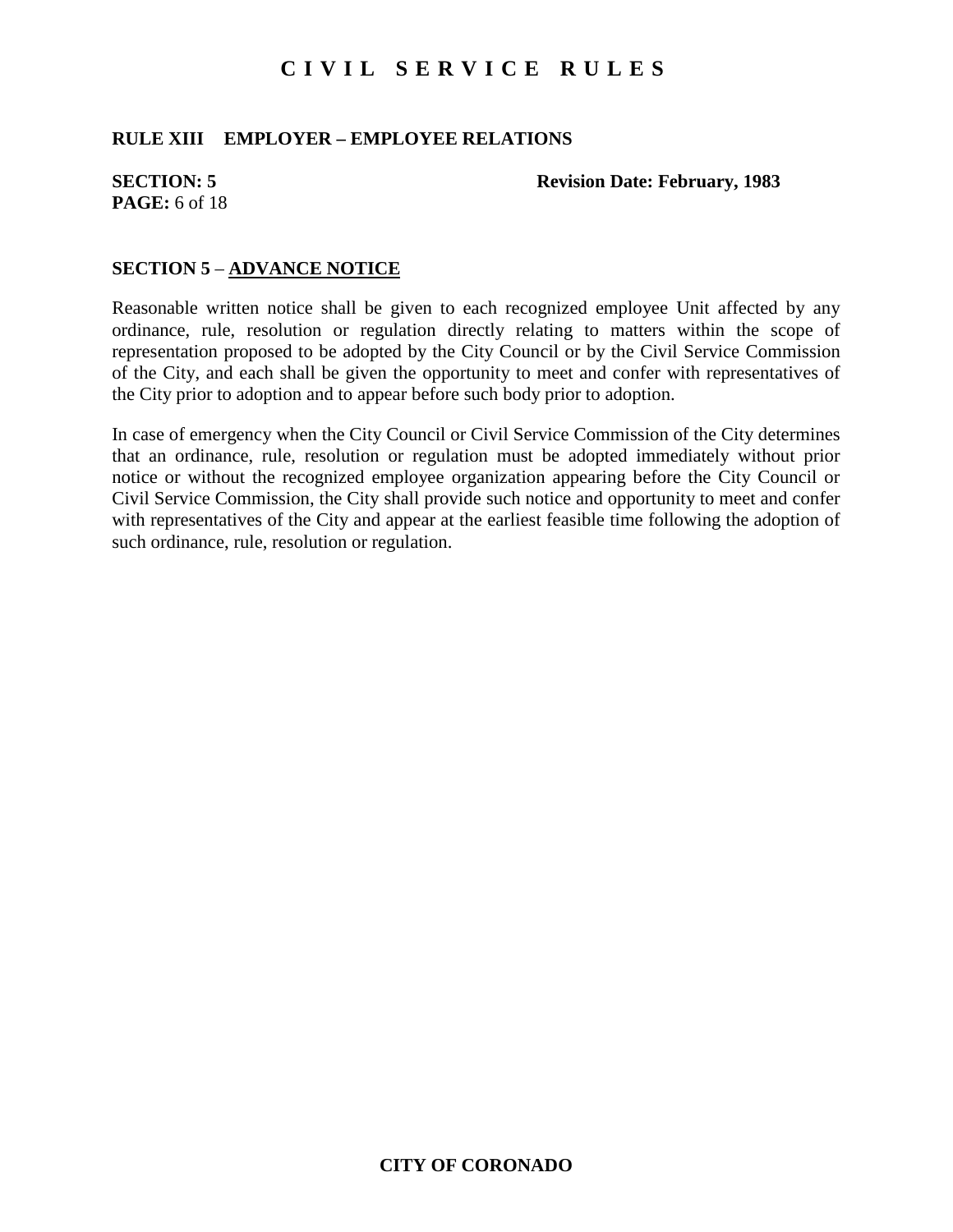### **RULE XIII EMPLOYER – EMPLOYEE RELATIONS**

# **PAGE:** 7 of 18

#### **SECTION: 6** Revision Date: February, 1983

### **SECTION 6** – **PETITION FOR RECOGNITION**

There are two (2) levels of employee organization recognition – formal and informal. The recognition requirements of each are set forth below.

- (a) FORMAL RECOGNITION THE RIGHT TO MEET AND CONFER IN GOOD FAITH AS MAJORITY REPRESENTATIVE: An employee organization that seeks formal recognition for purposes of meeting and conferring in good faith as the majority representative of employees in an appropriate unit shall file a petition with the Municipal Employee Relations Officer containing the following information and documentation:
	- (1) Name and address of the employee organization.
	- (2) Names and titles of officers.
	- (3) Names of employee organization representatives who are authorized to speak on behalf of its members.
	- (4) A statement that the employee organization has, as one of its primary purposes, representing employees in their employment relations with the City.
	- (5) A statement whether the employee organization is a chapter or local of or affiliated directly or indirectly in any manner with, a regional or state, or national or international organization, and, if so, the name and address of each such regional, state or international organization.
	- (6) Certified copies of the employee organization's constitution and by-laws.
	- (7) A designation of those persons, not exceeding two (2) in number, and their addresses, to whom notice sent by regular United States mail will be deemed sufficient notice on the employee organization for any purpose.
	- (8) A statement that the employee organization recognizes that the provisions of Section 923 of the Labor Code are not applicable to City employees.
	- (9) A statement that the employee organization has no restriction on membership based on race, color, creed, sex, or national origin.
	- (10) The job classifications or titles of employees in the unit claimed to be appropriate and the approximate number of member employees therein.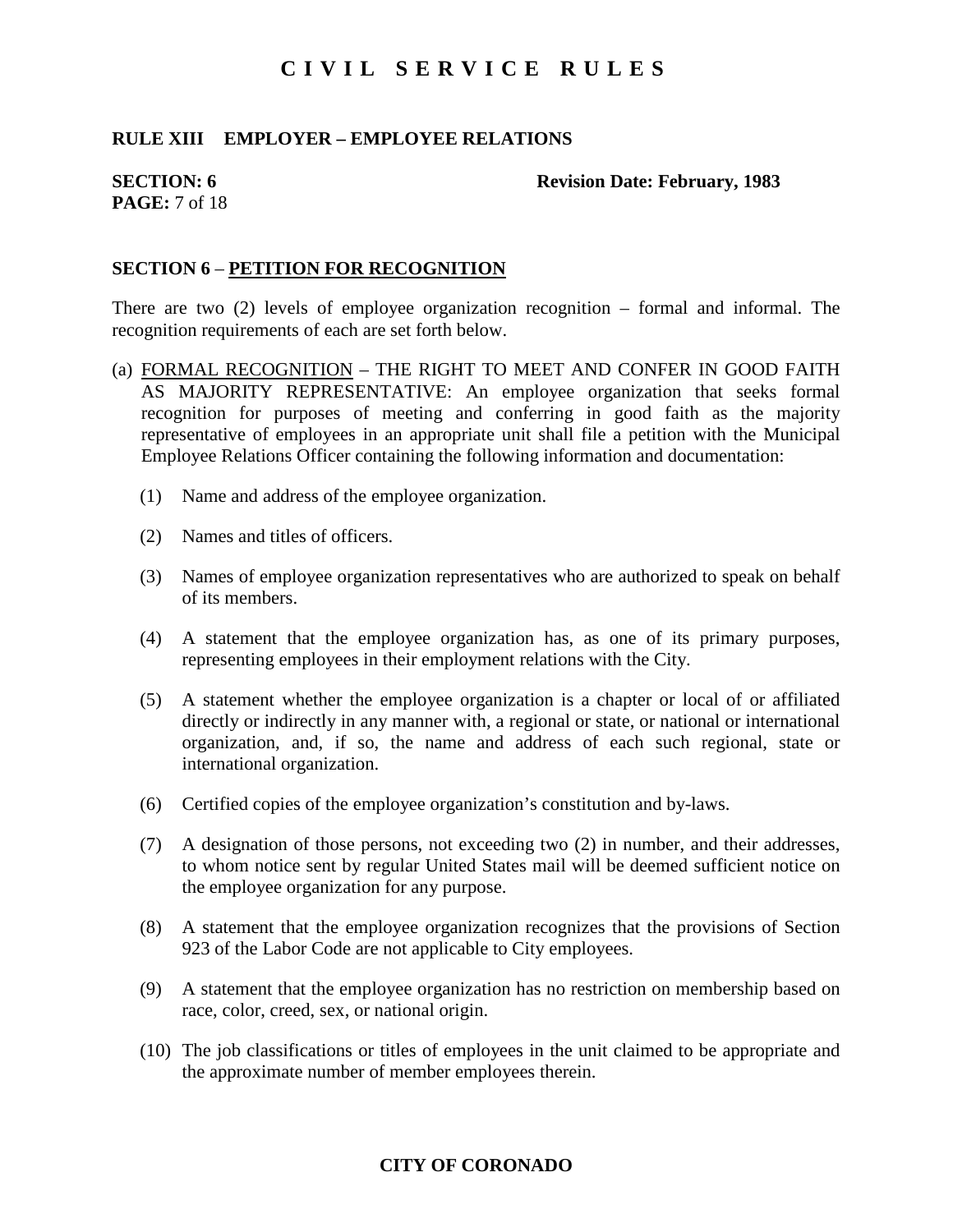#### **RULE XIII EMPLOYER – EMPLOYEE RELATIONS**

# **PAGE:** 8 of 18

#### **SECTION: 6** Revision Date: February, 1983

- (11) A statement that the employee organization has in its possession written proof, dated within six (6) months of the date upon which the petition is filed, to establish that employees in the unit claimed to be appropriate have designated the employee organization to represent them in their employment relations with the City. Such written proof shall be submitted for confirmation to the Municipal Employee Relations officer or to a mutually agreed upon disinterested third party.
- (12) A request that the Municipal Employee Relations Officer recognize the employee organization as the majority representative of the employees in the unit claimed to be appropriate for the purpose of meeting and conferring in good faith on all matters within the scope of representation.
- (b) INFORMAL RECOGNITION THE RIGHT TO CONSULT IN GOOD FAITH: An employee organization that seeks recognition for purposes of consultation in good faith shall file a petition with the Municipal Employee Relations Officer containing the following information and documentation:
	- (1) All of the information enumerated in (a) (1) through (9) of this Section inclusive.
	- (2) A statement that the employee organization has in its possession written proof, dated within six (6) months of the date upon which the petition is filed, to establish that employees have designated the employee organization to represent them in their employment relations with the City. Such written proof shall be submitted for confirmation to the Municipal Employee Relations Officer or to a mutually agreed upon disinterested third party.
	- (3) A request that the Municipal Employee Relations Officer recognize the employee organization for the purpose of consultation in good faith.
- (c) The petition, including all accompanying documents, shall be verified, under oath, by the Executive Officer and Secretary of the organization that the statements are true. All charges in such information shall be filed forthwith in like manner.
- (d) The Municipal Employee Relations Officer shall grant recognition, in writing, to all employee organizations who have complied with either Sections 6 (a) or (b) and (c). Employee organizations seeking formal recognition as majority representative must, in addition, establish to the satisfaction of the Municipal Employee Relations Officer that it represents a majority of the employees in the manner prescribed in Section 6 (a) of this Rule. No employee may be represented by more than one (1) recognized employee organization for the purposes of this Resolution.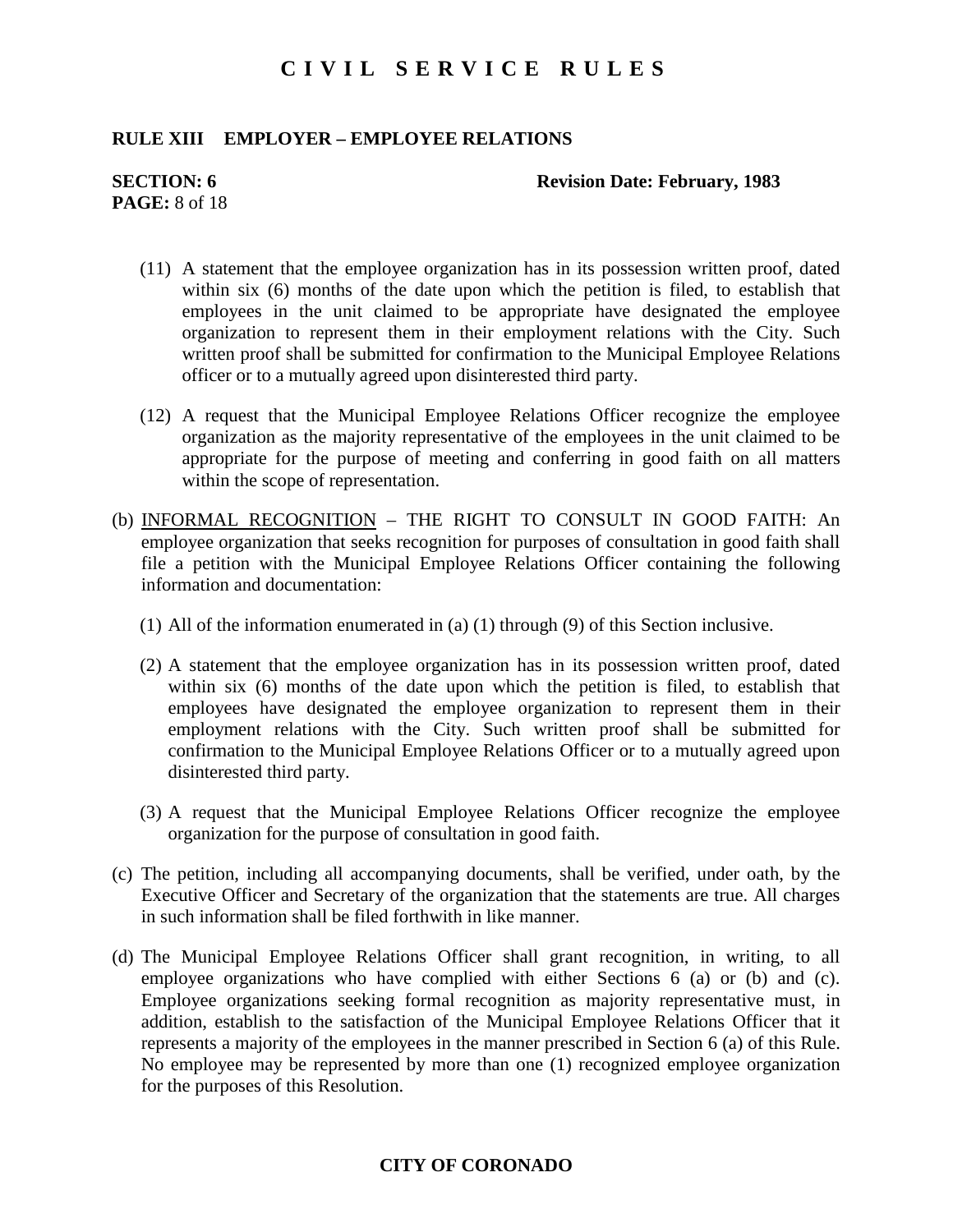## **RULE XIII EMPLOYER – EMPLOYEE RELATIONS**

# **PAGE:** 9 of 18

#### **SECTION: 7** Revision Date: February, 1983

### **SECTION 7** – **APPROPRIATE UNIT**

- (1) The Municipal Employee Relations Officer, after reviewing the petition filed by an employee organization seeking formal recognition as majority representatives, shall determine whether the proposed unit is an appropriate unit. The principal criterion in making this determination is whether there is a community of interest among such employees. The following factors, among others, are to be considered in making such determination:
	- (a) Which unit will assure employees the fullest freedom in the exercise of rights set forth under this Rule.
	- (b) The history of employee relations: (1) in the unit; (2) among other employees of the City; and (3) in similar public employment.
	- (c) The effect of the unit on the efficient operation of the City and sound employer-employee relations.
	- (d) The extent to which employees have common skills, working conditions, job duties or similar educational requirements.
	- (e) The effect on the existing classification structure of dividing a single classification among two or more units.

Provided, however, no unit shall be established solely on the basis of the extent to which employees in the proposed unit have organized.

(2) In the establishment of appropriate units, (1) professional employees shall not be denied the right to be represented separately from non-professional employees; and (2) management and confidential employees who are included in the same unit with non-management or nonconfidential employees may not represent such employees on matters within the scope of representation.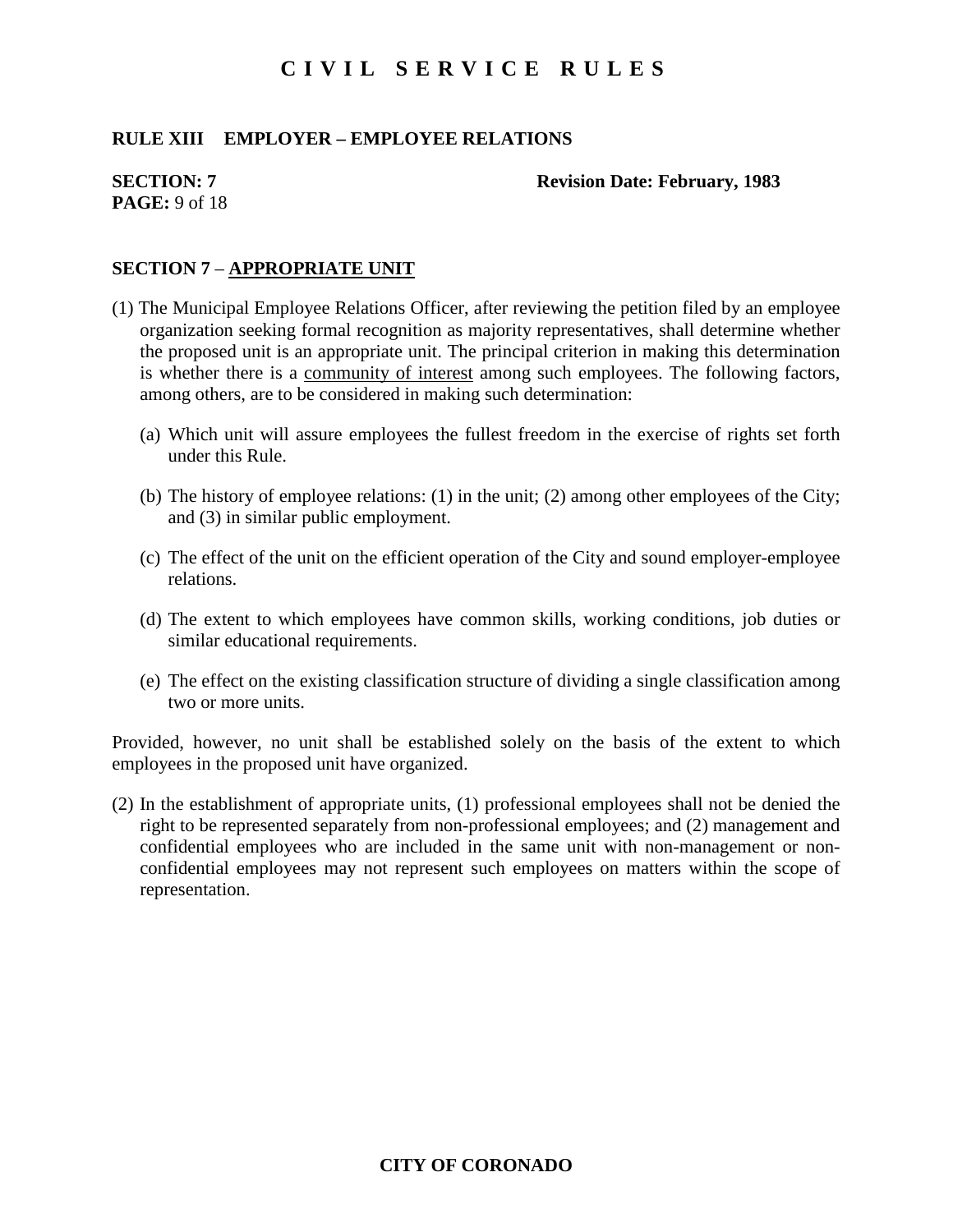### **RULE XIII EMPLOYER – EMPLOYEE RELATIONS**

# **PAGE:** 10 of 18

**SECTION: 8** Revision Date: February, 1983

### **SECTION 8** – **RECOGNITION OF EMPLOYEE ORGANIZATIONS AS MAJORITY REPRESENTATIVE – FORMAL RECOGNITION**

- (1) The Municipal Employee Relations Officer shall:
	- (a) Determine the majority representative of City employees in an appropriate unit by arranging for a secret ballot election or by any other reasonable method which is based upon written proof, and is designed to ascertain the free choice of a majority of such employees. The employee organization found to represent a majority of the employees in an appropriate unit shall be granted formal recognition and is the only employee organization entitled to meet and confer in god faith on matters within the scope of representation for employees in such unit. This shall not preclude other recognized employee organizations, or individual employees, from consulting with management representatives on employer-employee relations matters of concern to them.
	- (b) Revoke the recognition rights of a majority representative, which has been found by secret ballot election no longer to be the majority representative.
- (2) The recognition rights of the majority representative designated in accordance with this Section shall not be subject to challenge for a period of not less than twelve (12) months following the date of such recognition.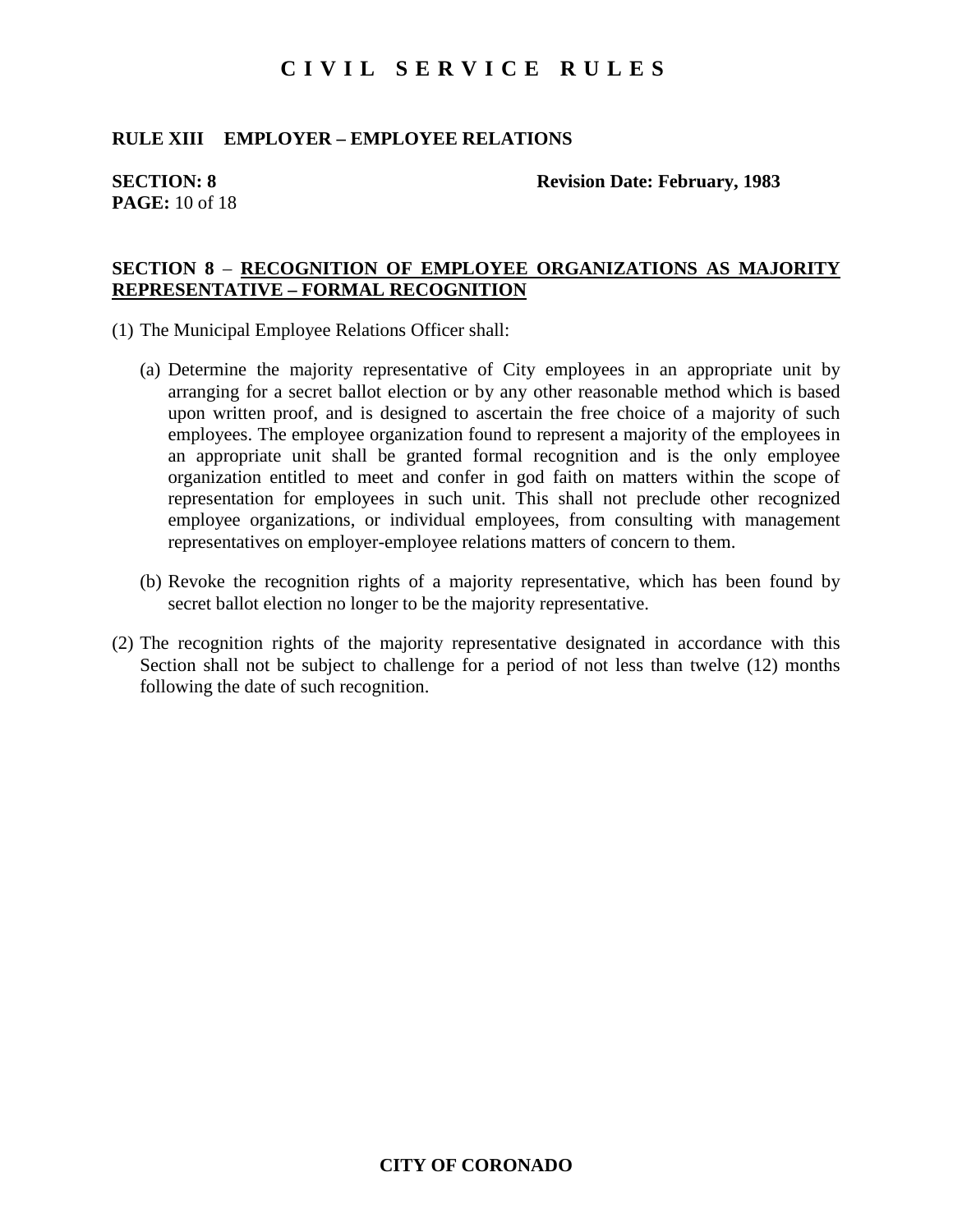## **RULE XIII EMPLOYER – EMPLOYEE RELATIONS**

# **PAGE:** 11 of 18

**SECTION: 9** Revision Date: February, 1983

### **SECTION 9** – **DESIGNATION OF MUNICIPAL EMPLOYEE RELATIONS OFFICER**

The City Council shall designate, by Resolution, a Municipal Employee Relations Officer who shall be the City's principal representative in al matters of employer-employee relations, with authority to meet and confer in good faith on matters within the scope of representation including wages, hours and other terms and conditions of employment.

The Municipal Employee Relations Officer so designated is authorized to delegate these duties and responsibilities.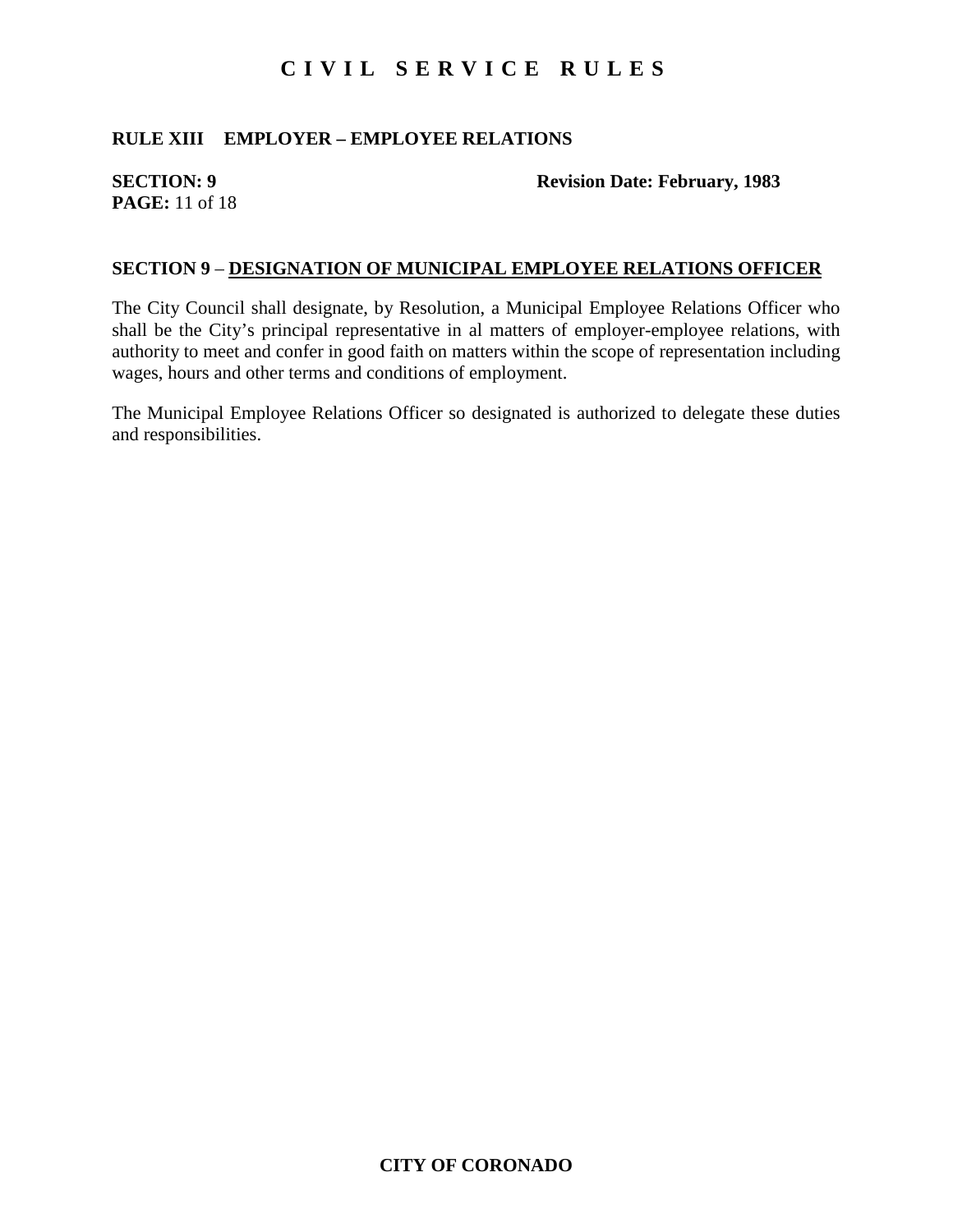## **RULE XIII EMPLOYER – EMPLOYEE RELATIONS**

# **PAGE:** 12 of 18

#### **SECTION: 10** Revision Date: February, 1983

### **SECTION 10** – **RESOLUTION OF IMPASSES**

Impasse procedures may be invoked only after the possibility of settlement by direct discussion has been exhausted. The impasse procedures are as follows:

- (a) MEDIATION (OR CONCILIATION) (Defined in Rule I) All mediation proceedings shall be private. The Mediator shall make no public recommendations nor take any public position concerning the issues.
- (b) A DETERMINATION BY THE CITY COUNCIL After a hearing on the merits of the dispute.
- (c) Any other dispute resolving procedures to which the parties mutually agree or which the City Council may order.

Any party may initiate the impasse procedure by filing with the other party (or parties) affected a written request for an impasse meeting together with a statement of its position on all disputed issues. An impasse meeting may then be scheduled by the Municipal Employee Relations Officer forthwith after the date of filing of the written request for such meeting, with written notice to all parties affected. The purpose of such impasse meeting is twofold: (1) To permit a review of the position of all parties in a final effort to reach agreement on the disputed issues, and (2) if agreement is not concluded, to mutually select the specific impasse procedure to which the dispute may be submitted. In the absence of agreement between the parties on this point, the matter may be referred to the City Council.

The fees and expenses, if any, of mediators or of any other impasse procedure, shall be payable one-half by the City and one-half by the employee organization or employee organizations.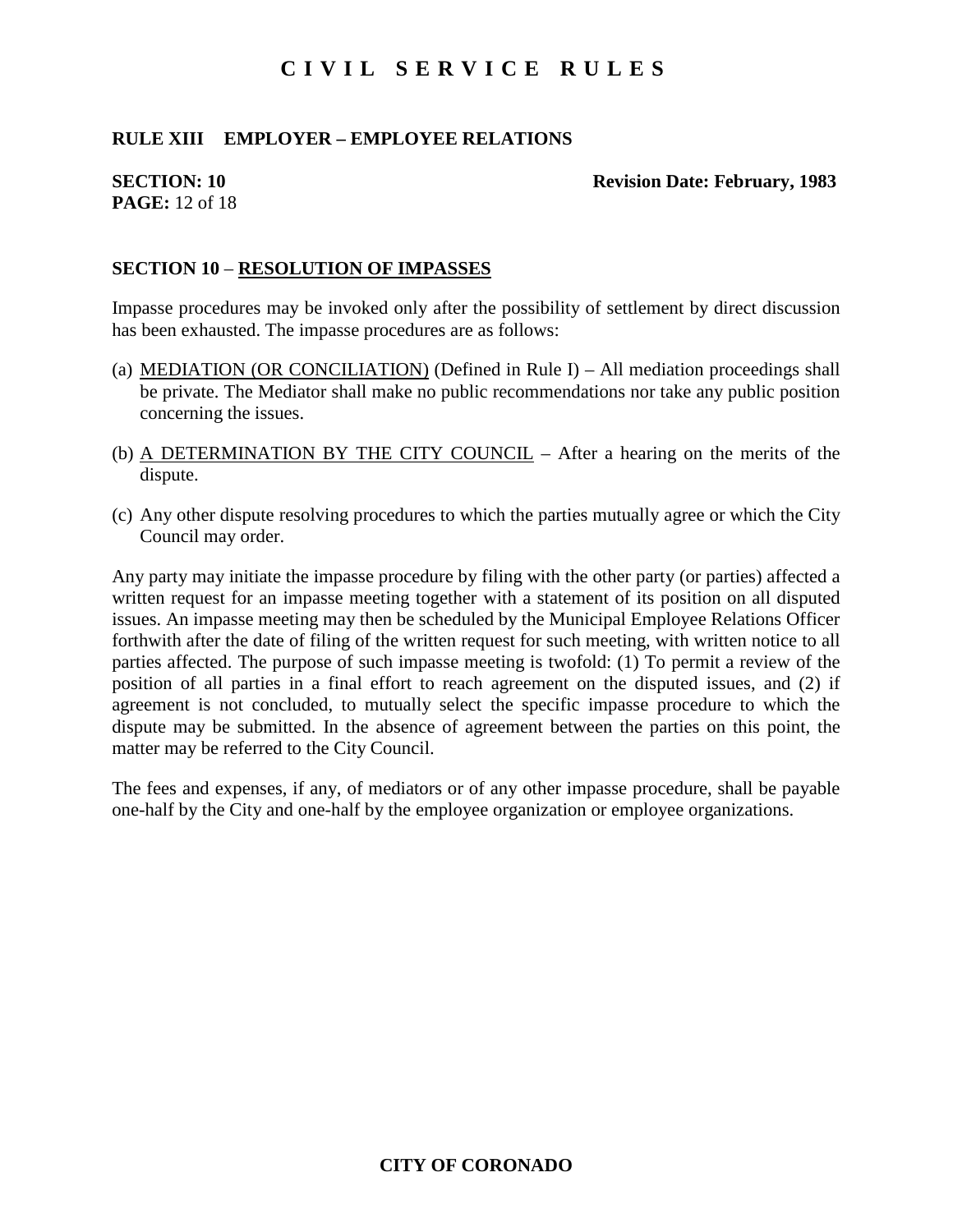## **RULE XIII EMPLOYER – EMPLOYEE RELATIONS**

# **PAGE:** 13 of 18

#### **SECTION: 11** Revision Date: February, 1983

#### **SECTION 11** – **MEMORANDUM OF UNDERSTANDING**

When the meeting and conferring process is concluded between the City and a formally recognized employee organization representing a majority of the employees in an appropriate unit, all agreed upon matters shall be incorporated in a written memorandum of understanding signed by the duly authorized City and majority representatives.

As to those matters within the authority of the City Council, the memorandum of understanding shall be submitted to the City Council for determination.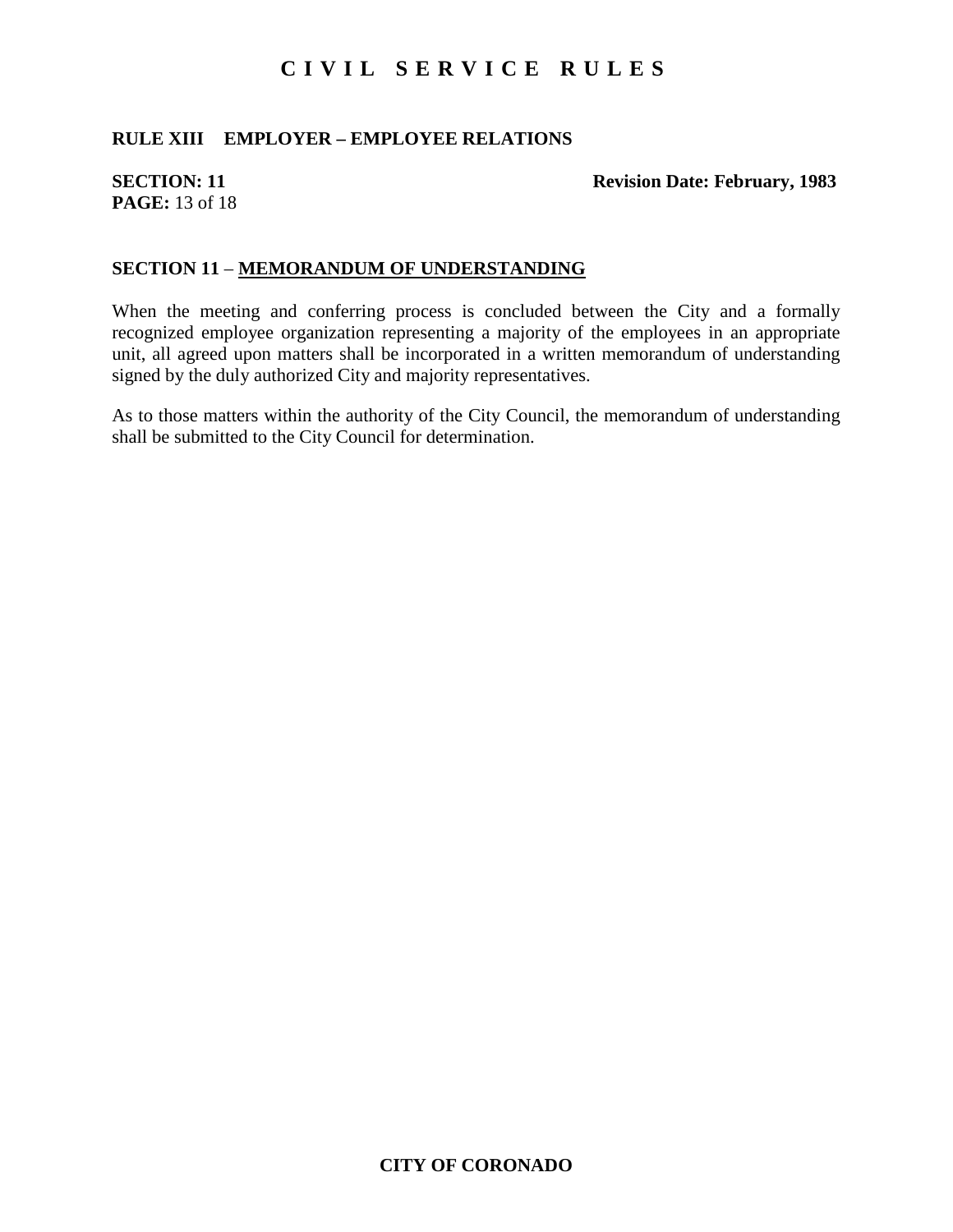## **RULE XIII EMPLOYER – EMPLOYEE RELATIONS**

# **PAGE:** 14 of 18

## **SECTION: 12** Revision Date: February, 1983

## **SECTION 12** – **RULES AND REGULATIONS**

The City Council may adopt such Rules and Regulations necessary or convenient to implement the provisions of this Rule and Chapter 10, Division 4, Title 1 of the Government Code of the State of California (Sections 3500, et seq.).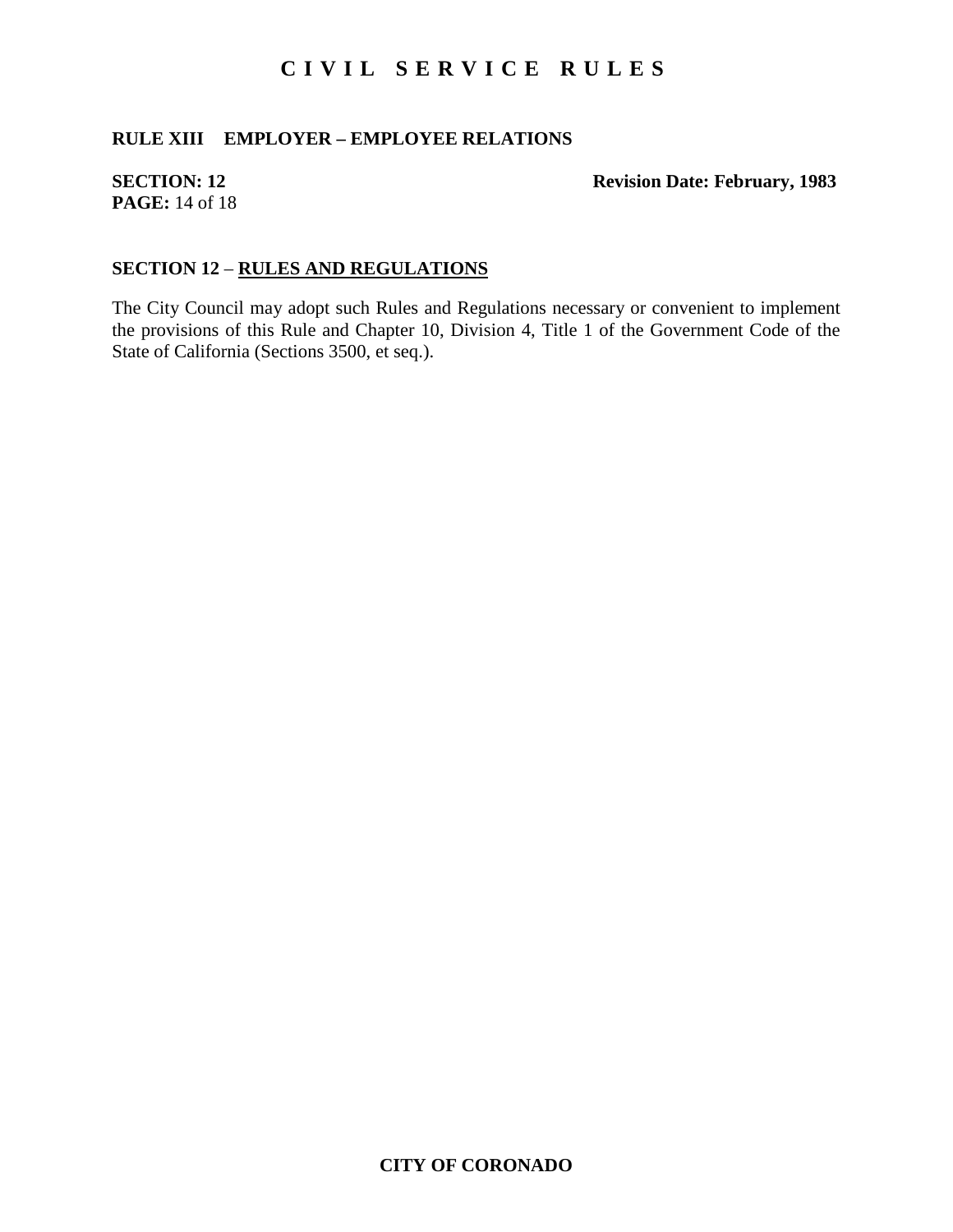## **RULE XIII EMPLOYER – EMPLOYEE RELATIONS**

# **PAGE:** 15 of 18

#### **SECTION: 13** Revision Date: February, 1983

# **SECTION 13** – **CONSTRUCTION**

- (a) Nothing in this Rule shall be construed to deny any person or employee the rights granted by Federal and State laws and the City Charter provisions.
- (b) The rights, powers and authority of the City Council in all matters, including the right to maintain any legal action, shall not be modified or restricted by this Rule.
- (c) The provisions of this Rule are not intended to conflict with the provisions of Chapter 10, Division 4, Title 1 of the Government Code of the State of California (Sections 3500, et seq.) as amended.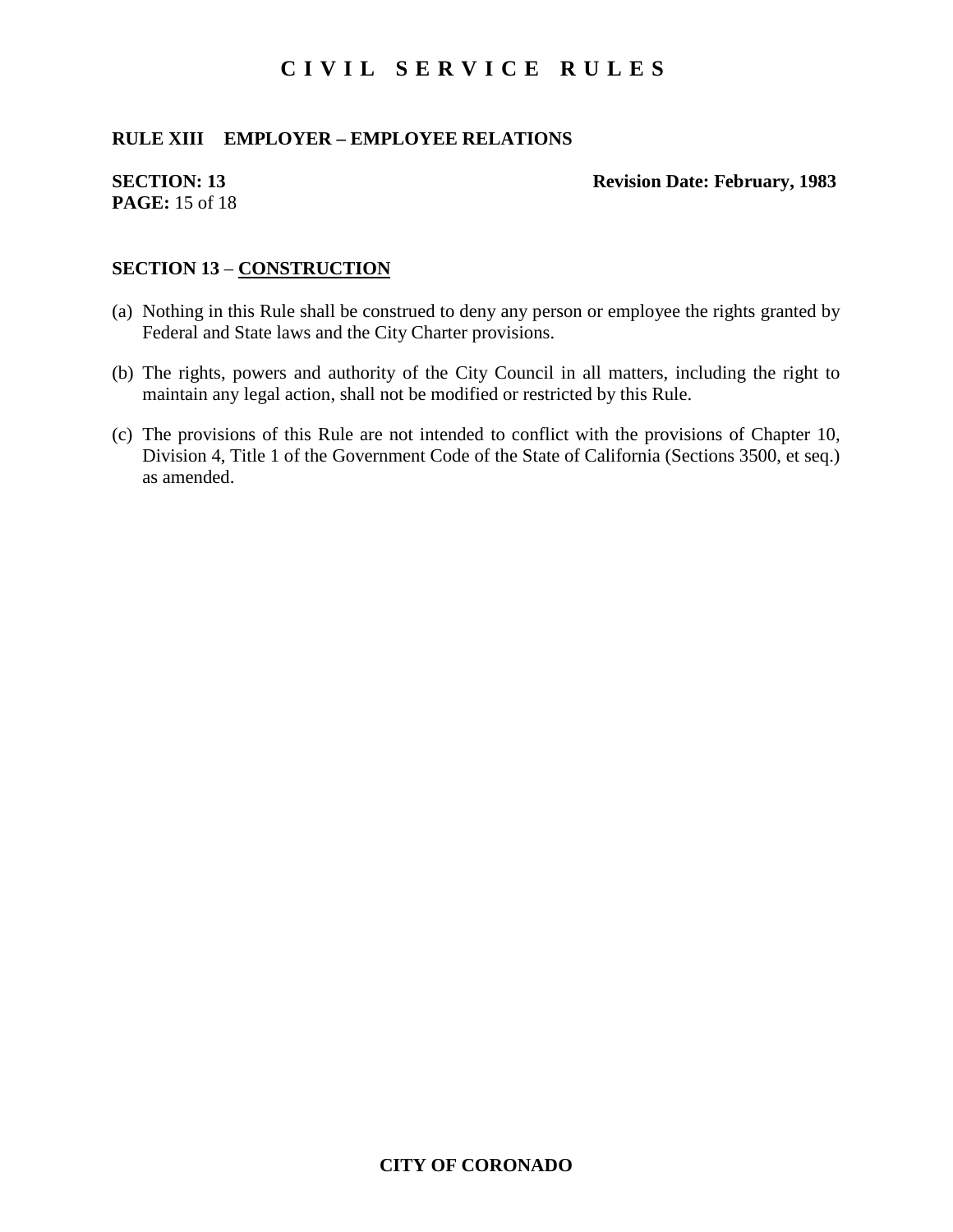## **RULE XIII EMPLOYER – EMPLOYEE RELATIONS**

# **PAGE:** 16 of 18

### **SECTION: 14** Revision Date: February, 1983

## **SECTION 14** – **SEPARABILITY**

If any provision of this Rule, or the application of such provision to any person or circumstances, shall be held invalid, the remainder of this Rule, or the application of such provision to persons or circumstances other than those as to which it is held invalid, shall not be affected thereby.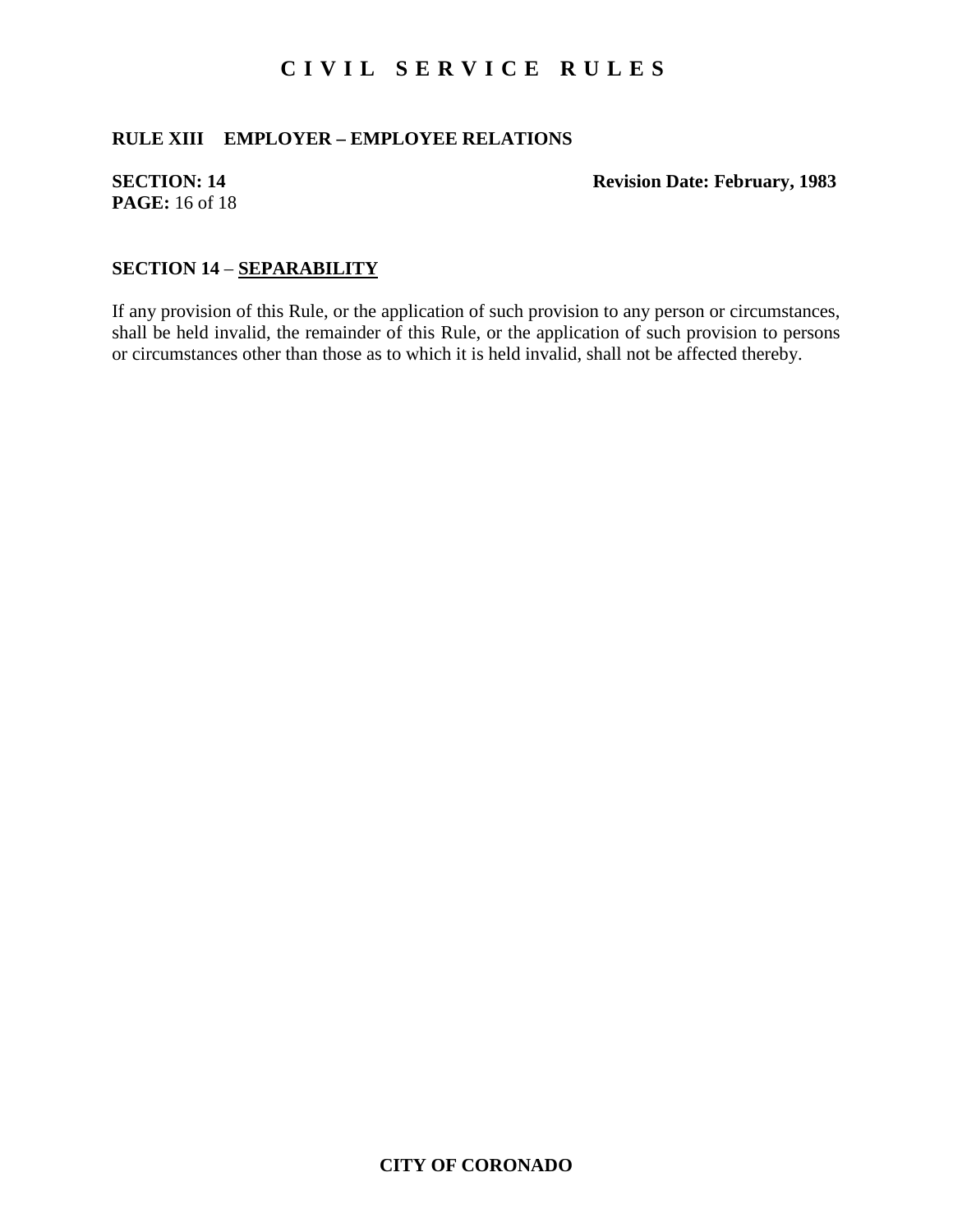## **RULE XIII EMPLOYER – EMPLOYEE RELATIONS**

# **PAGE:** 17 of 18

#### **SECTION: 15** Revision Date: February, 1983

### **SECTION 15** – **REMOVAL OF STRIKING EMPLOYEES**

No employee of the City of Coronado shall instigate, participate in, or afford leadership to a strike against the City of Coronado. No employee of the City of Coronado shall engage in any form of concerted action to withhold service, in whole or in part, from the City of Coronado. No employee of the City of Coronado shall engage in picketing activity in furtherance of a strike or a concerted action to withhold service from the City of Coronado.

It shall be the duty of the City Manager to ascertain the identity of any employee of the City who is in violation of any provision of this section and to initiate dismissal proceedings against such employee in accordance with the provisions of this section.

The City Manager shall cause a Notice of Proposed Dismissal to be personally served upon the employee or sent by registered mail to the employee's residence as indicated in the City's records. The Notice of Proposed Dismissal shall contain:

- (a) The charge or charges against the employee with a description of the nature, purpose and location of evidence which supports the charges;
- (b) A date and time no sooner than fourteen (14) days from the date of mailing or seven (7) days from the date of personal service, at which time the employee may present to the Civil Service Commission a response to the Notice of Proposed Dismissal.

The hearing shall be conducted before the Civil Service Commission at a regularly scheduled meeting or at such special meeting called by the Civil Service Commission or directed by the City Council.

After hearing, if the Civil Service Commission determines that the charges are supported by the evidence submitted and that the employee willfully violated a provision of this section, the employee shall be dismissed from employment.

A dismissed employee shall not be reinstated or returned to the City of Coronado employment except as a new employee. No officer, board or commission of the City, elected or appointed, shall have the power to grant amnesty to the persons found in violation of the provisions of this section.

In the event of any strike or concerted action to withhold service, the City Council shall not grant any improvement in wages, hours or working conditions beyond those in effect or last offered to a striking organization or employees represented by such organization by the City prior to the commencement of such strike or concerted activity until the commencement of meet and confer negotiations in the next subsequent calendar year at the time regularly scheduled for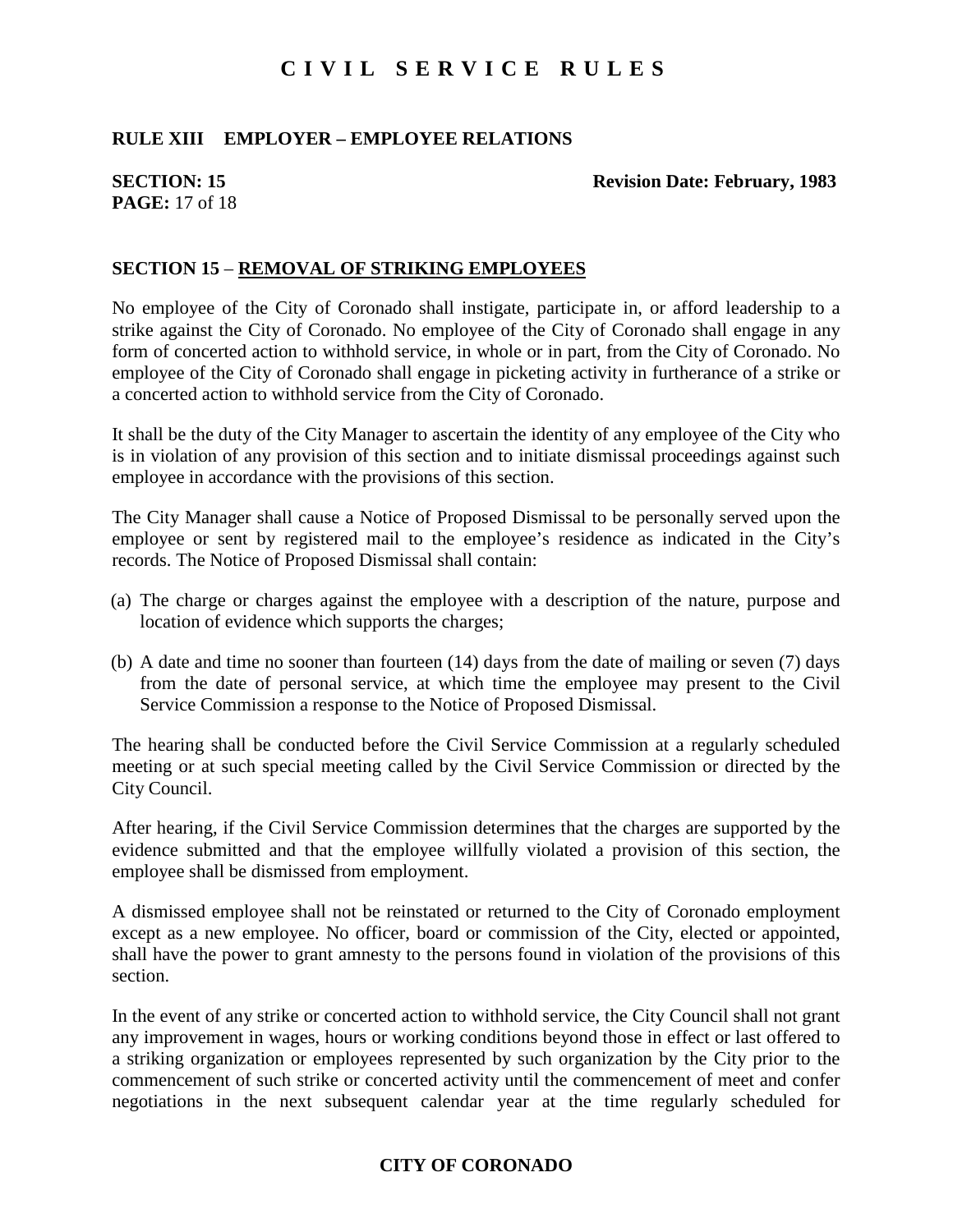## **RULE XIII EMPLOYER – EMPLOYEE RELATIONS**

# **PAGE:** 18 of 18

## **SECTION: 15** Revision Date: February, 1983

commencement of such negotiations unless the City of Coronado has been reimbursed in full for all costs and damages incurred as a result of such strike or concerted activity, to include without limitation overtime compensation, temporary employee compensation, legal services and professional consultant services.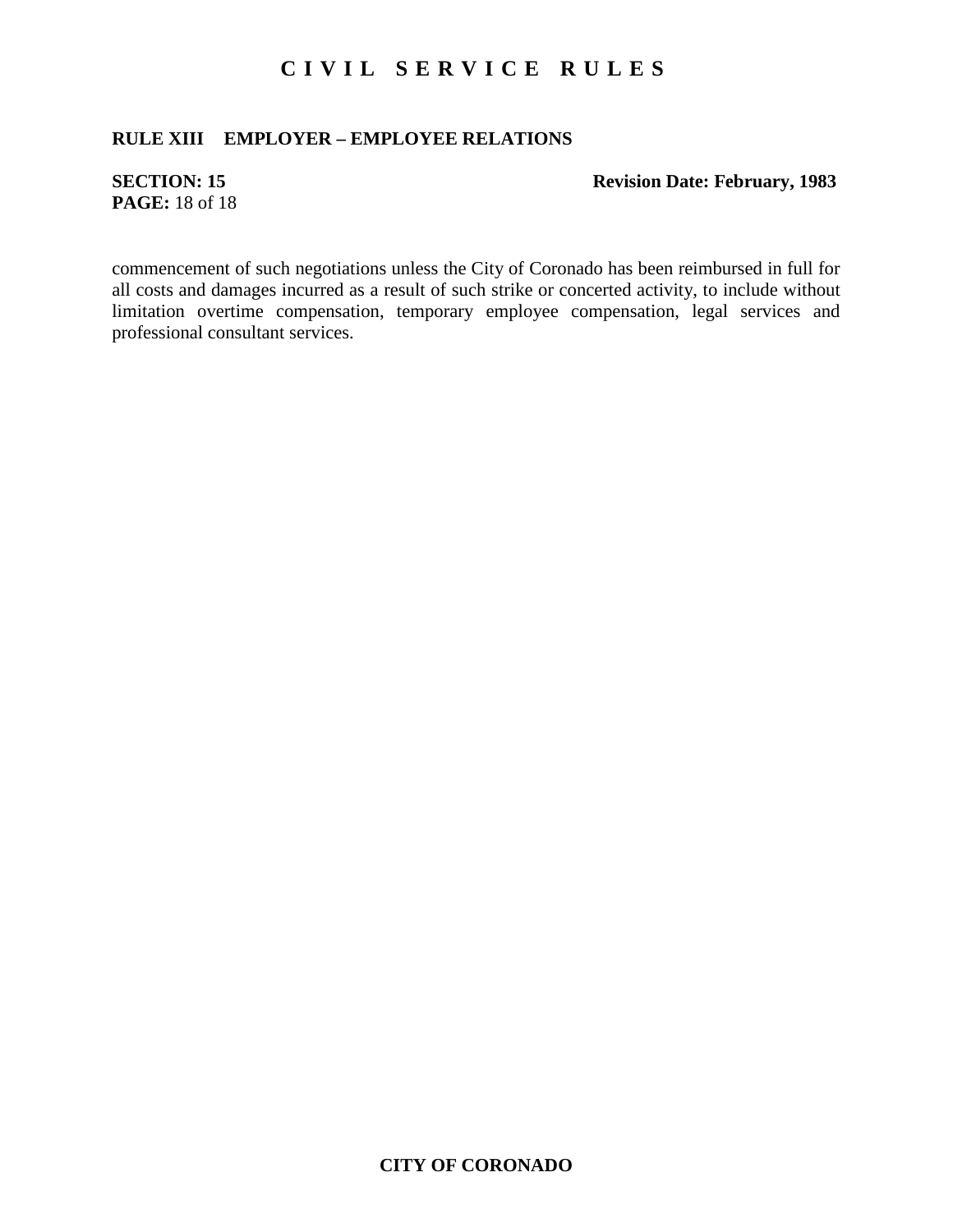### **RULE XIV AFFIRMATIVE ACTION PLAN**

# **PAGE:** 1 of 17

**SECTION: 1** Revision Date: February, 1983

#### **SECTION 1 – POLICY STATEMENT**

It shall be the policy of the City of Coronado to provide equal employment opportunity without discrimination on the basis of race, color, religion, age, sex, physical handicap, or national origin. The City shall make every effort to insure nondiscrimination and Affirmative Action concepts will apply to all applicants for employee, and all City employees in administering hiring procedures, promotion, transfer, compensation, classification, training, termination of employment and other rights, conditions, and benefits of employments.

This Affirmative Action Program will provide specific procedures and goals to which the City of Coronado commits itself with the objective of increasing qualified and qualifiable minority and female representation at all levels of employee to achieve an employee balance which reasonably reflects the racial/ethnic and sex composition of the Standard Metropolitan Statistical Area (SMSA) population as a whole, and the availability of those with requisite skills and abilities.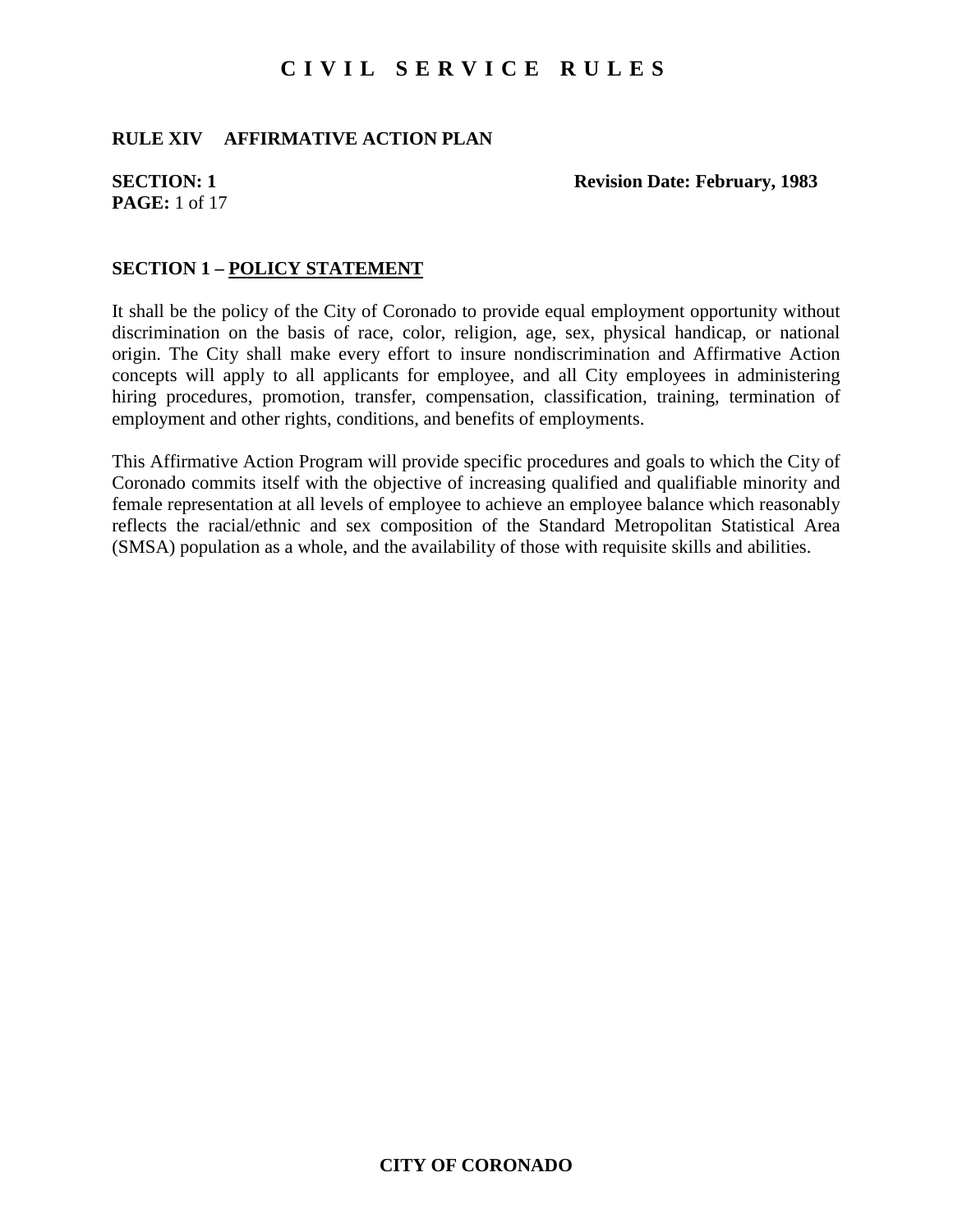### **RULE XIV AFFIRMATIVE ACTION PLAN**

# **PAGE:** 2 of 17

### **SECTION: 2** Revision Date: February, 1983

#### **SECTION 2 – ASSIGNMENT OF RESPONSIBILITY**

- (a) The City Manager is hereby designated as the Affirmative Action Officer of the City of Coronado.
- (b) The City Manager shall designate the head of the Administrative Services Department as the Affirmative Action Coordinator and such person shall be responsible for the implementation, coordination, and administration of the City's Affirmative Action Program. All department heads shall assume full responsibility for the progress and success of the Affirmative Action Program in their respective departments.

The duties of the Affirmative Action Coordinator shall include the following responsibilities:

- (1) To develop and recommend administrative policies and procedures to implement the affirmative action commitments, and make certain that all City employees are aware of such policies and procedures.
- (2) To develop and coordinate with City departments result-oriented affirmative action programs designed to eliminate problems and to attain established equal opportunity goals and objectives.
- (3) To assist department head in correcting deficiencies and arriving at solutions to equal opportunity problems.
- (4) To disseminate the Affirmative Action Program by maintaining communication with local community action groups, recruitment sources, minority organizations, and educational institutions.
- (5) To keep the City Manager and department heads informed of all developments in the equal employment opportunity area so as to ensure awareness of the need to update the City's Affirmative Action Program.
- (6) To identify problem areas (deficiencies) and indicate to the City Manager need for remedial action by department, division, and/or office, and job category.
- (7) To oversee records of referrals, turnover, placements, transfers, promotions, terminations, and other pertinent statistical data to ensure that equal opportunity policy is followed.
- (8) To serve as liaison between the City and State and Federal enforcement agencies in investigating complaints, seeking solutions through remedial action where necessary, and attempt to minimize the need to litigation where possible.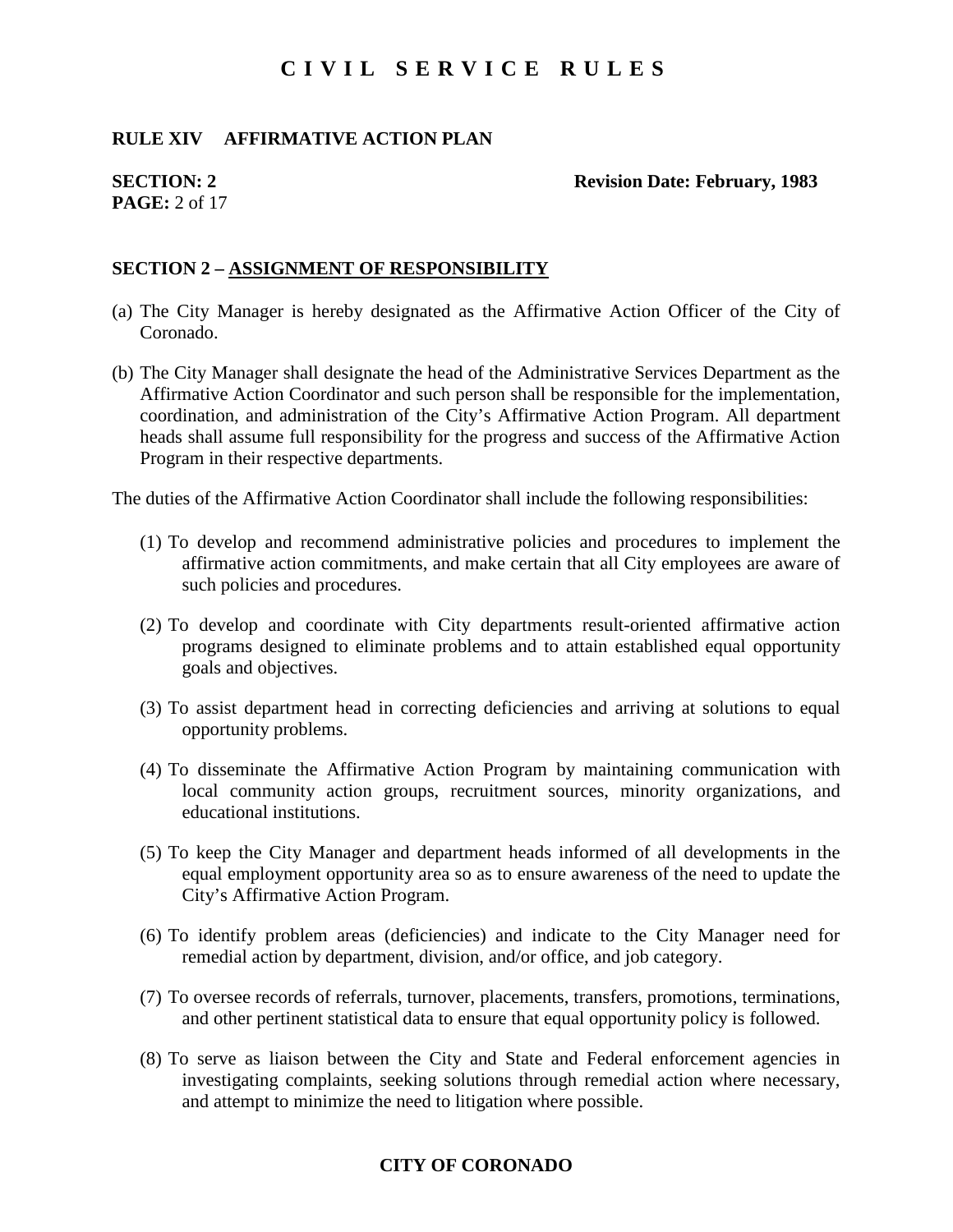### **RULE XIV AFFIRMATIVE ACTION PLAN**

# **PAGE:** 3 of 17

## **SECTION: 2** Revision Date: February, 1983

- (9) To keep abreast of government regulations, legal interpretations and laws, Equal Employment legislation, and Affirmative Action laws, and inform the City Manager and department heads of significant changes or shifts of emphasis.
- (10) To provide reports to the City Manager as to the ethnic and sex makeup of all regular and newly-hired employees in the City workforce.
- (c) The City Manager shall actively and publicly affirm his support and commitment to the City's Affirmative Action Program, and will include a review of progress and problem areas in his regular meetings with department heads.
- (d) All department heads and supervisors are responsible for carrying out and supporting in good faith the City's Affirmative Action Program.
- (e) All department heads and supervisors are responsible for carrying out the City's Affirmative Action Program with respect to ethnic and sex equal opportunity.
- (f) All employees of the City of Coronado are responsible for supporting the Affirmative Action Program and its intent and for creating a work environment conducive to achieving equal employment opportunity goals.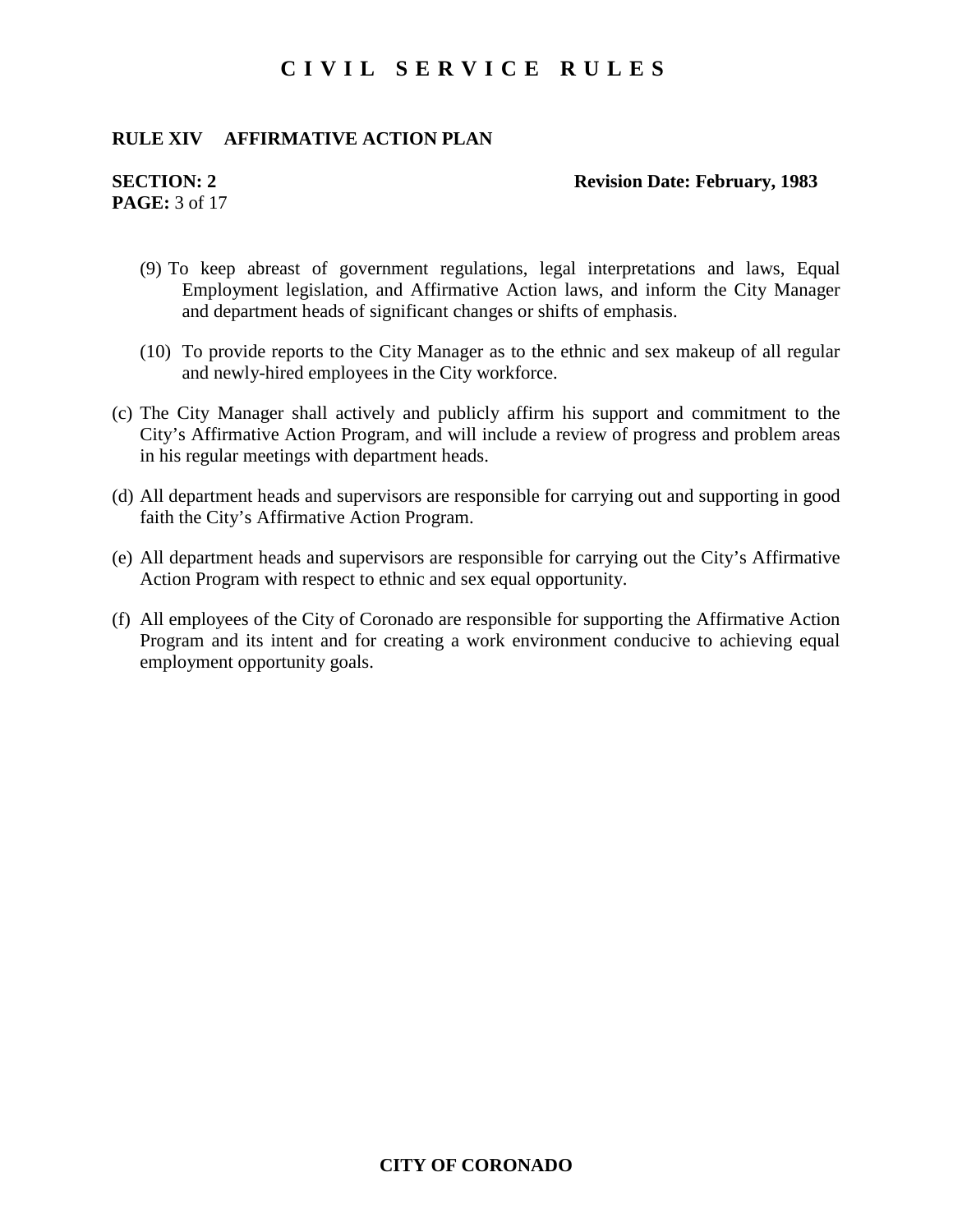## **RULE XIV AFFIRMATIVE ACTION PLAN**

# **PAGE:** 4 of 17

**SECTION: 3** Revision Date: February, 1983

## **SECTION 3 – INTERNAL DISSEMINATION OF EQUAL EMPLOYMENT OPPORTUNITY POLICY AND AFFIRMATIVE ACTION PROGRAM**

The following internal communication procedures shall be utilized to communicate the City's Affirmative Action Program to City employees and the public.

- (a) Equal Employment/Affirmative Action policy statements shall be included in the orientation packets given new personnel.
- (b) All administrative and supervisory personnel shall be periodically informed of the intent of the Equal Employment Opportunity Policy and the Affirmative Action Program, and their individual responsibility for its implementation.
- (c) Equal Employment Opportunity Policy and the Affirmative Action Program implementation shall be discussed in orientation and management staff development meetings.
- (d) Progress reports of the City's Affirmative Action Program shall be made available to all department heads for discussion within their departments as significant activities are carried out.
- (e) The Equal Employment Opportunity clause statement, "The City of Coronado is an Equal Opportunity/Affirmative Action Employer," shall be placed in all vacancy announcements.
- (f) The Policy of Equal Employment Opportunity, and Federal and State notices of Equal Employment/Affirmative Action Opportunity shall be posted on the Administrative Services bulleting board and all department bulletin boards.
- (g) The City shall communicate the Affirmative Action Program to employee organizations and enlist their support in recruitment of minorities and women.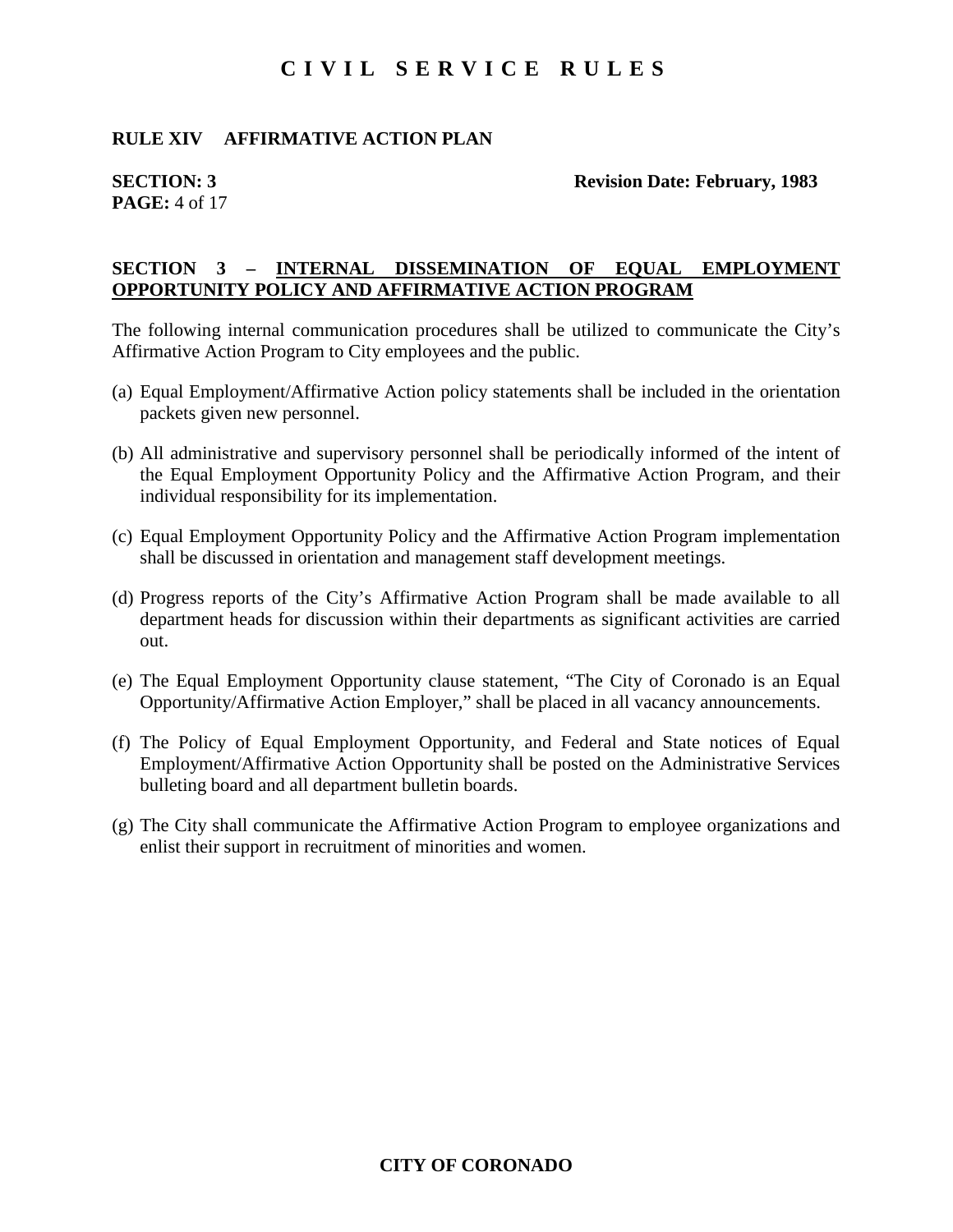### **RULE XIV AFFIRMATIVE ACTION PLAN**

# **PAGE:** 5 of 17

**SECTION: 4** Revision Date: February, 1983

### **SECTION 4 – EXTERNAL DISSEMINATION OF EQUAL EMPLOYMENT OPPORTUNITY POLICY AND AFFIRMATIVE ACTION PROGRAM**

The following procedures shall be utilized to ensure community awareness of the City's Equal Employment Opportunity Policy and Affirmative Action Program.

- (a) All recruiting sources used by the City shall be informed in writing of the City's Equal Employment Opportunity Policy and Affirmative Action Program.
- (b) Minority organizations, community agencies, community leaders, and other interested persons shall be notified of the City's Equal Employment Opportunity Policy and Affirmative Action Program.
- (c) The City shall periodically reaffirm its commitment to the Affirmative Action Program through news releases to local papers, including minority publications, and renotification to all concerned organizations and agencies.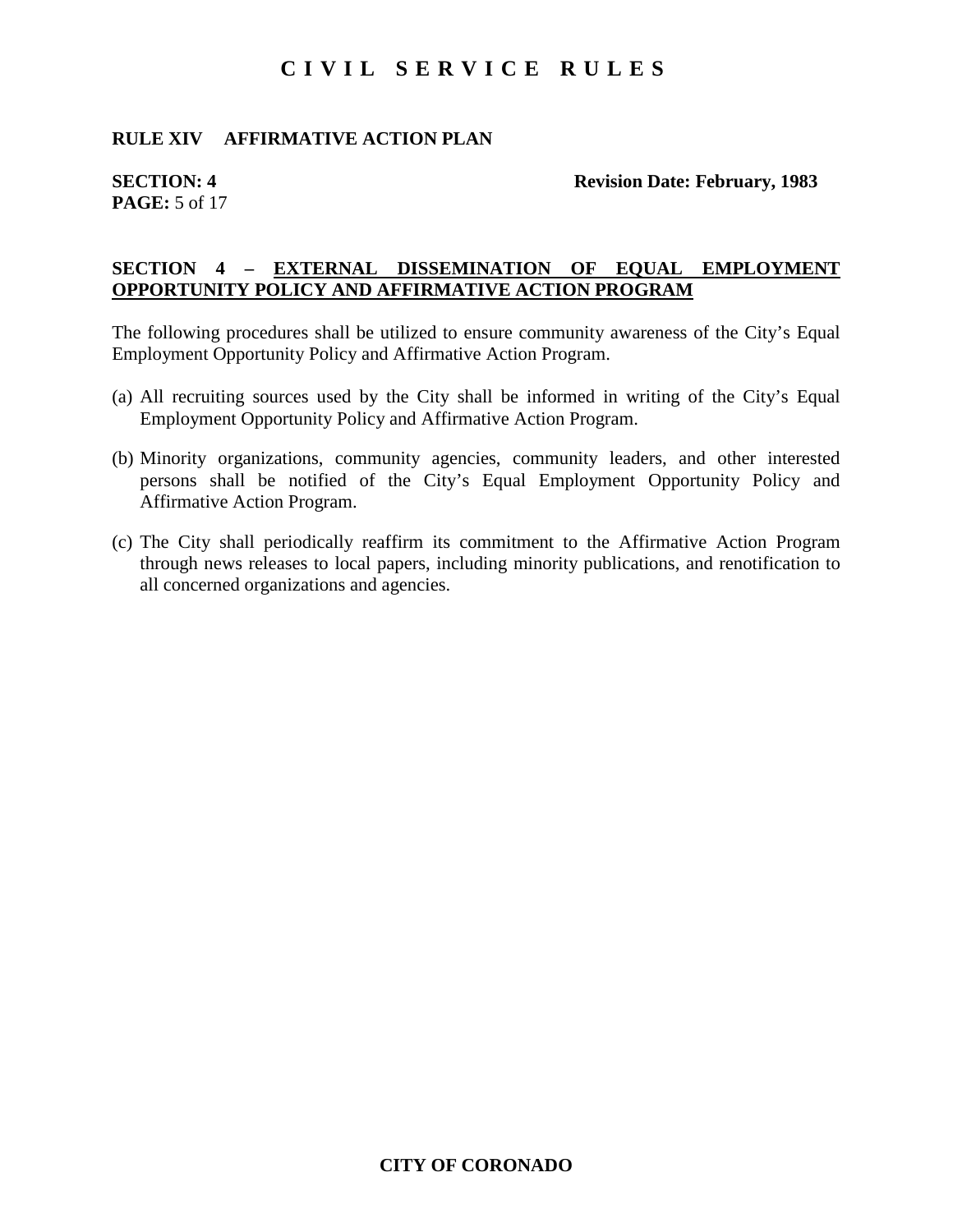#### **RULE XIV AFFIRMATIVE ACTION PLAN**

# **PAGE:** 6 of 17

#### **SECTION: 5** Revision Date: February, 1983

## **SECTION 5 – REQUIRED ACTION TO ACHIEVE EQUAL OPPORTUNITY**

- (a) Implement and administer the Affirmative Action Program.
	- (1) Channel requests for filling all vacancies through the Administrative Services Department. Responsibility: All department heads.
	- (2) Communicate Affirmative Action goals and commitments to all employees. Responsibility: All departments.
	- (3) Give recognition to notable success in Affirmative Action. Responsibility: City Manager.
	- (4) Develop orientation information for all employees. Responsibility: Administrative Services Department.
	- (5) Conduct periodic meetings with department heads to monitor progress, assess problems, and generate new ideas. Responsibility: City Manager and Administrative Services Department.
- (b) Improve effectiveness of recruitment of qualified women and minorities.
	- (1) Publicly announce all position openings and bring to attention of women and minority individuals. Responsibility: Administrative Services Department.
	- (2) Post bulletins of job vacancies for a minimum of five (5) days. Responsibility: Administrative Services Department.
	- (3) Open all vacancies to both men and women. Responsibility: Administrative Services Department.
	- (4) Contact educational institutions and interested community agencies on position openings. Responsibility: Administrative Services Department.
	- (5) Remove every artificial barrier or invalid barrier on qualifications for appointment or advancement. Responsibility: Administrative Services Department.
	- (6) Certify at least three (3) qualified applicants, one (1) or more who is female or minority person, for every job opening, if possible. Responsibility: Administrative Services Department.
	- (7) Investigate and take corrective measures when a department has consistently not hired qualified minorities and women, or if a department has not reached a desirable level of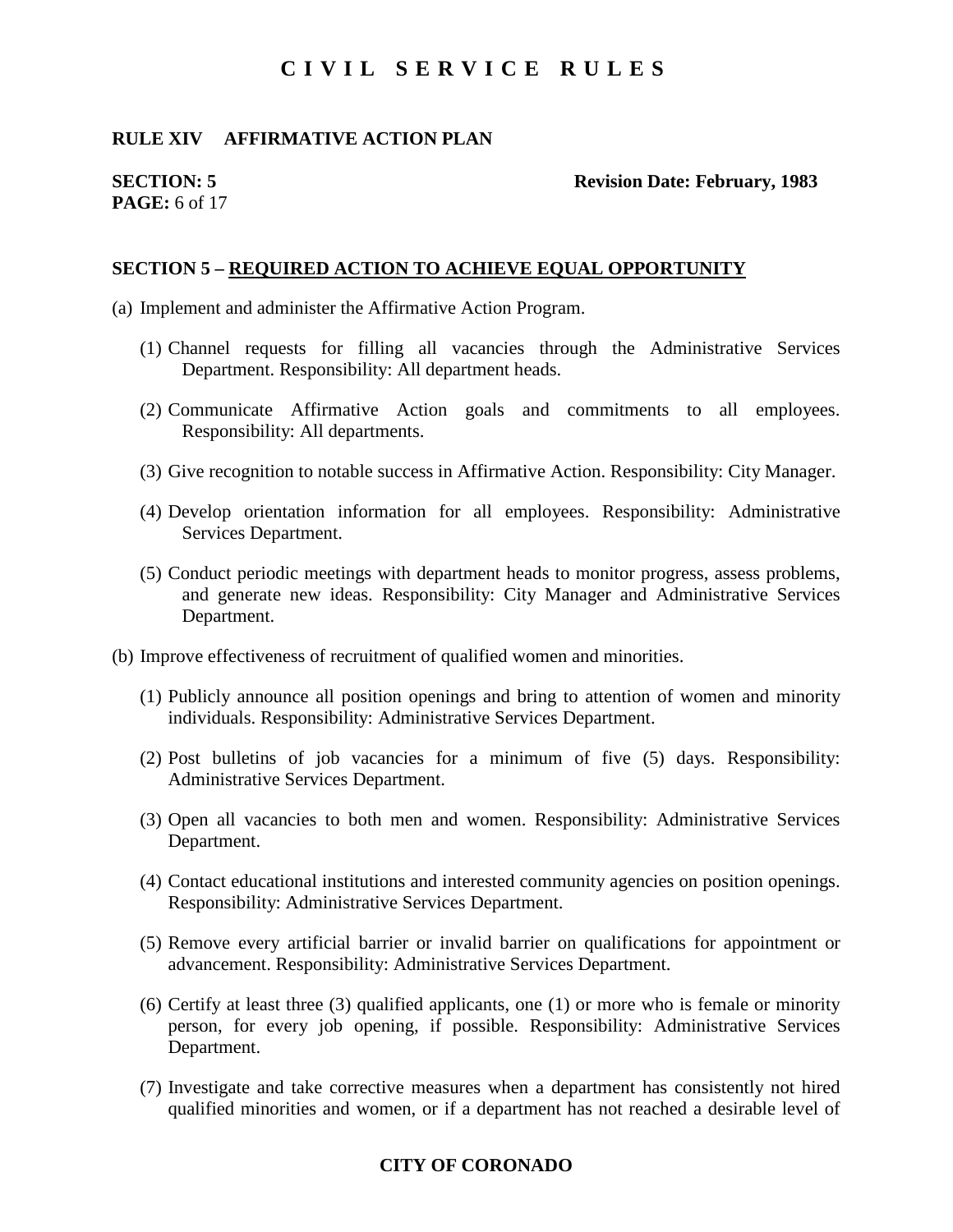#### **RULE XIV AFFIRMATIVE ACTION PLAN**

# **PAGE:** 7 of 17

#### **SECTION: 5** Revision Date: February, 1983

employment for minorities and women. Responsibility: Administrative Services Department.

- (8) Work with employee organizations to communicate Affirmative Action Program, and enlist support in recruitment of qualified minorities and women. Responsibility: Administrative Services Department.
- (c) Improve selection methods and assist qualifiable employees for promotion.
	- (1) Encourage and expand promotional opportunities wherever possible. Responsibility: Administrative Services Department and all departments.
	- (2) Conduct validation studies of personnel tests. Responsibility: Administrative Services Department.
	- (3) Designate entry-level classification to be filled by Administrative Services Department. Responsibility: City Manager.
	- (4) Provide counseling to employees to assist in career advancement. Responsibility: Administrative Services Department.
	- (5) Conduct advancement workshops to acquaint employees with the testing and career development process. Responsibility: Administrative Services Department.
- (d) Enhance advancement through in-service training.
	- (1) Provide training to management and supervisory personnel with respect to equal employment opportunities. Responsibility: Administrative Services Department.
	- (2) Establish in-service trainee and apprenticeship programs, particularly for qualifiable women and minority employees Responsibility: Administrative Services Department.
	- (3) Encourage employees to take advantage of the GI Bill and other job-related education offered by local high schools and colleges. Responsibility: All departments.
- (e) Ensure pay commensurate with duties of responsibilities, and no disparate treatment exists because of sex.
	- (1) Submit major shifts in duties or responsibilities to Administrative Services Department for review. Responsibility: All departments.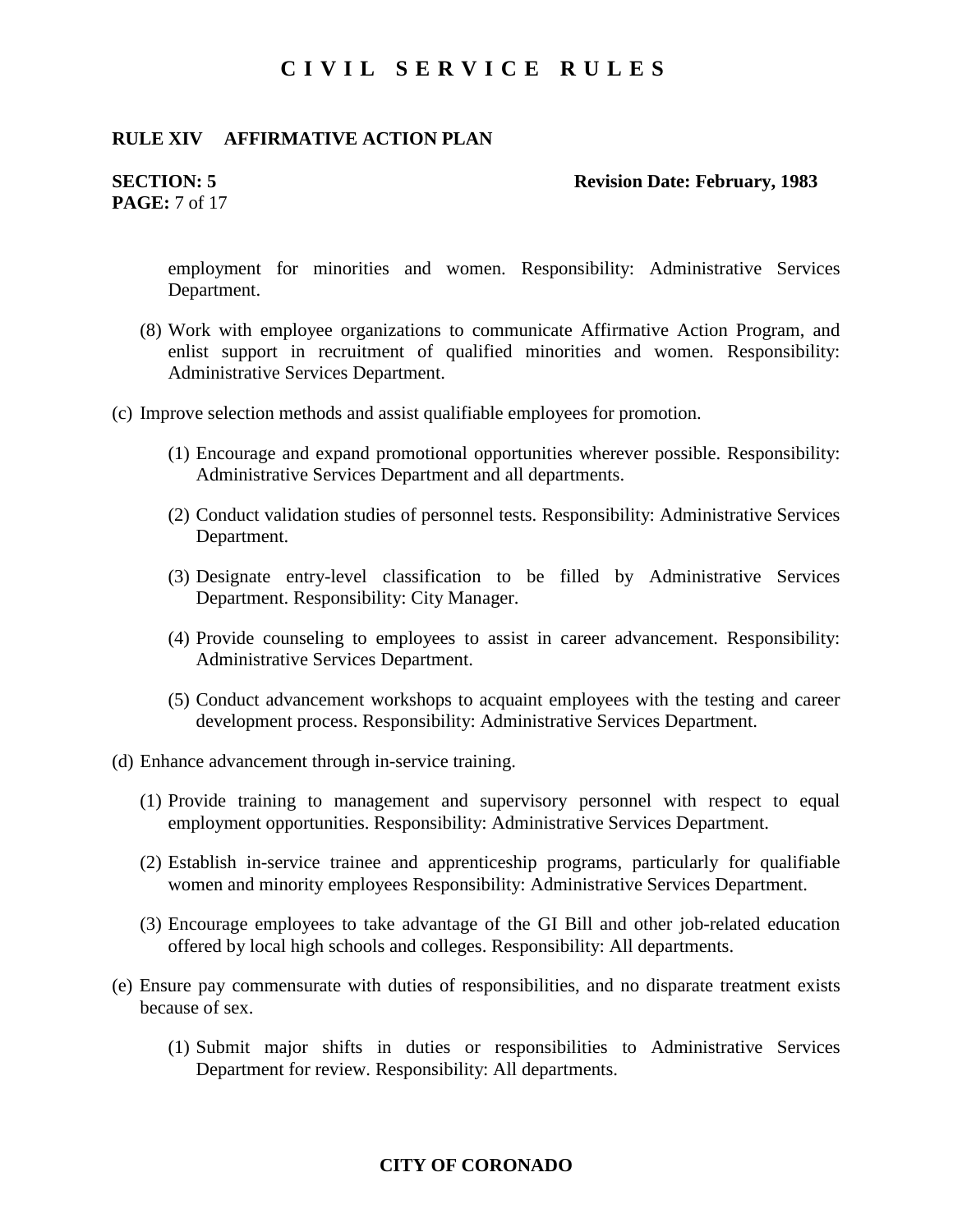#### **RULE XIV AFFIRMATIVE ACTION PLAN**

# **PAGE:** 8 of 17

#### **SECTION: 5** Revision Date: February, 1983

- (2) Conduct classification studies to ensure that employees are properly classified. Responsibility: Administrative Services Department.
- (3) Prepare class specifications in such a way that qualification requirements are realistic and valid. Responsibility: Administrative Services Department.
- (4) Restructure jobs to provide career ladders. Responsibility: Administrative Services Department.
- (5) Develop broad rather than narrow classifications. Responsibility: Administrative Services Department.
- (f) Establish controls to analyze effectiveness of Affirmative Action Program.
	- (1) Furnish reports indicating progress of Affirmative Action for each department to Administrative Services Department. Responsibility: All departments.
	- (2) Compile progress reports on Affirmative Action for City Manager. Responsibility: Administrative Services Department.
	- (3) Investigate all complaints of discrimination and provide complaintant with written notice concerning disposition of case. Responsibility: Administrative Services Department.
	- (4) Follow-up to ensure correction of condition which led to complaint and advise City Manager. Responsibility: Administrative Services Department.

(g) Support community action programs to improve equal employment opportunity.

- (1) Encourage all management and supervisory personnel to serve on boards and committees of minority organizations, schools, and community groups to strengthen working relationships for Affirmative Action. Responsibility: All departments.
- (2) Open channels of communication with community groups to encourage minorities and women to participate in academic, vocational, and technical training. Responsibility: All departments.
- (3) Visit various minority community groups to stress equal opportunity in employment and recruitment, testing and hiring procedures. Responsibility: Administrative Services Department.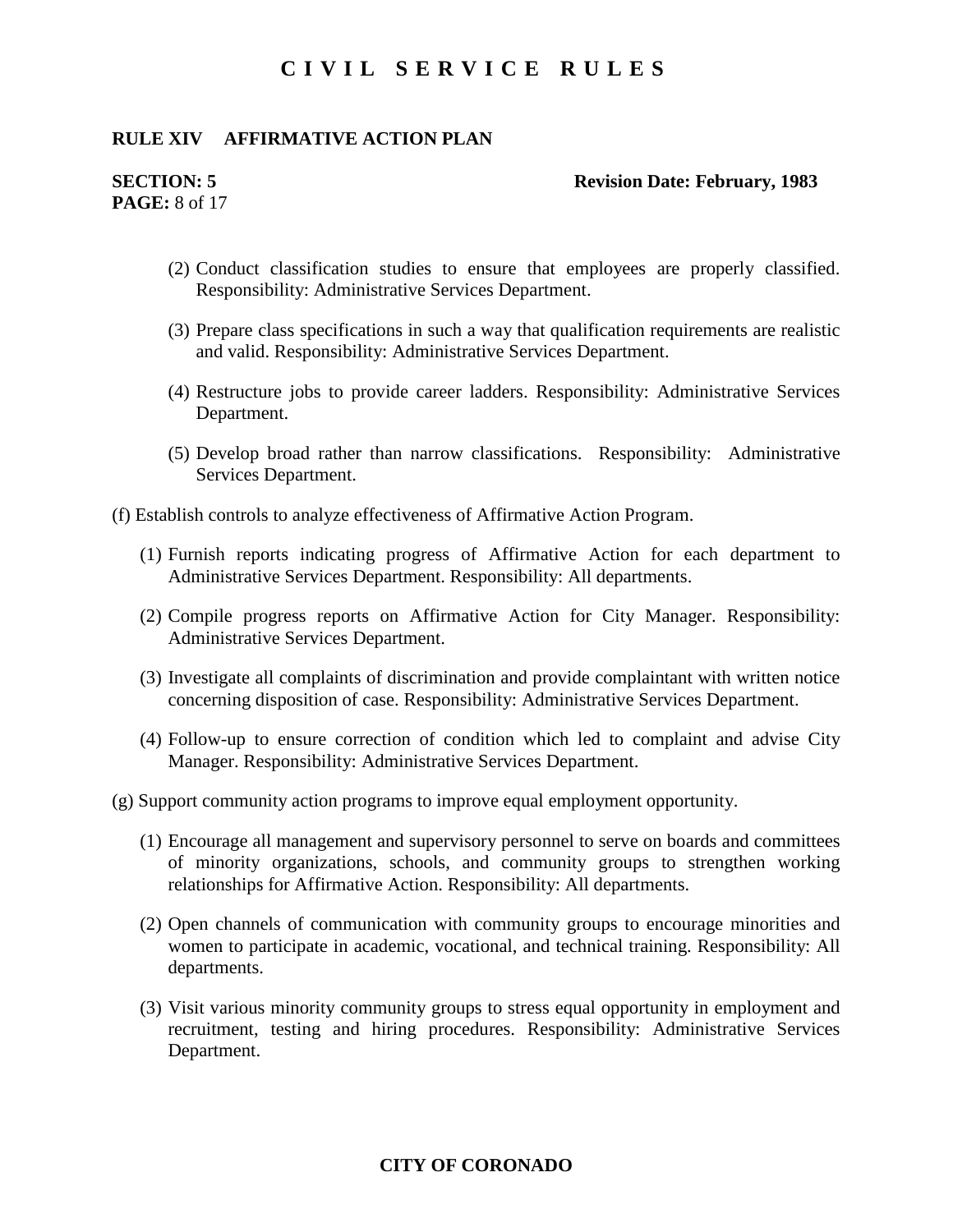## **RULE XIV AFFIRMATIVE ACTION PLAN**

# **PAGE:** 9 of 17

#### **SECTION: 6** Revision Date: February, 1983

## **SECTION 6 – INTERNAL AUDIT PROCEDURES**

The Administrative Services Department shall be responsible for audit procedures according to the responsibilities as stated in Section 2, Assignment of Responsibility.

All departments shall cooperate with the Administrative Services Department in furnishing reports and monitoring the progress of Affirmative Action in their respective departments. The Administrative Services Department shall furnish progress reports to the City Manager.

Records of all new hires, transfers, promotions, and terminations shall be maintained by race, sex and age.

The City of Coronado shall conduct a utilization analysis of the City work force each year. The purpose of this analysis shall be to determine where minorities and women are not employed in proportion to their relative representation in the area and in the area labor force.

- (a) The annual utilization shall result in statistical tables which depict the number of employees of each ethnic group and sex in each occupational category and each salary level. The occupational categories and salary range groupings provided on the federally mandated EEO-4 Report Form shall be used for these purposes.
- (b) The City shall annually obtain the most current data reflecting the percentages of minorities in the area population and the percentage of women in the area labor force.
- (c) The City shall compare the current percentages of minorities and women in the area population and labor force with the percentages of minorities and women in the specified occupational and salary categories with the City work force. Those occupational and salary categories in which the representation of minorities and/or women is less than the representation of those groups in the population and labor market shall be considered areas of underutilization.
- (d) The extent of the underutilization present in each occupational category (determined by the number of positions by which minorities and/or women are underrepresented (shall serve as the basis for the Affirmative Action Officer's prioritizing planned analyses of and modifications to existing personnel policies, practices and processes. The Affirmative Action Officer shall consider as top priority for analysis and possible modification those personnel policies, practices, and processes which affect the selection of employees for those occupational categories in which it is determined minorities and/or women are most severely underutilized.
- (e) The utilization analysis tables in this document are the City's utilization analysis.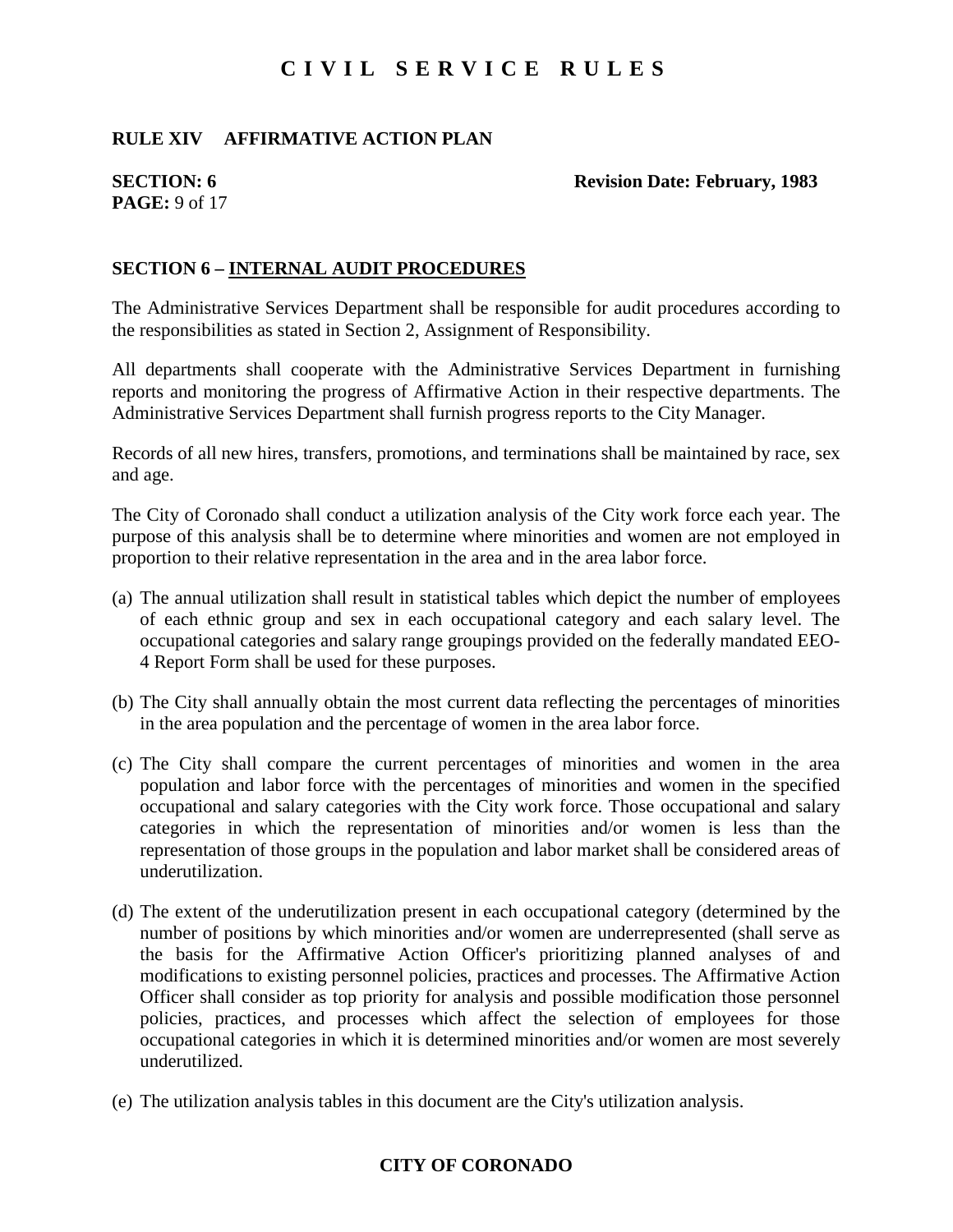## **RULE XIV AFFIRMATIVE ACTION PLAN**

# **PAGE:** 10 of 17

**SECTION: 7** Revision Date: February, 1983

## **SECTION 7 – SUPPORT OF COMMUNITY ACTION PROGRAMS**

The City recognizes the critical part employment plays in the economic health of the community. For this reason, employment is regarded as a matter of municipal concern.

The City of Coronado will therefore provide active support and participate in community action programs which further the cause of equal opportunity/Affirmative Action. The City will take a leadership role in extending opportunities to qualified minorities and females throughout the community, as well as within the municipal organization.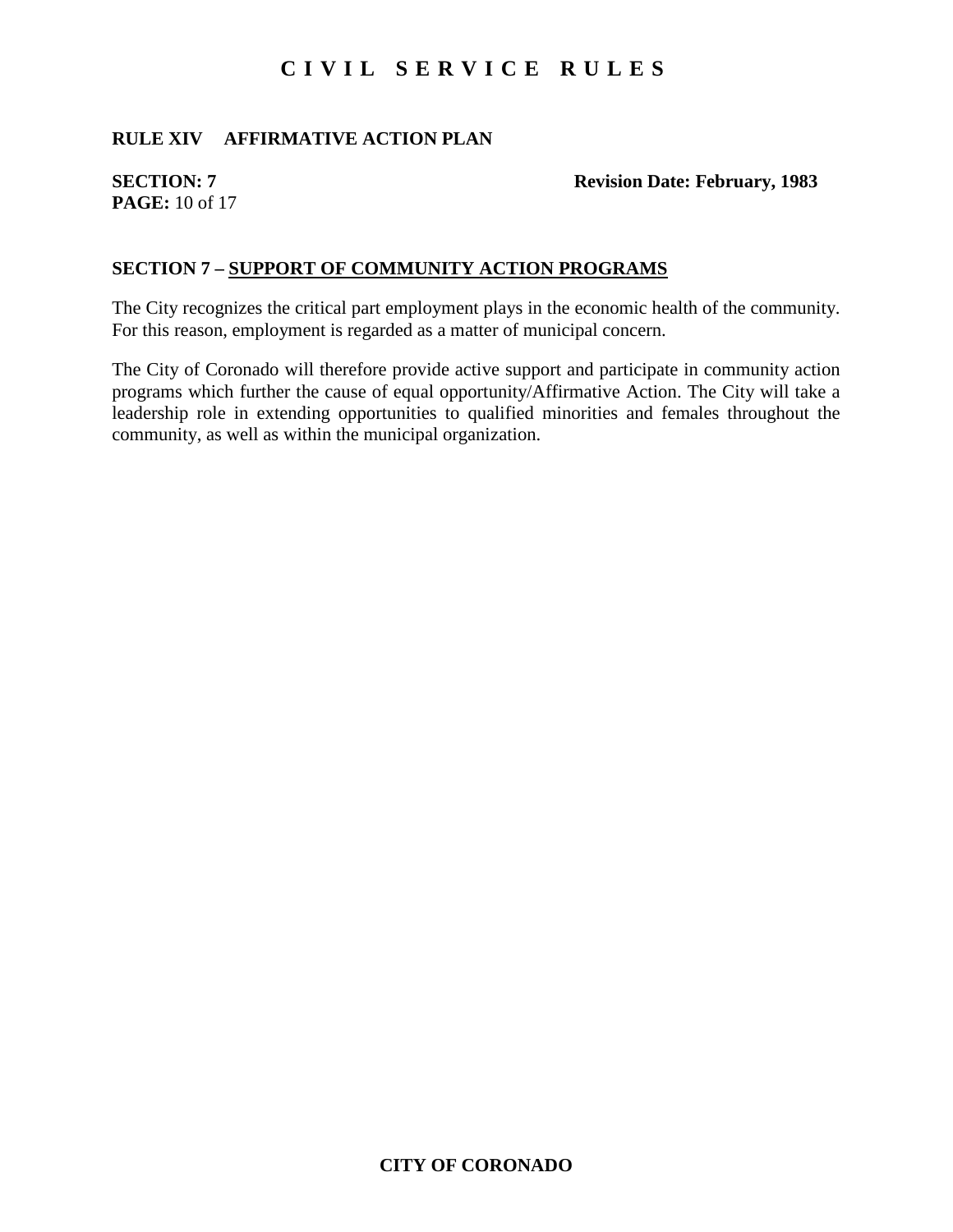### **RULE XIV AFFIRMATIVE ACTION PLAN**

# **PAGE:** 11 of 17

#### **SECTION: 8** Revision Date: February, 1983

#### **SECTION 8 – APPENDICES**

(a) Analysis of Work Force and Community Resources by Work Category: The following are definitions for the various categories of employees as utilized by the Equal Employment Opportunity Commission in their State and local government information form (EEO-4).

OFFICIALS/ADMINISTRATORS – City Manager, Department Heads and Assistant Department Heads.

PROFESSIONALS – Assistant City Librarian, Librarian I, Planners, Associate Planner, Police Captains and Fire Captains.

TECHNICIANS – Engineering Technicians, Building Inspector, Planning Technician.

PROTECTIVE SERVICE – Police Officers and Firefighters.

PARA-PROFESSIONALS – Engineering Aides, Cost/Property Accountant, Division Foremen, Office Manager – Public Works.

SKILLED CRAFT – Electrician, Building Maintenance Worker III, Mechanics, Maintenance Worker III, Power Equipment Operator.

SERVICE/MAINTENANCE – Maintenance Worker I, Parking Meter Maintenance Worker.

CLERICAL – Clerk I, Dispatchers and Account Clerks.

(b) Legal Citations:

- (1) Civil Rights Act of 1964 as amended by Equal Employment Opportunity Act of 1972; Public Law 88-352.
- (2) Executive Order 11246, signed by the President in 1965, as amended by Executive Order 11375 signed in 1967. Amended Part I was superseded by Executive Order 11478 signed in 1969. Part II was amended to add sex as a prohibited basis of discrimination, effective 1968.
- (3) This encompasses the California Fair Employment Practices Commission Guidelines and Regulations, Sec. 1410 of the California Labor Code.
- (4) Griggs v. Duke Power company, vs. Supreme Court, 1971.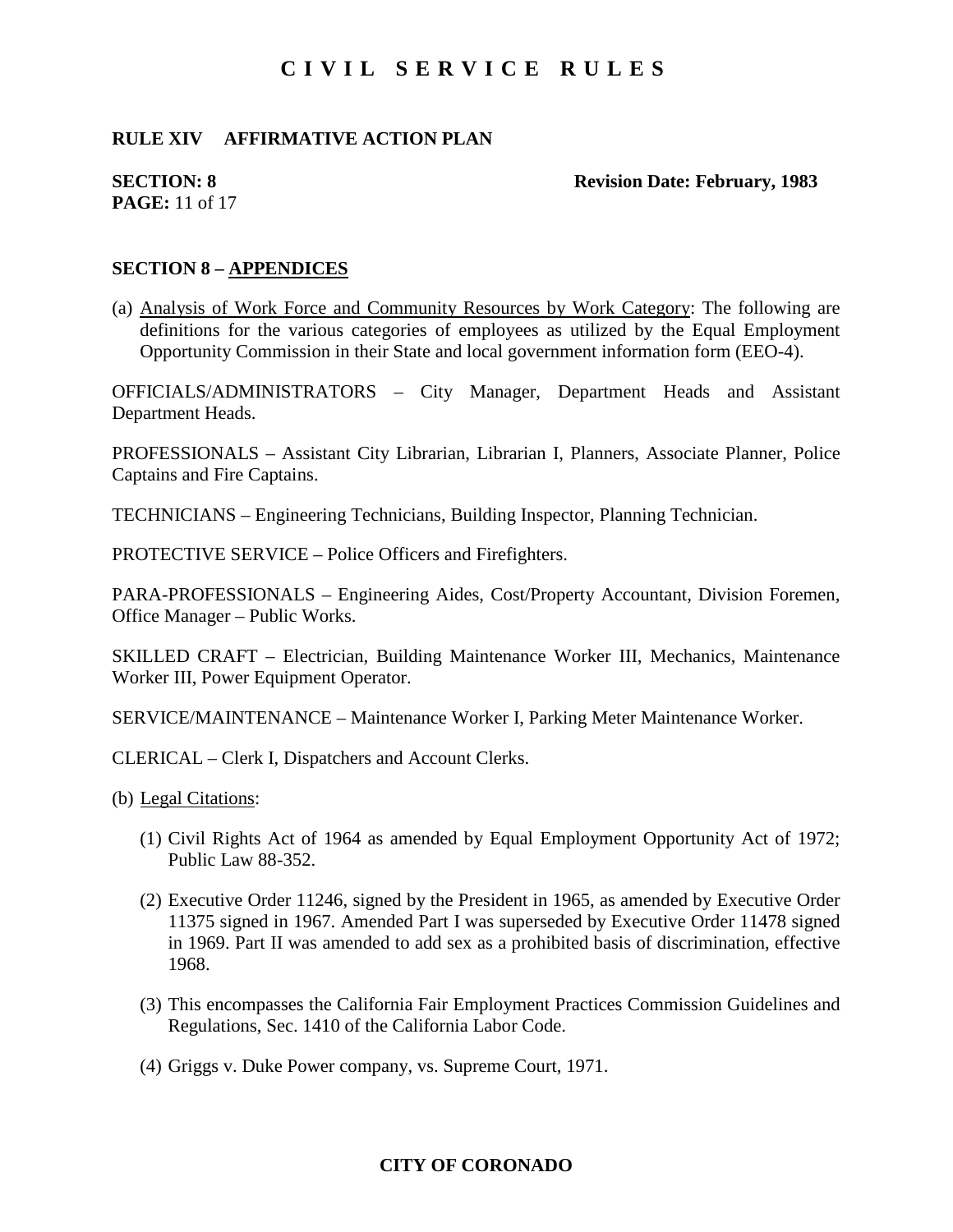### **RULE XIV AFFIRMATIVE ACTION PLAN**

# **PAGE:** 12 of 17

#### **SECTION: 8** Revision Date: February, 1983

- (c) Ethnic Minority Definitions: The following ethnic categories are used for the City of Coronado job applicants and current employees:
	- (1) Black: Includes persons of African descent and those identified as Jamaican, Trinidadian, and West Indian.
	- (2) Spanish Surname: Includes all persons of Mexican, Puerto Rican, Cuban, Latin American, Spanish descent, and/or Spanish surname.
	- (3) Other: Includes (a) Asian-Japanese, Chinese, Korean or Philipino descent; (b) American Indian.

(d) Summary of Equal Employment Opportunity Laws: FEDERAL LAWS

TITLE VII OF CIVIL RIGHTS ACT OF 1964: It shall be an unlawful employment practice for any employer to:

Fail or refuse to hire or to discharge any person, or otherwise to discriminate against any individual with respect to his/her compensation, terms, conditions, or privileges of employment because of such individual's race, color, religion, sex, or national origin.

Limit, segregate, or classify his/her employees or applicants for employment in any way which would deprive or tend to deprive any individual of employment opportunities or otherwise adversely affect his/her status as an employee, because of such individual's race, color, religion, sex, or national origin.

Discriminate against any of his/her employees or applicants because such employee or applicant has opposed any practice made an unlawful employment practice by this title.

Print or cause to be printed or published any notice or advertisement relating to employment by such an employer indicating any preference, limitation, specification, or discrimination, based on race, color, religion, sex, or national origin, except that such a notice or advertisement may indicate a preference, limitation, specification, or discrimination based on religion, sex or national origin when religion, sex or national origin is a bona fide occupational qualification for employment.

In addition, it is unlawful to discriminate because of race, creed, religion, color, sex or national origin in apprenticeship, training, or retraining programs.

Every employer, employment agency and labor organization, as the case may be, shall post and keep posted in conspicuous places upon its premises where notices to employees, applicants for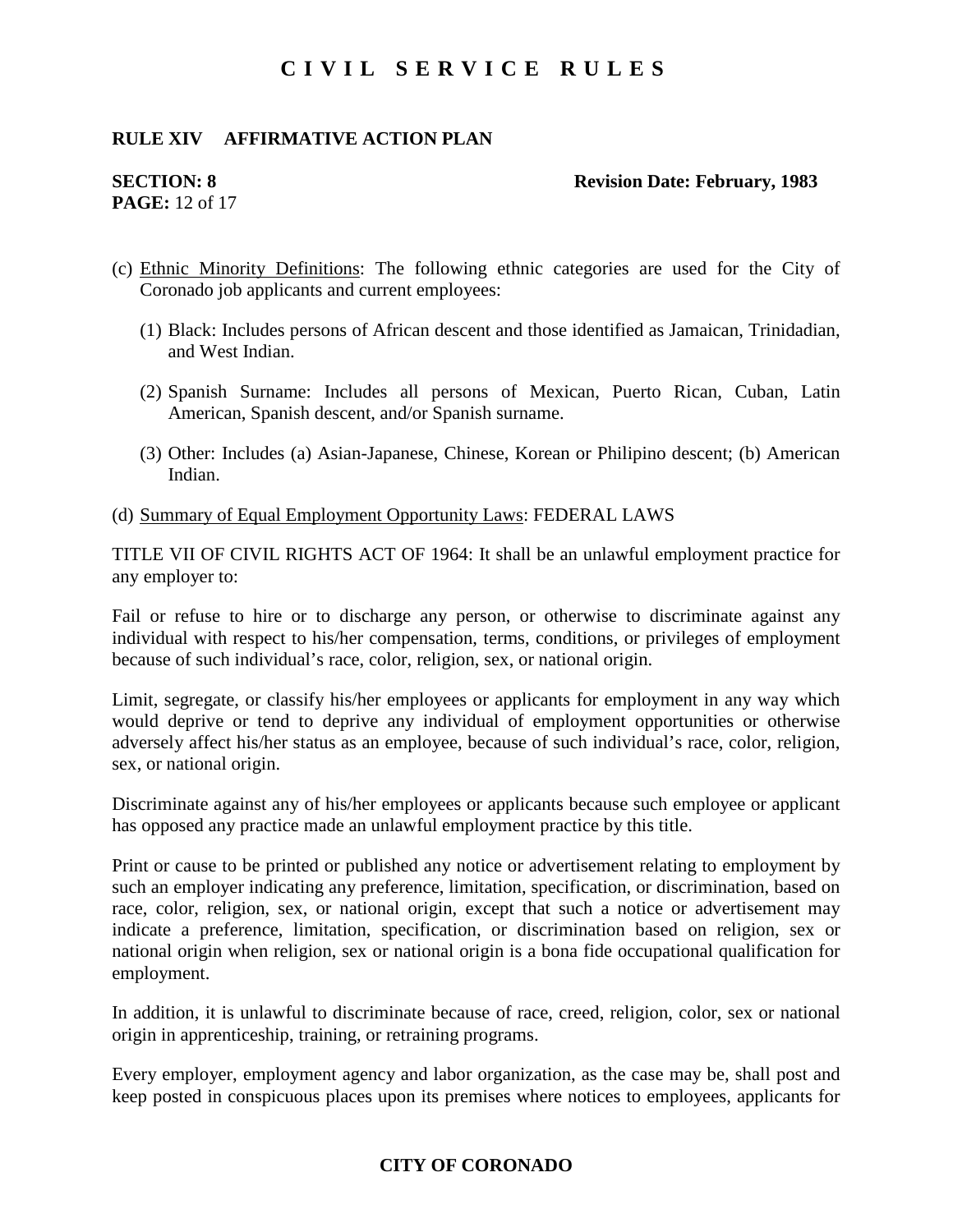### **RULE XIV AFFIRMATIVE ACTION PLAN**

# **PAGE:** 13 of 17

#### **SECTION: 8** Revision Date: February, 1983

employment and members are customarily posted a notice to be prepared or approved by the Equal Employment Opportunity Commission setting forth excerpts from or, summaries of, the pertinent provisions of this title and information pertinent to the filing of a complaint.

Nothing contained in this title shall be construed to repeal or modify any Federal, State, territorial, or local law creating special rights or preference for veterans.

Exempted from coverage of the Civil Rights Act of 1964 are:

The Federal Government and its wholly owned corporations.

Religions corporations, associations, or societies employing individuals of a particular religion in all their activities, not just their religious activities.

Bona fide, tax-exempt private clubs, aliens working for American organizations outside the states, and Indian tribes in so far as they act as employers.

#### TITLE VI OF CIVIL RIGHTS ACT OF 1964:

No person in the United States shall, on the ground of race, color, or national origin, be excluded from participation in, be denied the benefits of, or be subjected to discrimination under any program or activity receiving Federal financial assistance.

#### EQUAL EMPLOYMENT OPPORTUNITY ACT OF 1972:

The Equal Employment Opportunity Act of 1972 amends the Civil Rights Act of 1964 to include state and local governments, governmental agencies, political subdivisions, labor unions, partnerships, associations, corporations, legal representatives, mutual companies, joint-stock companies, trusts, unincorporated organizations, trustees, trustees in bankruptcy, or receivers.

#### CIVIL RIGHTS ACTS OF 1866, 1870, 1871:

All persons within the jurisdiction of the United States shall have the same right in every State and Territory to make and enforce contracts, to sue, be parties, give evidence, and to the full and equal benefit of all laws and proceedings for the security of persons and property as is enjoyed by white citizens.

Every person who, under color or any statute, ordinance, regulation, custom or usage, or any State and Territory, subjects, or causes to be subjected thereof to the deprivation of any rights, privileges, or immunities secured by the Constitution and laws, shall be liable to the party injured in an action at law, suit in equity, or other proper proceeding for redress.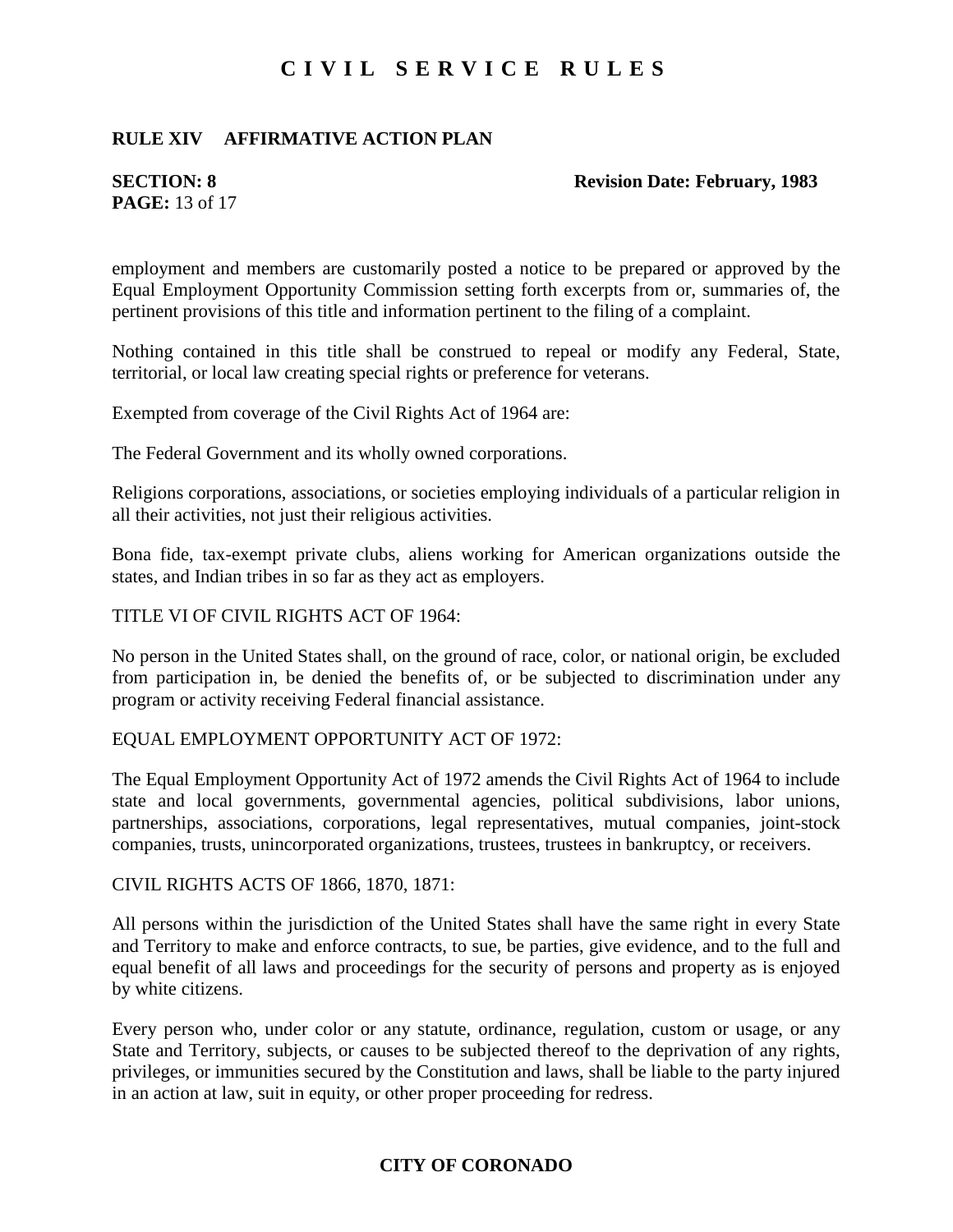## **RULE XIV AFFIRMATIVE ACTION PLAN**

# **PAGE:** 14 of 17

#### **SECTION: 8** Revision Date: February, 1983

## U.S. CONSTITUTION: 14TH AMENDMENT

No State shall make or enforce any law which shall abridge the privileges or immunities of citizens of the United States; nor shall any State deprive an person of life, liberty, or property, without due process of law; nor deny to any person within its jurisdiction the equal protection of the laws.

#### EXECUTIVE ORDER 11246

All Government contracting agencies shall include in every Government contract entered into the following provisions.

The Contractor will not discriminate against any employee or applicant for employment because of race, color, religion, sex, or national origin.

The Contractor will take affirmative action to ensure that applicants are employed, and that employees are treated without regard to their race, color, religion, sex, or national origin.

Such action shall include, but not be limited to the following: employment, upgrading, demotion, or transfer, recruitment or recruitment advertising; layoff or terminations, rates of pay or other forms of compensation; and selection for training, including apprenticeship. The contractor agrees to post in conspicuous places, available to employees and applicants for employment, notices to be provided by the contracting officer setting forth the provisions of this nondiscrimination clause.

The Contractor will, in all solicitations or advertisements for employees placed by or on behalf of the contractor, state that all qualified applicants will receive consideration for employment without regard to race, color, religion, sex or national origin.

#### EXECUTIVE ORDER 11375

Executive Order 11375 amends Executive Order 11246 to include women.

#### EXECUTIVE ORDER 11141

Contractors and subcontractors engaged in the performance of Federal contracts shall not, in connection with the employee advancement, or discharge of employees, or in connection with the terms, conditions, or privileges of their employment, discriminate against persons because of their age. Contractors and subcontractors shall not specify, in solicitations or advertisement for employees a maximum age limit for such employment.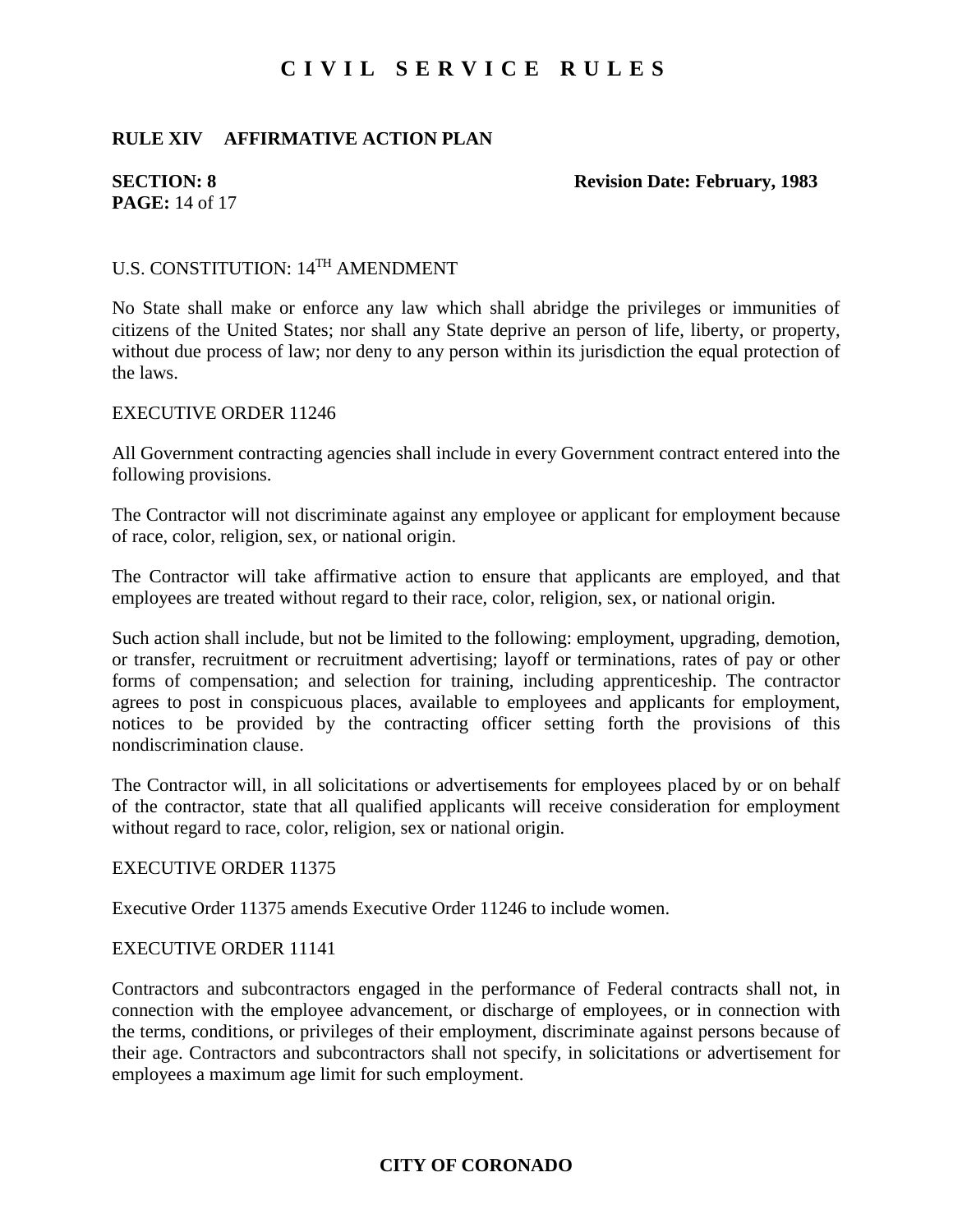## **RULE XIV AFFIRMATIVE ACTION PLAN**

# **PAGE:** 15 of 17

#### **SECTION: 8** Revision Date: February, 1983

#### EXECUTIVE ORDER 11478

Prohibits discrimination in federal employment on account of race, color, religion, sex, or national origin.

#### TAFT ACT:

The National Labor Relations Board has held that the right of exclusive representation given a union under the Taft Act carries with it the duty to represent employees fairly without insidious discrimination that a union that practices racial discrimination against an employee it represents thereby violates the employee's rights under the Taft Act; and racial discrimination by employers also may be held to violate the Taft Act if it is found to inhibit employees in exercising their selforganizational rights under this right.

#### EQUAL PAY ACT:

The equal pay standard makes it unlawful for an employer to pay wages at a rate less than the rate at which he/she pays wages to employees of the opposite sex in such establishment for equal work on jobs the performance of which require equal skill, effort, and responsibility, and which are performed under similar working conditions.

#### REHABILITATION ACT OF 173:

Section 503 of the Rehabilitation Act of 1973 requires employers with federal contracts over \$2,500 to take Affirmative Action for the employment of handicapped people. Further, if the contract extends for more than 90 days, the contractor must prepare an Affirmative Action program and make it available to all employees. Moreover, if the value of a contract of more than 90 days is \$500,000 or more, the contractor must submit its Affirmative Action Program to the Department of Labor. Specific numerical hiring goals based on population figures need not be set.

#### (e) Glossary:

ADVERSE EFFECT – Refers to a total employee process or any of its components which results in a differential rate of selection (for hire, promotion, etc.) and work to the disadvantage of a protected class. The difference in the rate of selection must be statistically significant at the .05 level.

ARTIFICIAL BARRIERS – Refers to any or all aspects of a recruiting, selecting and hiring process which precludes the employment of or limits the full utilization of qualified members of classes protected by Title VII.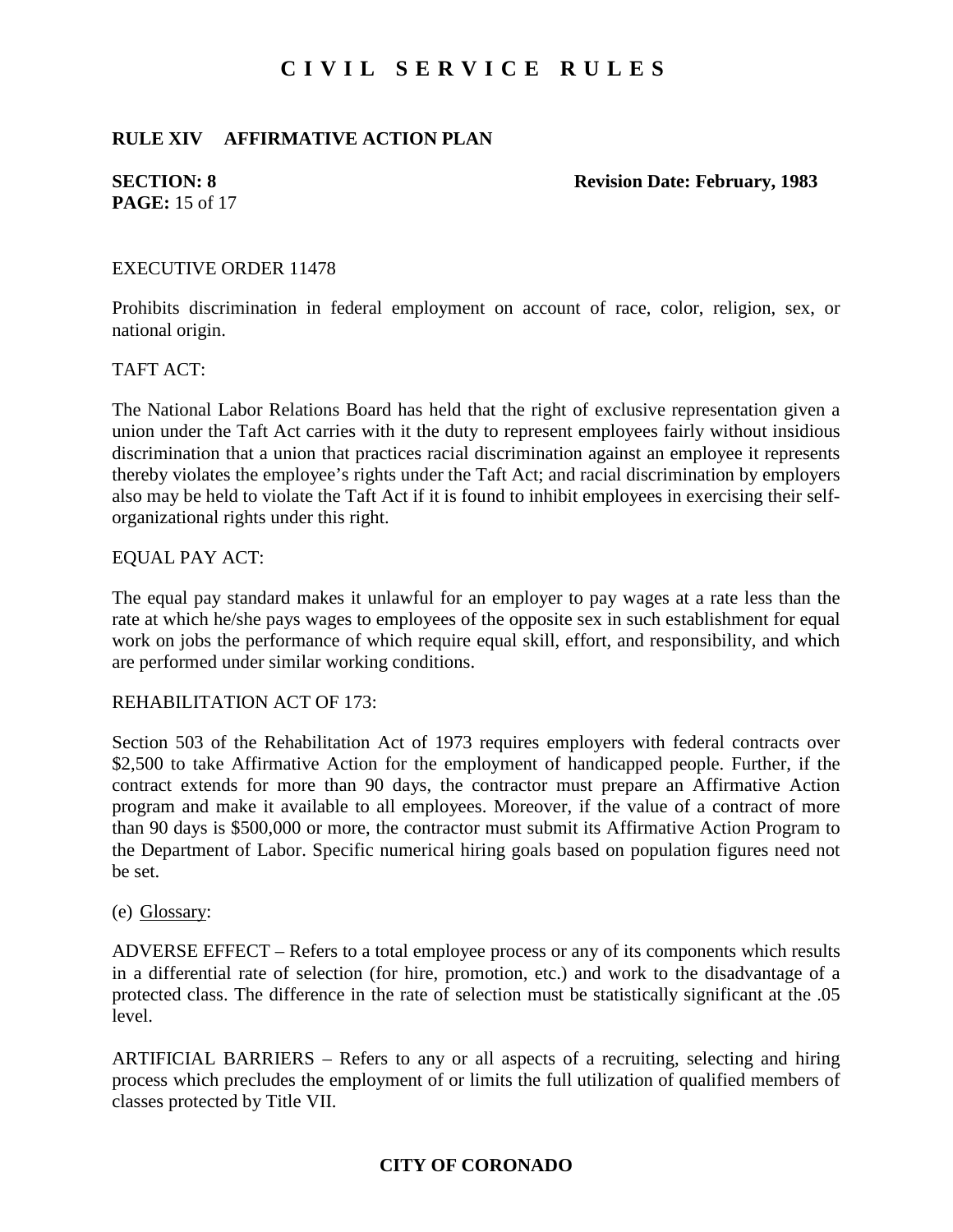## **RULE XIV AFFIRMATIVE ACTION PLAN**

**PAGE:** 16 of 17

#### **SECTION: 8** Revision Date: February, 1983

BONA FIDE OCCUPATIONAL QUALIFICATIONS (BFOQ) – Title VII permits differentiation in employment when religion, sex, or national origin is reasonably necessary to the normal operation of a particular enterprise. The burden of proof is on the employer to prove a BFOQ and the EEOC interprets BFOQ's very narrowly.

BUSINESS NECESSITY – A very narrow interpretation by the Supreme Court requiring overriding evidence that a discriminatory practice is essential to safe and efficient operation of the business, and/or a showing of extreme adverse financial impact.

DISCRIMINATION – The use of any standard or test which adversely effects hiring, promotion, transfer or any other employment or membership opportunity of classes protected by Title VII unless:

- (1) The standard has been validated and evidences a high degree of utility.
- (2) Alternate procedures are unavailable. The purpose of this requirement is to prevent an employer from validating a number of selection procedures and using only those which have the greatest adverse effect. An employer is not required to validate all conceivable alternatives. However, if an employer has experience with two (2) or more equally valid tests or batteries of tests, assuming no other relevant information, such as differences in job performance measure or how intercorrelations, etc., the test which has the least adverse effect on minorities should be used.

JOB ANALYSIS – The process of obtaining information about a job by observation, interview, or other methods in order to gain familiarity with the job requirements and uncover those behaviors which are important and critical to successful job performance.

JOB RELATED – The degree to which the minimum qualifications for a particular job relate with the work elements of that job. In addition, the extent to which the qualifications are valid predictors of that successful job performance.

MERIT – The objective standard used to assess the applicant's suitability for a position. The evaluation of the applicant is restricted to characteristics which are related to successful job performance.

OVERT DISCRIMINATION – Refers to the conscious and deliberate actions of an employer against individuals, limiting their activity within the work force. This type of discriminatory action is expressly prohibited by the Civil Rights Act of 1964.

PROTECTED CLASSES – Members of groups who, by virtue of past discrimination, continue to suffer the present effects of that discrimination. Applicants or employees may be considered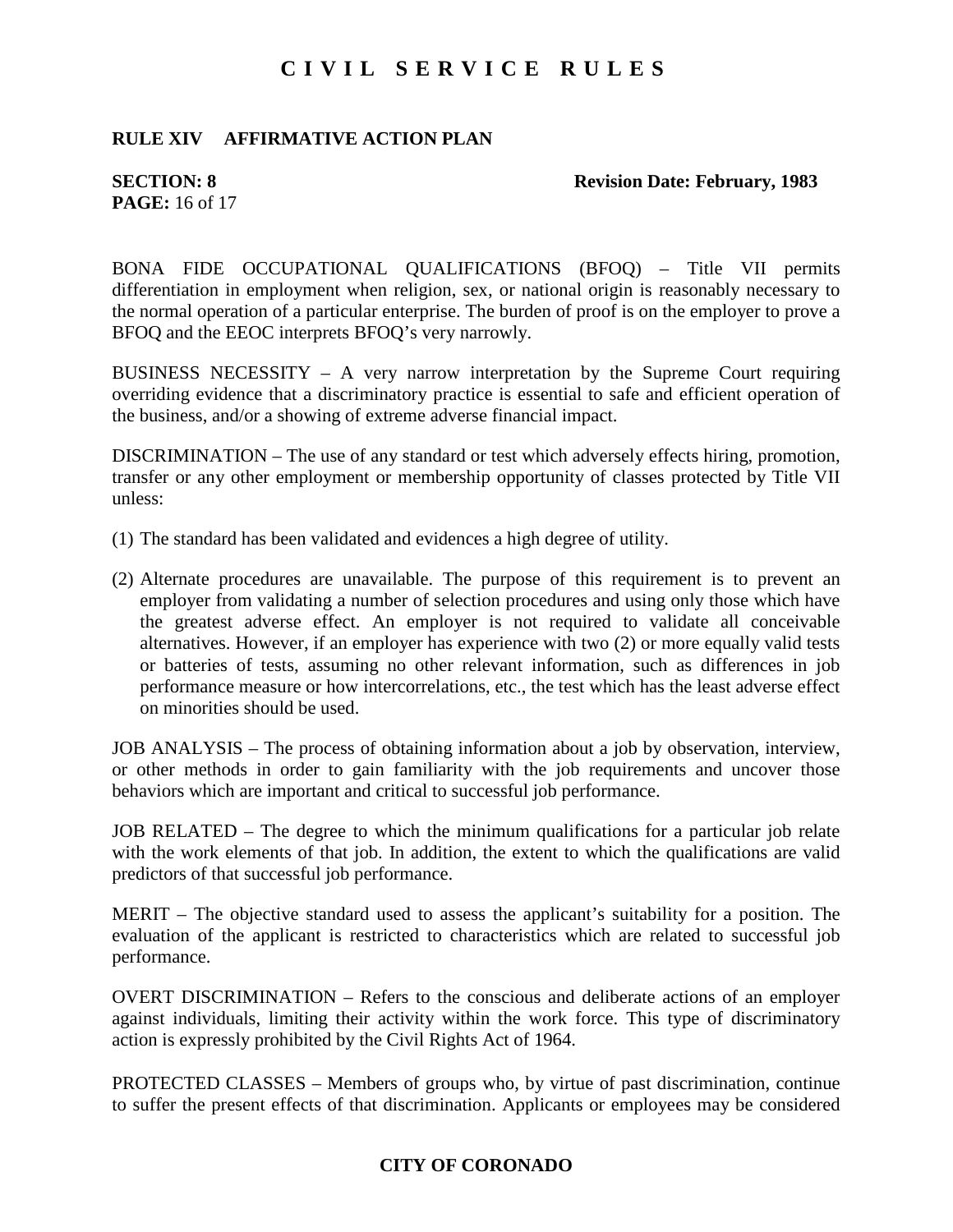### **RULE XIV AFFIRMATIVE ACTION PLAN**

# **PAGE:** 17 of 17

#### **SECTION: 8** Revision Date: February, 1983

members of a protected class, whenever because of discrimination based on race, religion, sex, or national origin such employees were initially assigned to less desirable or lower paying jobs, were denied equal opportunity to advancement and were subject to layoff or displacement from their jobs.

SYSTEMIC DISCRIMINATION – Refers to neutral and unintentional employment policies and practices which continue to have a disparate effect upon the employment of members of protected classes.

TEST – Includes any objective well-defined selection instrument, process or procedure that is formal, scored or quantified, and used as a basis for any selection decision. The term "test" includes but is not limited to education requirements, height requirements, scored interviews, and scored application forms. All tests must be validated if they adversely effect the opportunities of protected groups even if they are used informally.

UNDERUTILIZED – Having few minorities or women in a particular job category than would reasonably be expected by their availability.

VALIDITY – Generally the technical term used to describe how well personnel selection procedures measure or predict the job performance of individuals. Further information can be obtained from the EEOC Selection Guidelines.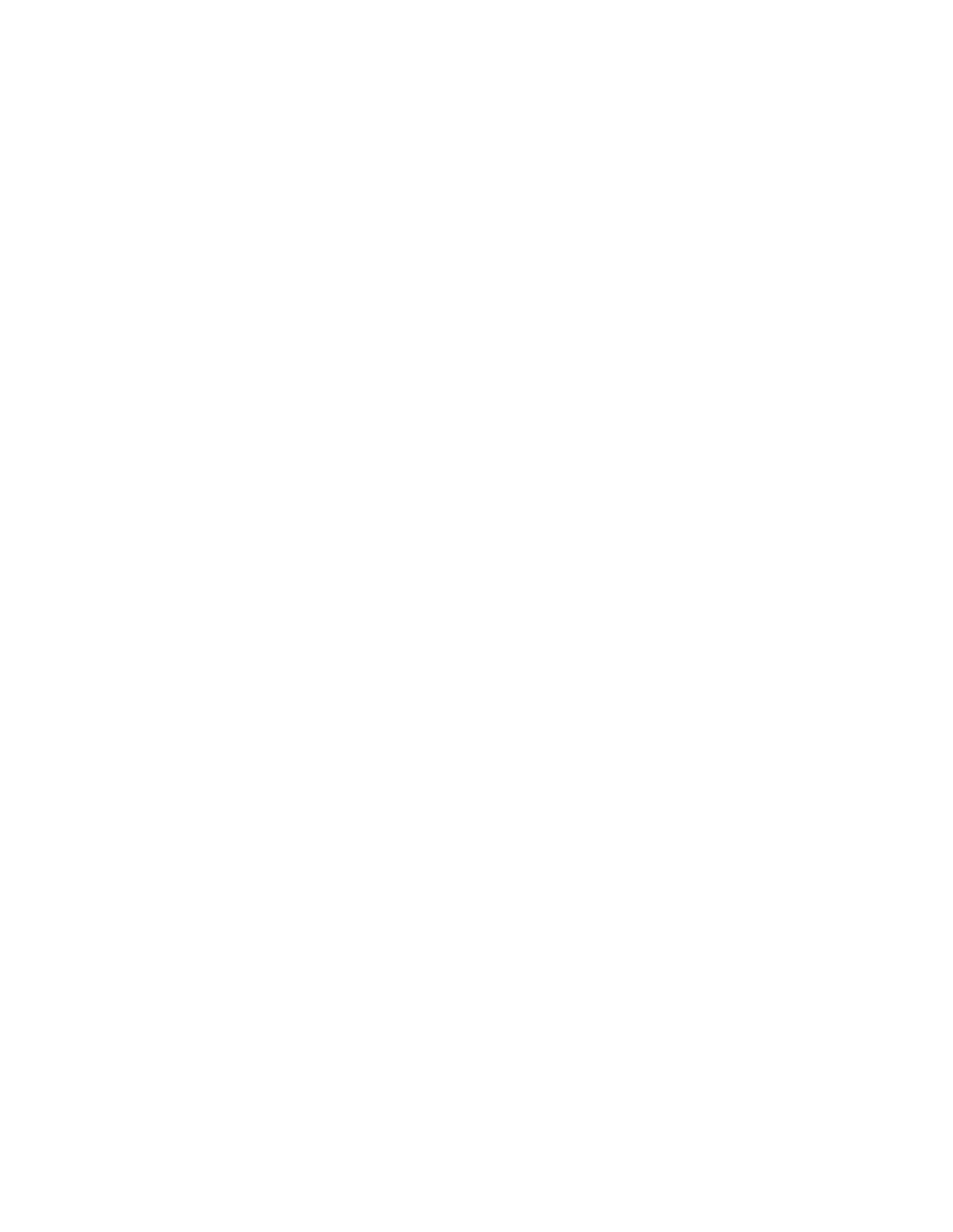## **RULE XV SUGGESTION AWARD PLAN AND COMMITTEE**

# **PAGE:** 1 of 23

**SECTION: 1** Revision Date: February, 1983

## **SECTION 1 – CREATION OF PLAN AND COMMITTEE**

There is hereby created a Suggestion Award Plan, hereinafter referred to as Plan, and a Suggestion Award Committee, hereinafter referred to as Award Committee.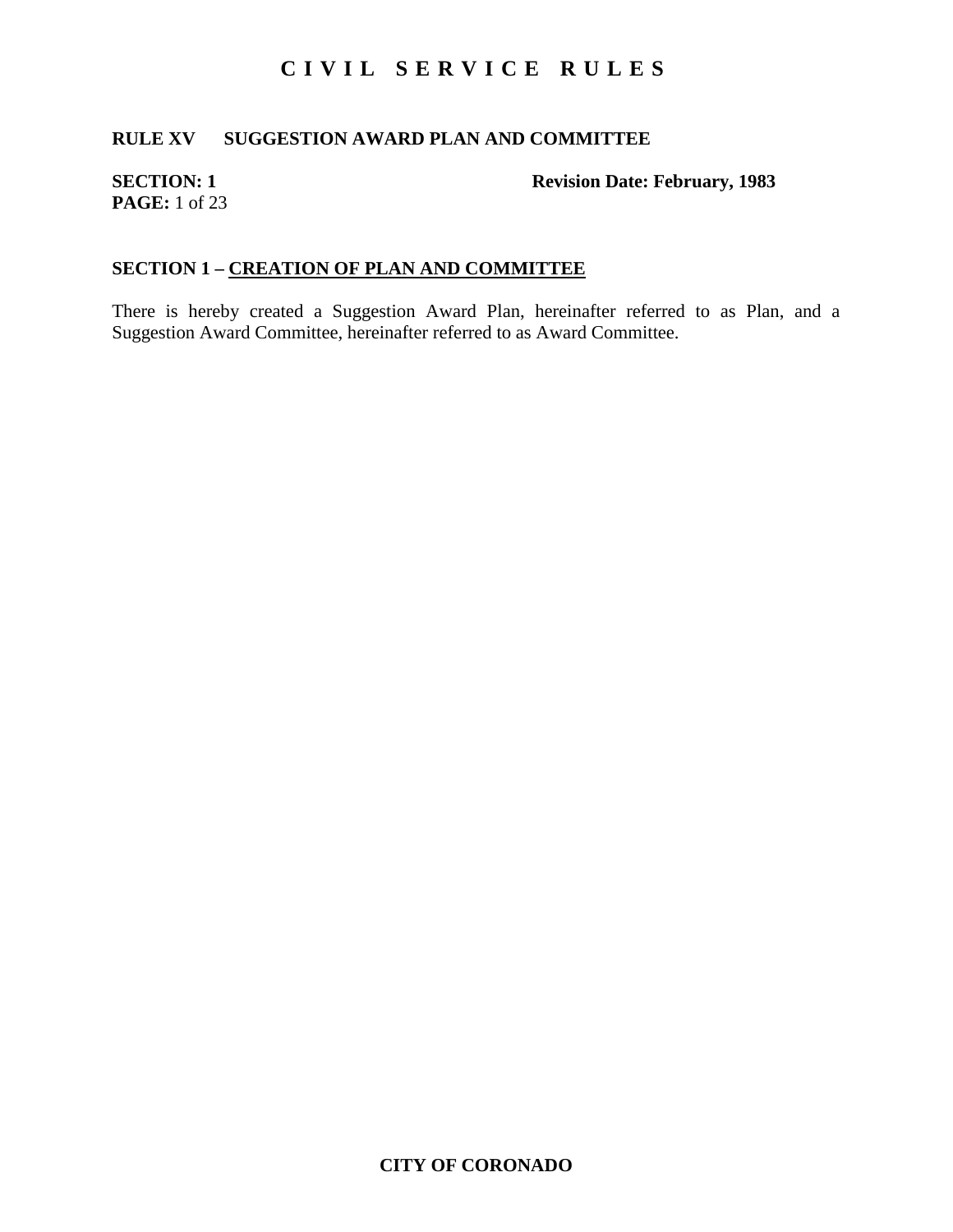### **RULE XV SUGGESTION AWARD PLAN AND COMMITTEE**

# **PAGE:** 2 of 23

**SECTION: 2** Revision Date: February, 1983

### **SECTION 2 – SUGGESTION DEFINED**

A suggestion is a constructive proposal for a new procedure or change in existing procedure in the operation of a City department whose employees are eligible for participation in this Plan which makes possible the reduction, elimination or avoidance of expenditures of public money or results in improvement in the operation of the functions of the City department. A suggester is one eligible for participation in the Plan who makes a suggestion.

All suggestions with the exception of those in Section 4 hereof, which accomplish or tend to accomplish, any of the following objectives shall be considered suggestions within the meaning of this rule:

- (a) The saving of time, labor, space, material or supplies;
- (b) The improvement of service to the public;
- (c) The improvement of methods and procedures resulting in increased output or efficiency, or both;
- (d) The improvement of safety conditions;
- (e) The improvement of tools and equipment;
- (f) The elimination of unnecessary procedures, records and forms.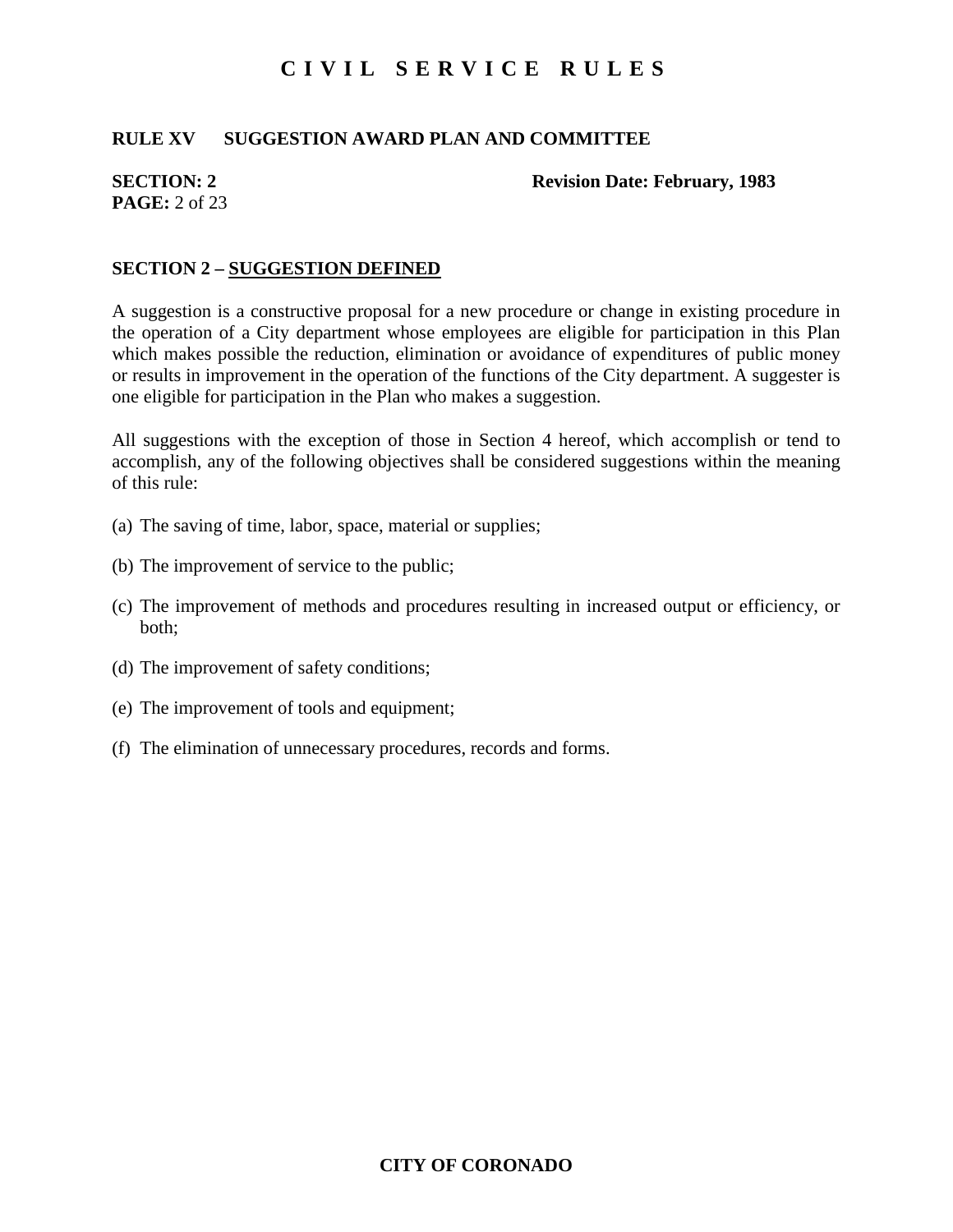## **RULE XV SUGGESTION AWARD PLAN AND COMMITTEE**

# **PAGE:** 3 of 23

#### **SECTION: 3** Revision Date: February, 1983

## **SECTION 3 – ELIGIBLE EMPLOYEES**

The following shall be eligible for participation in the Plan:

All employees of the City of Coronado;

All of the foregoing employees shall be eligible for honorary awards for suggestion of outstanding merit. All of the foregoing employees shall be eligible for cash awards in accordance with the Plan herein set forth, except:

- (a) Department heads and their chief deputies.
- (b) All elected or appointed personnel.
- (c) Eligibility for cash awards shall be determined on the basis of the position held by the employee at the time the suggestion is submitted. In those cases where a proposal is adopted and implemented by a department before the actual submission of a formal suggestion by an employee, the suggestion shall be submitted within sixty (60) days of the installation of the suggestion to be eligible for award.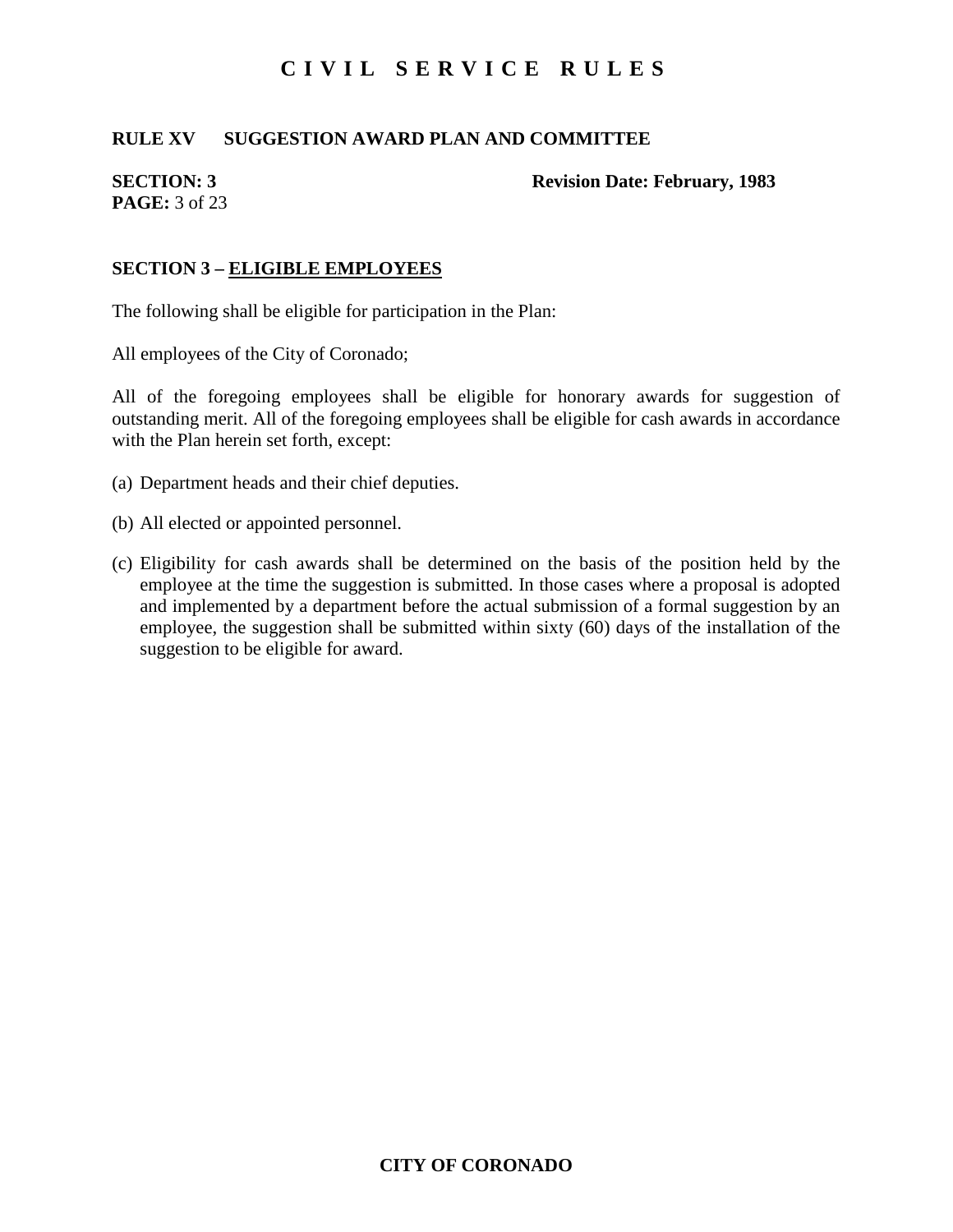### **RULE XV SUGGESTION AWARD PLAN AND COMMITTEE**

# **PAGE:** 4 of 23

**SECTION: 4** Revision Date: February, 1983

## **SECTION 4 – INELIGIBLE PROPOSALS**

The following suggestions are not eligible for awards under the Plan:

- (1) Propositions which call attention to a problem but do not suggest a solution;
- (2) Suggestions dealing with normal maintenance, unless such suggestions contribute to a solution of maintenance problems;
- (3) Suggestions dealing with salary adjustments and job classifications;
- (4) Suggestions that are not original with the suggester or which are submitted for other employees who would be ineligible because the suggestions would be within the scope of their normal job responsibilities;
- (5) Suggestions which are basically duplicates of suggestions submitted within the preceding 24 month period.
- (6) Suggestions which are within the scope of the normal job responsibility of a suggester.

In departments which function through various divisions, division heads shall not receive awards for suggestions proposing that improvements which they instituted within their own division be extended to other divisions within the division.

(7) Suggestions which, while otherwise eligible, are deemed by the Suggestion Plan Coordinator, or in case of appeal of his decision, by the Award Committee to be frivolous, impracticable or inconsequential in character.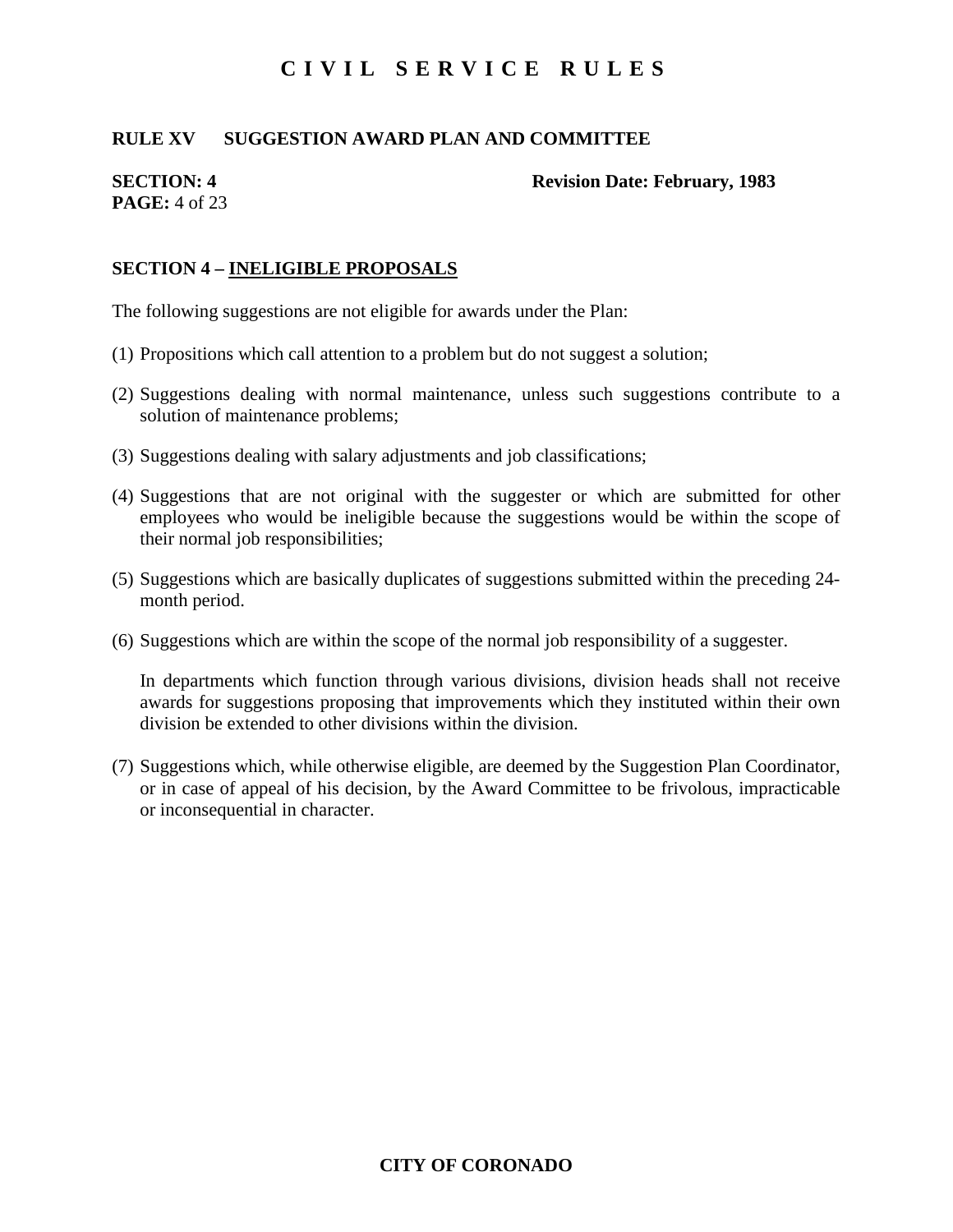## **RULE XV SUGGESTION AWARD PLAN AND COMMITTEE**

# **PAGE:** 5 of 23

#### **SECTION: 5** Revision Date: February, 1983

## **SECTION 5 – CASH AWARDS – CLASSIFICATION**

Cash award shall be made for suggestions which the Award Committee finds will result in tangible beneficial savings to the City. Said awards shall be divided into two categories as follows:

- (1) Tangible-Budgetary Savings, and
- (2) Tangible-No Budget Reduction Savings

For Tangible-Budgetary Savings the Award Committee must be advised by the department involved or the Administrative Services Department that the suggestion will result in a budgetary savings. For Tangible-No Budget Reduction Savings the Award Committee will make a finding that the suggestion will result in tangible benefit to the City although it will not result in a specific reduction in the budget.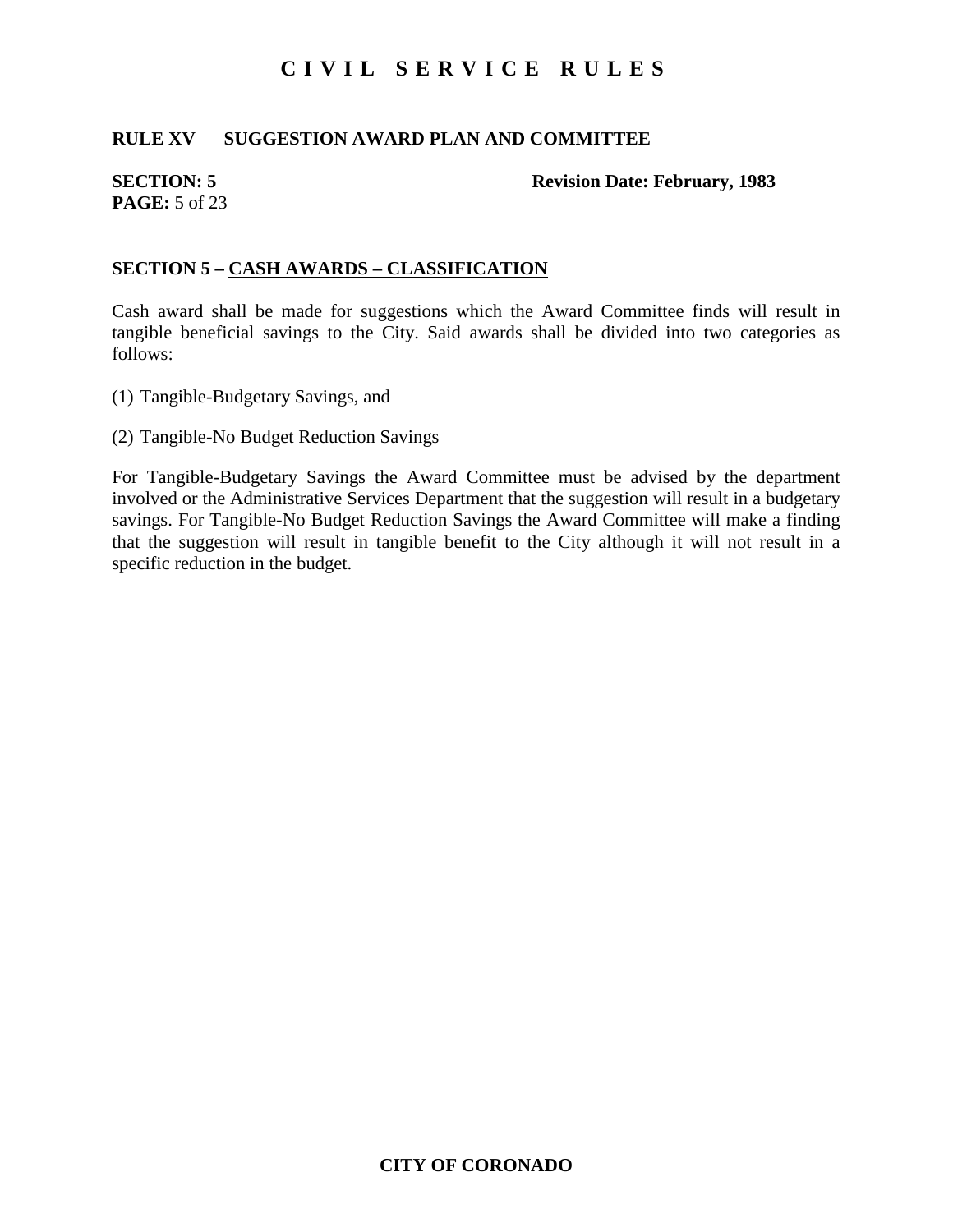## **RULE XV SUGGESTION AWARD PLAN AND COMMITTEE**

# **PAGE:** 6 of 23

**SECTION: 6** Revision Date: February, 1983

## **SECTION 6 – CASH AWARDS – BUDGETARY SAVINGS**

Cash awards for budgetary savings shall consist of ten (10) percent of the first year's net savings up to and including a first year's net savings of \$1000; when the suggestion results in a first year's net savings of more than \$1000, the award shall be based upon an appropriate and uniform formula approved by the Award Committee and adopted by the City Council for purpose of determining net savings. The cost of implementing a suggestion shall be amortized on a reasonable basis.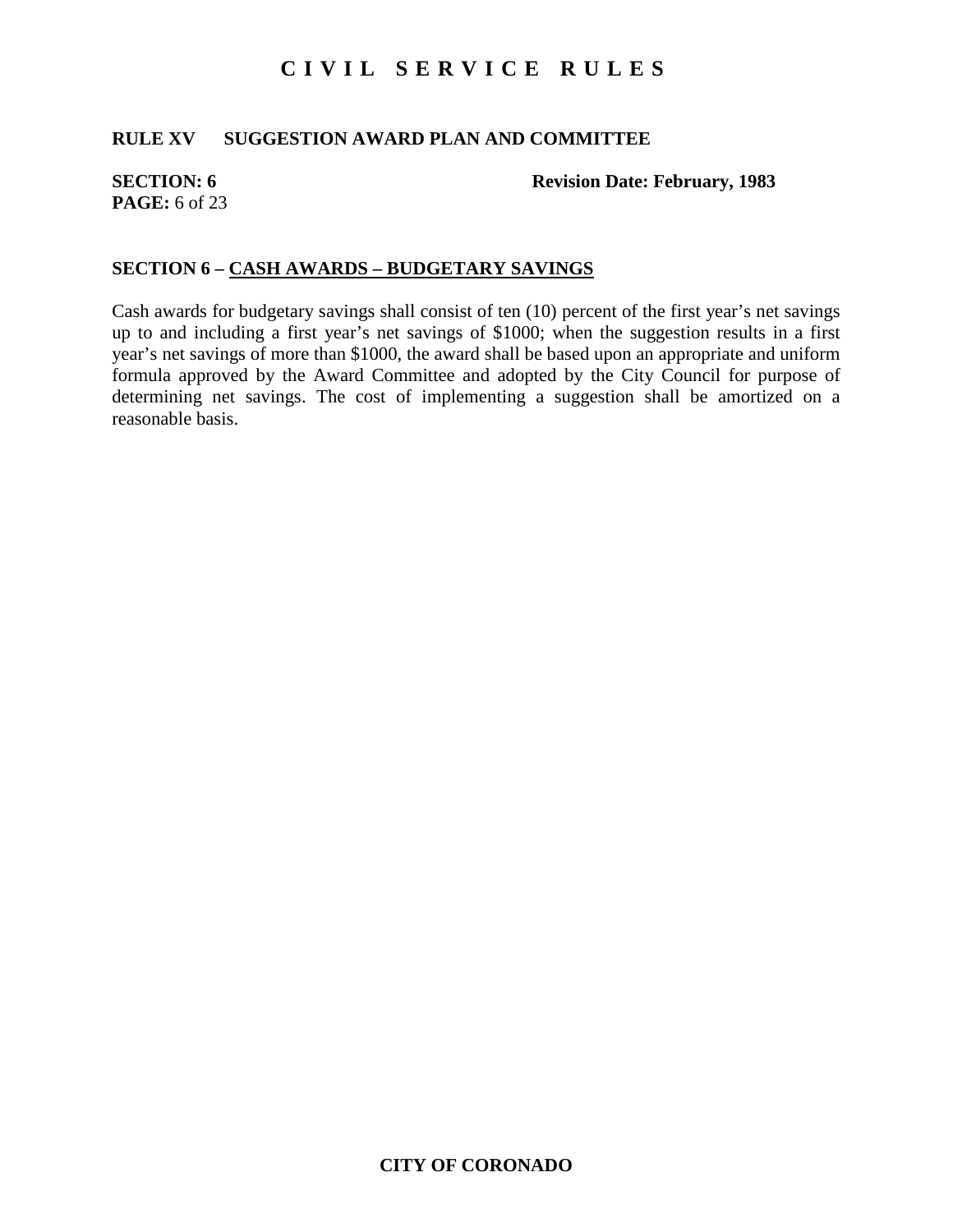## **RULE XV SUGGESTION AWARD PLAN AND COMMITTEE**

# **PAGE:** 7 of 23

#### **SECTION: 7** Revision Date: February, 1983

## **SECTION 7 – CASH AWARDS – NO BUDGETARY SAVINGS**

When the total value of estimated, or appraised Tangible-No Budget Reduction Savings is less than \$1000, the cash award for such savings shall be the same as for similar Tangible-Budgetary Savings.

When the total value of realized, or appraised, Tangible-No Budget Reduction Savings exceeds \$1000, the award shall be not less than fifty (50) percent of the scale of awards for Tangible-Budgetary Savings in the same amount, and in no event shall be less than \$100, based upon the findings of the Award Committee as to the merit of the suggestion and probable realization of the estimated savings. The decision of the Award Committee as to the percentage shall be final.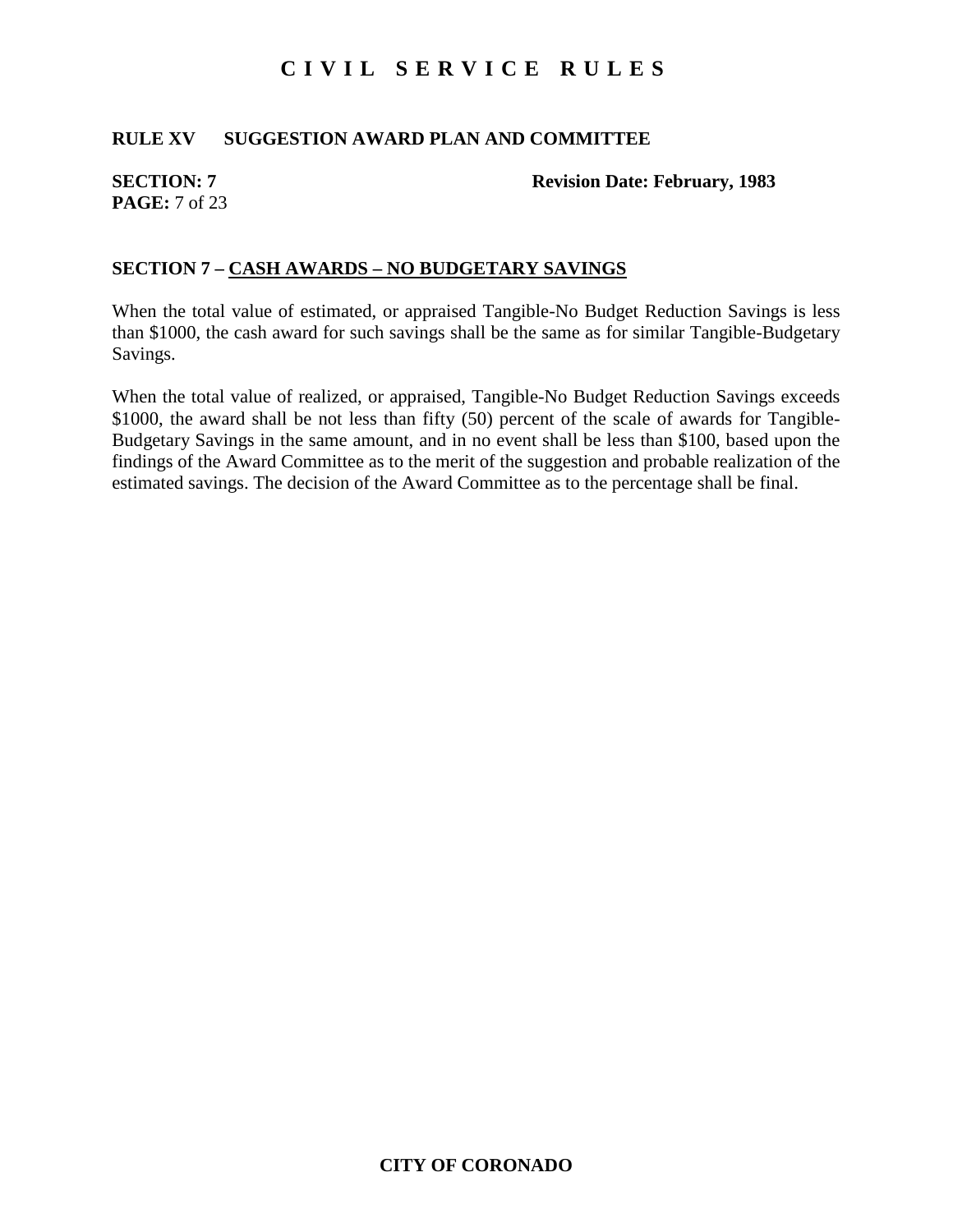## **RULE XV SUGGESTION AWARD PLAN AND COMMITTEE**

# **PAGE:** 8 of 23

**SECTION: 8** Revision Date: February, 1983

## **SECTION 8 – MINIMUM CASH AWARDS**

The minimum cash award shall be \$10. The Award Committee is authorized to approve awards in an amount up to and including \$100 for each award without further authority from the Council. Awards in an amount exceeding \$100 shall be recommended by the Award Committee and shall not be paid unless approved by the Council.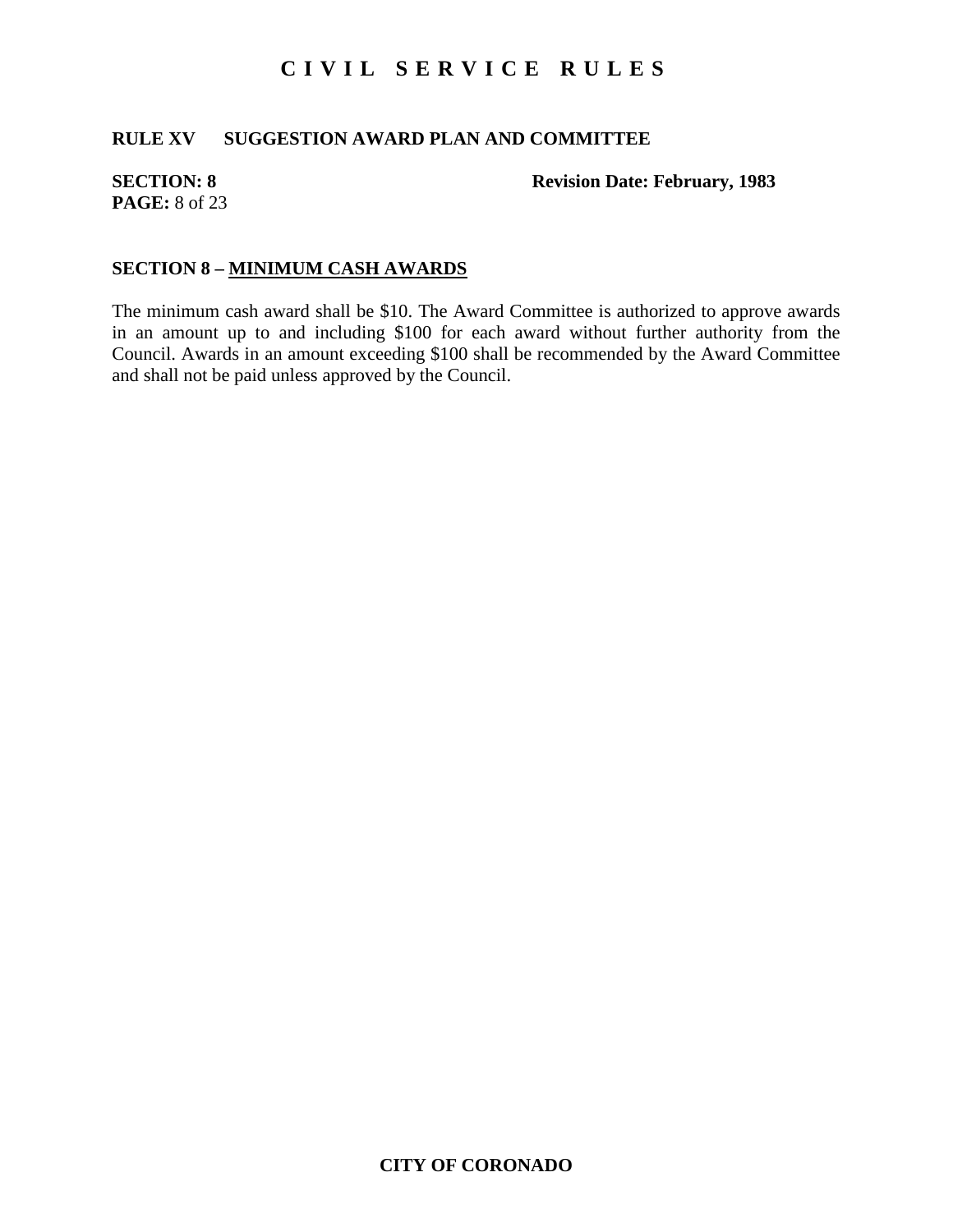## **RULE XV SUGGESTION AWARD PLAN AND COMMITTEE**

# **PAGE:** 9 of 23

**SECTION: 9** Revision Date: February, 1983

### **SECTION 9 – CASH AWARDS NOT EXCEEDING \$100**

Payment of a cash award up to a maximum of \$100 with respect to each suggestion may be made on the basis of an estimate by the Award Committee of actual monetary savings over a 12-month period. No such cash award shall be authorized, however, until thirty (30) days after implementation of the suggestion for which the award is made.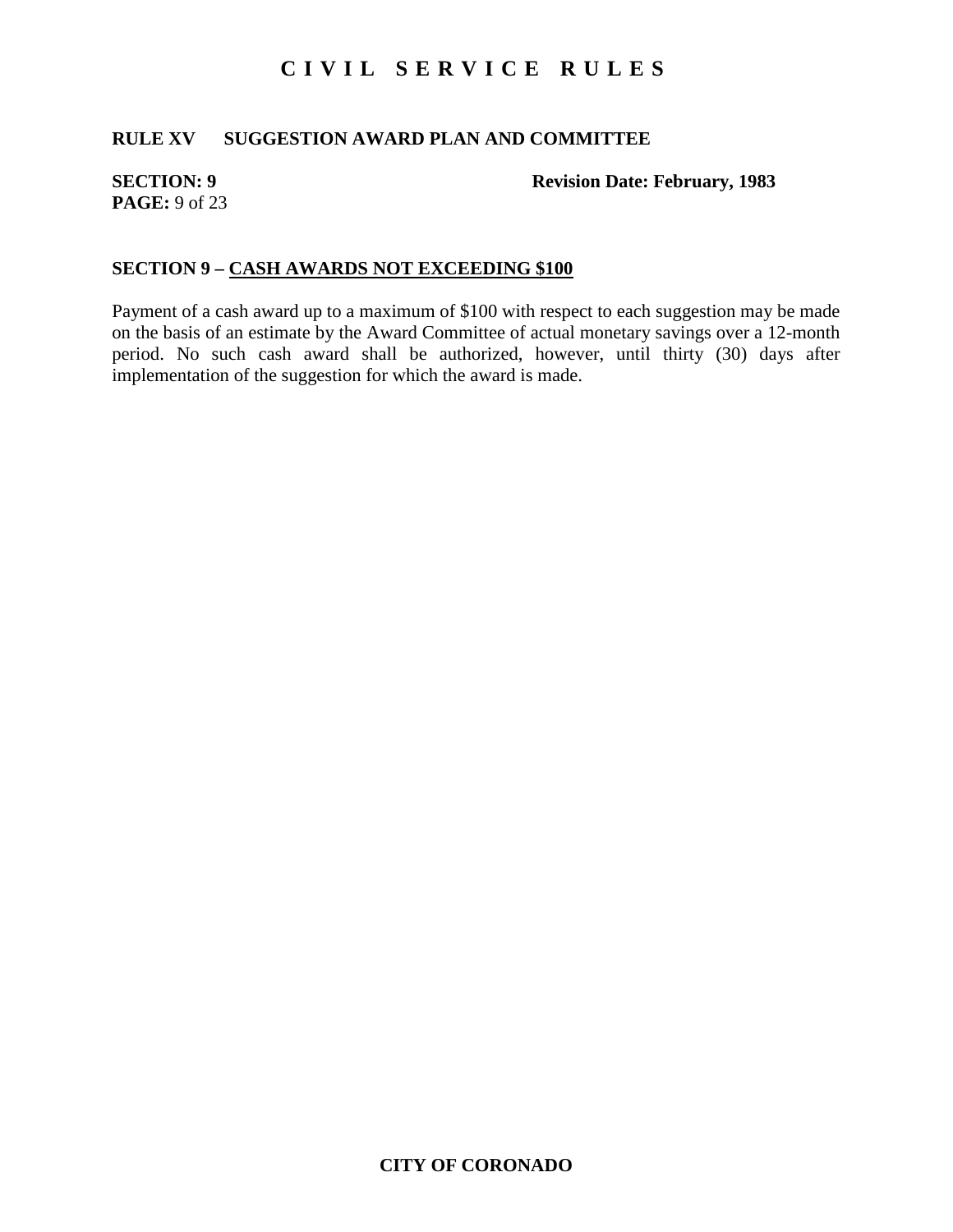## **RULE XV SUGGESTION AWARD PLAN AND COMMITTEE**

# **PAGE:** 10 of 23

#### **SECTION: 10** Revision Date: February, 1983

### **SECTION 10 – CASH AWARDS EXCEEDING \$100**

Payment of cash awards in excess of \$100 for any suggestion shall not be made until the suggestion has been implemented for a period of twelve (12) months and shall be based on savings actually realized during said twelve (12) month period; however, an initial award of \$100 may be paid after such suggestion has been in effect for thirty (30) days, said payment of \$100 to be deducted from the final award made for the suggestion.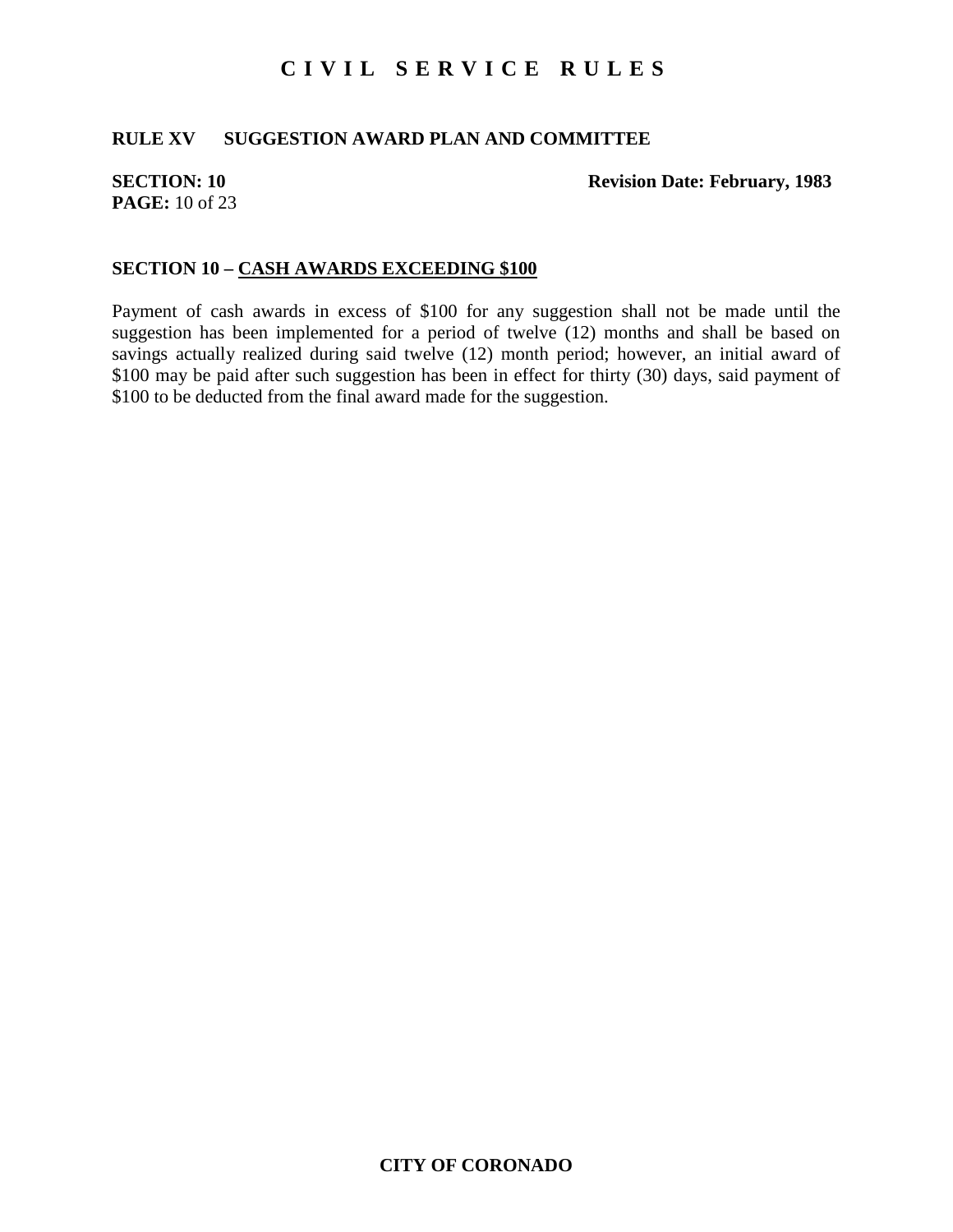## **RULE XV SUGGESTION AWARD PLAN AND COMMITTEE**

# **PAGE:** 11 of 23

#### **SECTION: 11** Revision Date: February, 1983

#### **SECTION 11 – SUPPLEMENTAL CASH AWARD**

After a suggestion has been implemented in a department and an award has been made for said implementation, a supplemental cash award may be authorized by the Award Committee if the suggestion is implemented in other departments and additional savings or intangible benefits accrue; the supplemental award shall be an amount which, when added to the original award and all other supplemental awards for the same suggestion, will equal the amount to which the suggester would have been entitled if the suggestion had originally been applied to all departments to which it now applies.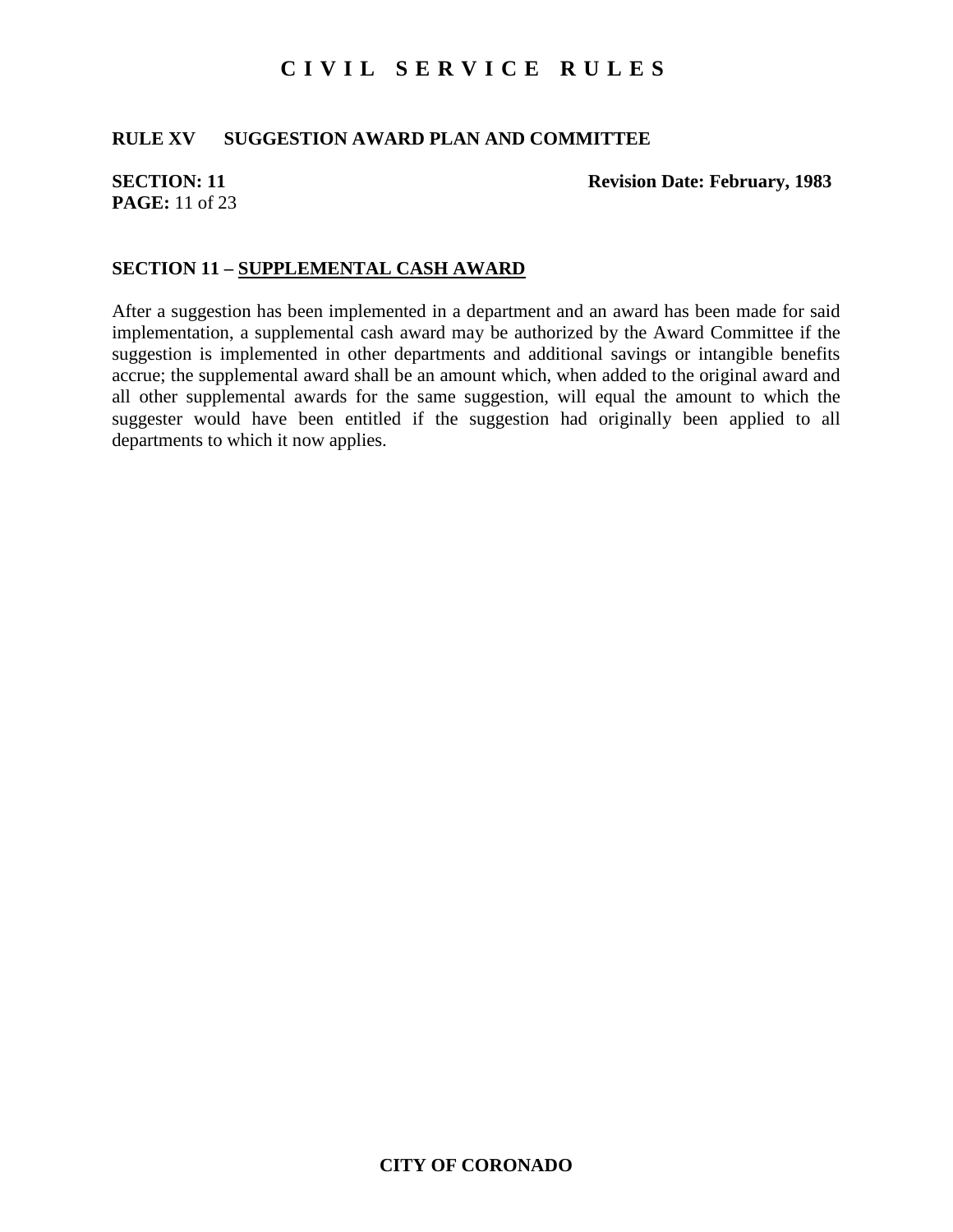## **RULE XV SUGGESTION AWARD PLAN AND COMMITTEE**

# **PAGE:** 12 of 23

**SECTION: 12** Revision Date: February, 1983

## **SECTION 12 – CASH AWARDS – INTANGIBLE OR SAFETY BENEFITS**

Special criteria to help in the valuation of adopted suggestions which show intangible or safety benefits shall be developed and adopted by the Award Committee.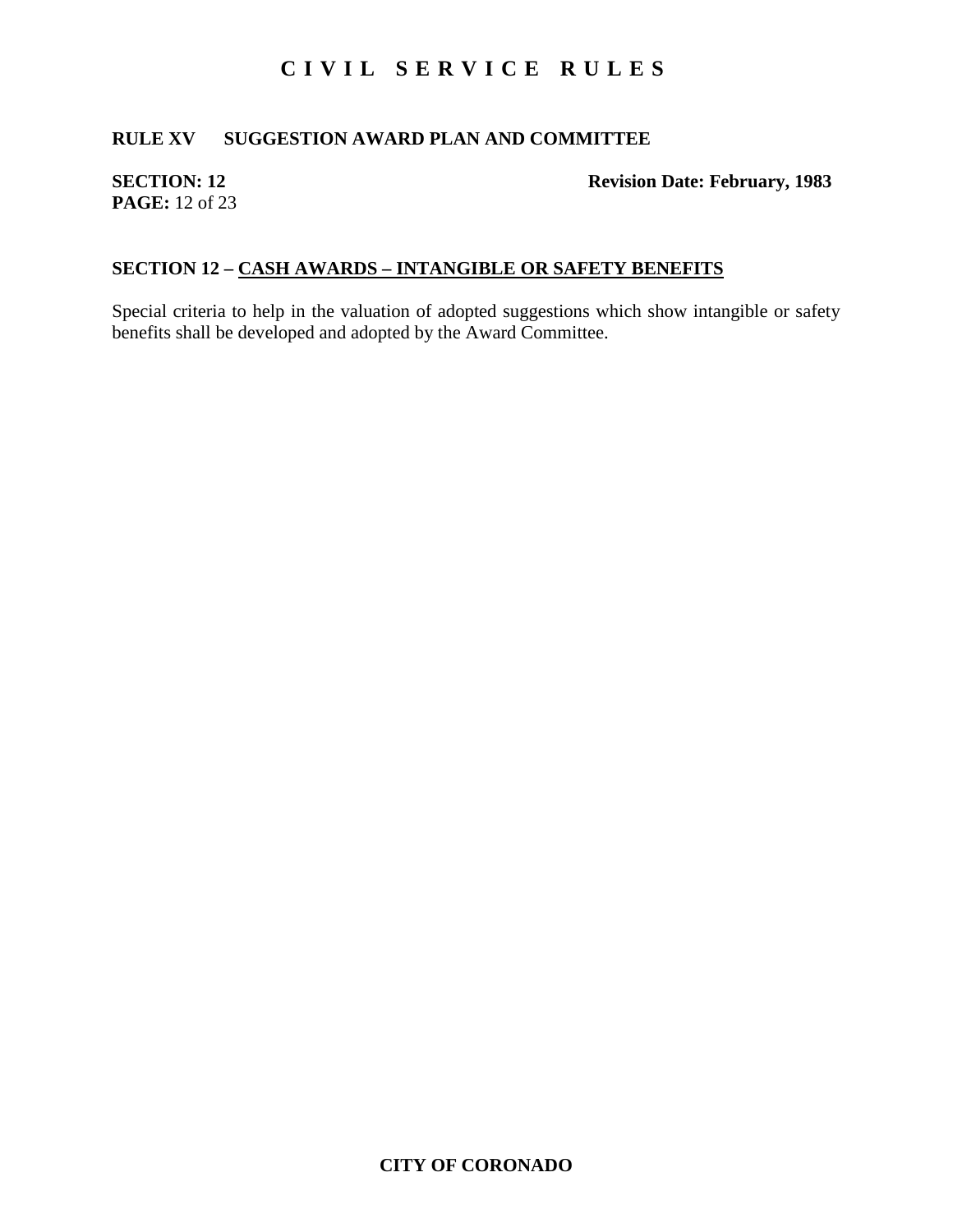## **RULE XV SUGGESTION AWARD PLAN AND COMMITTEE**

# **PAGE:** 13 of 23

#### **SECTION: 13** Revision Date: February, 1983

### **SECTION 13 – CASH AWARDS – PARTIAL SOLUTION**

When an original suggestion is a partial solution of a problem, or a solution of part of a problem, and must be revised or developed before it can be implemented, it shall be evaluated for the purpose of determining the amount of the award on the basis of its proportionate importance to the final suggestion that is actually implemented.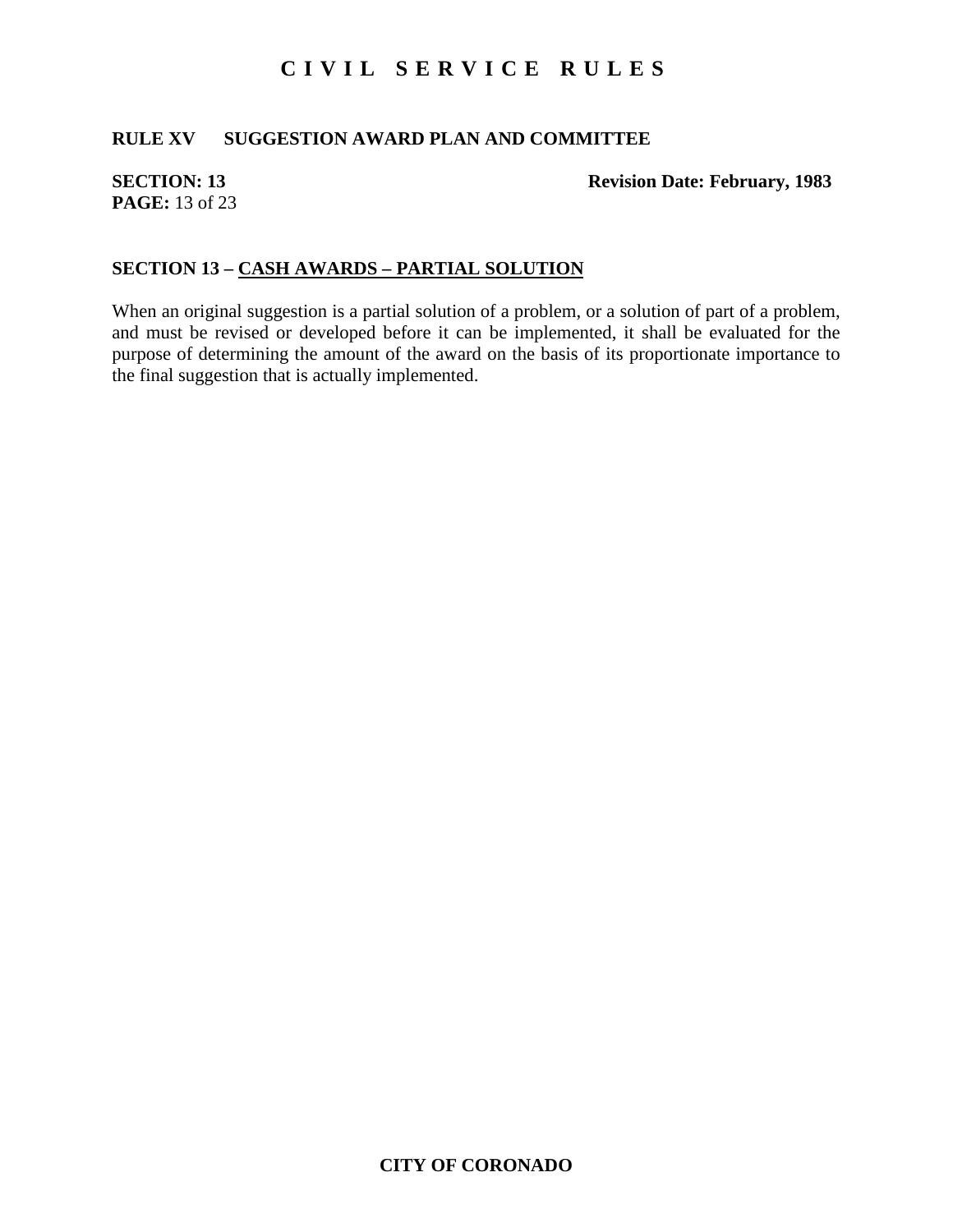## **RULE XV SUGGESTION AWARD PLAN AND COMMITTEE**

# **PAGE:** 14 of 23

#### **SECTION: 14** Revision Date: February, 1983

## **SECTION 14 – CASH AWARDS – LIMITATION**

The Award Committee shall not make any cash award unless sufficient funds are available in the appropriation authorized by the City Council. An award based on a tangible saving shall not be paid for any suggestion if the estimated first year's net savings is less than the minimum award.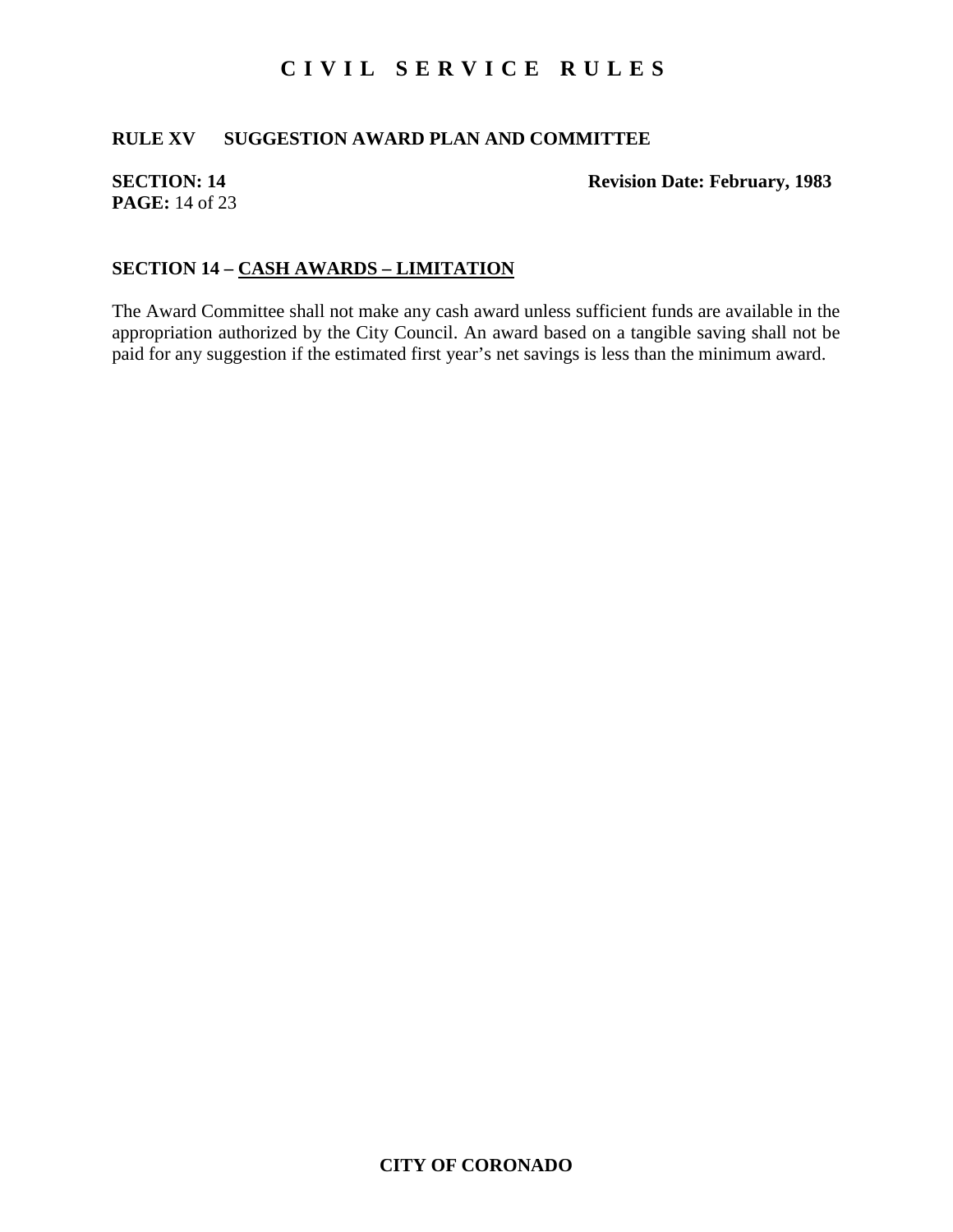## **RULE XV SUGGESTION AWARD PLAN AND COMMITTEE**

# **PAGE:** 15 of 23

#### **SECTION: 15** Revision Date: February, 1983

### **SECTION 15 –MEMBERSHIP OF AWARD COMMITTEE**

The Mayor shall select one (1) person to be on the Award Committee from the general community. The City Manager shall select a department head along with one (1) unrepresented member to sit on the Award Committee, while each of the four (4) Employee Associations and Unions shall elect one (1) person from their own group to serve also. Initially the members selected by the Mayor and the City Manager shall serve for three (3) years, while the members elected by the Associations and Unions shall serve terms of two (2) years, and hereinafter be elected for four (4) year terms.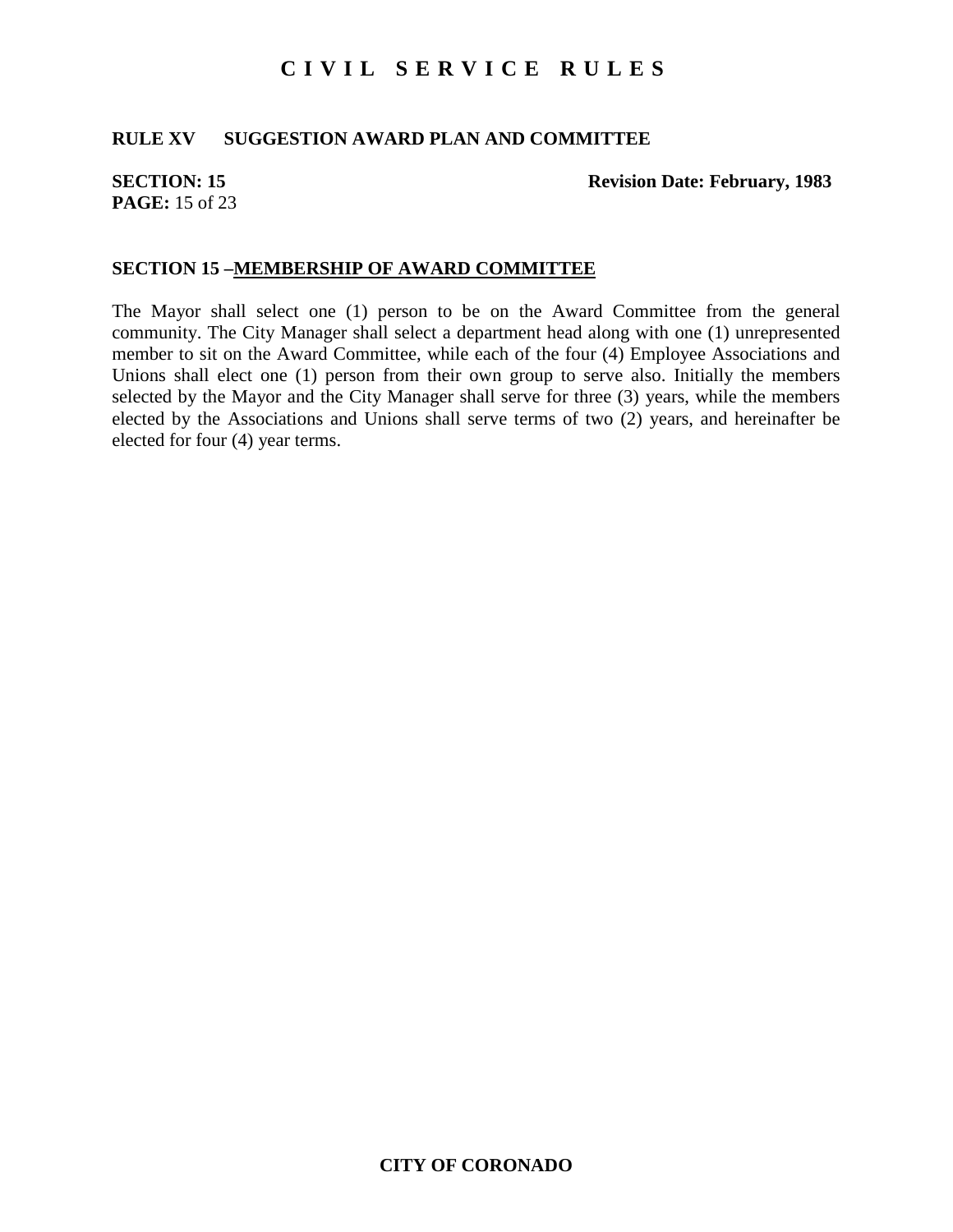#### **RULE XV SUGGESTION AWARD PLAN AND COMMITTEE**

# **PAGE:** 16 of 23

**SECTION: 16** Revision Date: February, 1983

### **SECTION 16 – FUNCTION OF AWARD COMMITTEE**

The functions of the Award Committee shall be as follows:

- (1) To exercise general supervision and control over the Plan herein set forth;
- (2) To be responsible directly to the City Council;
- (3) To elect its own Chairman annually;
- (4) To meet at the call of the Chairman, and no less than quarterly;
- (5) To determine the eligibility of suggestions and suggesters;
- (6) To determine the type and amount of award within the prescribed limit of \$100 and to recommend large awards to the City Council;
- (7) To assure that each suggestion is thoroughly and fairly investigated and reported upon;
- (8) In the case of suggestions which the Department has rejected in whole or in part, in its discretion to refer the suggestion back to the Department or to the Administrative Services Department for further consideration;
- (9) To authorize the actual payment of awards in amounts up to and including \$100;
- (10) To encourage employees to make suggestions and to explain the Plan to the various City departments;
- (11) To waive procedural rules in individual cases in the interest of fairness and equity and to report periodically on such cases to the City Council (but not to waive rules governing the amount of cash awards);
- (12) To recommend changes in the Plan to the Civil Service Commission;
- (13) To submit periodic reports and recommendations to the Civil Service Commission on the functioning of the Plan;
- (14) To call upon any City official or employee for information and recommendation on any suggestion or suggester.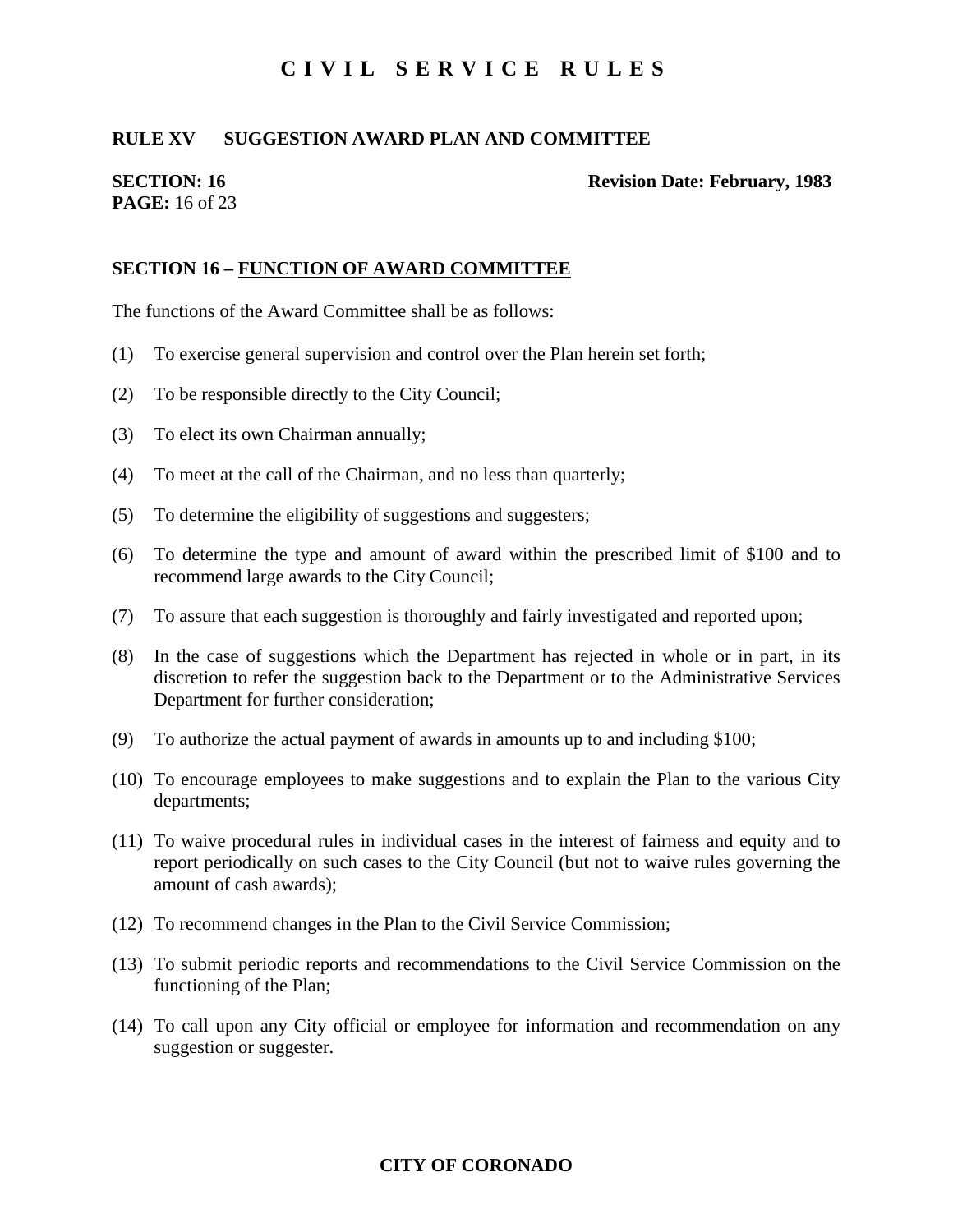## **RULE XV SUGGESTION AWARD PLAN AND COMMITTEE**

# **PAGE:** 17 of 23

**SECTION: 17** Revision Date: February, 1983

### **SECTION 17 – DUTIES OF THE ADMINSTRATIVE SERVICES DEPARTMENT**

The duties of Administrative Services Department in connection with the Plan and the Award Committee shall be as follows:

- (1) To assist the responsible City department in its review of suggestions, upon request of the department;
- (2) To designate one (1) employee as the Suggestion Plan Coordinator to the Award Committee and to provide the necessary clerical assistance.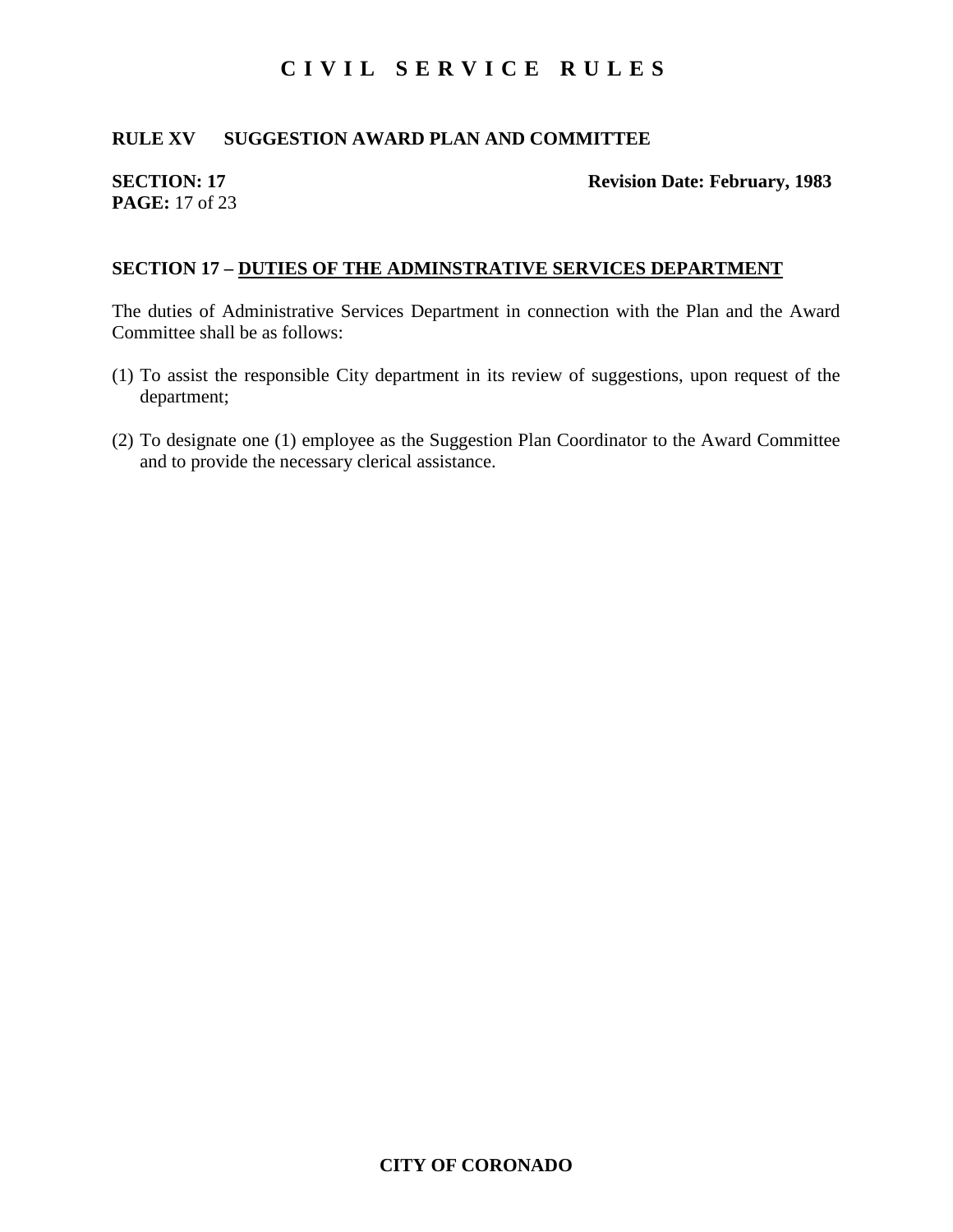### **RULE XV SUGGESTION AWARD PLAN AND COMMITTEE**

# **PAGE:** 18 of 23

#### **SECTION: 18** Revision Date: February, 1983

### **SECTION 18 – DUTIES OF THE SUGGESTION PLAN COORDINATOR**

The Suggestion Plan Coordinator of the Award Committee shall administer the Plan; His responsibilities shall be:

- (1) To assist the Award Committee in the discharge of its duties and responsibilities;
- (2) To maintain proper files and records;
- (3) To conduct periodic audits of the Plan and its effectiveness, and to report said audits to the Award Committee;
- (4) To receive, acknowledge, process and refer suggestions to the appropriate department for investigation, and to reject duplicate or otherwise ineligible suggestions;
- (5) To receive and review investigation reports from the various City departments and to submit the same to the Award Committee with his recommendations;
- (6) To prepare appropriate rejection and commendation letters to suggesters and to transmit the same to the department involved for personal delivery and explanation to the suggester, following investigation and report on suggestions by the department;
- (7) To assist the City departments in publicizing and promoting the Plan;
- (8) To interpret the Plan to the various City departments and to act as a consultant on award problems presented to him;
- (9) To coordinate the Plan with the several departments and to receive departmental complaints and suggestions dealing with the operation of the Plan;
- (10) To insure that adopted suggestions are given wide publicity among the various departments so as to assure maximum possible benefit to the City;
- (11) To develop detailed rules, procedures, forms and promotional material for consideration and adoption by the Award Committee;
- (12) To promote plans for the training of middle management in each department, in cooperation with the Administrative Services Department, said training to cover the purposes, policies, and procedures of the Plan and to be directed toward integrating the Plan with line supervision.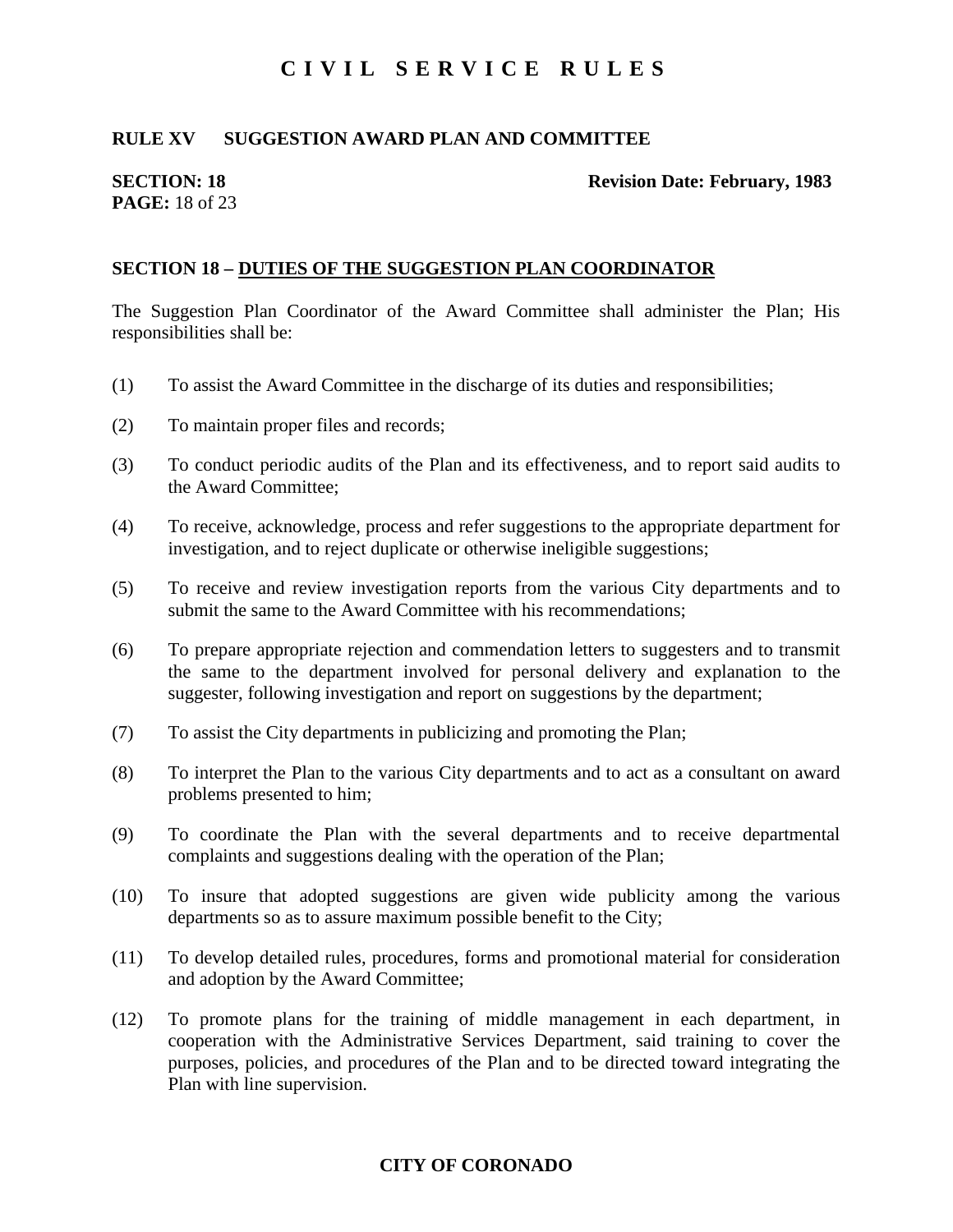## **RULE XV SUGGESTION AWARD PLAN AND COMMITTEE**

# **PAGE:** 19 of 23

## **SECTION: 18** Revision Date: February, 1983

(13) To assist the various departments and governmental agencies in the development and revision of departmental procedures for handling suggestions, upon the request of the departments.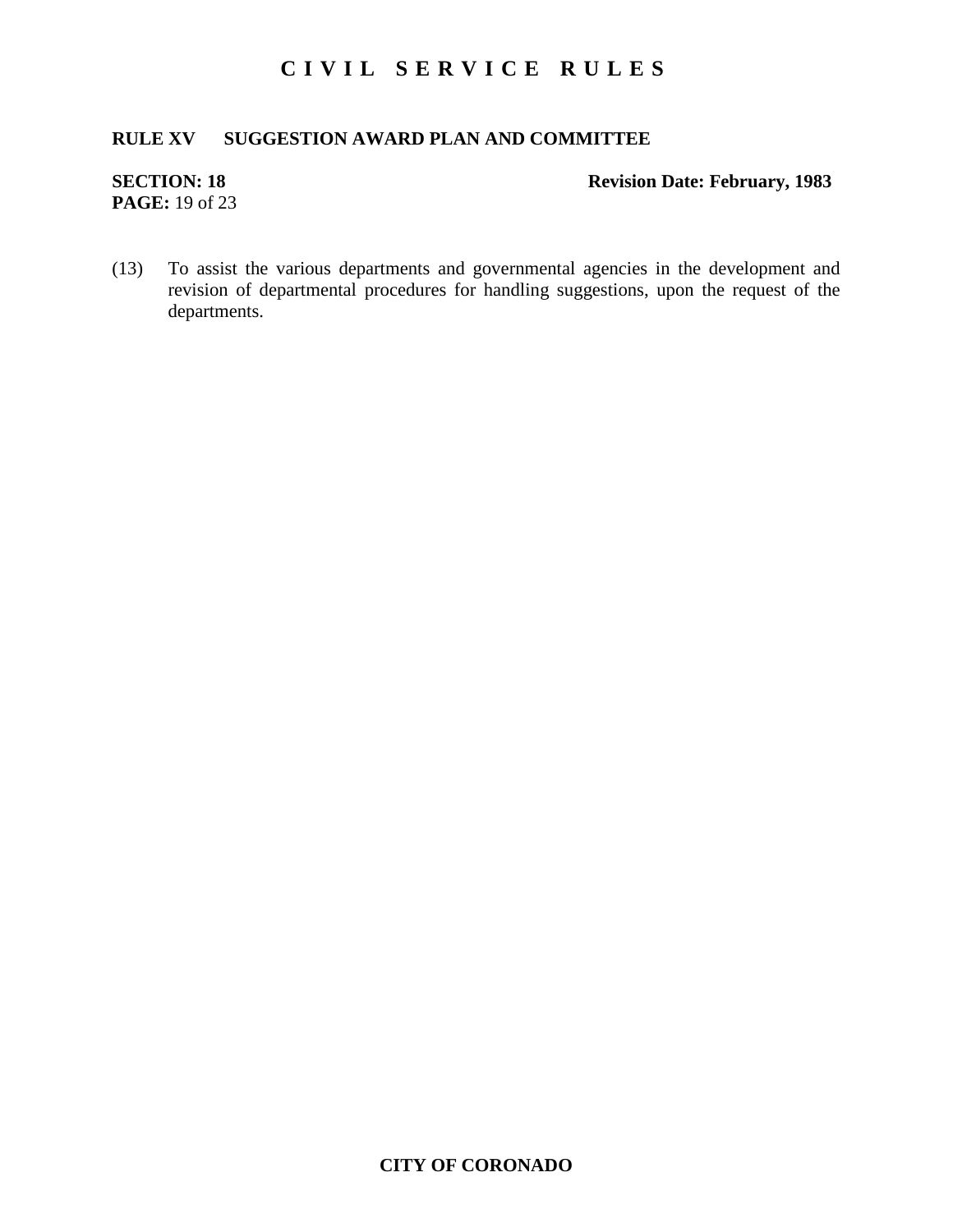### **RULE XV SUGGESTION AWARD PLAN AND COMMITTEE**

# **PAGE:** 20 of 23

#### **SECTION: 19** Revision Date: February, 1983

### **SECTION 19 –DEPARTMENTAL RESPONSIBILITIES**

(a) Each department shall investigate and estimate the savings on suggestions submitted by its employees or affecting its activities, and shall adopt and implement suggestions whenever feasible;

Whenever necessary the Department may request assistance from the Administrative Services Department;

Within thirty (30) days from the date of receipt of a suggestion, the department shall submit a final or a progress report to the Award Committee;

Departmental procedures for handling suggestions shall include provision of personal contact between departmental superiors and individual suggesters, except when such procedures would be impractical or unduly expensive;

All department heads shall be responsible for the promotion of the Plan among their own personnel.

- (b) The Administrative Services Department shall cooperate with the City departments and the Award Committee in coordinating and integrating the Plan with the over-all management improvement, staff development, and in-service training programs conducted by the Administrative Services Department.
- (c) The investigating department shall advise the Administrative Services Department of all suggestions affecting safety practices, and Administrative Services shall give the Department and the Award Committee its opinion upon the suggestions.

The Administrative Services Department shall also advise the Award Committee with respect to determination of the amount of the cash award for suggestions involving safety practices, upon request of the Award Committee.

The final decision concerning the adoption or non-adoption of safety suggestions must be made by the Administrative Services Department for evaluation.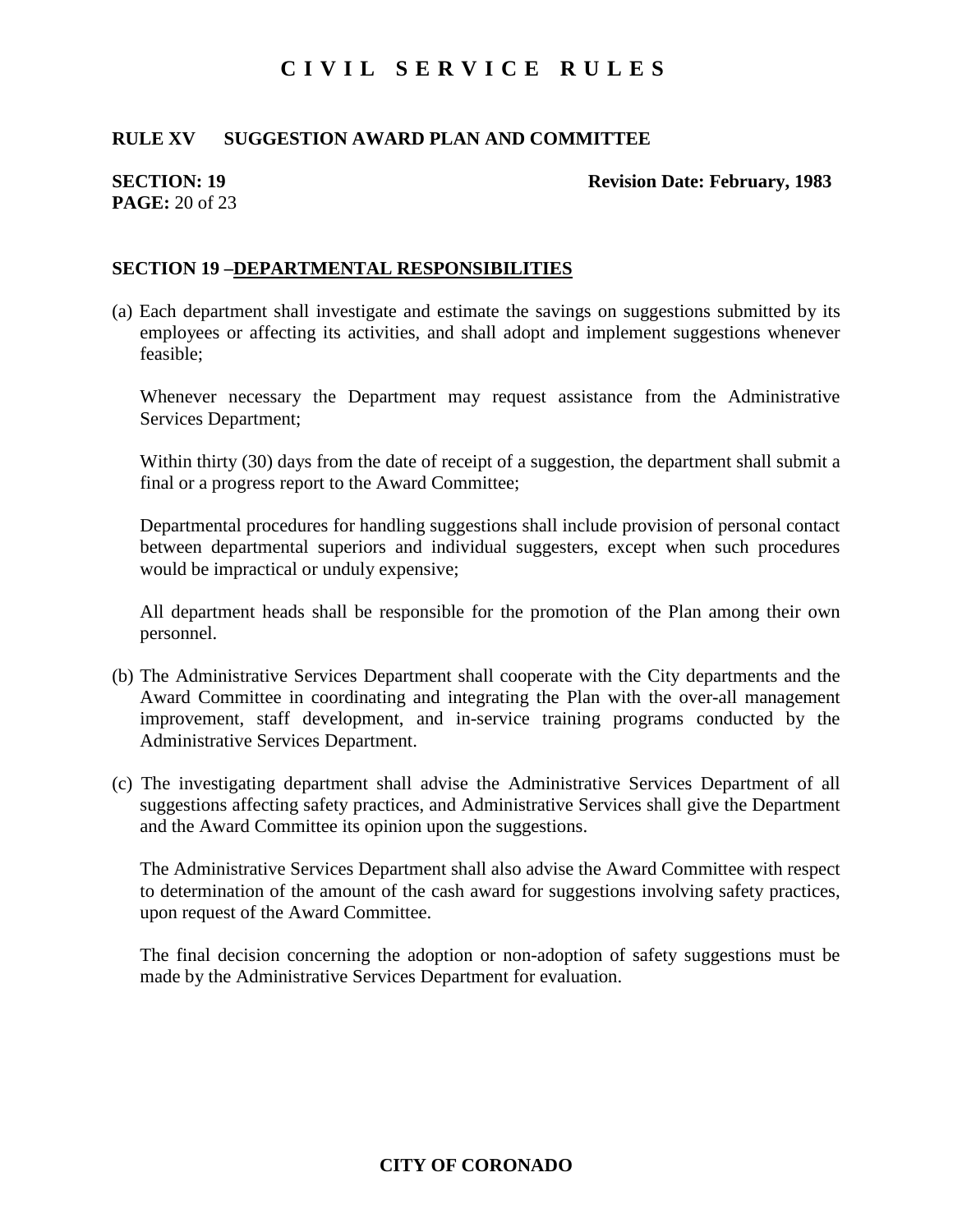## **RULE XV SUGGESTION AWARD PLAN AND COMMITTEE**

# **PAGE:** 21 of 23

#### **SECTION: 20** Revision Date: February, 1983

### **SECTION 20 – SUBMISSION OF SUGGESTIONS**

Suggestions shall be prepared on special forms provided by the Award Committee and shall be submitted directly to the Award Committee;

The Suggestion Plan Coordinator shall review and record all suggestions received and refer them to the appropriate department for investigation;

The Award Committee or the Suggestion Award Coordinator may require suggester to submit sufficient data and supporting material to justify consideration of their suggestions, as they apply to their own departments. If either or both time and money are claimed as savings, these should be expressed as estimates in terms of dollars. Source of data shall be indicated wherever possible.

All suggestions shall be singed by the suggester but the Suggestion Plan Coordinator shall not disclose the name of a suggester to the investigating department at the time the suggestion is transmitted.

Within the consent of the Suggestion Plan Coordinator an employee may submit a suggestion at an early stage in its development in order to establish his priority of right to such suggestion;

Suggestions shall be considered submitted when they are received by the Suggestion Plan Coordinator;

Suggestions may be submitted jointly by two (2) or more employees and monetary awards shared equally or as requested by said employees.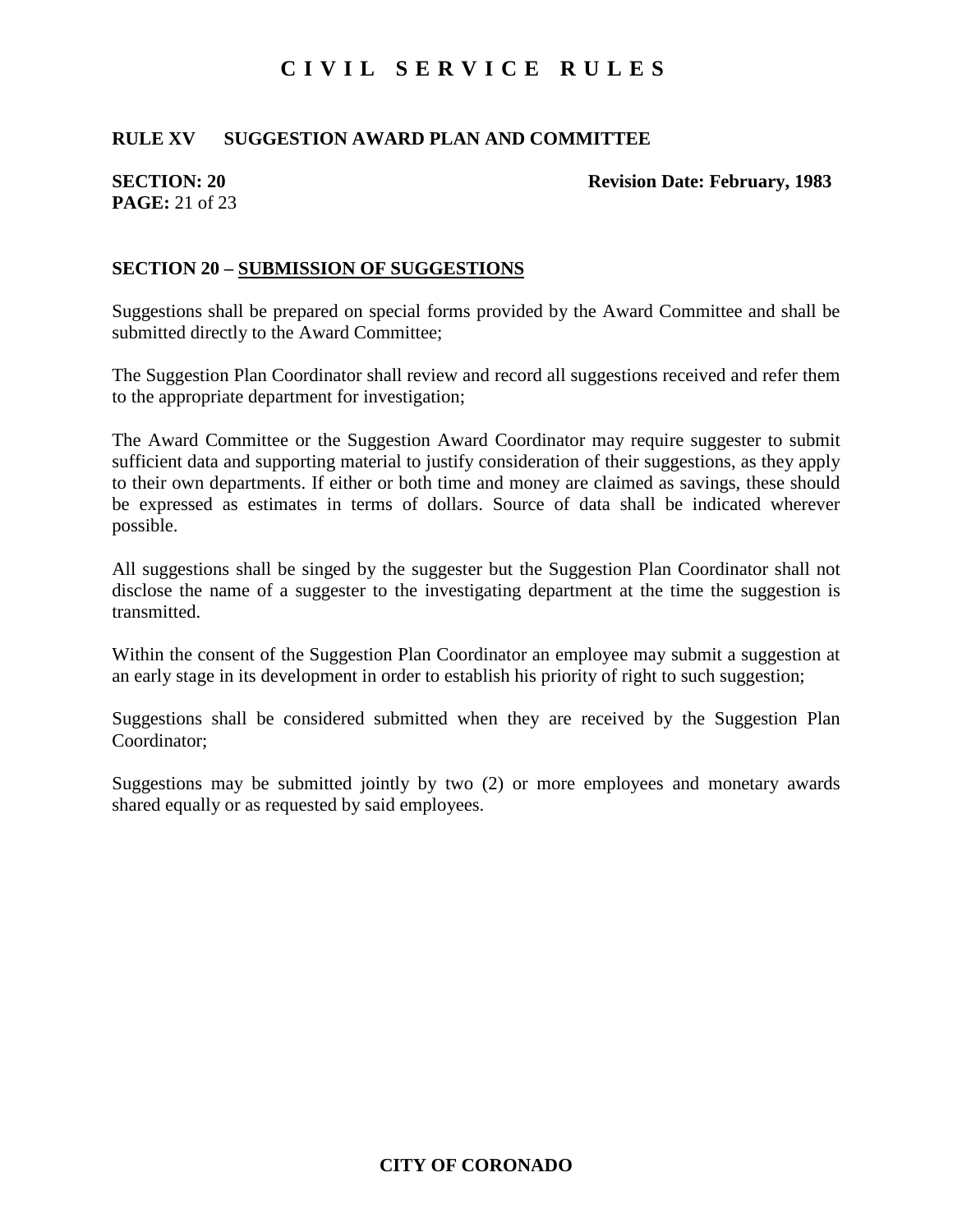### **RULE XV SUGGESTION AWARD PLAN AND COMMITTEE**

# **PAGE:** 22 of 23

#### **SECTION: 21** Revision Date: February, 1983

#### **SECTION 21 – INVESTIGATION OF SUGGESTIONS**

Each City department shall be responsible for investigating and taking action on suggestions submitted by its employees or affecting its activities, and may request technical assistance from and consultation with any other department;

If a department rejects a suggestion in whole or in part, the Award Committee may request the department to reconsider its rejection but shall have no authority to reverse a departmental decision;

All completed investigation reports of a department shall bear the signature of the department head or his authorized representative and the immediate supervisor for the activity with which the suggestion concerns itself;

- (1) The identify of persons and operations affected;
- (2) An estimate of the savings in time, labor, material, space, hazard, inconvenience, and other factors;
- (3) A report on action taken or planned on the complete or partial implementation of the suggestion within the department;
- (4) The eligibility of suggestion and suggester;
- (5) Complete reasons for a rejection of the suggestion whole or in part;
- (6) An estimate of the cost of implementation and recommendation on the amortization of the cost of implementing the suggestion;
- (7) An estimate of the possible effect on the suggestion on other units of the department;
- (8) An estimate of the period of time over which the savings or advantages of a suggestion are expected to accrue or have effect.